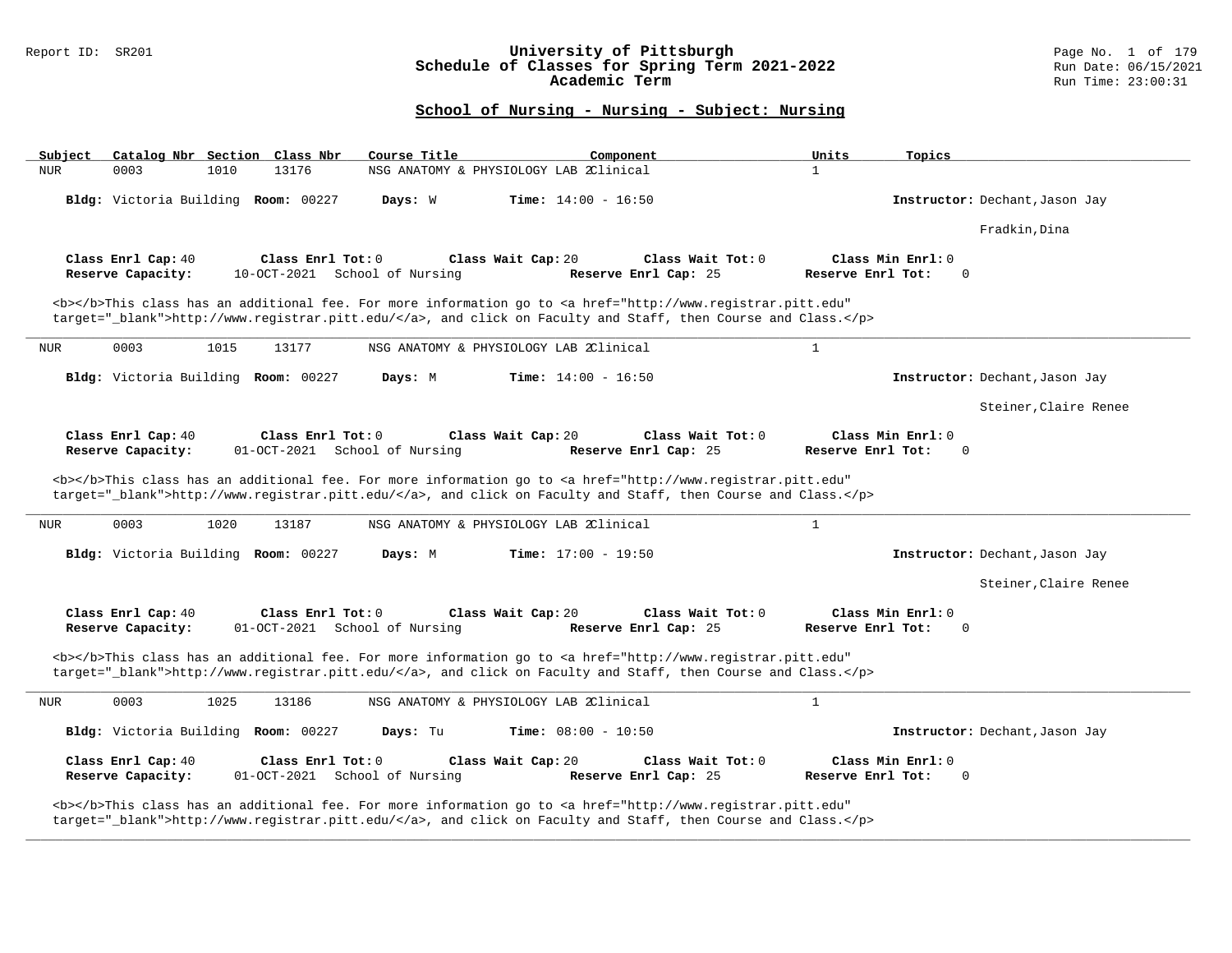### Report ID: SR201 **University of Pittsburgh** Page No. 2 of 179 **Schedule of Classes for Spring Term 2021-2022** Run Date: 06/15/2021 **Academic Term** Run Time: 23:00:31

| Catalog Nbr Section Class Nbr<br>Course Title<br>Component<br>Subject                                                                                                                                                                                                                                               | Units<br>Topics                                       |
|---------------------------------------------------------------------------------------------------------------------------------------------------------------------------------------------------------------------------------------------------------------------------------------------------------------------|-------------------------------------------------------|
| 13182<br>NSG ANATOMY & PHYSIOLOGY LAB 2Clinical<br><b>NUR</b><br>0003<br>1030                                                                                                                                                                                                                                       | $\mathbf{1}$                                          |
| Bldg: Victoria Building Room: 00227<br><b>Time:</b> $08:00 - 10:50$<br>Days: W                                                                                                                                                                                                                                      | Instructor: Dechant, Jason Jay                        |
|                                                                                                                                                                                                                                                                                                                     | Fradkin, Dina                                         |
| Class Enrl Cap: 40<br>Class Enrl Tot: 0<br>Class Wait Cap: 20<br>Class Wait Tot: 0<br>Reserve Capacity:<br>01-OCT-2021 School of Nursing<br>Reserve Enrl Cap: 25                                                                                                                                                    | Class Min Enrl: 0<br>$\Omega$<br>Reserve Enrl Tot:    |
| <b></b> This class has an additional fee. For more information go to <a <br="" href="http://www.registrar.pitt.edu">target="_blank"&gt;http://www.registrar.pitt.edu/</a> , and click on Faculty and Staff, then Course and Class.                                                                                  |                                                       |
| 0003<br>1040<br>23982<br>NSG ANATOMY & PHYSIOLOGY LAB 2Clinical<br><b>NUR</b>                                                                                                                                                                                                                                       | $\mathbf{1}$                                          |
| Bldg: Victoria Building Room: 00227<br>Days: M<br><b>Time:</b> $08:00 - 10:50$                                                                                                                                                                                                                                      | Instructor: Dechant, Jason Jay                        |
|                                                                                                                                                                                                                                                                                                                     | Steiner, Claire Renee                                 |
| Class Enrl Cap: 40<br>Class Wait Cap: 20<br>Class Wait Tot: 0<br>Class Enrl Tot: 0                                                                                                                                                                                                                                  | Class Min Enrl: 0                                     |
| Reserve Capacity:<br>01-OCT-2021 School of Nursing<br>Reserve Enrl Cap: 25<br>$01 - OCT - 2021$<br><b>HRS</b><br>$\mathbf{1}$                                                                                                                                                                                       | Reserve Enrl Tot:<br>0<br>$\Omega$                    |
| $\mathbf{1}$<br>01-OCT-2021 College of General Studies                                                                                                                                                                                                                                                              | $\mathbf 0$                                           |
| 2<br>01-OCT-2021 Restricted ARTSC UGRD Students                                                                                                                                                                                                                                                                     | $\Omega$                                              |
| <b></b> This class has an additional fee. For more information go to <a <br="" href="http://www.registrar.pitt.edu">target="_blank"&gt;http://www.registrar.pitt.edu/</a> , and click on Faculty and Staff, then Course and Class.<br>0003<br>1050<br>23983<br>NSG ANATOMY & PHYSIOLOGY LAB 2Clinical<br><b>NUR</b> | $\mathbf{1}$                                          |
|                                                                                                                                                                                                                                                                                                                     |                                                       |
| Bldg: Victoria Building Room: 00227<br>Days: W<br><b>Time:</b> $17:00 - 19:50$                                                                                                                                                                                                                                      | Instructor: Dechant, Jason Jay                        |
|                                                                                                                                                                                                                                                                                                                     | Fradkin, Dina                                         |
| Class Enrl Cap: 40<br>Class Enrl Tot: 0<br>Class Wait Tot: 0<br>Class Wait Cap: 20<br>Reserve Capacity:<br>01-OCT-2021 School of Nursing<br>Reserve Enrl Cap: 25                                                                                                                                                    | Class Min Enrl: 0<br>Reserve Enrl Tot:<br>$\mathbf 0$ |
| <b></b> This class has an additional fee. For more information go to <a <br="" href="http://www.registrar.pitt.edu">target="_blank"&gt;http://www.registrar.pitt.edu/</a> , and click on Faculty and Staff, then Course and Class.                                                                                  |                                                       |
| 0003<br>1060<br>29979<br><b>NUR</b><br>NSG ANATOMY & PHYSIOLOGY LAB 2Clinical                                                                                                                                                                                                                                       | $\mathbf{1}$                                          |
| Bldg: Victoria Building Room: 00227<br><b>Time:</b> $14:00 - 16:50$<br>Days: Tu                                                                                                                                                                                                                                     | Instructor: Dechant, Jason Jay                        |
| Class Enrl Cap: 40<br>Class Enrl Tot: 0<br>Class Wait Tot: 0<br>Class Wait Cap: 20                                                                                                                                                                                                                                  | Class Min Enrl: 0                                     |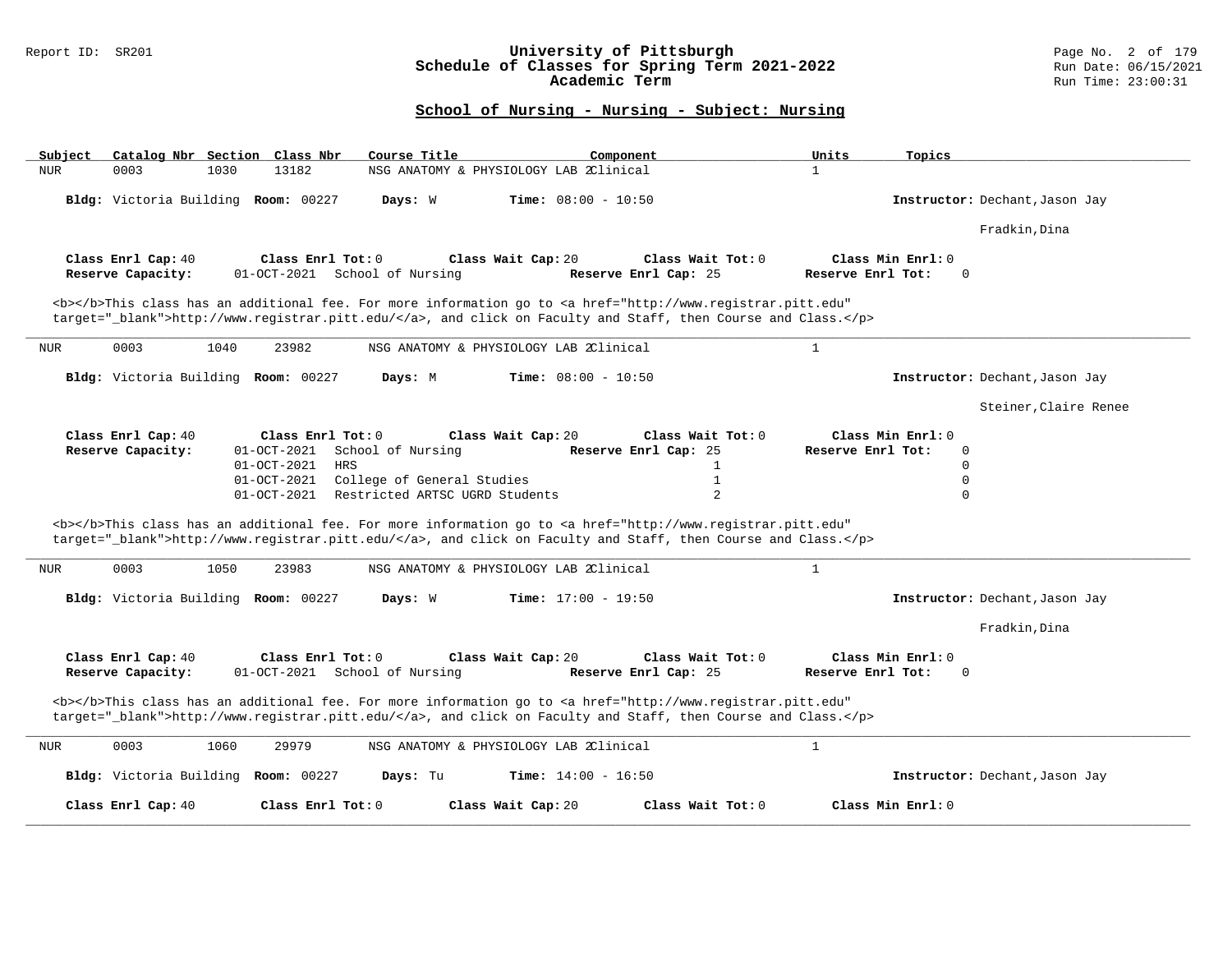#### Report ID: SR201 **University of Pittsburgh** Page No. 3 of 179 **Schedule of Classes for Spring Term 2021-2022** Run Date: 06/15/2021 **Academic Term** Run Time: 23:00:31

# **School of Nursing - Nursing - Subject: Nursing**

| Catalog Nbr Section Class Nbr<br>Subject                                                                                                                                                                                           | Course Title                               | Component                                 | Units<br>Topics                                       |                                |
|------------------------------------------------------------------------------------------------------------------------------------------------------------------------------------------------------------------------------------|--------------------------------------------|-------------------------------------------|-------------------------------------------------------|--------------------------------|
| <b>NUR</b><br>13184<br>0013<br>1030                                                                                                                                                                                                | HUMAN ANATOMY AND PHYSIOLOGY ZLecture      |                                           | 3                                                     |                                |
| Bldg: TBA<br>Room: TBA                                                                                                                                                                                                             | Days: TuTh<br><b>Time:</b> $17:00 - 18:15$ |                                           |                                                       | Instructor: Dechant, Jason Jay |
| Class Enrl Cap: 305<br>Class Enrl Tot: 0<br>Room Characteristics: PeopleSoft - Scheduled (PS)(1)                                                                                                                                   | Class Wait Cap: 20                         | Class Wait Tot: 0                         | Class Min Enrl: 0                                     |                                |
| Reserve Capacity:<br>01-OCT-2021 School of Nursing                                                                                                                                                                                 |                                            | Reserve Enrl Cap: 200                     | $\Omega$<br>Reserve Enrl Tot:                         |                                |
| 0031<br>1060<br>20829<br><b>NUR</b>                                                                                                                                                                                                | MICROBIOLOGY                               | Lecture                                   | $\overline{3}$                                        |                                |
| Bldg: Victoria Building Room: 00125                                                                                                                                                                                                | Days: MWF<br><b>Time:</b> $13:00 - 13:50$  |                                           |                                                       | Instructor: Dechant, Jason Jay |
|                                                                                                                                                                                                                                    |                                            |                                           |                                                       | Rodgers Fischl, Andrea F       |
| Class Enrl Cap: 121<br>Class Enrl Tot: 0                                                                                                                                                                                           | Class Wait Cap: 20                         | Class Wait Tot: 0                         | Class Min Enrl: 0                                     |                                |
| Room Characteristics: PeopleSoft - Scheduled (PS)(1)<br>Reserve Capacity:<br>01-OCT-2021 School of Nursing                                                                                                                         |                                            | Reserve Enrl Cap: 117                     | $\mathbf 0$<br>Reserve Enrl Tot:                      |                                |
| 0032<br>1080<br>20830<br><b>NUR</b>                                                                                                                                                                                                | MICROBIOLOGY LABORATORY                    | Clinical                                  | $\mathbf{1}$                                          |                                |
| Bldg: Victoria Building Room: 00227                                                                                                                                                                                                | Days: Th<br><b>Time:</b> $08:00 - 10:50$   |                                           |                                                       | Instructor: Dechant, Jason Jay |
|                                                                                                                                                                                                                                    |                                            |                                           |                                                       | Hileman, Ashley J              |
| Class Enrl Cap: 40<br>Class Enrl Tot: 0<br>Reserve Capacity:<br>01-OCT-2021 School of Nursing                                                                                                                                      | Class Wait Cap: 20                         | Class Wait Tot: 0<br>Reserve Enrl Cap: 39 | Class Min Enrl: 0<br>Reserve Enrl Tot:<br>$\Omega$    |                                |
| <b></b> This class has an additional fee. For more information go to <a <br="" href="http://www.registrar.pitt.edu">target="_blank"&gt;http://www.registrar.pitt.edu/</a> , and click on Faculty and Staff, then Course and Class. |                                            |                                           |                                                       |                                |
| 0032<br>20831<br>1085<br>NUR                                                                                                                                                                                                       | MICROBIOLOGY LABORATORY                    | Clinical                                  | $\mathbf{1}$                                          |                                |
| Bldg: Victoria Building Room: 00227                                                                                                                                                                                                | Days: Th<br><b>Time:</b> $11:00 - 13:50$   |                                           |                                                       | Instructor: Dechant, Jason Jay |
|                                                                                                                                                                                                                                    |                                            |                                           |                                                       | Hileman, Ashley J              |
|                                                                                                                                                                                                                                    |                                            |                                           |                                                       | Dorman, Janice S               |
| Class Enrl Cap: 40<br>Class Enrl Tot: 0<br>01-OCT-2021 School of Nursing<br>Reserve Capacity:                                                                                                                                      | Class Wait Cap: 20                         | Class Wait Tot: 0<br>Reserve Enrl Cap: 39 | Class Min Enrl: 0<br>Reserve Enrl Tot:<br>$\mathbf 0$ |                                |
| <b></b> This class has an additional fee. For more information go to <a <br="" href="http://www.registrar.pitt.edu">target="_blank"&gt;http://www.registrar.pitt.edu/</a> , and click on Faculty and Staff, then Course and Class. |                                            |                                           |                                                       |                                |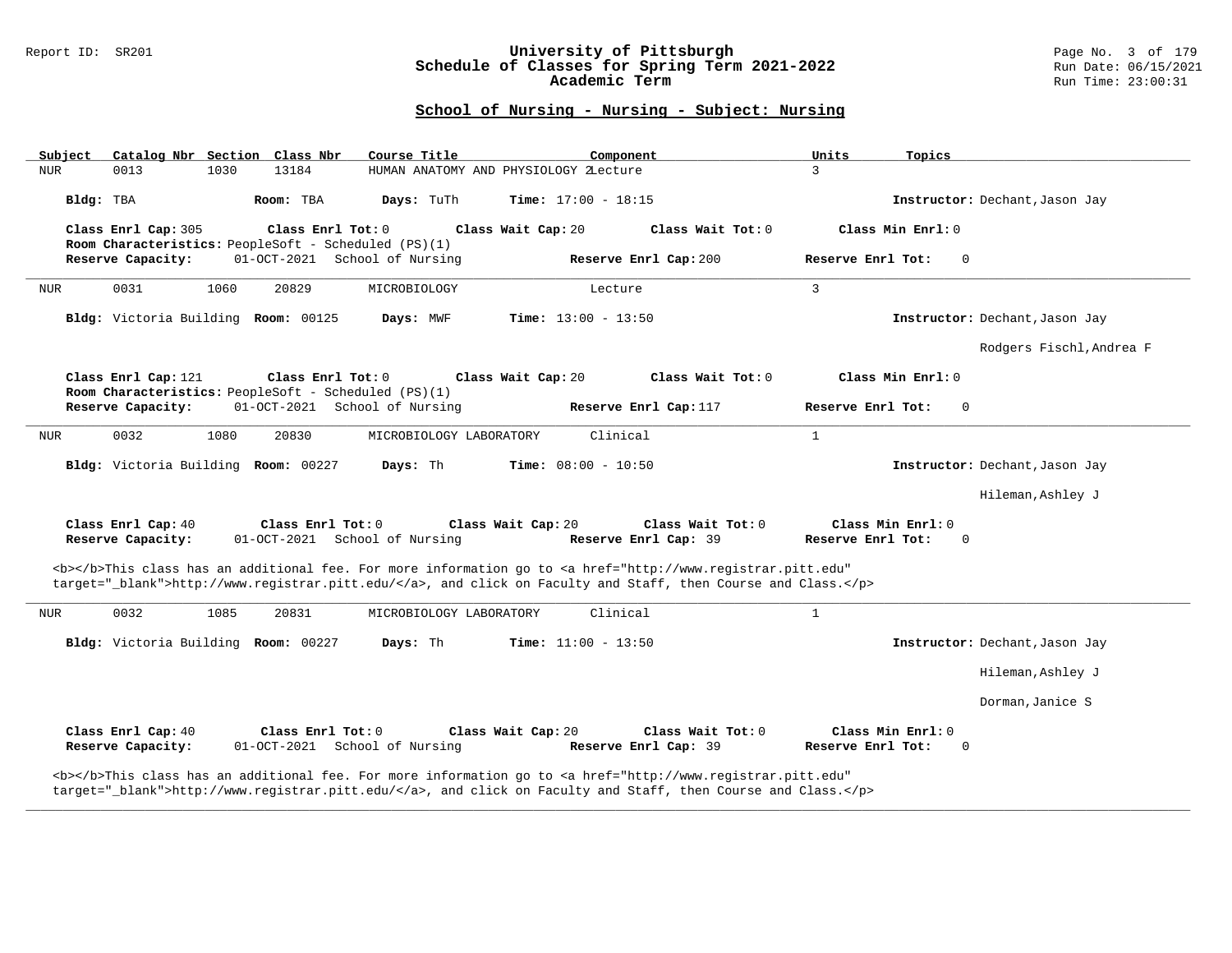### Report ID: SR201 **University of Pittsburgh** Page No. 4 of 179 **Schedule of Classes for Spring Term 2021-2022** Run Date: 06/15/2021 **Academic Term** Run Time: 23:00:31

| Subject<br>Catalog Nbr Section Class Nbr                                                                                                                                                                                            | Course Title                                                                          | Component                                 | Units<br>Topics                                    |                                          |
|-------------------------------------------------------------------------------------------------------------------------------------------------------------------------------------------------------------------------------------|---------------------------------------------------------------------------------------|-------------------------------------------|----------------------------------------------------|------------------------------------------|
| <b>NUR</b><br>0032<br>27345<br>1090                                                                                                                                                                                                 | MICROBIOLOGY LABORATORY                                                               | Clinical                                  | $\mathbf{1}$                                       |                                          |
| Bldg: Victoria Building Room: 00227                                                                                                                                                                                                 | <b>Time:</b> $08:00 - 10:50$<br>Days: F                                               |                                           |                                                    | Instructor: Dechant, Jason Jay           |
|                                                                                                                                                                                                                                     |                                                                                       |                                           |                                                    | Hileman, Ashley J                        |
|                                                                                                                                                                                                                                     |                                                                                       |                                           |                                                    | Dorman, Janice S                         |
| Class Enrl Cap: 40<br>Class Enrl Tot: 0<br>Reserve Capacity:<br>01-OCT-2021 School of Nursing                                                                                                                                       | Class Wait Cap: 20                                                                    | Class Wait Tot: 0<br>Reserve Enrl Cap: 39 | Class Min Enrl: 0<br>Reserve Enrl Tot:<br>$\Omega$ |                                          |
| 0032<br>NUR<br>1095<br>29928                                                                                                                                                                                                        | MICROBIOLOGY LABORATORY                                                               | Clinical                                  | $\mathbf{1}$                                       |                                          |
| Bldg: Victoria Building Room: 00227                                                                                                                                                                                                 | Days: Th<br><b>Time:</b> $14:00 - 16:50$                                              |                                           |                                                    | Instructor: Dechant, Jason Jay           |
|                                                                                                                                                                                                                                     |                                                                                       |                                           |                                                    | Dorman, Janice S                         |
| Class Enrl Cap: 40<br>Class Enrl Tot: 0<br>Reserve Capacity:                                                                                                                                                                        | Class Wait Cap: 20<br>01-OCT-2021 School of Dental Medicine-UGRD Reserve Enrl Cap: 40 | Class Wait Tot: 0                         | Class Min Enrl: 0<br>Reserve Enrl Tot:<br>$\Omega$ |                                          |
| 0051<br>1030<br>13170<br><b>NUR</b>                                                                                                                                                                                                 | INTRO PROFESSIONAL NURSING                                                            | Lecture                                   | $\overline{3}$                                     |                                          |
| Bldg: Victoria Building Room: 00125                                                                                                                                                                                                 | Days: MWF<br><b>Time:</b> $11:00 - 11:50$                                             |                                           |                                                    | Instructor: Kelly, Linda Kathryn         |
|                                                                                                                                                                                                                                     |                                                                                       |                                           |                                                    | Blazeck, Alice Maus                      |
| Class Enrl Cap: 105<br>Class Enrl Tot: 0<br>Room Characteristics: PeopleSoft - Scheduled (PS)(1)                                                                                                                                    | Class Wait Cap: 20                                                                    | Class Wait Tot: 0                         | Class Min Enrl: 0                                  |                                          |
| Reserve Capacity:<br>01-OCT-2021 School of Nursing                                                                                                                                                                                  |                                                                                       | Reserve Enrl Cap: 100                     | Reserve Enrl Tot:<br>$\Omega$                      |                                          |
| <b></b> >This class has an additional fee. For more information go to <a <br="" href="http://www.registrar.pitt.edu">target="_blank"&gt;http://www.registrar.pitt.edu/</a> , and click on Faculty and Staff, then Course and Class. |                                                                                       |                                           |                                                    |                                          |
| 0053<br>1010<br>27329<br>NUR                                                                                                                                                                                                        | INTRDTN INCL EOT DVRST HLTH CRLecture                                                 |                                           | $\mathbf{1}$                                       |                                          |
| Bldg: Victoria Building Room: 00116                                                                                                                                                                                                 | Days: Th<br><b>Time:</b> $14:00 - 14:50$                                              |                                           |                                                    | Instructor: Kitutu, Julius Mulwa Munyoki |
|                                                                                                                                                                                                                                     |                                                                                       |                                           |                                                    | Imes, Christopher C                      |
| Class Enrl Cap: 19<br>Class Enrl Tot: 0                                                                                                                                                                                             | Class Wait Cap: 10                                                                    | Class Wait Tot: 0                         | Class Min Enrl: 0                                  |                                          |
| Room Characteristics: PeopleSoft - Scheduled (PS)(1)<br>Reserve Capacity:<br>01-OCT-2021 School of Nursing                                                                                                                          |                                                                                       | Reserve Enrl Cap: 19                      | $\mathbf 0$<br>Reserve Enrl Tot:                   |                                          |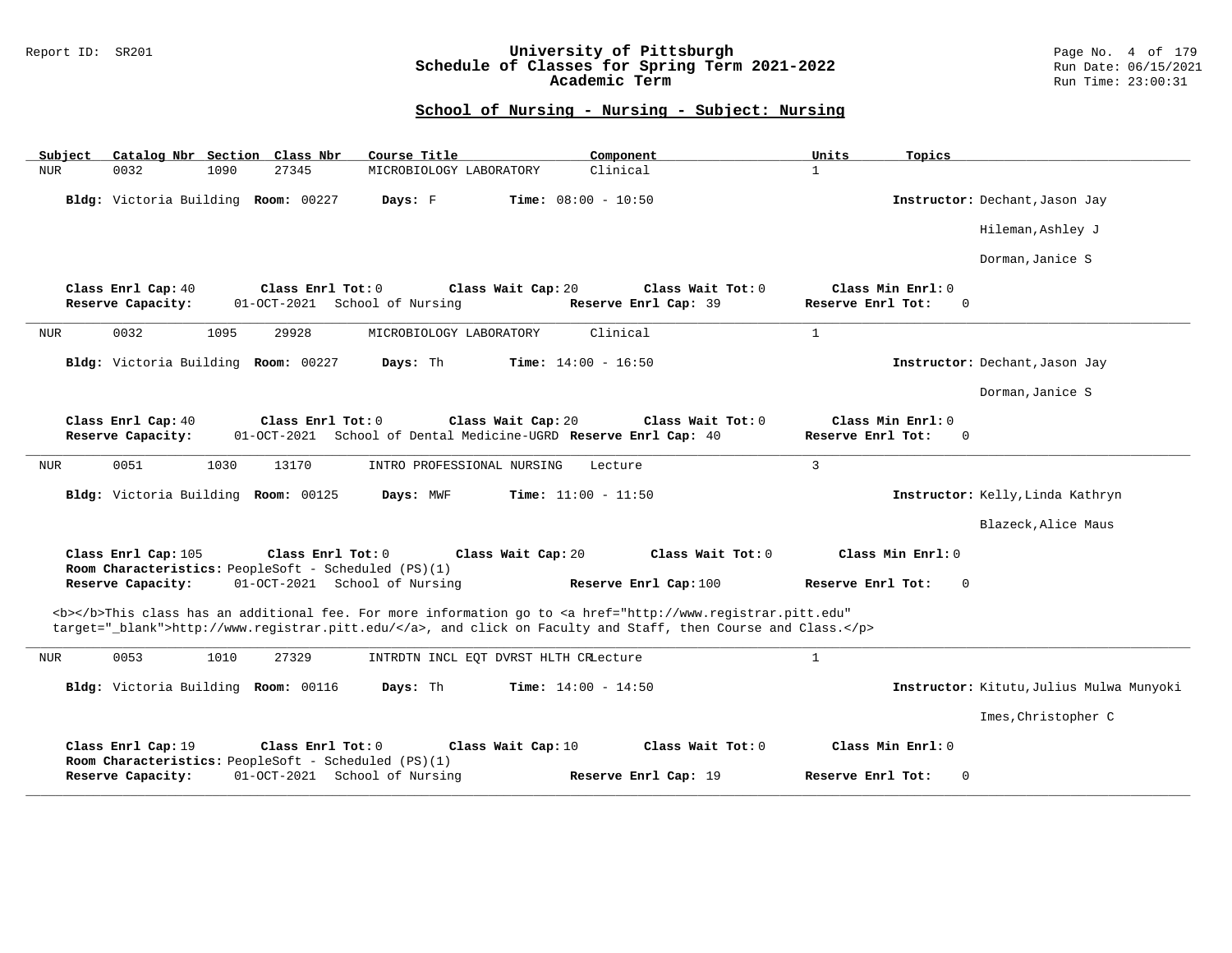#### Report ID: SR201 **University of Pittsburgh** Page No. 5 of 179 **Schedule of Classes for Spring Term 2021-2022** Run Date: 06/15/2021 **Academic Term** Run Time: 23:00:31

| Subject    |                    |      | Catalog Nbr Section Class Nbr                                               | Course Title                  |                                       | Component            | Units             | Topics            |                                          |
|------------|--------------------|------|-----------------------------------------------------------------------------|-------------------------------|---------------------------------------|----------------------|-------------------|-------------------|------------------------------------------|
| <b>NUR</b> | 0053               | 1020 | 27330                                                                       |                               | INTRDTN INCL EOT DVRST HLTH CRLecture |                      | $\mathbf{1}$      |                   |                                          |
|            |                    |      | Bldg: Victoria Building Room: 00111                                         | Days: Th                      | Time: $10:00 - 10:50$                 |                      |                   |                   | Instructor: Kitutu, Julius Mulwa Munyoki |
|            |                    |      |                                                                             |                               |                                       |                      |                   |                   | Al-Zaiti, Salah S                        |
|            | Class Enrl Cap: 19 |      | Class Enrl Tot: $0$<br>Room Characteristics: PeopleSoft - Scheduled (PS)(1) |                               | Class Wait Cap: 10                    | Class Wait Tot: 0    |                   | Class Min Enrl: 0 |                                          |
|            | Reserve Capacity:  |      |                                                                             | 01-OCT-2021 School of Nursing |                                       | Reserve Enrl Cap: 19 | Reserve Enrl Tot: | $\Omega$          |                                          |
| <b>NUR</b> | 0053               | 1030 | 27331                                                                       |                               | INTRDTN INCL EQT DVRST HLTH CRLecture |                      | $\mathbf{1}$      |                   |                                          |
|            |                    |      | Bldg: Victoria Building Room: 00230                                         | Days: W                       | <b>Time:</b> $14:00 - 14:50$          |                      |                   |                   | Instructor: Dunbar-Jacob, Jacqueline M   |
|            |                    |      |                                                                             |                               |                                       |                      |                   |                   | Kitutu, Julius Mulwa Munyoki             |
|            |                    |      |                                                                             |                               |                                       |                      |                   |                   | Duplaga, Stephanine                      |
|            | Class Enrl Cap: 19 |      | Class Enrl Tot: 0                                                           |                               | Class Wait Cap: 10                    | Class Wait Tot: 0    |                   | Class Min Enrl: 0 |                                          |
|            | Reserve Capacity:  |      | Room Characteristics: PeopleSoft - Scheduled (PS)(1)                        | 01-OCT-2021 School of Nursing |                                       | Reserve Enrl Cap: 19 | Reserve Enrl Tot: | $\Omega$          |                                          |
| NUR        | 0053               | 1040 | 27332                                                                       |                               | INTRDTN INCL EOT DVRST HLTH CRLecture |                      | $\mathbf{1}$      |                   |                                          |
|            |                    |      | Bldg: Victoria Building Room: 00111                                         | Days: W                       | <b>Time:</b> $10:00 - 10:50$          |                      |                   |                   | Instructor: Fennimore, Laura A           |
|            |                    |      |                                                                             |                               |                                       |                      |                   |                   | Kitutu, Julius Mulwa Munyoki             |
|            | Class Enrl Cap: 19 |      | Class Enrl Tot: 0<br>Room Characteristics: PeopleSoft - Scheduled (PS)(1)   |                               | Class Wait Cap: 10                    | Class Wait Tot: 0    |                   | Class Min Enrl: 0 |                                          |
| <b>NUR</b> | 0053               | 1050 | 27333                                                                       |                               | INTRDTN INCL EQT DVRST HLTH CRLecture |                      | $\mathbf{1}$      |                   |                                          |
|            |                    |      | Bldg: Victoria Building Room: 00230                                         | Days: M                       | <b>Time:</b> $14:00 - 14:50$          |                      |                   |                   | Instructor: Chasens, Eileen Ruth         |
|            |                    |      |                                                                             |                               |                                       |                      |                   |                   | Kitutu, Julius Mulwa Munyoki             |
|            | Class Enrl Cap: 19 |      | Class Enrl Tot: 0<br>Room Characteristics: PeopleSoft - Scheduled (PS)(1)   |                               | Class Wait Cap: 10                    | Class Wait $Tot: 0$  |                   | Class Min Enrl: 0 |                                          |
| <b>NUR</b> | 0053               | 1060 | 27334                                                                       |                               | INTRDTN INCL EQT DVRST HLTH CRLecture |                      | $\mathbf{1}$      |                   |                                          |
|            |                    |      | Bldg: Victoria Building Room: 00230                                         | Days: M                       | <b>Time:</b> $10:00 - 10:50$          |                      |                   |                   | Instructor: Martsolf, Grant R            |
|            |                    |      |                                                                             |                               |                                       |                      |                   |                   | Kitutu, Julius Mulwa Munyoki             |
|            | Class Enrl Cap: 19 |      | Class Enrl Tot: 0<br>Room Characteristics: PeopleSoft - Scheduled (PS)(1)   |                               | Class Wait Cap: 10                    | Class Wait Tot: 0    |                   | Class Min Enrl: 0 |                                          |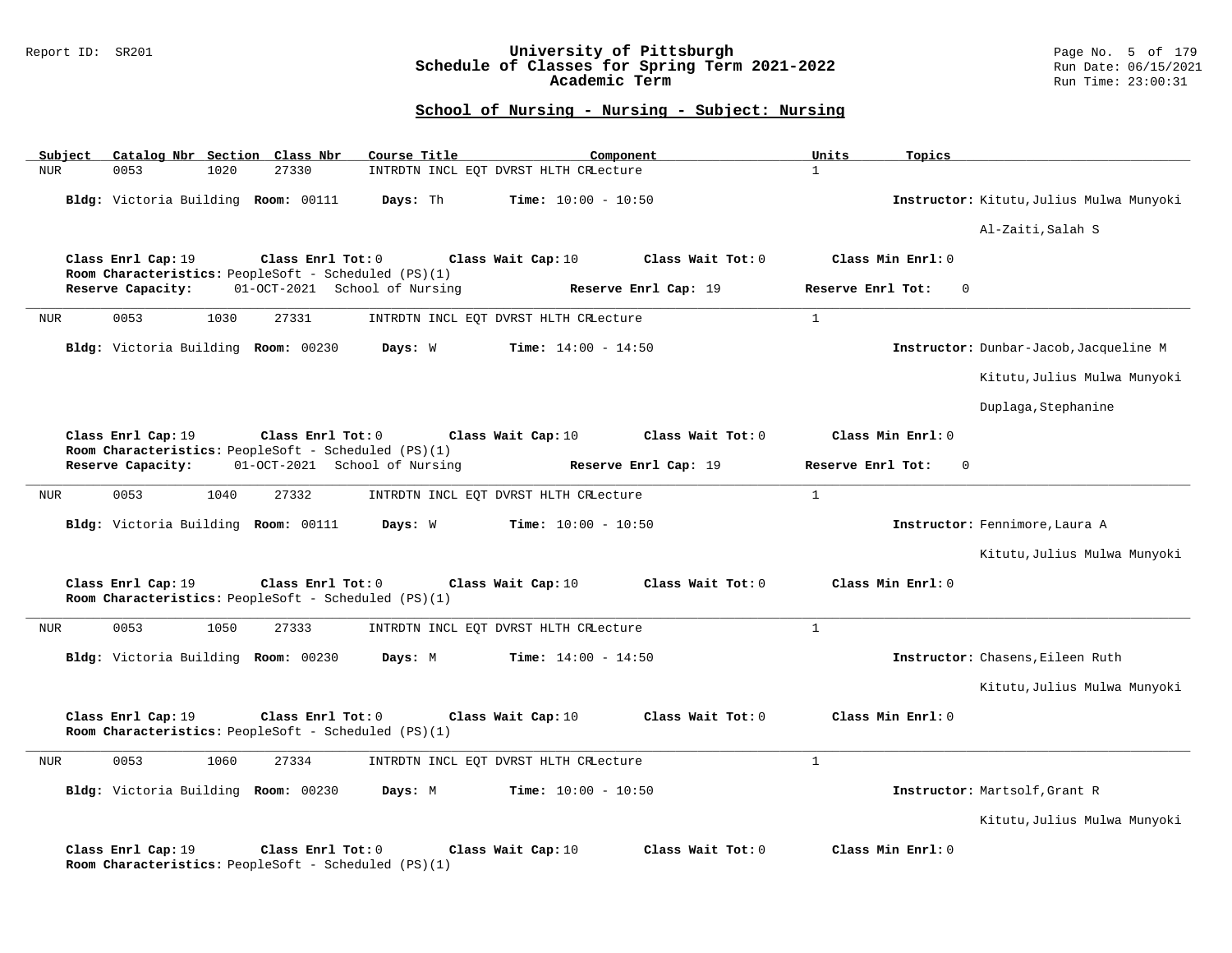| <b>NUR</b> | 0053                | 1070                                                 | 27335                               |                   |                                     | INTRDTN INCL EQT DVRST HLTH CRLecture                           |                   | $\mathbf{1}$ |                   |                                          |
|------------|---------------------|------------------------------------------------------|-------------------------------------|-------------------|-------------------------------------|-----------------------------------------------------------------|-------------------|--------------|-------------------|------------------------------------------|
|            |                     | Bldg: Victoria Building Room: 00230                  |                                     |                   | Days: Th                            | Time: $12:00 - 12:50$                                           |                   |              |                   | Instructor: Charron-Prochownik, Denise   |
|            |                     |                                                      |                                     |                   |                                     |                                                                 |                   |              |                   | Kitutu, Julius Mulwa Munyoki             |
|            | Class Enrl Cap: 19  | Room Characteristics: PeopleSoft - Scheduled (PS)(1) |                                     | Class Enrl Tot: 0 |                                     | Class Wait Cap: 10                                              | Class Wait Tot: 0 |              | Class Min Enrl: 0 |                                          |
| <b>NUR</b> | 0053                | 1080                                                 | 27336                               |                   |                                     | INTRDTN INCL EQT DVRST HLTH CRLecture                           |                   | $\mathbf{1}$ |                   |                                          |
|            |                     | Bldg: Victoria Building Room: 00230                  |                                     |                   | Days: Tu                            | Time: $12:00 - 12:50$                                           |                   |              |                   | Instructor: Danford, Cynthia             |
|            |                     |                                                      |                                     |                   |                                     |                                                                 |                   |              |                   | Kitutu, Julius Mulwa Munyoki             |
|            | Class Enrl Cap: 19  | Room Characteristics: PeopleSoft - Scheduled (PS)(1) |                                     | Class Enrl Tot: 0 |                                     | Class Wait Cap: 10                                              | Class Wait Tot: 0 |              | Class Min Enrl: 0 |                                          |
| <b>NUR</b> | 0053                | 1090                                                 | 27337                               |                   |                                     | INTRDTN INCL EQT DVRST HLTH CRLecture                           |                   | $\mathbf{1}$ |                   |                                          |
|            |                     |                                                      | Bldg: Victoria Building Room: 00230 |                   | Days: Tu                            | <b>Time:</b> $13:00 - 13:50$                                    |                   |              |                   | Instructor: Kitutu, Julius Mulwa Munyoki |
|            |                     |                                                      |                                     |                   |                                     |                                                                 |                   |              |                   |                                          |
|            |                     |                                                      |                                     |                   |                                     |                                                                 |                   |              |                   | Chasens, Eileen Ruth                     |
|            | Class Enrl Cap: 19  | Room Characteristics: PeopleSoft - Scheduled (PS)(1) |                                     | Class Enrl Tot: 0 |                                     | Class Wait Cap: 10                                              | Class Wait Tot: 0 |              | Class Min Enrl: 0 |                                          |
| NUR        | 0053                | 1100                                                 | 27338                               |                   |                                     | INTRDTN INCL EQT DVRST HLTH CRLecture                           |                   | $\mathbf{1}$ |                   |                                          |
|            |                     | Bldg: Victoria Building Room: 00116                  |                                     |                   | Days: Tu                            | <b>Time:</b> $13:00 - 13:50$                                    |                   |              |                   | Instructor: Henker, Richard A.           |
|            |                     |                                                      |                                     |                   |                                     |                                                                 |                   |              |                   | Kitutu, Julius Mulwa Munyoki             |
|            | Class Enrl Cap: 19  | Room Characteristics: PeopleSoft - Scheduled (PS)(1) |                                     | Class Enrl Tot: 0 |                                     | Class Wait Cap: 10                                              | Class Wait Tot: 0 |              | Class Min Enrl: 0 |                                          |
| <b>NUR</b> | 0066                | 1030                                                 | 13200                               |                   |                                     | NUTRITION FOR CLINICAL PRAC Lecture                             |                   | $\mathbf{3}$ |                   |                                          |
|            |                     | Bldg: Victoria Building Room: 00125                  |                                     |                   | Days: TuTh                          | <b>Time:</b> $16:00 - 17:15$                                    |                   |              |                   | Instructor: Tillia, Jessica G            |
|            | Class Enrl Cap: 116 | Room Characteristics: PeopleSoft - Scheduled (PS)(1) |                                     | Class Enrl Tot: 0 |                                     | Class Wait Cap: 20                                              | Class Wait Tot: 0 |              | Class Min Enrl: 0 |                                          |
|            | Reserve Capacity:   |                                                      |                                     |                   |                                     | 01-OCT-2021 Restricted ARTSC UGRD Students Reserve Enrl Cap: 10 |                   |              | Reserve Enrl Tot: | $\Omega$                                 |
|            |                     |                                                      |                                     |                   | 01-OCT-2021 BSN Nursing Students    |                                                                 | 95                |              |                   | $\Omega$                                 |
|            |                     |                                                      |                                     |                   | 01-OCT-2021 ACLBSN Nursing Students |                                                                 | $\mathbf 0$       |              |                   | $\Omega$                                 |
|            |                     |                                                      | $01-0CT-2021$<br>01-OCT-2021 HRS    |                   | College of General Studies          |                                                                 | 6<br>4            |              |                   | $\mathbf 0$<br>$\Omega$                  |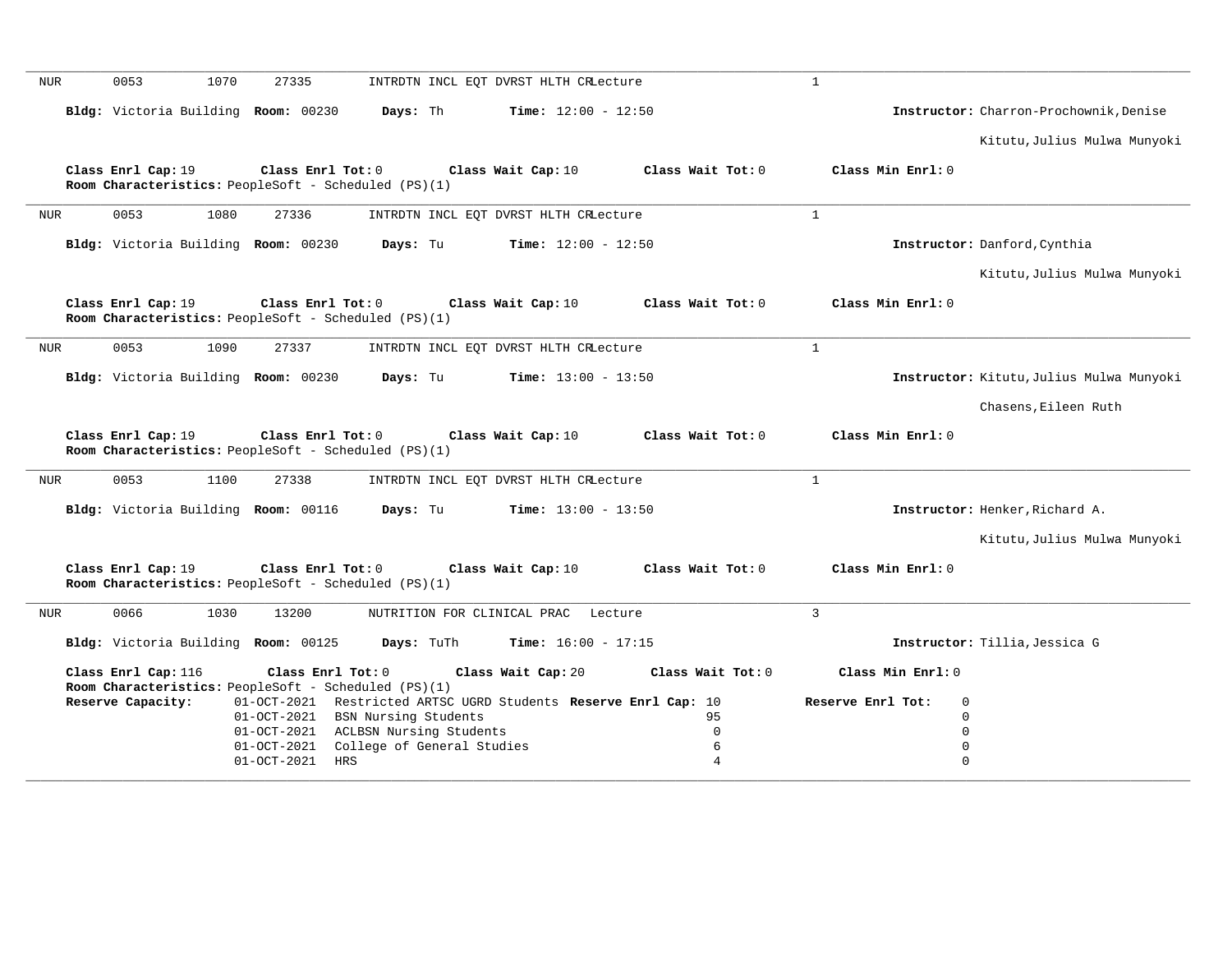### Report ID: SR201 **University of Pittsburgh** Page No. 7 of 179 **Schedule of Classes for Spring Term 2021-2022** Run Date: 06/15/2021 **Academic Term** Run Time: 23:00:31

# **School of Nursing - Nursing - Subject: Nursing**

| Subject                             | Catalog Nbr Section Class Nbr<br>Course Title                             | Component                                                                                                                                                                                                                          | Units<br>Topics                    |
|-------------------------------------|---------------------------------------------------------------------------|------------------------------------------------------------------------------------------------------------------------------------------------------------------------------------------------------------------------------------|------------------------------------|
| <b>NUR</b><br>0067<br>1060          | 24027                                                                     | NSG RES: INTRO CRITL APPRL EBPLecture                                                                                                                                                                                              | 3                                  |
| Bldg: Victoria Building Room: 00125 | Days: MW                                                                  | <b>Time:</b> $16:30 - 17:45$                                                                                                                                                                                                       | Instructor: Koleck, Theresa A      |
|                                     |                                                                           |                                                                                                                                                                                                                                    | Rohay, Jeffrey Michael             |
| Class Enrl Cap: 50                  | Class Enrl Tot: 0<br>Room Characteristics: PeopleSoft - Scheduled (PS)(1) | Class Wait $Tot: 0$<br>Class Wait Cap: 20                                                                                                                                                                                          | Class Min Enrl: 0                  |
| 0067<br><b>NUR</b><br>1080          | 13421                                                                     | NSG RES: INTRO CRITL APPRL EBPLecture                                                                                                                                                                                              | $\overline{3}$                     |
| Bldg: Victoria Building Room: 00122 | Days: MW                                                                  | <b>Time:</b> $16:30 - 17:45$                                                                                                                                                                                                       | Instructor: Rohay, Jeffrey Michael |
|                                     |                                                                           |                                                                                                                                                                                                                                    | Koleck, Theresa A                  |
| Class Enrl Cap: 50                  | Class Enrl Tot: 0<br>Room Characteristics: PeopleSoft - Scheduled (PS)(1) | Class Wait Cap: 20<br>Class Wait Tot: 0                                                                                                                                                                                            | Class Min Enrl: 0                  |
| 0081<br>1010<br>NUR                 | 13179                                                                     | FOUNDATIONS OF NURSING PRACT ZLecture                                                                                                                                                                                              | $\overline{a}$                     |
| Bldg: Victoria Building Room: 00125 | Days: M                                                                   | <b>Time:</b> $14:00 - 14:50$                                                                                                                                                                                                       | Instructor: Bench, Victor R        |
|                                     |                                                                           |                                                                                                                                                                                                                                    | Blazeck, Alice Maus                |
| Class Enrl Cap: 200                 | Class Enrl Tot: 0<br>Room Characteristics: PeopleSoft - Scheduled (PS)(1) | Class Wait Tot: 0<br>Class Wait Cap: 20                                                                                                                                                                                            | Class Min Enrl: 0                  |
|                                     |                                                                           | <b></b> This class has an additional fee. For more information go to <a <br="" href="http://www.registrar.pitt.edu">target="_blank"&gt;http://www.registrar.pitt.edu/</a> , and click on Faculty and Staff, then Course and Class. |                                    |
| 0081<br>1030<br><b>NUR</b>          | 13417                                                                     | FOUNDATIONS OF NURSING PRACT ZLaboratory                                                                                                                                                                                           | $\overline{a}$                     |
| Bldg: Victoria Building Room: 00260 | Days: W                                                                   | <b>Time:</b> $08:00 - 10:50$                                                                                                                                                                                                       | Instructor: Bench, Victor R        |
|                                     |                                                                           |                                                                                                                                                                                                                                    | Blazeck, Alice Maus                |
| Class Enrl Cap: 36                  | Class Enrl Tot: 0                                                         | Class Wait Cap: 20<br>Class Wait Tot: 0                                                                                                                                                                                            | Class Min Enrl: 0                  |
|                                     |                                                                           | <b></b> This class has an additional fee. For more information go to <a <br="" href="http://www.registrar.pitt.edu">target="_blank"&gt;http://www.registrar.pitt.edu/</a> , and click on Faculty and Staff, then Course and Class. |                                    |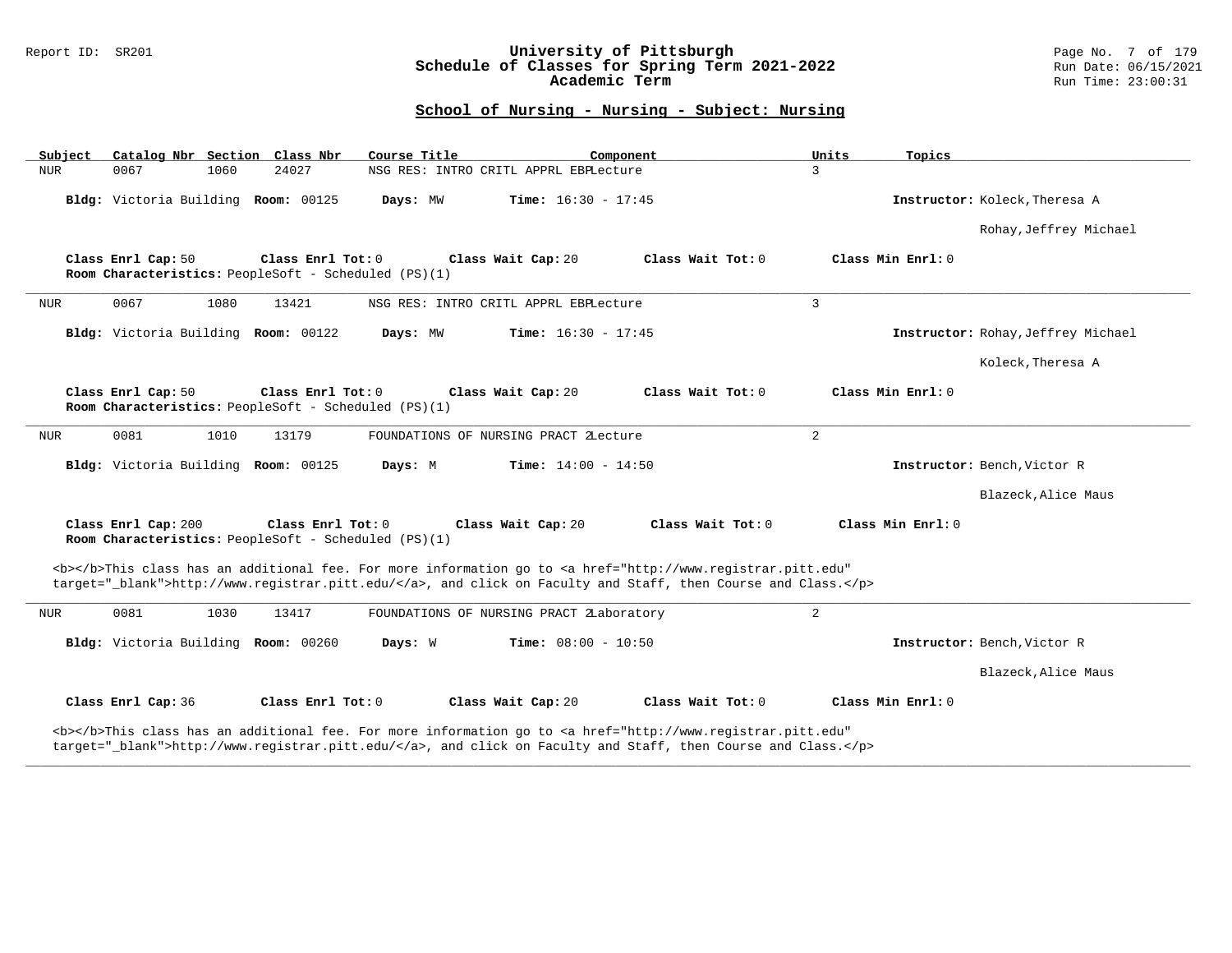### Report ID: SR201 **University of Pittsburgh** Page No. 8 of 179 **Schedule of Classes for Spring Term 2021-2022** Run Date: 06/15/2021 **Academic Term** Run Time: 23:00:31

| Subject    | Catalog Nbr Section Class Nbr       |                         | Course Title                             |                              | Component                                                                                                                                                                                                                          | Units          | Topics            |                             |
|------------|-------------------------------------|-------------------------|------------------------------------------|------------------------------|------------------------------------------------------------------------------------------------------------------------------------------------------------------------------------------------------------------------------------|----------------|-------------------|-----------------------------|
| <b>NUR</b> | 0081<br>1050                        | 13418                   | FOUNDATIONS OF NURSING PRACT ZLaboratory |                              |                                                                                                                                                                                                                                    | $\overline{a}$ |                   |                             |
|            | Bldg: Victoria Building Room: 00260 |                         | Days: W                                  | <b>Time:</b> $11:00 - 13:50$ |                                                                                                                                                                                                                                    |                |                   | Instructor: Bench, Victor R |
|            |                                     |                         |                                          |                              |                                                                                                                                                                                                                                    |                |                   | Blazeck, Alice Maus         |
|            | Class Enrl Cap: 36                  | Class Enrl Tot: 0       |                                          | Class Wait Cap: 20           | Class Wait Tot: 0                                                                                                                                                                                                                  |                | Class Min Enrl: 0 |                             |
|            |                                     |                         |                                          |                              | <b></b> This class has an additional fee. For more information go to <a <br="" href="http://www.registrar.pitt.edu">target="_blank"&gt;http://www.registrar.pitt.edu/</a> , and click on Faculty and Staff, then Course and Class. |                |                   |                             |
| <b>NUR</b> | 0081<br>1070                        | 13419                   | FOUNDATIONS OF NURSING PRACT ZLaboratory |                              |                                                                                                                                                                                                                                    | $\overline{2}$ |                   |                             |
|            | Bldg: Victoria Building Room: 00260 |                         | Days: M                                  | Time: $11:00 - 13:50$        |                                                                                                                                                                                                                                    |                |                   | Instructor: Bench, Victor R |
|            |                                     |                         |                                          |                              |                                                                                                                                                                                                                                    |                |                   | Blazeck, Alice Maus         |
|            | Class Enrl Cap: 36                  | Class Enrl Tot: 0       |                                          | Class Wait Cap: 20           | Class Wait Tot: 0                                                                                                                                                                                                                  |                | Class Min Enrl: 0 |                             |
|            |                                     |                         |                                          |                              | <b></b> This class has an additional fee. For more information go to <a <br="" href="http://www.registrar.pitt.edu">target="_blank"&gt;http://www.registrar.pitt.edu/</a> , and click on Faculty and Staff, then Course and Class. |                |                   |                             |
| <b>NUR</b> | 0081<br>1090                        | 24719                   | FOUNDATIONS OF NURSING PRACT ZLaboratory |                              |                                                                                                                                                                                                                                    | $\overline{a}$ |                   |                             |
|            | Bldg: Victoria Building Room: 00260 |                         | Days: M                                  | Time: $08:00 - 10:50$        |                                                                                                                                                                                                                                    |                |                   | Instructor: Bench, Victor R |
|            |                                     |                         |                                          |                              |                                                                                                                                                                                                                                    |                |                   | Blazeck, Alice Maus         |
|            | Class Enrl Cap: 27                  | Class Enrl Tot: 0       |                                          | Class Wait Cap: 20           | Class Wait Tot: 0                                                                                                                                                                                                                  |                | Class Min Enrl: 0 |                             |
|            |                                     |                         |                                          |                              | <b></b> This class has an additional fee. For more information go to <a <br="" href="http://www.registrar.pitt.edu">target="_blank"&gt;http://www.registrar.pitt.edu/</a> , and click on Faculty and Staff, then Course and Class. |                |                   |                             |
| <b>NUR</b> | 0081<br>1095                        | 27344                   | FOUNDATIONS OF NURSING PRACT ZLaboratory |                              |                                                                                                                                                                                                                                    | $\overline{a}$ |                   |                             |
|            | Bldg: Victoria Building Room: 00260 |                         | Days: F                                  | <b>Time:</b> $11:00 - 13:50$ |                                                                                                                                                                                                                                    |                |                   | Instructor: Bench, Victor R |
|            |                                     |                         |                                          |                              |                                                                                                                                                                                                                                    |                |                   | Blazeck, Alice Maus         |
|            | Class Enrl Cap: 26                  | $Class$ $Enr1$ $Tot: 0$ |                                          | Class Wait Cap: 20           | Class Wait Tot: 0                                                                                                                                                                                                                  |                | Class Min Enrl: 0 |                             |
| NUR        | 0081<br>1100                        | 28591                   | FOUNDATIONS OF NURSING PRACT ZLaboratory |                              |                                                                                                                                                                                                                                    | 2              |                   |                             |
|            | Bldg: Victoria Building Room: 00260 |                         | Days: F                                  | Time: $08:00 - 10:50$        |                                                                                                                                                                                                                                    |                |                   | Instructor: Bench, Victor R |
|            |                                     |                         |                                          |                              |                                                                                                                                                                                                                                    |                |                   | Blazeck, Alice Maus         |
|            | Class Enrl Cap: 35                  | Class Enrl Tot: 0       |                                          | Class Wait Cap: 20           | Class Wait Tot: 0                                                                                                                                                                                                                  |                | Class Min Enrl: 0 |                             |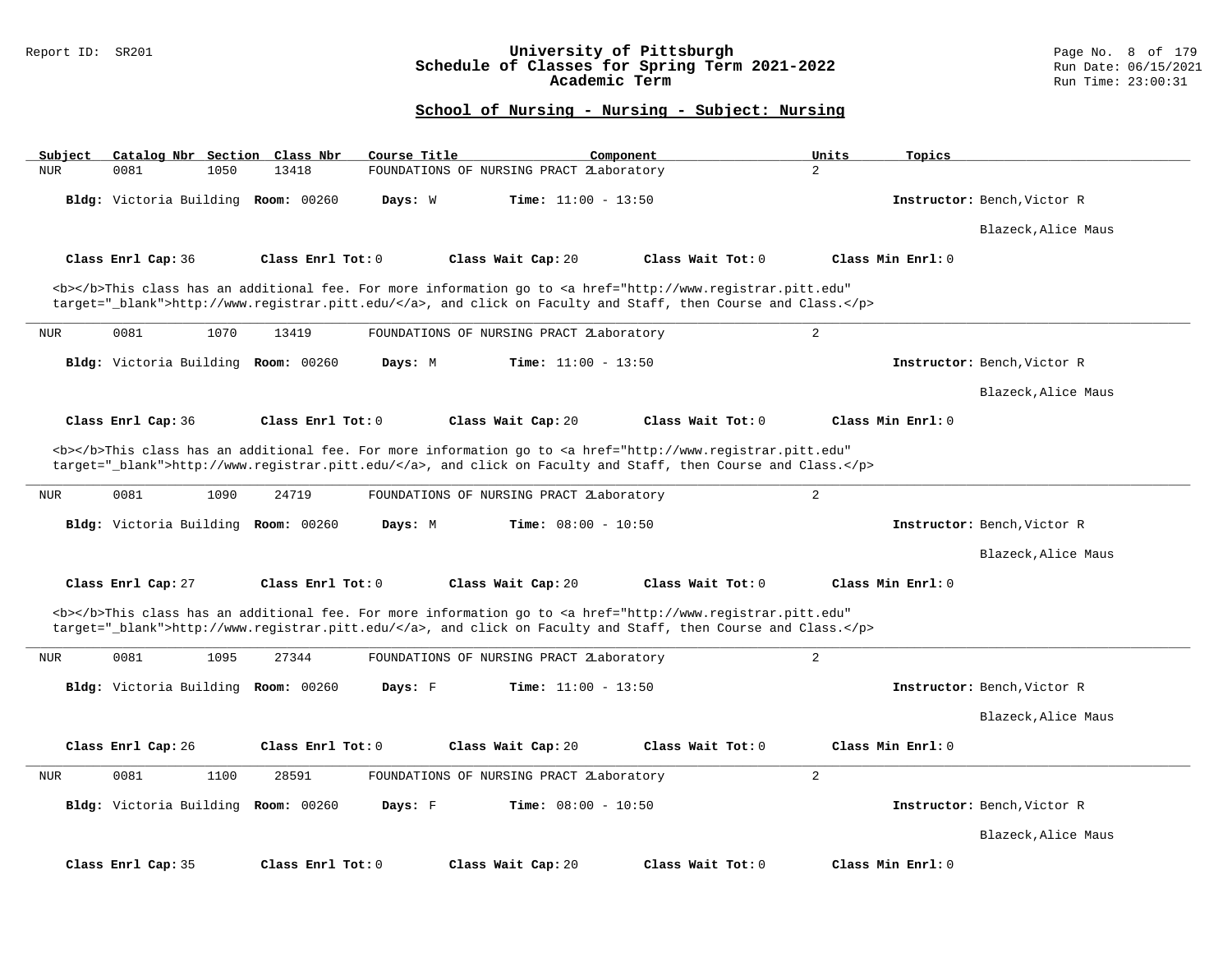| 0082<br>1010<br>13180<br>NUR MGT ACUT/CHRNC HLTH PROBS Lecture<br><b>NUR</b>                                                                 | 3                                   |
|----------------------------------------------------------------------------------------------------------------------------------------------|-------------------------------------|
| Bldg: Victoria Building Room: 00125<br>Days: MW<br><b>Time:</b> $15:00 - 16:15$                                                              | Instructor: Faett, Becky L          |
|                                                                                                                                              | Blazeck, Alice Maus                 |
| Class Wait Tot: 0<br>Class Enrl Cap: 200<br>Class Enrl Tot: 0<br>Class Wait Cap: 20<br>Room Characteristics: PeopleSoft - Scheduled (PS)(1)  | Class Min Enrl: 0                   |
| 0082<br>1020<br>27364<br>NUR MGT ACUT/CHRNC HLTH PROBS Lecture<br><b>NUR</b>                                                                 | $\overline{3}$                      |
| Bldg: Victoria Building Room: 00117<br><b>Time:</b> $16:30 - 17:45$<br>Days: MW                                                              | Instructor: Faett, Becky L          |
|                                                                                                                                              | Blazeck, Alice Maus                 |
| Class Wait Cap: 20<br>Class Wait $Tot: 0$<br>Class Enrl Cap: 55<br>Class Enrl Tot: 0<br>Room Characteristics: PeopleSoft - Scheduled (PS)(1) | Class Min Enrl: 0                   |
| 01-OCT-2021 ACLBSN Nursing Students<br>Reserve Capacity:<br>Reserve Enrl Cap: 55                                                             | Reserve Enrl Tot:<br>$\mathbf 0$    |
| 0086<br>1040<br>24633<br>NURSING INFORMATICS<br>Lecture<br>NUR                                                                               | $\overline{2}$                      |
| Bldg: Victoria Building Room: 00129<br>Days: TuTh<br><b>Time:</b> $14:00 - 14:50$                                                            | Instructor: Waechter, Darcy Koerbel |
| Class Enrl Cap: 75<br>Class Enrl Tot: 0<br>Class Wait Cap: 20<br>Class Wait $Tot: 0$                                                         | Class Min Enrl: 0                   |
| Room Characteristics: PeopleSoft - Scheduled (PS)(1)<br>01-OCT-2021 ACLBSN Nursing Students<br>Reserve Capacity:<br>Reserve Enrl Cap: 75     | Reserve Enrl Tot:<br>$\Omega$       |
| 0086<br>1050<br>28592<br><b>NUR</b><br>NURSING INFORMATICS<br>Lecture                                                                        | 2                                   |
| Bldg: Victoria Building Room: 00117<br>Days: TuTh<br><b>Time:</b> $15:00 - 15:50$                                                            | Instructor: Rohay, Jeffrey Michael  |
| Class Enrl Cap: 52<br>Class Enrl Tot: 0<br>Class Wait Cap: 20<br>Class Wait Tot: 0<br>Room Characteristics: PeopleSoft - Scheduled (PS)(1)   | Class Min Enrl: 0                   |
| 0086<br>1060<br>28593<br>NURSING INFORMATICS<br>NUR<br>Lecture                                                                               | $\overline{2}$                      |
| Bldg: Victoria Building Room: 00115<br>Days: TuTh<br><b>Time:</b> $15:00 - 15:50$                                                            | Instructor: Li, Dan                 |
| Class Enrl Cap: 52<br>Class Enrl Tot: 0<br>Class Wait Cap: 20<br>Class Wait Tot: 0<br>Room Characteristics: PeopleSoft - Scheduled (PS)(1)   | Class Min Enrl: 0                   |
| 0086<br>1070<br>30205<br><b>NUR</b><br>NURSING INFORMATICS<br>Lecture                                                                        | $\overline{2}$                      |
| Bldg: WEB Based Class<br>Room: TBA<br>Days: TBA<br><b>Time:</b> $00:00 - 00:00$                                                              | Instructor: Waechter, Darcy Koerbel |
| Class Enrl Cap: 35<br>Class Enrl Tot: 0<br>Class Wait Cap: 20<br>Class Wait Tot: 0                                                           | Class Min Enrl: 0                   |
| Attributes: Online<br>Reserve Capacity:<br>01-OCT-2021 NUR BSN - ORNBSN-TR Only<br>Reserve Enrl Cap: 35                                      | Reserve Enrl Tot:<br>$\mathbf 0$    |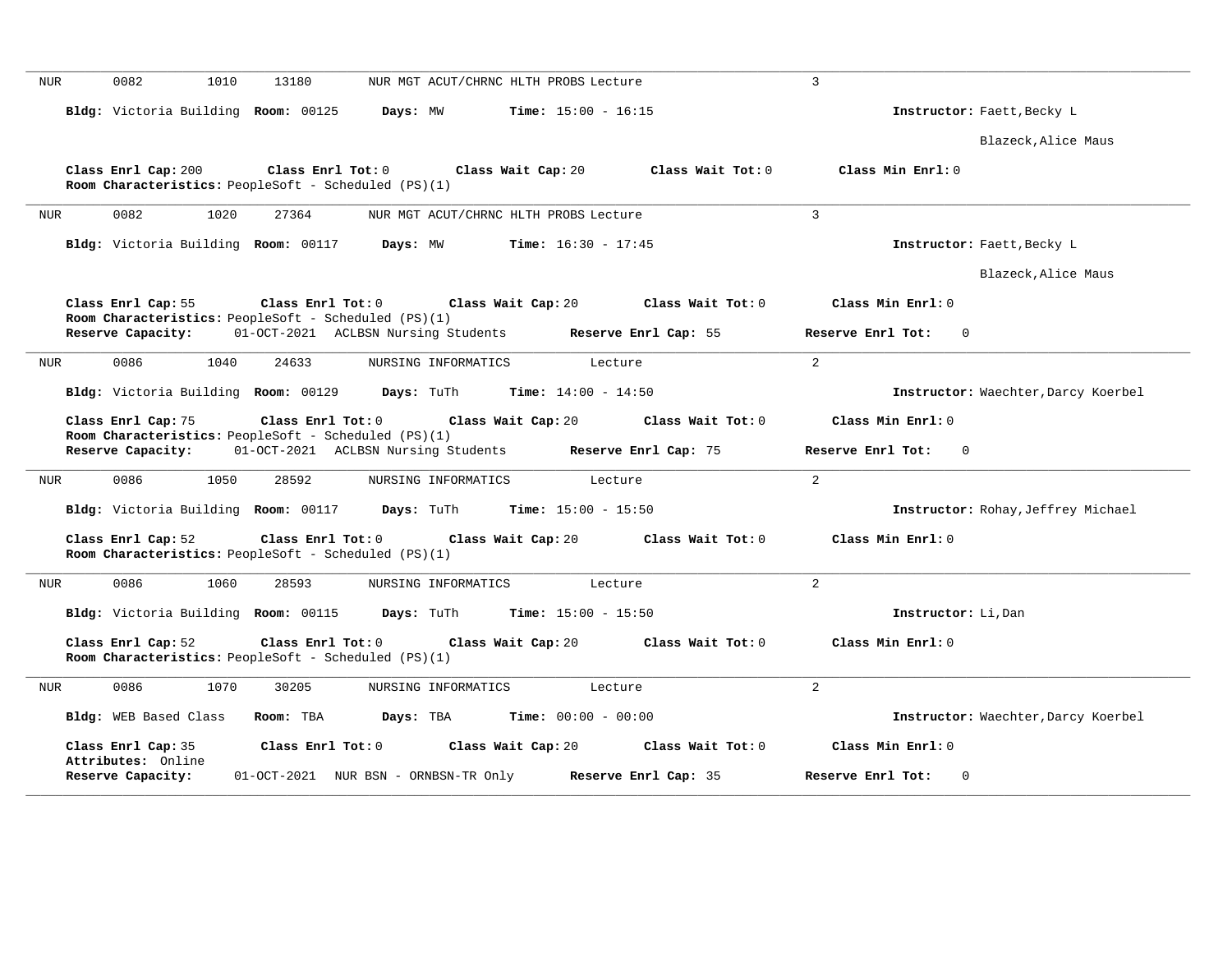#### Report ID: SR201 **University of Pittsburgh** Page No. 10 of 179 **Schedule of Classes for Spring Term 2021-2022** Run Date: 06/15/2021 **Academic Term** Run Time: 23:00:31

| Catalog Nbr Section Class Nbr<br>Subject | Course Title                                                                                                                                   | Component                    | Units<br>Topics                     |
|------------------------------------------|------------------------------------------------------------------------------------------------------------------------------------------------|------------------------------|-------------------------------------|
| 0087<br>1050<br>NUR                      | 16496<br>PHARM & THERAPEUTICS ACR LFSN Lecture                                                                                                 |                              | 3                                   |
| Bldg: Victoria Building Room: 00229      | Days: TuTh                                                                                                                                     | <b>Time:</b> $13:30 - 14:45$ | Instructor: Kaufman, Robert Reid    |
| Class Enrl Cap: 55                       | Class Enrl Tot: 0<br>Class Wait Cap: 20                                                                                                        | Class Wait Tot: $0$          | Class Min Enrl: 0                   |
| Reserve Capacity:                        | Room Characteristics: PeopleSoft - Scheduled (PS)(1)<br>01-OCT-2021 ACLBSN Nursing Students                                                    | Reserve Enrl Cap: 55         | Reserve Enrl Tot:<br>$\overline{0}$ |
|                                          | <b></b> This class has an additional fee. For more information go to <a <="" href="http://www.registrar.pitt.edu" td=""><td></td><td></td></a> |                              |                                     |
|                                          | target="_blank">http://www.registrar.pitt.edu/, and click on Faculty and Staff, then Course and Class.                                         |                              |                                     |
| 0088<br>1040<br>NUR                      | 22657<br>INTRO TO BASIC STATSTC FOR EBPLecture                                                                                                 |                              | 3                                   |
| Bldg: Victoria Building Room: 00125      | Days: MWF                                                                                                                                      | Time: $12:00 - 12:50$        | Instructor: Scott, Paul Wesley      |
| Class Enrl Cap: 140                      | Class Enrl Tot: 0<br>Class Wait Cap: 20<br>Room Characteristics: PeopleSoft - Scheduled (PS)(1)                                                | Class Wait Tot: 0            | Class Min Enrl: 0                   |
| 0088<br>1050<br>NUR                      | 28594<br>INTRO TO BASIC STATSTC FOR EBPLecture                                                                                                 |                              | $\overline{3}$                      |
| Bldg: Victoria Building Room: 00129      | Days: MWF                                                                                                                                      | <b>Time:</b> $12:00 - 12:50$ | Instructor: Staff                   |
| Class Enrl Cap: 0                        | Class Enrl Tot: $0$<br>Class Wait Cap: 0<br>Room Characteristics: PeopleSoft - Scheduled (PS)(1)                                               | Class Wait Tot: 0            | Class Min Enrl: 0                   |
| 0092<br>1010<br>NUR                      | 27339<br>NUR MGT ACUT/CHRNC HLTH PROBS Clinical                                                                                                |                              | 3.5                                 |
| Bldg: TO BE ARRANGED                     | Room: OCTBA<br>Days: ThF                                                                                                                       | <b>Time:</b> $07:00 - 14:15$ | Instructor: Harlan, Melissa Dawn    |
|                                          |                                                                                                                                                |                              | Haines, Alice Jane                  |
| Class Enrl Cap: 108                      | Class Enrl Tot: 0<br>Class Wait Cap: 20                                                                                                        | Class Wait Tot: 0            | Class Min Enrl: 0                   |
| 0092<br>1030<br>NUR                      | 27340<br>NUR MGT ACUT/CHRNC HLTH PROBS Clinical                                                                                                |                              | 3.5                                 |
| Bldg: TO BE ARRANGED                     | Days: TuW<br>Room: OCTBA                                                                                                                       | <b>Time:</b> $07:00 - 14:15$ | Instructor: Kelly, Linda Kathryn    |
|                                          |                                                                                                                                                |                              | Harlan, Melissa Dawn                |
|                                          |                                                                                                                                                |                              | Haines, Alice Jane                  |
| Class Enrl Cap: 80                       | Class Enrl Tot: 0<br>Class Wait Cap: 20                                                                                                        | Class Wait Tot: 0            | Class Min Enrl: 0                   |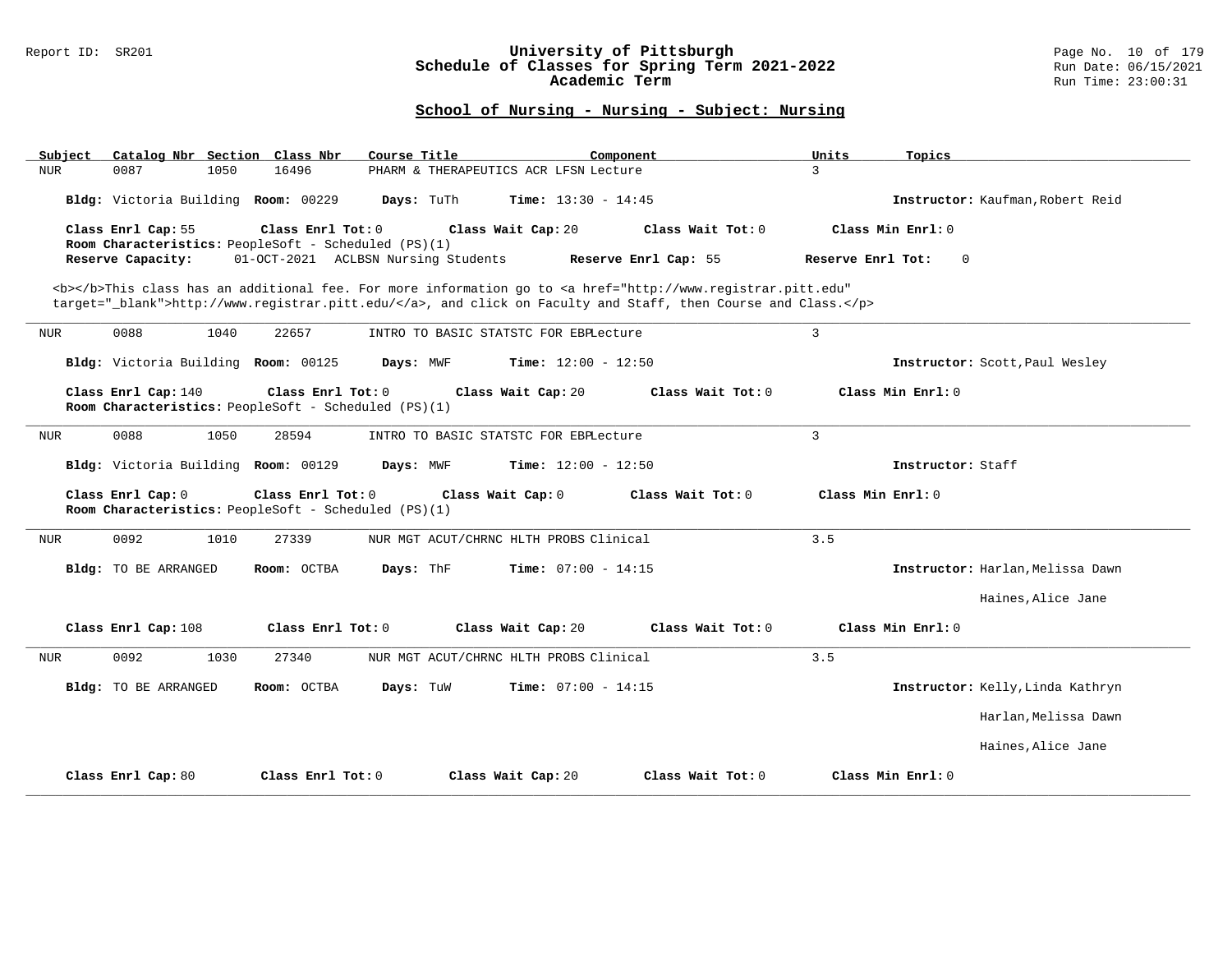### Report ID: SR201 **University of Pittsburgh** Page No. 11 of 179 **Schedule of Classes for Spring Term 2021-2022** Run Date: 06/15/2021 **Academic Term** Run Time: 23:00:31

| Subject    | Catalog Nbr Section  | Class Nbr<br>Course Title |                                        | Component         | Units<br>Topics   |                                  |
|------------|----------------------|---------------------------|----------------------------------------|-------------------|-------------------|----------------------------------|
| <b>NUR</b> | 0092<br>1040         | 30466                     | NUR MGT ACUT/CHRNC HLTH PROBS Clinical |                   | 3.5               |                                  |
|            | Bldg: TO BE ARRANGED | Room: OCTBA<br>Days: TuW  | Time: $07:00 - 14:15$                  |                   |                   | Instructor: Harlan, Melissa Dawn |
|            |                      |                           |                                        |                   |                   | Haines, Alice Jane               |
|            |                      |                           |                                        |                   |                   | Bench, Jenna R                   |
|            | Class Enrl Cap: 35   | Class Enrl Tot: 0         | Class Wait Cap: 20                     | Class Wait Tot: 0 | Class Min Enrl: 0 |                                  |
| NUR        | 0092<br>1041         | 30467                     | NUR MGT ACUT/CHRNC HLTH PROBS Clinical |                   | 3.5               |                                  |
|            | Bldg: TO BE ARRANGED | Days: TuW<br>Room: OCTBA  | <b>Time:</b> $07:00 - 14:15$           |                   |                   | Instructor: Harlan, Melissa Dawn |
|            |                      |                           |                                        |                   |                   | Haines, Alice Jane               |
|            |                      |                           |                                        |                   |                   | Wang, Weiwen                     |
|            | Class Enrl Cap: 35   | Class Enrl Tot: 0         | Class Wait Cap: 20                     | Class Wait Tot: 0 | Class Min Enrl: 0 |                                  |
| <b>NUR</b> | 0092<br>1042         | 30468                     | NUR MGT ACUT/CHRNC HLTH PROBS Clinical |                   | 3.5               |                                  |
|            | Bldg: TO BE ARRANGED | Room: OCTBA<br>Days: TuW  | Time: $07:00 - 14:15$                  |                   |                   | Instructor: Harlan, Melissa Dawn |
|            |                      |                           |                                        |                   |                   | Haines, Alice Jane               |
|            |                      |                           |                                        |                   |                   | Gribus, Christina R              |
|            | Class Enrl Cap: 35   | Class Enrl Tot: 0         | Class Wait Cap: 20                     | Class Wait Tot: 0 | Class Min Enrl: 0 |                                  |
| <b>NUR</b> | 0092<br>1043         | 30469                     | NUR MGT ACUT/CHRNC HLTH PROBS Clinical |                   | 3.5               |                                  |
|            | Bldg: TO BE ARRANGED | Room: OCTBA<br>Days: TuW  | <b>Time:</b> $07:00 - 14:15$           |                   |                   | Instructor: Harlan, Melissa Dawn |
|            |                      |                           |                                        |                   |                   | Haines, Alice Jane               |
|            | Class Enrl Cap: 35   | Class Enrl Tot: 0         | Class Wait Cap: 20                     | Class Wait Tot: 0 | Class Min Enrl: 0 |                                  |
| <b>NUR</b> | 0092<br>1044         | 30470                     | NUR MGT ACUT/CHRNC HLTH PROBS Clinical |                   | 3.5               |                                  |
|            | Bldg: TO BE ARRANGED | Room: OCTBA<br>Days: TuW  | <b>Time:</b> $07:00 - 14:15$           |                   |                   | Instructor: Harlan, Melissa Dawn |
|            |                      |                           |                                        |                   |                   | Haines, Alice Jane               |
|            |                      |                           |                                        |                   |                   | Soule, Joslyn Marie              |
|            | Class Enrl Cap: 35   | Class Enrl Tot: 0         | Class Wait Cap: 20                     | Class Wait Tot: 0 | Class Min Enrl: 0 |                                  |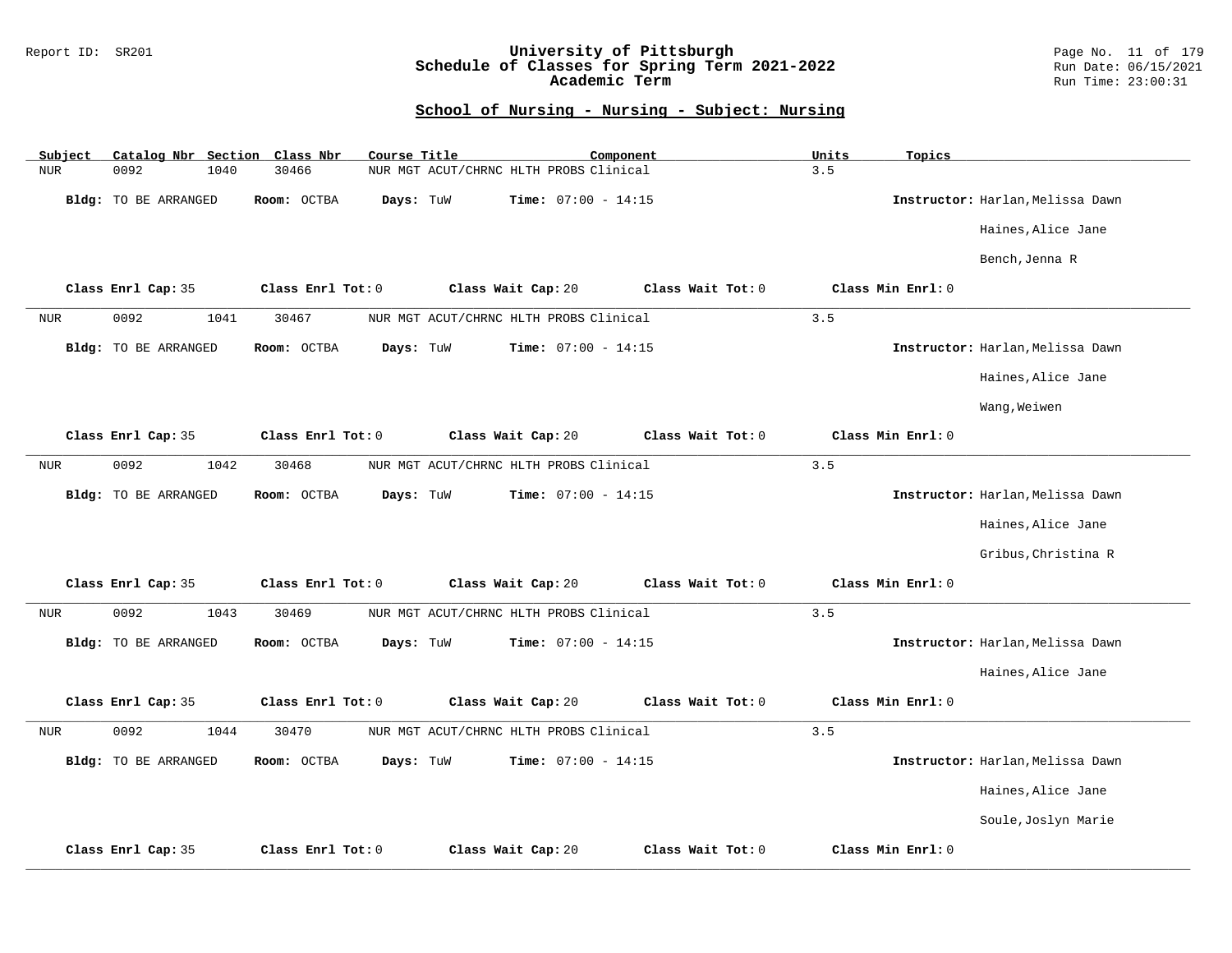| $\rm NUR$  | 0092<br>1045                | 30471                    | NUR MGT ACUT/CHRNC HLTH PROBS Clinical    |                   | 3.5               |                                  |
|------------|-----------------------------|--------------------------|-------------------------------------------|-------------------|-------------------|----------------------------------|
|            | Bldg: TO BE ARRANGED        | Room: OCTBA              | Days: TuW<br><b>Time:</b> $07:00 - 14:15$ |                   |                   | Instructor: Harlan, Melissa Dawn |
|            |                             |                          |                                           |                   |                   | Haines, Alice Jane               |
|            |                             |                          |                                           |                   |                   | Rosano, Maranda A                |
|            | Class Enrl Cap: 35          | Class Enrl Tot: 0        | Class Wait Cap: 20                        | Class Wait Tot: 0 | Class Min Enrl: 0 |                                  |
| <b>NUR</b> | 0092<br>1046                | 30472                    | NUR MGT ACUT/CHRNC HLTH PROBS Clinical    |                   | 3.5               |                                  |
|            | <b>Bldg:</b> TO BE ARRANGED | Room: OCTBA              | <b>Time:</b> $07:00 - 14:15$<br>Days: TuW |                   |                   | Instructor: Harlan, Melissa Dawn |
|            |                             |                          |                                           |                   |                   | Haines, Alice Jane               |
|            |                             |                          |                                           |                   |                   | Toweh, Shade                     |
|            | Class Enrl Cap: 35          | Class Enrl Tot: 0        | Class Wait Cap: 20                        | Class Wait Tot: 0 | Class Min Enrl: 0 |                                  |
| <b>NUR</b> | 0092<br>1047                | 30473                    | NUR MGT ACUT/CHRNC HLTH PROBS Clinical    |                   | 3.5               |                                  |
|            | <b>Bldg:</b> TO BE ARRANGED | Room: OCTBA              | Time: $07:00 - 14:15$<br>Days: TuW        |                   |                   | Instructor: Harlan, Melissa Dawn |
|            |                             |                          |                                           |                   |                   | Haines, Alice Jane               |
|            |                             |                          |                                           |                   |                   | Foertsch, Lisa Yvonne            |
|            | Class Enrl Cap: 35          | Class Enrl Tot: 0        | Class Wait Cap: 20                        | Class Wait Tot: 0 | Class Min Enrl: 0 |                                  |
| <b>NUR</b> | 0092<br>1048                | 30474                    | NUR MGT ACUT/CHRNC HLTH PROBS Clinical    |                   | 3.5               |                                  |
|            | Bldg: TO BE ARRANGED        | Room: OCTBA              | Time: $07:00 - 14:15$<br>Days: TuW        |                   |                   | Instructor: Harlan, Melissa Dawn |
|            |                             |                          |                                           |                   |                   | Haines, Alice Jane               |
|            |                             |                          |                                           |                   |                   | Anzio, Nicole A                  |
|            | Class Enrl Cap: 35          | Class Enrl Tot: 0        | Class Wait Cap: 20                        | Class Wait Tot: 0 | Class Min Enrl: 0 |                                  |
| <b>NUR</b> | 0092<br>1049                | 30475                    | NUR MGT ACUT/CHRNC HLTH PROBS Clinical    |                   | 3.5               |                                  |
|            | <b>Bldg:</b> TO BE ARRANGED | Room: OCTBA<br>Days: TuW | Time: $07:00 - 14:15$                     |                   |                   | Instructor: Harlan, Melissa Dawn |
|            |                             |                          |                                           |                   |                   | Haines, Alice Jane               |
|            |                             |                          |                                           |                   |                   | Pajerski, Dawn M                 |
|            | Class Enrl Cap: 35          | Class Enrl Tot: 0        | Class Wait Cap: 20                        | Class Wait Tot: 0 | Class Min Enrl: 0 |                                  |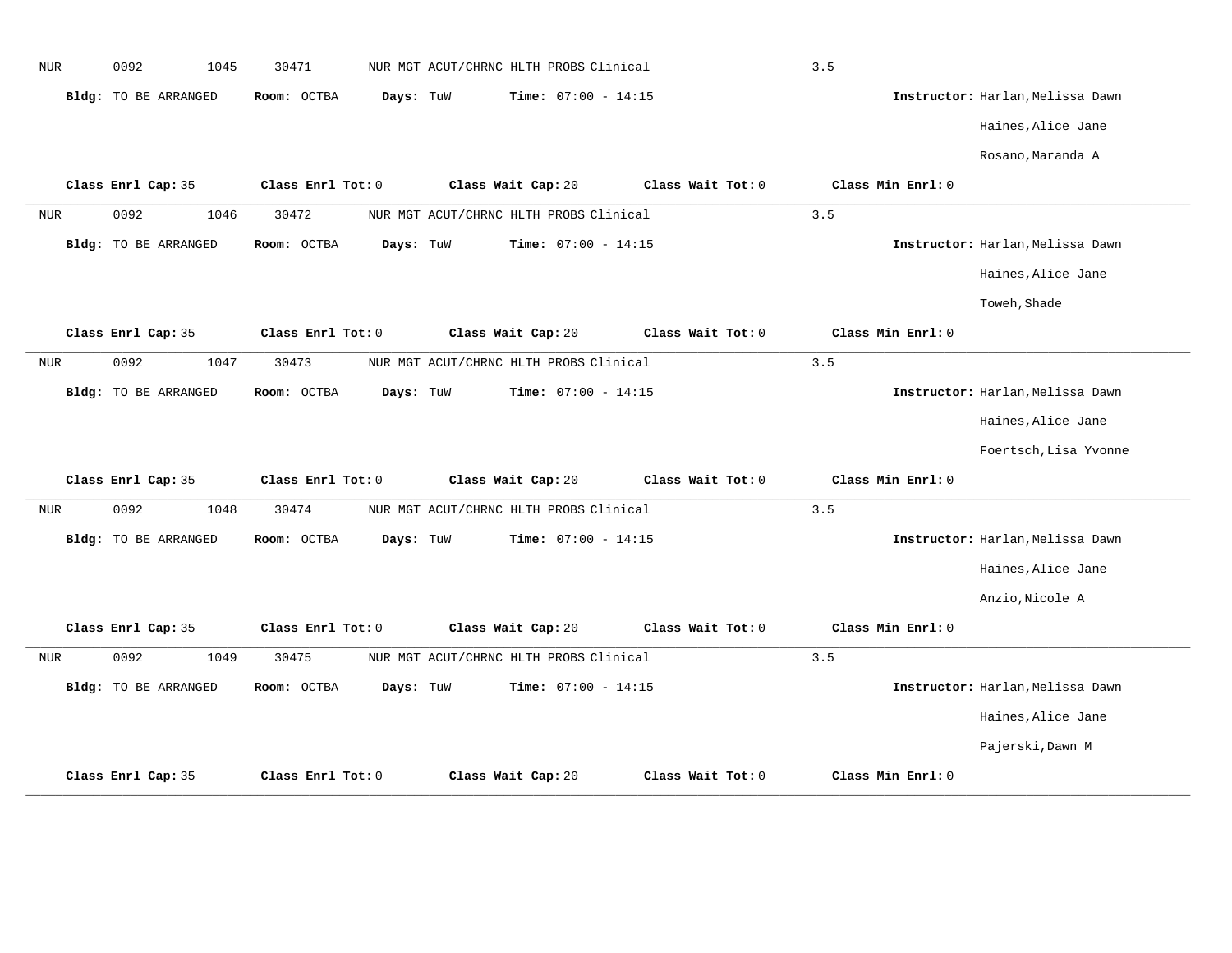### Report ID: SR201 **University of Pittsburgh** Page No. 13 of 179 **Schedule of Classes for Spring Term 2021-2022** Run Date: 06/15/2021 **Academic Term** Run Time: 23:00:31

| Subject<br>Catalog Nbr Section | Class Nbr<br>Course Title                       | Component                    | Units<br>Topics   |                                  |
|--------------------------------|-------------------------------------------------|------------------------------|-------------------|----------------------------------|
| <b>NUR</b><br>0092<br>1050     | 30476<br>NUR MGT ACUT/CHRNC HLTH PROBS Clinical |                              | 3.5               |                                  |
| Bldg: TO BE ARRANGED           | Room: OCTBA<br>Days: ThF                        | Time: $07:00 - 14:15$        |                   | Instructor: Harlan, Melissa Dawn |
|                                |                                                 |                              |                   | Haines, Alice Jane               |
|                                |                                                 |                              |                   | Osborn, Erica L                  |
| Class Enrl Cap: 35             | Class Enrl Tot: 0<br>Class Wait Cap: 20         | Class Wait Tot: 0            | Class Min Enrl: 0 |                                  |
| 0092<br>1051<br><b>NUR</b>     | 30477<br>NUR MGT ACUT/CHRNC HLTH PROBS Clinical |                              | 3.5               |                                  |
| Bldg: TO BE ARRANGED           | Days: ThF<br>Room: OCTBA                        | <b>Time:</b> $07:00 - 14:15$ |                   | Instructor: Harlan, Melissa Dawn |
|                                |                                                 |                              |                   | Haines, Alice Jane               |
|                                |                                                 |                              |                   | Bench, Jenna R                   |
| Class Enrl Cap: 35             | Class Enrl Tot: 0<br>Class Wait Cap: 20         | Class Wait Tot: 0            | Class Min Enrl: 0 |                                  |
| 0092<br><b>NUR</b><br>1052     | 30478<br>NUR MGT ACUT/CHRNC HLTH PROBS Clinical |                              | 3.5               |                                  |
| Bldg: TO BE ARRANGED           | Room: OCTBA<br>Days: ThF                        | Time: $07:00 - 14:15$        |                   | Instructor: Harlan, Melissa Dawn |
|                                |                                                 |                              |                   | Haines, Alice Jane               |
|                                |                                                 |                              |                   | Wang, Weiwen                     |
| Class Enrl Cap: 35             | Class Enrl Tot: 0<br>Class Wait Cap: 20         | Class Wait Tot: 0            | Class Min Enrl: 0 |                                  |
| 0092<br><b>NUR</b><br>1053     | 30479<br>NUR MGT ACUT/CHRNC HLTH PROBS Clinical |                              | 3.5               |                                  |
| Bldg: TO BE ARRANGED           | Room: OCTBA<br>Days: ThF                        | <b>Time:</b> $07:00 - 14:15$ |                   | Instructor: Harlan, Melissa Dawn |
|                                |                                                 |                              |                   | Haines, Alice Jane               |
|                                |                                                 |                              |                   | Everett, Benjamin A              |
| Class Enrl Cap: 35             | Class Enrl Tot: 0<br>Class Wait Cap: 20         | Class Wait Tot: 0            | Class Min Enrl: 0 |                                  |
| 0092<br>1054<br><b>NUR</b>     | 30480<br>NUR MGT ACUT/CHRNC HLTH PROBS Clinical |                              | 3.5               |                                  |
| <b>Bldg:</b> TO BE ARRANGED    | Room: OCTBA<br>Days: ThF                        | Time: $07:00 - 14:15$        |                   | Instructor: Harlan, Melissa Dawn |
|                                |                                                 |                              |                   | Haines, Alice Jane               |
|                                |                                                 |                              |                   | Gribus, Christina R              |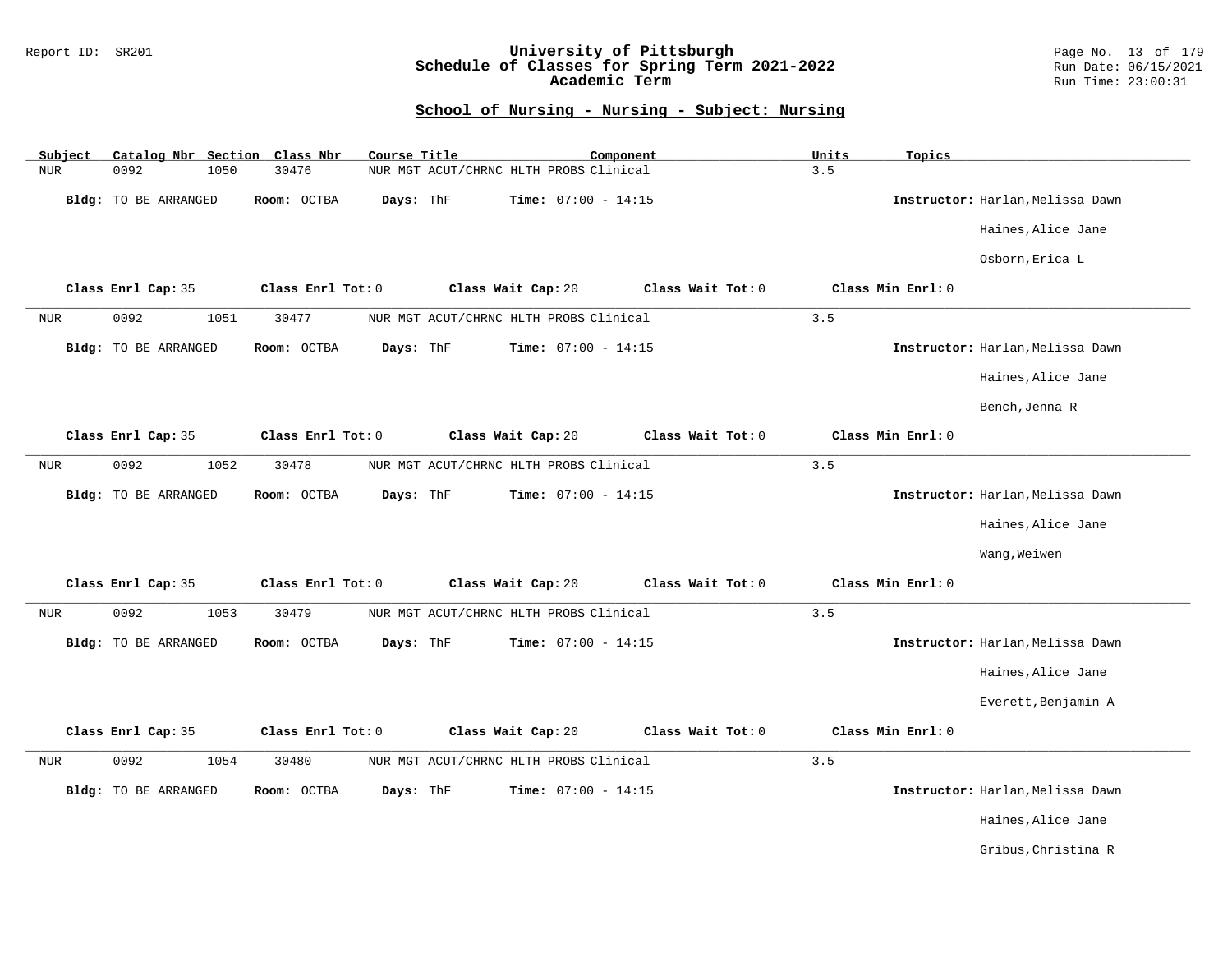|             | Class Enrl Cap: 35          | Class Enrl Tot: 0 | Class Wait Cap: 20                        | Class Wait Tot: 0 | Class Min Enrl: 0 |                                  |
|-------------|-----------------------------|-------------------|-------------------------------------------|-------------------|-------------------|----------------------------------|
| ${\tt NUR}$ | 0092<br>1055                | 30481             | NUR MGT ACUT/CHRNC HLTH PROBS Clinical    |                   | 3.5               |                                  |
|             | <b>Bldg:</b> TO BE ARRANGED | Room: OCTBA       | Days: ThF<br><b>Time:</b> $07:00 - 14:15$ |                   |                   | Instructor: Harlan, Melissa Dawn |
|             |                             |                   |                                           |                   |                   | Haines, Alice Jane               |
|             |                             |                   |                                           |                   |                   | Toribio, Cassie L                |
|             | Class Enrl Cap: 35          | Class Enrl Tot: 0 | Class Wait Cap: 20                        | Class Wait Tot: 0 | Class Min Enrl: 0 |                                  |
| NUR         | 0092<br>1056                | 30482             | NUR MGT ACUT/CHRNC HLTH PROBS Clinical    |                   | 3.5               |                                  |
|             | Bldg: TO BE ARRANGED        | Room: OCTBA       | Days: ThF<br>Time: $07:00 - 14:15$        |                   |                   | Instructor: Harlan, Melissa Dawn |
|             |                             |                   |                                           |                   |                   | Haines, Alice Jane               |
|             |                             |                   |                                           |                   |                   | Paskal, Stefanie S               |
|             | Class Enrl Cap: 35          | Class Enrl Tot: 0 | Class Wait Cap: 20                        | Class Wait Tot: 0 | Class Min Enrl: 0 |                                  |
| <b>NUR</b>  | 0092<br>1057                | 30483             | NUR MGT ACUT/CHRNC HLTH PROBS Clinical    |                   | 3.5               |                                  |
|             | <b>Bldg:</b> TO BE ARRANGED | Room: OCTBA       | Days: ThF<br><b>Time:</b> $07:00 - 14:15$ |                   |                   | Instructor: Harlan, Melissa Dawn |
|             |                             |                   |                                           |                   |                   | Haines, Alice Jane               |
|             |                             |                   |                                           |                   |                   | Russo, Alex N                    |
|             | Class Enrl Cap: 35          | Class Enrl Tot: 0 | Class Wait Cap: 20                        | Class Wait Tot: 0 | Class Min Enrl: 0 |                                  |
| <b>NUR</b>  | 0092<br>1058                | 30484             | NUR MGT ACUT/CHRNC HLTH PROBS Clinical    |                   | 3.5               |                                  |
|             | <b>Bldg:</b> TO BE ARRANGED | Room: OCTBA       | Time: $07:00 - 14:15$<br>Days: ThF        |                   |                   | Instructor: Harlan, Melissa Dawn |
|             |                             |                   |                                           |                   |                   | Haines, Alice Jane               |
|             |                             |                   |                                           |                   |                   | Horton, Jazzlyn M                |
|             | Class Enrl Cap: 35          | Class Enrl Tot: 0 | Class Wait Cap: 20                        | Class Wait Tot: 0 | Class Min Enrl: 0 |                                  |
| NUR         | 0092<br>1059                | 30485             | NUR MGT ACUT/CHRNC HLTH PROBS Clinical    |                   | 3.5               |                                  |
|             | <b>Bldg:</b> TO BE ARRANGED | Room: OCTBA       | Days: ThF<br><b>Time:</b> $07:00 - 14:15$ |                   |                   | Instructor: Harlan, Melissa Dawn |
|             |                             |                   |                                           |                   |                   | Haines, Alice Jane               |
|             |                             |                   |                                           |                   |                   | Albanese, Taylor L               |
|             | Class Enrl Cap: 35          | Class Enrl Tot: 0 | Class Wait Cap: 20                        | Class Wait Tot: 0 | Class Min Enrl: 0 |                                  |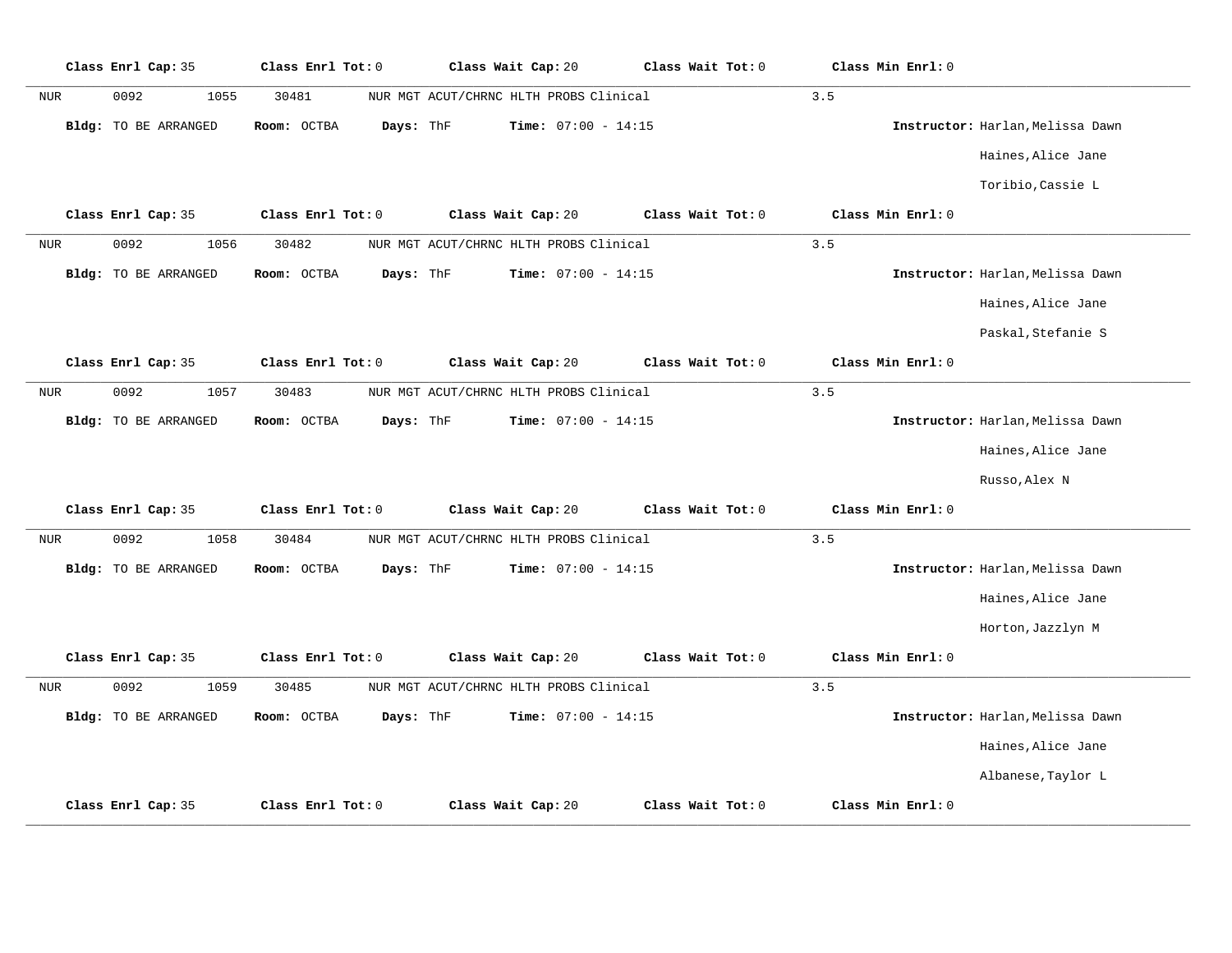### Report ID: SR201 **University of Pittsburgh** Page No. 15 of 179 **Schedule of Classes for Spring Term 2021-2022** Run Date: 06/15/2021 **Academic Term** Run Time: 23:00:31

| Subject    | Catalog Nbr Section Class Nbr | Course Title             |                                           | Component         | Units<br>Topics   |                                  |
|------------|-------------------------------|--------------------------|-------------------------------------------|-------------------|-------------------|----------------------------------|
| <b>NUR</b> | 0092<br>1060                  | 30486                    | NUR MGT ACUT/CHRNC HLTH PROBS Clinical    |                   | 3.5               |                                  |
|            | <b>Bldg:</b> TO BE ARRANGED   | Room: OCTBA              | Days: ThF<br><b>Time:</b> $07:00 - 14:15$ |                   |                   | Instructor: Harlan, Melissa Dawn |
|            |                               |                          |                                           |                   |                   | Haines, Alice Jane               |
|            |                               |                          |                                           |                   |                   | Guyan, Nicholas J                |
|            | Class Enrl Cap: 35            | Class Enrl Tot: 0        | Class Wait Cap: 20                        | Class Wait Tot: 0 | Class Min Enrl: 0 |                                  |
| <b>NUR</b> | 0092<br>1061                  | 30487                    | NUR MGT ACUT/CHRNC HLTH PROBS Clinical    |                   | 3.5               |                                  |
|            | Bldg: TO BE ARRANGED          | Days: ThF<br>Room: OCTBA | Time: $07:00 - 14:15$                     |                   |                   | Instructor: Harlan, Melissa Dawn |
|            |                               |                          |                                           |                   |                   | Haines, Alice Jane               |
|            |                               |                          |                                           |                   |                   | Melinte, Ion A                   |
|            | Class Enrl Cap: 35            | Class Enrl Tot: 0        | Class Wait Cap: 20                        | Class Wait Tot: 0 | Class Min Enrl: 0 |                                  |
| <b>NUR</b> | 0092<br>1062                  | 30488                    | NUR MGT ACUT/CHRNC HLTH PROBS Clinical    |                   | 3.5               |                                  |
|            | Bldg: TO BE ARRANGED          | Room: OCTBA              | Days: ThF<br><b>Time:</b> $07:00 - 14:15$ |                   |                   | Instructor: Harlan, Melissa Dawn |
|            |                               |                          |                                           |                   |                   | Haines, Alice Jane               |
|            |                               |                          |                                           |                   |                   | Jacobson, Kathryn E              |
|            | Class Enrl Cap: 35            | Class Enrl Tot: 0        | Class Wait Cap: 20                        | Class Wait Tot: 0 | Class Min Enrl: 0 |                                  |
| <b>NUR</b> | 0092<br>1063                  | 30489                    | NUR MGT ACUT/CHRNC HLTH PROBS Clinical    |                   | 3.5               |                                  |
|            | Bldg: TO BE ARRANGED          | Room: OCTBA              | Time: $07:00 - 14:15$<br>Days: ThF        |                   |                   | Instructor: Harlan, Melissa Dawn |
|            |                               |                          |                                           |                   |                   | Haines, Alice Jane               |
|            |                               |                          |                                           |                   |                   | Adams, Diane N                   |
|            | Class Enrl Cap: 35            | Class Enrl Tot: 0        | Class Wait Cap: 20                        | Class Wait Tot: 0 | Class Min Enrl: 0 |                                  |
| <b>NUR</b> | 1020<br>1010                  | 29830                    | ADV NUR MGT ACU/CPLX HLTH CLINClinical    |                   | $\overline{a}$    |                                  |
|            | Bldg: TO BE ARRANGED          | Room: OCTBA<br>Days: Tu  | Time: $07:00 - 14:30$                     |                   |                   | Instructor: Miller, Susan E      |
|            |                               |                          |                                           |                   |                   | Brzezinski, Cathleen             |
|            | Class Enrl Cap: 8             | Class Enrl Tot: 0        | Class Wait Cap: 8                         | Class Wait Tot: 0 | Class Min Enrl: 0 |                                  |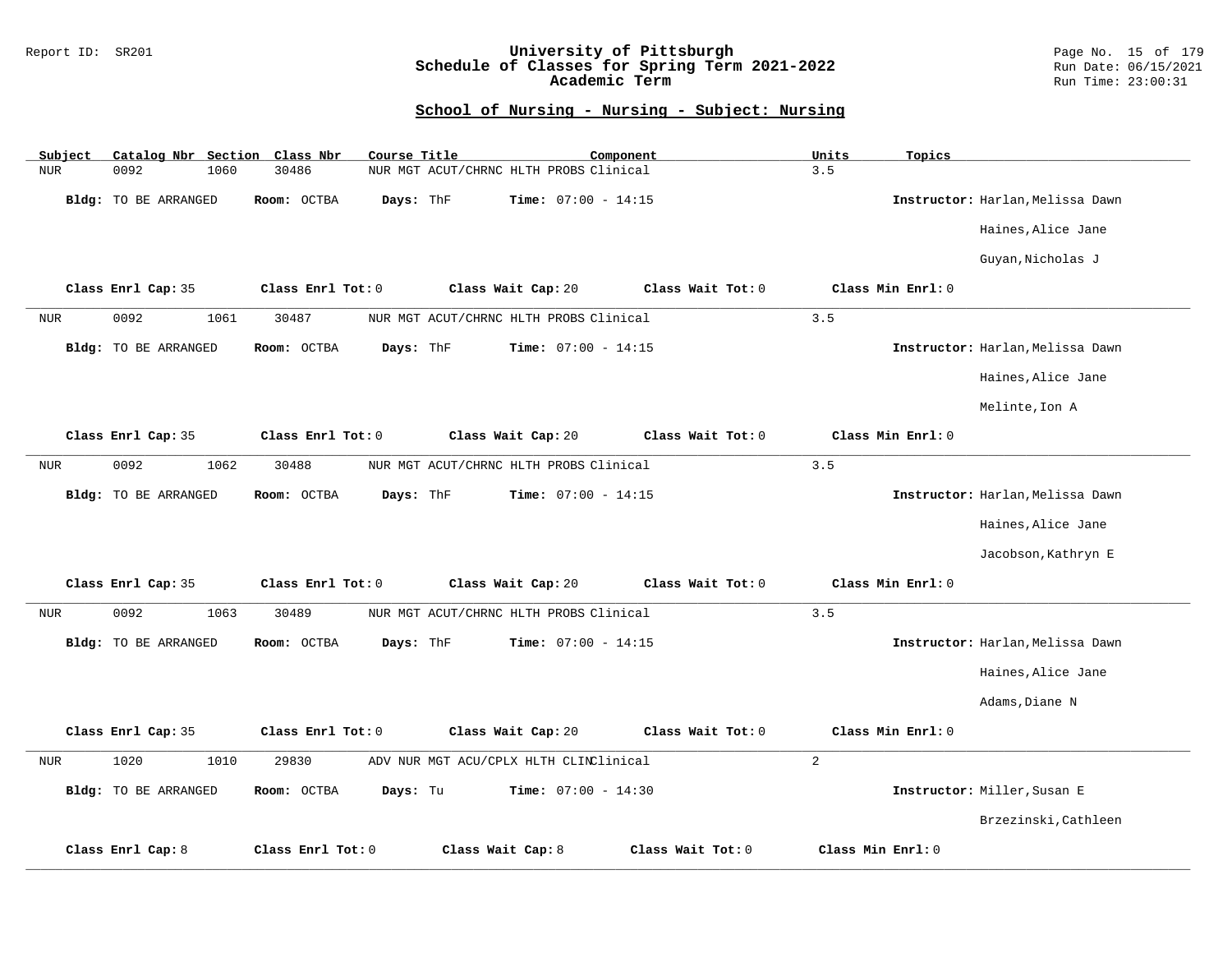| <b>NUR</b> | 1020<br>1011                | 29831             | ADV NUR MGT ACU/CPLX HLTH CLINClinical   |                   | $\overline{a}$              |
|------------|-----------------------------|-------------------|------------------------------------------|-------------------|-----------------------------|
|            | Bldg: TO BE ARRANGED        | Room: OCTBA       | Time: $07:00 - 14:30$<br>Days: Tu        |                   | Instructor: Miller, Susan E |
|            |                             |                   |                                          |                   | Faett, Becky L              |
|            | Class Enrl Cap: 8           | Class Enrl Tot: 0 | Class Wait Cap: 8                        | Class Wait Tot: 0 | Class Min Enrl: 0           |
| <b>NUR</b> | 1020<br>1012                | 29832             | ADV NUR MGT ACU/CPLX HLTH CLINClinical   |                   | $\overline{2}$              |
|            | Bldg: TO BE ARRANGED        | Room: OCTBA       | <b>Time:</b> $07:00 - 14:30$<br>Days: Tu |                   | Instructor: Miller, Susan E |
|            |                             |                   |                                          |                   | Kaplan, Rachel Mary         |
|            | Class Enrl Cap: 8           | Class Enrl Tot: 0 | Class Wait Cap: 8                        | Class Wait Tot: 0 | Class Min Enrl: 0           |
| NUR        | 1020<br>1013                | 29833             | ADV NUR MGT ACU/CPLX HLTH CLINClinical   |                   | $\overline{2}$              |
|            | <b>Bldg:</b> TO BE ARRANGED | Room: OCTBA       | Days: Tu<br><b>Time:</b> $07:00 - 14:30$ |                   | Instructor: Miller, Susan E |
|            | Class Enrl Cap: 0           | Class Enrl Tot: 0 | Class Wait Cap: 0                        | Class Wait Tot: 0 | Class Min Enrl: 0           |
| <b>NUR</b> | 1020<br>1014                | 29834             | ADV NUR MGT ACU/CPLX HLTH CLINClinical   |                   | $\overline{2}$              |
|            | Bldg: TO BE ARRANGED        | Room: OCTBA       | <b>Time:</b> $07:00 - 14:30$<br>Days: W  |                   | Instructor: Miller, Susan E |
|            |                             |                   |                                          |                   | Nilsen, Elizabeth A         |
|            |                             |                   |                                          |                   |                             |
|            | Class Enrl Cap: 8           | Class Enrl Tot: 0 | Class Wait Cap: 8                        | Class Wait Tot: 0 | Class Min Enrl: 0           |
| <b>NUR</b> | 1020<br>1015                | 29835             | ADV NUR MGT ACU/CPLX HLTH CLINClinical   |                   | $\overline{2}$              |
|            | Bldg: TO BE ARRANGED        | Room: OCTBA       | Days: W<br><b>Time:</b> $07:00 - 14:30$  |                   | Instructor: Miller, Susan E |
|            |                             |                   |                                          |                   | Lepore, Madeleine R         |
|            | Class Enrl Cap: 8           | Class Enrl Tot: 0 | Class Wait Cap: 8                        | Class Wait Tot: 0 | Class Min Enrl: 0           |
| <b>NUR</b> | 1020<br>1016                | 29836             | ADV NUR MGT ACU/CPLX HLTH CLINClinical   |                   | 2                           |
|            | Bldg: TO BE ARRANGED        | Room: OCTBA       | Days: Th<br><b>Time:</b> $07:00 - 14:30$ |                   | Instructor: Miller, Susan E |
|            |                             |                   |                                          |                   | Miller, Benjamin J          |
|            | Class Enrl Cap: 8           | Class Enrl Tot: 0 | Class Wait Cap: 8                        | Class Wait Tot: 0 | Class Min Enrl: 0           |
| <b>NUR</b> | 1020<br>1017                | 29837             | ADV NUR MGT ACU/CPLX HLTH CLINClinical   |                   | 2                           |
|            | Bldg: TO BE ARRANGED        | Room: OCTBA       | Days: Th<br><b>Time:</b> $07:00 - 14:30$ |                   | Instructor: Miller, Susan E |
|            |                             |                   |                                          |                   | Brown, Theresa L            |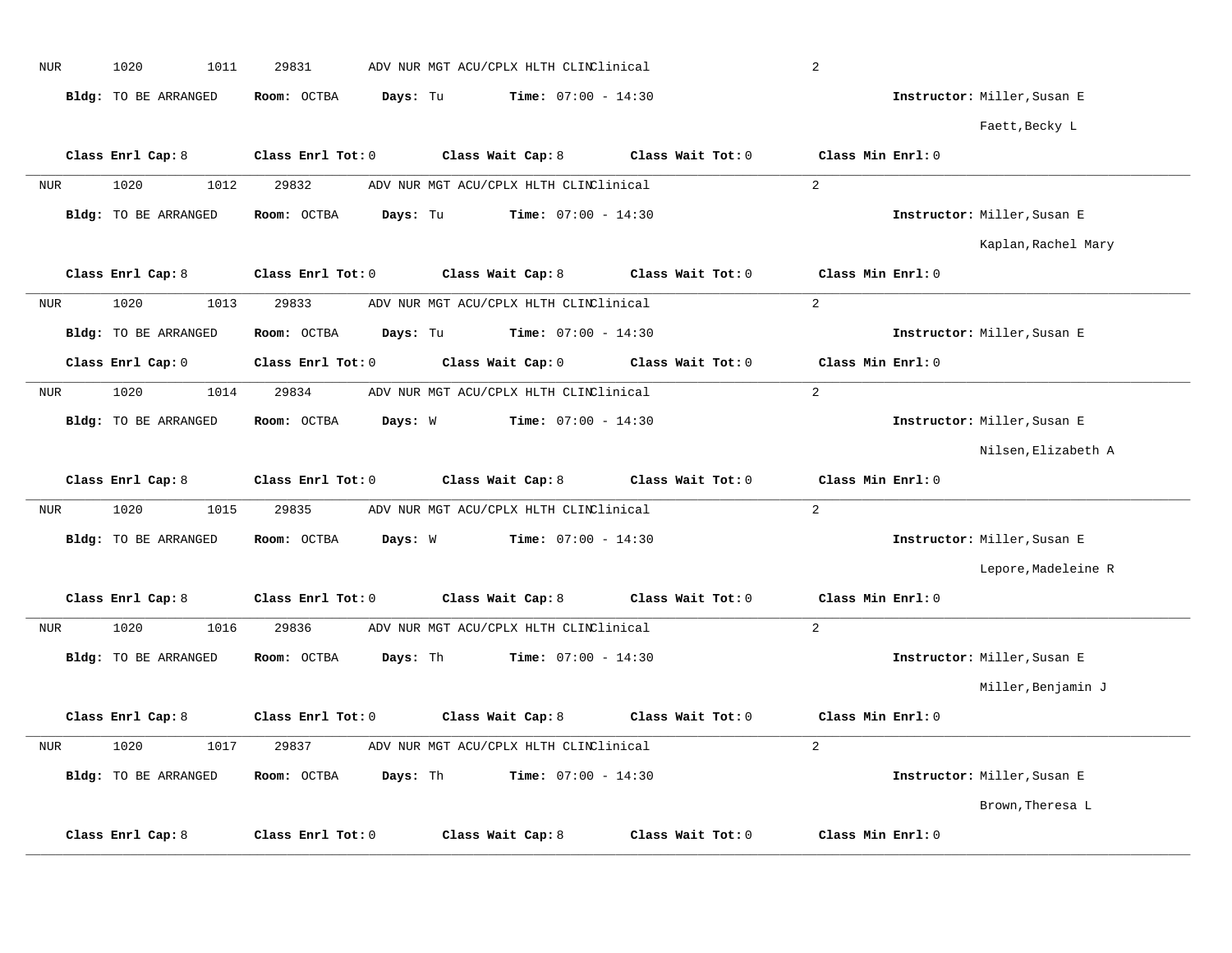### Report ID: SR201 **University of Pittsburgh** Page No. 17 of 179 **Schedule of Classes for Spring Term 2021-2022** Run Date: 06/15/2021 **Academic Term** Run Time: 23:00:31

| Catalog Nbr Section Class Nbr<br>Subject | Course Title<br>Component                                                                                                   | Units<br>Topics                                       |
|------------------------------------------|-----------------------------------------------------------------------------------------------------------------------------|-------------------------------------------------------|
| <b>NUR</b><br>1020<br>1018               | 29838<br>ADV NUR MGT ACU/CPLX HLTH CLINClinical                                                                             | $\overline{a}$                                        |
| Bldg: TO BE ARRANGED                     | Room: OCTBA<br>Days: F<br><b>Time:</b> $07:00 - 14:30$                                                                      | Instructor: Miller, Susan E                           |
|                                          |                                                                                                                             | Bassett, Thomas L                                     |
| Class Enrl Cap: 8                        | Class Wait Cap: 8<br>Class Enrl Tot: 0<br>Class Wait Tot: 0                                                                 | Class Min Enrl: 0                                     |
| 1020<br><b>NUR</b><br>1019               | 29839<br>ADV NUR MGT ACU/CPLX HLTH CLINClinical                                                                             | $\overline{a}$                                        |
| Bldg: TO BE ARRANGED                     | Room: OCTBA<br>Days: F<br>$Time: 07:00 - 14:30$                                                                             | Instructor: Miller, Susan E                           |
|                                          |                                                                                                                             | Paik, Grace J                                         |
| Class Enrl Cap: 8                        | Class Enrl Tot: 0<br>Class Wait Cap: 8<br>Class Wait Tot: 0                                                                 | Class Min Enrl: 0                                     |
| 1020<br>1020<br><b>NUR</b>               | 29840<br>ADV NUR MGT ACU/CPLX HLTH CLINClinical                                                                             | $\overline{a}$                                        |
| Bldg: TO BE ARRANGED                     | Room: OCTBA<br>Days: TBA<br>$Time: 07:00 - 14:30$                                                                           | Instructor: Miller, Susan E                           |
| Class Enrl Cap: 0                        | Class Enrl Tot: 0<br>Class Wait Cap: 0<br>Class Wait Tot: 0                                                                 | Class Min Enrl: 0                                     |
| 1020<br>1021<br><b>NUR</b>               | 29841<br>ADV NUR MGT ACU/CPLX HLTH CLINClinical                                                                             | $\overline{a}$                                        |
| Bldg: TO BE ARRANGED                     | Room: OCTBA<br>Days: TBA<br><b>Time:</b> $07:00 - 14:30$                                                                    | Instructor: Miller, Susan E                           |
| Class Enrl Cap: 0                        | Class Enrl Tot: 0<br>Class Wait Cap: 0<br>Class Wait Tot: 0                                                                 | Class Min Enrl: 0                                     |
| 1020<br>1022<br>NUR                      | 30269<br>ADV NUR MGT ACU/CPLX HLTH CLINClinical                                                                             | 2                                                     |
| Bldg: TO BE ARRANGED                     | $Time: 07:00 - 14:30$<br>Room: TBA<br>Days: M                                                                               | Instructor: Miller, Susan E                           |
|                                          |                                                                                                                             | Rauscher, Barbara                                     |
| Class Enrl Cap: 7<br>Reserve Capacity:   | Class Enrl Tot: $0$<br>Class Wait Cap: 7<br>Class Wait Tot: 0<br>01-OCT-2021 ACLBSN Nursing Students<br>Reserve Enrl Cap: 7 | Class Min Enrl: 0<br>Reserve Enrl Tot:<br>$\mathbf 0$ |
| 1020<br>1023<br>NUR                      | 30270<br>ADV NUR MGT ACU/CPLX HLTH CLINClinical                                                                             | 2                                                     |
| Bldg: TO BE ARRANGED                     | Room: TBA<br>Days: M<br>$Time: 07:00 - 14:30$                                                                               | Instructor: Miller, Susan E                           |
| Class Enrl Cap: 7<br>Reserve Capacity:   | Class Enrl Tot: 0<br>Class Wait Cap: 7<br>Class Wait Tot: 0<br>01-OCT-2021 ACLBSN Nursing Students<br>Reserve Enrl Cap: 7   | Class Min Enrl: 0<br>Reserve Enrl Tot:<br>$\mathbf 0$ |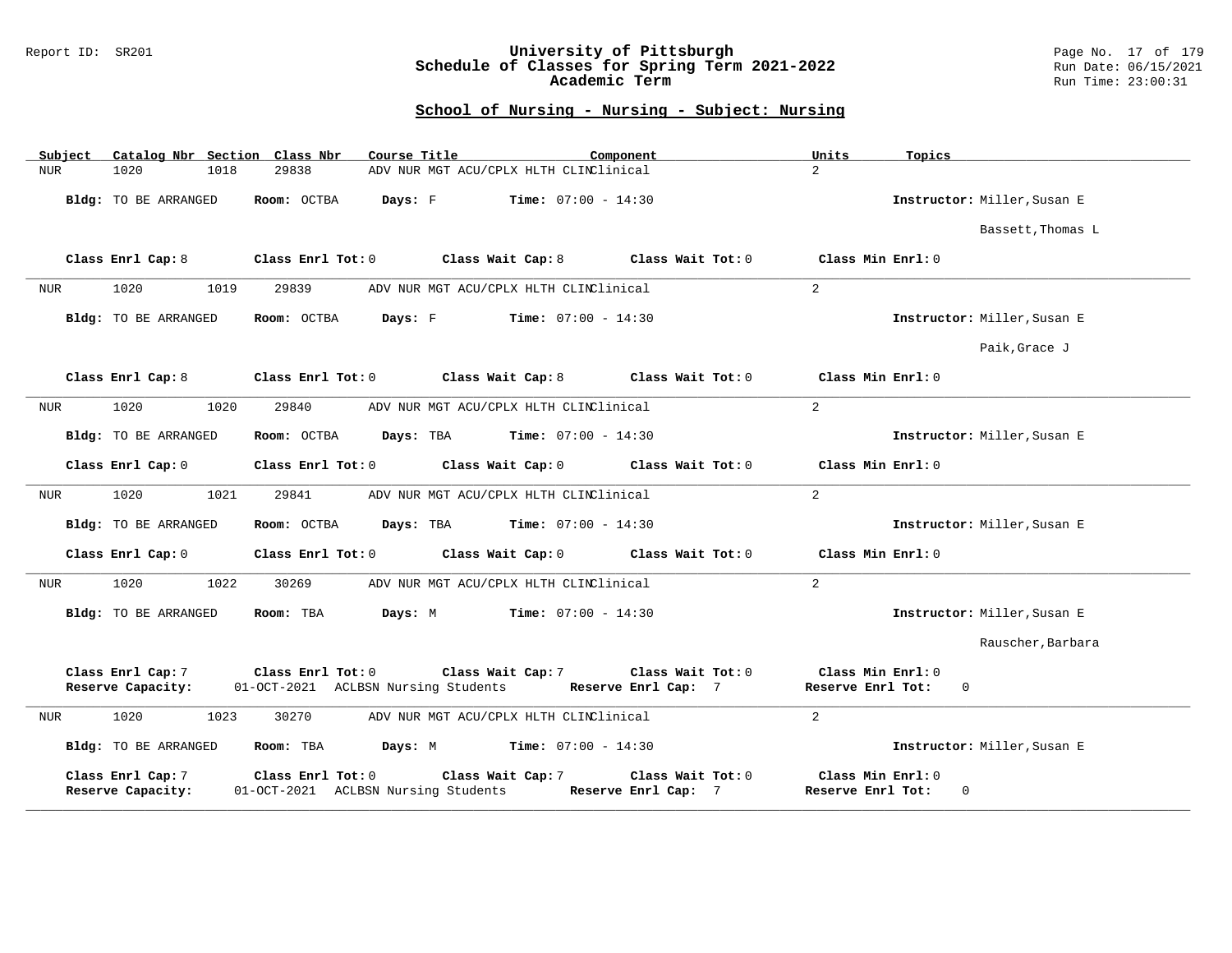#### Report ID: SR201 **University of Pittsburgh** Page No. 18 of 179 **Schedule of Classes for Spring Term 2021-2022** Run Date: 06/15/2021 **Academic Term** Run Time: 23:00:31

# **School of Nursing - Nursing - Subject: Nursing**

| Catalog Nbr Section Class Nbr<br>Course Title<br>Component<br>Subject                                                                                               | Units<br>Topics                                    |
|---------------------------------------------------------------------------------------------------------------------------------------------------------------------|----------------------------------------------------|
| 1020<br>30271<br>ADV NUR MGT ACU/CPLX HLTH CLINClinical<br><b>NUR</b><br>1024                                                                                       | $\overline{a}$                                     |
| Room: TBA<br>Days: W<br><b>Time:</b> $07:00 - 14:30$<br>Bldg: TO BE ARRANGED                                                                                        | Instructor: Miller, Susan E                        |
|                                                                                                                                                                     | Luczkow, Julia R                                   |
| Class Enrl Cap: 7<br>Class Enrl Tot: 0<br>Class Wait Cap: 7<br>Class Wait Tot: 0<br>Reserve Capacity:<br>01-OCT-2021 ACLBSN Nursing Students<br>Reserve Enrl Cap: 7 | Class Min Enrl: 0<br>Reserve Enrl Tot:<br>$\Omega$ |
| 1020<br>1025<br>30272<br>ADV NUR MGT ACU/CPLX HLTH CLINClinical<br>NUR                                                                                              | 2                                                  |
| <b>Time:</b> $07:00 - 14:30$<br>Bldg: TO BE ARRANGED<br>Room: TBA<br>Days: W                                                                                        | Instructor: Miller, Susan E                        |
|                                                                                                                                                                     | Carr, Annemarie L                                  |
| Class Enrl Cap: 7<br>Class Enrl Tot: 0<br>Class Wait Cap: 7<br>Class Wait Tot: 0<br>Reserve Capacity:<br>01-OCT-2021 ACLBSN Nursing Students<br>Reserve Enrl Cap: 7 | Class Min Enrl: 0<br>Reserve Enrl Tot:<br>0        |
| 1020<br>30273<br>ADV NUR MGT ACU/CPLX HLTH CLINClinical<br>NUR<br>1026                                                                                              | 2                                                  |
| Days: F<br>Bldg: TO BE ARRANGED<br>Room: TBA<br><b>Time:</b> $07:00 - 14:30$                                                                                        | Instructor: Miller, Susan E                        |
|                                                                                                                                                                     | Carr, Annemarie L                                  |
| Class Enrl Cap: 7<br>Class Enrl Tot: 0<br>Class Wait Cap: 7<br>Class Wait Tot: 0<br>Reserve Capacity:<br>01-OCT-2021 ACLBSN Nursing Students<br>Reserve Enrl Cap: 7 | Class Min Enrl: 0<br>Reserve Enrl Tot:<br>$\Omega$ |
| 1020<br>1027<br>30274<br>ADV NUR MGT ACU/CPLX HLTH CLINClinical<br>NUR                                                                                              | 2                                                  |
| <b>Time:</b> $07:00 - 14:30$<br>Bldg: TO BE ARRANGED<br>Room: TBA<br>Days: F                                                                                        | Instructor: Miller, Susan E                        |
| Class Enrl Cap: 7<br>Class Enrl Tot: 0<br>Class Wait Cap: 7<br>Class Wait Tot: 0<br>01-OCT-2021 ACLBSN Nursing Students<br>Reserve Enrl Cap: 7<br>Reserve Capacity: | Class Min Enrl: 0<br>Reserve Enrl Tot:<br>$\Omega$ |
| Clinical<br>1021C<br>24034<br><b>NUR</b><br>1100<br>ADV CLIN PROB SOLV CLIN                                                                                         | $\overline{2}$                                     |
| Bldg: TO BE ARRANGED<br>Room: OCTBA<br>Days: TBA<br><b>Time:</b> $00:00 - 00:00$                                                                                    | Instructor: Tuite, Patricia K                      |
| Class Wait Tot: 0<br>Class Enrl Cap: 35<br>Class Enrl Tot: 0<br>Class Wait Cap: 20                                                                                  | Class Min Enrl: 0                                  |
| 1042<br>1010<br>29844<br>NUR CRE CHILD/THEIR FMLYS CLINClinical<br>NUR                                                                                              | $\overline{a}$                                     |
| <b>Time:</b> $06:30 - 13:30$<br>Bldg: TO BE ARRANGED<br>Room: OCTBA<br>Days: M                                                                                      | Instructor: Kreashko, Lisa Marie                   |
|                                                                                                                                                                     | Fedorchak, Carolyn A                               |

Burkett,Marnie L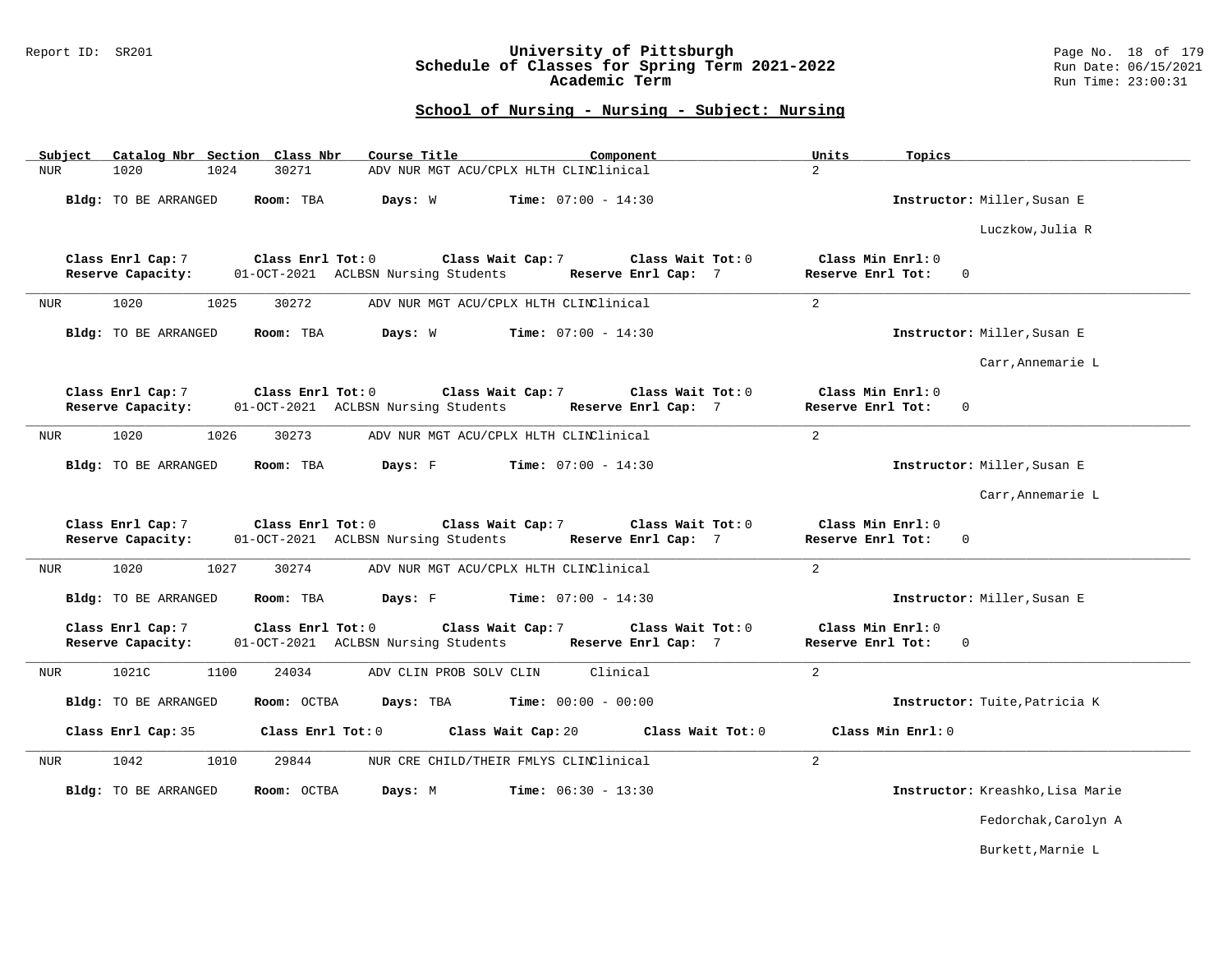| Class Enrl Cap: 6          | Class Enrl Tot: 0       | Class Wait Cap: 6                      | Class Wait Tot: 0 | Class Min Enrl: 0                |
|----------------------------|-------------------------|----------------------------------------|-------------------|----------------------------------|
| 1042<br><b>NUR</b><br>1011 | 29845                   | NUR CRE CHILD/THEIR FMLYS CLINClinical |                   | $\overline{a}$                   |
| Bldg: TO BE ARRANGED       | Room: OCTBA<br>Days: Tu | <b>Time:</b> $06:30 - 13:30$           |                   | Instructor: Kreashko, Lisa Marie |
|                            |                         |                                        |                   | Lynch, Jenna Rebecca             |
| Class Enrl Cap: 7          | Class Enrl Tot: 0       | Class Wait Cap: 7                      | Class Wait Tot: 0 | Class Min Enrl: 0                |
| 1042<br>1012<br>NUR        | 29846                   | NUR CRE CHILD/THEIR FMLYS CLINClinical |                   | $\overline{a}$                   |
| Bldg: TO BE ARRANGED       | Room: OCTBA<br>Days: Tu | <b>Time:</b> $06:30 - 13:30$           |                   | Instructor: Kreashko, Lisa Marie |
|                            |                         |                                        |                   | Devlin, Maura Grace              |
| Class Enrl Cap: 7          | Class Enrl Tot: 0       | Class Wait Cap: 7                      | Class Wait Tot: 0 | Class Min Enrl: 0                |
| 1042<br>1013<br>NUR        | 29848                   | NUR CRE CHILD/THEIR FMLYS CLINClinical |                   | $\overline{a}$                   |
| Bldg: TO BE ARRANGED       | Room: OCTBA<br>Days: Tu | <b>Time:</b> $06:30 - 13:30$           |                   | Instructor: Kreashko, Lisa Marie |
|                            |                         |                                        |                   | King, Carolyn L                  |
| Class Enrl Cap: 6          | Class Enrl Tot: 0       | Class Wait Cap: 6                      | Class Wait Tot: 0 | Class Min Enrl: 0                |
| 1042<br>1014<br>NUR        | 29849                   | NUR CRE CHILD/THEIR FMLYS CLINClinical |                   | $\overline{a}$                   |
| Bldg: TO BE ARRANGED       | Room: OCTBA<br>Days: W  | <b>Time:</b> $06:30 - 13:30$           |                   | Instructor: Kreashko, Lisa Marie |
| Class Enrl Cap: 7          | Class Enrl Tot: 0       | Class Wait Cap: 7                      | Class Wait Tot: 0 | Class Min Enrl: 0                |
| 1042<br>1015<br>NUR        | 29850                   | NUR CRE CHILD/THEIR FMLYS CLINClinical |                   | $\overline{a}$                   |
| Bldg: TO BE ARRANGED       | Room: OCTBA<br>Days: Th | $Time: 06:30 - 13:30$                  |                   | Instructor: Kreashko, Lisa Marie |
|                            |                         |                                        |                   | Fazio, Nicole M                  |
| Class Enrl Cap: 7          | Class Enrl Tot: 0       | Class Wait Cap: 7                      | Class Wait Tot: 0 | Class Min Enrl: 0                |
| 1042<br>1016<br>NUR        | 29851                   | NUR CRE CHILD/THEIR FMLYS CLINClinical |                   | $\overline{2}$                   |
| Bldg: TO BE ARRANGED       | Room: OCTBA<br>Days: Th | <b>Time:</b> $06:30 - 13:30$           |                   | Instructor: Kreashko, Lisa Marie |
|                            |                         |                                        |                   | Fazio, Rebecca                   |
| Class Enrl Cap: 7          | Class Enrl Tot: 0       | Class Wait Cap: 7                      | Class Wait Tot: 0 | Class Min Enrl: 0                |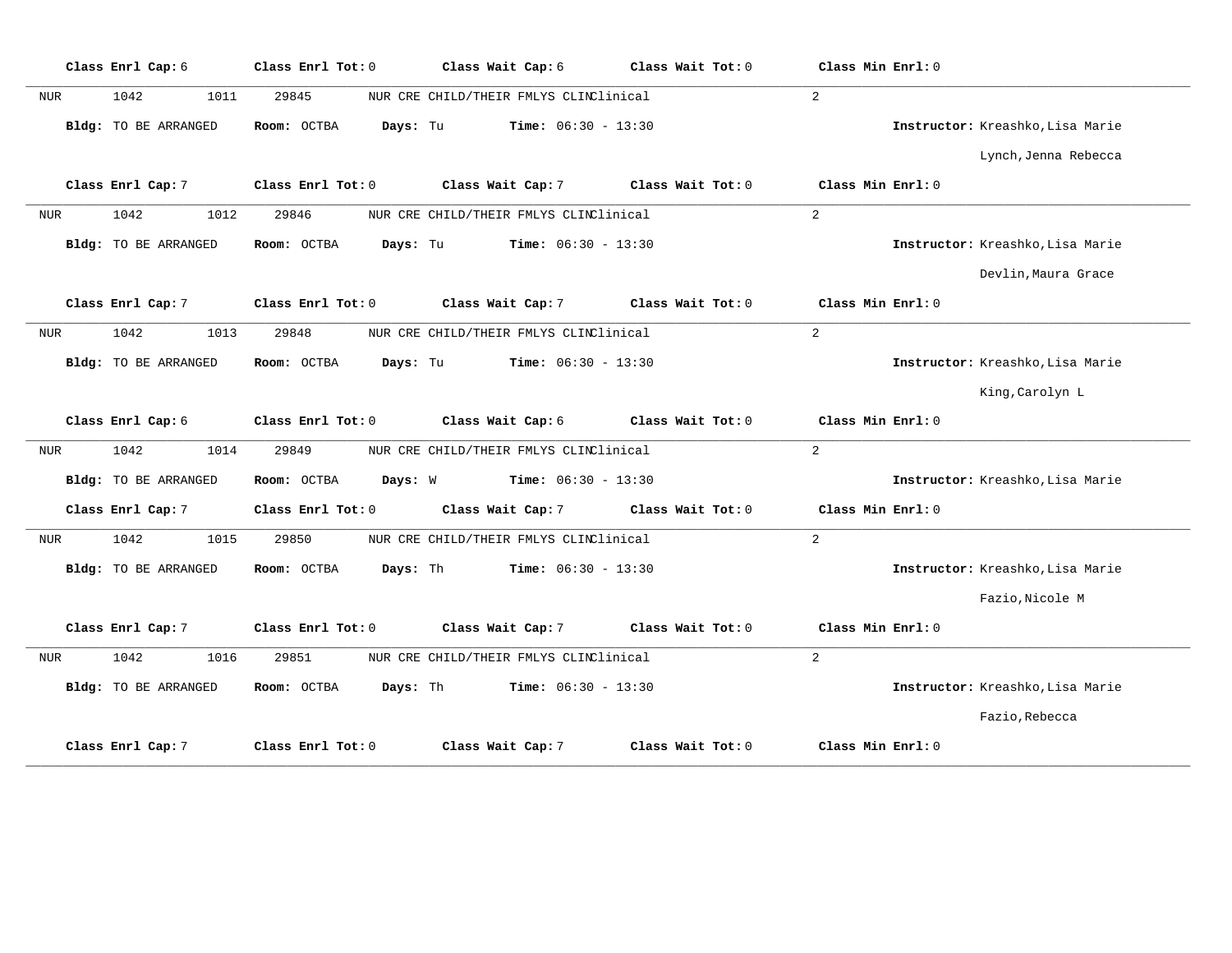### Report ID: SR201 **University of Pittsburgh** Page No. 20 of 179 **Schedule of Classes for Spring Term 2021-2022** Run Date: 06/15/2021 **Academic Term** Run Time: 23:00:31

| Catalog Nbr Section<br>Subject | Class Nbr<br>Course Title | Component                              |                   | Units<br>Topics   |                                  |
|--------------------------------|---------------------------|----------------------------------------|-------------------|-------------------|----------------------------------|
| 1042<br>NUR<br>1017            | 29852                     | NUR CRE CHILD/THEIR FMLYS CLINClinical |                   | $\overline{a}$    |                                  |
| Bldg: TO BE ARRANGED           | Room: OCTBA<br>Days: Th   | <b>Time:</b> $06:30 - 13:30$           |                   |                   | Instructor: Kreashko, Lisa Marie |
|                                |                           |                                        |                   |                   | Fazio, Rebecca                   |
|                                |                           |                                        |                   |                   | King, Carolyn L                  |
| Class Enrl Cap: 6              | Class Enrl Tot: 0         | Class Wait Cap: 6                      | Class Wait Tot: 0 | Class Min Enrl: 0 |                                  |
| 1042<br>1018<br><b>NUR</b>     | 29853                     | NUR CRE CHILD/THEIR FMLYS CLINClinical |                   | 2                 |                                  |
| Bldg: TO BE ARRANGED           | Days: F<br>Room: OCTBA    | <b>Time:</b> $06:30 - 13:30$           |                   |                   | Instructor: Kreashko, Lisa Marie |
|                                |                           |                                        |                   |                   | Clarkson, Kristin M              |
|                                |                           |                                        |                   |                   | King, Carolyn L                  |
| Class Enrl Cap: 7              | Class Enrl Tot: 0         | Class Wait Cap: 7                      | Class Wait Tot: 0 | Class Min Enrl: 0 |                                  |
| 1042<br>1019<br><b>NUR</b>     | 29854                     | NUR CRE CHILD/THEIR FMLYS CLINClinical |                   | $\overline{a}$    |                                  |
| Bldg: TO BE ARRANGED           | Days: F<br>Room: OCTBA    | <b>Time:</b> $06:30 - 13:30$           |                   |                   | Instructor: Kreashko, Lisa Marie |
|                                |                           |                                        |                   |                   | Clarkson, Kristin M              |
| Class Enrl Cap: 6              | Class Enrl Tot: 0         | Class Wait Cap: 6                      | Class Wait Tot: 0 | Class Min Enrl: 0 |                                  |
| 1042<br>1020<br>NUR            | 29856                     | NUR CRE CHILD/THEIR FMLYS CLINClinical |                   | $\overline{2}$    |                                  |
| Bldg: TO BE ARRANGED           | Room: OCTBA<br>Days: TBA  | <b>Time:</b> $06:30 - 13:30$           |                   | Instructor: Staff |                                  |
| Class Enrl Cap: 0              | Class Enrl Tot: 0         | Class Wait Cap: 0                      | Class Wait Tot: 0 | Class Min Enrl: 0 |                                  |
| 1042<br>1021<br><b>NUR</b>     | 29857                     | NUR CRE CHILD/THEIR FMLYS CLINClinical |                   | $\overline{a}$    |                                  |
| Bldg: TO BE ARRANGED           | Room: OCTBA<br>Days: TBA  | <b>Time:</b> $06:30 - 13:30$           |                   | Instructor: Staff |                                  |
| Class Enrl Cap: 0              | Class Enrl Tot: 0         | Class Wait Cap: 0                      | Class Wait Tot: 0 | Class Min Enrl: 0 |                                  |
| 1042<br>1022<br>NUR            | 29858                     | NUR CRE CHILD/THEIR FMLYS CLINClinical |                   | $\overline{a}$    |                                  |
| Bldg: TO BE ARRANGED           | Room: OCTBA<br>Days: TBA  | <b>Time:</b> $06:30 - 13:30$           |                   | Instructor: Staff |                                  |
| Class Enrl Cap: 0              | Class Enrl Tot: 0         | Class Wait Cap: 0                      | Class Wait Tot: 0 | Class Min Enrl: 0 |                                  |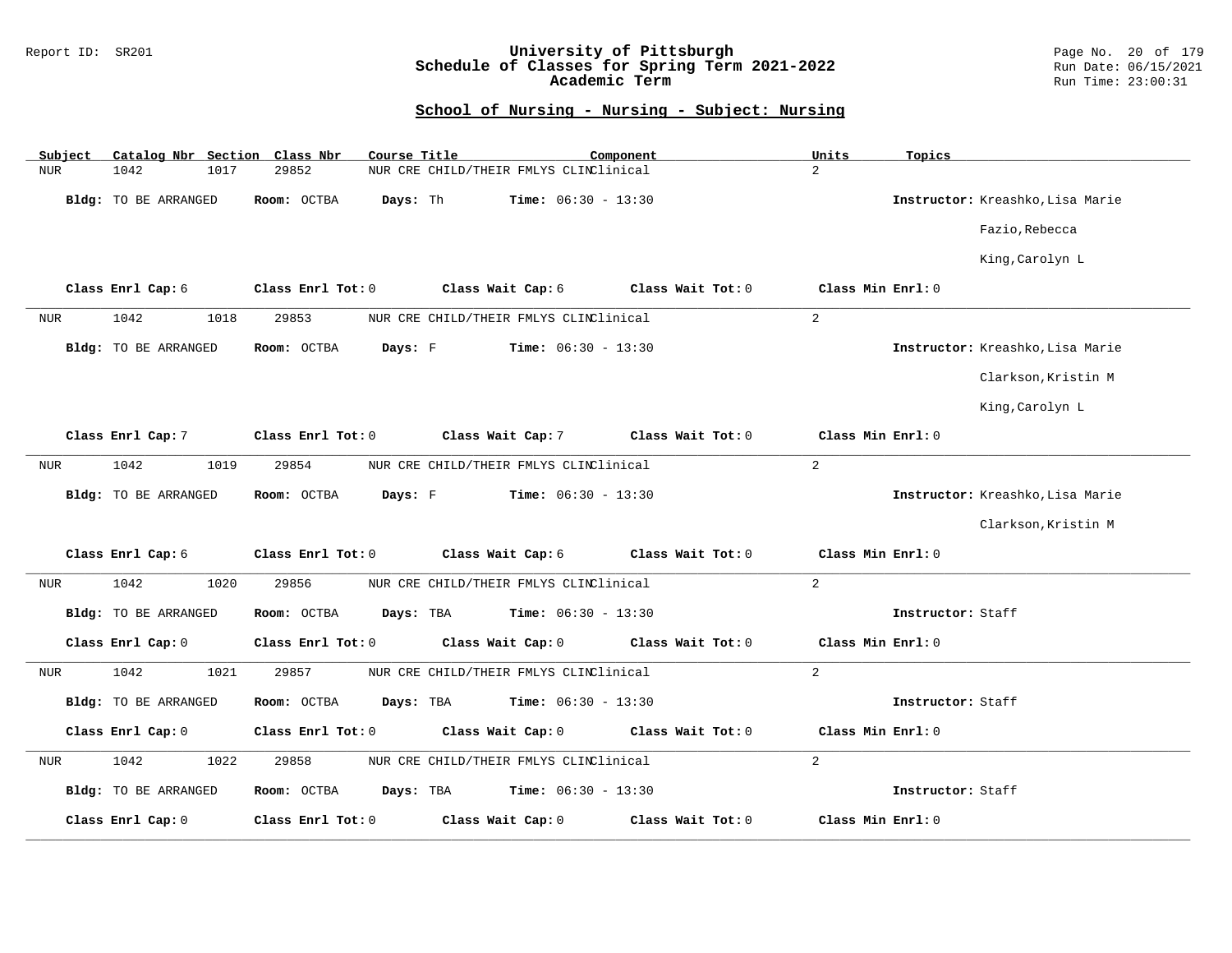#### Report ID: SR201 **University of Pittsburgh** Page No. 21 of 179 **Schedule of Classes for Spring Term 2021-2022** Run Date: 06/15/2021 **Academic Term** Run Time: 23:00:31

# **School of Nursing - Nursing - Subject: Nursing**

| Subject                             | Catalog Nbr Section Class Nbr                                             | Course Title                               | Component                                                                                                                                                                                                                          | Units<br>Topics   |                                 |
|-------------------------------------|---------------------------------------------------------------------------|--------------------------------------------|------------------------------------------------------------------------------------------------------------------------------------------------------------------------------------------------------------------------------------|-------------------|---------------------------------|
| 1042<br><b>NUR</b>                  | 1023<br>29859                                                             | NUR CRE CHILD/THEIR FMLYS CLINClinical     |                                                                                                                                                                                                                                    | $\overline{2}$    |                                 |
| Bldg: TO BE ARRANGED                | Room: OCTBA                                                               | Days: TBA<br><b>Time:</b> $06:30 - 13:30$  |                                                                                                                                                                                                                                    |                   | Instructor: Staff               |
| Class Enrl Cap: 0                   | Class Enrl Tot: 0                                                         | Class Wait Cap: 0                          | Class Wait Tot: 0                                                                                                                                                                                                                  | Class Min Enrl: 0 |                                 |
| 1050<br>NUR                         | 1020<br>27363                                                             | NUR CRE MOTHERS, NB & FAMILIESLecture      |                                                                                                                                                                                                                                    | 2.5               |                                 |
| Bldg: Victoria Building Room: 00122 |                                                                           | Days: TuTh<br><b>Time:</b> $14:30 - 15:45$ |                                                                                                                                                                                                                                    |                   | Instructor: Braxter, Betty J.   |
|                                     |                                                                           |                                            |                                                                                                                                                                                                                                    |                   | Chew, Cynthia Ann               |
| Class Enrl Cap: 55                  | Class Enrl Tot: 0<br>Room Characteristics: PeopleSoft - Scheduled (PS)(1) | Class Wait Cap: 20                         | Class Wait Tot: 0                                                                                                                                                                                                                  | Class Min Enrl: 0 |                                 |
| Reserve Capacity:                   | 01-OCT-2021 ACLBSN Nursing Students                                       |                                            | Reserve Enrl Cap: 55                                                                                                                                                                                                               | Reserve Enrl Tot: | $\mathbf 0$                     |
| 1050<br><b>NUR</b>                  | 1110<br>20837                                                             | NUR CRE MOTHERS, NB & FAMILIESLecture      |                                                                                                                                                                                                                                    | 2.5               |                                 |
| Bldg: Victoria Building Room: 00129 |                                                                           | Days: MW<br><b>Time:</b> $15:00 - 16:15$   |                                                                                                                                                                                                                                    |                   | Instructor: Braxter, Betty J.   |
|                                     |                                                                           |                                            |                                                                                                                                                                                                                                    |                   | Niemczyk, Nancy Anderson        |
|                                     |                                                                           |                                            |                                                                                                                                                                                                                                    |                   |                                 |
| Class Enrl Cap: 80                  | Class Enrl Tot: 0<br>Room Characteristics: PeopleSoft - Scheduled (PS)(1) | Class Wait Cap: 20                         | Class Wait Tot: 0<br>Attributes: Community Educational Impact, Community General Impact, Community Building Understanding                                                                                                          | Class Min Enrl: 0 |                                 |
|                                     |                                                                           |                                            | <b></b> This class has an additional fee. For more information go to <a <br="" href="http://www.registrar.pitt.edu">target="_blank"&gt;http://www.registrar.pitt.edu/</a> , and click on Faculty and Staff, then Course and Class. |                   |                                 |
| 1052<br>NUR                         | 1010<br>20836                                                             | NUR CARE CHILD & THEIR FMLYS Lecture       |                                                                                                                                                                                                                                    | 2.5               |                                 |
| Bldg: Victoria Building Room: 00129 |                                                                           | Days: TuTh<br><b>Time:</b> $16:00 - 17:15$ |                                                                                                                                                                                                                                    |                   | Instructor: Feeley, Christine A |
|                                     |                                                                           |                                            |                                                                                                                                                                                                                                    |                   | Burkett, Marnie L               |
|                                     |                                                                           |                                            |                                                                                                                                                                                                                                    |                   | Kreashko, Lisa Marie            |
|                                     |                                                                           |                                            |                                                                                                                                                                                                                                    |                   | Libman, Rachel M                |
| Class Enrl Cap: 80                  | Class Enrl Tot: 0<br>Room Characteristics: PeopleSoft - Scheduled (PS)(1) | Class Wait Cap: 20                         | Class Wait Tot: 0                                                                                                                                                                                                                  | Class Min Enrl: 0 |                                 |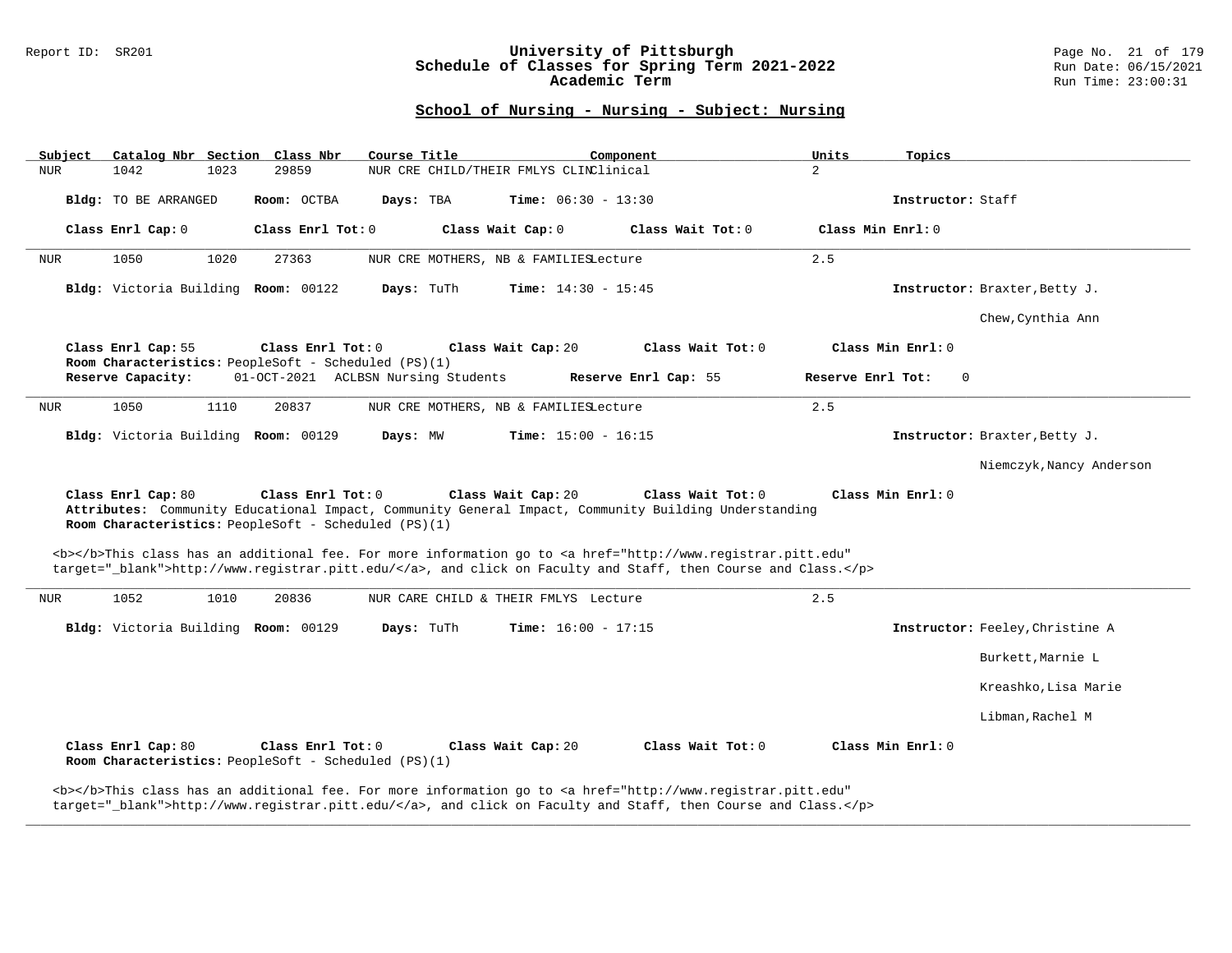### Report ID: SR201 **University of Pittsburgh** Page No. 22 of 179 **Schedule of Classes for Spring Term 2021-2022** Run Date: 06/15/2021 **Academic Term** Run Time: 23:00:31

| Catalog Nbr Section Class Nbr<br>Course Title<br>Component<br><u>Subject</u>                                           | Units<br>Topics                        |
|------------------------------------------------------------------------------------------------------------------------|----------------------------------------|
| 1020<br>27362<br><b>NUR</b><br>1052<br>NUR CARE CHILD & THEIR FMLYS Lecture                                            | 2.5                                    |
| Bldg: Victoria Building Room: 00122<br>Days: TuTh<br><b>Time:</b> $13:00 - 14:15$                                      | Instructor: Burkett, Marnie L          |
|                                                                                                                        | Kreashko, Lisa Marie                   |
|                                                                                                                        | Libman, Rachel M                       |
|                                                                                                                        | Feeley, Christine A                    |
| Class Enrl Cap: 55<br>Class Enrl Tot: 0<br>Class Wait Cap: 20<br>Room Characteristics: PeopleSoft - Scheduled (PS)(1)  | Class Wait Tot: 0<br>Class Min Enrl: 0 |
| 01-OCT-2021 ACLBSN Nursing Students Reserve Enrl Cap: 55<br>Reserve Capacity:                                          | Reserve Enrl Tot: 0                    |
| 1054<br>1010<br>13201<br>NURSING CARE OF OLDER ADULTS Lecture<br>NUR                                                   | $\overline{2}$                         |
| Bldg: Victoria Building Room: 00123<br>Days: TuTh<br><b>Time:</b> $16:00 - 16:50$                                      | Instructor: Kariuki, Jacob Kigo        |
| Class Enrl Cap: 110<br>Class Enrl Tot: 0<br>Class Wait Cap: 20<br>Room Characteristics: PeopleSoft - Scheduled (PS)(1) | Class Wait Tot: 0<br>Class Min Enrl: 0 |
| 01-OCT-2021 School of Nursing<br>Reserve Capacity:<br>Reserve Enrl Cap: 80                                             | Reserve Enrl Tot: 0                    |
| 1054<br>1020<br>27361<br>NURSING CARE OF OLDER ADULTS Lecture<br>NUR                                                   | $\overline{2}$                         |
| Bldg: Victoria Building Room: 00122<br>Days: Th<br><b>Time:</b> $11:00 - 12:50$                                        | Instructor: Kameg, Brayden             |
| Class Enrl Cap: 55<br>Class Enrl Tot: 0<br>Class Wait Cap: 20<br>Room Characteristics: PeopleSoft - Scheduled (PS)(1)  | Class Wait Tot: 0<br>Class Min Enrl: 0 |
| 01-OCT-2021 ACLBSN Nursing Students Reserve Enrl Cap: 55<br>Reserve Capacity:                                          | Reserve Enrl Tot:<br>$\Omega$          |
| 1057<br>29341<br>NUR CARE MTHRS NB & FAML CLIN Clinical<br><b>NUR</b><br>1010                                          | $\overline{a}$                         |
| Room: TBA<br>Days: M<br><b>Time:</b> $06:30 - 13:30$<br>Bldg: TO BE ARRANGED                                           | Instructor: Braxter, Betty J.          |
|                                                                                                                        | Maurer, Geraldine M                    |
| Class Enrl Cap: 0<br>Class Enrl Tot: 0<br>Class Wait Cap: 0                                                            | Class Wait Tot: 0<br>Class Min Enrl: 0 |
| 1057<br>29342<br><b>NUR</b><br>1020<br>NUR CARE MTHRS NB & FAML CLIN Clinical                                          |                                        |
|                                                                                                                        | $\overline{2}$                         |
| Days: Tu<br>Bldg: TO BE ARRANGED<br>Room: TBA<br><b>Time:</b> $06:30 - 13:30$                                          | Instructor: Maurer, Geraldine M        |
|                                                                                                                        | Allen, Marianne                        |
|                                                                                                                        | Braxter, Betty J.                      |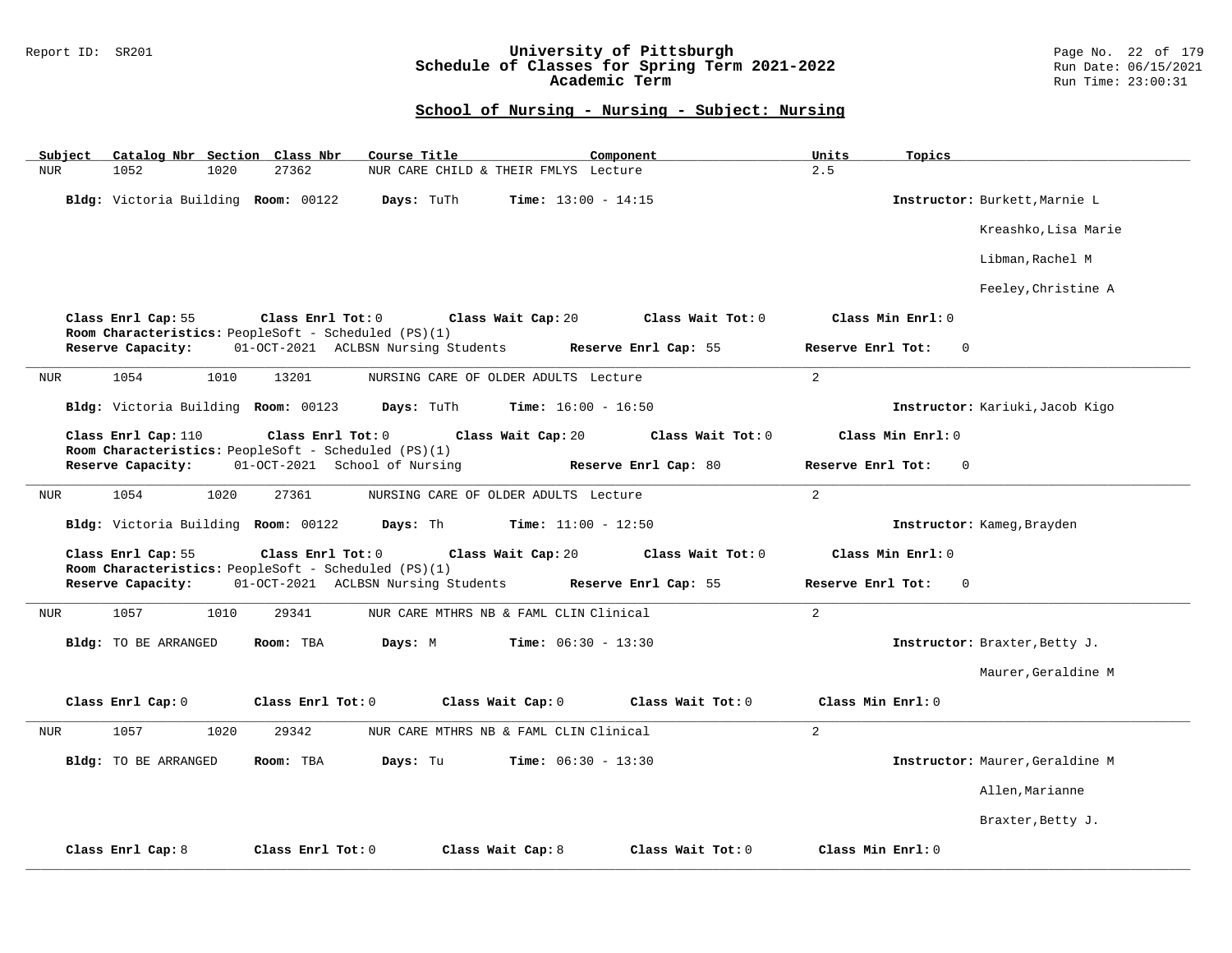| $\rm NUR$  | 1057                        | 1030 | 29343     |                   | NUR CARE MTHRS NB & FAML CLIN Clinical |                   |                              |                   | $\sqrt{2}$ |                   |                                 |
|------------|-----------------------------|------|-----------|-------------------|----------------------------------------|-------------------|------------------------------|-------------------|------------|-------------------|---------------------------------|
|            | <b>Bldg:</b> TO BE ARRANGED |      | Room: TBA |                   | Days: Tu                               |                   | <b>Time:</b> $06:30 - 13:30$ |                   |            |                   | Instructor: Maurer, Geraldine M |
|            |                             |      |           |                   |                                        |                   |                              |                   |            |                   | Allen, Marianne                 |
|            |                             |      |           |                   |                                        |                   |                              |                   |            |                   | Braxter, Betty J.               |
|            | Class Enrl Cap: 7           |      |           | Class Enrl Tot: 0 |                                        | Class Wait Cap: 7 |                              | Class Wait Tot: 0 |            | Class Min Enrl: 0 |                                 |
| NUR        | 1057                        | 1040 | 29344     |                   | NUR CARE MTHRS NB & FAML CLIN Clinical |                   |                              |                   | 2          |                   |                                 |
|            | <b>Bldg:</b> TO BE ARRANGED |      | Room: TBA |                   | Days: W                                |                   | <b>Time:</b> $06:30 - 13:30$ |                   |            |                   | Instructor: Allen, Marianne     |
|            |                             |      |           |                   |                                        |                   |                              |                   |            |                   | Hoberg, Mary G                  |
|            |                             |      |           |                   |                                        |                   |                              |                   |            |                   | Braxter, Betty J.               |
|            |                             |      |           |                   |                                        |                   |                              |                   |            |                   | Maurer, Geraldine M             |
|            | Class Enrl Cap: 8           |      |           | Class Enrl Tot: 0 |                                        | Class Wait Cap: 8 |                              | Class Wait Tot: 0 |            | Class Min Enrl: 0 |                                 |
| NUR        | 1057                        | 1045 | 29349     |                   | NUR CARE MTHRS NB & FAML CLIN Clinical |                   |                              |                   | $\sqrt{2}$ |                   |                                 |
|            | <b>Bldg:</b> TO BE ARRANGED |      | Room: TBA |                   | Days: Th                               |                   | Time: $06:30 - 13:30$        |                   |            |                   | Instructor: Allen, Marianne     |
|            |                             |      |           |                   |                                        |                   |                              |                   |            |                   | Maurer, Geraldine M             |
|            |                             |      |           |                   |                                        |                   |                              |                   |            |                   | Braxter, Betty J.               |
|            | Class Enrl Cap: 0           |      |           | Class Enrl Tot: 0 |                                        | Class Wait Cap: 0 |                              | Class Wait Tot: 0 |            | Class Min Enrl: 0 |                                 |
| <b>NUR</b> | 1057                        | 1050 | 29345     |                   | NUR CARE MTHRS NB & FAML CLIN Clinical |                   |                              |                   | 2          |                   |                                 |
|            | <b>Bldg:</b> TO BE ARRANGED |      | Room: TBA |                   | Days: Tu                               |                   | <b>Time:</b> $06:30 - 13:30$ |                   |            |                   | Instructor: Allen, Marianne     |
|            |                             |      |           |                   |                                        |                   |                              |                   |            |                   | Maurer, Geraldine M             |
|            |                             |      |           |                   |                                        |                   |                              |                   |            |                   | Braxter, Betty J.               |
|            | Class Enrl Cap: 0           |      |           | Class Enrl Tot: 0 |                                        | Class Wait Cap: 0 |                              | Class Wait Tot: 0 |            | Class Min Enrl: 0 |                                 |
| <b>NUR</b> | 1057                        | 1060 | 29346     |                   | NUR CARE MTHRS NB & FAML CLIN Clinical |                   |                              |                   | 2          |                   |                                 |
|            | <b>Bldg:</b> TO BE ARRANGED |      | Room: TBA |                   | Days: Th                               |                   | <b>Time:</b> $06:30 - 13:30$ |                   |            |                   | Instructor: Allen, Marianne     |
|            |                             |      |           |                   |                                        |                   |                              |                   |            |                   | Maurer, Geraldine M             |
|            |                             |      |           |                   |                                        |                   |                              |                   |            |                   | Braxter, Betty J.               |
|            | Class Enrl Cap: 7           |      |           | Class Enrl Tot: 0 |                                        | Class Wait Cap: 7 |                              | Class Wait Tot: 0 |            | Class Min Enrl: 0 |                                 |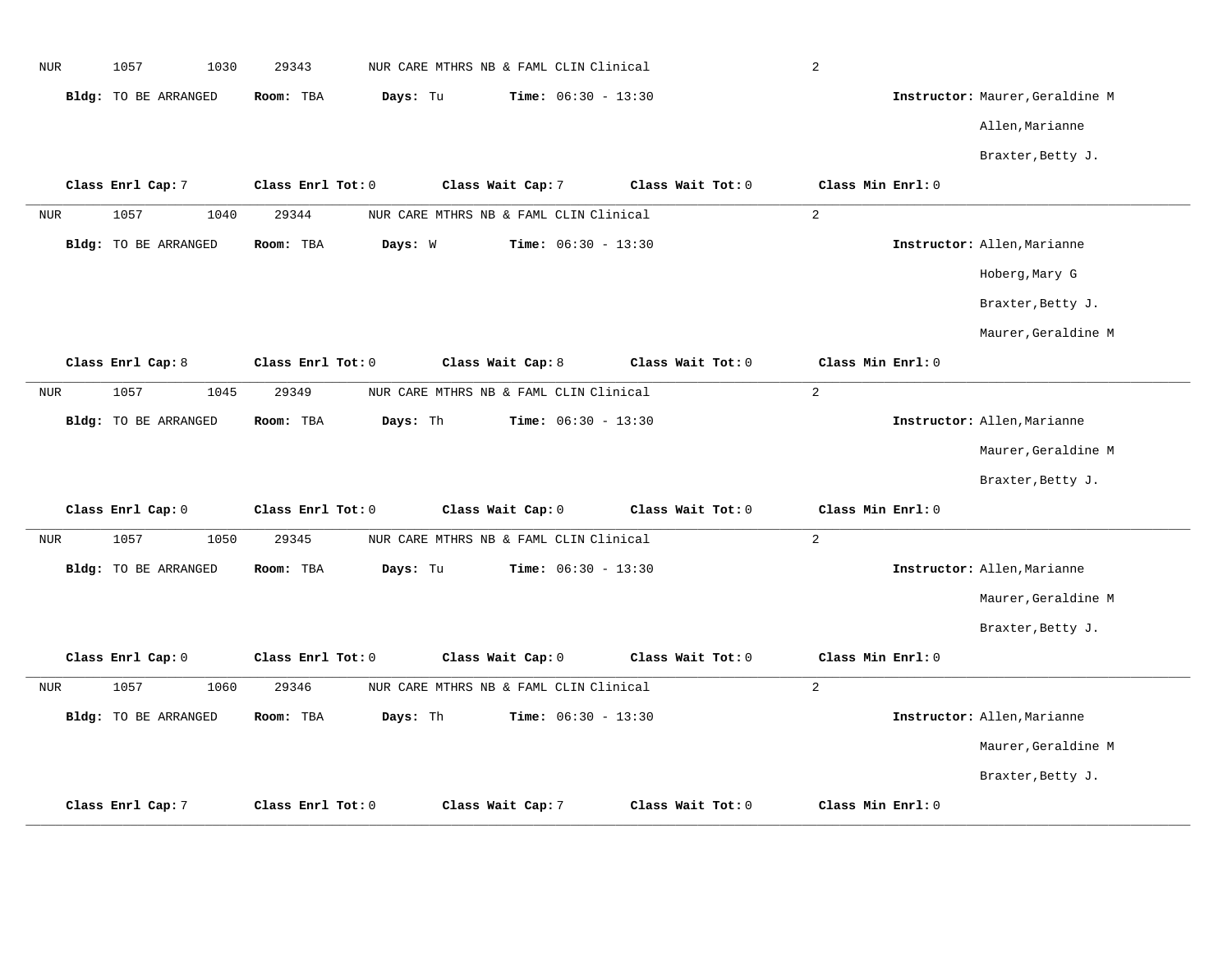### Report ID: SR201 **University of Pittsburgh** Page No. 24 of 179 **Schedule of Classes for Spring Term 2021-2022** Run Date: 06/15/2021 **Academic Term** Run Time: 23:00:31

| Subject    | Catalog Nbr Section Class Nbr | Course Title                                    | Component                    | Units<br>Topics   |                               |
|------------|-------------------------------|-------------------------------------------------|------------------------------|-------------------|-------------------------------|
| <b>NUR</b> | 1057<br>1070                  | 29347<br>NUR CARE MTHRS NB & FAML CLIN Clinical |                              | $\overline{a}$    |                               |
|            | Bldg: TO BE ARRANGED          | Days: Th<br>Room: TBA                           | <b>Time:</b> $06:30 - 13:30$ |                   | Instructor: Allen, Marianne   |
|            |                               |                                                 |                              |                   | Maurer, Geraldine M           |
|            |                               |                                                 |                              |                   | Braxter, Betty J.             |
|            | Class Enrl Cap: 7             | Class Enrl Tot: 0<br>Class Wait Cap: 7          | Class Wait Tot: 0            | Class Min Enrl: 0 |                               |
| <b>NUR</b> | 1057<br>1080                  | 29348<br>NUR CARE MTHRS NB & FAML CLIN Clinical |                              | $\overline{a}$    |                               |
|            | Bldg: TO BE ARRANGED          | Room: TBA<br>Days: F                            | <b>Time:</b> $06:30 - 13:30$ |                   | Instructor: Allen, Marianne   |
|            |                               |                                                 |                              |                   | Komar, Evgenia E              |
|            |                               |                                                 |                              |                   | Braxter, Betty J.             |
|            |                               |                                                 |                              |                   | Maurer, Geraldine M           |
|            | Class Enrl Cap: 7             | Class Enrl Tot: 0<br>Class Wait Cap: 7          | Class Wait Tot: 0            | Class Min Enrl: 0 |                               |
| <b>NUR</b> | 1057<br>1090                  | 29350<br>NUR CARE MTHRS NB & FAML CLIN Clinical |                              | $\overline{a}$    |                               |
|            | Bldg: TO BE ARRANGED          | Room: TBA<br>Days: F                            | <b>Time:</b> $06:30 - 13:30$ |                   | Instructor: Allen, Marianne   |
|            |                               |                                                 |                              |                   | Komar, Evgenia E              |
|            |                               |                                                 |                              |                   | Braxter, Betty J.             |
|            |                               |                                                 |                              |                   | Maurer, Geraldine M           |
|            | Class Enrl Cap: 8             | Class Enrl Tot: 0<br>Class Wait Cap: 8          | Class Wait Tot: 0            | Class Min Enrl: 0 |                               |
| NUR        | 1057<br>1095                  | 29842<br>NUR CARE MTHRS NB & FAML CLIN Clinical |                              | $\overline{a}$    |                               |
|            | Bldg: TO BE ARRANGED          | Room: OCTBA<br>Days: W                          | <b>Time:</b> $06:30 - 13:30$ |                   | Instructor: Braxter, Betty J. |
|            |                               |                                                 |                              |                   | Maurer, Geraldine M           |
|            | Class Enrl Cap: 8             | Class Enrl Tot: 0<br>Class Wait Cap: 8          | Class Wait Tot: 0            | Class Min Enrl: 0 |                               |
| <b>NUR</b> | 1057<br>1096                  | 29843<br>NUR CARE MTHRS NB & FAML CLIN Clinical |                              | $\overline{a}$    |                               |
|            | Bldg: TO BE ARRANGED          | Room: OCTBA<br>Days: TBA                        | Time: $06:30 - 13:30$        | Instructor: Staff |                               |
|            | Class Enrl Cap: 8             | Class Enrl Tot: 0<br>Class Wait Cap: 8          | Class Wait Tot: 0            | Class Min Enrl: 0 |                               |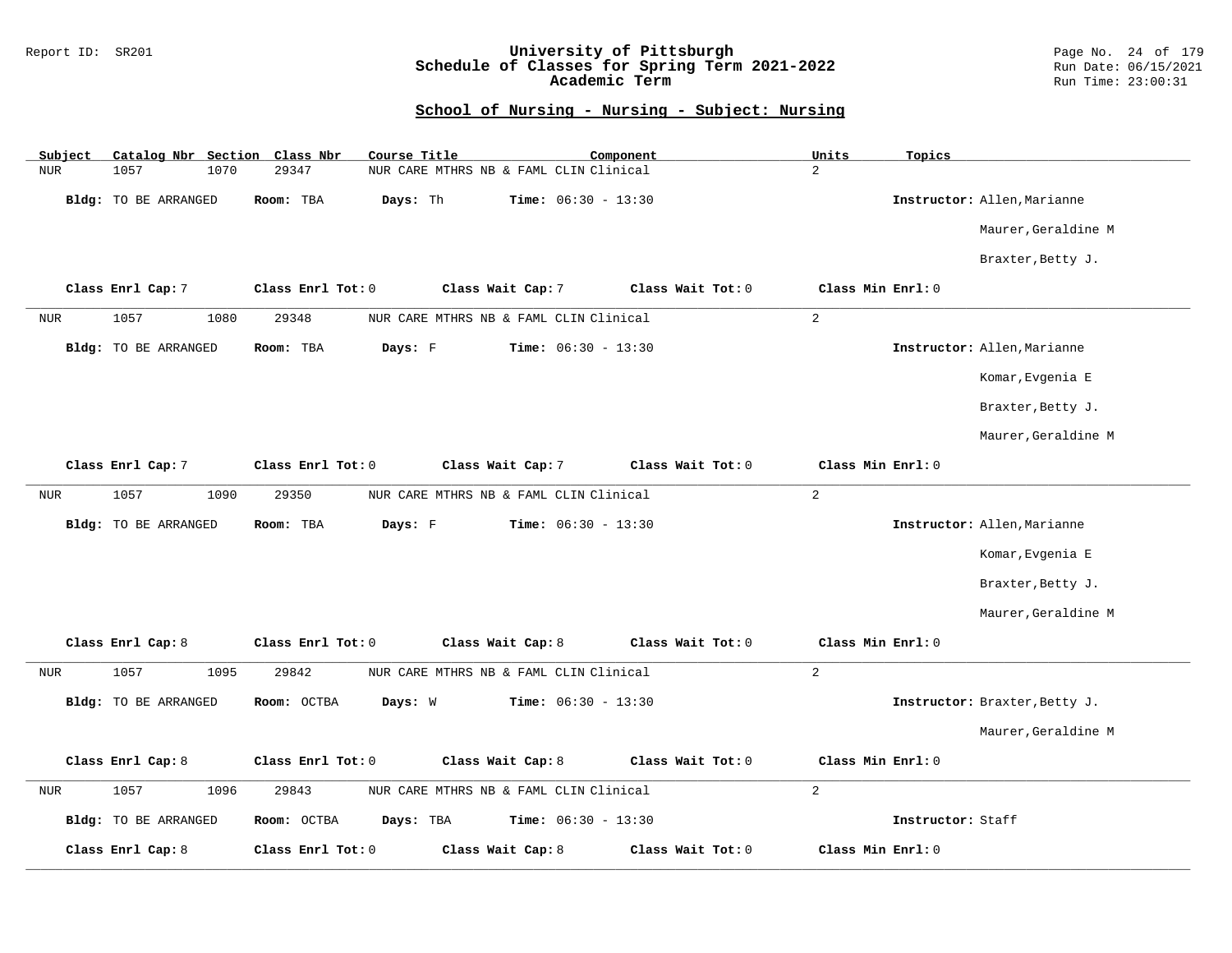| <b>NUR</b> | 1060<br>1010                        | 13172                                                                     | NUR CARE CLIENTS PMH PROBLEMS Lecture                                                                                                                                                                                              | 2.5                                    |
|------------|-------------------------------------|---------------------------------------------------------------------------|------------------------------------------------------------------------------------------------------------------------------------------------------------------------------------------------------------------------------------|----------------------------------------|
|            | Bldg: Victoria Building Room: 00123 | <b>Days:</b> TuTh                                                         | <b>Time:</b> $17:00 - 18:15$                                                                                                                                                                                                       | Instructor: Zelazny, Jamie Michele     |
|            | Class Enrl Cap: 80                  | Class Enrl Tot: 0<br>Room Characteristics: PeopleSoft - Scheduled (PS)(1) | Class Wait Cap: 20<br>Class Wait Tot: 0                                                                                                                                                                                            | Class Min Enrl: 0                      |
|            |                                     |                                                                           | <b></b> This class has an additional fee. For more information go to <a <br="" href="http://www.registrar.pitt.edu">target="_blank"&gt;http://www.registrar.pitt.edu/</a> , and click on Faculty and Staff, then Course and Class. |                                        |
| NUR        | 1060<br>1020                        | 27360                                                                     | NUR CARE CLIENTS PMH PROBLEMS Lecture                                                                                                                                                                                              | 2.5                                    |
|            |                                     | Bldg: Victoria Building Room: 00229 Days: TuTh                            | <b>Time:</b> $09:30 - 10:45$                                                                                                                                                                                                       | Instructor: Zelazny, Jamie Michele     |
|            | Class Enrl Cap: 45                  | Class Enrl Tot: 0<br>Room Characteristics: PeopleSoft - Scheduled (PS)(1) | Class Wait Cap: 20<br>Class Wait Tot: 0                                                                                                                                                                                            | Class Min Enrl: 0                      |
|            | Reserve Capacity:                   |                                                                           | 01-OCT-2021 ACLBSN Nursing Students Reserve Enrl Cap: 45                                                                                                                                                                           | Reserve Enrl Tot:<br>$\Omega$          |
| NUR        | 1061<br>1020                        | 13217<br>INDEPENDENT STUDY                                                | Independent Study                                                                                                                                                                                                                  | $1 - 3$                                |
|            | <b>Bldg:</b> TO BE ARRANGED         | Room: TBA<br>Days: TBA                                                    | <b>Time:</b> $00:00 - 00:00$                                                                                                                                                                                                       | Instructor: Schlenk, Elizabeth Ann     |
|            | Class Enrl Cap: 50                  | Class Enrl Tot: 0                                                         | Class Wait Cap: 20<br>Class Wait Tot: 0                                                                                                                                                                                            | Class Min Enrl: 0                      |
| NUR        | 1061<br>1025                        | 13323<br>INDEPENDENT STUDY                                                | Independent Study                                                                                                                                                                                                                  | $1 - 3$                                |
|            | <b>Bldg:</b> TO BE ARRANGED         | Room: TBA<br>Days: TBA                                                    | <b>Time:</b> $00:00 - 00:00$                                                                                                                                                                                                       | Instructor: Bender, Catherine M        |
|            | Class Enrl Cap: 50                  | Class Enrl Tot: 0                                                         | Class Wait Cap: 20<br>Class Wait Tot: 0                                                                                                                                                                                            | Class Min Enrl: 0                      |
| NUR        | 1061<br>1030                        | 13324<br>INDEPENDENT STUDY                                                | Independent Study                                                                                                                                                                                                                  | $1 - 3$                                |
|            | Bldg: TO BE ARRANGED                | Days: TBA<br>Room: TBA                                                    | <b>Time:</b> $00:00 - 00:00$                                                                                                                                                                                                       | Instructor: Braxter, Betty J.          |
|            | Class Enrl Cap: 50                  | Class Enrl Tot: 0                                                         | Class Wait Cap: 20<br>Class Wait Tot: 0                                                                                                                                                                                            | Class Min Enrl: 0                      |
| NUR        | 1035<br>1061                        | 13325<br>INDEPENDENT STUDY                                                | Independent Study                                                                                                                                                                                                                  | $1 - 3$                                |
|            | Bldg: TO BE ARRANGED                | Room: TBA<br>Days: TBA                                                    | <b>Time:</b> $00:00 - 00:00$                                                                                                                                                                                                       | Instructor: Charron-Prochownik, Denise |
|            | Class Enrl Cap: 50                  | Class Enrl Tot: 0                                                         | Class Wait Cap: 20<br>Class Wait Tot: 0                                                                                                                                                                                            | Class Min Enrl: 0                      |
| NUR        | 1061<br>1040                        | 13326<br>INDEPENDENT STUDY                                                | Independent Study                                                                                                                                                                                                                  | $1 - 3$                                |
|            | <b>Bldg:</b> TO BE ARRANGED         | Days: TBA<br>Room: TBA                                                    | <b>Time:</b> $00:00 - 00:00$                                                                                                                                                                                                       | Instructor: Dabbs, Annette J De Vito   |
|            | Class Enrl Cap: 50                  | Class Enrl Tot: 0                                                         | Class Wait Cap: 20<br>Class Wait Tot: 0                                                                                                                                                                                            | Class Min Enrl: 0                      |
| NUR        | 1061<br>1045                        | 13327<br>INDEPENDENT STUDY                                                | Independent Study                                                                                                                                                                                                                  | $1 - 3$                                |
|            | Bldg: TO BE ARRANGED                | Room: TBA<br>Days: TBA                                                    | <b>Time:</b> $00:00 - 00:00$                                                                                                                                                                                                       | Instructor: Constantino, Rose          |
|            | Class Enrl Cap: 50                  | Class Enrl Tot: 0                                                         | Class Wait Cap: 20<br>Class Wait Tot: 0                                                                                                                                                                                            | Class Min Enrl: 0                      |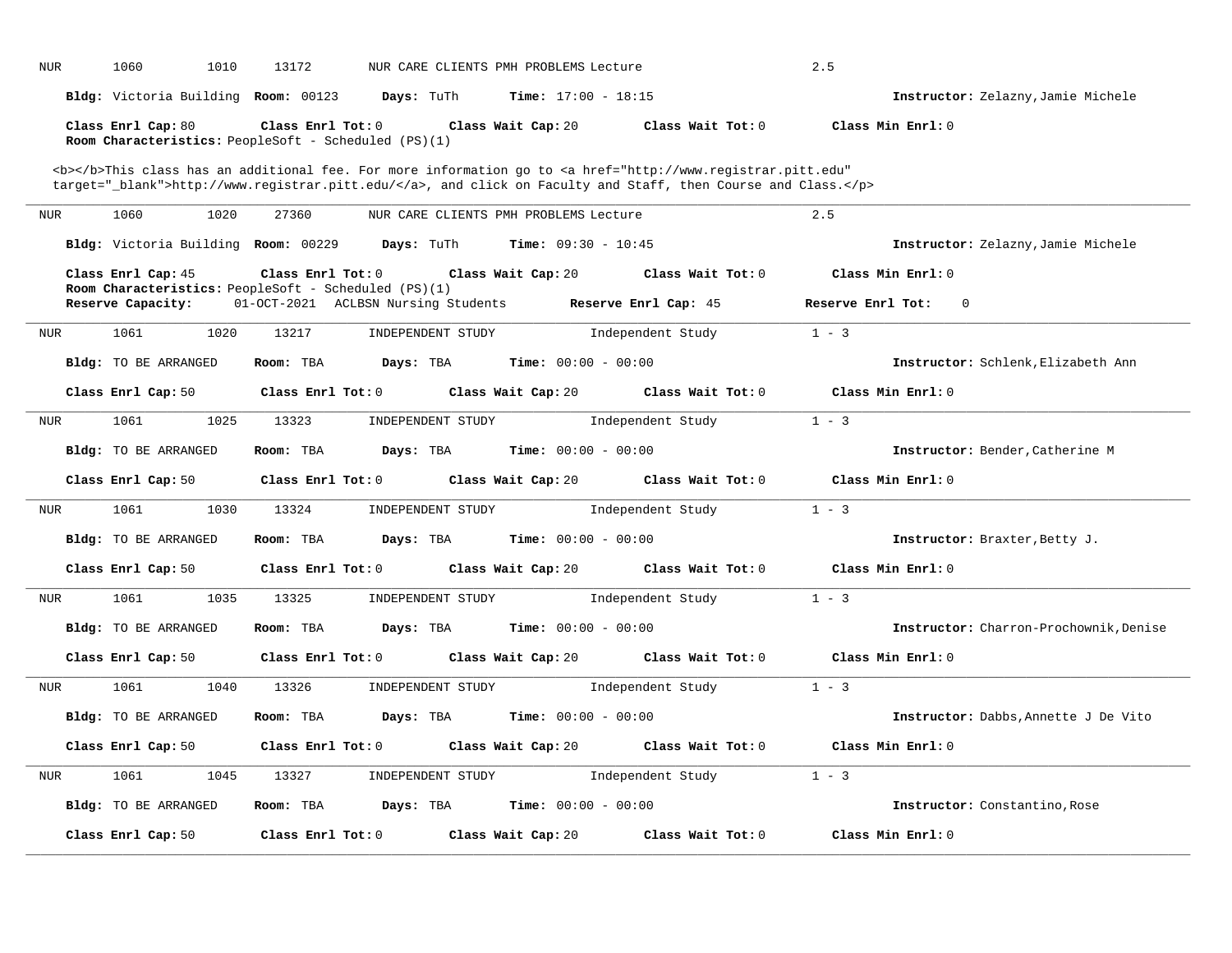#### Report ID: SR201 **University of Pittsburgh** Page No. 26 of 179 **Schedule of Classes for Spring Term 2021-2022** Run Date: 06/15/2021 **Academic Term** Run Time: 23:00:31

| Subject          |      |                      | Catalog Nbr Section Class Nbr | Course Title                                                                          | Component |                                                                                             | Units             | Topics                                                                                          |
|------------------|------|----------------------|-------------------------------|---------------------------------------------------------------------------------------|-----------|---------------------------------------------------------------------------------------------|-------------------|-------------------------------------------------------------------------------------------------|
| <b>NUR</b>       | 1061 | 1050                 | 13328                         | INDEPENDENT STUDY                                                                     |           | Independent Study                                                                           | $1 - 3$           |                                                                                                 |
|                  |      | Bldg: TO BE ARRANGED | Room: TBA                     |                                                                                       |           |                                                                                             |                   | Days: TBA Time: 00:00 - 00:00 IND STDY IN NURSE ANES PRACT Instructor: Ostrowski, Aaron Michael |
|                  |      | Class Enrl Cap: 50   |                               |                                                                                       |           | Class Enrl Tot: $0$ Class Wait Cap: $20$ Class Wait Tot: $0$ Class Min Enrl: $0$            |                   |                                                                                                 |
| NUR <sub>p</sub> |      | 1061 700             | 1055 13329                    |                                                                                       |           | INDEPENDENT STUDY 1 - 3                                                                     |                   |                                                                                                 |
|                  |      | Bldg: TO BE ARRANGED |                               | Room: TBA $Days:$ TBA $Time: 00:00 - 00:00$                                           |           |                                                                                             |                   | Instructor: Hoffmann, Rosemary L.                                                               |
|                  |      | Class Enrl Cap: 50   |                               |                                                                                       |           | Class Enrl Tot: 0 Class Wait Cap: 20 Class Wait Tot: 0 Class Min Enrl: 0                    |                   |                                                                                                 |
| NUR <sub>p</sub> | 1061 | 1060                 | 13330                         |                                                                                       |           | INDEPENDENT STUDY 1ndependent Study                                                         | $1 - 3$           |                                                                                                 |
|                  |      | Bldg: TO BE ARRANGED |                               | Room: TBA $Days:$ TBA $Time: 00:00 - 00:00$                                           |           |                                                                                             |                   | Instructor: Dechant, Jason Jay                                                                  |
|                  |      | Class Enrl Cap: 50   |                               |                                                                                       |           | Class Enrl Tot: $0$ Class Wait Cap: $20$ Class Wait Tot: $0$ Class Min Enrl: $0$            |                   |                                                                                                 |
|                  |      |                      |                               |                                                                                       |           | NUR 1061 1065 13331 INDEPENDENT STUDY Independent Study                                     | $1 - 3$           |                                                                                                 |
|                  |      | Bldg: TO BE ARRANGED |                               | Room: TBA $\rule{1em}{0.15mm}$ Days: TBA $\rule{1.5mm}{0.15mm}$ Time: $00:00 - 00:00$ |           |                                                                                             |                   | Instructor: Haines, Alice Jane                                                                  |
|                  |      | Class Enrl Cap: 50   |                               |                                                                                       |           | Class Enrl Tot: $0$ Class Wait Cap: $20$ Class Wait Tot: $0$ Class Min Enrl: $0$            |                   |                                                                                                 |
| NUR <sub>e</sub> |      | 1061 700             |                               | 1070 13332 INDEPENDENT STUDY 1ndependent Study                                        |           |                                                                                             | $1 - 3$           |                                                                                                 |
|                  |      | Bldg: TO BE ARRANGED |                               | <b>Room:</b> TBA $Days: TBA$ <b>Time:</b> $00:00 - 00:00$                             |           |                                                                                             |                   | Instructor: Choi, JiYeon                                                                        |
|                  |      |                      |                               |                                                                                       |           | Class Enrl Cap: 50 Class Enrl Tot: 0 Class Wait Cap: 20 Class Wait Tot: 0 Class Min Enrl: 0 |                   |                                                                                                 |
| NUR              |      | 1061 200<br>1075     | 13333                         |                                                                                       |           | INDEPENDENT STUDY 1ndependent Study                                                         | $1 - 3$           |                                                                                                 |
|                  |      | Bldg: TO BE ARRANGED |                               | Room: TBA $Days:$ TBA Time: $00:00 - 00:00$                                           |           |                                                                                             |                   | Instructor: Morrison, Suzanne R                                                                 |
|                  |      |                      |                               |                                                                                       |           | Class Enrl Cap: 50 Class Enrl Tot: 0 Class Wait Cap: 20 Class Wait Tot: 0 Class Min Enrl: 0 |                   |                                                                                                 |
| NUR              |      | 1061                 |                               |                                                                                       |           | 1080 13334 INDEPENDENT STUDY Independent Study 1 - 3                                        |                   |                                                                                                 |
|                  |      | Bldg: TO BE ARRANGED |                               | Room: TBA $Days:$ TBA $Time: 00:00 - 00:00$                                           |           |                                                                                             |                   | Instructor: Sherwood, Paula Riess                                                               |
|                  |      | Class Enrl Cap: 50   |                               |                                                                                       |           | Class Enrl Tot: $0$ Class Wait Cap: $20$ Class Wait Tot: $0$ Class Min Enrl: $0$            |                   |                                                                                                 |
| NUR              | 1061 | 1085                 | 13335                         |                                                                                       |           | INDEPENDENT STUDY 1ndependent Study                                                         | $1 - 3$           |                                                                                                 |
|                  |      | Bldg: TO BE ARRANGED |                               | Room: TBA $Days:$ TBA $Time: 00:00 - 00:00$                                           |           |                                                                                             |                   | Instructor: Donovan, Heidi Ann Scharf                                                           |
|                  |      | Class Enrl Cap: 50   |                               | Class Enrl Tot: 0 Class Wait Cap: 20                                                  |           | Class Wait Tot: 0                                                                           | Class Min Enrl: 0 |                                                                                                 |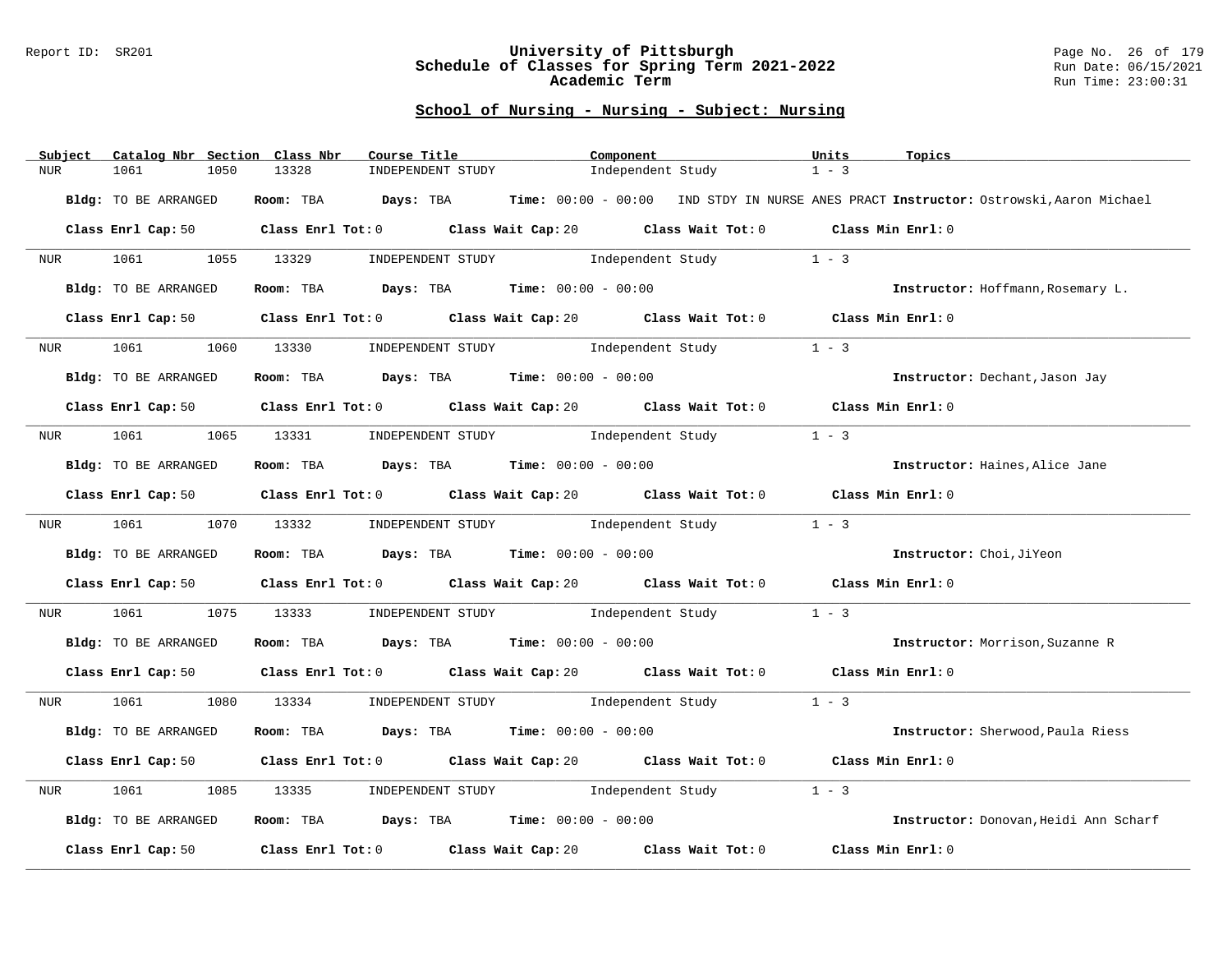| NUR |            | 1061<br>1090         | 13336                                                                                   | INDEPENDENT STUDY 1 - 3                                                                                                         |                                                                                                       |
|-----|------------|----------------------|-----------------------------------------------------------------------------------------|---------------------------------------------------------------------------------------------------------------------------------|-------------------------------------------------------------------------------------------------------|
|     |            | Bldg: TO BE ARRANGED |                                                                                         |                                                                                                                                 | Room: TBA Days: TBA Time: 00:00 - 00:00 IND STDY IN NURSE ANES PRACT Instructor: 0'Donnell, John Marc |
|     |            |                      |                                                                                         | Class Enrl Cap: 50 Class Enrl Tot: 0 Class Wait Cap: 20 Class Wait Tot: 0 Class Min Enrl: 0                                     |                                                                                                       |
|     |            |                      |                                                                                         | NUR 1061 1095 13337 INDEPENDENT STUDY Independent Study 1 - 3                                                                   |                                                                                                       |
|     |            | Bldg: TO BE ARRANGED | Room: TBA $\rule{1em}{0.15mm}$ Days: TBA Time: $00:00 - 00:00$                          |                                                                                                                                 | Instructor: Burke, Lora E                                                                             |
|     |            |                      |                                                                                         | Class Enrl Cap: 50 Class Enrl Tot: 0 Class Wait Cap: 20 Class Wait Tot: 0 Class Min Enrl: 0                                     |                                                                                                       |
|     |            |                      |                                                                                         | NUR 1061 1100 13338 INDEPENDENT STUDY Independent Study 1 - 3                                                                   |                                                                                                       |
|     |            | Bldg: TO BE ARRANGED | Room: TBA $Days:$ TBA $Time: 00:00 - 00:00$                                             |                                                                                                                                 | Instructor: Libman, Rachel M                                                                          |
|     |            |                      |                                                                                         | Class Enrl Cap: 50 Class Enrl Tot: 0 Class Wait Cap: 20 Class Wait Tot: 0 Class Min Enrl: 0                                     |                                                                                                       |
|     |            |                      |                                                                                         | NUR 1061 1105 13339 INDEPENDENT STUDY Independent Study 1 - 3                                                                   |                                                                                                       |
|     |            | Bldg: TO BE ARRANGED | Room: TBA $Days:$ TBA Time: $00:00 - 00:00$                                             |                                                                                                                                 | Instructor: Rosenzweig, Margaret                                                                      |
|     |            |                      |                                                                                         | Class Enrl Cap: 50 Class Enrl Tot: 0 Class Wait Cap: 20 Class Wait Tot: 0 Class Min Enrl: 0                                     |                                                                                                       |
|     |            |                      |                                                                                         | NUR 1061 1110 13340 INDEPENDENT STUDY Independent Study 1 - 3                                                                   |                                                                                                       |
|     |            | Bldg: TO BE ARRANGED | Room: TBA $\rule{1em}{0.15mm}$ Days: TBA Time: $00:00 - 00:00$                          |                                                                                                                                 | Instructor: Blazeck, Alice Maus                                                                       |
|     |            |                      |                                                                                         | Class Enrl Cap: 50 Class Enrl Tot: 0 Class Wait Cap: 20 Class Wait Tot: 0 Class Min Enrl: 0                                     |                                                                                                       |
|     |            |                      |                                                                                         | NUR 1061 1115 13341 INDEPENDENT STUDY Independent Study 1 - 3                                                                   |                                                                                                       |
|     |            | Bldg: TO BE ARRANGED | Room: TBA $\rule{1em}{0.15mm}$ Days: TBA $\rule{1.5mm}{0.15mm}$ Time: $00:00 - 00:00$   |                                                                                                                                 | Instructor: Schlenk, Elizabeth Ann                                                                    |
|     |            |                      |                                                                                         | Class Enrl Cap: 50 $\qquad$ Class Enrl Tot: 0 $\qquad$ Class Wait Cap: 20 $\qquad$ Class Wait Tot: 0 $\qquad$ Class Min Enrl: 0 |                                                                                                       |
|     | <b>NUR</b> |                      |                                                                                         | 1061 1120 13342 INDEPENDENT STUDY Independent Study 1 - 3                                                                       |                                                                                                       |
|     |            | Bldg: TO BE ARRANGED | Room: TBA $\rule{1em}{0.15mm}$ Days: TBA $\rule{1.15mm}]{0.15mm}$ Time: $00:00 - 00:00$ |                                                                                                                                 | Instructor: Palmer, Laura                                                                             |
|     |            |                      |                                                                                         | Class Enrl Cap: 15 Class Enrl Tot: 0 Class Wait Cap: 10 Class Wait Tot: 0 Class Min Enrl: 0                                     |                                                                                                       |
|     |            |                      |                                                                                         | NUR 1061 1125 13343 INDEPENDENT STUDY Independent Study 1 - 3                                                                   |                                                                                                       |
|     |            |                      | Bldg: TO BE ARRANGED Room: TBA Days: TBA Time: 00:00 - 00:00                            |                                                                                                                                 | Instructor: Maurer, Geraldine M                                                                       |
|     |            |                      |                                                                                         | Class Enrl Cap: 50 $\qquad$ Class Enrl Tot: 0 $\qquad$ Class Wait Cap: 20 $\qquad$ Class Wait Tot: 0 $\qquad$ Class Min Enrl: 0 |                                                                                                       |
|     |            |                      |                                                                                         | NUR 1061 1130 13344 INDEPENDENT STUDY Independent Study 1 - 3                                                                   |                                                                                                       |
|     |            |                      |                                                                                         | Bldg: TO BE ARRANGED Room: TBA Days: TBA Time: 00:00 - 00:00                                                                    | Instructor: Chasens, Eileen Ruth                                                                      |
|     |            |                      |                                                                                         | Class Enrl Cap: 50 Class Enrl Tot: 0 Class Wait Cap: 20 Class Wait Tot: 0                                                       | Class Min Enrl: 0                                                                                     |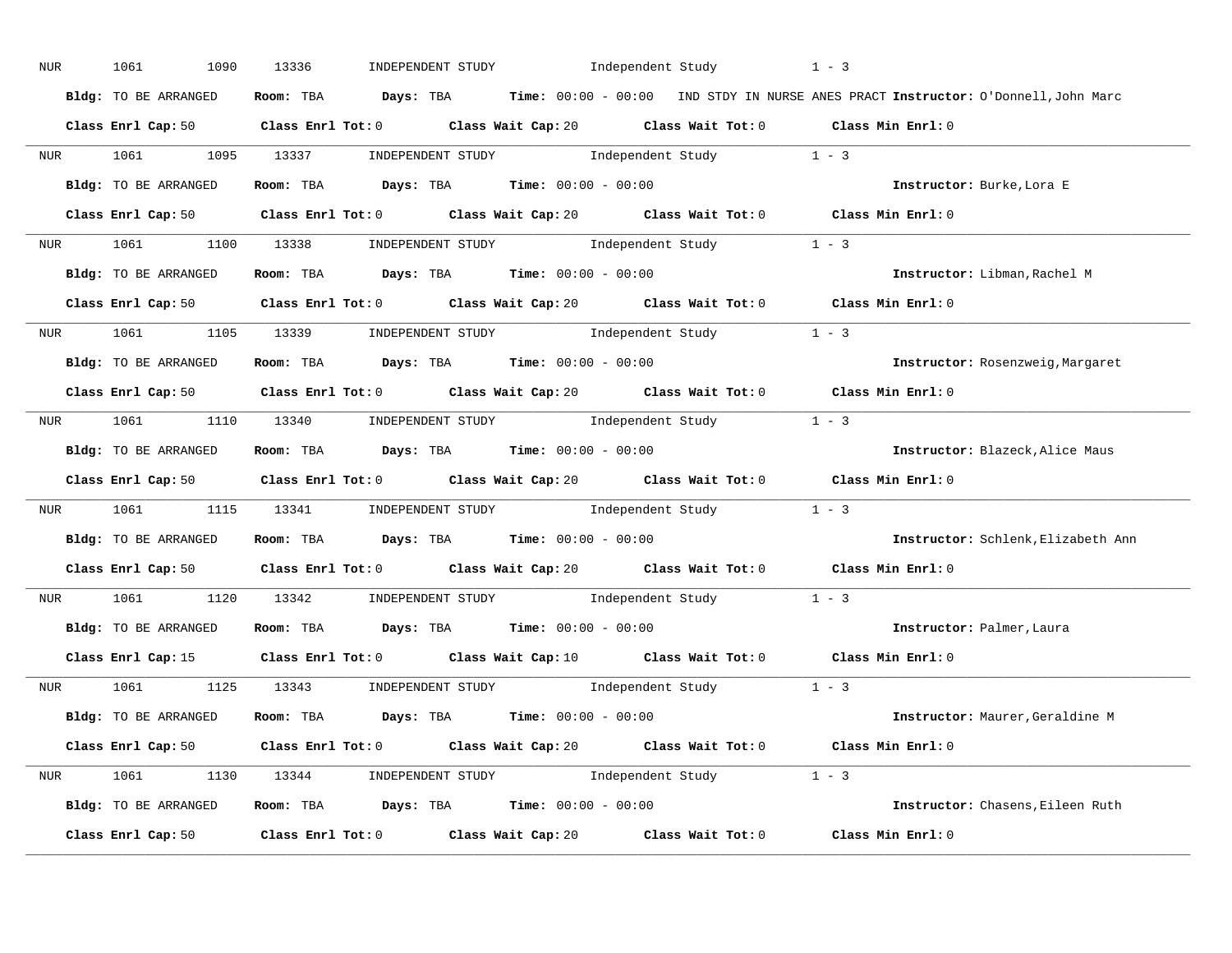#### Report ID: SR201 **University of Pittsburgh** Page No. 28 of 179 **Schedule of Classes for Spring Term 2021-2022** Run Date: 06/15/2021 **Academic Term** Run Time: 23:00:31

| Subject                | Catalog Nbr Section  | Class Nbr | Course Title                                                   | Component                                                                                   | Units<br>Topics                          |
|------------------------|----------------------|-----------|----------------------------------------------------------------|---------------------------------------------------------------------------------------------|------------------------------------------|
| NUR<br>1061            | 1135                 | 13345     | INDEPENDENT STUDY                                              | Independent Study                                                                           | $1 - 3$                                  |
|                        | Bldg: TO BE ARRANGED |           | Room: TBA $Days:$ TBA $Time: 00:00 - 00:00$                    |                                                                                             | Instructor: Kitutu, Julius Mulwa Munyoki |
|                        |                      |           |                                                                | Class Enrl Cap: 50 Class Enrl Tot: 0 Class Wait Cap: 20 Class Wait Tot: 0 Class Min Enrl: 0 |                                          |
| <b>NUR</b>             |                      |           |                                                                | 1061 1140 13346 INDEPENDENT STUDY Independent Study                                         | $1 - 3$                                  |
|                        | Bldg: TO BE ARRANGED |           | Room: TBA $Days:$ TBA $Time: 00:00 - 00:00$                    |                                                                                             | Instructor: Conley, Yvette Perry         |
|                        | Class Enrl Cap: 50   |           |                                                                | Class Enrl Tot: 0 Class Wait Cap: 20 Class Wait Tot: 0 Class Min Enrl: 0                    |                                          |
| 1061<br>NUR <b>NUR</b> | 1145                 |           |                                                                | 13347 INDEPENDENT STUDY Independent Study                                                   | $1 - 3$                                  |
|                        | Bldg: TO BE ARRANGED |           | Room: TBA $Days:$ TBA $Time: 00:00 - 00:00$                    |                                                                                             | Instructor: Beach, Michael D             |
|                        |                      |           |                                                                | Class Enrl Cap: 50 Class Enrl Tot: 0 Class Wait Cap: 20 Class Wait Tot: 0 Class Min Enrl: 0 |                                          |
|                        |                      |           |                                                                | NUR 1061 1150 13348 INDEPENDENT STUDY Independent Study                                     | $1 - 3$                                  |
|                        | Bldg: TO BE ARRANGED |           | Room: TBA $Days:$ TBA $Time: 00:00 - 00:00$                    |                                                                                             | Instructor: Abriola, Donna May           |
|                        |                      |           |                                                                | Class Enrl Cap: 50 Class Enrl Tot: 0 Class Wait Cap: 20 Class Wait Tot: 0 Class Min Enrl: 0 |                                          |
| NUR <sub>p</sub>       |                      |           |                                                                | 1061 1155 13349 INDEPENDENT STUDY 1ndependent Study                                         | $1 - 3$                                  |
|                        | Bldg: TO BE ARRANGED |           | Room: TBA $\rule{1em}{0.15mm}$ Days: TBA Time: $00:00 - 00:00$ |                                                                                             | Instructor: Germack, Hayley D            |
|                        |                      |           |                                                                | Class Enrl Cap: 50 Class Enrl Tot: 0 Class Wait Cap: 20 Class Wait Tot: 0 Class Min Enrl: 0 |                                          |
| NUR                    | 1061 700<br>1160     | 13350     |                                                                | INDEPENDENT STUDY 1ndependent Study                                                         | $1 - 3$                                  |
|                        | Bldg: TO BE ARRANGED |           | Room: TBA $\rule{1em}{0.15mm}$ Days: TBA Time: $00:00 - 00:00$ |                                                                                             | Instructor: Tillia, Jessica G            |
|                        |                      |           |                                                                | Class Enrl Cap: 50 Class Enrl Tot: 0 Class Wait Cap: 20 Class Wait Tot: 0 Class Min Enrl: 0 |                                          |
| NUR <sub>p</sub>       |                      |           |                                                                | 1061 1165 13351 INDEPENDENT STUDY Independent Study 1 - 3                                   |                                          |
|                        | Bldg: TO BE ARRANGED |           | Room: TBA $Days:$ TBA $Time: 00:00 - 00:00$                    |                                                                                             | Instructor: Founds, Sandra Anne          |
|                        |                      |           |                                                                | Class Enrl Cap: 50 Class Enrl Tot: 0 Class Wait Cap: 20 Class Wait Tot: 0 Class Min Enrl: 0 |                                          |
| 1061<br>NUR            | 1170                 | 13352     |                                                                | INDEPENDENT STUDY 1ndependent Study                                                         | $1 - 3$                                  |
|                        | Bldg: TO BE ARRANGED |           | Room: TBA $Days:$ TBA $Time: 00:00 - 00:00$                    |                                                                                             | Instructor: Goode Jr, Joseph S           |
|                        | Class Enrl Cap: 50   |           | Class Enrl Tot: 0 Class Wait Cap: 20                           | Class Wait Tot: 0                                                                           | Class Min Enrl: 0                        |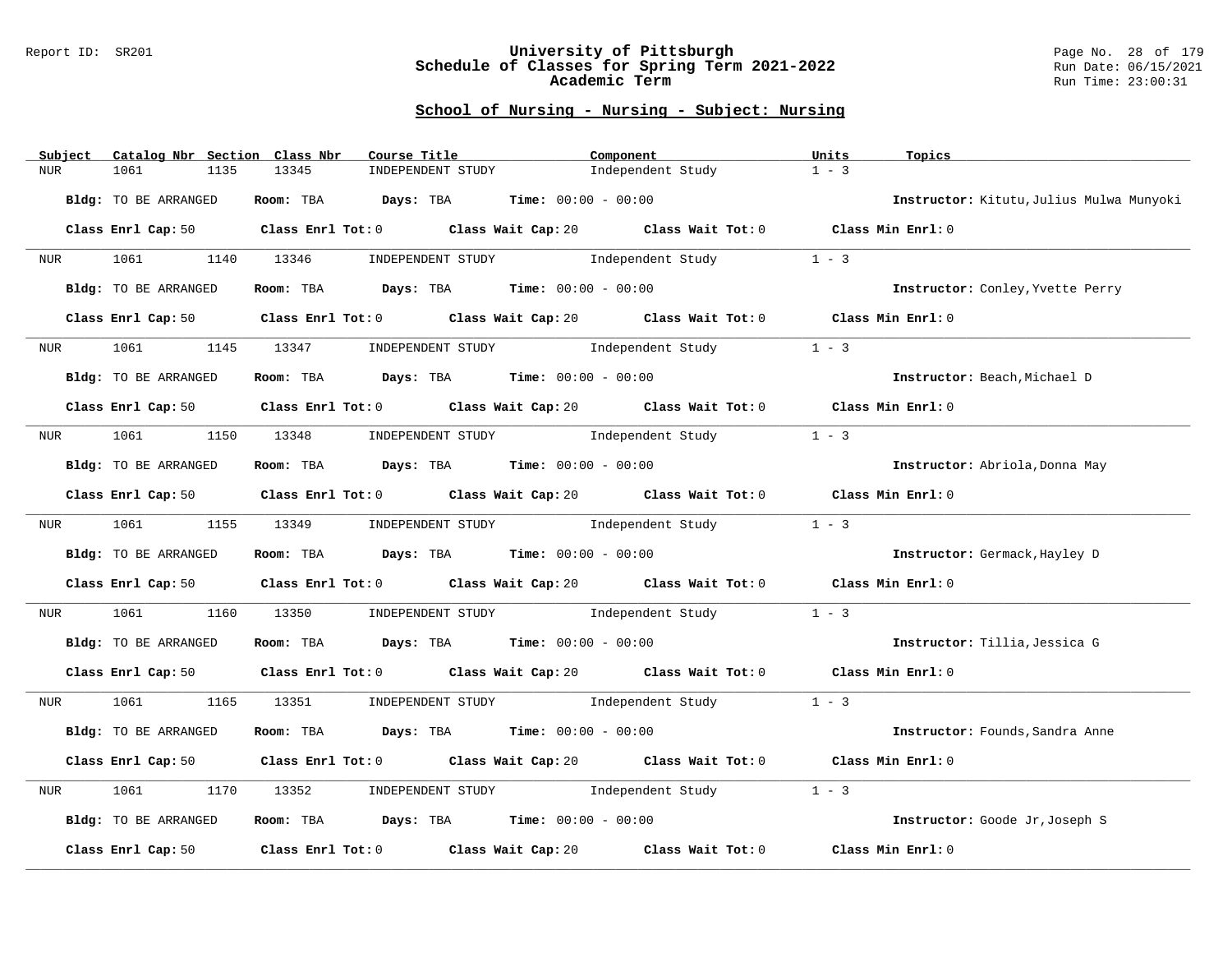| NUR | 1061<br>1175         | INDEPENDENT STUDY 1ndependent Study<br>13353                                                                                    | $1 - 3$                          |
|-----|----------------------|---------------------------------------------------------------------------------------------------------------------------------|----------------------------------|
|     | Bldg: TO BE ARRANGED | Room: TBA $Days:$ TBA $Time:$ $00:00 - 00:00$                                                                                   | Instructor: Henker, Richard A.   |
|     |                      | Class Enrl Cap: 50 Class Enrl Tot: 0 Class Wait Cap: 20 Class Wait Tot: 0 Class Min Enrl: 0                                     |                                  |
|     |                      | NUR 1061 1180 13354 INDEPENDENT STUDY Independent Study 1 - 3                                                                   |                                  |
|     | Bldg: TO BE ARRANGED | Room: TBA $Days: TBA$ Time: $00:00 - 00:00$                                                                                     | Instructor: Hravnak, Marilyn     |
|     |                      | Class Enrl Cap: 50 Class Enrl Tot: 0 Class Wait Cap: 20 Class Wait Tot: 0 Class Min Enrl: 0                                     |                                  |
|     |                      | NUR 1061 1185 13355 INDEPENDENT STUDY Independent Study 1 - 3                                                                   |                                  |
|     |                      | Bldg: TO BE ARRANGED Room: TBA Days: TBA Time: 00:00 - 00:00                                                                    | Instructor: Engberg, Sandra J    |
|     |                      | Class Enrl Cap: 50 Class Enrl Tot: 0 Class Wait Cap: 20 Class Wait Tot: 0 Class Min Enrl: 0                                     |                                  |
|     |                      | NUR 1061 1190 13356 INDEPENDENT STUDY Independent Study 1 - 3                                                                   |                                  |
|     | Bldg: TO BE ARRANGED | Room: TBA Days: TBA Time: $00:00 - 00:00$                                                                                       | Instructor: Feeley, Christine A  |
|     |                      | Class Enrl Cap: 50 Class Enrl Tot: 0 Class Wait Cap: 20 Class Wait Tot: 0 Class Min Enrl: 0                                     |                                  |
|     |                      | NUR 1061 1200 13430 INDEPENDENT STUDY Independent Study 1 - 3                                                                   |                                  |
|     | Bldg: TO BE ARRANGED | Room: TBA $Days:$ TBA $Time: 00:00 - 00:00$                                                                                     | Instructor: Mitchell, Ann M.     |
|     |                      |                                                                                                                                 |                                  |
|     |                      | Class Enrl Cap: 10 $\qquad$ Class Enrl Tot: 0 $\qquad$ Class Wait Cap: 10 $\qquad$ Class Wait Tot: 0 $\qquad$ Class Min Enrl: 0 |                                  |
|     |                      | NUR 1061 1210 13431 INDEPENDENT STUDY Independent Study 1 - 3                                                                   |                                  |
|     | Bldg: TO BE ARRANGED | Room: TBA Days: TBA Time: 00:00 - 00:00 IND STDY IN NURSE ANES PRACT Instructor: Neft, Michael W                                |                                  |
|     |                      | Class Enrl Cap: 10 Class Enrl Tot: 0 Class Wait Cap: 10 Class Wait Tot: 0 Class Min Enrl: 0                                     |                                  |
|     |                      | NUR 1061 1220 13434 INDEPENDENT STUDY Independent Study 1 - 3                                                                   |                                  |
|     | Bldg: TO BE ARRANGED | Room: TBA $Days: TBA$ Time: $00:00 - 00:00$                                                                                     | Instructor: Kreashko, Lisa Marie |
|     | Class Enrl Cap: 10   | Class Enrl Tot: 0 $\qquad$ Class Wait Cap: 10 $\qquad$ Class Wait Tot: 0 $\qquad$ Class Min Enrl: 0                             |                                  |
|     |                      | NUR 1061 1230 17014 INDEPENDENT STUDY Independent Study 1 - 3                                                                   |                                  |
|     | Bldg: TO BE ARRANGED | Room: TBA $Days:$ TBA $Time: 00:00 - 00:00$                                                                                     | <b>Instructor:</b> Staff         |
|     |                      | Class Enrl Cap: 10 $\qquad$ Class Enrl Tot: 0 $\qquad$ Class Wait Cap: 10 $\qquad$ Class Wait Tot: 0 $\qquad$ Class Min Enrl: 0 |                                  |
|     |                      | NUR 1061 1240 17015 INDEPENDENT STUDY Independent Study 1 - 3                                                                   |                                  |
|     |                      | Bldg: TO BE ARRANGED Room: TBA Days: TBA Time: 00:00 - 00:00                                                                    | Instructor: Sowko, Lucille Ann   |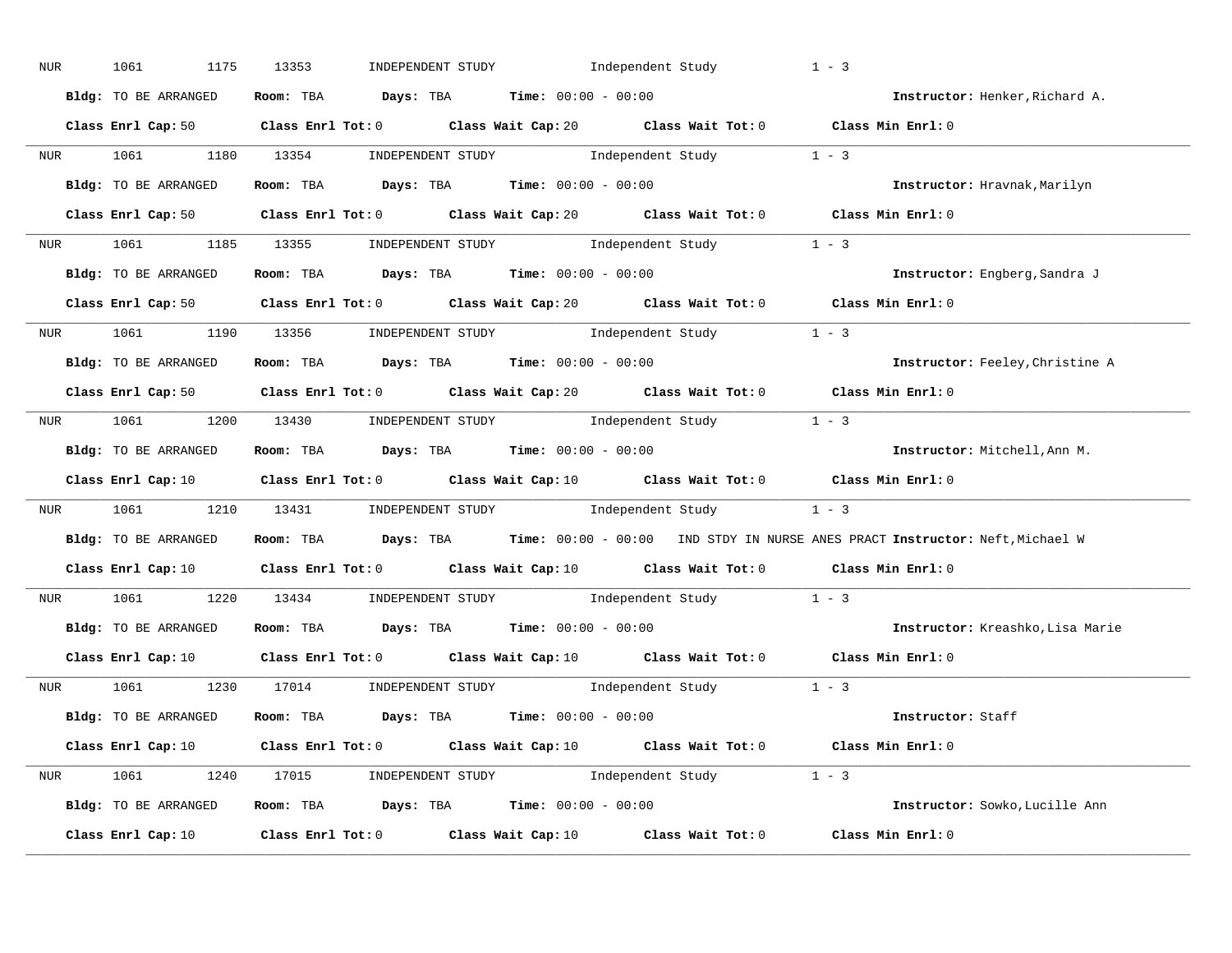#### Report ID: SR201 **University of Pittsburgh** Page No. 30 of 179 **Schedule of Classes for Spring Term 2021-2022** Run Date: 06/15/2021 **Academic Term** Run Time: 23:00:31

| Subject          | Catalog Nbr Section Class Nbr | Course Title                                | Component                                                                                                                       | Units<br>Topics                 |
|------------------|-------------------------------|---------------------------------------------|---------------------------------------------------------------------------------------------------------------------------------|---------------------------------|
| <b>NUR</b>       | 1245<br>1061                  | 17034<br>INDEPENDENT STUDY                  | Independent Study                                                                                                               | $1 - 3$                         |
|                  | Bldg: TO BE ARRANGED          | Room: TBA                                   | $\texttt{Days:}$ TBA $\texttt{Time:}$ 00:00 - 00:00                                                                             | Instructor: Sereika, Susan M    |
|                  |                               |                                             | Class Enrl Cap: 10 Class Enrl Tot: 0 Class Wait Cap: 10 Class Wait Tot: 0 Class Min Enrl: 0                                     |                                 |
| NUR <sub>p</sub> | 1061 700                      | 1250 17035                                  | INDEPENDENT STUDY 1 - 3                                                                                                         |                                 |
|                  | Bldg: TO BE ARRANGED          | Room: TBA $Days:$ TBA $Time: 00:00 - 00:00$ |                                                                                                                                 | Instructor: Fioravanti, Marie A |
|                  | Class Enrl Cap: 10            |                                             | Class Enrl Tot: 0 Class Wait Cap: 10 Class Wait Tot: 0 Class Min Enrl: 0                                                        |                                 |
| NUR <sub>p</sub> | 1255<br>1061                  | 17036                                       | INDEPENDENT STUDY Independent Study                                                                                             | $1 - 3$                         |
|                  | Bldg: TO BE ARRANGED          | Room: TBA $Days:$ TBA $Time: 00:00 - 00:00$ |                                                                                                                                 | Instructor: Burkett, Marnie L   |
|                  | Class Enrl Cap: 10            |                                             | Class Enrl Tot: $0$ Class Wait Cap: $10$ Class Wait Tot: $0$ Class Min Enrl: $0$                                                |                                 |
|                  |                               |                                             | NUR 1061 1260 17037 INDEPENDENT STUDY Independent Study                                                                         | $1 - 3$                         |
|                  | Bldg: TO BE ARRANGED          | Room: TBA $Days:$ TBA $Time: 00:00 - 00:00$ |                                                                                                                                 | Instructor: Miller, Susan E     |
|                  |                               |                                             | Class Enrl Cap: 10 Class Enrl Tot: 0 Class Wait Cap: 10 Class Wait Tot: 0 Class Min Enrl: 0                                     |                                 |
| NUR <sub>e</sub> |                               |                                             | 1061 1265 17038 INDEPENDENT STUDY Independent Study                                                                             | $1 - 3$                         |
|                  | Bldg: TO BE ARRANGED          | Room: TBA $Days:$ TBA $Time: 00:00 - 00:00$ |                                                                                                                                 | Instructor: Campbell, Grace B   |
|                  |                               |                                             | Class Enrl Cap: 10 Class Enrl Tot: 0 Class Wait Cap: 10 Class Wait Tot: 0 Class Min Enrl: 0                                     |                                 |
| NUR              | 1061 700                      | 1270 17473                                  | INDEPENDENT STUDY 1ndependent Study                                                                                             | $1 - 3$                         |
|                  | Bldg: TO BE ARRANGED          | Room: TBA $Days:$ TBA Time: $00:00 - 00:00$ |                                                                                                                                 | Instructor: Alexander, Sheila A |
|                  |                               |                                             | Class Enrl Cap: 10 $\qquad$ Class Enrl Tot: 0 $\qquad$ Class Wait Cap: 10 $\qquad$ Class Wait Tot: 0 $\qquad$ Class Min Enrl: 0 |                                 |
| NUR <sub>p</sub> |                               |                                             | 1061    1275    17474    INDEPENDENT STUDY    Independent Study    1 - 3                                                        |                                 |
|                  | Bldg: TO BE ARRANGED          | Room: TBA $Days: TBA$ Time: $00:00 - 00:00$ |                                                                                                                                 | Instructor: Lingler, Jennifer H |
|                  |                               |                                             | Class Enrl Cap: 10 $\qquad$ Class Enrl Tot: 0 $\qquad$ Class Wait Cap: 10 $\qquad$ Class Wait Tot: 0 $\qquad$ Class Min Enrl: 0 |                                 |
| NUR              | 1061<br>1280                  | 17475                                       | INDEPENDENT STUDY 1ndependent Study                                                                                             | $1 - 3$                         |
|                  | Bldg: TO BE ARRANGED          | Room: TBA $Days:$ TBA $Time:$ 00:00 - 00:00 |                                                                                                                                 | Instructor: Godfrey, Kathleen   |
|                  | Class Enrl Cap: 10            | Class Enrl Tot: 0 Class Wait Cap: 10        | Class Wait Tot: 0                                                                                                               | Class Min Enrl: 0               |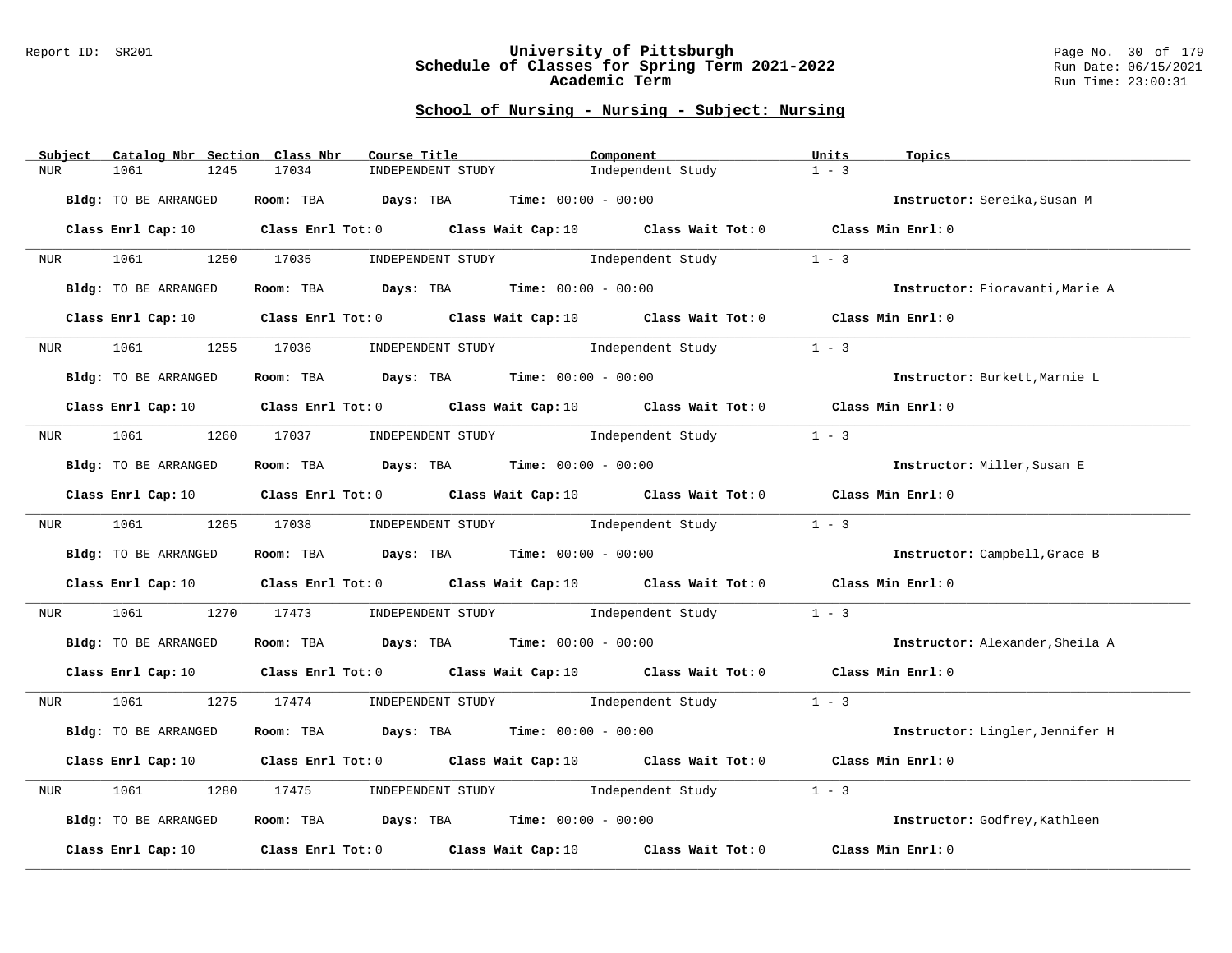| NUR | 1061<br>1285         | 17476 |  |                                             | $\begin{minipage}[c]{0.9\linewidth} \textbf{INDEX} & \textbf{STUDY} \\ \textbf{Independent Study} & 1 - 3 \\ \end{minipage}$ |                                                                                                                                 |
|-----|----------------------|-------|--|---------------------------------------------|------------------------------------------------------------------------------------------------------------------------------|---------------------------------------------------------------------------------------------------------------------------------|
|     | Bldg: TO BE ARRANGED |       |  |                                             |                                                                                                                              | Room: TBA Days: TBA Time: 00:00 - 00:00 NURSING IN EMERGENT SITUATIONEnstructor: Tuite, Patricia K                              |
|     |                      |       |  |                                             |                                                                                                                              | Class Enrl Cap: 10 $\qquad$ Class Enrl Tot: 0 $\qquad$ Class Wait Cap: 10 $\qquad$ Class Wait Tot: 0 $\qquad$ Class Min Enrl: 0 |
|     |                      |       |  |                                             | NUR 1061 1290 17477 INDEPENDENT STUDY Independent Study 1 - 3                                                                |                                                                                                                                 |
|     | Bldg: TO BE ARRANGED |       |  | Room: TBA $Days: TBA$ Time: $00:00 - 00:00$ |                                                                                                                              | Instructor: Dorman, Janice S                                                                                                    |
|     |                      |       |  |                                             |                                                                                                                              | Class Enrl Cap: 10 $\qquad$ Class Enrl Tot: 0 $\qquad$ Class Wait Cap: 10 $\qquad$ Class Wait Tot: 0 $\qquad$ Class Min Enrl: 0 |
|     |                      |       |  |                                             | NUR 1061 1300 18247 INDEPENDENT STUDY Independent Study 1 - 3                                                                |                                                                                                                                 |
|     |                      |       |  |                                             |                                                                                                                              | Bldg: TO BE ARRANGED Room: TBA Days: TBA Time: 00:00 - 00:00 IND STDY IN NURSE ANES PRACT Instructor: Dixon, Bettina A          |
|     |                      |       |  |                                             |                                                                                                                              | Class Enrl Cap: 15 Class Enrl Tot: 0 Class Wait Cap: 10 Class Wait Tot: 0 Class Min Enrl: 0                                     |
|     |                      |       |  |                                             | NUR 1061 1310 18248 INDEPENDENT STUDY Independent Study 1 - 3                                                                |                                                                                                                                 |
|     | Bldg: TO BE ARRANGED |       |  |                                             | Room: TBA $\rule{1em}{0.15mm}$ Days: TBA $\rule{1.15mm}]{0.15mm}$ Time: $0.000 - 0.000$                                      | Instructor: Lee, Heeyoung                                                                                                       |
|     |                      |       |  |                                             |                                                                                                                              | Class Enrl Cap: 15 Class Enrl Tot: 0 Class Wait Cap: 10 Class Wait Tot: 0 Class Min Enrl: 0                                     |
|     |                      |       |  |                                             | NUR 1061 1320 18249 INDEPENDENT STUDY Independent Study 1 - 3                                                                |                                                                                                                                 |
|     | Bldg: TO BE ARRANGED |       |  |                                             |                                                                                                                              | Room: TBA Days: TBA Time: 00:00 - 00:00 IND STDY IN NURSE ANES PRACT Instructor: Mermigas, Judith A                             |
|     |                      |       |  |                                             |                                                                                                                              |                                                                                                                                 |
|     |                      |       |  |                                             |                                                                                                                              | Class Enrl Cap: 15 Class Enrl Tot: 0 Class Wait Cap: 10 Class Wait Tot: 0 Class Min Enrl: 0                                     |
|     |                      |       |  |                                             | NUR 1061 1330 18250 INDEPENDENT STUDY Independent Study 1 - 3                                                                |                                                                                                                                 |
|     | Bldg: TO BE ARRANGED |       |  | Room: TBA Days: TBA Time: $00:00 - 00:00$   |                                                                                                                              | Instructor: Faett, Becky L                                                                                                      |
|     |                      |       |  |                                             |                                                                                                                              | Class Enrl Cap: 15 Class Enrl Tot: 0 Class Wait Cap: 10 Class Wait Tot: 0 Class Min Enrl: 0                                     |
|     |                      |       |  |                                             | NUR 1061 1335 23577 INDEPENDENT STUDY Independent Study 1 - 3                                                                |                                                                                                                                 |
|     | Bldg: TO BE ARRANGED |       |  | Room: TBA $Days: TBA$ Time: $00:00 - 00:00$ |                                                                                                                              | Instructor: Al-Zaiti, Salah S                                                                                                   |
|     |                      |       |  |                                             |                                                                                                                              | Class Enrl Cap: 15 Class Enrl Tot: 0 Class Wait Cap: 10 Class Wait Tot: 0 Class Min Enrl: 0                                     |
|     |                      |       |  |                                             | NUR 1061 1340 25178 INDEPENDENT STUDY Independent Study 1 - 3                                                                |                                                                                                                                 |
|     | Bldg: TO BE ARRANGED |       |  | Room: TBA $Days:$ TBA $Time: 00:00 - 00:00$ |                                                                                                                              | Instructor: Wesmiller, Susan W                                                                                                  |
|     |                      |       |  |                                             |                                                                                                                              | Class Enrl Cap: 15 Class Enrl Tot: 0 Class Wait Cap: 10 Class Wait Tot: 0 Class Min Enrl: 0                                     |
|     |                      |       |  |                                             | NUR 1061 1345 25179 INDEPENDENT STUDY Independent Study 1 - 3                                                                |                                                                                                                                 |
|     |                      |       |  |                                             | <b>Bldg:</b> TO BE ARRANGED <b>ROOM:</b> TBA <b>Days:</b> TBA <b>Time:</b> $00:00 - 00:00$                                   | Instructor: Constantino, Rose                                                                                                   |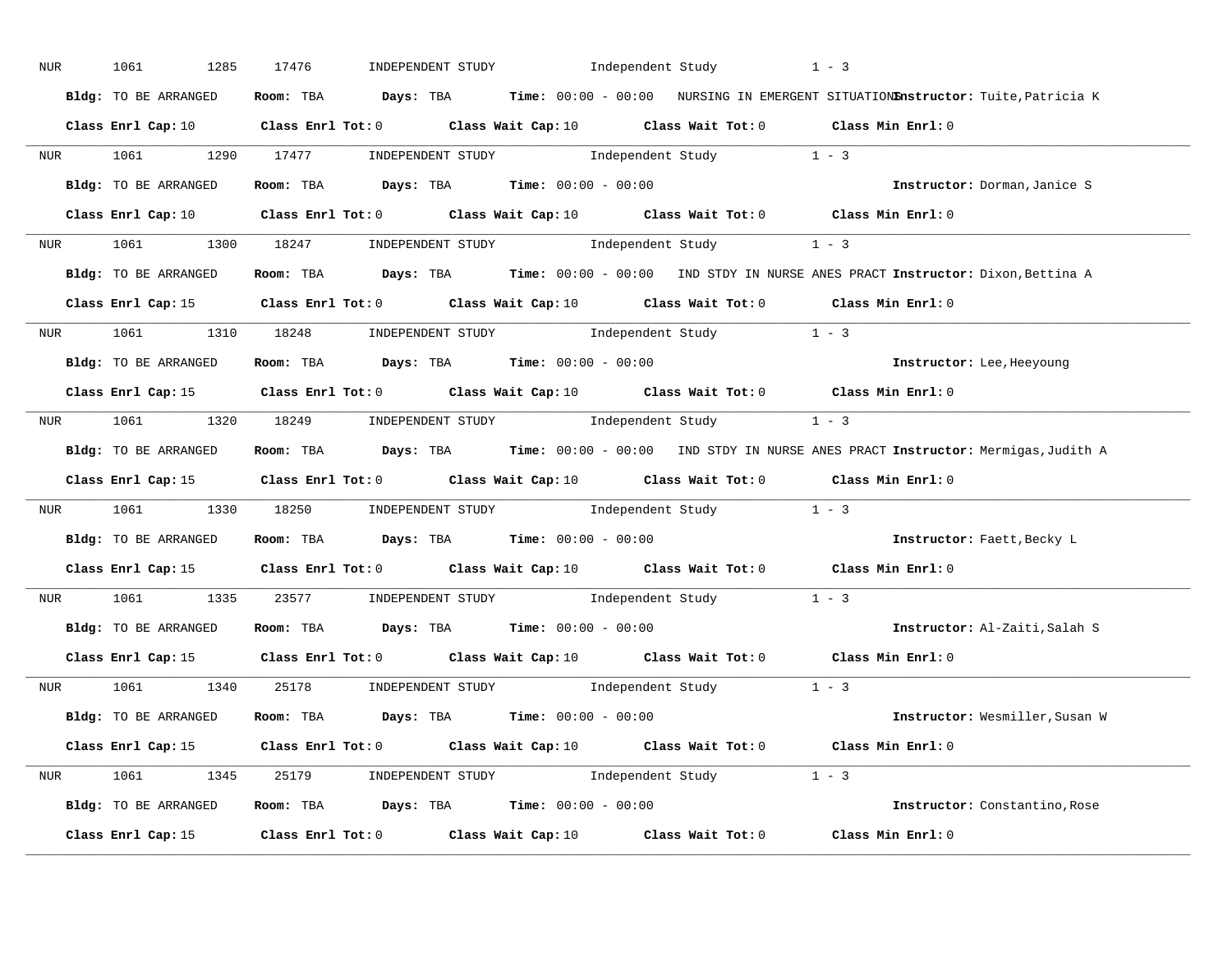### Report ID: SR201 **University of Pittsburgh** Page No. 32 of 179 **Schedule of Classes for Spring Term 2021-2022** Run Date: 06/15/2021 **Academic Term** Run Time: 23:00:31

| Subject    | Catalog Nbr Section Class Nbr | Course Title               | Component                               | Units<br>Topics                    |
|------------|-------------------------------|----------------------------|-----------------------------------------|------------------------------------|
| <b>NUR</b> | 1061<br>1350                  | 25180<br>INDEPENDENT STUDY | Independent Study                       | $1 - 3$                            |
|            | Bldg: TO BE ARRANGED          | Days: TBA<br>Room: TBA     | Time: $00:00 - 00:00$                   | Instructor: Imes, Christopher C    |
|            | Class Enrl Cap: 15            | Class Enrl Tot: 0          | Class Wait Cap: 10<br>Class Wait Tot: 0 | Class Min Enrl: 0                  |
| <b>NUR</b> | 1061<br>1355                  | 25181<br>INDEPENDENT STUDY | Independent Study                       | $1 - 3$                            |
|            | Bldg: TO BE ARRANGED          | Room: TBA<br>Days: TBA     | <b>Time:</b> $00:00 - 00:00$            | Instructor: Rohay, Jeffrey Michael |
|            | Class Enrl Cap: 15            | Class Enrl Tot: 0          | Class Wait Cap: 10<br>Class Wait Tot: 0 | Class Min Enrl: 0                  |
| NUR        | 1066<br>1010                  | 29860                      | NUR CARE CLIENTS PMH PROB CLINClinical  | $\overline{a}$                     |
|            | Bldg: TO BE ARRANGED          | Room: OCTBA<br>Days: M     | <b>Time:</b> $07:00 - 14:50$            | Instructor: Kameg, Brayden         |
|            |                               |                            |                                         | Gesmond, Sharyn A.                 |
|            |                               |                            |                                         | Pinto, Grace Marie                 |
|            | Class Enrl Cap: 7             | Class Enrl Tot: 0          | Class Wait Cap: 7<br>Class Wait Tot: 0  | Class Min Enrl: 0                  |
| NUR        | 1066<br>1011                  | 29861                      | NUR CARE CLIENTS PMH PROB CLINClinical  | $\overline{a}$                     |
|            | Bldg: TO BE ARRANGED          | Room: OCTBA<br>Days: Tu    | Time: $07:00 - 14:50$                   | Instructor: Kameg, Brayden         |
|            |                               |                            |                                         | Gesmond, Sharyn A.                 |
|            |                               |                            |                                         | Jindal, Shabnam                    |
|            | Class Enrl Cap: 7             | Class Enrl Tot: 0          | Class Wait Cap: 7<br>Class Wait Tot: 0  | Class Min Enrl: 0                  |
| $\rm NUR$  | 1066<br>1012                  | 29862                      | NUR CARE CLIENTS PMH PROB CLINClinical  | $\overline{a}$                     |
|            | Bldg: TO BE ARRANGED          | Room: OCTBA<br>Days: Tu    | <b>Time:</b> $07:00 - 14:50$            | Instructor: Kameg, Brayden         |
|            |                               |                            |                                         | Leventis, Maria                    |
|            |                               |                            |                                         | Gesmond, Sharyn A.                 |
|            | Class Enrl Cap: 7             | Class Enrl Tot: 0          | Class Wait Cap: 7<br>Class Wait Tot: 0  | Class Min Enrl: 0                  |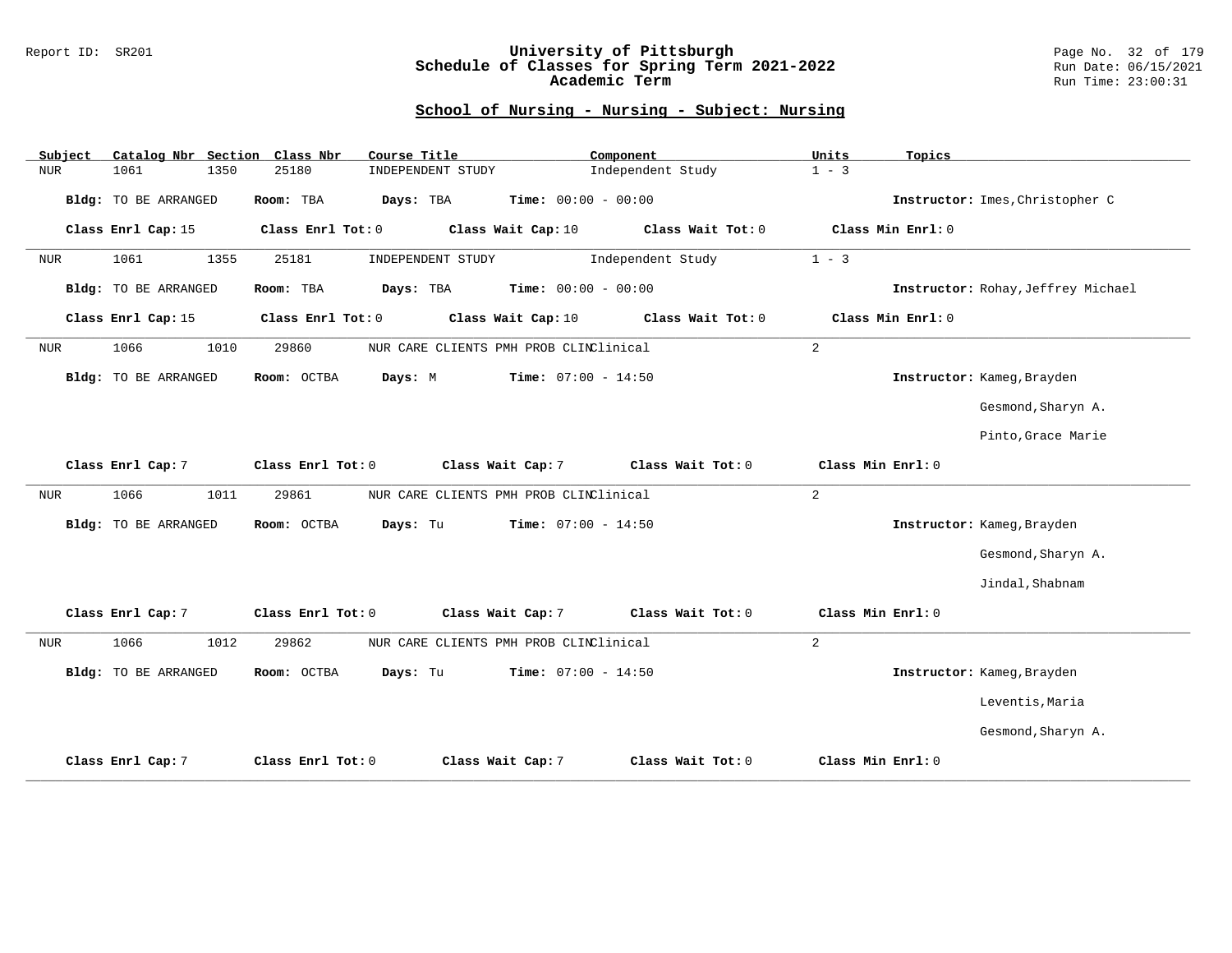### Report ID: SR201 **University of Pittsburgh** Page No. 33 of 179 **Schedule of Classes for Spring Term 2021-2022** Run Date: 06/15/2021 **Academic Term** Run Time: 23:00:31

| Catalog Nbr Section Class Nbr<br>Subject | Course Title<br>Component                                   | Units<br>Topics            |
|------------------------------------------|-------------------------------------------------------------|----------------------------|
| 1066<br>1013<br><b>NUR</b>               | 29863<br>NUR CARE CLIENTS PMH PROB CLINClinical             | $\overline{a}$             |
| Bldg: TO BE ARRANGED                     | Time: $07:00 - 14:50$<br>Room: OCTBA<br>Days: Tu            | Instructor: Kameg, Brayden |
|                                          |                                                             | Jindal, Shabnam            |
|                                          |                                                             | Leventis, Maria            |
| Class Enrl Cap: 7                        | Class Wait Cap: 7<br>Class Wait Tot: 0<br>Class Enrl Tot: 0 | Class Min Enrl: 0          |
| 1066<br>1014<br><b>NUR</b>               | 29864<br>NUR CARE CLIENTS PMH PROB CLINClinical             | $\overline{a}$             |
| <b>Bldg:</b> TO BE ARRANGED              | <b>Time:</b> $07:00 - 14:50$<br>Room: OCTBA<br>Days: W      | Instructor: Kameg, Brayden |
|                                          |                                                             | Leventis, Maria            |
|                                          |                                                             | Rendulic, Sarah L          |
| Class Enrl Cap: 8                        | Class Enrl Tot: 0<br>Class Wait Cap: 8<br>Class Wait Tot: 0 | Class Min Enrl: 0          |
| 1066<br>1015<br>NUR                      | 29865<br>NUR CARE CLIENTS PMH PROB CLINClinical             | $\overline{a}$             |
| <b>Bldg:</b> TO BE ARRANGED              | Room: OCTBA<br>Days: W<br><b>Time:</b> $07:00 - 14:50$      | Instructor: Kameg, Brayden |
|                                          |                                                             | Rendulic, Sarah L          |
|                                          |                                                             | Foster, Ashley S           |
| Class Enrl Cap: 7                        | Class Enrl Tot: 0<br>Class Wait Cap: 7<br>Class Wait Tot: 0 | Class Min Enrl: 0          |
| 1066<br>1016<br><b>NUR</b>               | 29866<br>NUR CARE CLIENTS PMH PROB CLINClinical             | $\overline{2}$             |
| <b>Bldg:</b> TO BE ARRANGED              | Room: OCTBA<br>Days: Th<br><b>Time:</b> $07:00 - 14:50$     | Instructor: Kameg, Brayden |
|                                          |                                                             | Leventis, Maria            |
|                                          |                                                             | Maly, Eileen M             |
| Class Enrl Cap: 7                        | Class Enrl Tot: 0<br>Class Wait Cap: 7<br>Class Wait Tot: 0 | Class Min Enrl: 0          |
| 1066<br>1017<br><b>NUR</b>               | 29867<br>NUR CARE CLIENTS PMH PROB CLINClinical             | $\overline{a}$             |
| <b>Bldg:</b> TO BE ARRANGED              | Days: Th<br>Room: OCTBA<br><b>Time:</b> $07:00 - 14:50$     | Instructor: Kameg, Brayden |
|                                          |                                                             | Palmer, Joshua E           |
|                                          |                                                             | Leventis, Maria            |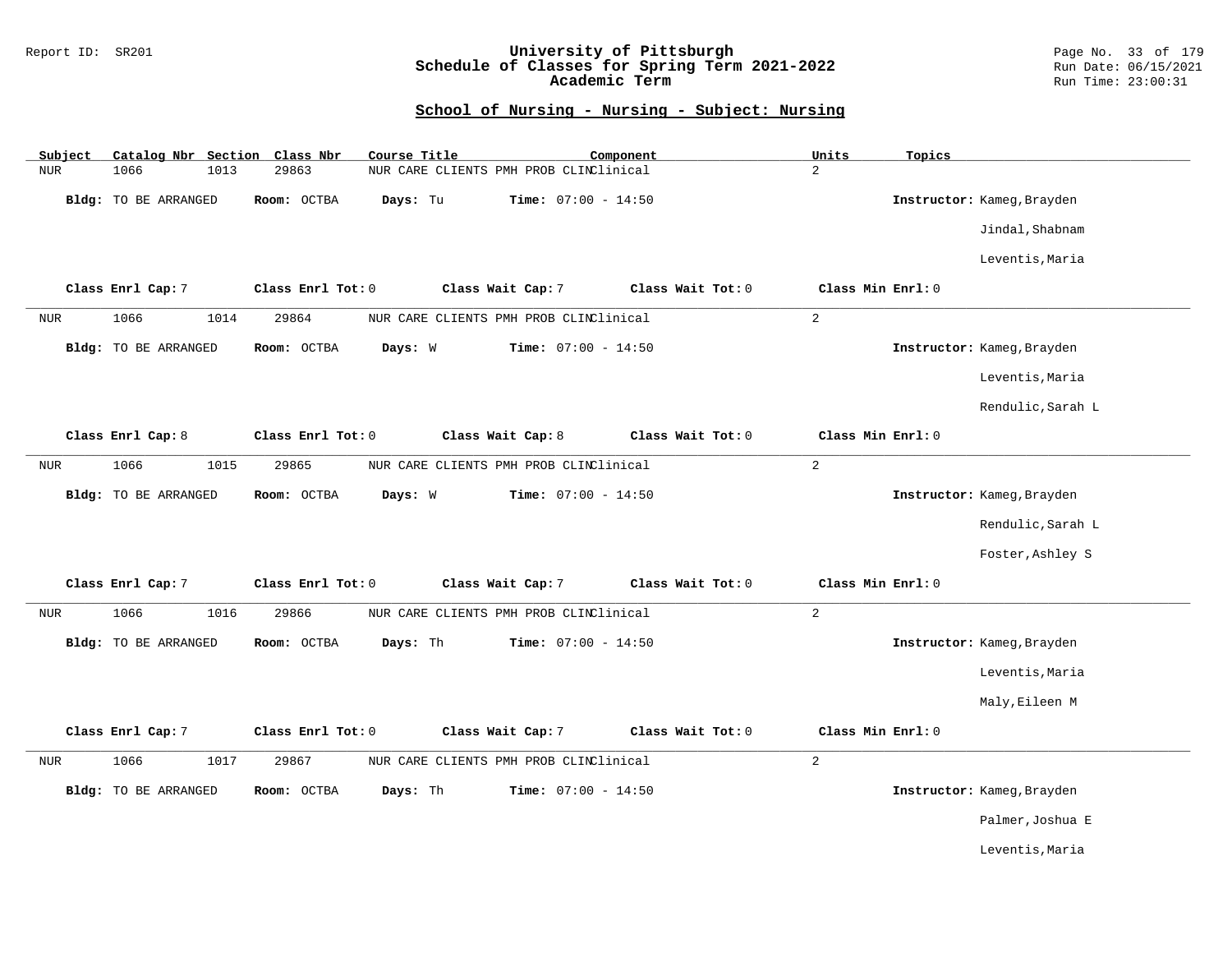|            | Class Enrl Cap: 7                   | Class Enrl Tot: 0                                                                                                                                   | Class Wait Cap: 7                       | Class Wait Tot: 0 | Class Min Enrl: 0             |                                |
|------------|-------------------------------------|-----------------------------------------------------------------------------------------------------------------------------------------------------|-----------------------------------------|-------------------|-------------------------------|--------------------------------|
| <b>NUR</b> | 1066<br>1018                        | 29868                                                                                                                                               | NUR CARE CLIENTS PMH PROB CLINClinical  |                   | 2                             |                                |
|            | Bldg: TO BE ARRANGED                | Room: OCTBA<br>Days: Th                                                                                                                             | <b>Time:</b> $07:00 - 14:50$            |                   | Instructor: Kameg, Brayden    |                                |
|            |                                     |                                                                                                                                                     |                                         |                   |                               | Palmer, Joshua E               |
|            |                                     |                                                                                                                                                     |                                         |                   |                               | Maly, Eileen M                 |
|            | Class Enrl Cap: 7                   | Class Enrl Tot: 0                                                                                                                                   | Class Wait Cap: 7                       | Class Wait Tot: 0 | Class Min Enrl: 0             |                                |
| NUR        | 1066<br>1019                        | 29869                                                                                                                                               | NUR CARE CLIENTS PMH PROB CLINClinical  |                   | 2                             |                                |
|            | <b>Bldg:</b> TO BE ARRANGED         | Room: OCTBA<br>Days: F                                                                                                                              | <b>Time:</b> $07:00 - 14:50$            |                   | Instructor: Kameg, Brayden    |                                |
|            |                                     |                                                                                                                                                     |                                         |                   |                               | Leventis, Maria                |
|            |                                     |                                                                                                                                                     |                                         |                   |                               | Calderone, Theresa             |
|            | Class Enrl Cap: 8                   | Class Enrl Tot: 0                                                                                                                                   | Class Wait Cap: 8                       | Class Wait Tot: 0 | Class Min Enrl: 0             |                                |
| NUR        | 1066<br>1020                        | 29870                                                                                                                                               | NUR CARE CLIENTS PMH PROB CLINClinical  |                   | $\overline{2}$                |                                |
|            | Bldg: TO BE ARRANGED                | Room: OCTBA<br>Days: F                                                                                                                              | <b>Time:</b> $07:00 - 14:50$            |                   | Instructor: Kameg, Brayden    |                                |
|            | Class Enrl Cap: 0                   | Class Enrl Tot: 0                                                                                                                                   | Class Wait Cap: 0                       | Class Wait Tot: 0 | Class Min Enrl: 0             |                                |
| NUR        | 1066<br>1021                        | 29871                                                                                                                                               | NUR CARE CLIENTS PMH PROB CLINClinical  |                   | $\overline{a}$                |                                |
|            | Bldg: TO BE ARRANGED                | Room: OCTBA<br>Days: F                                                                                                                              | Time: $07:00 - 14:50$                   |                   | Instructor: Kameg, Brayden    |                                |
|            | Class Enrl Cap: 0                   | Class Enrl Tot: 0                                                                                                                                   | Class Wait Cap: 0                       | Class Wait Tot: 0 | Class Min Enrl: 0             |                                |
| NUR        | 1079<br>1010                        | 23947                                                                                                                                               | PROFESSIONAL DVLP & PRACTCM 2 Practicum |                   | $\overline{3}$                |                                |
|            | Bldg: Victoria Building Room: 00111 | Days: M                                                                                                                                             | <b>Time:</b> $17:00 - 19:50$            |                   | Instructor: Tuite, Patricia K |                                |
|            | Class Enrl Cap: 25                  | Class Enrl Tot: 0<br>Attributes: Community General Impact, Community Building Understanding<br>Room Characteristics: PeopleSoft - Scheduled (PS)(1) | Class Wait Cap: 20                      | Class Wait Tot: 0 | Class Min Enrl: 0             |                                |
| NUR        | 1085<br>1040                        | 22430                                                                                                                                               | ETHICS IN NURSING & HEALTH CRELecture   |                   | $\mathbf{3}$                  |                                |
|            | Bldg: Victoria Building Room: 00129 | Days: MW                                                                                                                                            | <b>Time:</b> $16:30 - 17:45$            |                   |                               | Instructor: Seaman, Jennifer B |
|            |                                     |                                                                                                                                                     |                                         |                   |                               | Nilsen, Marci Lee              |
|            | Class Enrl Cap: 80                  | Class Enrl Tot: 0<br>Room Characteristics: PeopleSoft - Scheduled (PS)(1)                                                                           | Class Wait Cap: 20                      | Class Wait Tot: 0 | Class Min Enrl: 0             |                                |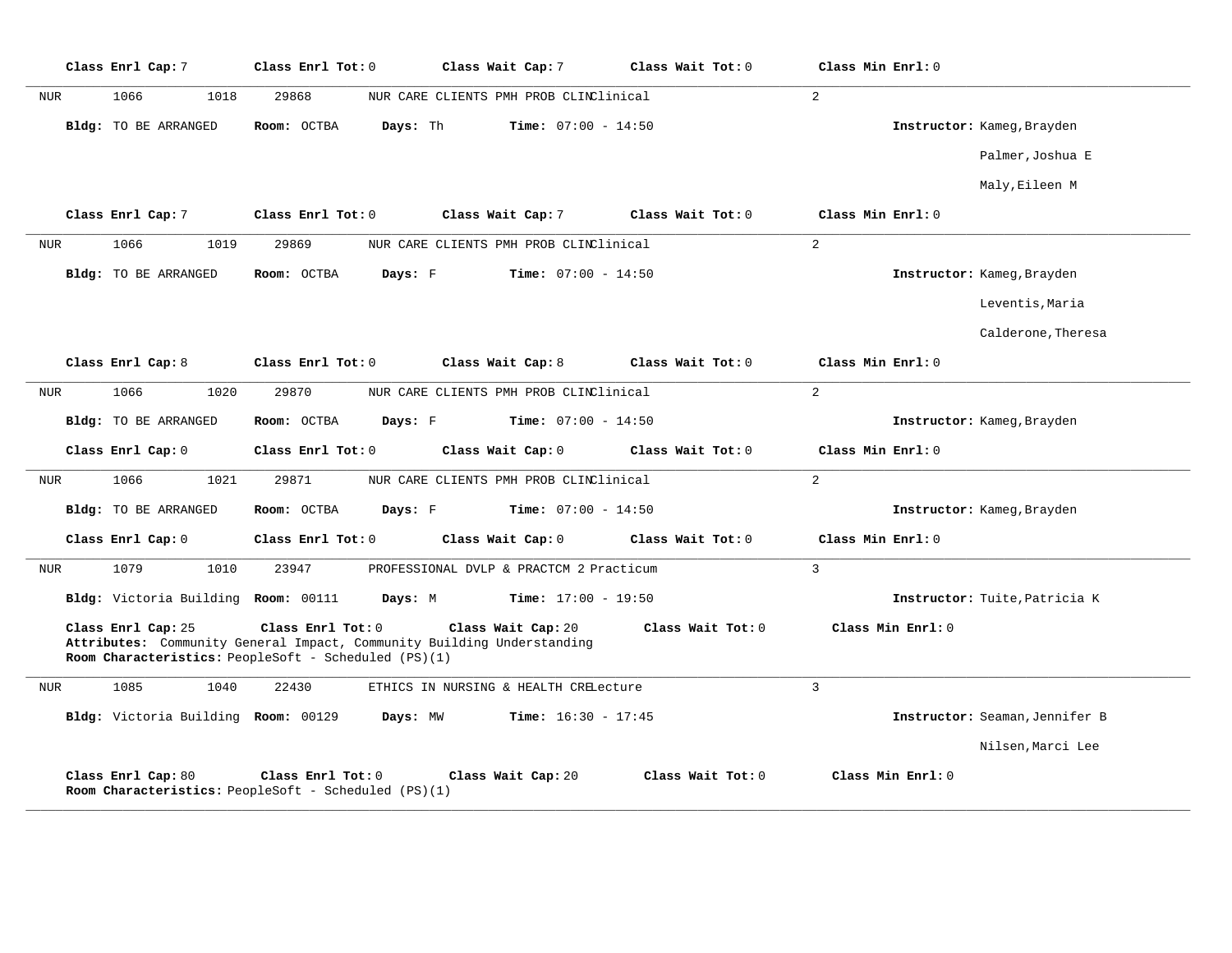#### Report ID: SR201 **University of Pittsburgh** Page No. 35 of 179 **Schedule of Classes for Spring Term 2021-2022** Run Date: 06/15/2021 **Academic Term** Run Time: 23:00:31

| Catalog Nbr Section Class Nbr<br>Course Title<br>Subject<br>Component                                                                                                                                                                                                                                 | Units<br>Topics                        |
|-------------------------------------------------------------------------------------------------------------------------------------------------------------------------------------------------------------------------------------------------------------------------------------------------------|----------------------------------------|
| <b>NUR</b><br>1085<br>1120<br>13181<br>ETHICS IN NURSING & HEALTH CRELecture                                                                                                                                                                                                                          | $\overline{3}$                         |
| Bldg: Victoria Building Room: 00122<br>Days: TuTh<br><b>Time:</b> $09:30 - 10:45$                                                                                                                                                                                                                     | Instructor: Imes, Christopher C        |
| Class Enrl Cap: 55<br>Class Enrl Tot: 0<br>Class Wait Cap: 20<br>Room Characteristics: PeopleSoft - Scheduled (PS)(1)                                                                                                                                                                                 | Class Wait Tot: 0<br>Class Min Enrl: 0 |
| 01-OCT-2021 ACLBSN Nursing Students<br>Reserve Capacity:<br>Reserve Enrl Cap: 55                                                                                                                                                                                                                      | Reserve Enrl Tot:<br>$\Omega$          |
| 1085<br>1130<br>30347<br>ETHICS IN NURSING & HEALTH CRELecture<br><b>NUR</b>                                                                                                                                                                                                                          | $\overline{3}$                         |
| Bldg: WEB Based Class<br>Days: TBA<br><b>Time:</b> $00:00 - 00:00$<br>Room: TBA                                                                                                                                                                                                                       | Instructor: Nilsen, Marci Lee          |
| Class Enrl Cap: 10<br>Class Enrl Tot: 0<br>Class Wait Cap: 10<br>Attributes: Online                                                                                                                                                                                                                   | Class Wait Tot: 0<br>Class Min Enrl: 0 |
| Reserve Capacity:<br>01-OCT-2021 RN Students Only<br>Reserve Enrl Cap: 10                                                                                                                                                                                                                             | Reserve Enrl Tot:<br>$\Omega$          |
| 1120<br>1010<br><b>NUR</b><br>13183<br>ADV NUR MGT ACU/CPLX HLTH PROBLecture                                                                                                                                                                                                                          | 2.5                                    |
| Bldg: Victoria Building Room: 00123<br>Days: MW<br><b>Time:</b> $15:00 - 16:15$                                                                                                                                                                                                                       | Instructor: Miller, Susan E            |
|                                                                                                                                                                                                                                                                                                       | Blazeck, Alice Maus                    |
| Class Enrl Cap: 80<br>Class Enrl Tot: 0<br>Class Wait Cap: 20<br>Room Characteristics: PeopleSoft - Scheduled (PS)(1)<br><b></b> This class has an additional fee. For more information go to <a <="" href="http://www.registrar.pitt.edu" th=""><th>Class Wait Tot: 0<br/>Class Min Enrl: 0</th></a> | Class Wait Tot: 0<br>Class Min Enrl: 0 |
| target="_blank">http://www.registrar.pitt.edu/, and click on Faculty and Staff, then Course and Class.                                                                                                                                                                                                |                                        |
| 1120<br>1020<br>27359<br><b>NUR</b><br>ADV NUR MGT ACU/CPLX HLTH PROBLecture                                                                                                                                                                                                                          | 2.5                                    |
| Bldg: Victoria Building Room: 00122<br>Days: TuTh<br><b>Time:</b> $08:00 - 09:15$                                                                                                                                                                                                                     | Instructor: Miller, Susan E            |
|                                                                                                                                                                                                                                                                                                       | Blazeck, Alice Maus                    |
| Class Enrl Cap: 45<br>Class Enrl Tot: 0<br>Class Wait Cap: 20<br>Room Characteristics: PeopleSoft - Scheduled (PS)(1)                                                                                                                                                                                 | Class Min Enrl: 0<br>Class Wait Tot: 0 |
| Reserve Capacity:<br>01-OCT-2021 ACLBSN Nursing Students<br>Reserve Enrl Cap: 45                                                                                                                                                                                                                      | Reserve Enrl Tot:<br>$\overline{0}$    |
| 1121<br>1010<br>13188<br>ADVNCD CLINCAL PROBLEM SOLVINGLecture<br>NUR                                                                                                                                                                                                                                 | $\overline{3}$                         |
| Bldg: Victoria Building Room: 00115<br><b>Time:</b> $15:00 - 16:15$<br>Days: MW                                                                                                                                                                                                                       | Instructor: Tuite, Patricia K          |
|                                                                                                                                                                                                                                                                                                       | Crago, Elizabeth A.                    |
|                                                                                                                                                                                                                                                                                                       | Blazeck, Alice Maus                    |
| Class Enrl Cap: 68<br>Class Wait Cap: 20<br>Class Enrl Tot: 0<br>Room Characteristics: PeopleSoft - Scheduled (PS)(1)                                                                                                                                                                                 | Class Wait Tot: 0<br>Class Min Enrl: 0 |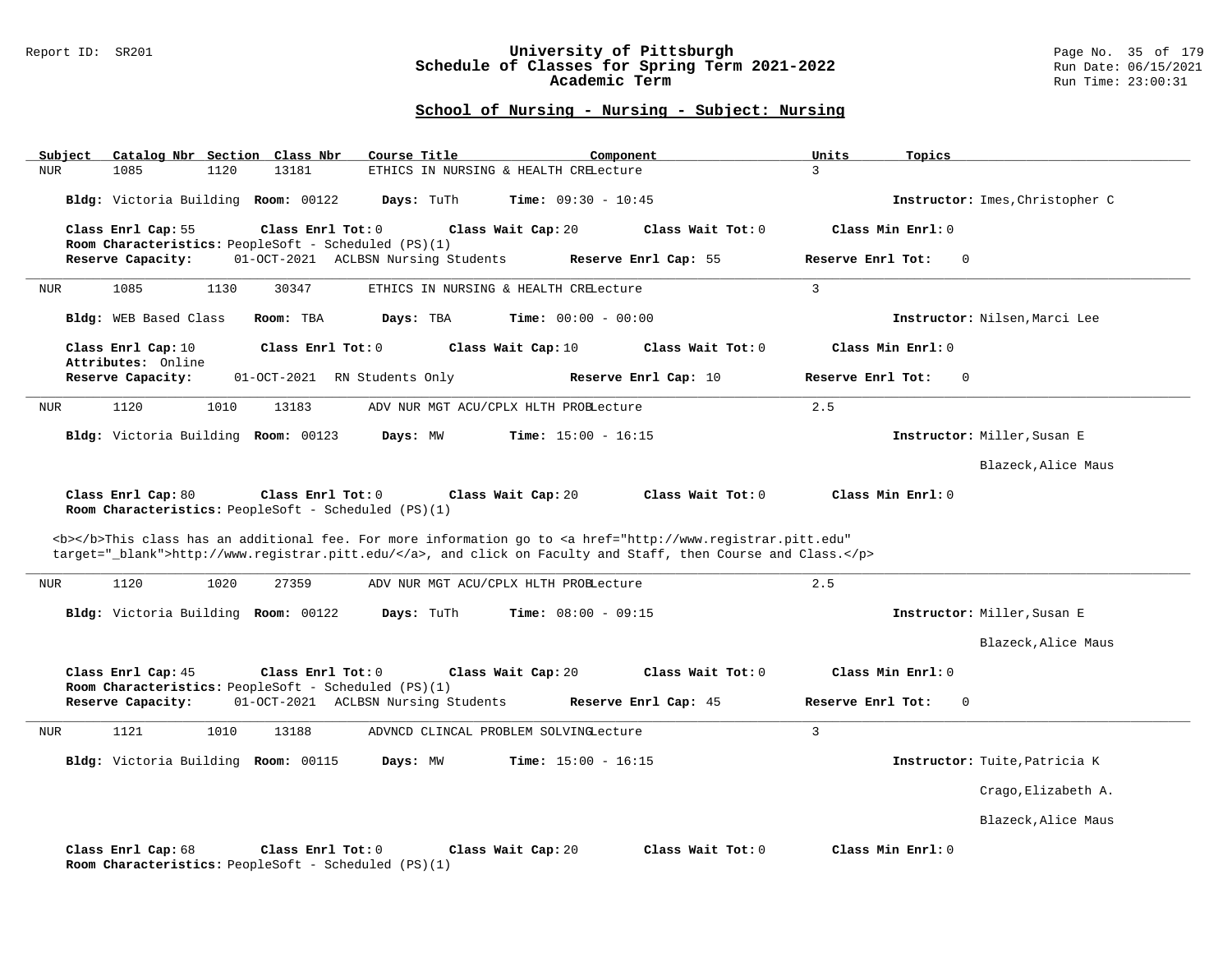|            |                                     |                                                                           |            |                                        | <b></b> This class has an additional fee. For more information go to <a <br="" href="http://www.registrar.pitt.edu">target="_blank"&gt;http://www.registrar.pitt.edu/</a> , and click on Faculty and Staff, then Course and Class. |                                  |                                 |
|------------|-------------------------------------|---------------------------------------------------------------------------|------------|----------------------------------------|------------------------------------------------------------------------------------------------------------------------------------------------------------------------------------------------------------------------------------|----------------------------------|---------------------------------|
| <b>NUR</b> | 1121<br>1020                        | 27358                                                                     |            | ADVNCD CLINCAL PROBLEM SOLVINGLecture  |                                                                                                                                                                                                                                    | $\overline{3}$                   |                                 |
|            | Bldg: Victoria Building Room: 00115 |                                                                           | Days: TuTh | <b>Time:</b> $08:00 - 09:15$           |                                                                                                                                                                                                                                    |                                  | Instructor: Crago, Elizabeth A. |
|            |                                     |                                                                           |            |                                        |                                                                                                                                                                                                                                    |                                  | Tuite, Patricia K               |
|            |                                     |                                                                           |            |                                        |                                                                                                                                                                                                                                    |                                  | Blazeck, Alice Maus             |
|            | Class Enrl Cap: 45                  | Class Enrl Tot: 0<br>Room Characteristics: PeopleSoft - Scheduled (PS)(1) |            | Class Wait Cap: 20                     | Class Wait Tot: 0                                                                                                                                                                                                                  | Class Min Enrl: 0                |                                 |
|            | Reserve Capacity:                   | 01-OCT-2021 ACLBSN Nursing Students                                       |            |                                        | Reserve Enrl Cap: 45                                                                                                                                                                                                               | Reserve Enrl Tot:<br>$\mathbf 0$ |                                 |
| <b>NUR</b> | 1121C<br>1040                       | 30033                                                                     |            | ADVNCD CLIN PROB SOLVING CLIN Clinical |                                                                                                                                                                                                                                    | 2                                |                                 |
|            | Bldg: TO BE ARRANGED                | Room: OCTBA                                                               | Days: Th   | <b>Time:</b> $07:00 - 14:30$           |                                                                                                                                                                                                                                    |                                  | Instructor: Tuite, Patricia K   |
|            |                                     |                                                                           |            |                                        |                                                                                                                                                                                                                                    |                                  | Crago, Elizabeth A.             |
|            |                                     |                                                                           |            |                                        |                                                                                                                                                                                                                                    |                                  | Mays, Robin D                   |
|            | Class Enrl Cap: 7                   | Class Enrl Tot: 0                                                         |            | Class Wait Cap: 7                      | Class Wait Tot: 0                                                                                                                                                                                                                  | Class Min Enrl: 0                |                                 |
| <b>NUR</b> | 1121C<br>1050                       | 30034                                                                     |            | ADVNCD CLIN PROB SOLVING CLIN Clinical |                                                                                                                                                                                                                                    | 2                                |                                 |
|            | Bldg: TO BE ARRANGED                | Room: OCTBA                                                               | Days: Th   | <b>Time:</b> $07:00 - 14:30$           |                                                                                                                                                                                                                                    |                                  | Instructor: Tuite, Patricia K   |
|            |                                     |                                                                           |            |                                        |                                                                                                                                                                                                                                    |                                  | Crago, Elizabeth A.             |
|            |                                     |                                                                           |            |                                        |                                                                                                                                                                                                                                    |                                  | Palmer-Davies, Julian Michael   |
|            | Class Enrl Cap: 7                   | Class Enrl Tot: 0                                                         |            | Class Wait Cap: 7                      | Class Wait Tot: 0                                                                                                                                                                                                                  | Class Min Enrl: 0                |                                 |
| NUR        | 1121C<br>1100                       | 22513                                                                     |            | ADVNCD CLIN PROB SOLVING CLIN Clinical |                                                                                                                                                                                                                                    | 2                                |                                 |
|            | Bldg: TO BE ARRANGED                | Room: OCTBA                                                               | Days: Tu   | <b>Time:</b> $07:00 - 14:30$           |                                                                                                                                                                                                                                    |                                  | Instructor: Tuite, Patricia K   |
|            |                                     |                                                                           |            |                                        |                                                                                                                                                                                                                                    |                                  | Crago, Elizabeth A.             |
|            |                                     |                                                                           |            |                                        |                                                                                                                                                                                                                                    |                                  | Palmer-Davies, Julian Michael   |
|            | Class Enrl Cap: 8                   | Class Enrl Tot: 0                                                         |            | Class Wait Cap: 8                      | Class Wait Tot: 0                                                                                                                                                                                                                  | Class Min Enrl: 0                |                                 |
|            |                                     |                                                                           |            |                                        | <b></b> This class has an additional fee. For more information go to <a <br="" href="http://www.registrar.pitt.edu">target="_blank"&gt;http://www.registrar.pitt.edu/</a> , and click on Faculty and Staff, then Course and Class. |                                  |                                 |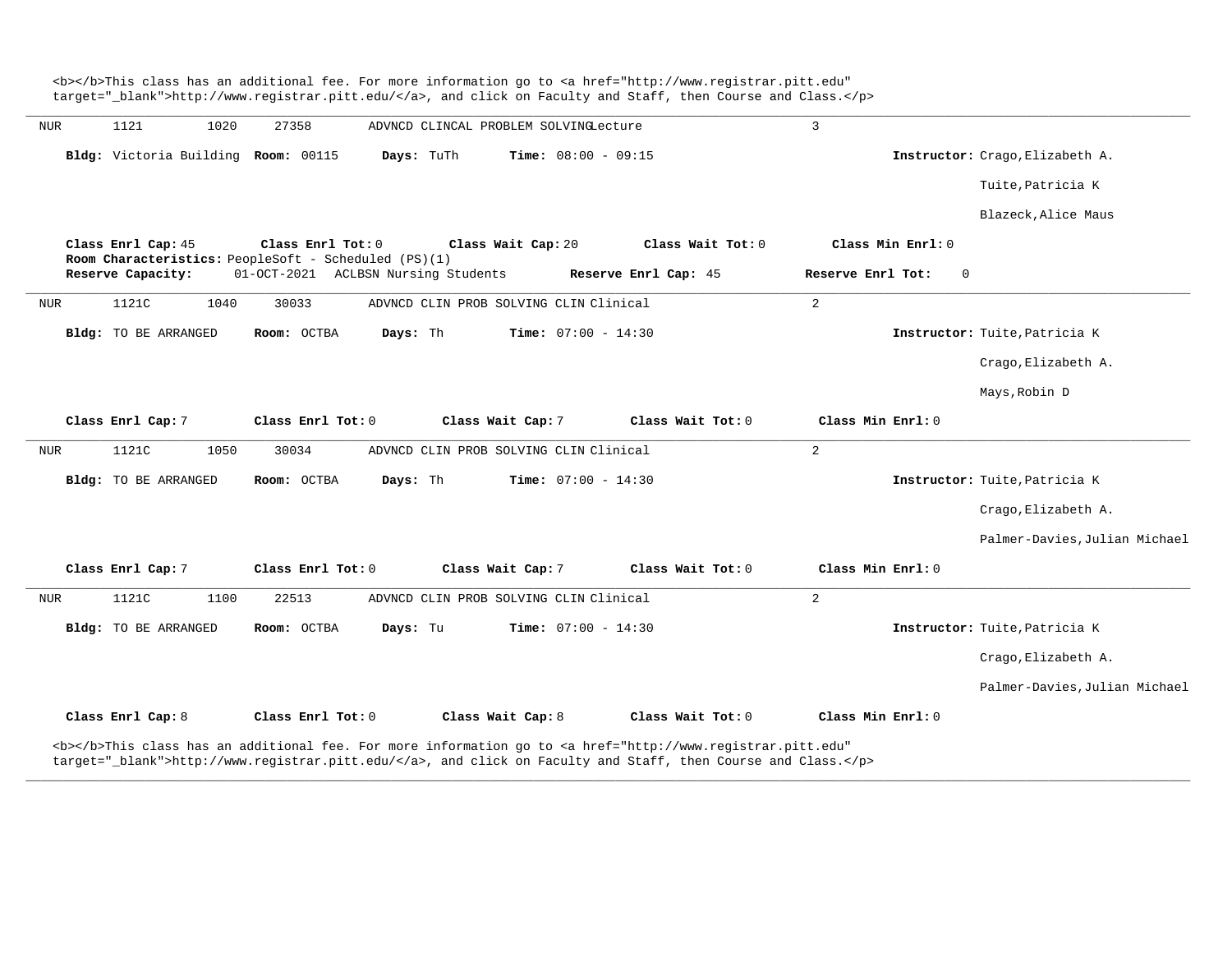### Report ID: SR201 **University of Pittsburgh** Page No. 37 of 179 **Schedule of Classes for Spring Term 2021-2022** Run Date: 06/15/2021 **Academic Term** Run Time: 23:00:31

| Subject<br>Catalog Nbr Section Class Nbr                                                                                                                                                                                           |                   | Course Title                                                                                                                                                                                                                       | Component                                                                                                                                      | Units<br>Topics   |                                 |  |  |  |  |
|------------------------------------------------------------------------------------------------------------------------------------------------------------------------------------------------------------------------------------|-------------------|------------------------------------------------------------------------------------------------------------------------------------------------------------------------------------------------------------------------------------|------------------------------------------------------------------------------------------------------------------------------------------------|-------------------|---------------------------------|--|--|--|--|
| 1121C<br>1105<br><b>NUR</b>                                                                                                                                                                                                        | 22514             | ADVNCD CLIN PROB SOLVING CLIN Clinical                                                                                                                                                                                             |                                                                                                                                                | 2                 |                                 |  |  |  |  |
| Bldg: TO BE ARRANGED                                                                                                                                                                                                               | Room: OCTBA       | <b>Time:</b> $07:00 - 14:30$<br>Days: W                                                                                                                                                                                            |                                                                                                                                                |                   | Instructor: Tuite, Patricia K   |  |  |  |  |
|                                                                                                                                                                                                                                    |                   |                                                                                                                                                                                                                                    |                                                                                                                                                |                   | Crago, Elizabeth A.             |  |  |  |  |
|                                                                                                                                                                                                                                    |                   |                                                                                                                                                                                                                                    |                                                                                                                                                |                   | Gribus, Christina R             |  |  |  |  |
| Class Enrl Cap: 8                                                                                                                                                                                                                  | Class Enrl Tot: 0 | Class Wait Cap: 8                                                                                                                                                                                                                  | Class Wait Tot: 0                                                                                                                              | Class Min Enrl: 0 |                                 |  |  |  |  |
| <b></b> This class has an additional fee. For more information go to <a <br="" href="http://www.registrar.pitt.edu">target="_blank"&gt;http://www.registrar.pitt.edu/</a> , and click on Faculty and Staff, then Course and Class. |                   |                                                                                                                                                                                                                                    |                                                                                                                                                |                   |                                 |  |  |  |  |
| 1121C<br>1110<br><b>NUR</b>                                                                                                                                                                                                        | 22515             | ADVNCD CLIN PROB SOLVING CLIN Clinical                                                                                                                                                                                             |                                                                                                                                                | $\overline{a}$    |                                 |  |  |  |  |
| Bldg: TO BE ARRANGED                                                                                                                                                                                                               | Room: OCTBA       | Days: Th<br><b>Time:</b> $07:00 - 14:30$                                                                                                                                                                                           |                                                                                                                                                |                   | Instructor: Tuite, Patricia K   |  |  |  |  |
|                                                                                                                                                                                                                                    |                   |                                                                                                                                                                                                                                    |                                                                                                                                                |                   | Crago, Elizabeth A.             |  |  |  |  |
|                                                                                                                                                                                                                                    |                   |                                                                                                                                                                                                                                    |                                                                                                                                                |                   | Foertsch, Lisa Yvonne           |  |  |  |  |
| Class Enrl Cap: 8                                                                                                                                                                                                                  | Class Enrl Tot: 0 | Class Wait Cap: 8                                                                                                                                                                                                                  | Class Wait Tot: 0                                                                                                                              | Class Min Enrl: 0 |                                 |  |  |  |  |
|                                                                                                                                                                                                                                    |                   |                                                                                                                                                                                                                                    |                                                                                                                                                |                   |                                 |  |  |  |  |
|                                                                                                                                                                                                                                    |                   | target="_blank">http://www.registrar.pitt.edu/, and click on Faculty and Staff, then Course and Class.                                                                                                                             | <b></b> This class has an additional fee. For more information go to <a <="" href="http://www.registrar.pitt.edu" td=""><td></td><td></td></a> |                   |                                 |  |  |  |  |
| 1121C<br>1115<br><b>NUR</b>                                                                                                                                                                                                        | 22516             | ADVNCD CLIN PROB SOLVING CLIN Clinical                                                                                                                                                                                             |                                                                                                                                                | $\overline{a}$    |                                 |  |  |  |  |
| Bldg: TO BE ARRANGED                                                                                                                                                                                                               | Room: OCTBA       | <b>Time:</b> $07:00 - 14:30$<br>Days: F                                                                                                                                                                                            |                                                                                                                                                |                   | Instructor: Tuite, Patricia K   |  |  |  |  |
|                                                                                                                                                                                                                                    |                   |                                                                                                                                                                                                                                    |                                                                                                                                                |                   | Crago, Elizabeth A.             |  |  |  |  |
|                                                                                                                                                                                                                                    |                   |                                                                                                                                                                                                                                    |                                                                                                                                                |                   | Perdziola, Kathleen S           |  |  |  |  |
| Class Enrl Cap: 8                                                                                                                                                                                                                  | Class Enrl Tot: 0 | Class Wait Cap: 8                                                                                                                                                                                                                  | Class Wait Tot: 0                                                                                                                              | Class Min Enrl: 0 |                                 |  |  |  |  |
|                                                                                                                                                                                                                                    |                   | <b></b> This class has an additional fee. For more information go to <a <br="" href="http://www.registrar.pitt.edu">target="_blank"&gt;http://www.registrar.pitt.edu/</a> , and click on Faculty and Staff, then Course and Class. |                                                                                                                                                |                   |                                 |  |  |  |  |
| 1121C<br>1120<br><b>NUR</b>                                                                                                                                                                                                        | 27357             | ADVNCD CLIN PROB SOLVING CLIN Clinical                                                                                                                                                                                             |                                                                                                                                                | $\overline{a}$    |                                 |  |  |  |  |
| Bldg: TO BE ARRANGED                                                                                                                                                                                                               | Room: OCTBA       | <b>Time:</b> $07:00 - 14:30$<br>Days: M                                                                                                                                                                                            |                                                                                                                                                |                   | Instructor: Crago, Elizabeth A. |  |  |  |  |
|                                                                                                                                                                                                                                    |                   |                                                                                                                                                                                                                                    |                                                                                                                                                |                   | Tuite, Patricia K               |  |  |  |  |
|                                                                                                                                                                                                                                    |                   |                                                                                                                                                                                                                                    |                                                                                                                                                |                   | Ratay, Cecelia R                |  |  |  |  |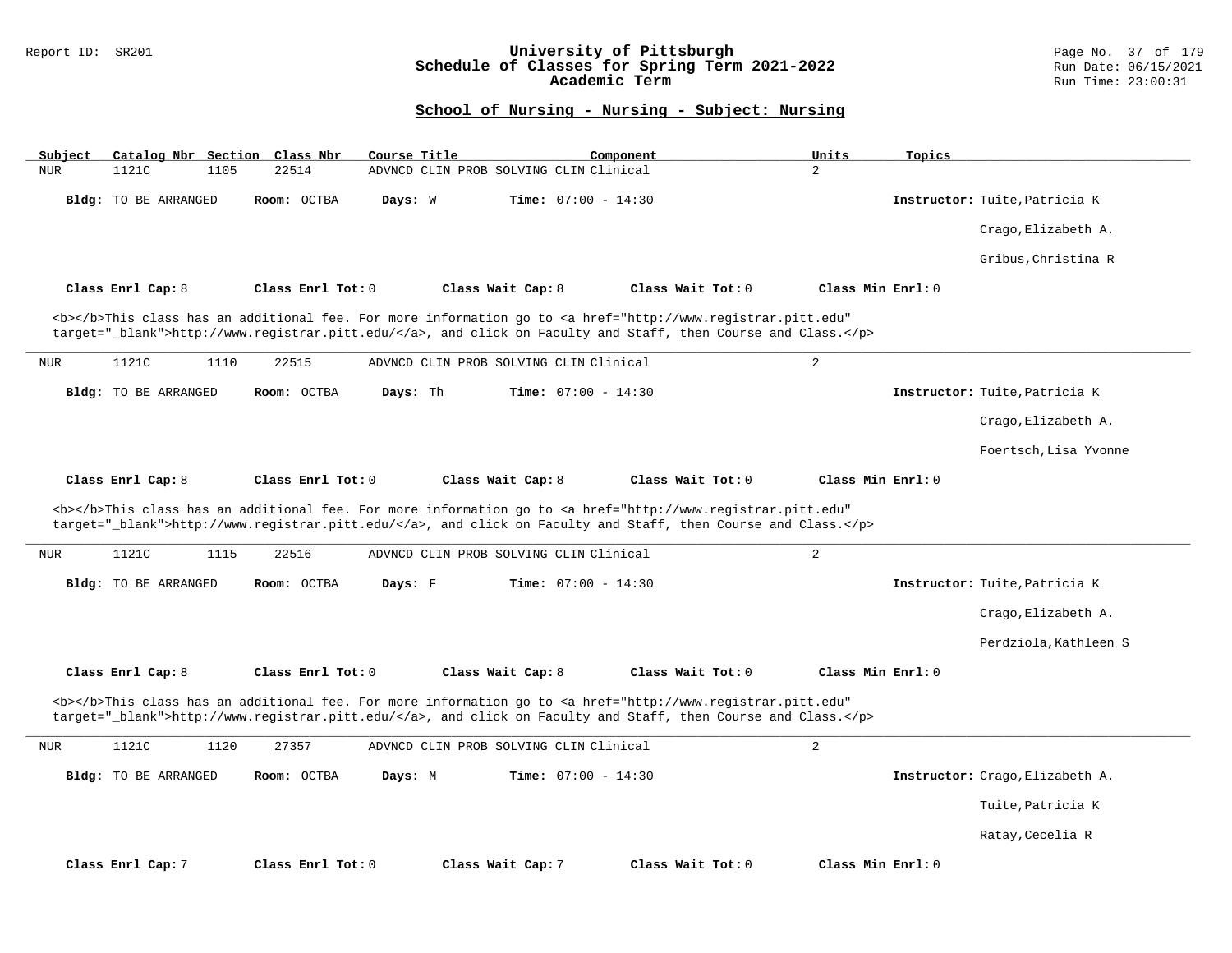| <b>NUR</b> | 1121C                               | 1121 | 30504                                                                     |                                     | ADVNCD CLIN PROB SOLVING CLIN Clinical |                                                                                                                                                                                                                                    | 2                                |                                     |
|------------|-------------------------------------|------|---------------------------------------------------------------------------|-------------------------------------|----------------------------------------|------------------------------------------------------------------------------------------------------------------------------------------------------------------------------------------------------------------------------------|----------------------------------|-------------------------------------|
|            | Bldg: TO BE ARRANGED                |      | Room: OCTBA                                                               | Days: M                             | <b>Time:</b> $07:00 - 14:30$           |                                                                                                                                                                                                                                    |                                  | Instructor: Tuite, Patricia K       |
|            |                                     |      |                                                                           |                                     |                                        |                                                                                                                                                                                                                                    |                                  | Crago, Elizabeth A.                 |
|            |                                     |      |                                                                           |                                     |                                        |                                                                                                                                                                                                                                    |                                  | Fernald, Maria                      |
|            | Class Enrl Cap: 8                   |      | Class Enrl Tot: 0                                                         |                                     | Class Wait Cap: 8                      | Class Wait Tot: 0                                                                                                                                                                                                                  | Class Min Enrl: 0                |                                     |
| NUR        | 1121C                               | 1122 | 30505                                                                     |                                     | ADVNCD CLIN PROB SOLVING CLIN Clinical |                                                                                                                                                                                                                                    | $\overline{2}$                   |                                     |
|            | <b>Bldg:</b> TO BE ARRANGED         |      | Room: OCTBA                                                               | Days: F                             | <b>Time:</b> $07:00 - 14:30$           |                                                                                                                                                                                                                                    |                                  | Instructor: Tuite, Patricia K       |
|            |                                     |      |                                                                           |                                     |                                        |                                                                                                                                                                                                                                    |                                  | Fernald, Maria                      |
|            | Class Enrl Cap: 8                   |      | Class Enrl Tot: 0                                                         |                                     | Class Wait Cap: 8                      | Class Wait Tot: 0                                                                                                                                                                                                                  | Class Min Enrl: 0                |                                     |
| NUR        | 1127C                               | 1100 | 24033                                                                     |                                     | COMMUNITY HEALTH NURSING CLIN Clinical |                                                                                                                                                                                                                                    | 0.5                              |                                     |
|            | Bldg: TO BE ARRANGED                |      | Room: OCTBA                                                               | Days: TBA                           | <b>Time:</b> $00:00 - 00:00$           |                                                                                                                                                                                                                                    |                                  | Instructor: Kregg-Byers, Claudia M. |
|            |                                     |      |                                                                           |                                     |                                        |                                                                                                                                                                                                                                    |                                  | Park, Na Jin                        |
|            | Class Enrl Cap: 35                  |      | Class Enrl Tot: 0                                                         |                                     | Class Wait Cap: 20                     | Class Wait Tot: 0                                                                                                                                                                                                                  | Class Min Enrl: 0                |                                     |
| <b>NUR</b> | 1128                                | 1010 | 13196                                                                     | COMMUNITY HEALTH NURSING            |                                        | Lecture                                                                                                                                                                                                                            | 2.5                              |                                     |
|            | Bldg: Victoria Building Room: 00123 |      |                                                                           | Days: MW                            | <b>Time:</b> $16:30 - 17:45$           |                                                                                                                                                                                                                                    |                                  | Instructor: Morris, Jonna L         |
|            | Class Enrl Cap: 116                 |      | Class Enrl Tot: 0<br>Room Characteristics: PeopleSoft - Scheduled (PS)(1) |                                     | Class Wait Cap: 20                     | Class Wait Tot: 0                                                                                                                                                                                                                  | Class Min Enrl: 0                |                                     |
|            |                                     |      |                                                                           |                                     |                                        | <b></b> This class has an additional fee. For more information go to <a <br="" href="http://www.registrar.pitt.edu">target="_blank"&gt;http://www.registrar.pitt.edu/</a> , and click on Faculty and Staff, then Course and Class. |                                  |                                     |
| NUR        | 1128                                | 1020 | 27356                                                                     | COMMUNITY HEALTH NURSING            |                                        | Lecture                                                                                                                                                                                                                            | 2.5                              |                                     |
|            | Bldg: Victoria Building Room: 00115 |      |                                                                           | Days: TuTh                          | <b>Time:</b> $12:00 - 13:15$           |                                                                                                                                                                                                                                    |                                  | Instructor: Morris, Jonna L         |
|            | Class Enrl Cap: 40                  |      | Class Enrl Tot: 0<br>Room Characteristics: PeopleSoft - Scheduled (PS)(1) |                                     | Class Wait Cap: 20                     | Class Wait Tot: 0                                                                                                                                                                                                                  | Class Min Enrl: 0                |                                     |
|            | Reserve Capacity:                   |      |                                                                           | 01-OCT-2021 ACLBSN Nursing Students |                                        | Reserve Enrl Cap: 40                                                                                                                                                                                                               | Reserve Enrl Tot:<br>$\mathbf 0$ |                                     |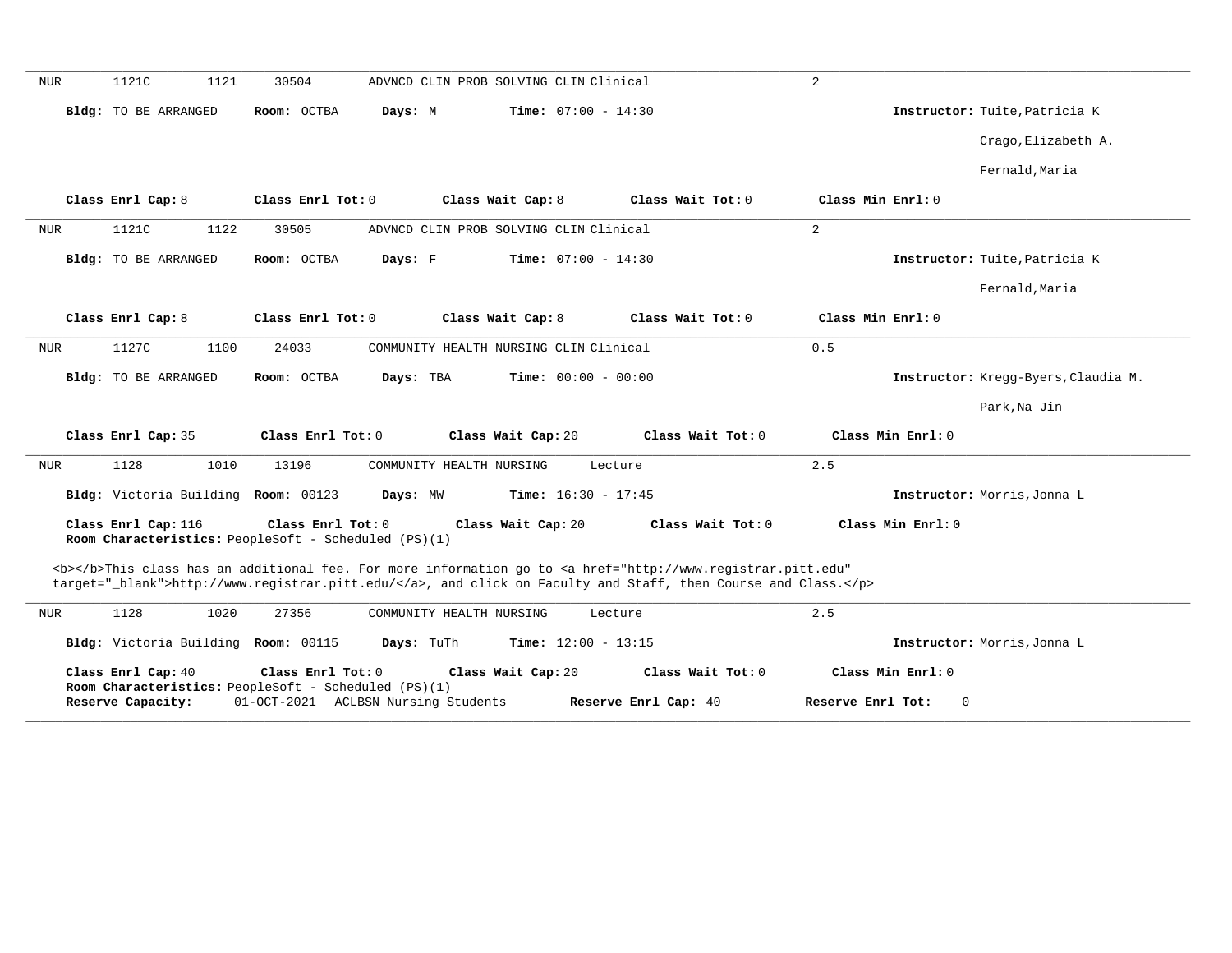### Report ID: SR201 **University of Pittsburgh** Page No. 39 of 179 **Schedule of Classes for Spring Term 2021-2022** Run Date: 06/15/2021 **Academic Term** Run Time: 23:00:31

| Subject    |                             |      | Catalog Nbr Section Class Nbr | Course Title | Component                                                                                                                                       | Units | Topics            |                             |
|------------|-----------------------------|------|-------------------------------|--------------|-------------------------------------------------------------------------------------------------------------------------------------------------|-------|-------------------|-----------------------------|
| <b>NUR</b> | 1128C                       | 1100 | 22517                         |              | COMMUNITY HEALTH NURSING CLIN Clinical                                                                                                          | 2.5   |                   |                             |
|            | <b>Bldg:</b> TO BE ARRANGED |      | Room: OCTBA                   | Days: Tu     | Time: $07:00 - 14:30$                                                                                                                           |       |                   | Instructor: Morris, Jonna L |
|            |                             |      |                               |              |                                                                                                                                                 |       |                   | Chubb, Megan Elizabeth      |
|            |                             |      |                               |              |                                                                                                                                                 |       |                   | Lepore, Madeleine R         |
|            |                             |      |                               |              |                                                                                                                                                 |       |                   | Thomas, Teresa H            |
|            |                             |      |                               |              |                                                                                                                                                 |       |                   | Doswell, Willa              |
|            |                             |      |                               |              |                                                                                                                                                 |       |                   | Park, Na Jin                |
|            | Class Enrl Cap: 20          |      | Class Enrl Tot: 0             |              | Class Wait Cap: 20<br>Class Wait Tot: 0<br>Attributes: Community Educational Impact, Community General Impact, Community Building Understanding |       | Class Min Enrl: 0 |                             |
| <b>NUR</b> | 1128C                       | 1105 | 22518                         |              | COMMUNITY HEALTH NURSING CLIN Clinical                                                                                                          | 2.5   |                   |                             |
|            | <b>Bldg:</b> TO BE ARRANGED |      | Room: OCTBA                   | Days: W      | Time: $07:00 - 14:30$                                                                                                                           |       |                   | Instructor: Morris, Jonna L |
|            |                             |      |                               |              |                                                                                                                                                 |       |                   | Chubb, Megan Elizabeth      |
|            |                             |      |                               |              |                                                                                                                                                 |       |                   | Thomas, Teresa H            |
|            |                             |      |                               |              |                                                                                                                                                 |       |                   | Doswell, Willa              |
|            |                             |      |                               |              |                                                                                                                                                 |       |                   | Lepore, Madeleine R         |
|            |                             |      |                               |              |                                                                                                                                                 |       |                   | Park, Na Jin                |
|            | Class Enrl Cap: 20          |      | Class Enrl Tot: 0             |              | Class Wait Cap: 20<br>Class Wait Tot: 0<br>Attributes: Community Educational Impact, Community General Impact, Community Building Understanding |       | Class Min Enrl: 0 |                             |
| NUR        | 1128C                       | 1110 | 22519                         |              | COMMUNITY HEALTH NURSING CLIN Clinical                                                                                                          | 2.5   |                   |                             |
|            | <b>Bldg:</b> TO BE ARRANGED |      | Room: OCTBA                   | Days: Th     | <b>Time:</b> $07:00 - 14:30$                                                                                                                    |       |                   | Instructor: Morris, Jonna L |
|            |                             |      |                               |              |                                                                                                                                                 |       |                   | Chubb, Megan Elizabeth      |
|            |                             |      |                               |              |                                                                                                                                                 |       |                   | Lepore, Madeleine R         |
|            |                             |      |                               |              |                                                                                                                                                 |       |                   | Thomas, Teresa H            |
|            |                             |      |                               |              |                                                                                                                                                 |       |                   | Doswell, Willa              |
|            |                             |      |                               |              |                                                                                                                                                 |       |                   | Park, Na Jin                |
|            |                             |      |                               |              |                                                                                                                                                 |       |                   |                             |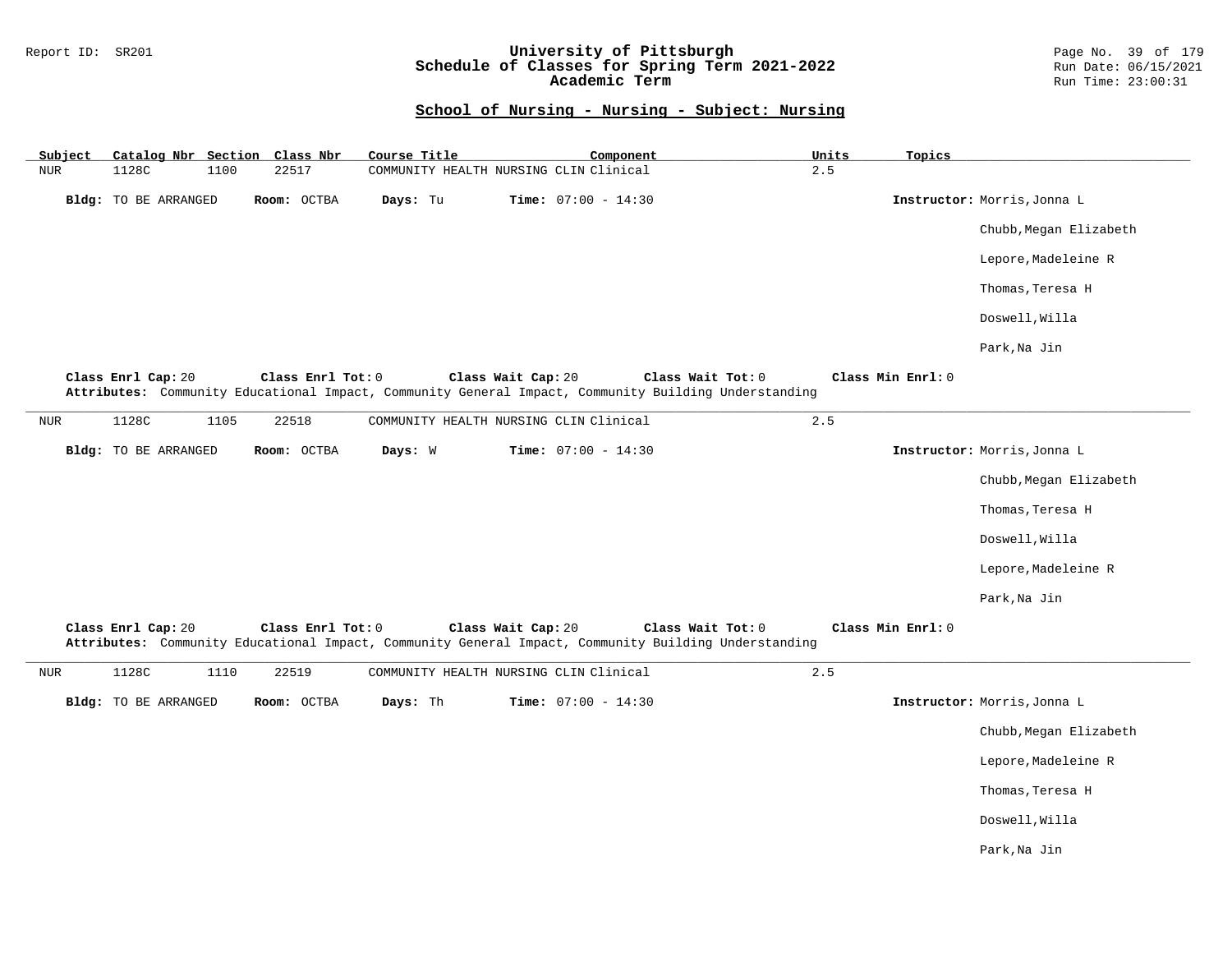| 22521                                             | COMMUNITY HEALTH NURSING CLIN Clinical  | 2.5                                                                                                                                                                  |
|---------------------------------------------------|-----------------------------------------|----------------------------------------------------------------------------------------------------------------------------------------------------------------------|
| Days: F<br>Room: OCTBA                            | <b>Time:</b> $07:00 - 14:30$            | Instructor: Morris, Jonna L                                                                                                                                          |
|                                                   |                                         | Chubb, Megan Elizabeth                                                                                                                                               |
|                                                   |                                         | Lepore, Madeleine R                                                                                                                                                  |
|                                                   |                                         | Doswell, Willa                                                                                                                                                       |
|                                                   |                                         | Thomas, Teresa H                                                                                                                                                     |
|                                                   |                                         | Park, Na Jin                                                                                                                                                         |
| Class Enrl Tot: 0                                 | Class Wait Tot: 0                       | Class Min Enrl: 0                                                                                                                                                    |
| 27355                                             |                                         | 2.5                                                                                                                                                                  |
| Room: OCTBA<br>Days: M                            | <b>Time:</b> $07:00 - 14:30$            | Instructor: Morris, Jonna L                                                                                                                                          |
|                                                   |                                         | Chubb, Megan Elizabeth                                                                                                                                               |
|                                                   |                                         | Lepore, Madeleine R                                                                                                                                                  |
|                                                   |                                         | Thomas, Teresa H                                                                                                                                                     |
|                                                   |                                         | Doswell, Willa                                                                                                                                                       |
|                                                   |                                         |                                                                                                                                                                      |
|                                                   |                                         | Park, Na Jin                                                                                                                                                         |
| Class Enrl Tot: 0                                 | Class Wait Cap: 4<br>Class Wait Tot: 0  | Class Min Enrl: 0                                                                                                                                                    |
| 24634<br>INTERPROF HEALTHCARE TEAMS               | Directed Studies                        | $1 - 2$                                                                                                                                                              |
| Bldg: Victoria Building Room: 00336<br>Days: TBA  | Time: $00:00 - 00:00$                   | Instructor: Hoffmann, Rosemary L.                                                                                                                                    |
| Class Enrl Tot: 0                                 | Class Wait Cap: 20<br>Class Wait Tot: 0 | Class Min Enrl: 0                                                                                                                                                    |
| 15153                                             | TRANSTN INTO PROF NUR PRACT Lecture     | 2                                                                                                                                                                    |
| Bldg: Victoria Building Room: 00115<br>Days: TuTh | <b>Time:</b> $14:00 - 14:50$            | Instructor: Sowko, Lucille Ann                                                                                                                                       |
| 1500                                              |                                         | Class Wait Cap: 10<br>Attributes: Community Educational Impact, Community General Impact, Community Building Understanding<br>COMMUNITY HEALTH NURSING CLIN Clinical |

**\_\_\_\_\_\_\_\_\_\_\_\_\_\_\_\_\_\_\_\_\_\_\_\_\_\_\_\_\_\_\_\_\_\_\_\_\_\_\_\_\_\_\_\_\_\_\_\_\_\_\_\_\_\_\_\_\_\_\_\_\_\_\_\_\_\_\_\_\_\_\_\_\_\_\_\_\_\_\_\_\_\_\_\_\_\_\_\_\_\_\_\_\_\_\_\_\_\_\_\_\_\_\_\_\_\_\_\_\_\_\_\_\_\_\_\_\_\_\_\_\_\_\_\_\_\_\_\_\_\_\_\_\_\_\_\_\_\_\_\_\_\_\_\_\_\_\_\_\_\_\_\_\_\_\_\_**

target="\_blank">http://www.registrar.pitt.edu/</a>, and click on Faculty and Staff, then Course and Class.</p>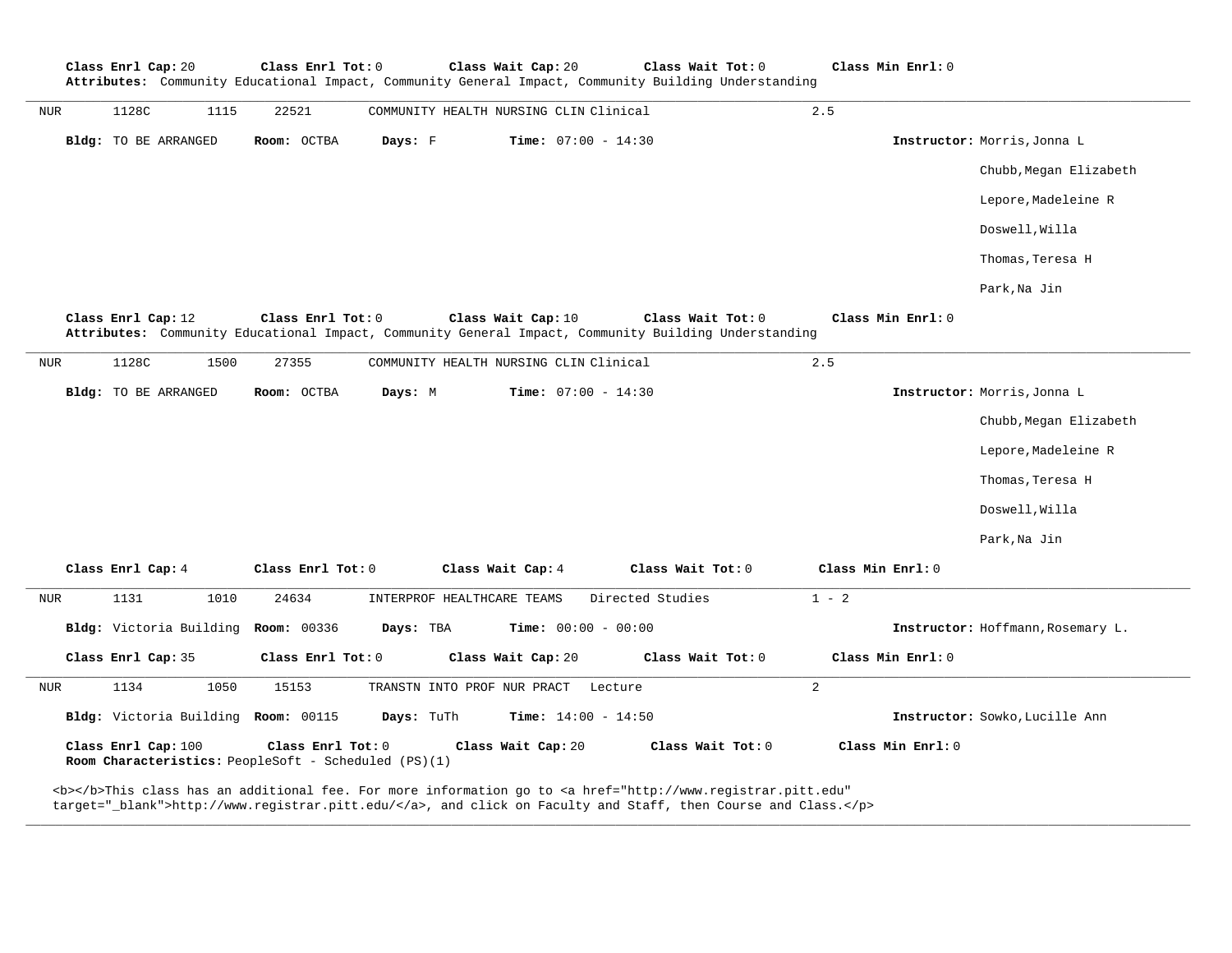#### Report ID: SR201 **University of Pittsburgh** Page No. 41 of 179 **Schedule of Classes for Spring Term 2021-2022** Run Date: 06/15/2021 **Academic Term** Run Time: 23:00:31

| Subject    |                                     |      | Catalog Nbr Section Class Nbr                                             | Course Title |                             | Component             |                   | Units             | Topics            |                                 |
|------------|-------------------------------------|------|---------------------------------------------------------------------------|--------------|-----------------------------|-----------------------|-------------------|-------------------|-------------------|---------------------------------|
| <b>NUR</b> | 1134                                | 1060 | 27354                                                                     |              | TRANSTN INTO PROF NUR PRACT | Lecture               |                   | $\overline{a}$    |                   |                                 |
|            | Bldg: Victoria Building Room: 00229 |      |                                                                           | Days: TuTh   |                             | Time: $11:00 - 11:50$ |                   |                   |                   | Instructor: Sowko, Lucille Ann  |
|            | Class Enrl Cap: 40                  |      | Class Enrl Tot: 0<br>Room Characteristics: PeopleSoft - Scheduled (PS)(1) |              | Class Wait Cap: 20          |                       | Class Wait Tot: 0 |                   | Class Min Enrl: 0 |                                 |
|            | Reserve Capacity:                   |      | 01-OCT-2021 ACLBSN Nursing Students                                       |              |                             | Reserve Enrl Cap: 40  |                   | Reserve Enrl Tot: |                   | $\mathbf 0$                     |
| <b>NUR</b> | 1134C                               | 1050 | 24021                                                                     |              | TRANSTN PROF NUR PRACT CLIN | Clinical              |                   | 6                 |                   |                                 |
|            | Bldg: TO BE ARRANGED                |      | Room: OCTBA                                                               | Days: TBA    |                             | Time: $00:00 - 00:00$ |                   |                   |                   | Instructor: Founds, Sandra Anne |
|            |                                     |      |                                                                           |              |                             |                       |                   |                   |                   | Libman, Rachel M                |
|            |                                     |      |                                                                           |              |                             |                       |                   |                   |                   | Sowko, Lucille Ann              |
|            |                                     |      |                                                                           |              |                             |                       |                   |                   |                   | Maydick, Meaghan E              |
|            |                                     |      |                                                                           |              |                             |                       |                   |                   |                   | Germack, Hayley D               |
|            |                                     |      |                                                                           |              |                             |                       |                   |                   |                   | Kameg, Brayden                  |
|            |                                     |      |                                                                           |              |                             |                       |                   |                   |                   | Novosel, Lorraine M             |
|            |                                     |      |                                                                           |              |                             |                       |                   |                   |                   | Rauscher, Barbara               |
|            |                                     |      |                                                                           |              |                             |                       |                   |                   |                   | Kreashko, Lisa Marie            |
|            |                                     |      |                                                                           |              |                             |                       |                   |                   |                   | Li, Dan                         |
|            |                                     |      |                                                                           |              |                             |                       |                   |                   |                   | Braxter, Betty J.               |
|            |                                     |      |                                                                           |              |                             |                       |                   |                   |                   | Lee, Heeyoung                   |
|            |                                     |      |                                                                           |              |                             |                       |                   |                   |                   | Zelazny, Jamie Michele          |
|            |                                     |      |                                                                           |              |                             |                       |                   |                   |                   | Peterson-Burch, Frances Marie   |
|            |                                     |      |                                                                           |              |                             |                       |                   |                   |                   | Kuzman, Miranda L               |
|            |                                     |      |                                                                           |              |                             |                       |                   |                   |                   | Liu, David                      |
|            |                                     |      |                                                                           |              |                             |                       |                   |                   |                   | Machowski, Martha G             |
|            |                                     |      |                                                                           |              |                             |                       |                   |                   |                   | Gawron, Lisa M                  |
|            |                                     |      |                                                                           |              |                             |                       |                   |                   |                   | Koenig, Julie L                 |
|            |                                     |      |                                                                           |              |                             |                       |                   |                   |                   |                                 |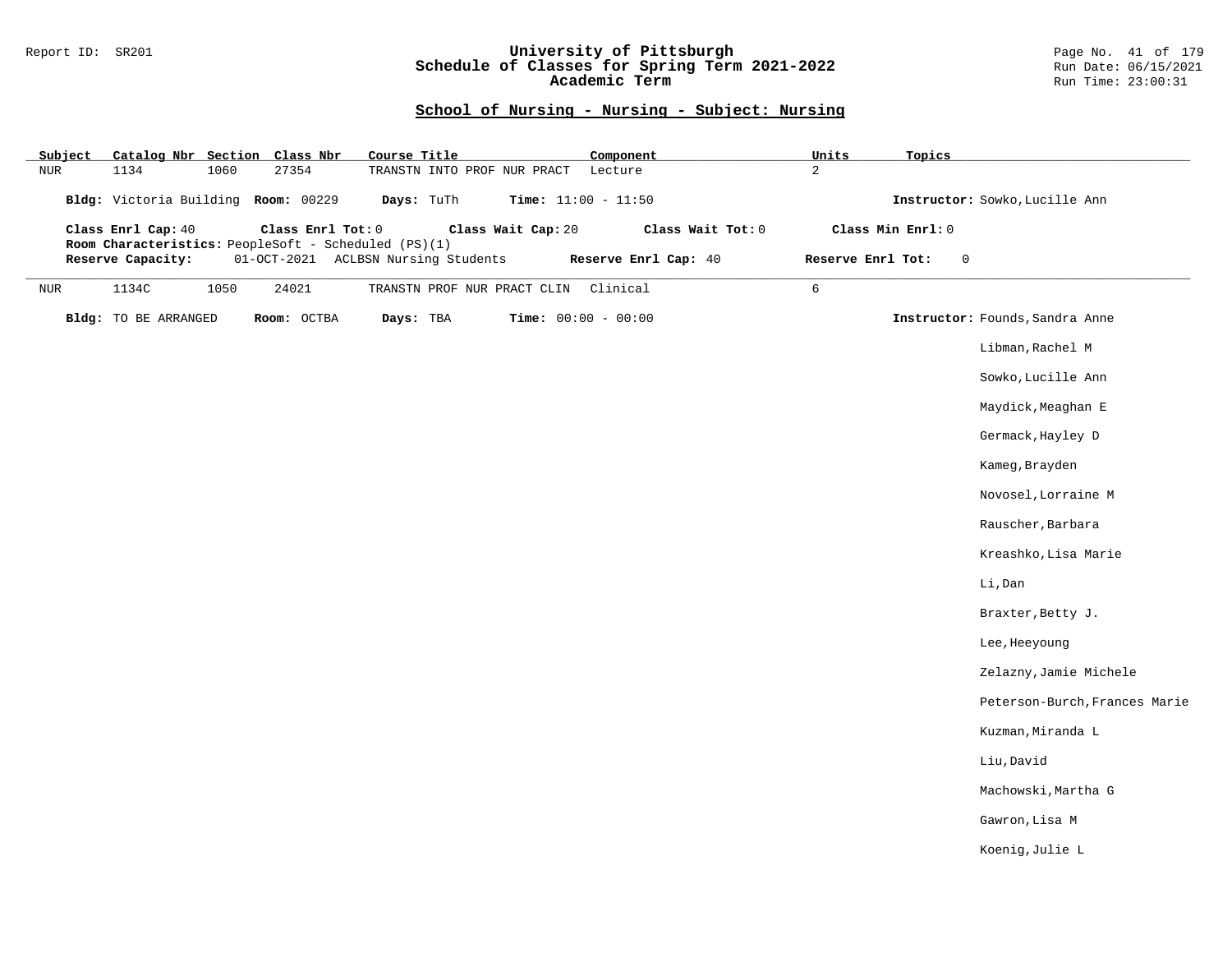|                                                                                                                                                                                                                                    | Class Enrl Cap: 80                                                                                                                                                                                                                 | Class Enrl Tot: 0        | Class Wait Cap: 20                      | Class Wait Tot: 0 | Class Min Enrl: 0<br>Attributes: Community Economical Impact, Community Educational Impact, Community General Impact, Community Building Understanding |  |  |  |  |  |
|------------------------------------------------------------------------------------------------------------------------------------------------------------------------------------------------------------------------------------|------------------------------------------------------------------------------------------------------------------------------------------------------------------------------------------------------------------------------------|--------------------------|-----------------------------------------|-------------------|--------------------------------------------------------------------------------------------------------------------------------------------------------|--|--|--|--|--|
| <b></b> This class has an additional fee. For more information go to <a <br="" href="http://www.registrar.pitt.edu">target="_blank"&gt;http://www.registrar.pitt.edu/</a> , and click on Faculty and Staff, then Course and Class. |                                                                                                                                                                                                                                    |                          |                                         |                   |                                                                                                                                                        |  |  |  |  |  |
| <b>NUR</b>                                                                                                                                                                                                                         | 1134C<br>1060                                                                                                                                                                                                                      | 24370                    | TRANSTN PROF NUR PRACT CLIN<br>Clinical | 6                 |                                                                                                                                                        |  |  |  |  |  |
|                                                                                                                                                                                                                                    | Bldg: TO BE ARRANGED                                                                                                                                                                                                               | Room: OCTBA<br>Days: TBA | <b>Time:</b> $00:00 - 00:00$            |                   | Instructor: Sowko, Lucille Ann                                                                                                                         |  |  |  |  |  |
|                                                                                                                                                                                                                                    | Class Enrl Cap: 80                                                                                                                                                                                                                 | Class Enrl Tot: 0        | Class Wait Cap: 20                      | Class Wait Tot: 0 | Class Min Enrl: 0                                                                                                                                      |  |  |  |  |  |
|                                                                                                                                                                                                                                    | <b></b> This class has an additional fee. For more information go to <a <br="" href="http://www.registrar.pitt.edu">target="_blank"&gt;http://www.registrar.pitt.edu/</a> , and click on Faculty and Staff, then Course and Class. |                          |                                         |                   |                                                                                                                                                        |  |  |  |  |  |
| NUR                                                                                                                                                                                                                                | 1135<br>1000                                                                                                                                                                                                                       | 31047                    | TRANSTN PROF NUR PRACT CLIN<br>Clinical |                   | 4.5                                                                                                                                                    |  |  |  |  |  |
|                                                                                                                                                                                                                                    | <b>Bldg:</b> TO BE ARRANGED                                                                                                                                                                                                        | Room: TBA<br>Days: TBA   | Time: $00:00 - 00:00$                   |                   | Instructor: Sowko, Lucille Ann                                                                                                                         |  |  |  |  |  |
|                                                                                                                                                                                                                                    | Class Enrl Cap: 95                                                                                                                                                                                                                 | Class Enrl Tot: 0        | Class Wait Cap: 20                      | Class Wait Tot: 0 | Class Min Enrl: 0                                                                                                                                      |  |  |  |  |  |
| <b>NUR</b>                                                                                                                                                                                                                         | 1138<br>1010                                                                                                                                                                                                                       | 30702                    | COMMUNITY HEALTH NURSING CLIN Clinical  | 2                 |                                                                                                                                                        |  |  |  |  |  |
|                                                                                                                                                                                                                                    | <b>Bldg:</b> TO BE ARRANGED                                                                                                                                                                                                        | Days: M<br>Room: OCTBA   | <b>Time:</b> $00:00 - 00:00$            |                   | Instructor: Kregg-Byers, Claudia M.                                                                                                                    |  |  |  |  |  |
|                                                                                                                                                                                                                                    |                                                                                                                                                                                                                                    |                          |                                         |                   | Fronczek, Trisha C                                                                                                                                     |  |  |  |  |  |
|                                                                                                                                                                                                                                    | Class Enrl Cap: 35                                                                                                                                                                                                                 | Class Enrl Tot: 0        | Class Wait Cap: 20                      | Class Wait Tot: 0 | Class Min Enrl: 0                                                                                                                                      |  |  |  |  |  |
| NUR                                                                                                                                                                                                                                | 1138<br>1020                                                                                                                                                                                                                       | 30703                    | COMMUNITY HEALTH NURSING CLIN Clinical  | 2                 |                                                                                                                                                        |  |  |  |  |  |
|                                                                                                                                                                                                                                    |                                                                                                                                                                                                                                    |                          |                                         |                   |                                                                                                                                                        |  |  |  |  |  |
|                                                                                                                                                                                                                                    | <b>Bldg:</b> TO BE ARRANGED                                                                                                                                                                                                        | Room: OCTBA<br>Days: Tu  | Time: $00:00 - 00:00$                   |                   | Instructor: Kregg-Byers, Claudia M.                                                                                                                    |  |  |  |  |  |
|                                                                                                                                                                                                                                    | Class Enrl Cap: 35                                                                                                                                                                                                                 | Class Enrl Tot: 0        | Class Wait Cap: 20                      | Class Wait Tot: 0 | Class Min Enrl: 0                                                                                                                                      |  |  |  |  |  |
| <b>NUR</b>                                                                                                                                                                                                                         | 1138<br>1030                                                                                                                                                                                                                       | 30704                    | COMMUNITY HEALTH NURSING CLIN Clinical  | 2                 |                                                                                                                                                        |  |  |  |  |  |
|                                                                                                                                                                                                                                    | Bldg: TO BE ARRANGED                                                                                                                                                                                                               | Room: OCTBA<br>Days: W   | <b>Time:</b> $00:00 - 00:00$            |                   | <b>Instructor:</b> Kregg-Byers, Claudia M.                                                                                                             |  |  |  |  |  |
|                                                                                                                                                                                                                                    | Class Enrl Cap: 35                                                                                                                                                                                                                 | Class Enrl Tot: 0        | Class Wait Cap: 20                      | Class Wait Tot: 0 | Class Min Enrl: 0                                                                                                                                      |  |  |  |  |  |
| <b>NUR</b>                                                                                                                                                                                                                         | 1138<br>1040                                                                                                                                                                                                                       | 30705                    | COMMUNITY HEALTH NURSING CLIN Clinical  | 2                 |                                                                                                                                                        |  |  |  |  |  |
|                                                                                                                                                                                                                                    | <b>Bldg:</b> TO BE ARRANGED                                                                                                                                                                                                        | Room: OCTBA<br>Days: Th  | <b>Time:</b> $00:00 - 00:00$            |                   | Instructor: Kregg-Byers, Claudia M.                                                                                                                    |  |  |  |  |  |
|                                                                                                                                                                                                                                    | Class Enrl Cap: 35                                                                                                                                                                                                                 | Class Enrl Tot: 0        | Class Wait Cap: 20                      | Class Wait Tot: 0 | Class Min Enrl: 0                                                                                                                                      |  |  |  |  |  |
| NUR                                                                                                                                                                                                                                | 1138<br>1050                                                                                                                                                                                                                       | 30706                    | COMMUNITY HEALTH NURSING CLIN Clinical  | 2                 |                                                                                                                                                        |  |  |  |  |  |
|                                                                                                                                                                                                                                    | Bldg: TO BE ARRANGED                                                                                                                                                                                                               | Room: OCTBA<br>Days: F   | Time: $00:00 - 00:00$                   |                   | Instructor: Kregg-Byers, Claudia M.                                                                                                                    |  |  |  |  |  |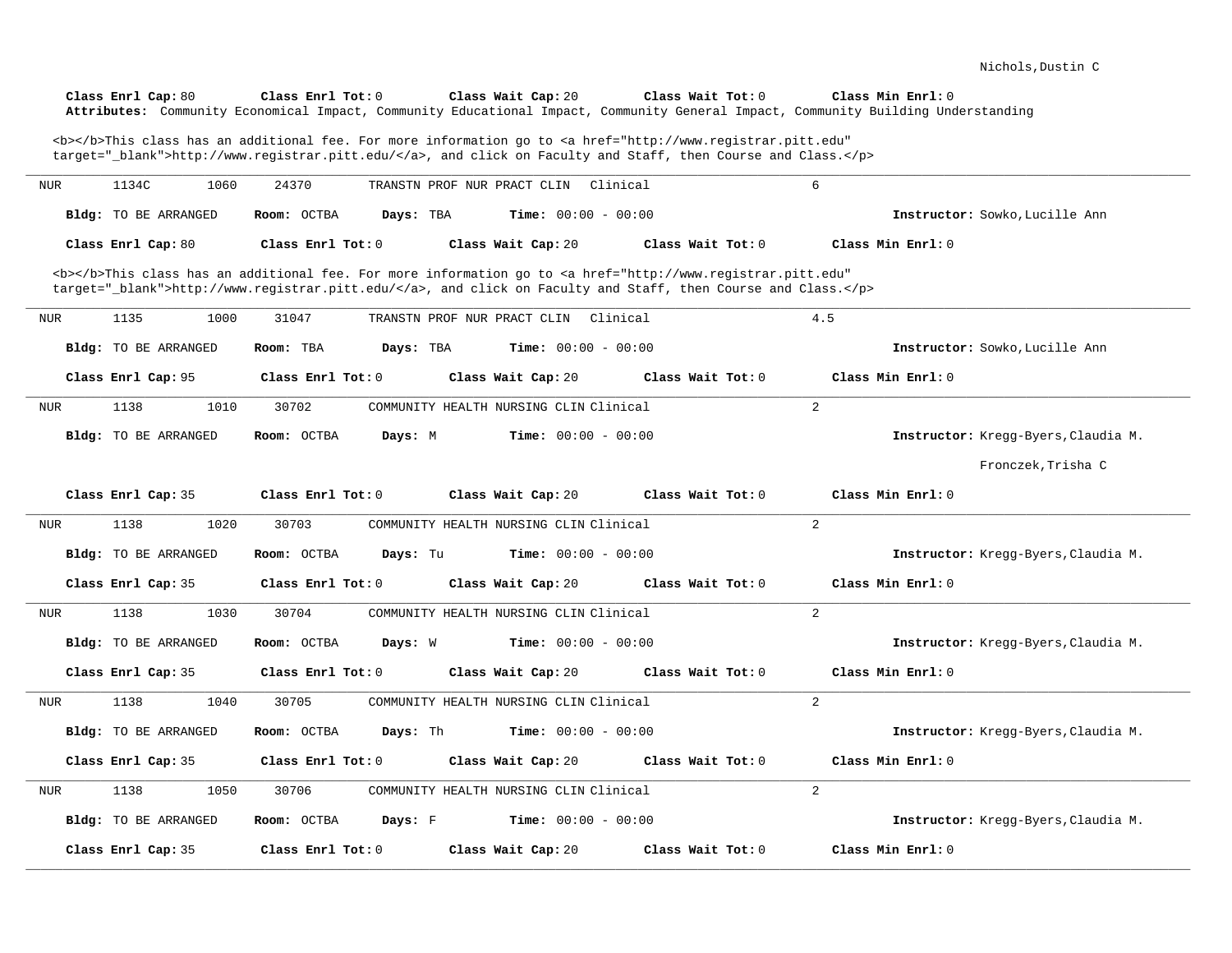| <b>NUR</b> | 1142                                                                                                              | 1010 | 25079       |                   |         | PROF ISSUES IN ADV PRA NURSINGSeminar  |                   |                              |                           | 2                                      |                   |                                 |
|------------|-------------------------------------------------------------------------------------------------------------------|------|-------------|-------------------|---------|----------------------------------------|-------------------|------------------------------|---------------------------|----------------------------------------|-------------------|---------------------------------|
|            | Bldg: Victoria Building Room: 00111                                                                               |      |             |                   | Days: M |                                        |                   | <b>Time:</b> $12:00 - 14:50$ | UNIVERSITY HONORS COLLEGE |                                        |                   | Instructor: Henker, Richard A.  |
|            | Class Enrl Cap: 8<br>Attributes: University Honors Course<br>Room Characteristics: PeopleSoft - Scheduled (PS)(1) |      |             | Class Enrl Tot: 0 |         |                                        | Class Wait Cap: 8 |                              | Class Wait Tot: 0         | Class Min Enrl: 0                      |                   |                                 |
| <b>NUR</b> | 1221C                                                                                                             | 1010 | 22512       |                   |         | ADVNCD CLIN PROB SOLVING CLIN Clinical |                   |                              |                           | $\mathbf{1}$                           |                   |                                 |
|            | <b>Bldg:</b> TO BE ARRANGED                                                                                       |      | Room: OCTBA |                   | Days: W |                                        |                   | <b>Time:</b> $07:00 - 14:50$ |                           |                                        |                   | Instructor: Tuite, Patricia K   |
|            |                                                                                                                   |      |             |                   |         |                                        |                   |                              |                           |                                        |                   | Crago, Elizabeth A.             |
|            |                                                                                                                   |      |             |                   |         |                                        |                   |                              |                           |                                        |                   | Blazeck, Alice Maus             |
|            |                                                                                                                   |      |             |                   |         |                                        |                   |                              |                           |                                        |                   | Miller, Susan E                 |
|            |                                                                                                                   |      |             |                   |         |                                        |                   |                              |                           |                                        |                   | Machowski, Martha G             |
|            | Class Enrl Cap: 7                                                                                                 |      |             | Class Enrl Tot: 0 |         |                                        | Class Wait Cap: 7 |                              | Class Wait Tot: 0         | Class Min Enrl: 0                      |                   |                                 |
| NUR        | 1221C                                                                                                             | 1020 | 27352       |                   |         | ADVNCD CLIN PROB SOLVING CLIN Clinical |                   |                              |                           | $\mathbf{1}$                           |                   |                                 |
|            | <b>Bldg:</b> TO BE ARRANGED                                                                                       |      | Room: OCTBA |                   | Days: F |                                        |                   | Time: $07:00 - 14:50$        |                           |                                        |                   | Instructor: Blazeck, Alice Maus |
|            |                                                                                                                   |      |             |                   |         |                                        |                   |                              |                           |                                        |                   | Crago, Elizabeth A.             |
|            |                                                                                                                   |      |             |                   |         |                                        |                   |                              |                           |                                        |                   | Tuite, Patricia K               |
|            |                                                                                                                   |      |             |                   |         |                                        |                   |                              |                           |                                        |                   | Maclachlan, Samantha H          |
|            | Class Enrl Cap: 7                                                                                                 |      |             | Class Enrl Tot: 0 |         |                                        | Class Wait Cap: 7 |                              | Class Wait Tot: 0         | Class Min Enrl: 0                      |                   |                                 |
| NUR        | 1221C                                                                                                             | 1030 | 27353       |                   |         | ADVNCD CLIN PROB SOLVING CLIN Clinical |                   |                              |                           | $\mathbf{1}$                           |                   |                                 |
|            | <b>Bldg:</b> TO BE ARRANGED                                                                                       |      | Room: OCTBA |                   | Days: M |                                        |                   | Time: $07:00 - 14:50$        |                           |                                        |                   | Instructor: Crago, Elizabeth A. |
|            |                                                                                                                   |      |             |                   |         |                                        |                   |                              |                           |                                        |                   | Tuite, Patricia K               |
|            |                                                                                                                   |      |             |                   |         |                                        |                   |                              |                           |                                        |                   | Liu, David                      |
|            | Class Enrl Cap: 7                                                                                                 |      |             | Class Enrl Tot: 0 |         |                                        | Class Wait Cap: 7 |                              | Class Wait Tot: 0         | Class Min Enrl: 0                      |                   |                                 |
| <b>NUR</b> | 1221C                                                                                                             | 1045 | 30260       |                   |         | ADVNCD CLIN PROB SOLVING CLIN Clinical |                   |                              |                           | $\mathbf{1}$                           |                   |                                 |
|            | Bldg: TO BE ARRANGED                                                                                              |      | Room: OCTBA |                   | Days: M |                                        |                   | <b>Time:</b> $07:00 - 14:50$ |                           |                                        | Instructor: Staff |                                 |
|            | Class Enrl Cap: 8<br>Reserve Capacity:                                                                            |      |             | Class Enrl Tot: 0 |         | 01-OCT-2021 ACLBSN Nursing Students    | Class Wait Cap: 8 | Reserve Enrl Cap: 8          | Class Wait Tot: 0         | Class Min Enrl: 0<br>Reserve Enrl Tot: | $\mathbf 0$       |                                 |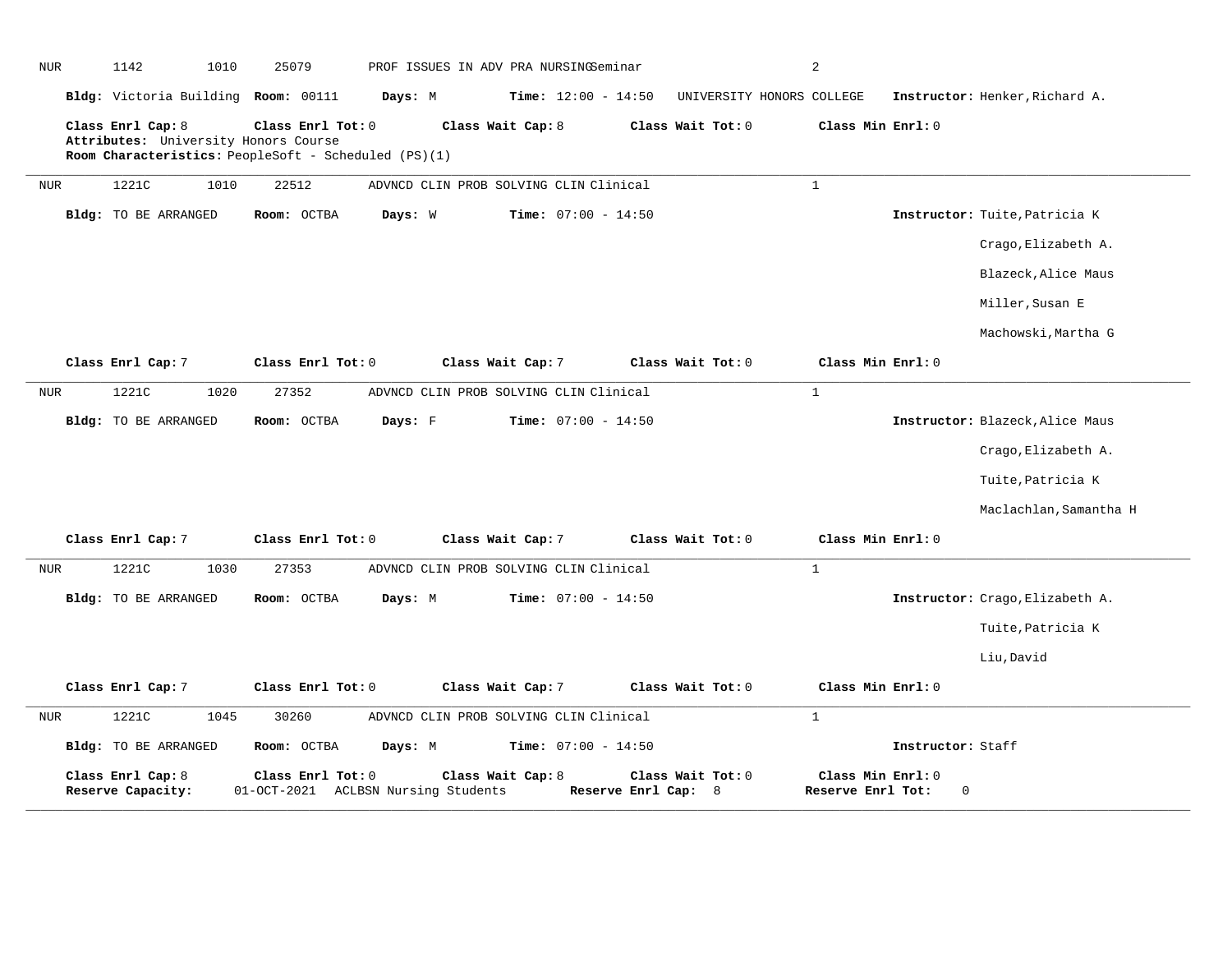#### Report ID: SR201 **University of Pittsburgh** Page No. 44 of 179 **Schedule of Classes for Spring Term 2021-2022** Run Date: 06/15/2021 **Academic Term** Run Time: 23:00:31

| Catalog Nbr Section Class Nbr<br>Subject | Course Title<br>Component                                                                                               | Units<br>Topics                                          |
|------------------------------------------|-------------------------------------------------------------------------------------------------------------------------|----------------------------------------------------------|
| 1221C<br>1050<br><b>NUR</b>              | 30261<br>ADVNCD CLIN PROB SOLVING CLIN Clinical                                                                         | $\mathbf{1}$                                             |
| Bldg: TO BE ARRANGED                     | Room: OCTBA $Days: W$ Time: 07:00 - 14:50                                                                               | Instructor: Staff                                        |
| Class Enrl Cap: 8<br>Reserve Capacity:   | Class Enrl Tot: 0 Class Wait Cap: 8<br>Class Wait Tot: 0<br>01-OCT-2021 ACLBSN Nursing Students<br>Reserve Enrl Cap: 8  | Class Min Enrl: 0<br>Reserve Enrl Tot:<br>$\Omega$       |
| 1221C<br><b>NUR</b><br>1055              | 30262<br>ADVNCD CLIN PROB SOLVING CLIN Clinical                                                                         | $\mathbf{1}$                                             |
| Bldg: TO BE ARRANGED                     | Room: OCTBA<br>Days: F<br>$Time: 07:00 - 14:50$                                                                         | Instructor: Tuite, Patricia K                            |
|                                          |                                                                                                                         | Nichols, Dustin C                                        |
| Class Enrl Cap: 8<br>Reserve Capacity:   | Class Enrl Tot: $0$ Class Wait Cap: $8$<br>Class Wait Tot: 0<br>01-OCT-2021 ACLBSN Nursing Students Reserve Enrl Cap: 8 | Class Min Enrl: 0<br>Reserve Enrl Tot:<br>$\mathbf 0$    |
| 1221C<br>1060<br>NUR                     | ADVNCD CLIN PROB SOLVING CLIN Clinical<br>30428                                                                         | $\mathbf{1}$                                             |
| Bldg: TO BE ARRANGED                     | <b>Days:</b> F Time: $07:00 - 14:50$<br>Room: TBA                                                                       | Instructor: Tuite, Patricia K                            |
|                                          |                                                                                                                         | Machowski, Martha G                                      |
| Class Enrl Cap: 8<br>Reserve Capacity:   | Class Enrl Tot: 0 Class Wait Cap: 8 Class Wait Tot: 0<br>01-OCT-2021 ACLBSN Nursing Students Reserve Enrl Cap: 8        | Class Min Enrl: 0<br>Reserve Enrl Tot:<br>$\overline{0}$ |
| 1228C<br>1300<br>NUR                     | 22520<br>COMMUNITY HEALTH NURSING CLIN Clinical                                                                         | 0.5                                                      |
| <b>Bldg:</b> TO BE ARRANGED              | <b>Days:</b> M <b>Time:</b> $09:00 - 11:50$<br>Room: OCTBA                                                              | Instructor: Park, Na Jin                                 |
| Class Enrl Cap: 4                        | Class Enrl Tot: 0 Class Wait Cap: 4<br>Class Wait Tot: 0                                                                | Class Min Enrl: 0                                        |
| 1228C<br>1310<br>NUR                     | 27350<br>COMMUNITY HEALTH NURSING CLIN Clinical                                                                         | 0.5                                                      |
| Bldg: TO BE ARRANGED                     | Room: OCTBA $Days: F$ Time: $09:00 - 11:50$                                                                             | Instructor: Park, Na Jin                                 |
| Class Enrl Cap: 8                        | $Class$ $Enr1$ $Tot: 0$<br>Class Wait Cap: 8<br>Class Wait Tot: 0                                                       | Class Min Enrl: 0                                        |
| 1228C<br>1320<br>NUR                     | 27351<br>COMMUNITY HEALTH NURSING CLIN Clinical                                                                         | 0.5                                                      |
| Bldg: TO BE ARRANGED                     | Room: OCTBA<br><b>Days:</b> W <b>Time:</b> $09:00 - 11:30$                                                              | Instructor: Park, Na Jin                                 |
| Class Enrl Cap: 16                       | Class Enrl Tot: 0<br>Class Wait Cap: 10<br>Class Wait Tot: 0                                                            | Class Min Enrl: 0                                        |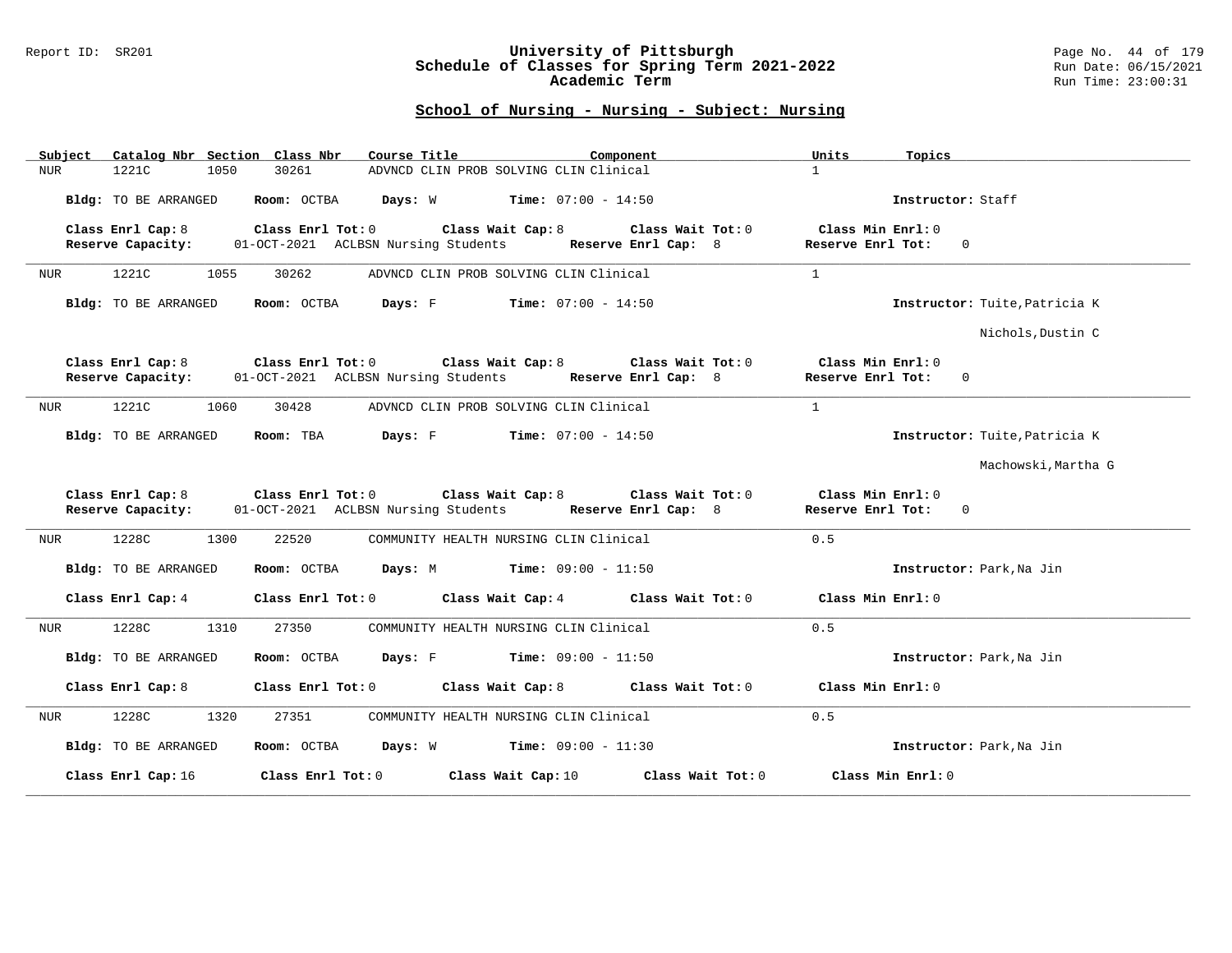### Report ID: SR201 **University of Pittsburgh** Page No. 45 of 179 **Schedule of Classes for Spring Term 2021-2022** Run Date: 06/15/2021 **Academic Term** Run Time: 23:00:31

# **School of Nursing - Nursing - Subject: Nursing**

| Subject    | Catalog Nbr Section         |      | Class Nbr         | Course Title |                             |                       | Component |                                                                                                                 | Units | Topics            |                               |
|------------|-----------------------------|------|-------------------|--------------|-----------------------------|-----------------------|-----------|-----------------------------------------------------------------------------------------------------------------|-------|-------------------|-------------------------------|
| <b>NUR</b> | 1234C                       | 1300 | 22522             |              | TRANSTN PROF NUR PRACT CLIN |                       | Clinical  |                                                                                                                 | 3     |                   |                               |
|            | <b>Bldg:</b> TO BE ARRANGED |      | Room: OCTBA       | Days: TBA    |                             | Time: $00:00 - 00:00$ |           |                                                                                                                 |       |                   | Instructor: Libman, Rachel M  |
|            |                             |      |                   |              |                             |                       |           |                                                                                                                 |       |                   | Founds, Sandra Anne           |
|            |                             |      |                   |              |                             |                       |           |                                                                                                                 |       |                   | Kaplan, Rachel Mary           |
|            |                             |      |                   |              |                             |                       |           |                                                                                                                 |       |                   | Novosel, Lorraine M           |
|            |                             |      |                   |              |                             |                       |           |                                                                                                                 |       |                   | Sowko, Lucille Ann            |
|            |                             |      |                   |              |                             |                       |           |                                                                                                                 |       |                   | Germack, Hayley D             |
|            |                             |      |                   |              |                             |                       |           |                                                                                                                 |       |                   | Zelazny, Jamie Michele        |
|            |                             |      |                   |              |                             |                       |           |                                                                                                                 |       |                   | Kreashko, Lisa Marie          |
|            |                             |      |                   |              |                             |                       |           |                                                                                                                 |       |                   | Callan, Judith Ann            |
|            |                             |      |                   |              |                             |                       |           |                                                                                                                 |       |                   | Kameg, Brayden                |
|            |                             |      |                   |              |                             |                       |           |                                                                                                                 |       |                   | Lee, Heeyoung                 |
|            |                             |      |                   |              |                             |                       |           |                                                                                                                 |       |                   | Machowski, Martha G           |
|            |                             |      |                   |              |                             |                       |           |                                                                                                                 |       |                   | Gawron, Lisa M                |
|            |                             |      |                   |              |                             |                       |           |                                                                                                                 |       |                   | Liu, David                    |
|            |                             |      |                   |              |                             |                       |           |                                                                                                                 |       |                   | Peterson-Burch, Frances Marie |
|            |                             |      |                   |              |                             |                       |           |                                                                                                                 |       |                   | Nichols, Dustin C             |
|            |                             |      |                   |              |                             |                       |           |                                                                                                                 |       |                   | Koenig, Julie L               |
|            | Class Enrl Cap: 50          |      | Class Enrl Tot: 0 |              |                             | Class Wait Cap: 20    |           | Class Wait Tot: 0                                                                                               |       | Class Min Enrl: 0 |                               |
|            |                             |      |                   |              |                             |                       |           | del 1760 Metals algun des cu caddinismel fac Mac Maccalantellan de la ce bicaf Mbhing (76000 concluiren Adien a |       |                   |                               |

**\_\_\_\_\_\_\_\_\_\_\_\_\_\_\_\_\_\_\_\_\_\_\_\_\_\_\_\_\_\_\_\_\_\_\_\_\_\_\_\_\_\_\_\_\_\_\_\_\_\_\_\_\_\_\_\_\_\_\_\_\_\_\_\_\_\_\_\_\_\_\_\_\_\_\_\_\_\_\_\_\_\_\_\_\_\_\_\_\_\_\_\_\_\_\_\_\_\_\_\_\_\_\_\_\_\_\_\_\_\_\_\_\_\_\_\_\_\_\_\_\_\_\_\_\_\_\_\_\_\_\_\_\_\_\_\_\_\_\_\_\_\_\_\_\_\_\_\_\_\_\_\_\_\_\_\_**

<b></b>This class has an additional fee. For more information go to <a href="http://www.registrar.pitt.edu" target="\_blank">http://www.registrar.pitt.edu/</a>, and click on Faculty and Staff, then Course and Class.</p>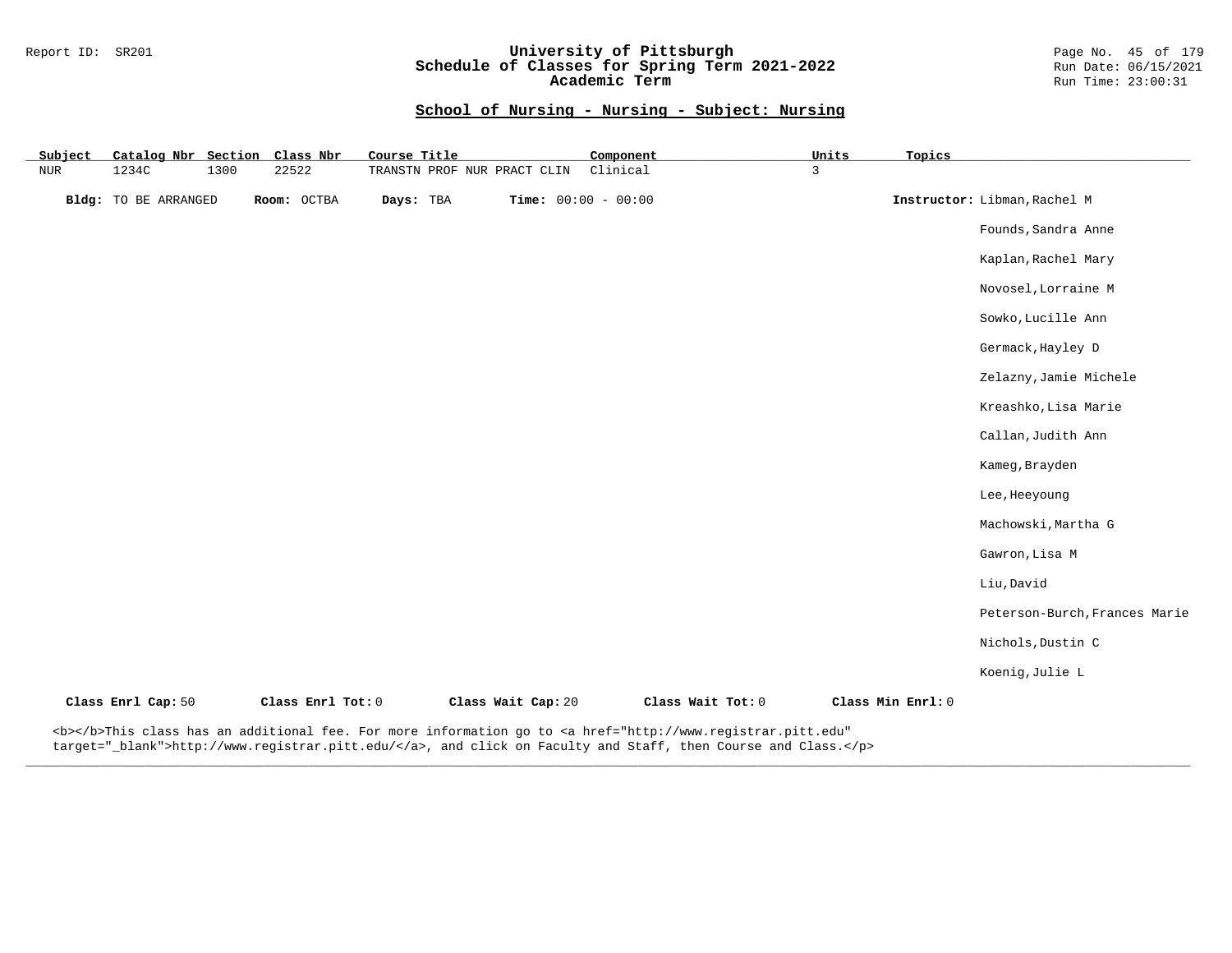#### Report ID: SR201 **University of Pittsburgh** Page No. 46 of 179 **Schedule of Classes for Spring Term 2021-2022** Run Date: 06/15/2021 **Academic Term** Run Time: 23:00:31

| Subject<br>Catalog Nbr Section Class Nbr                    | Course Title<br>Component                                                                            | Units<br>Topics                                       |
|-------------------------------------------------------------|------------------------------------------------------------------------------------------------------|-------------------------------------------------------|
| 1250C<br>30283<br><b>NUR</b><br>1021                        | NUR CARE MTHRS NB & FAML CLIN Clinical                                                               | $\mathbf{1}$                                          |
| Bldg: TO BE ARRANGED<br>Room: TBA                           | Days: M<br><b>Time:</b> $06:30 - 14:30$                                                              | Instructor: Braxter, Betty J.                         |
|                                                             |                                                                                                      | Maurer, Geraldine M                                   |
| Class Enrl Cap: 7<br>Class Enrl Tot: 0<br>Reserve Capacity: | Class Wait Tot: 0<br>Class Wait Cap: 7<br>Reserve Enrl Cap: 7<br>01-OCT-2021 ACLBSN Nursing Students | Class Min Enrl: 0<br>Reserve Enrl Tot:<br>$\mathbf 0$ |
| <b>NUR</b><br>1250C<br>1022<br>30284                        | NUR CARE MTHRS NB & FAML CLIN Clinical                                                               | $\mathbf{1}$                                          |
| Bldg: TO BE ARRANGED<br>Room: TBA                           | Days: M<br><b>Time:</b> $06:30 - 14:30$                                                              | Instructor: Braxter, Betty J.                         |
|                                                             |                                                                                                      | Demirci, Jill                                         |
|                                                             |                                                                                                      | Maurer, Geraldine M                                   |
| Class Enrl Cap: 7<br>Class Enrl Tot: 0<br>Reserve Capacity: | Class Wait Cap: 7<br>Class Wait Tot: 0<br>01-OCT-2021 ACLBSN Nursing Students<br>Reserve Enrl Cap: 7 | Class Min Enrl: 0<br>Reserve Enrl Tot:<br>$\Omega$    |
| 1250C<br>1023<br>30285<br>NUR                               | NUR CARE MTHRS NB & FAML CLIN Clinical                                                               | $\mathbf{1}$                                          |
| Bldg: TO BE ARRANGED<br>Room: TBA                           | <b>Time:</b> $06:30 - 14:30$<br>Days: W                                                              | Instructor: Allen, Marianne                           |
|                                                             |                                                                                                      | Braxter, Betty J.                                     |
|                                                             |                                                                                                      | Maurer, Geraldine M                                   |
| Class Enrl Cap: 7<br>Class Enrl Tot: 0<br>Reserve Capacity: | Class Wait Cap: 7<br>Class Wait Tot: 0<br>01-OCT-2021 ACLBSN Nursing Students<br>Reserve Enrl Cap: 7 | Class Min Enrl: 0<br>Reserve Enrl Tot:<br>$\Omega$    |
| 1250C<br>1024<br>30286<br><b>NUR</b>                        | NUR CARE MTHRS NB & FAML CLIN Clinical                                                               | <sup>1</sup>                                          |
| Bldg: TO BE ARRANGED<br>Room: TBA                           | Days: W<br><b>Time:</b> $06:30 - 14:30$                                                              | Instructor: Braxter, Betty J.                         |
|                                                             |                                                                                                      | Maurer, Geraldine M                                   |
| Class Enrl Cap: 7<br>Class Enrl Tot: 0<br>Reserve Capacity: | Class Wait Cap: 7<br>Class Wait Tot: 0<br>01-OCT-2021 ACLBSN Nursing Students<br>Reserve Enrl Cap: 7 | Class Min Enrl: 0<br>Reserve Enrl Tot:<br>$\Omega$    |
| 1250C<br>1025<br>30287<br><b>NUR</b>                        | NUR CARE MTHRS NB & FAML CLIN Clinical                                                               | $\mathbf{1}$                                          |
| <b>Bldg:</b> TO BE ARRANGED<br>Room: TBA                    | Days: F<br><b>Time:</b> $06:30 - 14:30$                                                              | Instructor: Braxter, Betty J.                         |
|                                                             |                                                                                                      | Maurer, Geraldine M                                   |
| Class Enrl Cap: 7<br>Class Enrl Tot: 0<br>Reserve Capacity: | Class Wait Cap: 7<br>Class Wait Tot: 0<br>Reserve Enrl Cap: 7<br>01-OCT-2021 ACLBSN Nursing Students | Class Min Enrl: 0<br>Reserve Enrl Tot:<br>$\Omega$    |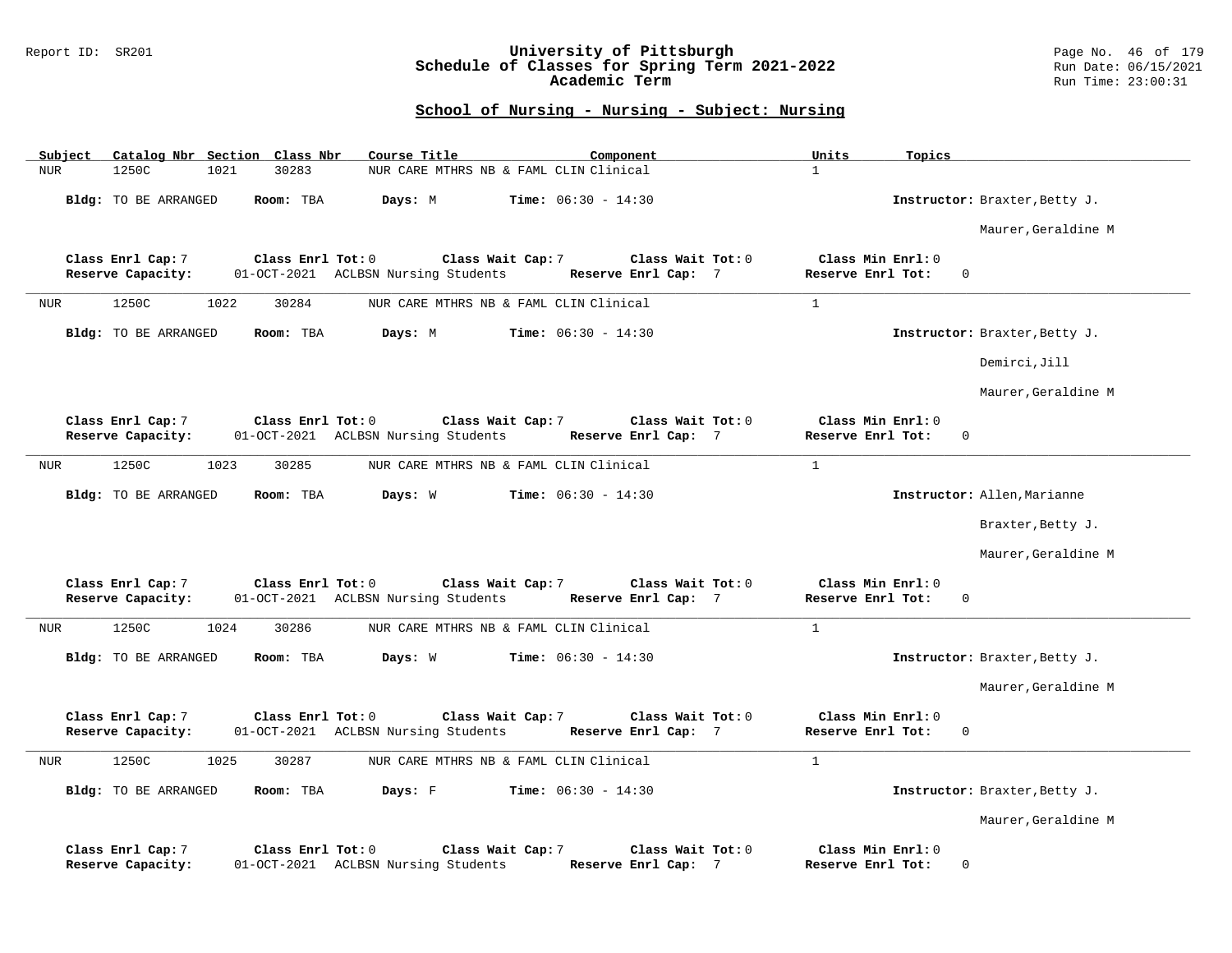| NUR        | 1250C                                  | 1026<br>30288     | NUR CARE MTHRS NB & FAML CLIN Clinical                   |                                          | $\mathbf{1}$                           |                                  |
|------------|----------------------------------------|-------------------|----------------------------------------------------------|------------------------------------------|----------------------------------------|----------------------------------|
|            | Bldg: TO BE ARRANGED                   | Room: TBA         | Days: F                                                  | <b>Time:</b> $06:30 - 14:30$             |                                        | Instructor: Allen, Marianne      |
|            |                                        |                   |                                                          |                                          |                                        | Braxter, Betty J.                |
|            |                                        |                   |                                                          |                                          |                                        | Maurer, Geraldine M              |
|            | Class Enrl Cap: 7<br>Reserve Capacity: | Class Enrl Tot: 0 | Class Wait Cap: 7<br>01-OCT-2021 ACLBSN Nursing Students | Class Wait Tot: 0<br>Reserve Enrl Cap: 7 | Class Min Enrl: 0<br>Reserve Enrl Tot: | $\mathbf 0$                      |
| NUR        | 1252C                                  | 1021<br>30263     | NUR CRE CHILD/THEIR FMLYS CLINClinical                   |                                          | $\mathbf{1}$                           |                                  |
|            | Bldg: TO BE ARRANGED                   | Room: TBA         | Days: M                                                  | Time: $00:00 - 00:00$                    |                                        | Instructor: Kreashko, Lisa Marie |
|            |                                        |                   |                                                          |                                          |                                        | King, Carolyn L                  |
|            | Class Enrl Cap: 7<br>Reserve Capacity: | Class Enrl Tot: 0 | Class Wait Cap: 7<br>01-OCT-2021 ACLBSN Nursing Students | Class Wait Tot: 0<br>Reserve Enrl Cap: 7 | Class Min Enrl: 0<br>Reserve Enrl Tot: | $\Omega$                         |
| NUR        | 1252C                                  | 1022<br>30264     | NUR CRE CHILD/THEIR FMLYS CLINClinical                   |                                          | $\mathbf{1}$                           |                                  |
|            | Bldg: TO BE ARRANGED                   | Room: TBA         | Days: M                                                  | <b>Time:</b> $00:00 - 00:00$             |                                        | Instructor: Kreashko, Lisa Marie |
|            |                                        |                   |                                                          |                                          |                                        | King, Carolyn L                  |
|            | Class Enrl Cap: 7<br>Reserve Capacity: | Class Enrl Tot: 0 | Class Wait Cap: 7<br>01-OCT-2021 ACLBSN Nursing Students | Class Wait Tot: 0<br>Reserve Enrl Cap: 7 | Class Min Enrl: 0<br>Reserve Enrl Tot: | 0                                |
| <b>NUR</b> | 1252C                                  | 1023<br>30265     | NUR CRE CHILD/THEIR FMLYS CLINClinical                   |                                          | $\mathbf{1}$                           |                                  |
|            | Bldg: TO BE ARRANGED                   | Room: TBA         | Days: W                                                  | Time: $00:00 - 00:00$                    |                                        | Instructor: Kreashko, Lisa Marie |
|            |                                        |                   |                                                          |                                          |                                        | Burkett, Marnie L                |
|            | Class Enrl Cap: 7<br>Reserve Capacity: | Class Enrl Tot: 0 | Class Wait Cap: 7<br>01-OCT-2021 ACLBSN Nursing Students | Class Wait Tot: 0<br>Reserve Enrl Cap: 7 | Class Min Enrl: 0<br>Reserve Enrl Tot: | $\mathbf 0$                      |
| <b>NUR</b> | 1252C                                  | 1024<br>30266     | NUR CRE CHILD/THEIR FMLYS CLINClinical                   |                                          | $\mathbf{1}$                           |                                  |
|            | Bldg: TO BE ARRANGED                   | Room: TBA         | Days: W                                                  | Time: $00:00 - 00:00$                    |                                        | Instructor: Kreashko, Lisa Marie |
|            |                                        |                   |                                                          |                                          |                                        | Burkett, Marnie L                |
|            | Class Enrl Cap: 7<br>Reserve Capacity: | Class Enrl Tot: 0 | Class Wait Cap: 7<br>01-OCT-2021 ACLBSN Nursing Students | Class Wait Tot: 0<br>Reserve Enrl Cap: 7 | Class Min Enrl: 0<br>Reserve Enrl Tot: | $\mathbf 0$                      |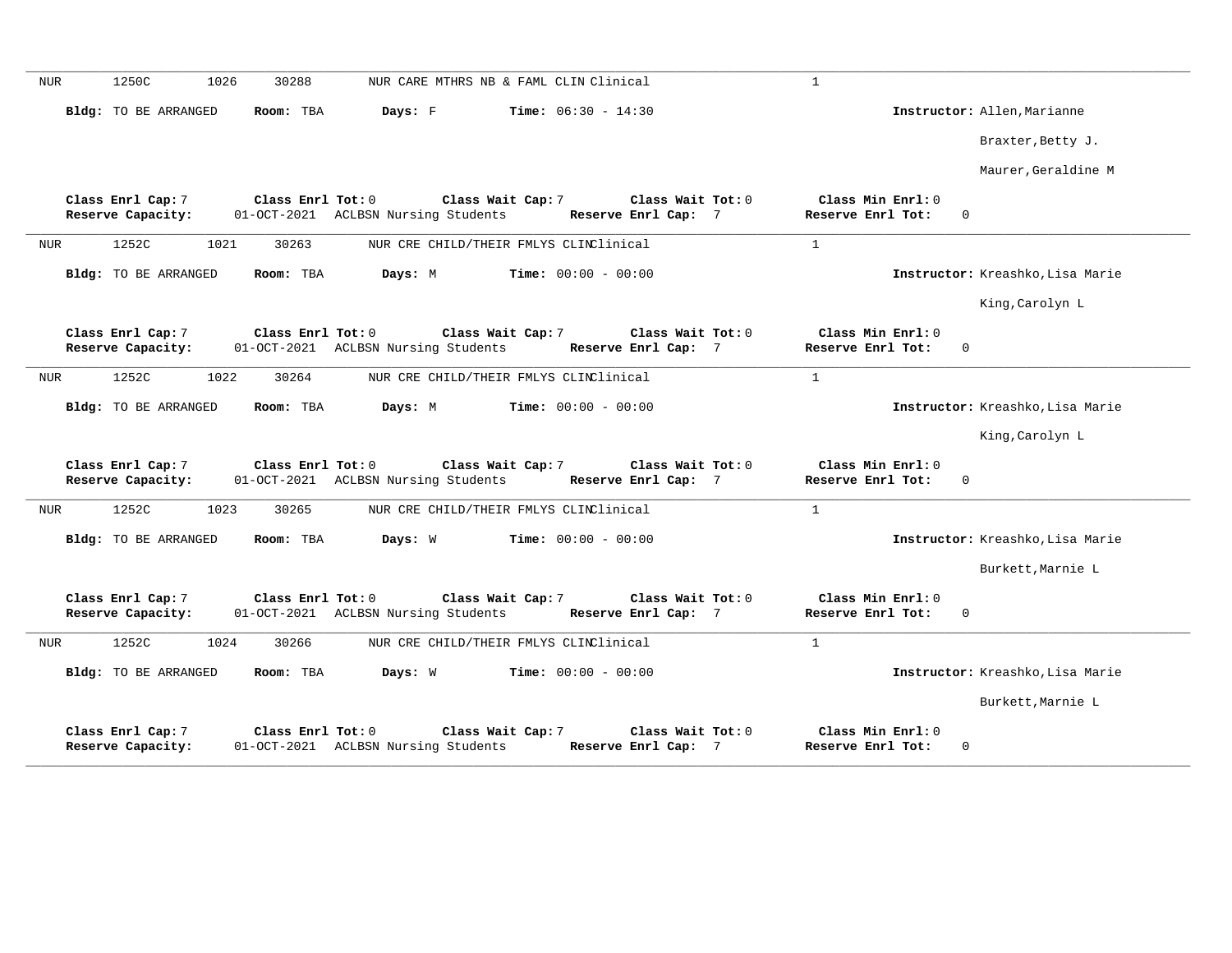### Report ID: SR201 **University of Pittsburgh** Page No. 48 of 179 **Schedule of Classes for Spring Term 2021-2022** Run Date: 06/15/2021 **Academic Term** Run Time: 23:00:31

| Catalog Nbr Section Class Nbr<br>Course Title<br>Subject                                                                                 | Component                                 | Units<br>Topics                        |                                  |
|------------------------------------------------------------------------------------------------------------------------------------------|-------------------------------------------|----------------------------------------|----------------------------------|
| 1252C<br>1025<br>30267<br>NUR CRE CHILD/THEIR FMLYS CLINClinical<br><b>NUR</b>                                                           |                                           | $\mathbf{1}$                           |                                  |
| Bldg: TO BE ARRANGED<br>Room: TBA<br>Days: F                                                                                             | <b>Time:</b> $00:00 - 00:00$              |                                        | Instructor: Kreashko, Lisa Marie |
|                                                                                                                                          |                                           |                                        | Burkett, Marnie L                |
| Class Enrl Cap: 7<br>Class Wait Cap: 7<br>Class Enrl Tot: 0<br>01-OCT-2021 ACLBSN Nursing Students<br>Reserve Capacity:                  | Class Wait Tot: 0<br>Reserve Enrl Cap: 7  | Class Min Enrl: 0<br>Reserve Enrl Tot: | $\Omega$                         |
| 1252C<br>NUR CRE CHILD/THEIR FMLYS CLINClinical<br>1026<br>30268<br><b>NUR</b>                                                           |                                           | $\mathbf{1}$                           |                                  |
| Days: F<br>$Time: 00:00 - 00:00$<br>Bldg: TO BE ARRANGED<br>Room: TBA                                                                    |                                           |                                        | Instructor: Kreashko, Lisa Marie |
|                                                                                                                                          |                                           |                                        | Burkett, Marnie L                |
| Class Enrl Cap: 7<br>Class Enrl Tot: 0 Class Wait Cap: 7<br>Reserve Capacity:<br>01-OCT-2021 ACLBSN Nursing Students Reserve Enrl Cap: 7 | Class Wait Tot: 0                         | Class Min Enrl: 0<br>Reserve Enrl Tot: | $\mathbf{0}$                     |
| NUR CARE CLIENTS PMH PROB CLINClinical<br>1260C<br>1020<br>27349<br><b>NUR</b>                                                           |                                           | 1.5                                    |                                  |
| Bldg: TO BE ARRANGED<br>Room: OCTBA<br>Days: M<br><b>Time:</b> $07:00 - 13:30$                                                           |                                           |                                        | Instructor: Kameg, Brayden       |
| Class Enrl Cap: 0<br>Class Enrl Tot: 0<br>Class Wait Cap: 0                                                                              | Class Wait Tot: $0$                       | Class Min Enrl: 0                      |                                  |
| 1260C<br>1040<br>30207<br>NUR CARE CLIENTS PMH PROB CLINClinical<br><b>NUR</b>                                                           |                                           | 1.5                                    |                                  |
| $Time: 07:00 - 13:30$<br>Bldg: TO BE ARRANGED<br>Room: TBA<br>Days: F                                                                    |                                           |                                        | Instructor: Kameg, Brayden       |
| Class Enrl Cap: 12<br>Class Wait Cap: 10<br>Class Enrl Tot: 0<br>01-OCT-2021 ACLBSN Nursing Students<br>Reserve Capacity:                | Class Wait Tot: 0<br>Reserve Enrl Cap: 12 | Class Min Enrl: 0<br>Reserve Enrl Tot: | $\Omega$                         |
| 1260C<br>1041<br>30276<br>NUR CARE CLIENTS PMH PROB CLINClinical<br><b>NUR</b>                                                           |                                           | 1.5                                    |                                  |
| Bldg: TO BE ARRANGED<br>Room: TBA<br>Days: M<br><b>Time:</b> $07:00 - 13:30$                                                             |                                           |                                        | Instructor: Kameg, Brayden       |
|                                                                                                                                          |                                           |                                        | Wilson, Rose S                   |
|                                                                                                                                          |                                           |                                        | Gesmond, Sharyn A.               |
| Class Enrl Tot: 0<br>Class Wait Cap: 7<br>Class Enrl Cap: 7<br>Reserve Capacity:<br>01-OCT-2021 ACLBSN Nursing Students                  | Class Wait Tot: 0<br>Reserve Enrl Cap: 7  | Class Min Enrl: 0<br>Reserve Enrl Tot: | 0                                |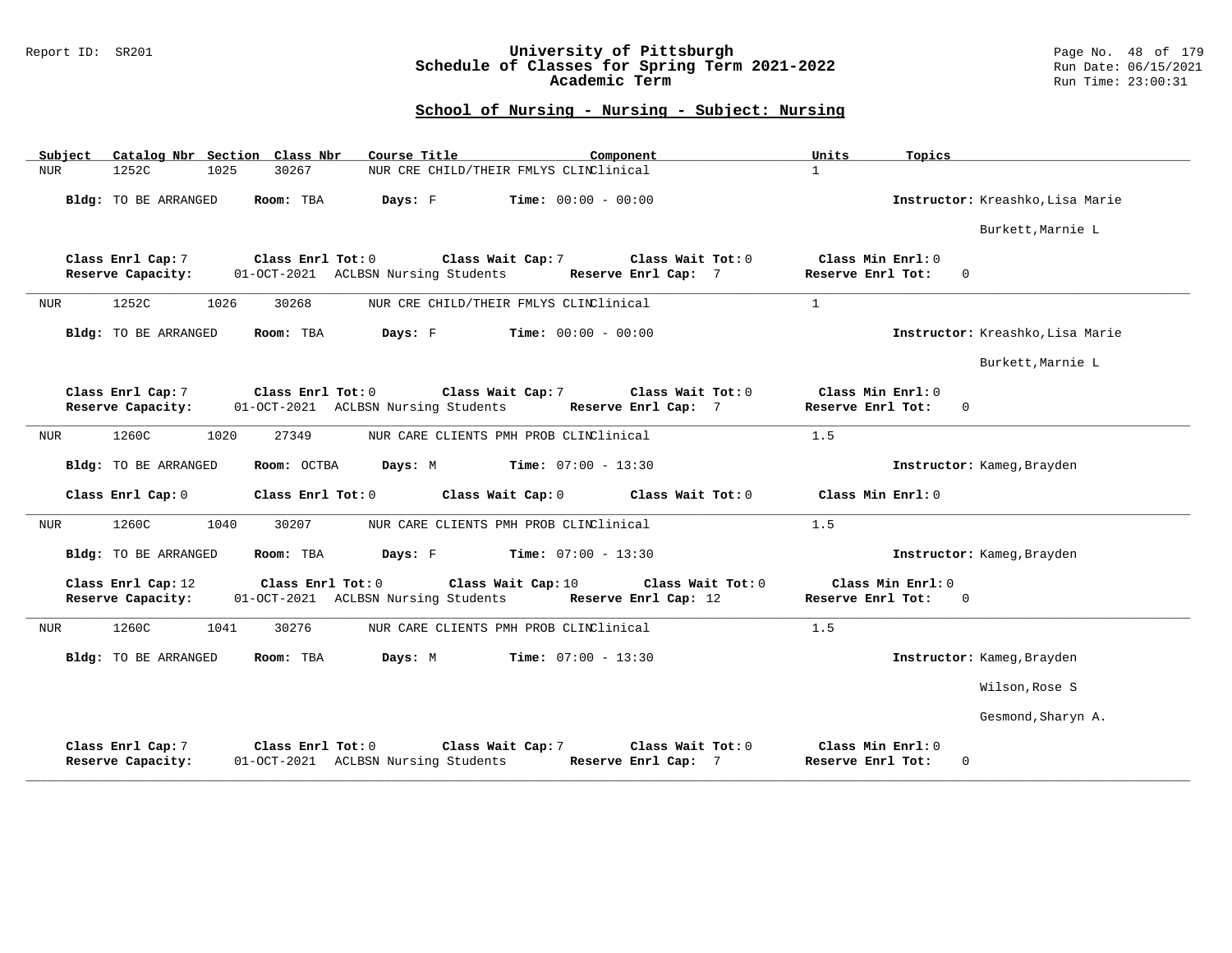### Report ID: SR201 **University of Pittsburgh** Page No. 49 of 179 **Schedule of Classes for Spring Term 2021-2022** Run Date: 06/15/2021 **Academic Term** Run Time: 23:00:31

| Subject                                | Catalog Nbr Section Class Nbr<br>Course Title            | Component                                                     | Units<br>Topics                                    |  |
|----------------------------------------|----------------------------------------------------------|---------------------------------------------------------------|----------------------------------------------------|--|
| 1260C<br><b>NUR</b>                    | 1042<br>30278                                            | NUR CARE CLIENTS PMH PROB CLINClinical                        | 1.5                                                |  |
| Bldg: TO BE ARRANGED                   | Days: M<br>Room: TBA                                     | <b>Time:</b> $07:00 - 13:30$                                  | Instructor: Kameg, Brayden                         |  |
|                                        |                                                          |                                                               | Pinto, Grace Marie                                 |  |
|                                        |                                                          |                                                               | Wilson, Rose S                                     |  |
| Class Enrl Cap: 7                      | Class Enrl Tot: 0                                        | Class Wait Cap: 7<br>Class Wait Tot: 0                        | Class Min Enrl: 0                                  |  |
| Reserve Capacity:                      | 01-OCT-2021 ACLBSN Nursing Students                      | Reserve Enrl Cap: 7                                           | Reserve Enrl Tot:<br>$\mathbf{0}$                  |  |
| 1260C<br><b>NUR</b>                    | 30279<br>1043                                            | NUR CARE CLIENTS PMH PROB CLINClinical                        | 1.5                                                |  |
| Bldg: TO BE ARRANGED                   | Room: TBA<br>Days: W                                     | <b>Time:</b> $07:00 - 13:30$                                  | Instructor: Kameg, Brayden                         |  |
|                                        |                                                          |                                                               | Foster, Ashley S                                   |  |
|                                        |                                                          |                                                               | Leventis, Maria                                    |  |
| Class Enrl Cap: 7<br>Reserve Capacity: | Class Enrl Tot: 0<br>01-OCT-2021 ACLBSN Nursing Students | Class Wait Cap: 7<br>Class Wait Tot: 0<br>Reserve Enrl Cap: 7 | Class Min Enrl: 0<br>Reserve Enrl Tot:<br>$\Omega$ |  |
| 1260C<br><b>NUR</b>                    | 1044<br>30280                                            | NUR CARE CLIENTS PMH PROB CLINClinical                        | 1.5                                                |  |
| Bldg: TO BE ARRANGED                   | Room: TBA<br>Days: W                                     | <b>Time:</b> $07:00 - 13:30$                                  | Instructor: Kameg, Brayden                         |  |
| Class Enrl Cap: 7<br>Reserve Capacity: | Class Enrl Tot: 0<br>01-OCT-2021 ACLBSN Nursing Students | Class Wait Cap: 7<br>Class Wait Tot: 0<br>Reserve Enrl Cap: 7 | Class Min Enrl: 0<br>Reserve Enrl Tot:<br>$\Omega$ |  |
| 1260C<br><b>NUR</b>                    | 30281<br>1045                                            | NUR CARE CLIENTS PMH PROB CLINClinical                        | 1.5                                                |  |
| Bldg: TO BE ARRANGED                   | Days: F<br>Room: TBA                                     | Time: $07:00 - 13:30$                                         | Instructor: Kameg, Brayden                         |  |
|                                        |                                                          |                                                               | Calderone, Theresa                                 |  |
|                                        |                                                          |                                                               | Svidron, Donette F                                 |  |
| Class Enrl Cap: 7<br>Reserve Capacity: | Class Enrl Tot: 0<br>01-OCT-2021 ACLBSN Nursing Students | Class Wait Cap: 7<br>Class Wait Tot: 0<br>Reserve Enrl Cap: 7 | Class Min Enrl: 0<br>Reserve Enrl Tot:<br>$\Omega$ |  |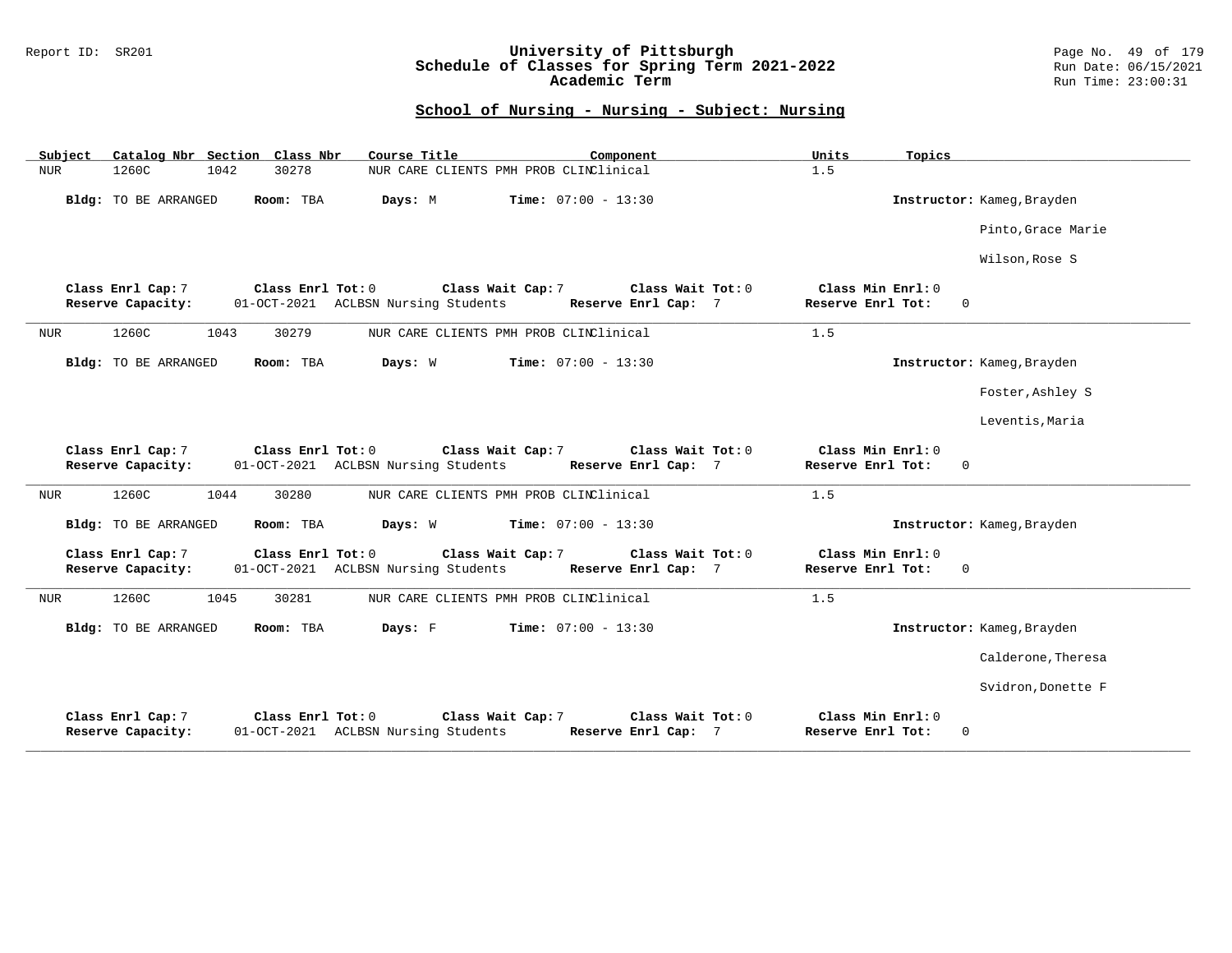### Report ID: SR201 **University of Pittsburgh** Page No. 50 of 179 **Schedule of Classes for Spring Term 2021-2022** Run Date: 06/15/2021 **Academic Term** Run Time: 23:00:31

| Subject<br>Catalog Nbr Section Class Nbr | Course Title                                                                                                                                                                                                                       | Units<br>Component                                            | Topics                          |
|------------------------------------------|------------------------------------------------------------------------------------------------------------------------------------------------------------------------------------------------------------------------------------|---------------------------------------------------------------|---------------------------------|
| <b>NUR</b><br>1260C<br>1046              | NUR CARE CLIENTS PMH PROB CLINClinical<br>30282                                                                                                                                                                                    | 1.5                                                           |                                 |
| Bldg: TO BE ARRANGED                     | Room: TBA<br>Days: F                                                                                                                                                                                                               | <b>Time:</b> $07:00 - 13:30$                                  | Instructor: Kameg, Brayden      |
|                                          |                                                                                                                                                                                                                                    |                                                               | Svidron, Donette F              |
|                                          |                                                                                                                                                                                                                                    |                                                               | Leventis, Maria                 |
| Class Enrl Cap: 7<br>Reserve Capacity:   | Class Enrl Tot: 0<br>Class Wait Cap: 7<br>01-OCT-2021 ACLBSN Nursing Students                                                                                                                                                      | Class Wait Tot: 0<br>Reserve Enrl Cap: 7<br>Reserve Enrl Tot: | Class Min Enrl: 0<br>0          |
| 1281<br>1040<br>NUR                      | 16495<br>FOUNDATIONS OF NURSING PRACT ILecture                                                                                                                                                                                     | 3.5                                                           |                                 |
| Bldg: Victoria Building Room: 00229      | Days: TuTh                                                                                                                                                                                                                         | Time: $12:00 - 13:15$                                         | Instructor: Blazeck, Alice Maus |
|                                          |                                                                                                                                                                                                                                    |                                                               | Beach, Michael D                |
| Class Enrl Cap: 40                       | Class Enrl Tot: 0<br>Class Wait Cap: 20<br>Room Characteristics: PeopleSoft - Scheduled (PS)(1)                                                                                                                                    | Class Wait Tot: 0                                             | Class Min Enrl: 0               |
|                                          | <b></b> This class has an additional fee. For more information go to <a <br="" href="http://www.registrar.pitt.edu">target="_blank"&gt;http://www.registrar.pitt.edu/</a> , and click on Faculty and Staff, then Course and Class. |                                                               |                                 |
| 1281<br>1060<br><b>NUR</b>               | 24631<br>FOUNDATIONS OF NURSING PRACT lLaboratory                                                                                                                                                                                  | 3.5                                                           |                                 |
| Bldg: TO BE ARRANGED                     | Days: TuTh<br>Room: TBA                                                                                                                                                                                                            | Time: $08:00 - 11:45$                                         | Instructor: Beach, Michael D    |
|                                          |                                                                                                                                                                                                                                    |                                                               | Blazeck, Alice Maus             |
| Class Enrl Cap: 40                       | Class Enrl Tot: 0<br>Class Wait Cap: 20                                                                                                                                                                                            | Class Wait Tot: 0                                             | Class Min Enrl: 0               |
|                                          | <b></b> This class has an additional fee. For more information go to <a <br="" href="http://www.registrar.pitt.edu">target="_blank"&gt;http://www.registrar.pitt.edu/</a> , and click on Faculty and Staff, then Course and Class. |                                                               |                                 |
| 1282C<br>1100<br><b>NUR</b>              | 22523<br>NUR ADLT AC/CRNC HLTH PROB CLNClinical                                                                                                                                                                                    | 3.5                                                           |                                 |
| Bldg: TO BE ARRANGED                     | Room: OCTBA<br>Days: WF                                                                                                                                                                                                            | <b>Time:</b> $07:00 - 14:50$                                  | Instructor: Faett, Becky L      |
|                                          |                                                                                                                                                                                                                                    |                                                               | Eiler, Julie E                  |
| Class Enrl Cap: 42                       | Class Enrl Tot: $0$<br>Class Wait Cap: 20                                                                                                                                                                                          | Class Wait Tot: 0                                             | Class Min Enrl: 0               |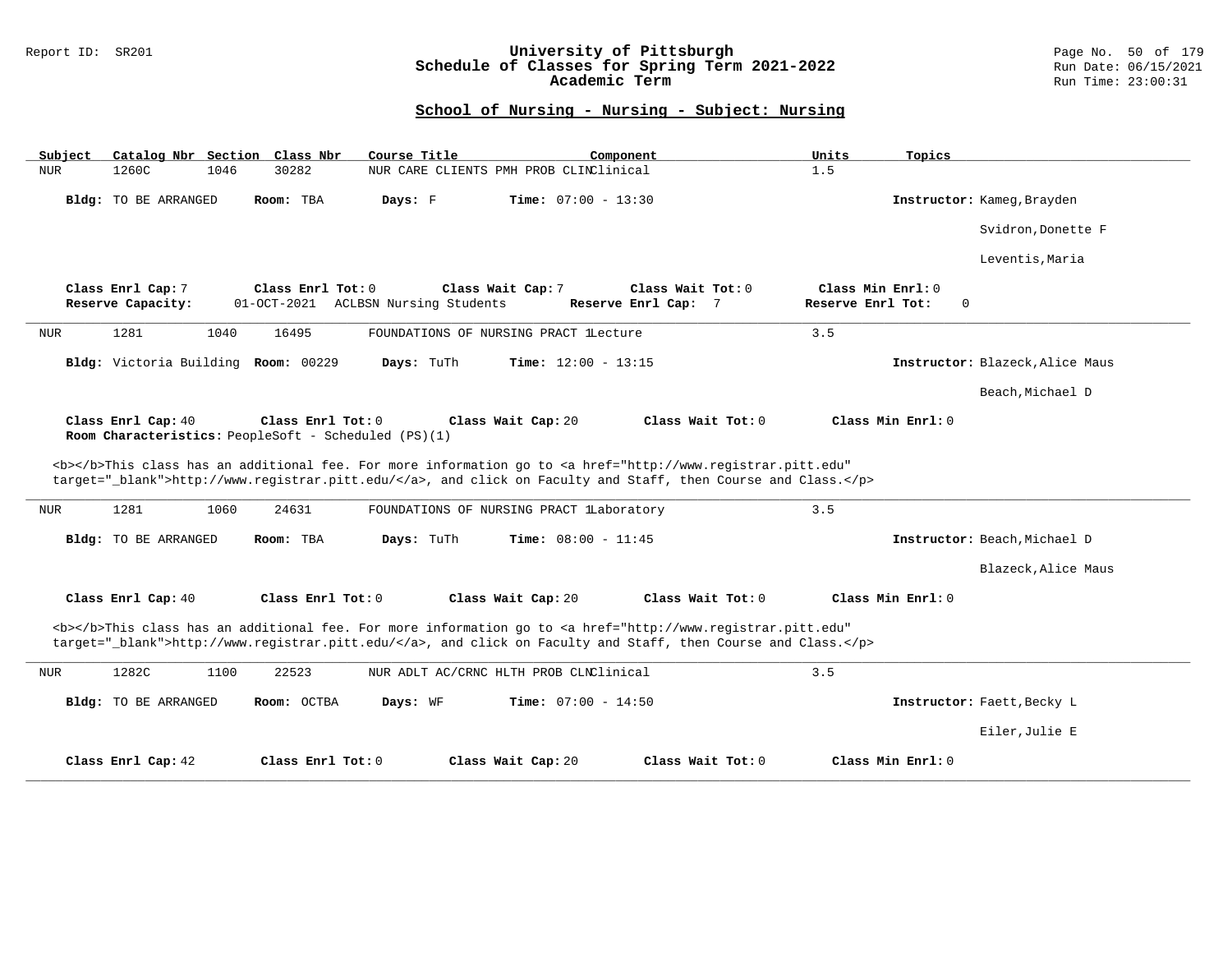### Report ID: SR201 **University of Pittsburgh** Page No. 51 of 179 **Schedule of Classes for Spring Term 2021-2022** Run Date: 06/15/2021 **Academic Term** Run Time: 23:00:31

| Subject    |                                     |      | Catalog Nbr Section Class Nbr | Course Title |                                        | Component         | Units<br>Topics   |                                                                                                                                                              |
|------------|-------------------------------------|------|-------------------------------|--------------|----------------------------------------|-------------------|-------------------|--------------------------------------------------------------------------------------------------------------------------------------------------------------|
| <b>NUR</b> | 1282C                               | 1200 | 30251                         |              | NUR ADLT AC/CRNC HLTH PROB CLNClinical |                   | 3.5               |                                                                                                                                                              |
|            | Bldg: TO BE ARRANGED                |      | Room: OCTBA                   | Days: WF     | <b>Time:</b> $07:00 - 14:50$           |                   |                   | Instructor: Faett, Becky L                                                                                                                                   |
|            |                                     |      |                               |              |                                        |                   |                   | Anderson, Maighdlin W                                                                                                                                        |
|            | Class Enrl Cap: 42                  |      | Class Enrl Tot: 0             |              | Class Wait Cap: 20                     | Class Wait Tot: 0 | Class Min Enrl: 0 |                                                                                                                                                              |
| NUR        | 1282C                               | 1300 | 30559                         |              | NUR ADLT AC/CRNC HLTH PROB CLNClinical |                   | 3.5               |                                                                                                                                                              |
|            | Bldg: TO BE ARRANGED                |      | Room: OCTBA                   | Days: WF     | <b>Time:</b> $07:00 - 14:50$           |                   |                   | Instructor: Faett, Becky L                                                                                                                                   |
|            |                                     |      |                               |              |                                        |                   |                   | Kirk, Karlie                                                                                                                                                 |
|            | Class Enrl Cap: 42                  |      | Class Enrl Tot: 0             |              | Class Wait Cap: 20                     | Class Wait Tot: 0 | Class Min Enrl: 0 |                                                                                                                                                              |
| NUR        | 1282C                               | 1305 | 30560                         |              | NUR ADLT AC/CRNC HLTH PROB CLNClinical |                   | 3.5               |                                                                                                                                                              |
|            | Bldg: TO BE ARRANGED                |      | Room: OCTBA                   | Days: WF     | <b>Time:</b> $07:00 - 14:50$           |                   |                   | Instructor: Faett, Becky L                                                                                                                                   |
|            |                                     |      |                               |              |                                        |                   |                   | Rosenblum, Leah                                                                                                                                              |
|            | Class Enrl Cap: 42                  |      | Class Enrl Tot: 0             |              | Class Wait Cap: 20                     | Class Wait Tot: 0 | Class Min Enrl: 0 |                                                                                                                                                              |
| NUR        | 1282C                               | 1310 | 30561                         |              | NUR ADLT AC/CRNC HLTH PROB CLNClinical |                   | 3.5               |                                                                                                                                                              |
|            | <b>Bldg:</b> TO BE ARRANGED         |      | Room: OCTBA                   | Days: WF     | <b>Time:</b> $07:00 - 14:50$           |                   |                   | Instructor: Faett, Becky L                                                                                                                                   |
|            |                                     |      |                               |              |                                        |                   |                   | Rauscher, Barbara                                                                                                                                            |
|            | Class Enrl Cap: 42                  |      | Class Enrl Tot: 0             |              | Class Wait Cap: 20                     | Class Wait Tot: 0 | Class Min Enrl: 0 |                                                                                                                                                              |
| <b>NUR</b> | 1633                                | 1050 | 22121                         |              | HEALTH CRE DLVRY CAMBODIA              | Independent Study | $1 - 3$           |                                                                                                                                                              |
|            | Bldg: TO BE ARRANGED                |      | Room: OCTBA                   | Days: TBA    | Time: $00:00 - 00:00$                  |                   |                   | Instructor: Henker, Richard A.                                                                                                                               |
|            | Class Enrl Cap: 35                  |      | Class Enrl Tot: 0             |              | Class Wait Cap: 20                     | Class Wait Tot: 0 | Class Min Enrl: 0 | Attributes: Community Economical Impact, Community General Impact, Community Building Understanding, Asian Studies, Global Studies, Undergraduate Global Hea |
| <b>NUR</b> | 1640                                | 1010 | 24635                         |              | LEADERSHIP IN MILITARY NURSINGLecture  |                   | $\overline{3}$    |                                                                                                                                                              |
|            | Bldg: Victoria Building Room: 00336 |      |                               | Days: TBA    | Time: $00:00 - 00:00$                  |                   |                   | Instructor: Dabbs, Annette J De Vito                                                                                                                         |
|            | Class Enrl Cap: 35                  |      | Class Enrl Tot: 0             |              | Class Wait Cap: 20                     | Class Wait Tot: 0 | Class Min Enrl: 0 |                                                                                                                                                              |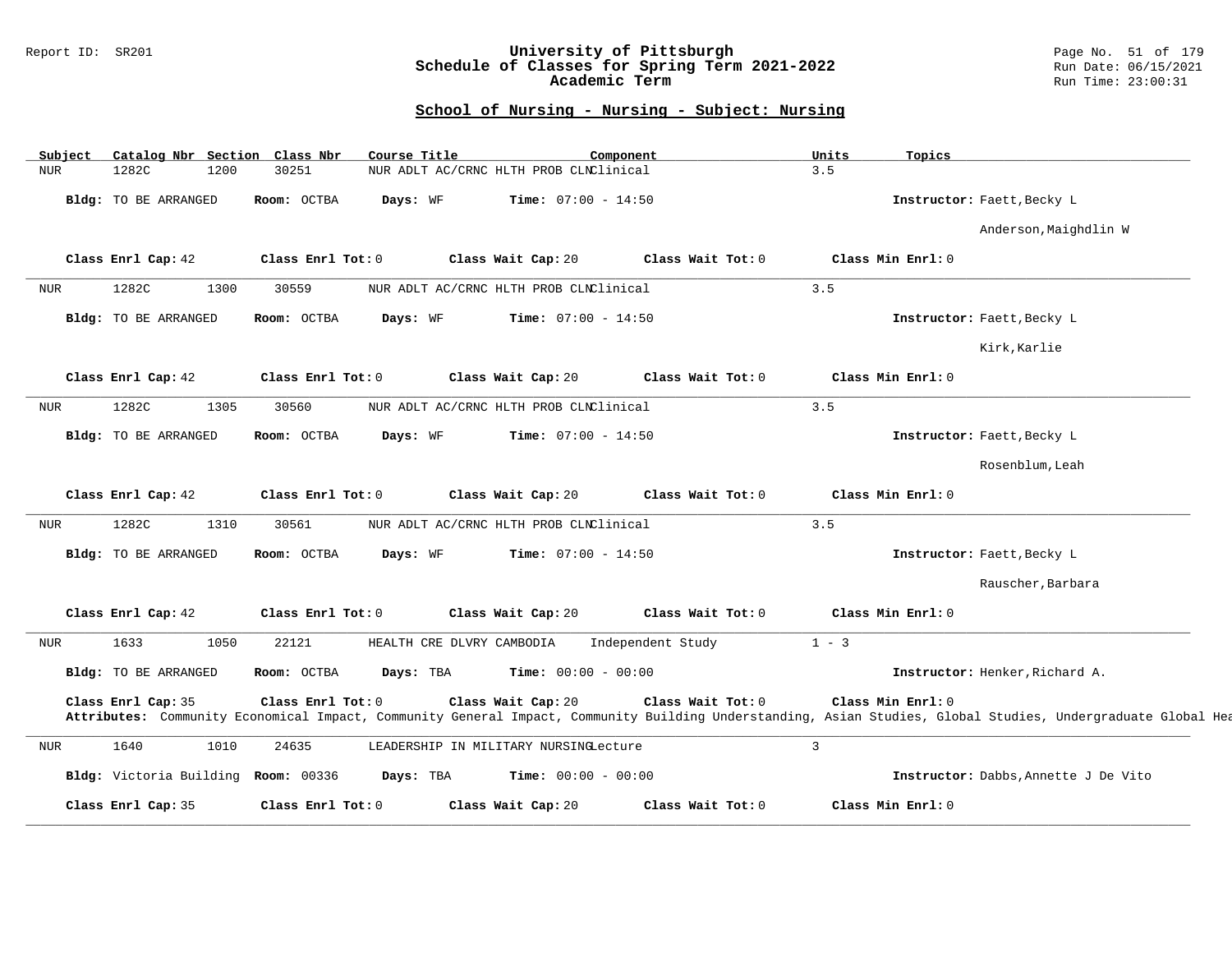#### Report ID: SR201 **University of Pittsburgh** Page No. 52 of 179 **Schedule of Classes for Spring Term 2021-2022** Run Date: 06/15/2021 **Academic Term** Run Time: 23:00:31

| Subject Catalog Nbr Section Class Nbr                                                            | Course Title<br>Component                                                  | Units<br>Topics                     |
|--------------------------------------------------------------------------------------------------|----------------------------------------------------------------------------|-------------------------------------|
| <b>NUR</b><br>1680<br>1030<br>15487                                                              | INTRO GENETCS & MOLEC THERPUTCLecture                                      | $\mathcal{L}$                       |
| Bldg: TBA<br>Room: TBA                                                                           | Days: TuTh<br><b>Time:</b> $16:00 - 17:15$                                 | Instructor: Bell, Mandy J           |
| Class Enrl Cap: 135<br>Room Characteristics: PeopleSoft - Scheduled (PS)(1)                      | Class Enrl Tot: 0 Class Wait Cap: 20<br>Class Wait Tot: 0                  | Class Min Enrl: 0                   |
| Reserve Capacity:<br>01-OCT-2021                                                                 | School of Nursing<br>Reserve Enrl Cap: 114                                 | Reserve Enrl Tot:<br>$\Omega$       |
| $01-OCT-2021$                                                                                    | 5<br>HRS                                                                   | $\Omega$                            |
|                                                                                                  | 8<br>01-OCT-2021 A&S Undergraduates                                        | $\mathbf 0$                         |
| $01-0CT-2021$ UCGS                                                                               | 8                                                                          | $\mathbf 0$                         |
| 1710<br>1010<br>13202<br>NUR                                                                     | APPLIED ADULT CP CRITICAL CARELecture                                      | $\mathbf{3}$                        |
| Bldg: Victoria Building Room: 00111 Days: Th                                                     | $Time: 16:00 - 18:50$                                                      | Instructor: Blazeck, Alice Maus     |
| Class Enrl Cap: 25<br>Class Enrl Tot: 0<br>Room Characteristics: PeopleSoft - Scheduled (PS)(1)  | Class Wait Cap: 20<br>Class Wait Tot: 0                                    | Class Min Enrl: 0                   |
| <b>NUR</b><br>1990<br>1030<br>18136                                                              | SENIOR SEMINAR<br>Lecture                                                  | $\mathbf{1}$                        |
| Bldg: Victoria Building Room: 00125                                                              | <b>Days:</b> Tu <b>Time:</b> $15:00 - 15:50$                               | Instructor: Foertsch, Lisa Yvonne   |
| Class Enrl Cap: 200<br>Class Enrl Tot: 0<br>Room Characteristics: PeopleSoft - Scheduled (PS)(1) | Class Wait Cap: 20                                                         | Class Wait Tot: 0 Class Min Enrl: 0 |
| 2000<br>1020<br>13224<br>NUR                                                                     | RESEARCH FOR EBP 1<br>Lecture                                              | $\overline{2}$                      |
| Bldg: Victoria Building Room: 00229                                                              | <b>Days:</b> M <b>Time:</b> $14:30 - 16:10$                                | Instructor: Sherwood, Paula Riess   |
| Class Enrl Cap: 55<br>Room Characteristics: PeopleSoft - Scheduled (PS)(1)                       | $Class$ $Enrl$ $Tot: 0$<br>Class Wait Cap: 0 Class Wait Tot: 0             | Class Min Enrl: 0                   |
|                                                                                                  | Reserve Capacity: 01-OCT-2021 ACLBSN Nursing Students Reserve Enrl Cap: 55 | Reserve Enrl Tot:<br>$\overline{0}$ |
| 17642<br>2000<br>1030<br>NUR                                                                     | RESEARCH FOR EBP 1<br>Lecture                                              | 2                                   |
|                                                                                                  | Bldg: Victoria Building Room: 00116 Days: Tu Time: 08:00 - 09:50           | Instructor: Sherwood, Paula Riess   |
| Class Enrl Cap: 30<br>Room Characteristics: PeopleSoft - Scheduled (PS)(1)                       | $Class$ $Enrl$ $Tot: 0$<br>Class Wait Cap: 0<br>Class Wait Tot: 0          | Class Min Enrl: 0                   |
| 2000<br><b>NUR</b><br>1200<br>22502                                                              | RESEARCH FOR EBP 1<br>Lecture                                              | 2                                   |
| Bldg: WEB Based Class<br>Room: TBA                                                               | <b>Time:</b> $00:00 - 00:00$<br>Days: TBA                                  | Instructor: Sherwood, Paula Riess   |
| Class Enrl Cap: 20<br>Attributes: Online                                                         | Class Wait Cap: 0<br>Class Wait Tot: 0<br>Class Enrl Tot: 0                | Class Min Enrl: 0                   |
| Reserve Capacity:                                                                                | 01-OCT-2021 Online Nursing Students Only Reserve Enrl Cap: 20              | Reserve Enrl Tot:<br>0              |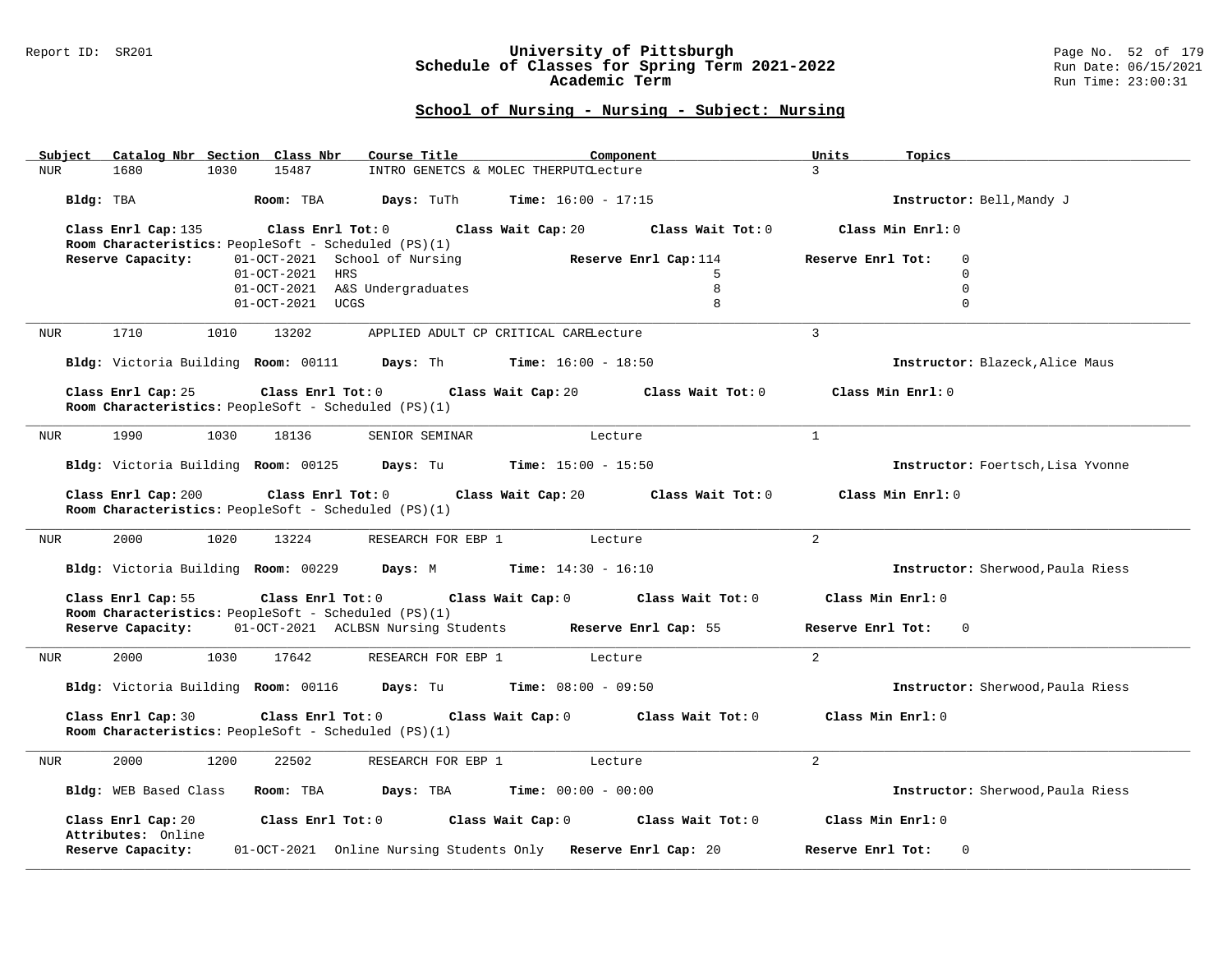| 2000D<br><b>NUR</b>                                  | 1550<br>24886<br>RESEARCH FOR EBP 1                                                                                          | Lecture                                                                                                                                                                                                                            | $\overline{a}$                    |  |  |  |  |  |
|------------------------------------------------------|------------------------------------------------------------------------------------------------------------------------------|------------------------------------------------------------------------------------------------------------------------------------------------------------------------------------------------------------------------------------|-----------------------------------|--|--|--|--|--|
| Bldg: WEB Based Class                                | Room: TBA<br>Days: Tu                                                                                                        | <b>Time:</b> $08:00 - 09:50$                                                                                                                                                                                                       | Instructor: Sherwood, Paula Riess |  |  |  |  |  |
| Class Enrl Cap: 20<br>Attributes: Distance Education | Class Enrl Tot: $0$                                                                                                          | Class Wait Cap: 0<br>Class Wait $Tot: 0$                                                                                                                                                                                           | Class Min Enrl: 0                 |  |  |  |  |  |
|                                                      | <b></b> This class has an additional fee. For more information go to <a <="" href="http://www.registrar.pitt.edu" td=""></a> |                                                                                                                                                                                                                                    |                                   |  |  |  |  |  |
|                                                      |                                                                                                                              | target="_blank">http://www.registrar.pitt.edu/, and click on Faculty and Staff, then Course and Class.                                                                                                                             |                                   |  |  |  |  |  |
| 2004<br>NUR                                          | 1050<br>13420<br>PATHPHYLGY ACROSS LIFE SPAN                                                                                 | Lecture                                                                                                                                                                                                                            | $\overline{4}$                    |  |  |  |  |  |
| Bldg: Victoria Building Room: 00229                  | Days: W                                                                                                                      | <b>Time:</b> $15:00 - 18:50$                                                                                                                                                                                                       | Instructor: Alexander, Sheila A   |  |  |  |  |  |
| Class Enrl Cap: 50                                   | Class Enrl Tot: 0<br>Room Characteristics: PeopleSoft - Scheduled (PS)(1)                                                    | Class Wait Cap: 0<br>Class Wait Tot: 0                                                                                                                                                                                             | Class Min Enrl: 0                 |  |  |  |  |  |
| Reserve Capacity:                                    | 01-OCT-2021 Nursing Anesthesia                                                                                               | Combined Section ID: 0551(NUR/2004/EPIDEM/2004/HRS/2004) - EPIDEM 2004(#13517), HRS 2004(#15003)<br>Reserve Enrl Cap: 45                                                                                                           | $\Omega$<br>Reserve Enrl Tot:     |  |  |  |  |  |
|                                                      | 01-OCT-2021 Graduate Nursing Students                                                                                        | 5                                                                                                                                                                                                                                  | $\Omega$                          |  |  |  |  |  |
|                                                      | 21-NOV-2021 Nursing Anesthesia                                                                                               | $\Omega$                                                                                                                                                                                                                           | $\Omega$                          |  |  |  |  |  |
| 2004D<br><b>NUR</b>                                  | 1500<br>24882<br>PATHOPHYS ACROSS LIFE SPAN                                                                                  | Lecture                                                                                                                                                                                                                            | $\overline{4}$                    |  |  |  |  |  |
| Bldg: WEB Based Class                                | Room: TBA<br>Days: W                                                                                                         | <b>Time:</b> $15:00 - 18:50$                                                                                                                                                                                                       | Instructor: Alexander, Sheila A   |  |  |  |  |  |
| Class Enrl Cap: 20                                   | Class Enrl Tot: 0                                                                                                            | Class Wait Cap: 0<br>Class Wait Tot: 0                                                                                                                                                                                             | Class Min Enrl: 0                 |  |  |  |  |  |
| Attributes: Distance Education                       |                                                                                                                              |                                                                                                                                                                                                                                    |                                   |  |  |  |  |  |
|                                                      |                                                                                                                              | <b></b> This class has an additional fee. For more information go to <a <br="" href="http://www.registrar.pitt.edu">target="_blank"&gt;http://www.registrar.pitt.edu/</a> , and click on Faculty and Staff, then Course and Class. |                                   |  |  |  |  |  |
|                                                      |                                                                                                                              |                                                                                                                                                                                                                                    |                                   |  |  |  |  |  |
| 2008<br><b>NUR</b>                                   | 22503<br>1200                                                                                                                | ETHICS FOR ADV PRACTICE NUR Independent Study                                                                                                                                                                                      | $\mathbf 0$                       |  |  |  |  |  |
| Bldg: WEB Based Class                                | Room: TBA<br>Days: TBA                                                                                                       | <b>Time:</b> $00:00 - 00:00$                                                                                                                                                                                                       | Instructor: Nilsen, Marci Lee     |  |  |  |  |  |
|                                                      |                                                                                                                              |                                                                                                                                                                                                                                    | Dabbs, Annette J De Vito          |  |  |  |  |  |
| Class Enrl Cap: 20                                   | Class Enrl Tot: 0                                                                                                            | Class Wait Cap: 0<br>Class Wait Tot: 0                                                                                                                                                                                             | Class Min Enrl: 0                 |  |  |  |  |  |
| Reserve Capacity:                                    | 01-OCT-2021 Online Nursing Students Only Reserve Enrl Cap: 20                                                                |                                                                                                                                                                                                                                    | Reserve Enrl Tot:<br>$\Omega$     |  |  |  |  |  |
| 2009<br>NUR                                          | 1200<br>22504                                                                                                                | POLICY/ORG/FINCG/ OF HLTH CAREIndependent Study                                                                                                                                                                                    | $\Omega$                          |  |  |  |  |  |
| <b>Bldg:</b> TO BE ARRANGED                          | Room: TBA<br>Days: TBA                                                                                                       | <b>Time:</b> $00:00 - 00:00$                                                                                                                                                                                                       | Instructor: Godfrey, Kathleen     |  |  |  |  |  |
| Class Enrl Cap: 25                                   | Class Enrl Tot: 0                                                                                                            | Class Wait Cap: 0<br>Class Wait $Tot: 0$                                                                                                                                                                                           | Class Min Enrl: 0                 |  |  |  |  |  |
| Reserve Capacity:                                    | 01-OCT-2021 Online Nursing Students Only                                                                                     | Reserve Enrl Cap: 25                                                                                                                                                                                                               | Reserve Enrl Tot:<br>$\Omega$     |  |  |  |  |  |
| Attributes: Online<br>Attributes: Online             |                                                                                                                              |                                                                                                                                                                                                                                    |                                   |  |  |  |  |  |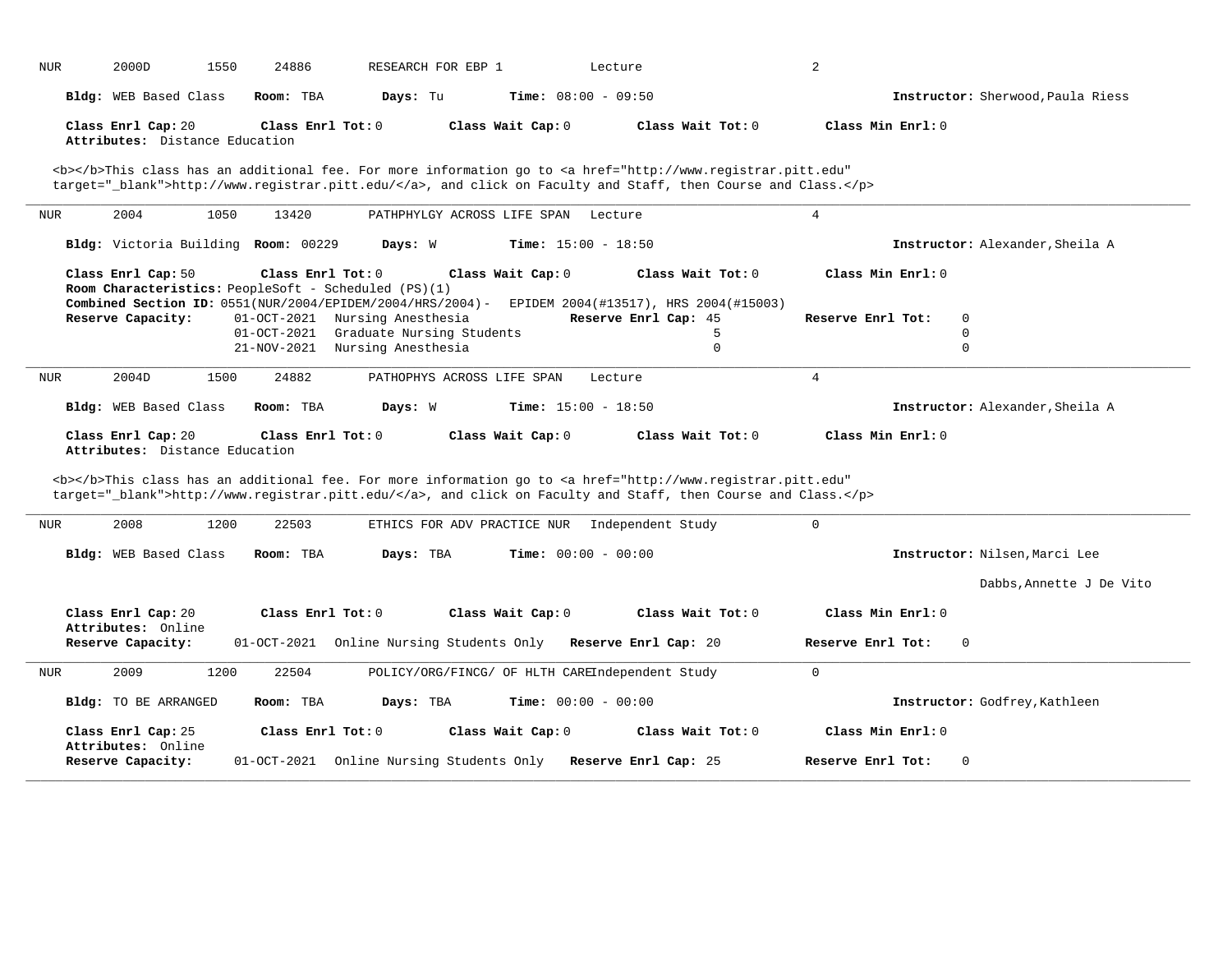#### Report ID: SR201 **University of Pittsburgh** Page No. 54 of 179 **Schedule of Classes for Spring Term 2021-2022** Run Date: 06/15/2021 **Academic Term** Run Time: 23:00:31

| Catalog Nbr Section Class Nbr<br>Subject                                   | Course Title                                                                                                                                                                                                                       | Units<br>Component        | Topics                           |
|----------------------------------------------------------------------------|------------------------------------------------------------------------------------------------------------------------------------------------------------------------------------------------------------------------------------|---------------------------|----------------------------------|
| 14993<br><b>NUR</b><br>2010<br>1070                                        | HEALTH PROMO/DISEASE PRVNTN                                                                                                                                                                                                        | 3<br>Lecture              |                                  |
| Bldg: Victoria Building Room: 00114                                        | <b>Time:</b> $11:00 - 13:50$<br>Days: Th                                                                                                                                                                                           |                           | Instructor: Doswell, Willa       |
| Class Enrl Cap: 35<br>Room Characteristics: PeopleSoft - Scheduled (PS)(1) | Class Enrl Tot: $0$<br>Class Wait Cap: 0<br>Attributes: Community General Impact, Community Building Understanding                                                                                                                 | Class Wait Tot: 0         | Class Min Enrl: 0                |
| 2010<br>1200<br>22505<br><b>NUR</b>                                        | HEALTH PROMO/DISEASE PRVNTN                                                                                                                                                                                                        | $\overline{3}$<br>Lecture |                                  |
| Bldg: WEB Based Class<br>Room: TBA                                         | Days: TBA<br><b>Time:</b> $00:00 - 00:00$                                                                                                                                                                                          |                           | Instructor: Doswell, Willa       |
| Class Enrl Cap: 20                                                         | Class Enrl Tot: 0<br>Class Wait Cap: 0                                                                                                                                                                                             | Class Wait $Tot: 0$       | Class Min $Err1:0$               |
| Reserve Capacity:                                                          | Attributes: Online, Community General Impact, Community Building Understanding<br>01-OCT-2021 Online Nursing Students Only Reserve Enrl Cap: 20                                                                                    |                           | Reserve Enrl Tot:<br>$\mathbf 0$ |
| 2010D<br>1500<br>24884<br>NUR                                              | HEALTH PROMO/DISEASE PRVNTN Lecture                                                                                                                                                                                                | 3                         |                                  |
| Bldg: WEB Based Class<br>Room: TBA                                         | Days: Th<br><b>Time:</b> $11:00 - 13:50$                                                                                                                                                                                           |                           | Instructor: Doswell, Willa       |
| Class Enrl Cap: 20<br>Attributes: Distance Education                       | Class Wait Cap: 0<br>Class Enrl Tot: 0                                                                                                                                                                                             | Class Wait Tot: 0         | Class Min Enrl: 0                |
|                                                                            |                                                                                                                                                                                                                                    |                           |                                  |
|                                                                            | <b></b> This class has an additional fee. For more information go to <a <br="" href="http://www.registrar.pitt.edu">target="_blank"&gt;http://www.registrar.pitt.edu/</a> , and click on Faculty and Staff, then Course and Class. |                           |                                  |
|                                                                            |                                                                                                                                                                                                                                    |                           |                                  |
| 2011<br>1210<br>26435<br>NUR                                               | APPLIED STATISTICS FOR EBP                                                                                                                                                                                                         | 3<br>Lecture              |                                  |
| Bldg: Victoria Building Room: 00115                                        | <b>Time:</b> $09:00 - 11:50$<br>Days: W                                                                                                                                                                                            |                           | Instructor: Ren, Dianxu          |
| Class Enrl Cap: 60<br>Room Characteristics: PeopleSoft - Scheduled (PS)(1) | Class Enrl Tot: 0<br>Class Wait Cap: 0                                                                                                                                                                                             | Class Wait Tot: 0         | Class Min Enrl: 0                |
|                                                                            |                                                                                                                                                                                                                                    |                           |                                  |
| <b>NUR</b><br>2011D<br>1010<br>28914                                       | APPLIED STATISTICS FOR EBP                                                                                                                                                                                                         | 3<br>Lecture              |                                  |
| Bldg: WEB Based Class<br>Room: TBA                                         | Days: TBA<br><b>Time:</b> $00:00 - 00:00$                                                                                                                                                                                          |                           | Instructor: Ren, Dianxu          |
| Class Enrl Cap: 20<br>Attributes: Distance Education                       | Class Enrl Tot: 0<br>Class Wait Cap: 0                                                                                                                                                                                             | Class Wait Tot: 0         | Class Min Enrl: 0                |
| 2034<br>1050<br>16227<br>NUR                                               | ADVANCED PHARMACOLGY ACRS LFSPLecture                                                                                                                                                                                              | 3                         |                                  |
| Bldg: Victoria Building Room: 00114                                        | Days: Tu<br><b>Time:</b> $10:00 - 12:50$                                                                                                                                                                                           |                           | Instructor: Kaufman, Robert Reid |
| Class Enrl Cap: 35<br>Room Characteristics: PeopleSoft - Scheduled (PS)(1) | Class Enrl Tot: $0$<br>Class Wait Cap: 0                                                                                                                                                                                           | Class Wait Tot: 0         | Class Min Enrl: 0                |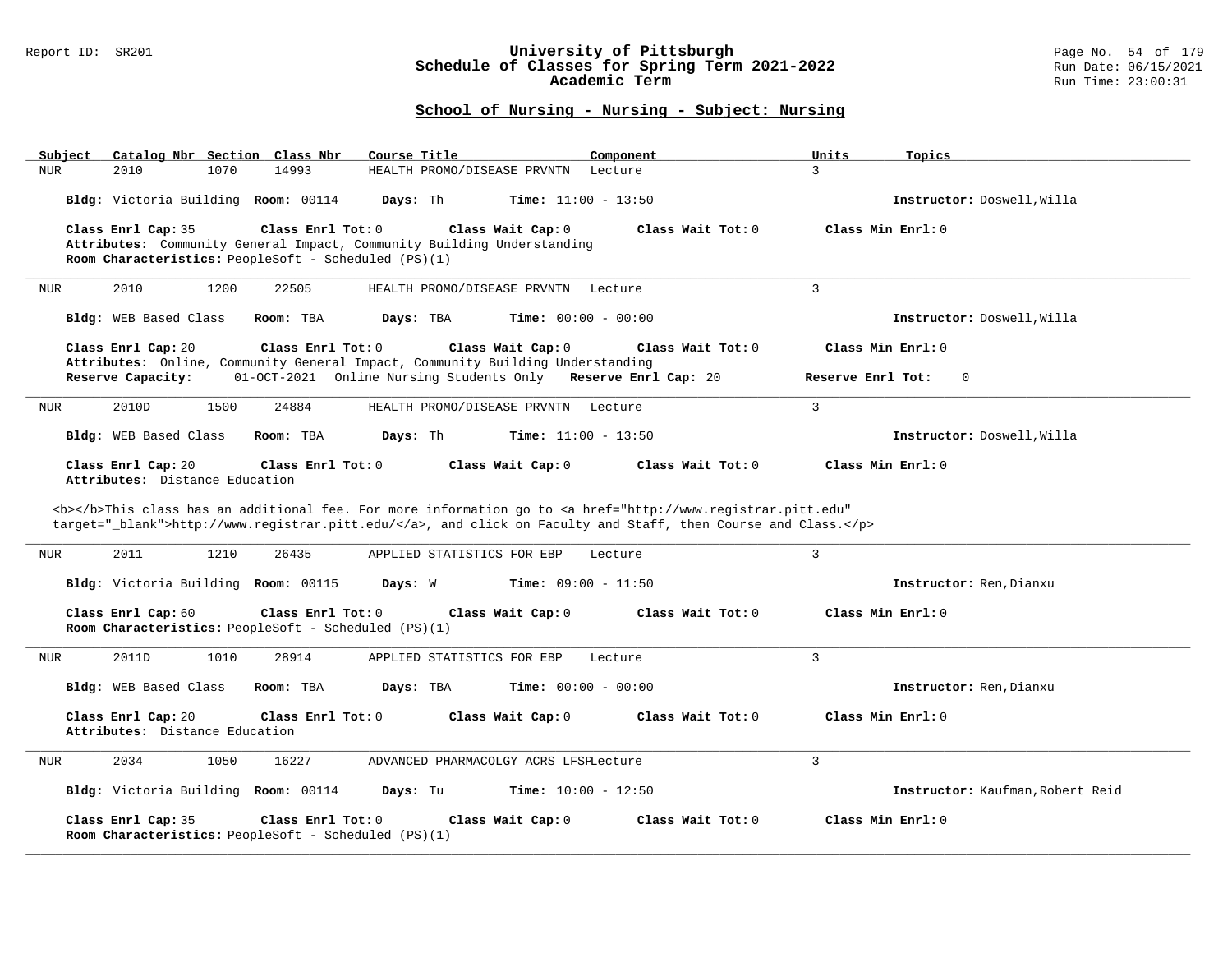#### Report ID: SR201 **University of Pittsburgh** Page No. 55 of 179 **Schedule of Classes for Spring Term 2021-2022** Run Date: 06/15/2021 **Academic Term** Run Time: 23:00:31

| Catalog Nbr Section Class Nbr<br>Subject                                  | Course Title<br>Component                                                                                                                   | Units<br>Topics                          |
|---------------------------------------------------------------------------|---------------------------------------------------------------------------------------------------------------------------------------------|------------------------------------------|
| 22817<br><b>NUR</b><br>2034<br>1200                                       | ADVANCED PHARMACOLGY ACRS LFSPLecture                                                                                                       | 3                                        |
| Bldg: WEB Based Class<br>Room: TBA                                        | <b>Time:</b> $00:00 - 00:00$<br>Days: TBA                                                                                                   | Instructor: Kaufman, Robert Reid         |
| Class Enrl Cap: 20<br>Class Enrl Tot: 0<br>Attributes: Online             | Class Wait Cap: 0<br>Class Wait Tot: 0                                                                                                      | Class Min Enrl: 0                        |
| Reserve Capacity:<br>01-OCT-2021                                          | Online Nursing Students Only Reserve Enrl Cap: 20                                                                                           | Reserve Enrl Tot:<br>$\Omega$            |
| 2034D<br>1500<br>24888<br>NUR                                             | ADVANCED PHARMACOLGY ACRS LFSPLecture                                                                                                       | $\overline{3}$                           |
| Bldg: WEB Based Class<br>Room: TBA                                        | Days: Tu<br>Time: $10:00 - 12:50$                                                                                                           | Instructor: Kaufman, Robert Reid         |
| Class Enrl Cap: 20<br>Class Enrl Tot: 0<br>Attributes: Distance Education | Class Wait Cap: 0<br>Class Wait Tot: 0                                                                                                      | Class Min Enrl: 0                        |
|                                                                           | <b></b> This class has an additional fee. For more information go to <a <="" href="http://www.registrar.pitt.edu" td=""><td></td></a>       |                                          |
|                                                                           | target="_blank">http://www.registrar.pitt.edu/, and click on Faculty and Staff, then Course and Class.                                      |                                          |
| 2040<br>1100<br>26776<br><b>NUR</b>                                       | LIT & FILM UNDST PATNT-PRACTNRLecture                                                                                                       | 1                                        |
| Bldg: TBA<br>Room: TBA                                                    | Days: TBA<br>Time: TBA                                                                                                                      | Instructor: Staff                        |
| Class Enrl Cap: 25<br>Class Enrl Tot: 0                                   | Class Wait Cap: 0<br>Class Wait Tot: 0<br>Combined Section ID: 0016(NUR/2040/CDENT/5910/PHARM/5832)- PHARM 5832(#25772), CDENT 5910(#25791) | Class Min Enrl: 0                        |
| 2044<br>1200<br>23164<br><b>NUR</b>                                       | NUR GRAD ORIENTATION MODULE Independent Study                                                                                               | $\mathbf 0$                              |
| Bldg: WEB Based Class<br>Room: TBA                                        | <b>Time:</b> $00:00 - 00:00$<br>Days: TBA                                                                                                   | Instructor: Kitutu, Julius Mulwa Munyoki |
| Class Enrl Cap: 30<br>Class Enrl Tot: 0                                   | Class Wait Cap: 0<br>Class Wait Tot: 0                                                                                                      | Class Min Enrl: 0                        |
| Attributes: Online<br>Reserve Capacity:                                   | 01-OCT-2021 Online Nursing Students Only Reserve Enrl Cap: 30                                                                               | Reserve Enrl Tot:<br>$\mathbf 0$         |
| 2044<br>1210<br>24126<br><b>NUR</b>                                       | NUR GRAD ORIENTATION MODULE<br>Independent Study                                                                                            | $\Omega$                                 |
| Bldg: TO BE ARRANGED<br>Room: TBA                                         | Days: TBA<br><b>Time:</b> $00:00 - 00:00$                                                                                                   | Instructor: Kitutu, Julius Mulwa Munyoki |
| Class Enrl Cap: 50<br>Class Enrl Tot: 0                                   | Class Wait Cap: 0<br>Class Wait Tot: 0                                                                                                      | Class Min Enrl: 0                        |
| 2176<br>1010<br>29958<br><b>NUR</b>                                       | SEMINAR SCHOOL NURSE<br>Lecture                                                                                                             | 3                                        |
| Bldg: WEB Based Class<br>Room: TBA                                        | <b>Time:</b> $00:00 - 00:00$<br>Days: TBA                                                                                                   | Instructor: Allison, Virginia L          |
| Class Enrl Cap: 35<br>Class Enrl Tot: 0<br>Attributes: Online             | Class Wait Cap: 0<br>Class Wait Tot: 0                                                                                                      | Class Min Enrl: 0                        |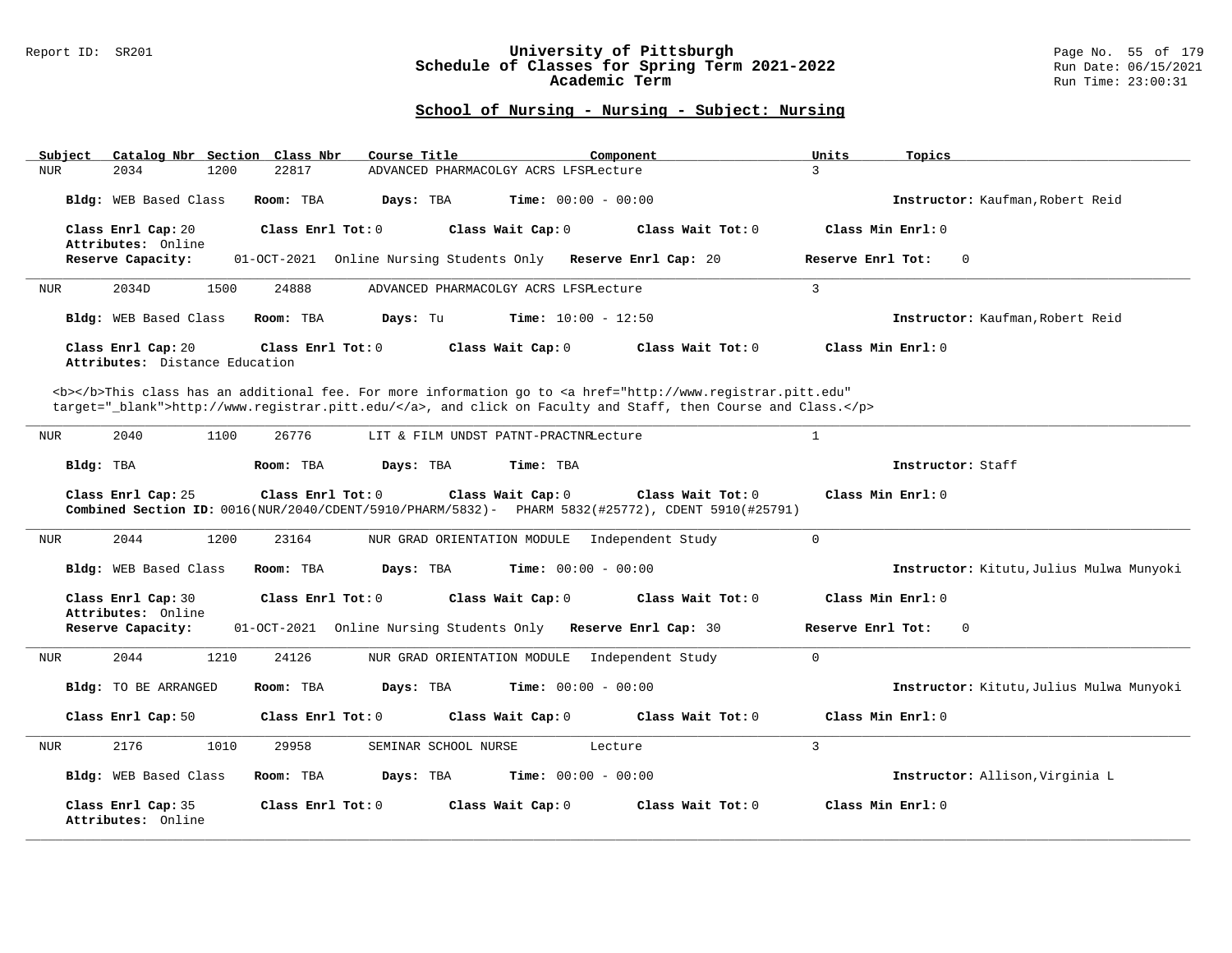#### Report ID: SR201 **University of Pittsburgh** Page No. 56 of 179 **Schedule of Classes for Spring Term 2021-2022** Run Date: 06/15/2021 **Academic Term** Run Time: 23:00:31

| Catalog Nbr Section Class Nbr<br>Subject                                                                                           | Course Title                                                                                                    | Component                  | Units<br>Topics                    |
|------------------------------------------------------------------------------------------------------------------------------------|-----------------------------------------------------------------------------------------------------------------|----------------------------|------------------------------------|
| 29957<br>2179<br>1010<br>NUR                                                                                                       | PRACTICUM SCHOOL NURSE                                                                                          | $\overline{a}$<br>Clinical |                                    |
| Bldg: WEB Based Class<br>Room: TBA                                                                                                 | <b>Time:</b> $00:00 - 00:00$<br>Days: TBA                                                                       |                            | Instructor: Staff                  |
| Class Enrl Cap: 35<br>Attributes: Online                                                                                           | Class Enrl Tot: 0<br>Class Wait Cap: 0                                                                          | Class Wait Tot: 0          | Class Min Enrl: 0                  |
| 2202<br>1070<br>23803<br>NUR                                                                                                       | HLTH POLC & MGT IN PUBLC HLTH Lecture                                                                           | $\overline{3}$             |                                    |
| Bldg: TBA<br>Room: TBA                                                                                                             | <b>Time:</b> $09:00 - 11:55$<br>Days: Tu                                                                        |                            | Instructor: Donohue, Julie Marie   |
| Class Enrl Cap: 20<br>$\texttt{Class}$ $\texttt{Enrl}$ $\texttt{Tot:}$ $0$<br>Room Characteristics: PeopleSoft - Scheduled (PS)(1) | Class Wait Cap: 0<br>Combined Section ID: 0856(HPM 2001/HRS 2001/NUR 2202) - HPM 2001(#13503), HRS 2001(#23802) | Class Wait Tot: 0          | Class Min Enrl: 0                  |
| 2682<br>1000<br>31056<br>NUR                                                                                                       | HUMAN GENETICS & CLNCL APPLCS Lecture                                                                           | $\mathbf{3}$               |                                    |
| Bldg: TBA<br>Room: TBA                                                                                                             | Days: Tu<br>$Time: 15:00 - 17:50$                                                                               |                            | Instructor: Wesmiller, Susan W     |
| Class Enrl Cap: 64<br>Room Characteristics: PeopleSoft - Scheduled (PS)(1)                                                         | Class Enrl Tot: 0<br>Class Wait Cap: 0                                                                          | Class Wait Tot: 0          | Class Min Enrl: 0                  |
| 2682<br>1005<br>31060<br>NUR                                                                                                       | HUMAN GENETICS & CLNCL APPLCS Lecture                                                                           | 3                          |                                    |
| Bldg: WEB Based Class<br>Room: TBA                                                                                                 | <b>Time:</b> $00:00 - 00:00$<br>Days: TBA                                                                       |                            | Instructor: Wesmiller, Susan W     |
| Class Enrl Cap: 20<br>Attributes: Online                                                                                           | Class Enrl Tot: 0<br>Class Wait Cap: 0                                                                          | Class Wait Tot: 0          | Class Min Enrl: 0                  |
| 2682D<br>1000<br>31059<br>NUR                                                                                                      | HUMAN GENETICS & CLNCL APPLCS Lecture                                                                           | $\mathbf{3}$               |                                    |
| Bldg: WEB Based Class<br>Room: TBA                                                                                                 | Days: Tu<br><b>Time:</b> $15:00 - 17:50$                                                                        |                            | Instructor: Wesmiller, Susan W     |
| Class Enrl Cap: 20<br>Attributes: Distance Education                                                                               | Class Wait Cap: 0<br>Class Enrl Tot: 0                                                                          | Class Wait Tot: 0          | Class Min Enrl: 0                  |
| 2800<br>1010<br>28932<br>NUR                                                                                                       | COORDINATING CLINICAL TRIALS Lecture                                                                            | $\overline{2}$             |                                    |
| Bldg: WEB Based Class<br>Room: TBA                                                                                                 | <b>Time:</b> $00:00 - 00:00$<br>Days: TBA                                                                       |                            | Instructor: Schlenk, Elizabeth Ann |
| Class Enrl Cap: 20<br>Attributes: Online                                                                                           | Class Enrl Tot: 0<br>Class Wait Cap: 0                                                                          | Class Wait Tot: 0          | Class Min Enrl: 0                  |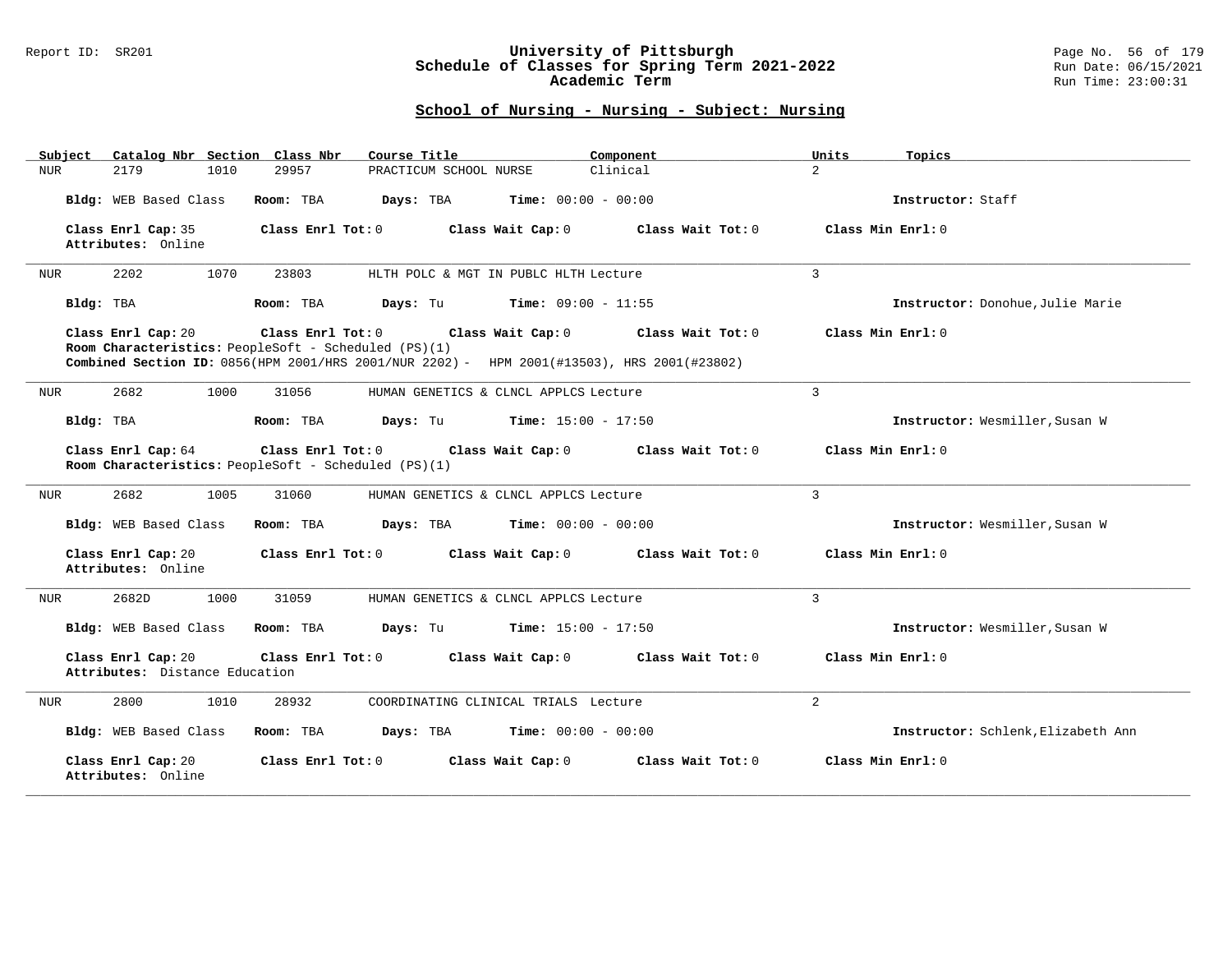#### Report ID: SR201 **University of Pittsburgh** Page No. 57 of 179 **Schedule of Classes for Spring Term 2021-2022** Run Date: 06/15/2021 **Academic Term** Run Time: 23:00:31

# **School of Nursing - Nursing - Subject: Nursing**

| Subject | Catalog Nbr Section Class Nbr                                                                                                                    |                   | Course Title                                                                                           |                              | Component                                                                                                                                      | Units          | Topics                            |
|---------|--------------------------------------------------------------------------------------------------------------------------------------------------|-------------------|--------------------------------------------------------------------------------------------------------|------------------------------|------------------------------------------------------------------------------------------------------------------------------------------------|----------------|-----------------------------------|
| NUR     | 2801<br>1010                                                                                                                                     | 28930             | COORDINATING CLN TRIALS PRAC Clinical                                                                  |                              |                                                                                                                                                | $1 - 2$        |                                   |
|         | Bldg: Victoria Building Room: 00360                                                                                                              |                   | Days: TBA                                                                                              | <b>Time:</b> $00:00 - 00:00$ |                                                                                                                                                |                | Instructor: Staff                 |
|         | Class Enrl Cap: 20                                                                                                                               | Class Enrl Tot: 0 |                                                                                                        | Class Wait Cap: 0            | Class Wait Tot: 0                                                                                                                              |                | Class Min Enrl: 0                 |
| NUR     | 2820<br>1100                                                                                                                                     | 24141             | PRINC/PRA FORENSIC NUR & LNC Lecture                                                                   |                              |                                                                                                                                                | 3              |                                   |
|         | Bldg: WEB Based Class                                                                                                                            | Room: TBA         | Days: TBA                                                                                              | <b>Time:</b> $00:00 - 00:00$ |                                                                                                                                                |                | Instructor: Constantino, Rose     |
|         | Class Enrl Cap: 20<br>Attributes: Online                                                                                                         | Class Enrl Tot: 0 |                                                                                                        | Class Wait Cap: 0            | Class Wait Tot: 0                                                                                                                              |                | Class Min Enrl: 0                 |
| NUR     | 2822<br>1050                                                                                                                                     | 16966             | SEM/PRAC IN FORENSIC NUR & LNCLecture                                                                  |                              |                                                                                                                                                | $\overline{3}$ |                                   |
|         | Bldg: Victoria Building Room: 00228                                                                                                              |                   | Days: M                                                                                                | <b>Time:</b> $17:00 - 19:50$ |                                                                                                                                                |                | Instructor: Constantino, Rose     |
|         | Class Enrl Cap: 10<br>Room Characteristics: PeopleSoft - Scheduled (PS)(1)<br><b>Combined Section ID:</b> 0009(NUR/2822/2823) - NUR 2823(#13207) | Class Enrl Tot: 0 |                                                                                                        | Class Wait Cap: 0            | Class Wait Tot: 0                                                                                                                              |                | Class Min Enrl: 0                 |
| NUR     | 2823<br>1030                                                                                                                                     | 13207             | FORENSC PMH NUR & CORRCTNL NURLecture                                                                  |                              |                                                                                                                                                | 3              |                                   |
|         | Bldg: Victoria Building Room: 00228                                                                                                              |                   | Days: M                                                                                                | $Time: 17:00 - 19:50$        |                                                                                                                                                |                | Instructor: Constantino, Rose     |
|         | Class Enrl Cap: 10<br>Room Characteristics: PeopleSoft - Scheduled (PS)(1)<br><b>Combined Section ID:</b> 0009(NUR/2822/2823) - NUR 2822(#16966) | Class Enrl Tot: 0 |                                                                                                        | Class Wait Cap: 0            | Class Wait Tot: 0                                                                                                                              |                | Class Min Enrl: 0                 |
| NUR     | 2865<br>1050                                                                                                                                     | 16684             | FUNDMS DISTR/MASS CASUALTY CRELecture                                                                  |                              |                                                                                                                                                | $\overline{2}$ |                                   |
|         | Bldg: Victoria Building Room: 00117                                                                                                              |                   | Days: Tu                                                                                               | <b>Time:</b> $17:00 - 18:50$ |                                                                                                                                                |                | Instructor: Anderson, Maighdlin W |
|         | Class Enrl Cap: 50<br>Room Characteristics: PeopleSoft - Scheduled (PS)(1)                                                                       | Class Enrl Tot: 0 |                                                                                                        | Class Wait Cap: 0            | Class Wait Tot: 0                                                                                                                              |                | Class Min Enrl: 0                 |
| NUR     | 2865D<br>1500                                                                                                                                    | 24895             | FUNDMS DISTR/MASS CASUALTY CRELecture                                                                  |                              |                                                                                                                                                | $\overline{2}$ |                                   |
|         | Bldg: WEB Based Class                                                                                                                            | Room: TBA         | Days: Tu                                                                                               | <b>Time:</b> $17:00 - 18:50$ |                                                                                                                                                |                | Instructor: Anderson, Maighdlin W |
|         | Class Enrl Cap: 20<br>Attributes: Distance Education                                                                                             | Class Enrl Tot: 0 |                                                                                                        | Class Wait Cap: 0            | Class Wait Tot: 0                                                                                                                              |                | Class Min Enrl: 0                 |
|         |                                                                                                                                                  |                   | target="_blank">http://www.registrar.pitt.edu/, and click on Faculty and Staff, then Course and Class. |                              | <b></b> This class has an additional fee. For more information go to <a <="" href="http://www.registrar.pitt.edu" td=""><td></td><td></td></a> |                |                                   |

**\_\_\_\_\_\_\_\_\_\_\_\_\_\_\_\_\_\_\_\_\_\_\_\_\_\_\_\_\_\_\_\_\_\_\_\_\_\_\_\_\_\_\_\_\_\_\_\_\_\_\_\_\_\_\_\_\_\_\_\_\_\_\_\_\_\_\_\_\_\_\_\_\_\_\_\_\_\_\_\_\_\_\_\_\_\_\_\_\_\_\_\_\_\_\_\_\_\_\_\_\_\_\_\_\_\_\_\_\_\_\_\_\_\_\_\_\_\_\_\_\_\_\_\_\_\_\_\_\_\_\_\_\_\_\_\_\_\_\_\_\_\_\_\_\_\_\_\_\_\_\_\_\_\_\_\_**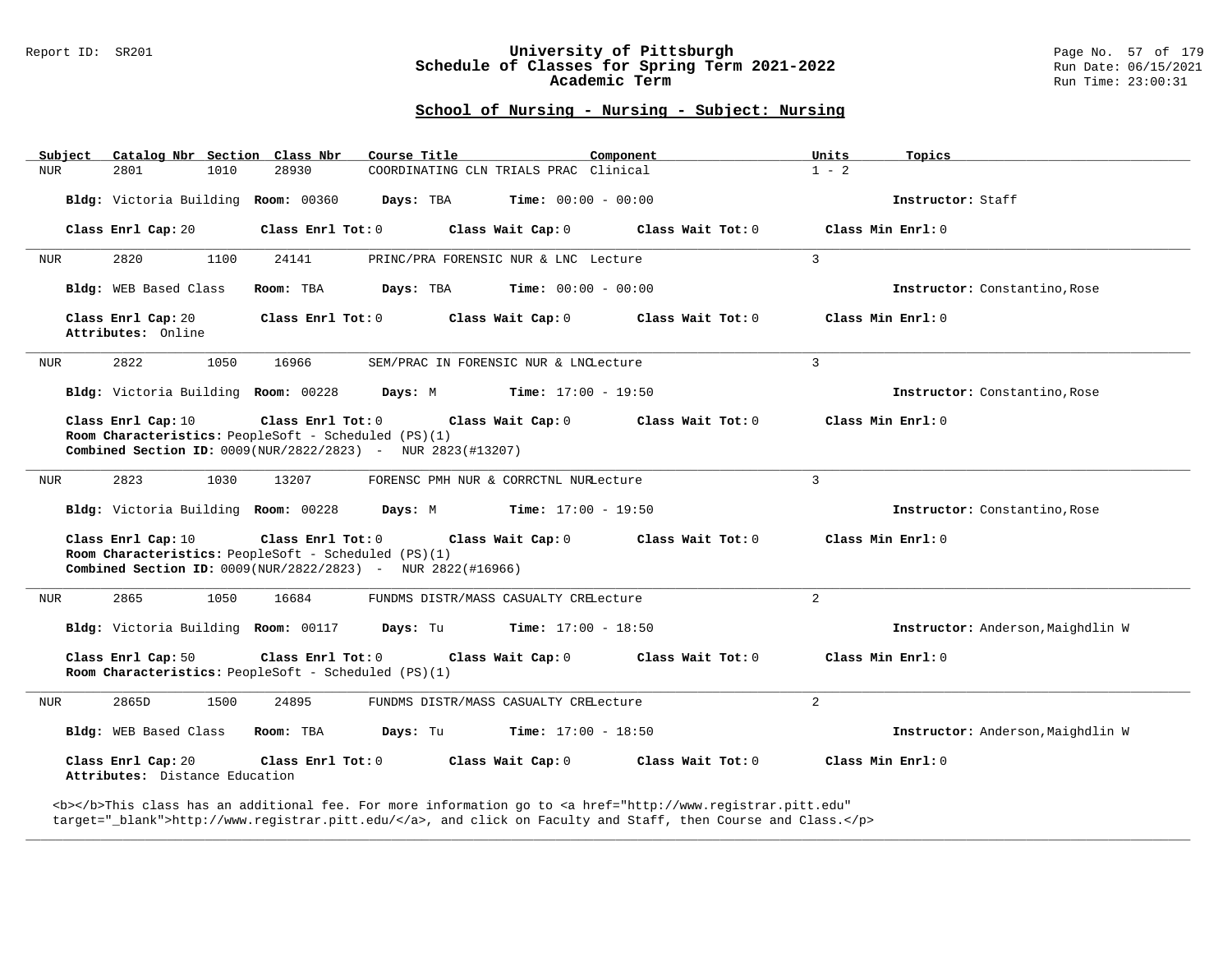#### Report ID: SR201 **University of Pittsburgh** Page No. 58 of 179 **Schedule of Classes for Spring Term 2021-2022** Run Date: 06/15/2021 **Academic Term** Run Time: 23:00:31

| Subject          | Catalog Nbr Section Class Nbr | Course Title                                                      | Component                                                                       | Units<br>Topics                        |
|------------------|-------------------------------|-------------------------------------------------------------------|---------------------------------------------------------------------------------|----------------------------------------|
| NUR.             | 3010<br>1010                  | 13173<br>PHD DISSERTATION                                         | Thesis Research                                                                 | $1 - 9$                                |
|                  |                               | Bldg: Victoria Building Room: 00350 Days: TBA Time: 00:00 - 00:00 |                                                                                 | Instructor: Lee, Heeyoung              |
|                  | Class Enrl Cap: 10            |                                                                   | Class Enrl Tot: 0 Class Wait Cap: 0 Class Wait Tot: 0 Class Min Enrl: 0         |                                        |
| NUR              | 3010 1015 13293               |                                                                   | PHD DISSERTATION Thesis Research                                                | $1 - 9$                                |
|                  |                               | Bldg: Victoria Building Room: 00350 Days: TBA Time: 00:00 - 00:00 |                                                                                 | Instructor: Bender, Catherine M        |
|                  | Class Enrl Cap: 10            |                                                                   | Class Enrl Tot: 0 Class Wait Cap: 0 Class Wait Tot: 0 Class Min Enrl: 0         |                                        |
| NUR              | 3010<br>1020                  | 13294                                                             | PHD DISSERTATION<br>Thesis Research                                             | $1 - 9$                                |
|                  |                               | Bldg: Victoria Building Room: 00350 Days: TBA Time: 00:00 - 00:00 |                                                                                 | Instructor: Burke, Lora E              |
|                  | Class Enrl Cap: 10            |                                                                   | Class Enrl Tot: 0 Class Wait Cap: 0 Class Wait Tot: 0 Class Min Enrl: 0         |                                        |
| NUR              | 3010 1025 13295               |                                                                   | PHD DISSERTATION Thesis Research                                                | $1 - 9$                                |
|                  |                               | Bldg: Victoria Building Room: 00350 Days: TBA Time: 00:00 - 00:00 |                                                                                 | Instructor: Charron-Prochownik, Denise |
|                  | Class Enrl Cap: 10            |                                                                   | Class Enrl Tot: $0$ Class Wait Cap: $0$ Class Wait Tot: $0$ Class Min Enrl: $0$ |                                        |
| NUR <sub>p</sub> | 3010 1030                     |                                                                   |                                                                                 | $1 - 9$                                |
|                  |                               | Bldg: Victoria Building Room: 00350 Days: TBA Time: 00:00 - 00:00 |                                                                                 | Instructor: Martsolf, Grant R          |
|                  | Class Enrl Cap: 10            |                                                                   | Class Enrl Tot: $0$ Class Wait Cap: $0$ Class Wait Tot: $0$                     | Class Min Enrl: 0                      |
| NUR              | 3010 300<br>1035              | 13297                                                             | PHD DISSERTATION Thesis Research                                                | $1 - 9$                                |
|                  |                               | Bldg: Victoria Building Room: 00350 Days: TBA Time: 00:00 - 00:00 |                                                                                 | Instructor: Conley, Yvette Perry       |
|                  | Class Enrl Cap: 10            |                                                                   | Class Enrl Tot: $0$ Class Wait Cap: $0$ Class Wait Tot: $0$ Class Min Enrl: $0$ |                                        |
| NUR              | 3010 1040                     | 13298                                                             | PHD DISSERTATION Thesis Research                                                | $1 - 9$                                |
|                  |                               | Bldg: Victoria Building Room: 00350 Days: TBA Time: 00:00 - 00:00 |                                                                                 | Instructor: Constantino, Rose          |
|                  | Class Enrl Cap: 10            |                                                                   | Class Enrl Tot: 0 Class Wait Cap: 0 Class Wait Tot: 0 Class Min Enrl: 0         |                                        |
| NUR              | 3010<br>1045                  | 13299                                                             | PHD DISSERTATION Thesis Research                                                | $1 - 9$                                |
|                  |                               | Bldg: Victoria Building Room: 00350 Days: TBA Time: 00:00 - 00:00 |                                                                                 | Instructor: Dabbs, Annette J De Vito   |
|                  | Class Enrl Cap: 10            |                                                                   | Class Enrl Tot: $0$ Class Wait Cap: $0$ Class Wait Tot: $0$                     | Class Min Enrl: 0                      |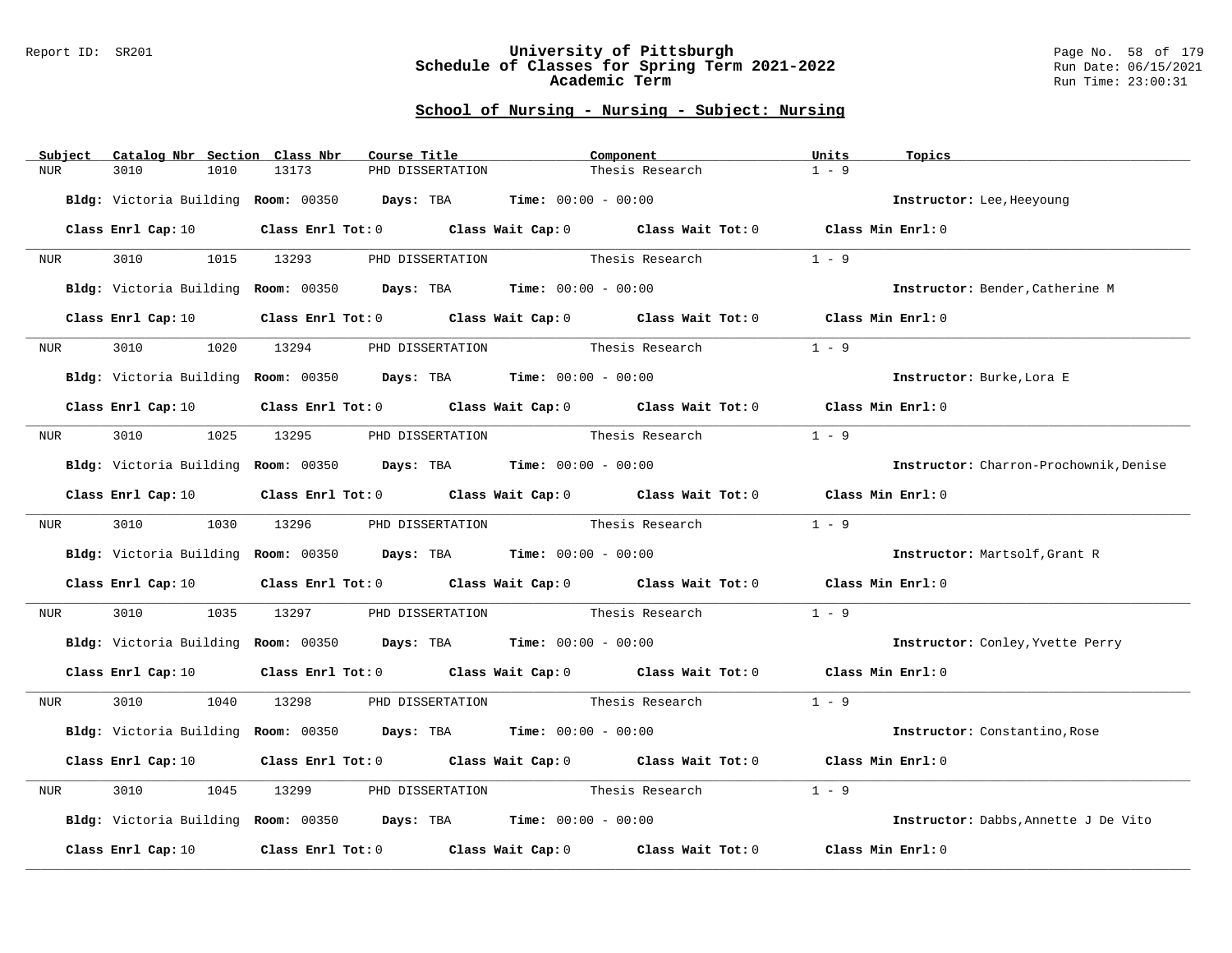| NUR              | 3010<br>1050                                                        | 13300 | PHD DISSERTATION       |                                        | Thesis Research                                        | $1 - 9$                                                                                                           |  |
|------------------|---------------------------------------------------------------------|-------|------------------------|----------------------------------------|--------------------------------------------------------|-------------------------------------------------------------------------------------------------------------------|--|
|                  | Bldg: Victoria Building Room: 00350 Days: TBA Time: 00:00 - 00:00   |       |                        |                                        |                                                        | Instructor: Donovan, Heidi Ann Scharf                                                                             |  |
|                  | Class Enrl Cap: 10                                                  |       |                        |                                        |                                                        | Class Enrl Tot: 0 $\qquad$ Class Wait Cap: 0 $\qquad$ Class Wait Tot: 0 $\qquad$ Class Min Enrl: 0                |  |
| NUR              |                                                                     |       |                        |                                        | 3010 1055 13301 PHD DISSERTATION Thesis Research 1 - 9 |                                                                                                                   |  |
|                  | Bldg: Victoria Building Room: 00350 Days: TBA Time: 00:00 - 00:00   |       |                        |                                        |                                                        | Instructor: Imes, Christopher C                                                                                   |  |
|                  | Class Enrl Cap: 10                                                  |       |                        |                                        |                                                        | Class Enrl Tot: $0$ Class Wait Cap: $0$ Class Wait Tot: $0$ Class Min Enrl: $0$                                   |  |
| NUR              |                                                                     |       |                        |                                        | 3010 1060 13302 PHD DISSERTATION Thesis Research       | $1 - 9$                                                                                                           |  |
|                  | Bldg: Victoria Building Room: 00350 Days: TBA Time: 00:00 - 00:00   |       |                        |                                        |                                                        | Instructor: Doswell, Willa                                                                                        |  |
|                  | Class Enrl Cap: 10                                                  |       |                        |                                        |                                                        | Class Enrl Tot: $0$ Class Wait Cap: $0$ Class Wait Tot: $0$ Class Min Enrl: $0$                                   |  |
| NUR <sub>e</sub> | 3010 300<br>1065                                                    |       |                        | 13303 PHD DISSERTATION Thesis Research |                                                        | $1 - 9$                                                                                                           |  |
|                  | Bldg: Victoria Building Room: 00350 Days: TBA Time: 00:00 - 00:00   |       |                        |                                        |                                                        | Instructor: Dunbar-Jacob, Jacqueline M                                                                            |  |
|                  | Class Enrl Cap: 10                                                  |       |                        |                                        |                                                        | Class Enrl Tot: 0 Class Wait Cap: 0 Class Wait Tot: 0 Class Min Enrl: 0                                           |  |
| NUR <sub>i</sub> |                                                                     |       |                        |                                        | 3010 1070 13304 PHD DISSERTATION Thesis Research 1 - 9 |                                                                                                                   |  |
|                  | Bldg: Victoria Building Room: 00350 Days: TBA Time: 00:00 - 00:00   |       |                        |                                        |                                                        | Instructor: Alexander, Sheila A                                                                                   |  |
|                  |                                                                     |       |                        |                                        |                                                        | Class Enrl Cap: 10 Class Enrl Tot: 0 Class Wait Cap: 0 Class Wait Tot: 0 Class Min Enrl: 0                        |  |
| NUR <sub>p</sub> |                                                                     |       |                        |                                        | 3010 1075 13305 PHD DISSERTATION Thesis Research       | $1 - 9$                                                                                                           |  |
|                  | Bldg: Victoria Building Room: 00350 Days: TBA Time: 00:00 - 00:00   |       |                        |                                        |                                                        | Instructor: Erlen, Judith                                                                                         |  |
|                  | Class Enrl Cap: 10                                                  |       |                        |                                        |                                                        | Class Enrl Tot: 0 $\qquad$ Class Wait Cap: 0 $\qquad$ Class Wait Tot: 0 $\qquad$ Class Min Enrl: 0                |  |
| NUR              | 3010<br>1080                                                        |       | 13306 PHD DISSERTATION |                                        | Thesis Research                                        | $1 - 9$                                                                                                           |  |
|                  | Bldg: Victoria Building Room: 00350 Days: TBA<br>Class Enrl Cap: 10 |       |                        | <b>Time:</b> $00:00 - 00:00$           |                                                        | Instructor:<br>Class Enrl Tot: 0 Class Wait Cap: 0 Class Wait Tot: 0 Class Min Enrl: 0                            |  |
|                  |                                                                     |       |                        |                                        |                                                        |                                                                                                                   |  |
| <b>NUR</b>       | 3010 1085 13307 PHD DISSERTATION Thesis Research                    |       |                        |                                        |                                                        | $1 - 9$                                                                                                           |  |
|                  | Bldg: Victoria Building Room: 00350 Days: TBA Time: 00:00 - 00:00   |       |                        |                                        |                                                        | Instructor: Henker, Richard A.                                                                                    |  |
|                  | Class Enrl Cap: 10                                                  |       |                        |                                        |                                                        | Class Enrl Tot: 0 $\qquad$ Class Wait Cap: 0 $\qquad$ Class Wait Tot: 0 $\qquad$ Class Min Enrl: 0                |  |
| NUR              | 1090<br>3010                                                        |       |                        |                                        | 13308 PHD DISSERTATION Thesis Research 1 - 9           |                                                                                                                   |  |
|                  | Bldg: Victoria Building Room: 00350 Days: TBA<br>Class Enrl Cap: 10 |       |                        | <b>Time:</b> $00:00 - 00:00$           |                                                        | Instructor:<br>Class Enrl Tot: 0 $\qquad$ Class Wait Cap: 0 $\qquad$ Class Wait Tot: 0 $\qquad$ Class Min Enrl: 0 |  |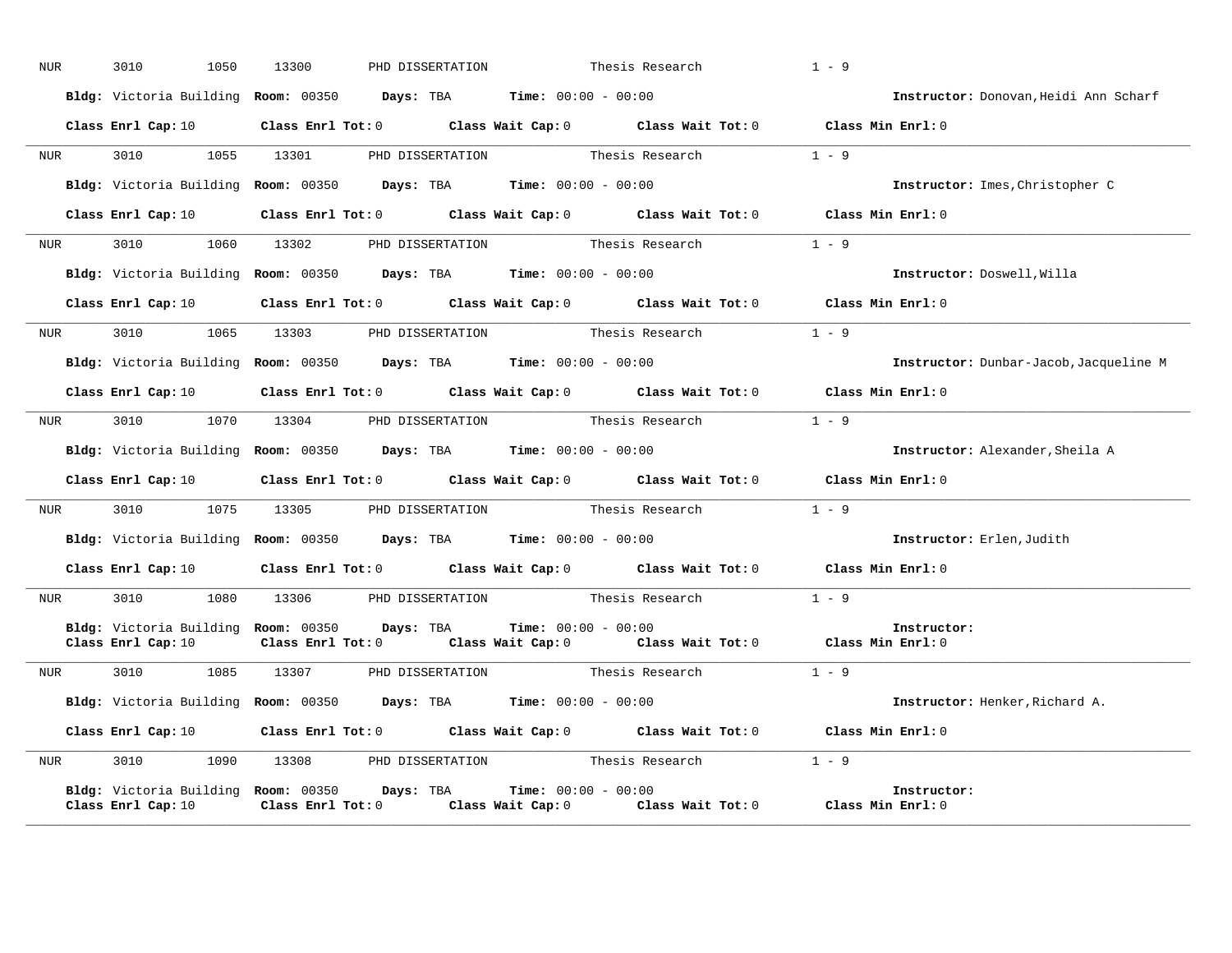#### Report ID: SR201 **University of Pittsburgh** Page No. 60 of 179 **Schedule of Classes for Spring Term 2021-2022** Run Date: 06/15/2021 **Academic Term** Run Time: 23:00:31

| Subject          | Catalog Nbr Section Class Nbr | Course Title <b>Source Search</b>                                 | Component                                                                                                                      | Units<br>Topics                  |
|------------------|-------------------------------|-------------------------------------------------------------------|--------------------------------------------------------------------------------------------------------------------------------|----------------------------------|
| <b>NUR</b>       | 3010<br>1095                  | 13309<br>PHD DISSERTATION                                         | Thesis Research                                                                                                                | $1 - 9$                          |
|                  |                               | Bldg: Victoria Building Room: 00350 Days: TBA Time: 00:00 - 00:00 |                                                                                                                                | Instructor: Hravnak, Marilyn     |
|                  |                               |                                                                   | Class Enrl Cap: 10 $\qquad$ Class Enrl Tot: 0 $\qquad$ Class Wait Cap: 0 $\qquad$ Class Wait Tot: 0 $\qquad$ Class Min Enrl: 0 |                                  |
| NUR              | 3010<br>1100                  | 13310                                                             | PHD DISSERTATION Thesis Research                                                                                               | $1 - 9$                          |
|                  |                               | Bldg: Victoria Building Room: 00350 Days: TBA Time: 00:00 - 00:00 |                                                                                                                                | Instructor: Chasens, Eileen Ruth |
|                  |                               |                                                                   | Class Enrl Cap: 10 $\qquad$ Class Enrl Tot: 0 $\qquad$ Class Wait Cap: 0 $\qquad$ Class Wait Tot: 0 $\qquad$ Class Min Enrl: 0 |                                  |
| NUR              | 3010 1105                     | 13311<br>PHD DISSERTATION                                         | Thesis Research                                                                                                                | $1 - 9$                          |
|                  |                               | Bldg: Victoria Building Room: 00350 Days: TBA Time: 00:00 - 00:00 |                                                                                                                                | Instructor: Wolf, Gail A         |
|                  | Class Enrl Cap: 10            |                                                                   | Class Enrl Tot: 0 $\qquad$ Class Wait Cap: 0 $\qquad$ Class Wait Tot: 0 $\qquad$ Class Min Enrl: 0                             |                                  |
| NUR <sub>p</sub> |                               | 3010 1110 13312 PHD DISSERTATION Thesis Research                  |                                                                                                                                | $1 - 9$                          |
|                  |                               | Bldg: Victoria Building Room: 00350 Days: TBA Time: 00:00 - 00:00 |                                                                                                                                | Instructor:                      |
|                  | Class Enrl Cap: 10            |                                                                   | Class Enrl Tot: 0 $\qquad$ Class Wait Cap: 0 $\qquad$ Class Wait Tot: 0 $\qquad$ Class Min Enrl: 0                             |                                  |
| NUR <sub>p</sub> | 3010 1115                     |                                                                   | 13313 PHD DISSERTATION Thesis Research                                                                                         | $1 - 9$                          |
|                  |                               | Bldg: Victoria Building Room: 00350 Days: TBA Time: 00:00 - 00:00 |                                                                                                                                | Instructor: Nativio, Donna       |
|                  | Class Enrl Cap: 10            |                                                                   | Class Enrl Tot: 0 $\qquad$ Class Wait Cap: 0 $\qquad$ Class Wait Tot: 0 $\qquad$ Class Min Enrl: 0                             |                                  |
| NUR <sub>p</sub> | 3010 1120                     |                                                                   | 13314 PHD DISSERTATION Thesis Research                                                                                         | $1 - 9$                          |
|                  |                               | Bldg: Victoria Building Room: 00350 Days: TBA Time: 00:00 - 00:00 |                                                                                                                                | Instructor:                      |
|                  | Class Enrl Cap: 10            |                                                                   | Class Enrl Tot: 0 $\qquad$ Class Wait Cap: 0 $\qquad$ Class Wait Tot: 0 $\qquad$ Class Min Enrl: 0                             |                                  |
| NUR <sub>p</sub> |                               | 3010 1125 13315 PHD DISSERTATION Thesis Research                  |                                                                                                                                | $1 - 9$                          |
|                  |                               | Bldg: Victoria Building Room: 00350 Days: TBA                     | <b>Time:</b> $00:00 - 00:00$                                                                                                   | Instructor:                      |
|                  | Class Enrl Cap: 10            |                                                                   | Class Enrl Tot: 0 Class Wait Cap: 0 Class Wait Tot: 0 Class Min Enrl: 0                                                        |                                  |
| NUR              | 3010 1130 13316               |                                                                   | PHD DISSERTATION Thesis Research                                                                                               | $1 - 9$                          |
|                  |                               | Bldg: Victoria Building Room: 00350 Days: TBA Time: 00:00 - 00:00 |                                                                                                                                | Instructor: Puskar, Kathryn R.   |
|                  | Class Enrl Cap: 10            |                                                                   | Class Enrl Tot: $0$ Class Wait Cap: $0$ Class Wait Tot: $0$                                                                    | Class Min Enrl: 0                |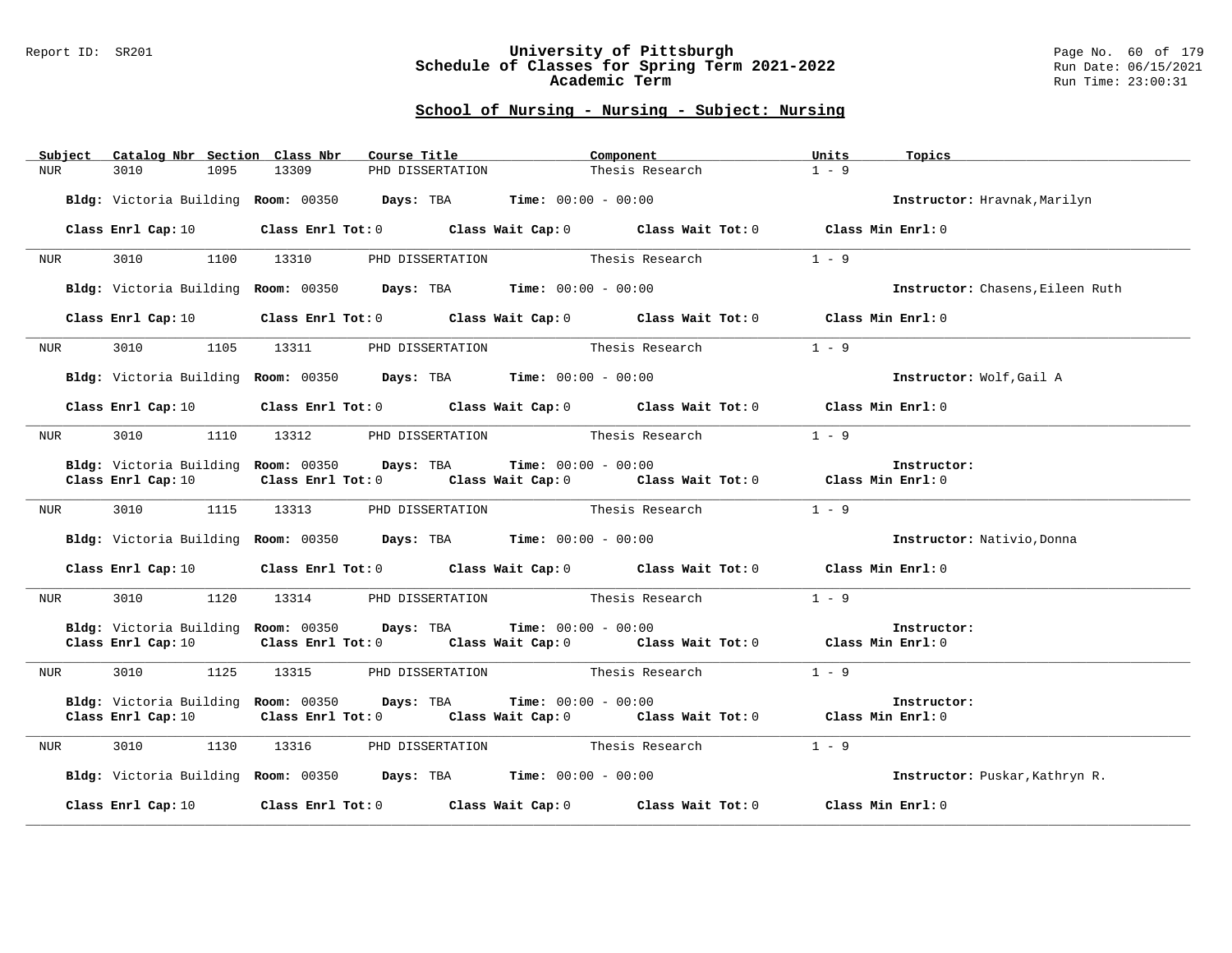#### Report ID: SR201 **University of Pittsburgh** Page No. 61 of 179 **Schedule of Classes for Spring Term 2021-2022** Run Date: 06/15/2021 **Academic Term** Run Time: 23:00:31

| Subject             | Catalog Nbr Section Class Nbr | Course Title                                                                                                                   | Component                                                               |                 | Units<br>Topics                    |
|---------------------|-------------------------------|--------------------------------------------------------------------------------------------------------------------------------|-------------------------------------------------------------------------|-----------------|------------------------------------|
| NUR                 | 3010<br>1135                  | 13317<br>PHD DISSERTATION                                                                                                      |                                                                         | Thesis Research | $1 - 9$                            |
|                     |                               | Bldg: Victoria Building Room: 00350 Days: TBA Time: 00:00 - 00:00                                                              |                                                                         |                 | Instructor: Rosenzweig, Margaret   |
|                     |                               | Class Enrl Cap: 10 $\qquad$ Class Enrl Tot: 0 $\qquad$ Class Wait Cap: 0 $\qquad$ Class Wait Tot: 0 $\qquad$ Class Min Enrl: 0 |                                                                         |                 |                                    |
| NUR                 | 3010 1140 13318               |                                                                                                                                | PHD DISSERTATION Thesis Research                                        |                 | $1 - 9$                            |
|                     |                               | Bldg: Victoria Building Room: 00350 Days: TBA Time: 00:00 - 00:00                                                              |                                                                         |                 | Instructor: Schlenk, Elizabeth Ann |
|                     | Class Enrl Cap: 10            |                                                                                                                                | Class Enrl Tot: 0 Class Wait Cap: 0 Class Wait Tot: 0 Class Min Enrl: 0 |                 |                                    |
| NUR                 | 3010<br>1145                  | 13319                                                                                                                          | PHD DISSERTATION Thesis Research                                        |                 | $1 - 9$                            |
|                     |                               | Bldg: Victoria Building Room: 00350 Days: TBA Time: 00:00 - 00:00                                                              |                                                                         |                 | Instructor: Sereika, Susan M       |
|                     |                               | Class Enrl Cap: 10 $\qquad$ Class Enrl Tot: 0 $\qquad$ Class Wait Cap: 0 $\qquad$ Class Wait Tot: 0 $\qquad$ Class Min Enrl: 0 |                                                                         |                 |                                    |
| NUR <sub>u</sub>    |                               | 3010 1150 13320 PHD DISSERTATION Thesis Research                                                                               |                                                                         |                 | $1 - 9$                            |
|                     |                               | Bldg: Victoria Building Room: 00350 Days: TBA Time: 00:00 - 00:00                                                              |                                                                         |                 | Instructor: Sherwood, Paula Riess  |
|                     |                               | Class Enrl Cap: 10 Class Enrl Tot: 0 Class Wait Cap: 0 Class Wait Tot: 0 Class Min Enrl: 0                                     |                                                                         |                 |                                    |
| NUR <sub>tion</sub> | 3010 2010                     | 1155 13321                                                                                                                     | PHD DISSERTATION Thesis Research                                        |                 | $1 - 9$                            |
|                     |                               | Bldg: Victoria Building Room: 00350 Days: TBA Time: 00:00 - 00:00                                                              |                                                                         |                 | Instructor: Staff                  |
|                     |                               | Class Enrl Cap: 10 $\qquad$ Class Enrl Tot: 0 $\qquad$ Class Wait Cap: 0 $\qquad$ Class Wait Tot: 0 $\qquad$ Class Min Enrl: 0 |                                                                         |                 |                                    |
| NUR                 | 3010<br>1160                  | 13322                                                                                                                          | PHD DISSERTATION Thesis Research                                        |                 | $1 - 9$                            |
|                     |                               | Bldg: Victoria Building Room: 00350 Days: TBA Time: 00:00 - 00:00                                                              |                                                                         |                 | Instructor: Swigart, Valerie A     |
|                     |                               | Class Enrl Cap: 10 $\qquad$ Class Enrl Tot: 0 $\qquad$ Class Wait Cap: 0 $\qquad$ Class Wait Tot: 0 $\qquad$ Class Min Enrl: 0 |                                                                         |                 |                                    |
| NUR                 |                               | 3010 1165 14641 PHD DISSERTATION Thesis Research 1 - 9                                                                         |                                                                         |                 |                                    |
|                     |                               | Bldg: Victoria Building Room: 00350 Days: TBA Time: 00:00 - 00:00                                                              |                                                                         |                 | Instructor: Staff                  |
|                     |                               | Class Enrl Cap: 10 $\qquad$ Class Enrl Tot: 0 $\qquad$ Class Wait Cap: 0 $\qquad$ Class Wait Tot: 0 $\qquad$ Class Min Enrl: 0 |                                                                         |                 |                                    |
| NUR                 | 3010<br>1170                  | 14642                                                                                                                          | PHD DISSERTATION Thesis Research                                        |                 | $1 - 9$                            |
|                     |                               | Bldg: Victoria Building Room: 00350 Days: TBA Time: 00:00 - 00:00                                                              |                                                                         |                 | Instructor: Ren, Dianxu            |
|                     | Class Enrl Cap: 10            | Class Enrl Tot: 0 Class Wait Cap: 0 Class Wait Tot: 0                                                                          |                                                                         |                 | Class Min Enrl: 0                  |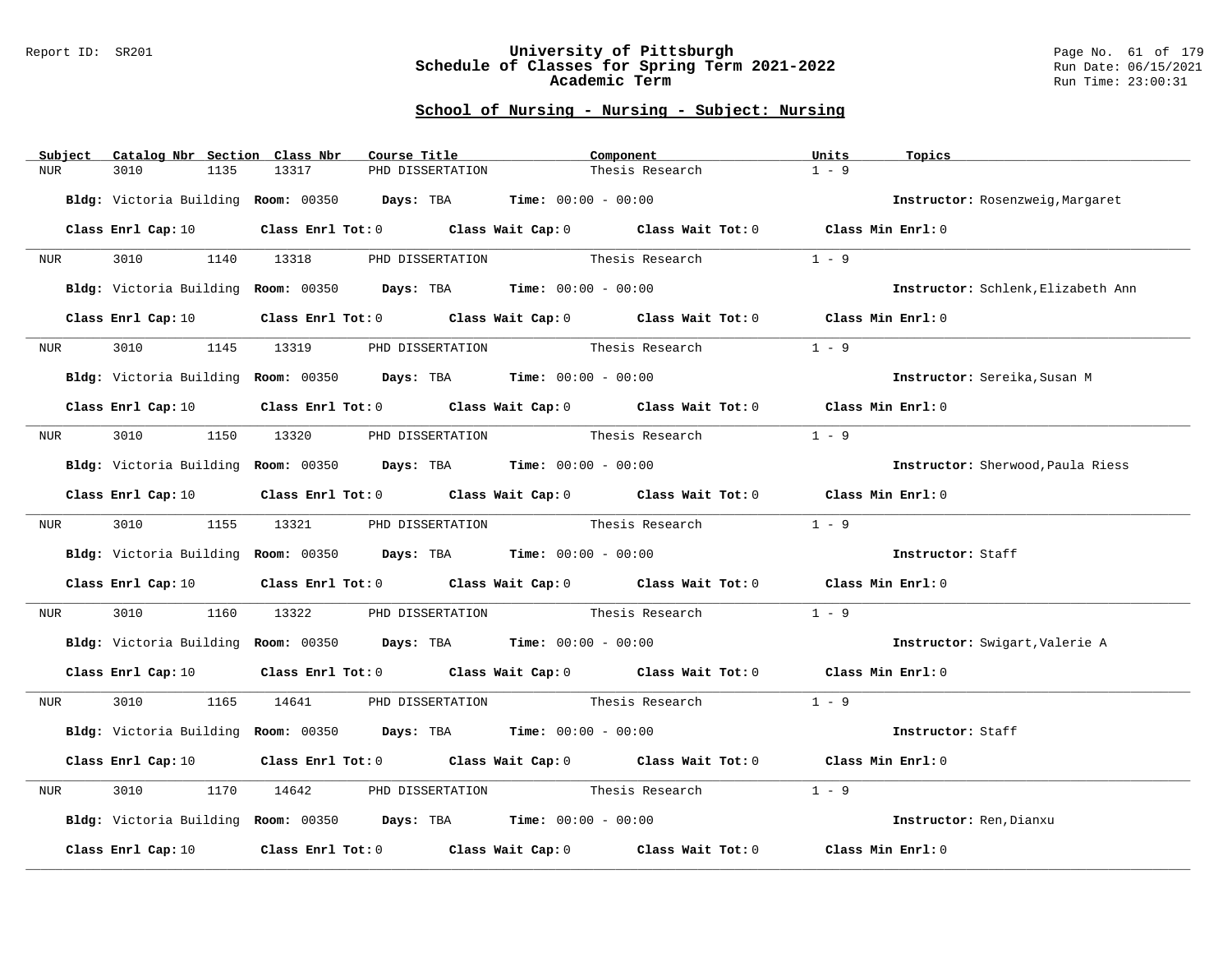| NUR              | 3010<br>1175       | 14643<br>PHD DISSERTATION                                         | Thesis Research                                                                                                                | $1 - 9$                                  |
|------------------|--------------------|-------------------------------------------------------------------|--------------------------------------------------------------------------------------------------------------------------------|------------------------------------------|
|                  |                    | Bldg: Victoria Building Room: 00350 Days: TBA Time: 00:00 - 00:00 |                                                                                                                                | Instructor: Danford, Cynthia             |
|                  | Class Enrl Cap: 10 |                                                                   | Class Enrl Tot: 0 Class Wait Cap: 0 Class Wait Tot: 0 Class Min Enrl: 0                                                        |                                          |
| <b>NUR</b>       | 3010 1180 14644    |                                                                   | PHD DISSERTATION Thesis Research 1 - 9                                                                                         |                                          |
|                  |                    | Bldg: Victoria Building Room: 00350 Days: TBA Time: 00:00 - 00:00 |                                                                                                                                | Instructor: Engberg, Sandra J            |
|                  |                    |                                                                   | Class Enrl Cap: 10 $\qquad$ Class Enrl Tot: 0 $\qquad$ Class Wait Cap: 0 $\qquad$ Class Wait Tot: 0 $\qquad$ Class Min Enrl: 0 |                                          |
|                  |                    |                                                                   | NUR 3010 1190 16545 PHD DISSERTATION Thesis Research 1 - 9                                                                     |                                          |
|                  |                    | Bldg: Victoria Building Room: 00350 Days: TBA Time: 00:00 - 00:00 |                                                                                                                                | Instructor: Founds, Sandra Anne          |
|                  |                    |                                                                   | Class Enrl Cap: 10 $\qquad$ Class Enrl Tot: 0 $\qquad$ Class Wait Cap: 0 $\qquad$ Class Wait Tot: 0 $\qquad$ Class Min Enrl: 0 |                                          |
| <b>NUR</b>       |                    |                                                                   | 3010 1195 17039 PHD DISSERTATION Thesis Research 1 - 9                                                                         |                                          |
|                  |                    | Bldg: Victoria Building Room: 00350 Days: TBA Time: 00:00 - 00:00 |                                                                                                                                | Instructor: Lingler, Jennifer H          |
|                  |                    |                                                                   | Class Enrl Cap: 10 $\qquad$ Class Enrl Tot: 0 $\qquad$ Class Wait Cap: 0 $\qquad$ Class Wait Tot: 0 $\qquad$ Class Min Enrl: 0 |                                          |
|                  |                    |                                                                   | NUR 3010 1200 17040 PHD DISSERTATION Thesis Research 1 - 9                                                                     |                                          |
|                  |                    | Bldg: Victoria Building Room: 00350 Days: TBA Time: 00:00 - 00:00 |                                                                                                                                | Instructor: Mitchell, Ann M.             |
|                  | Class Enrl Cap: 10 |                                                                   | Class Enrl Tot: 0 $\qquad$ Class Wait Cap: 0 $\qquad$ Class Wait Tot: 0 $\qquad$ Class Min Enrl: 0                             |                                          |
| NUR <sub>p</sub> |                    |                                                                   | 3010 1205 17041 PHD DISSERTATION Thesis Research 1 - 9                                                                         |                                          |
|                  |                    |                                                                   |                                                                                                                                |                                          |
|                  |                    | Bldg: Victoria Building Room: 00350 Days: TBA Time: 00:00 - 00:00 |                                                                                                                                | Instructor: Kitutu, Julius Mulwa Munyoki |
|                  |                    |                                                                   | Class Enrl Cap: 10 $\qquad$ Class Enrl Tot: 0 $\qquad$ Class Wait Cap: 0 $\qquad$ Class Wait Tot: 0                            | Class Min Enrl: 0                        |
| NUR <sub>p</sub> | 3010<br>1210       | 26694 PHD DISSERTATION                                            | Thesis Research                                                                                                                | $1 - 9$                                  |
|                  |                    | Bldg: Victoria Building Room: 00350 Days: TBA Time: 00:00 - 00:00 |                                                                                                                                | Instructor: Al-Zaiti, Salah S            |
|                  | Class Enrl Cap: 10 |                                                                   | Class Enrl Tot: $0$ Class Wait Cap: $0$ Class Wait Tot: $0$                                                                    | Class Min Enrl: 0                        |
|                  |                    |                                                                   | NUR 3010 1215 26864 PHD DISSERTATION Thesis Research 1 - 9                                                                     |                                          |
|                  |                    | Bldg: Victoria Building Room: 00350 Days: TBA Time: 00:00 - 00:00 |                                                                                                                                | Instructor: Wesmiller,Susan W            |
|                  |                    |                                                                   | Class Enrl Cap: 10 $\qquad$ Class Enrl Tot: 0 $\qquad$ Class Wait Cap: 0 $\qquad$ Class Wait Tot: 0 $\qquad$ Class Min Enrl: 0 |                                          |
|                  |                    |                                                                   | NUR 3010 1220 28025 PHD DISSERTATION Thesis Research 1 - 9                                                                     |                                          |
|                  |                    | Bldg: TO BE ARRANGED Room: TBA Days: TBA Time: 00:00 - 00:00      |                                                                                                                                | Instructor: Lee, Young Ji                |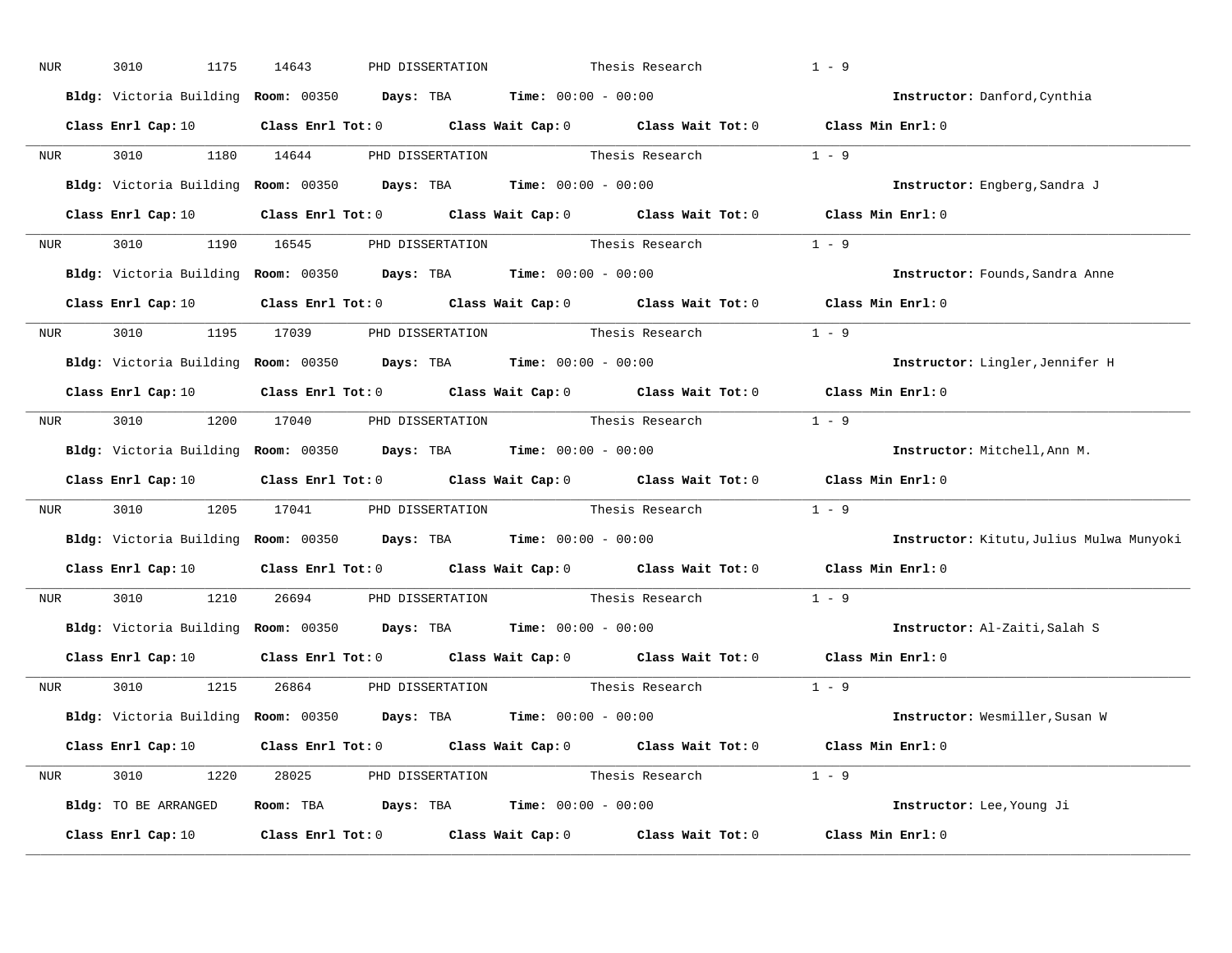#### Report ID: SR201 **University of Pittsburgh** Page No. 63 of 179 **Schedule of Classes for Spring Term 2021-2022** Run Date: 06/15/2021 **Academic Term** Run Time: 23:00:31

| Subject          | Catalog Nbr Section Class Nbr | Course Title                                                                            | Component                                                                                                                      | Units<br>Topics           |
|------------------|-------------------------------|-----------------------------------------------------------------------------------------|--------------------------------------------------------------------------------------------------------------------------------|---------------------------|
| NUR              | 3010<br>1225                  | 28026<br>PHD DISSERTATION                                                               | Thesis Research                                                                                                                | $1 - 9$                   |
|                  | Bldg: TO BE ARRANGED          | Room: TBA $Days:$ TBA $Time: 00:00 - 00:00$                                             |                                                                                                                                | Instructor: Demirci, Jill |
|                  |                               |                                                                                         | Class Enrl Cap: 10 $\qquad$ Class Enrl Tot: 0 $\qquad$ Class Wait Cap: 0 $\qquad$ Class Wait Tot: 0 $\qquad$ Class Min Enrl: 0 |                           |
| NUR <sub>p</sub> | 3010 1230                     | 28027                                                                                   | PHD DISSERTATION Thesis Research                                                                                               | $1 - 9$                   |
|                  | Bldg: TO BE ARRANGED          |                                                                                         | <b>ROOM:</b> TBA <b>Days:</b> TBA <b>Time:</b> 00:00 - 00:00                                                                   | Instructor: Staff         |
|                  |                               |                                                                                         | Class Enrl Cap: 10 $\qquad$ Class Enrl Tot: 0 $\qquad$ Class Wait Cap: 0 $\qquad$ Class Wait Tot: 0 $\qquad$ Class Min Enrl: 0 |                           |
| NUR <b>NUR</b>   | 3010 1235                     | 28028                                                                                   | PHD DISSERTATION Thesis Research                                                                                               | $1 - 9$                   |
|                  | Bldg: TO BE ARRANGED          | Room: TBA $Days:$ TBA Time: $00:00 - 00:00$                                             |                                                                                                                                | Instructor: Staff         |
|                  |                               |                                                                                         | Class Enrl Cap: 10 $\qquad$ Class Enrl Tot: 0 $\qquad$ Class Wait Cap: 0 $\qquad$ Class Wait Tot: 0 $\qquad$ Class Min Enrl: 0 |                           |
| NUR <sub>p</sub> | 3010 1240                     | 28029                                                                                   | PHD DISSERTATION Thesis Research                                                                                               | $1 - 9$                   |
|                  | Bldg: TO BE ARRANGED          | Room: TBA $\rule{1em}{0.15mm}$ Days: TBA $\rule{1.15mm}]{0.15mm}$ Time: $00:00 - 00:00$ |                                                                                                                                | Instructor: Staff         |
|                  |                               |                                                                                         | Class Enrl Cap: 10 $\qquad$ Class Enrl Tot: 0 $\qquad$ Class Wait Cap: 0 $\qquad$ Class Wait Tot: 0 $\qquad$ Class Min Enrl: 0 |                           |
| NUR <sub>u</sub> | 3010 1245                     | 28030                                                                                   | PHD DISSERTATION Thesis Research                                                                                               | $1 - 9$                   |
|                  | Bldg: TO BE ARRANGED          | Room: TBA $Days:$ TBA $Time: 00:00 - 00:00$                                             |                                                                                                                                | Instructor: Staff         |
|                  |                               |                                                                                         | Class Enrl Cap: 10 $\qquad$ Class Enrl Tot: 0 $\qquad$ Class Wait Cap: 0 $\qquad$ Class Wait Tot: 0 $\qquad$ Class Min Enrl: 0 |                           |
| NUR <sub>i</sub> | 3010 1250                     | 28031                                                                                   | PHD DISSERTATION Thesis Research                                                                                               | $1 - 9$                   |
|                  | Bldg: TO BE ARRANGED          |                                                                                         | Room: TBA $Days:$ TBA $Time: 00:00 - 00:00$                                                                                    | Instructor: Staff         |
|                  |                               |                                                                                         | Class Enrl Cap: 10 $\qquad$ Class Enrl Tot: 0 $\qquad$ Class Wait Cap: 0 $\qquad$ Class Wait Tot: 0 $\qquad$ Class Min Enrl: 0 |                           |
| NUR <sub>e</sub> | 3010 1251                     |                                                                                         | 28032 PHD DISSERTATION Thesis Research 1 - 9                                                                                   |                           |
|                  | Bldg: TO BE ARRANGED          | Room: TBA $Days:$ TBA Time: $00:00 - 00:00$                                             |                                                                                                                                | Instructor: Staff         |
|                  |                               |                                                                                         | Class Enrl Cap: 10 $\qquad$ Class Enrl Tot: 0 $\qquad$ Class Wait Cap: 0 $\qquad$ Class Wait Tot: 0 $\qquad$ Class Min Enrl: 0 |                           |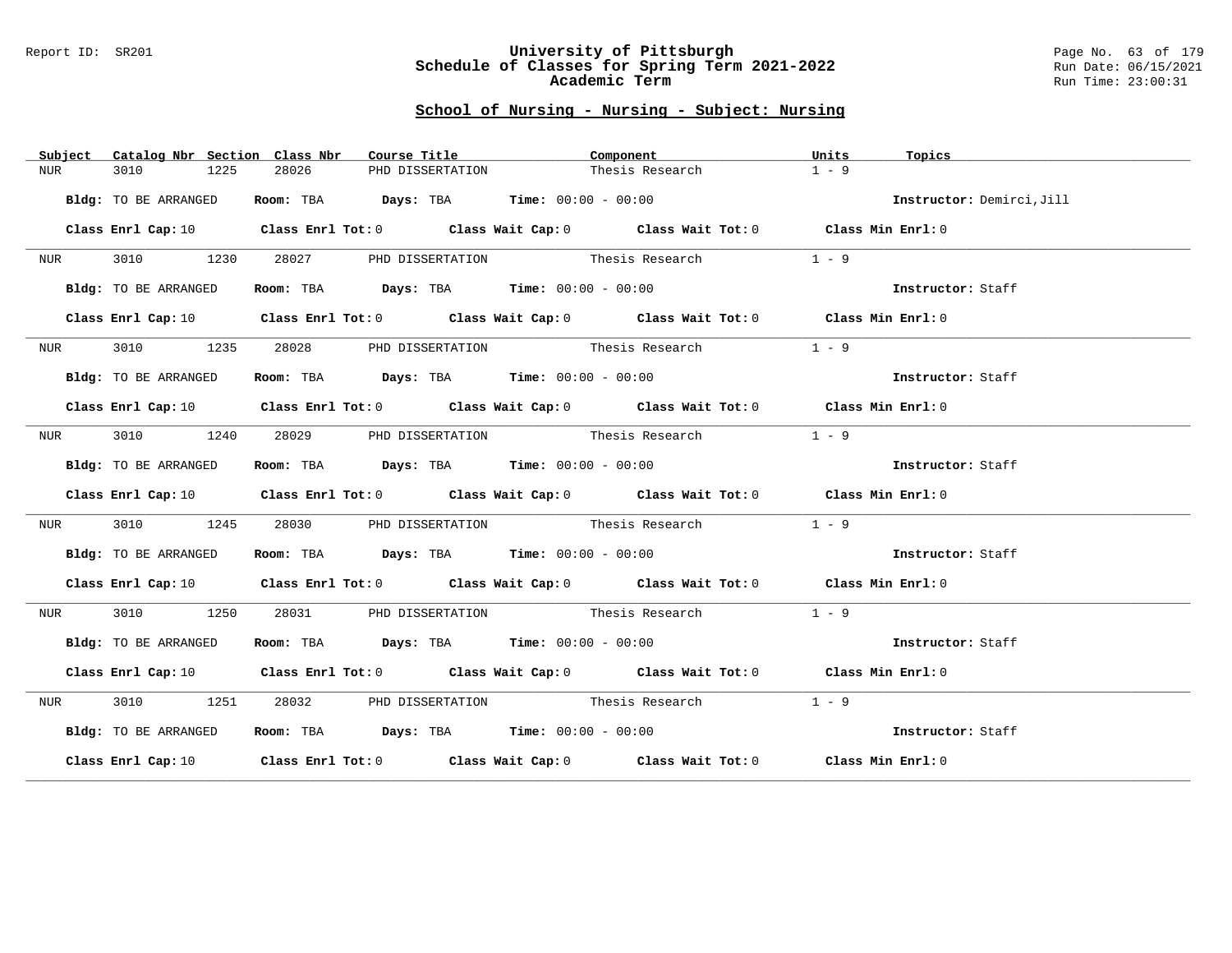#### Report ID: SR201 **University of Pittsburgh** Page No. 64 of 179 **Schedule of Classes for Spring Term 2021-2022** Run Date: 06/15/2021 **Academic Term** Run Time: 23:00:31

| Catalog Nbr Section Class Nbr<br>Subject                                   | Course Title                                                  | Component               | Topics<br>Units                    |
|----------------------------------------------------------------------------|---------------------------------------------------------------|-------------------------|------------------------------------|
| 22500<br>3013<br>1200<br>NUR                                               | ETHICS IN HEALTHCARE                                          | $\mathbf{1}$<br>Lecture |                                    |
| Bldg: WEB Based Class<br>Room: TBA                                         | Days: TBA<br><b>Time:</b> $00:00 - 00:00$                     |                         | Instructor: Campbell, Grace B      |
| Class Enrl Cap: 15<br>Attributes: Online                                   | Class Enrl Tot: 0<br>Class Wait Cap: 0                        | Class Wait Tot: 0       | Class Min Enrl: 0                  |
| Reserve Capacity:                                                          | 01-OCT-2021 Online Nursing Students Only Reserve Enrl Cap: 15 |                         | Reserve Enrl Tot:<br>$\Omega$      |
| 3031<br>1095<br>28601<br>NUR                                               | METHODOLOGIES FOR DNP PROJECTSLecture                         | 2                       |                                    |
| Bldg: WEB Based Class<br>Room: TBA                                         | $Time: 00:00 - 00:00$<br>Days: TBA                            |                         | Instructor: Schlenk, Elizabeth Ann |
| Class Enrl Cap: 35<br>Attributes: Online                                   | Class Enrl Tot: 0<br>Class Wait Cap: 0                        | Class Wait Tot: 0       | Class Min Enrl: 0                  |
| 3031<br>1100<br>30921<br>NUR                                               | METHODOLOGIES FOR DNP PROJECTSLecture                         | $\overline{a}$          |                                    |
| Bldg: Victoria Building Room: 00115                                        | $Time: 17:00 - 18:50$<br>Days: Th                             |                         | Instructor: Schlenk, Elizabeth Ann |
| Class Enrl Cap: 50<br>Room Characteristics: PeopleSoft - Scheduled (PS)(1) | Class Enrl Tot: 0<br>Class Wait Cap: 0                        | Class Wait Tot: 0       | Class Min Enrl: 0                  |
| 3031D<br>1090<br>25970<br><b>NUR</b>                                       | METHODOLOGIES FOR DNP PROJECTSLecture                         | $\overline{2}$          |                                    |
| Bldg: WEB Based Class<br>Room: TBA                                         | Days: Th<br><b>Time:</b> $17:00 - 18:50$                      |                         | Instructor: Schlenk, Elizabeth Ann |
| Class Enrl Cap: 20<br>Attributes: Distance Education                       | Class Enrl Tot: 0<br>Class Wait Cap: 0                        | Class Wait Tot: 0       | Class Min Enrl: 0                  |
| 3032<br>1210<br>27025<br>NUR                                               | DATA ANALYSIS FOR DNP PROJECTSLecture                         | 2                       |                                    |
| Bldg: Victoria Building Room: 00115                                        | Days: W<br>$Time: 17:00 - 18:50$                              |                         | Instructor: Ren, Dianxu            |
| Class Enrl Cap: 65<br>Room Characteristics: PeopleSoft - Scheduled (PS)(1) | Class Enrl Tot: 0<br>Class Wait Cap: 0                        | Class Wait Tot: 0       | Class Min Enrl: 0                  |
| 3032D<br>1020<br>27341<br>NUR                                              | DATA ANALYSIS FOR DNP PROJECTSLecture                         | 2                       |                                    |
| Bldg: WEB Based Class<br>Room: TBA                                         | $Time: 17:00 - 18:50$<br>Days: W                              |                         | Instructor: Ren, Dianxu            |
| Class Enrl Cap: 15<br>Attributes: Distance Education                       | Class Enrl Tot: 0<br>Class Wait Cap: 0                        | Class Wait Tot: 0       | Class Min Enrl: 0                  |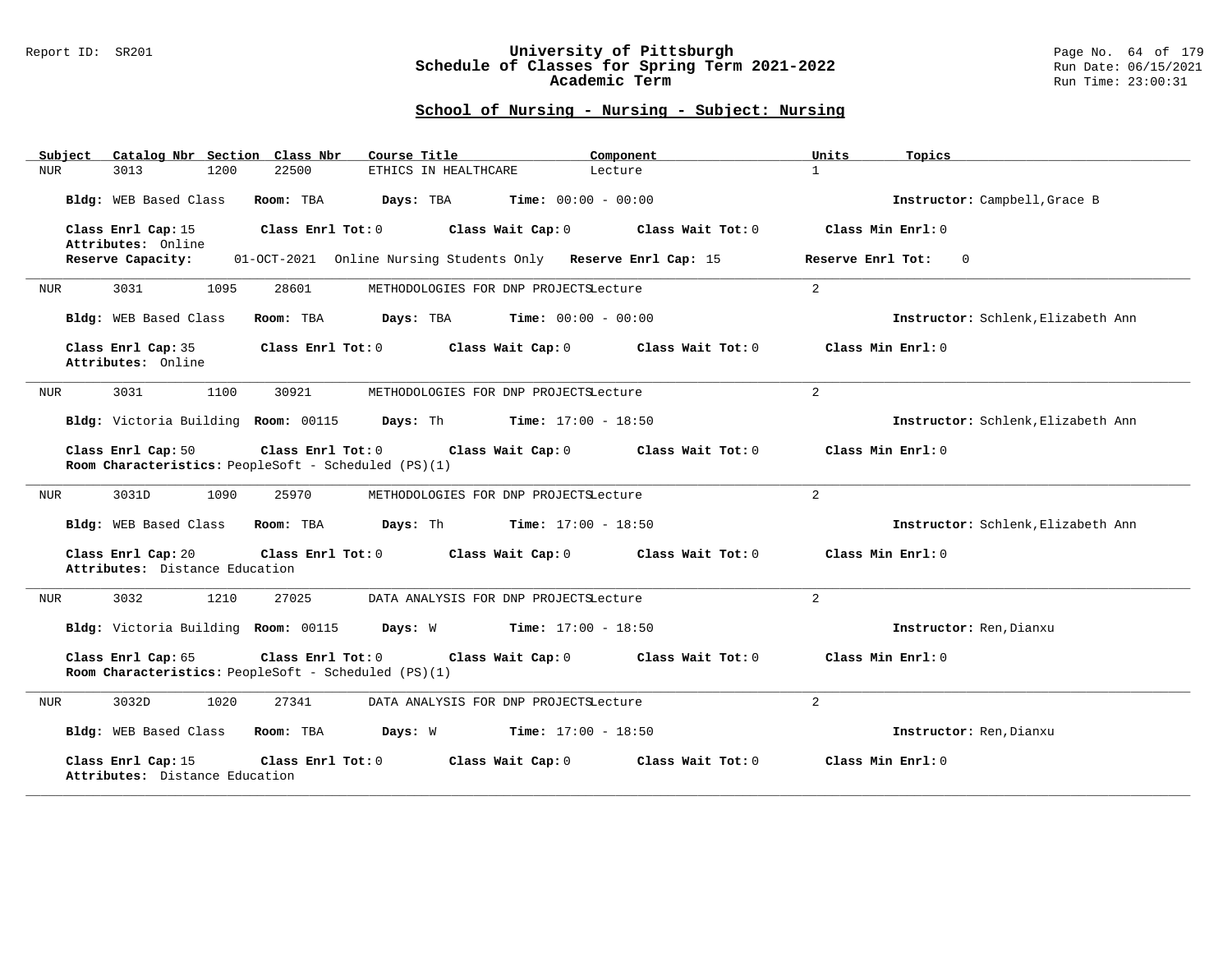#### Report ID: SR201 **University of Pittsburgh** Page No. 65 of 179 **Schedule of Classes for Spring Term 2021-2022** Run Date: 06/15/2021 **Academic Term** Run Time: 23:00:31

| Subject             | Catalog Nbr Section Class Nbr | Course Title                                                                           | Component                                                                                                                      | Units<br>Topics                  |
|---------------------|-------------------------------|----------------------------------------------------------------------------------------|--------------------------------------------------------------------------------------------------------------------------------|----------------------------------|
| NUR                 | 3036<br>1001                  | 17020<br>CAPSTONE PROJECT                                                              | Directed Studies                                                                                                               | $2^{\circ}$                      |
|                     | Bldg: TO BE ARRANGED          | Room: TBA $\rule{1em}{0.15mm}$ Days: TBA Time: $00:00 - 00:00$                         |                                                                                                                                | Instructor: Staff                |
|                     |                               |                                                                                        | Class Enrl Cap: 10 $\qquad$ Class Enrl Tot: 0 $\qquad$ Class Wait Cap: 0 $\qquad$ Class Wait Tot: 0 $\qquad$ Class Min Enrl: 0 |                                  |
|                     |                               |                                                                                        | NUR 3036 1002 17021 CAPSTONE PROJECT Directed Studies                                                                          | 2                                |
|                     | Bldg: TO BE ARRANGED          | Room: TBA $Days:$ TBA $Time: 00:00 - 00:00$                                            |                                                                                                                                | Instructor: Pandy, Leslie Eileen |
|                     |                               |                                                                                        | Class Enrl Cap: 10 $\qquad$ Class Enrl Tot: 0 $\qquad$ Class Wait Cap: 0 $\qquad$ Class Wait Tot: 0 $\qquad$ Class Min Enrl: 0 |                                  |
|                     |                               | NUR 3036 1003 17022 CAPSTONE PROJECT                                                   | Directed Studies                                                                                                               | $\overline{2}$                   |
|                     | Bldg: TO BE ARRANGED          | Room: TBA $Days:$ TBA $Time: 00:00 - 00:00$                                            |                                                                                                                                | Instructor: Kreashko, Lisa Marie |
|                     |                               |                                                                                        | Class Enrl Cap: 10 $\qquad$ Class Enrl Tot: 0 $\qquad$ Class Wait Cap: 0 $\qquad$ Class Wait Tot: 0 $\qquad$ Class Min Enrl: 0 |                                  |
| NUR <sub>tion</sub> | 3036                          | 1004 23069                                                                             | CAPSTONE PROJECT Directed Studies                                                                                              | 2                                |
|                     | Bldg: TO BE ARRANGED          | Room: TBA $\rule{1em}{0.15mm}$ Days: TBA $\rule{1.15mm}{0.15mm}$ Time: $00:00 - 00:00$ |                                                                                                                                | Instructor: Mermigas, Judith A   |
|                     |                               |                                                                                        | Class Enrl Cap: 10 $\qquad$ Class Enrl Tot: 0 $\qquad$ Class Wait Cap: 0 $\qquad$ Class Wait Tot: 0 $\qquad$ Class Min Enrl: 0 |                                  |
|                     |                               |                                                                                        | NUR 3036 1005 16548 CAPSTONE PROJECT Directed Studies                                                                          | 2                                |
|                     | Bldg: TO BE ARRANGED          | Room: TBA $Days:$ TBA $Time: 00:00 - 00:00$                                            |                                                                                                                                | Instructor: Chasens, Eileen Ruth |
|                     |                               |                                                                                        | Class Enrl Cap: 10 $\qquad$ Class Enrl Tot: 0 $\qquad$ Class Wait Cap: 0 $\qquad$ Class Wait Tot: 0 $\qquad$ Class Min Enrl: 0 |                                  |
|                     |                               |                                                                                        | NUR 3036 1006 16549 CAPSTONE PROJECT Directed Studies                                                                          | 2                                |
|                     | Bldg: TO BE ARRANGED          | Room: TBA $Days:$ TBA Time: $00:00 - 00:00$                                            |                                                                                                                                | Instructor: Maurer, Geraldine M  |
|                     |                               |                                                                                        | Class Enrl Cap: 10 $\qquad$ Class Enrl Tot: 0 $\qquad$ Class Wait Cap: 0 $\qquad$ Class Wait Tot: 0 $\qquad$ Class Min Enrl: 0 |                                  |
| NUR                 | 3036<br>1007                  |                                                                                        | 16550 CAPSTONE PROJECT Directed Studies                                                                                        | $\overline{2}$                   |
|                     | Bldg: TO BE ARRANGED          | Room: TBA Days: TBA                                                                    | <b>Time:</b> $00:00 - 00:00$                                                                                                   | Instructor:                      |
|                     |                               |                                                                                        | Class Enrl Cap: 10 $\qquad$ Class Enrl Tot: 0 $\qquad$ Class Wait Cap: 0 $\qquad$ Class Wait Tot: 0 $\qquad$ Class Min Enrl: 0 |                                  |
| NUR                 | 3036 300                      | 1008 16551                                                                             | CAPSTONE PROJECT Directed Studies                                                                                              | $\overline{2}$                   |
|                     | Bldg: TO BE ARRANGED          | Room: TBA $\rule{1em}{0.15mm}$ Days: TBA $\rule{1.5mm}{0.15mm}$ Time: $00:00 - 00:00$  |                                                                                                                                | Instructor: O'Donnell, John Marc |
|                     |                               |                                                                                        | Class Enrl Cap: 10 $\qquad$ Class Enrl Tot: 0 $\qquad$ Class Wait Cap: 0 $\qquad$ Class Wait Tot: 0                            | Class Min Enrl: 0                |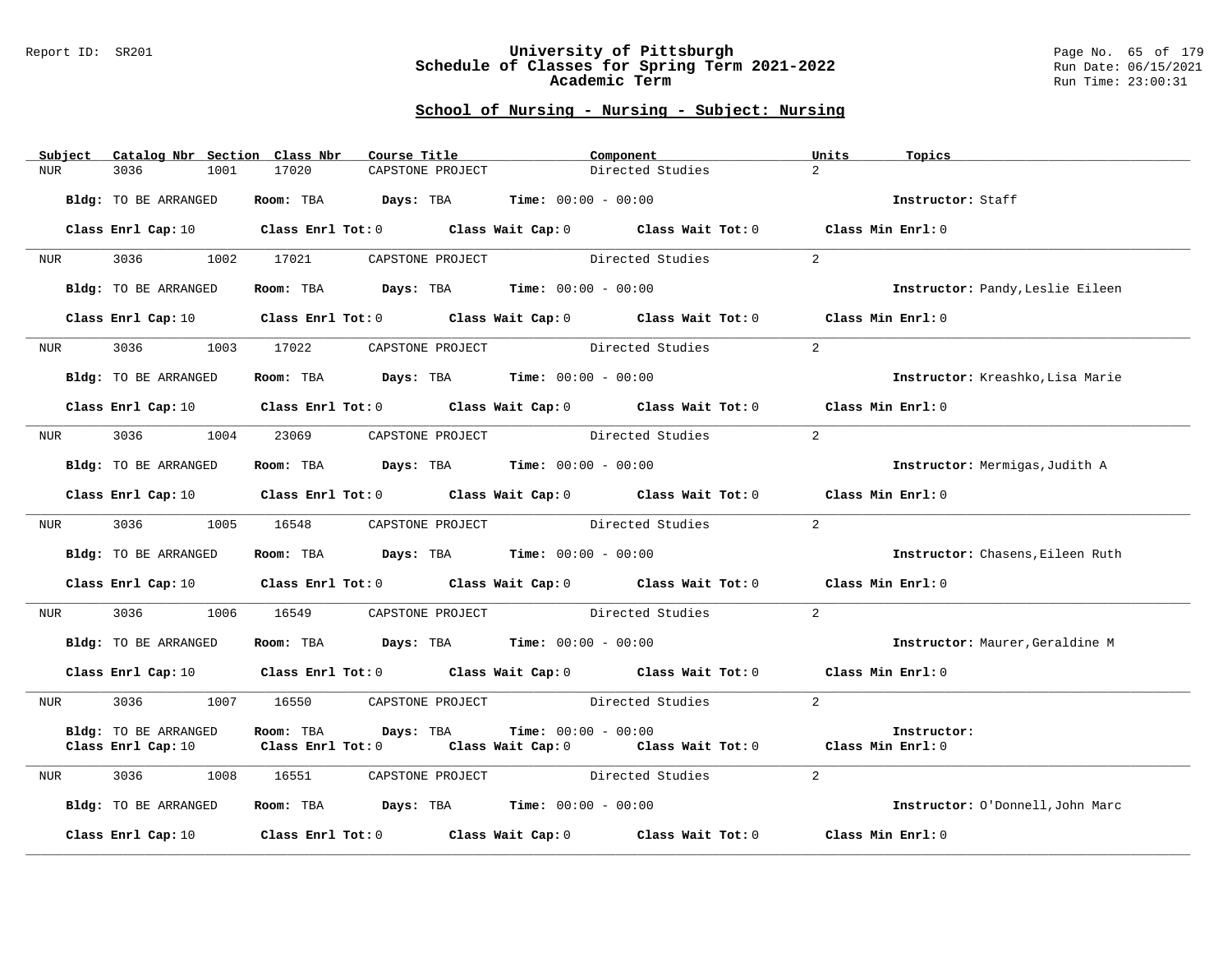#### Report ID: SR201 **University of Pittsburgh** Page No. 66 of 179 **Schedule of Classes for Spring Term 2021-2022** Run Date: 06/15/2021 **Academic Term** Run Time: 23:00:31

|            | Subject        | Catalog Nbr Section Class Nbr                         |      |       | Course Title |                  |                                                                | Component        |                                                                                                                                | Units          | Topics                          |
|------------|----------------|-------------------------------------------------------|------|-------|--------------|------------------|----------------------------------------------------------------|------------------|--------------------------------------------------------------------------------------------------------------------------------|----------------|---------------------------------|
| <b>NUR</b> |                | 3036                                                  | 1009 | 17019 |              | CAPSTONE PROJECT |                                                                | Directed Studies |                                                                                                                                | $\overline{2}$ |                                 |
|            |                | Bldg: TO BE ARRANGED                                  |      |       |              |                  | Room: TBA $Days:$ TBA $Time: 00:00 - 00:00$                    |                  |                                                                                                                                |                | Instructor: Haines, Alice Jane  |
|            |                |                                                       |      |       |              |                  |                                                                |                  | Class Enrl Cap: 10 $\qquad$ Class Enrl Tot: 0 $\qquad$ Class Wait Cap: 0 $\qquad$ Class Wait Tot: 0 $\qquad$ Class Min Enrl: 0 |                |                                 |
|            | <b>NUR</b>     |                                                       |      |       |              |                  |                                                                |                  | 3036 1010 14680 CAPSTONE PROJECT Directed Studies                                                                              | 2              |                                 |
|            |                | Bldg: TO BE ARRANGED                                  |      |       |              |                  | Room: TBA $Days:$ TBA $Time: 00:00 - 00:00$                    |                  |                                                                                                                                |                | Instructor: Grant, Catherine    |
|            |                |                                                       |      |       |              |                  |                                                                |                  | Class Enrl Cap: 10 $\qquad$ Class Enrl Tot: 0 $\qquad$ Class Wait Cap: 0 $\qquad$ Class Wait Tot: 0 $\qquad$ Class Min Enrl: 0 |                |                                 |
|            | <b>NUR</b>     | 3036 300                                              | 1011 |       |              |                  | 23070 CAPSTONE PROJECT Directed Studies                        |                  |                                                                                                                                | 2              |                                 |
|            |                | Bldg: TO BE ARRANGED                                  |      |       |              |                  | Room: TBA $\rule{1em}{0.15mm}$ Days: TBA Time: $00:00 - 00:00$ |                  |                                                                                                                                |                | Instructor: Staff               |
|            |                |                                                       |      |       |              |                  |                                                                |                  | Class Enrl Cap: 10 $\qquad$ Class Enrl Tot: 0 $\qquad$ Class Wait Cap: 0 $\qquad$ Class Wait Tot: 0 $\qquad$ Class Min Enrl: 0 |                |                                 |
|            |                | NUR 3036 1012 23071 CAPSTONE PROJECT Directed Studies |      |       |              |                  |                                                                |                  |                                                                                                                                | $2^{1}$        |                                 |
|            |                | Bldg: TO BE ARRANGED                                  |      |       |              |                  | Room: TBA $Days:$ TBA $Time: 00:00 - 00:00$                    |                  |                                                                                                                                |                | Instructor: Staff               |
|            |                |                                                       |      |       |              |                  |                                                                |                  | Class Enrl Cap: 10 $\qquad$ Class Enrl Tot: 0 $\qquad$ Class Wait Cap: 0 $\qquad$ Class Wait Tot: 0 $\qquad$ Class Min Enrl: 0 |                |                                 |
|            | NUR <b>NUR</b> | 3036 1013 17023 CAPSTONE PROJECT                      |      |       |              |                  |                                                                | Directed Studies |                                                                                                                                | $\overline{2}$ |                                 |
|            |                | Bldg: TO BE ARRANGED                                  |      |       |              |                  | Room: TBA $\rule{1em}{0.15mm}$ Days: TBA Time: $00:00 - 00:00$ |                  |                                                                                                                                |                | Instructor: Neft, Michael W     |
|            |                |                                                       |      |       |              |                  |                                                                |                  | Class Enrl Cap: 10 Class Enrl Tot: 0 Class Wait Cap: 0 Class Wait Tot: 0 Class Min Enrl: 0                                     |                |                                 |
|            | <b>NUR</b>     |                                                       |      |       |              |                  |                                                                |                  | 3036 1014 17024 CAPSTONE PROJECT Directed Studies                                                                              | 2              |                                 |
|            |                | Bldg: TO BE ARRANGED                                  |      |       |              |                  | Room: TBA $Days:$ TBA $Time:$ 00:00 - 00:00                    |                  |                                                                                                                                |                | Instructor: Novosel, Lorraine M |
|            |                |                                                       |      |       |              |                  |                                                                |                  | Class Enrl Cap: 10 $\qquad$ Class Enrl Tot: 0 $\qquad$ Class Wait Cap: 0 $\qquad$ Class Wait Tot: 0 $\qquad$ Class Min Enrl: 0 |                |                                 |
|            |                |                                                       |      |       |              |                  |                                                                |                  | NUR 3036 1015 14681 CAPSTONE PROJECT Directed Studies                                                                          | 2              |                                 |
|            |                | Bldg: TO BE ARRANGED                                  |      |       |              |                  | Room: TBA $Days:$ TBA $Time:$ $00:00 - 00:00$                  |                  |                                                                                                                                |                | Instructor: Alexander, Sheila A |
|            |                |                                                       |      |       |              |                  |                                                                |                  | Class Enrl Cap: 10 $\qquad$ Class Enrl Tot: 0 $\qquad$ Class Wait Cap: 0 $\qquad$ Class Wait Tot: 0 $\qquad$ Class Min Enrl: 0 |                |                                 |
| NUR        |                | 3036                                                  |      |       |              |                  |                                                                |                  | 1016 17025 CAPSTONE PROJECT Directed Studies                                                                                   | $\overline{a}$ |                                 |
|            |                | Bldg: TO BE ARRANGED                                  |      |       |              |                  | Room: TBA $\rule{1em}{0.15mm}$ Days: TBA Time: $00:00 - 00:00$ |                  |                                                                                                                                |                | Instructor: Staff               |
|            |                |                                                       |      |       |              |                  |                                                                |                  | Class Enrl Cap: 10 $\qquad$ Class Enrl Tot: 0 $\qquad$ Class Wait Cap: 0 $\qquad$ Class Wait Tot: 0                            |                | Class Min Enrl: 0               |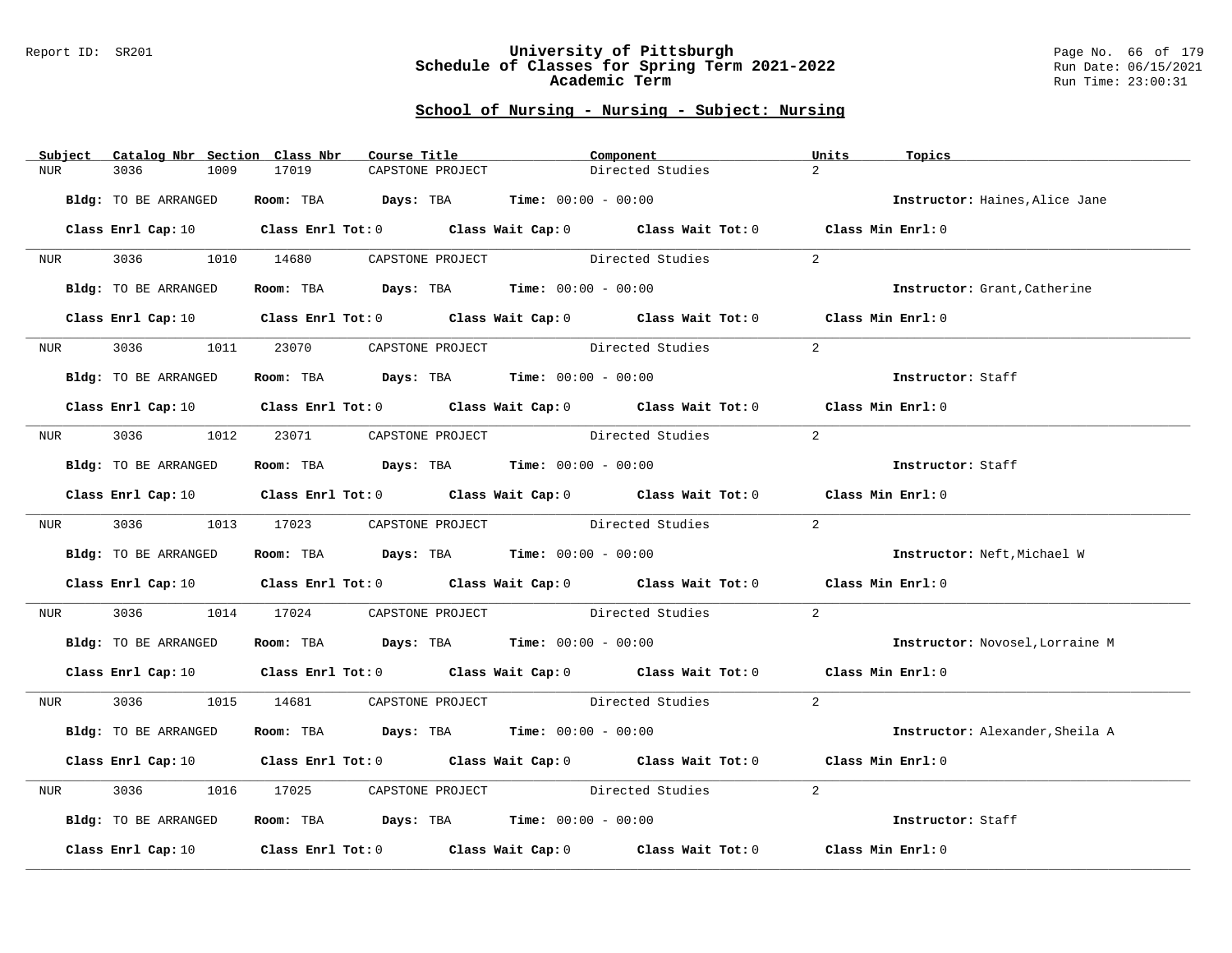| NUR        | 3036<br>1020         | 14682                                                                                               | CAPSTONE PROJECT | Directed Studies                                                                                                               | 2                                      |
|------------|----------------------|-----------------------------------------------------------------------------------------------------|------------------|--------------------------------------------------------------------------------------------------------------------------------|----------------------------------------|
|            | Bldg: TO BE ARRANGED | Room: TBA $Days:$ TBA $Time: 00:00 - 00:00$                                                         |                  |                                                                                                                                | Instructor: Bender, Catherine M        |
|            |                      |                                                                                                     |                  | Class Enrl Cap: 10 $\qquad$ Class Enrl Tot: 0 $\qquad$ Class Wait Cap: 0 $\qquad$ Class Wait Tot: 0 $\qquad$ Class Min Enrl: 0 |                                        |
|            |                      | NUR 3036 1025 14683 CAPSTONE PROJECT Directed Studies                                               |                  |                                                                                                                                | 2                                      |
|            | Bldg: TO BE ARRANGED | Room: TBA $Days:$ TBA Time: $00:00 - 00:00$                                                         |                  |                                                                                                                                | Instructor: Burke, Lora E              |
|            |                      |                                                                                                     |                  | Class Enrl Cap: 10 $\qquad$ Class Enrl Tot: 0 $\qquad$ Class Wait Cap: 0 $\qquad$ Class Wait Tot: 0 $\qquad$ Class Min Enrl: 0 |                                        |
|            |                      |                                                                                                     |                  | NUR 3036 1030 14684 CAPSTONE PROJECT Directed Studies 2                                                                        |                                        |
|            |                      | Bldg: TO BE ARRANGED Room: TBA Days: TBA Time: 00:00 - 00:00                                        |                  |                                                                                                                                | Instructor: Li, Dan                    |
|            |                      |                                                                                                     |                  | Class Enrl Cap: 10 $\qquad$ Class Enrl Tot: 0 $\qquad$ Class Wait Cap: 0 $\qquad$ Class Wait Tot: 0 $\qquad$ Class Min Enrl: 0 |                                        |
|            |                      | NUR 3036 1035 14685 CAPSTONE PROJECT Directed Studies                                               |                  |                                                                                                                                | 2                                      |
|            | Bldg: TO BE ARRANGED | Room: TBA $Days:$ TBA $Time: 00:00 - 00:00$                                                         |                  |                                                                                                                                | Instructor: Charron-Prochownik, Denise |
|            |                      |                                                                                                     |                  | Class Enrl Cap: 10 Class Enrl Tot: 0 Class Wait Cap: 0 Class Wait Tot: 0 Class Min Enrl: 0                                     |                                        |
|            |                      |                                                                                                     |                  | NUR 3036 1040 14686 CAPSTONE PROJECT Directed Studies                                                                          | 2                                      |
|            | Bldg: TO BE ARRANGED | Room: TBA $Days:$ TBA $Time: 00:00 - 00:00$                                                         |                  |                                                                                                                                | Instructor: Miner, Laurel A            |
|            |                      |                                                                                                     |                  | Class Enrl Cap: 10 $\qquad$ Class Enrl Tot: 0 $\qquad$ Class Wait Cap: 0 $\qquad$ Class Wait Tot: 0 $\qquad$ Class Min Enrl: 0 |                                        |
|            |                      | NUR 3036 1045 14687 CAPSTONE PROJECT Directed Studies                                               |                  |                                                                                                                                | 2                                      |
|            | Bldg: TO BE ARRANGED | Room: TBA $Days:$ TBA $Time: 00:00 - 00:00$                                                         |                  |                                                                                                                                | Instructor: Foertsch, Lisa Yvonne      |
|            |                      | Class Enrl Cap: 10 $\qquad$ Class Enrl Tot: 0 $\qquad$ Class Wait Cap: 0 $\qquad$ Class Wait Tot: 0 |                  |                                                                                                                                | Class Min Enrl: 0                      |
| <b>NUR</b> |                      | 3036 1050 14688 CAPSTONE PROJECT Directed Studies                                                   |                  |                                                                                                                                | $\overline{2}$                         |
|            |                      | Bldg: TO BE ARRANGED ROOM: TBA Days: TBA Time: 00:00 - 00:00                                        |                  |                                                                                                                                | Instructor: Constantino, Rose          |
|            |                      | Class Enrl Cap: 10 $\qquad$ Class Enrl Tot: 0 $\qquad$ Class Wait Cap: 0 $\qquad$ Class Wait Tot: 0 |                  |                                                                                                                                | Class Min Enrl: 0                      |
|            |                      | NUR 3036 1055 14711 CAPSTONE PROJECT Directed Studies                                               |                  |                                                                                                                                | 2                                      |
|            | Bldg: TO BE ARRANGED | Room: TBA $\rule{1em}{0.15mm}$ Days: TBA Time: $00:00 - 00:00$                                      |                  |                                                                                                                                | Instructor: Cassidy, Brenda L.         |
|            |                      |                                                                                                     |                  | Class Enrl Cap: 10 $\qquad$ Class Enrl Tot: 0 $\qquad$ Class Wait Cap: 0 $\qquad$ Class Wait Tot: 0 $\qquad$ Class Min Enrl: 0 |                                        |
|            |                      |                                                                                                     |                  | NUR 3036 1060 14689 CAPSTONE PROJECT Directed Studies 2                                                                        |                                        |
|            | Bldg: TO BE ARRANGED | Room: TBA $Days:$ TBA $Time: 00:00 - 00:00$                                                         |                  |                                                                                                                                | Instructor: Dabbs, Annette J De Vito   |
|            | Class Enrl Cap: 10   |                                                                                                     |                  | Class Enrl Tot: $0$ Class Wait Cap: $0$ Class Wait Tot: $0$ Class Min Enrl: $0$                                                |                                        |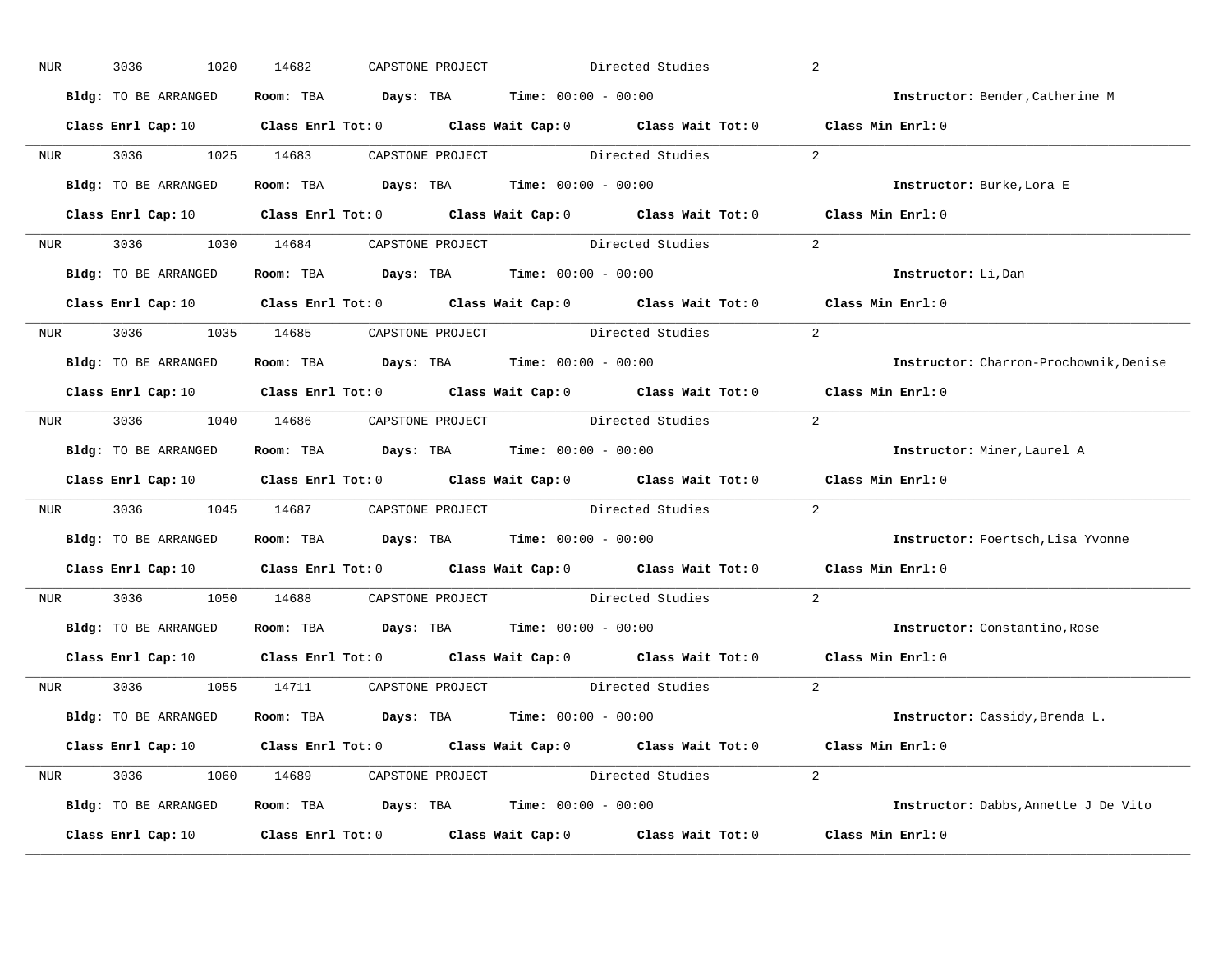#### Report ID: SR201 **University of Pittsburgh** Page No. 68 of 179 **Schedule of Classes for Spring Term 2021-2022** Run Date: 06/15/2021 **Academic Term** Run Time: 23:00:31

| Subject        | Catalog Nbr Section Class Nbr                         |                                            | Course Title     |                                                                                       | Component                                                                                                                      | Units             | Topics                                 |
|----------------|-------------------------------------------------------|--------------------------------------------|------------------|---------------------------------------------------------------------------------------|--------------------------------------------------------------------------------------------------------------------------------|-------------------|----------------------------------------|
| <b>NUR</b>     | 3036<br>1065                                          | 14690                                      | CAPSTONE PROJECT |                                                                                       | Directed Studies                                                                                                               | $\overline{2}$    |                                        |
|                | Bldg: TO BE ARRANGED                                  |                                            |                  | Room: TBA $Days:$ TBA $Time: 00:00 - 00:00$                                           |                                                                                                                                |                   | Instructor: Donovan, Heidi Ann Scharf  |
|                |                                                       |                                            |                  |                                                                                       | Class Enrl Cap: 10 $\qquad$ Class Enrl Tot: 0 $\qquad$ Class Wait Cap: 0 $\qquad$ Class Wait Tot: 0 $\qquad$ Class Min Enrl: 0 |                   |                                        |
| NUR <b>NUR</b> | 3036 1070 14691 CAPSTONE PROJECT Directed Studies     |                                            |                  |                                                                                       |                                                                                                                                | $\overline{2}$    |                                        |
|                | Bldg: TO BE ARRANGED                                  |                                            |                  | Room: TBA $Days:$ TBA Time: $00:00 - 00:00$                                           |                                                                                                                                |                   | Instructor: Braxter, Betty J.          |
|                |                                                       |                                            |                  |                                                                                       | Class Enrl Cap: 10 $\qquad$ Class Enrl Tot: 0 $\qquad$ Class Wait Cap: 0 $\qquad$ Class Wait Tot: 0 $\qquad$ Class Min Enrl: 0 |                   |                                        |
|                | NUR 3036 1075 14692 CAPSTONE PROJECT Directed Studies |                                            |                  |                                                                                       |                                                                                                                                | $\overline{2}$    |                                        |
|                | Bldg: TO BE ARRANGED                                  |                                            |                  | Room: TBA $\rule{1em}{0.15mm}$ Days: TBA Time: $00:00 - 00:00$                        |                                                                                                                                |                   | Instructor: Doswell, Willa             |
|                |                                                       |                                            |                  |                                                                                       | Class Enrl Cap: 10 $\qquad$ Class Enrl Tot: 0 $\qquad$ Class Wait Cap: 0 $\qquad$ Class Wait Tot: 0 $\qquad$ Class Min Enrl: 0 |                   |                                        |
| NUR            | 3036<br>1080                                          |                                            |                  | 14693 CAPSTONE PROJECT Directed Studies                                               |                                                                                                                                | 2                 |                                        |
|                | Bldg: TO BE ARRANGED                                  |                                            |                  | Room: TBA $\rule{1em}{0.15mm}$ Days: TBA $\qquad$ Time: $00:00 - 00:00$               |                                                                                                                                |                   | Instructor: Dunbar-Jacob, Jacqueline M |
|                |                                                       |                                            |                  |                                                                                       | Class Enrl Cap: 10 $\qquad$ Class Enrl Tot: 0 $\qquad$ Class Wait Cap: 0 $\qquad$ Class Wait Tot: 0 $\qquad$ Class Min Enrl: 0 |                   |                                        |
| <b>NUR</b>     | 3036 1085 14694 CAPSTONE PROJECT Directed Studies     |                                            |                  |                                                                                       |                                                                                                                                | 2                 |                                        |
|                | Bldg: TO BE ARRANGED                                  |                                            |                  | Room: TBA $Days:$ TBA $Time: 00:00 - 00:00$                                           |                                                                                                                                |                   | Instructor: Engberg, Sandra J          |
|                |                                                       |                                            |                  |                                                                                       | Class Enrl Cap: 10 $\qquad$ Class Enrl Tot: 0 $\qquad$ Class Wait Cap: 0 $\qquad$ Class Wait Tot: 0 $\qquad$ Class Min Enrl: 0 |                   |                                        |
|                | NUR 3036 1090 14695                                   |                                            |                  | CAPSTONE PROJECT Directed Studies                                                     |                                                                                                                                | $\overline{2}$    |                                        |
|                | Bldg: TO BE ARRANGED                                  |                                            |                  | Room: TBA $\rule{1em}{0.15mm}$ Days: TBA $\rule{1.5mm}{0.15mm}$ Time: $00:00 - 00:00$ |                                                                                                                                |                   | Instructor: Erlen, Judith              |
|                |                                                       |                                            |                  |                                                                                       | Class Enrl Cap: 10 $\qquad$ Class Enrl Tot: 0 $\qquad$ Class Wait Cap: 0 $\qquad$ Class Wait Tot: 0 $\qquad$ Class Min Enrl: 0 |                   |                                        |
| NUR            | 3036<br>1095                                          |                                            |                  | 14696 CAPSTONE PROJECT Directed Studies                                               |                                                                                                                                | $\overline{2}$    |                                        |
|                | Bldg: TO BE ARRANGED                                  |                                            |                  | Room: TBA $Days:$ TBA $Time: 00:00 - 00:00$                                           |                                                                                                                                |                   | Instructor: Beach, Michael D           |
|                |                                                       |                                            |                  |                                                                                       | Class Enrl Cap: 10 $\qquad$ Class Enrl Tot: 0 $\qquad$ Class Wait Cap: 0 $\qquad$ Class Wait Tot: 0 $\qquad$ Class Min Enrl: 0 |                   |                                        |
| NUR <b>NUR</b> | 3036 1100 14697 CAPSTONE PROJECT Directed Studies     |                                            |                  |                                                                                       |                                                                                                                                | 2                 |                                        |
|                | Bldg: TO BE ARRANGED<br>Class Enrl Cap: 10            | Room: TBA Days: TBA<br>Class Enrl Tot: $0$ |                  | <b>Time:</b> $00:00 - 00:00$                                                          | Class Wait Cap: 0 Class Wait Tot: 0                                                                                            | Class Min Enrl: 0 | Instructor:                            |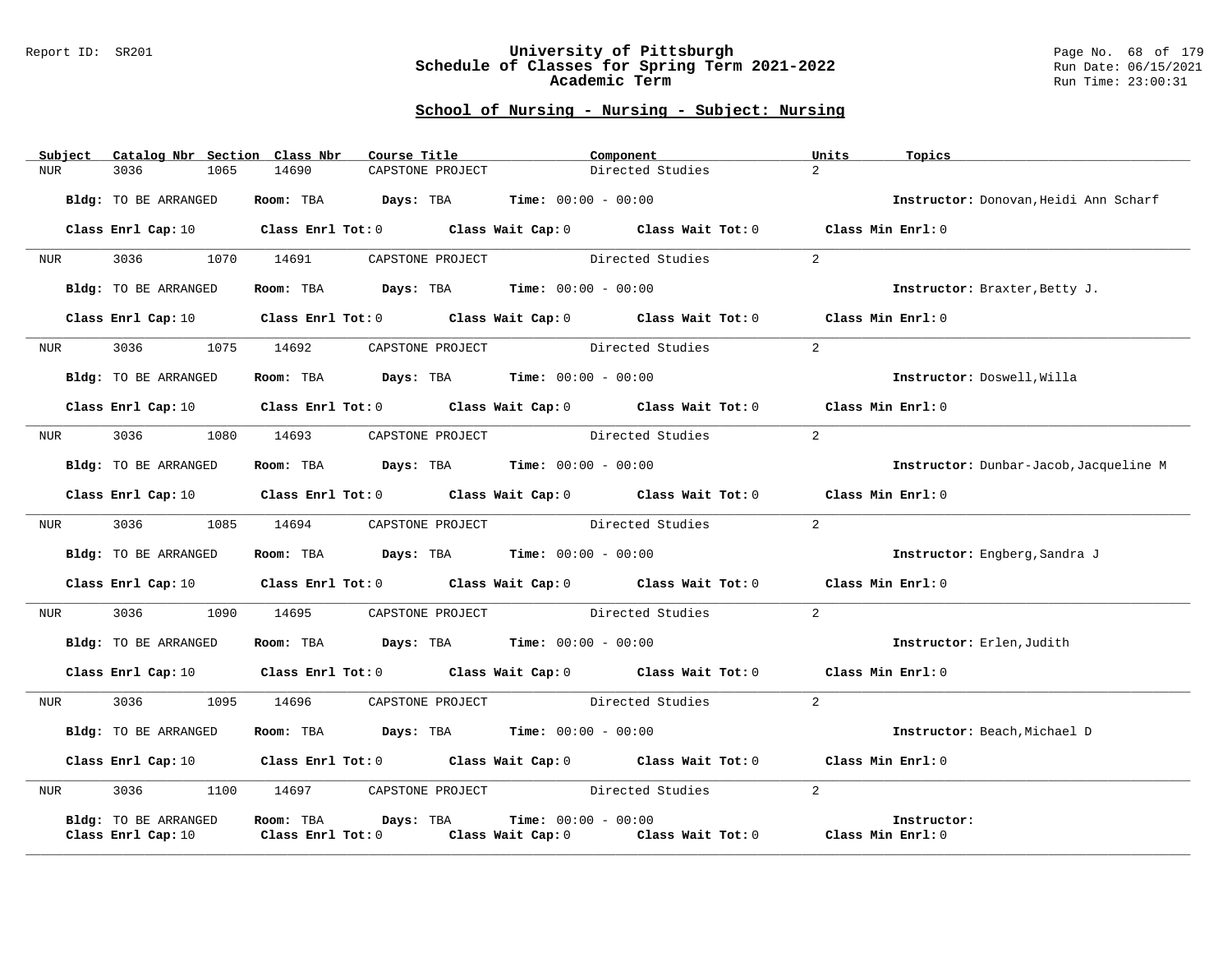#### Report ID: SR201 **University of Pittsburgh** Page No. 69 of 179 **Schedule of Classes for Spring Term 2021-2022** Run Date: 06/15/2021 **Academic Term** Run Time: 23:00:31

| Subject          | Catalog Nbr Section Class Nbr | Course Title              | Component                                                                                                                      | Units          | Topics                                 |
|------------------|-------------------------------|---------------------------|--------------------------------------------------------------------------------------------------------------------------------|----------------|----------------------------------------|
| NUR.             | 3036<br>1101                  | 23116<br>CAPSTONE PROJECT | Directed Studies                                                                                                               | $\overline{2}$ |                                        |
|                  | Bldg: TO BE ARRANGED          |                           | Room: TBA $Days:$ TBA $Time: 00:00 - 00:00$                                                                                    |                | Instructor: Al-Zaiti, Salah S          |
|                  |                               |                           | Class Enrl Cap: 10 $\qquad$ Class Enrl Tot: 0 $\qquad$ Class Wait Cap: 0 $\qquad$ Class Wait Tot: 0 $\qquad$ Class Min Enrl: 0 |                |                                        |
|                  |                               |                           | NUR 3036 1102 23117 CAPSTONE PROJECT Directed Studies                                                                          | 2              |                                        |
|                  | Bldg: TO BE ARRANGED          |                           | Room: TBA $Days:$ TBA $Time: 00:00 - 00:00$                                                                                    |                | Instructor: Imes, Christopher C        |
|                  | Class Enrl Cap: 10            |                           | Class Enrl Tot: 0 Class Wait Cap: 0 Class Wait Tot: 0 Class Min Enrl: 0                                                        |                |                                        |
| NUR <sub>p</sub> | 3036 700                      | 1105 14698                | CAPSTONE PROJECT Directed Studies                                                                                              | $\overline{2}$ |                                        |
|                  | Bldg: TO BE ARRANGED          |                           | Room: TBA $Days:$ TBA $Time: 00:00 - 00:00$                                                                                    |                | Instructor: Henker, Richard A.         |
|                  |                               |                           | Class Enrl Cap: 10 $\qquad$ Class Enrl Tot: 0 $\qquad$ Class Wait Cap: 0 $\qquad$ Class Wait Tot: 0 $\qquad$ Class Min Enrl: 0 |                |                                        |
| NUR <b>NUR</b>   |                               |                           | 3036 1110 14699 CAPSTONE PROJECT Directed Studies                                                                              | 2              |                                        |
|                  | Bldg: TO BE ARRANGED          |                           | Room: TBA Days: TBA Time: $00:00 - 00:00$                                                                                      |                | Instructor: Guttendorf, Jane           |
|                  |                               |                           | Class Enrl Cap: 10 Class Enrl Tot: 0 Class Wait Cap: 0 Class Wait Tot: 0 Class Min Enrl: 0                                     |                |                                        |
|                  |                               |                           | NUR 3036 1115 14700 CAPSTONE PROJECT Directed Studies                                                                          | 2              |                                        |
|                  | Bldg: TO BE ARRANGED          |                           | Room: TBA $\rule{1em}{0.15mm}$ Days: TBA $\rule{1.5mm}{0.15mm}$ Time: $00:00 - 00:00$                                          |                | Instructor: Hravnak, Marilyn           |
|                  |                               |                           | Class Enrl Cap: 10 $\qquad$ Class Enrl Tot: 0 $\qquad$ Class Wait Cap: 0 $\qquad$ Class Wait Tot: 0                            |                | Class Min Enrl: 0                      |
| NUR              | 3036 300<br>1120              |                           | 14701 CAPSTONE PROJECT Directed Studies                                                                                        | 2              |                                        |
|                  | Bldg: TO BE ARRANGED          |                           | Room: TBA $Days:$ TBA $Time: 00:00 - 00:00$                                                                                    |                | Instructor: Choi, JiYeon               |
|                  |                               |                           | Class Enrl Cap: 10 Class Enrl Tot: 0 Class Wait Cap: 0 Class Wait Tot: 0 Class Min Enrl: 0                                     |                |                                        |
| NUR <b>NUR</b>   |                               |                           | 3036 1125 14702 CAPSTONE PROJECT Directed Studies                                                                              | 2              |                                        |
|                  | Bldg: TO BE ARRANGED          |                           | Room: TBA $Days:$ TBA $Time: 00:00 - 00:00$                                                                                    |                | Instructor: Nativio, Donna             |
|                  |                               |                           | Class Enrl Cap: 10 $\qquad$ Class Enrl Tot: 0 $\qquad$ Class Wait Cap: 0 $\qquad$ Class Wait Tot: 0                            |                | Class Min Enrl: 0                      |
| NUR              | 3036<br>1130                  | 14703                     | CAPSTONE PROJECT Directed Studies                                                                                              | $\overline{a}$ |                                        |
|                  | Bldg: TO BE ARRANGED          |                           | Room: TBA $Days:$ TBA $Time: 00:00 - 00:00$                                                                                    |                | Instructor: Zedreck Gonzalez, Judith F |
|                  | Class Enrl Cap: 10            |                           | Class Enrl Tot: $0$ Class Wait Cap: $0$ Class Wait Tot: $0$                                                                    |                | Class Min Enrl: 0                      |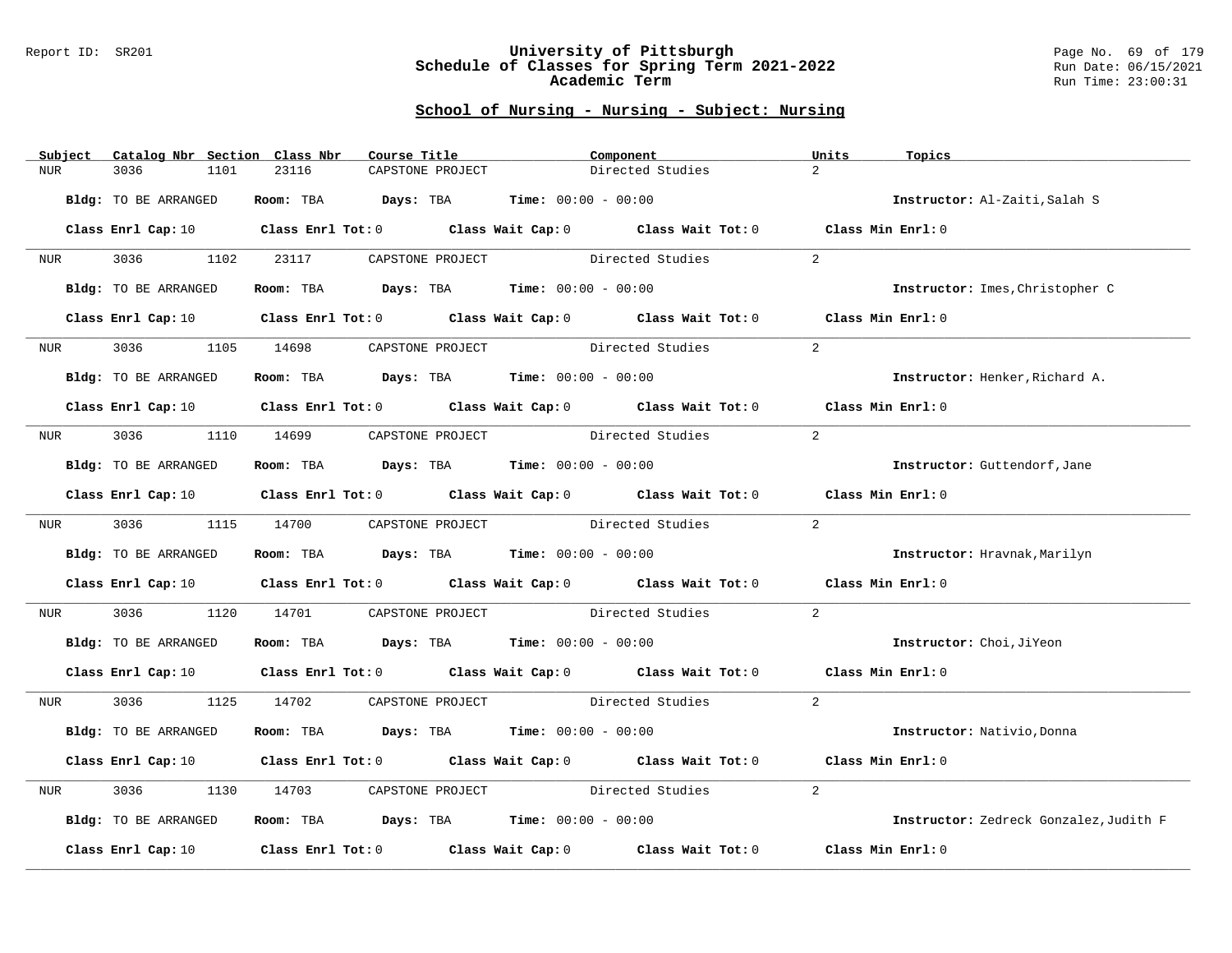| NUR        | 3036<br>1135         | 14704 | CAPSTONE PROJECT |                                                                                       | Directed Studies                                                                                                               | 2                                  |
|------------|----------------------|-------|------------------|---------------------------------------------------------------------------------------|--------------------------------------------------------------------------------------------------------------------------------|------------------------------------|
|            | Bldg: TO BE ARRANGED |       |                  | Room: TBA $Days: TBA$ Time: $00:00 - 00:00$                                           |                                                                                                                                | Instructor: Hoffmann, Rosemary L.  |
|            |                      |       |                  |                                                                                       | Class Enrl Cap: 10 $\qquad$ Class Enrl Tot: 0 $\qquad$ Class Wait Cap: 0 $\qquad$ Class Wait Tot: 0 $\qquad$ Class Min Enrl: 0 |                                    |
|            |                      |       |                  |                                                                                       | NUR 3036 1140 14705 CAPSTONE PROJECT Directed Studies 2                                                                        |                                    |
|            | Bldg: TO BE ARRANGED |       |                  | Room: TBA $Days:$ TBA Time: $00:00 - 00:00$                                           |                                                                                                                                | Instructor: Puskar, Kathryn R.     |
|            |                      |       |                  |                                                                                       | Class Enrl Cap: 10 $\qquad$ Class Enrl Tot: 0 $\qquad$ Class Wait Cap: 0 $\qquad$ Class Wait Tot: 0 $\qquad$ Class Min Enrl: 0 |                                    |
|            |                      |       |                  |                                                                                       | NUR 3036 1145 14706 CAPSTONE PROJECT Directed Studies 2                                                                        |                                    |
|            |                      |       |                  | Bldg: TO BE ARRANGED Room: TBA Days: TBA Time: 00:00 - 00:00                          |                                                                                                                                | Instructor: Rosenzweig, Margaret   |
|            |                      |       |                  |                                                                                       | Class Enrl Cap: 10 $\qquad$ Class Enrl Tot: 0 $\qquad$ Class Wait Cap: 0 $\qquad$ Class Wait Tot: 0 $\qquad$ Class Min Enrl: 0 |                                    |
|            |                      |       |                  | NUR 3036 1150 14707 CAPSTONE PROJECT Directed Studies                                 |                                                                                                                                | 2                                  |
|            | Bldg: TO BE ARRANGED |       |                  | Room: TBA $Days:$ TBA $Time: 00:00 - 00:00$                                           |                                                                                                                                | Instructor: Schlenk, Elizabeth Ann |
|            |                      |       |                  |                                                                                       | Class Enrl Cap: 10 $\qquad$ Class Enrl Tot: 0 $\qquad$ Class Wait Cap: 0 $\qquad$ Class Wait Tot: 0 $\qquad$ Class Min Enrl: 0 |                                    |
|            |                      |       |                  |                                                                                       | NUR 3036 1155 14708 CAPSTONE PROJECT Directed Studies                                                                          | 2                                  |
|            | Bldg: TO BE ARRANGED |       |                  | Room: TBA $Days:$ TBA $Time: 00:00 - 00:00$                                           |                                                                                                                                | Instructor: Blazeck, Alice Maus    |
|            |                      |       |                  |                                                                                       | Class Enrl Cap: 10 $\qquad$ Class Enrl Tot: 0 $\qquad$ Class Wait Cap: 0 $\qquad$ Class Wait Tot: 0 $\qquad$ Class Min Enrl: 0 |                                    |
|            |                      |       |                  |                                                                                       | NUR 3036 1160 14709 CAPSTONE PROJECT Directed Studies                                                                          | 2                                  |
|            | Bldg: TO BE ARRANGED |       |                  | Room: TBA $Days:$ TBA $Time: 00:00 - 00:00$                                           |                                                                                                                                | Instructor: Sherwood, Paula Riess  |
|            |                      |       |                  |                                                                                       | Class Enrl Cap: 10 $\qquad$ Class Enrl Tot: 0 $\qquad$ Class Wait Cap: 0 $\qquad$ Class Wait Tot: 0                            | Class Min Enrl: 0                  |
| <b>NUR</b> |                      |       |                  |                                                                                       | 3036 1165 14710 CAPSTONE PROJECT Directed Studies                                                                              | $\overline{a}$                     |
|            |                      |       |                  | Bldg: TO BE ARRANGED Room: TBA Days: TBA Time: 00:00 - 00:00                          |                                                                                                                                | Instructor: Staff                  |
|            |                      |       |                  |                                                                                       | Class Enrl Cap: 10 $\qquad$ Class Enrl Tot: 0 $\qquad$ Class Wait Cap: 0 $\qquad$ Class Wait Tot: 0                            | Class Min Enrl: 0                  |
|            |                      |       |                  |                                                                                       | NUR 3036 1170 14712 CAPSTONE PROJECT Directed Studies                                                                          | 2                                  |
|            | Bldg: TO BE ARRANGED |       |                  | Room: TBA $\rule{1em}{0.15mm}$ Days: TBA $\rule{1.5mm}{0.15mm}$ Time: $00:00 - 00:00$ |                                                                                                                                | Instructor: Staff                  |
|            |                      |       |                  |                                                                                       | Class Enrl Cap: 10 $\qquad$ Class Enrl Tot: 0 $\qquad$ Class Wait Cap: 0 $\qquad$ Class Wait Tot: 0 $\qquad$ Class Min Enrl: 0 |                                    |
|            |                      |       |                  |                                                                                       | NUR 3036 1175 14713 CAPSTONE PROJECT Directed Studies 2                                                                        |                                    |
|            | Bldg: TO BE ARRANGED |       |                  | Room: TBA $Days:$ TBA $Time: 00:00 - 00:00$                                           |                                                                                                                                | Instructor: Swigart, Valerie A     |
|            |                      |       |                  |                                                                                       | Class Enrl Cap: 10 $\qquad$ Class Enrl Tot: 0 $\qquad$ Class Wait Cap: 0 $\qquad$ Class Wait Tot: 0 $\qquad$ Class Min Enrl: 0 |                                    |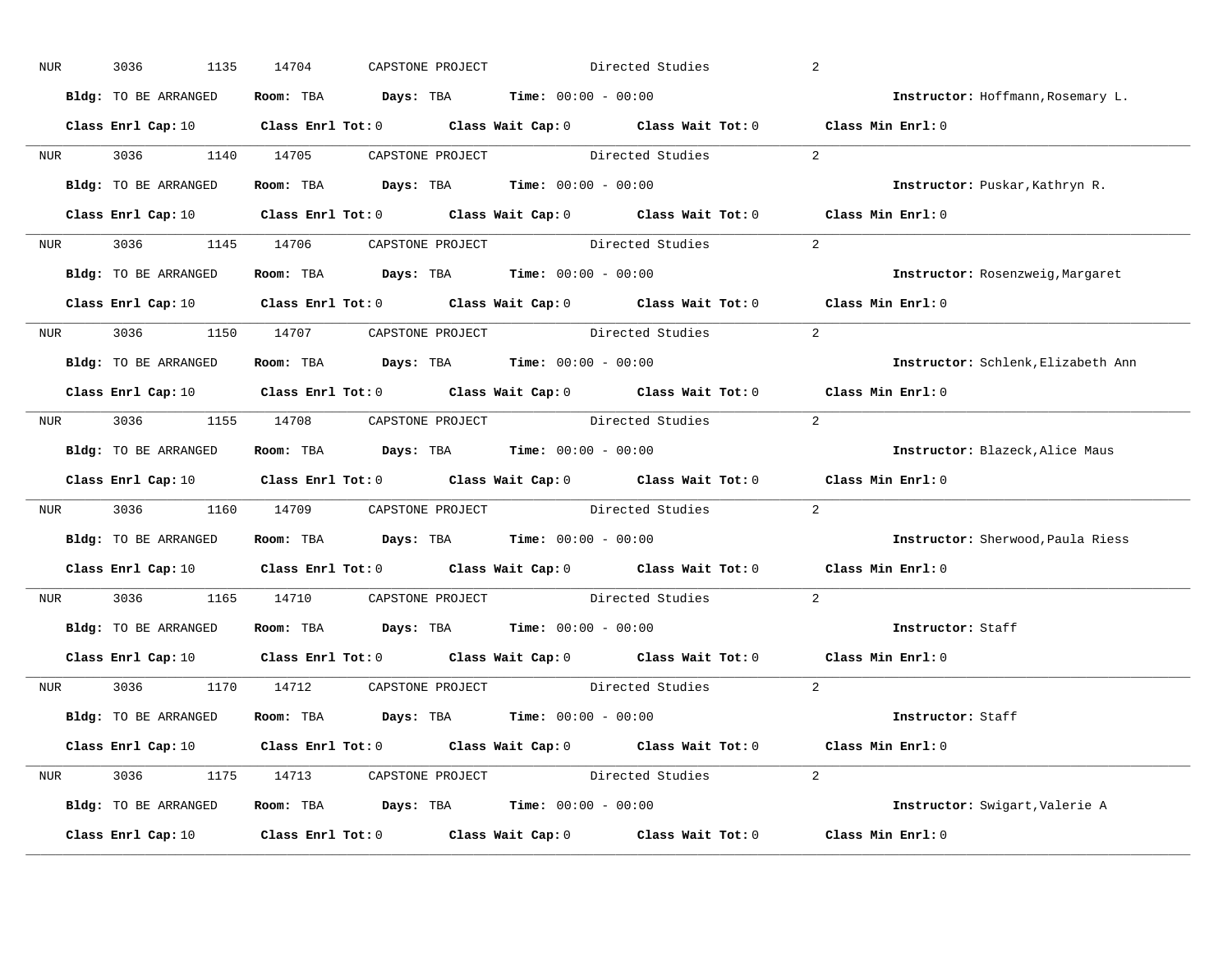### Report ID: SR201 **University of Pittsburgh** Page No. 71 of 179 **Schedule of Classes for Spring Term 2021-2022** Run Date: 06/15/2021 **Academic Term** Run Time: 23:00:31

| Subject | Catalog Nbr Section Class Nbr            |                                                       | Course Title     | Component                                     |                                     | Units          | Topics                          |
|---------|------------------------------------------|-------------------------------------------------------|------------------|-----------------------------------------------|-------------------------------------|----------------|---------------------------------|
| NUR     | 3036<br>1180                             | 14714                                                 | CAPSTONE PROJECT |                                               | Directed Studies                    | $\overline{2}$ |                                 |
|         | Bldg: TO BE ARRANGED                     | Room: TBA                                             | Days: TBA        | <b>Time:</b> $00:00 - 00:00$                  |                                     |                | Instructor: Park, Mijung        |
|         | Class Enrl Cap: 10                       | Class Enrl Tot: 0                                     |                  | Class Wait Cap: 0                             | Class Wait Tot: 0                   |                | Class Min Enrl: 0               |
| NUR     | 3036<br>1190                             | 16547                                                 | CAPSTONE PROJECT |                                               | Directed Studies                    | $\overline{a}$ |                                 |
|         | Bldg: TO BE ARRANGED                     | Room: TBA                                             |                  | <b>Days:</b> TBA <b>Time:</b> $00:00 - 00:00$ |                                     |                | Instructor: Founds, Sandra Anne |
|         | Class Enrl Cap: 10                       | Class Enrl Tot: 0                                     |                  | Class Wait Cap: 0                             | Class Wait Tot: 0                   |                | Class Min Enrl: 0               |
| NUR     | 1200<br>3036                             | 23037                                                 | CAPSTONE PROJECT |                                               | Directed Studies                    | $\overline{a}$ |                                 |
|         | Bldg: WEB Based Class                    | Room: TBA                                             | Days: TBA        | <b>Time:</b> $00:00 - 00:00$                  |                                     |                | Instructor: Dechant, Jason Jay  |
|         | Class Enrl Cap: 10<br>Attributes: Online | $Class$ $Enrl$ $Tot: 0$                               |                  | Class Wait Cap: 0                             | Class Wait Tot: 0                   |                | Class Min Enrl: 0               |
| NUR     | 1201<br>3036                             | 22337                                                 | CAPSTONE PROJECT |                                               | Directed Studies                    | $\overline{a}$ |                                 |
|         | Bldg: WEB Based Class                    | Room: TBA                                             | Days: TBA        | <b>Time:</b> $00:00 - 00:00$                  |                                     |                | Instructor: Alexander, Sheila A |
|         | Class Enrl Cap: 15<br>Attributes: Online | $Class$ $Enr1$ $Tot: 0$                               |                  |                                               | Class Wait Cap: 0 Class Wait Tot: 0 |                | Class Min Enrl: 0               |
| NUR     | 3036<br>1202                             | 22338                                                 | CAPSTONE PROJECT |                                               | Directed Studies                    | $\overline{2}$ |                                 |
|         | Bldg: WEB Based Class                    | Room: TBA                                             | Days: TBA        | <b>Time:</b> $00:00 - 00:00$                  |                                     |                | Instructor: Beach, Michael D    |
|         | Class Enrl Cap: 15<br>Attributes: Online | Class Enrl Tot: 0                                     |                  | Class Wait Cap: 0                             | Class Wait Tot: 0                   |                | Class Min Enrl: 0               |
| NUR     | 3036<br>1203                             | 22339                                                 | CAPSTONE PROJECT |                                               | Directed Studies                    | $\overline{2}$ |                                 |
|         | Bldg: WEB Based Class                    | Room: TBA                                             | Days: TBA        | <b>Time:</b> $00:00 - 00:00$                  |                                     |                | Instructor: Bender, Catherine M |
|         | Class Enrl Cap: 15<br>Attributes: Online | Class Enrl Tot: 0 Class Wait Cap: 0 Class Wait Tot: 0 |                  |                                               |                                     |                | Class Min Enrl: 0               |
| NUR     | 3036<br>1204                             | 22340                                                 | CAPSTONE PROJECT |                                               | Directed Studies                    | $\overline{a}$ |                                 |
|         | Bldg: WEB Based Class                    | Room: TBA                                             | Days: TBA        | <b>Time:</b> $00:00 - 00:00$                  |                                     |                | Instructor: Blazeck, Alice Maus |
|         | Class Enrl Cap: 15<br>Attributes: Online | Class Enrl Tot: 0                                     |                  | Class Wait Cap: 0                             | Class Wait Tot: 0                   |                | Class Min Enrl: 0               |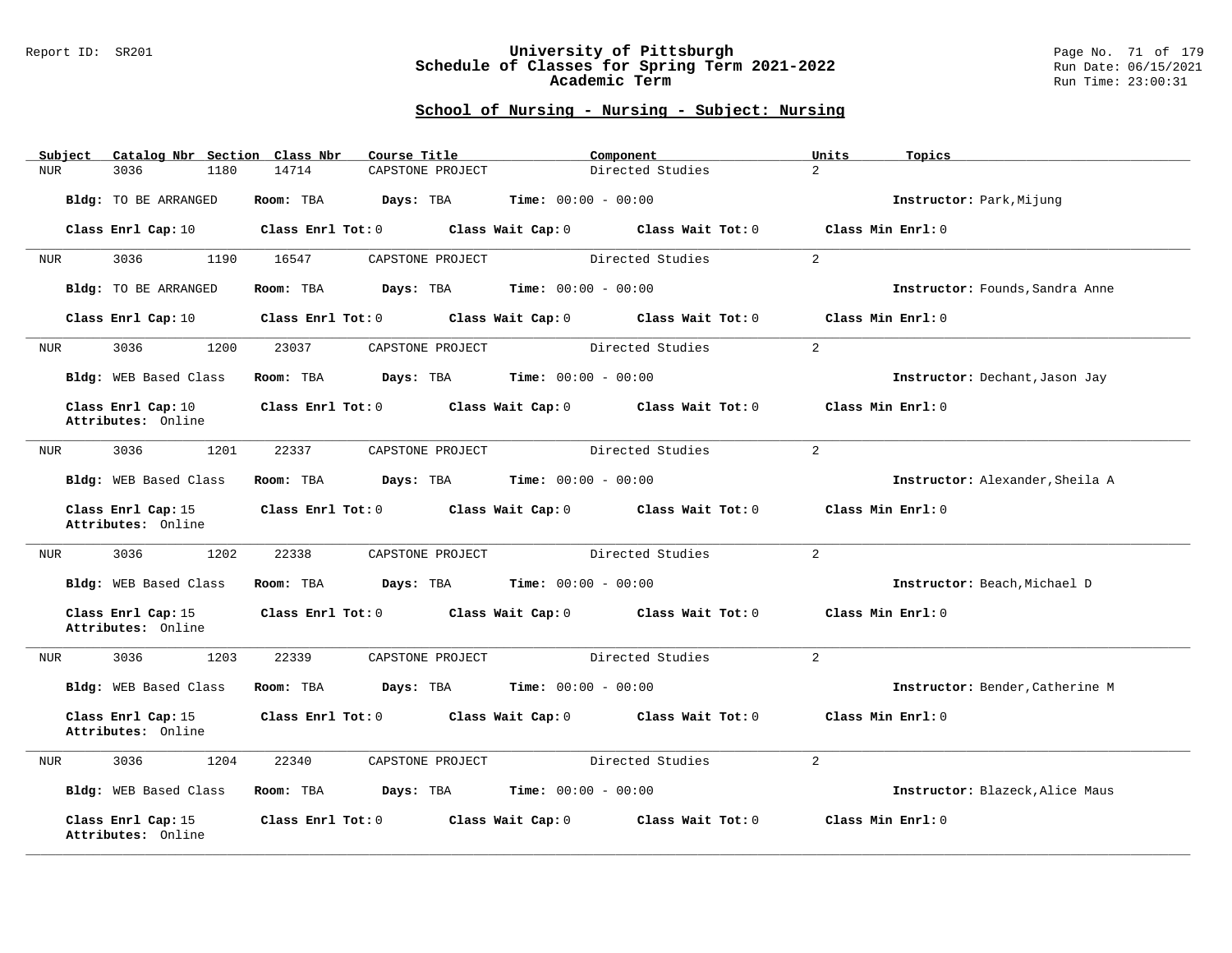### Report ID: SR201 **University of Pittsburgh** Page No. 72 of 179 **Schedule of Classes for Spring Term 2021-2022** Run Date: 06/15/2021 **Academic Term** Run Time: 23:00:31

| Catalog Nbr Section Class Nbr<br>Subject | Course Title                           | Component                          | Units<br>Topics                        |
|------------------------------------------|----------------------------------------|------------------------------------|----------------------------------------|
| 3036<br>1205<br>NUR                      | 22341<br>CAPSTONE PROJECT              | $\overline{a}$<br>Directed Studies |                                        |
| Bldg: WEB Based Class                    | Room: TBA<br>Days: TBA                 | <b>Time:</b> $00:00 - 00:00$       | Instructor: Braxter, Betty J.          |
| Class Enrl Cap: 15<br>Attributes: Online | Class Enrl Tot: 0<br>Class Wait Cap: 0 | Class Wait Tot: 0                  | Class Min Enrl: 0                      |
| 3036<br>1206<br>NUR                      | 22342<br>CAPSTONE PROJECT              | 2<br>Directed Studies              |                                        |
| Bldg: WEB Based Class                    | Room: TBA<br>Days: TBA                 | Time: $00:00 - 00:00$              | Instructor: Burke, Lora E              |
| Class Enrl Cap: 15<br>Attributes: Online | Class Enrl Tot: 0<br>Class Wait Cap: 0 | Class Wait Tot: 0                  | Class Min Enrl: 0                      |
| 1207<br>3036<br><b>NUR</b>               | 22343<br>CAPSTONE PROJECT              | $\overline{2}$<br>Directed Studies |                                        |
| Bldg: WEB Based Class                    | Room: TBA<br>Days: TBA                 | Time: $00:00 - 00:00$              | Instructor: Cerepani, Mary Jo          |
| Class Enrl Cap: 15<br>Attributes: Online | Class Enrl Tot: 0<br>Class Wait Cap: 0 | Class Wait Tot: 0                  | Class Min Enrl: 0                      |
| 1208<br>3036<br>NUR                      | 22344<br>CAPSTONE PROJECT              | $\overline{2}$<br>Directed Studies |                                        |
| Bldg: WEB Based Class                    | Room: TBA<br>Days: TBA                 | <b>Time:</b> $00:00 - 00:00$       | Instructor: Charron-Prochownik, Denise |
| Class Enrl Cap: 15<br>Attributes: Online | Class Enrl Tot: 0<br>Class Wait Cap: 0 | Class Wait Tot: 0                  | Class Min Enrl: 0                      |
| 3036<br>1209<br><b>NUR</b>               | 22345<br>CAPSTONE PROJECT              | Directed Studies<br>$\overline{2}$ |                                        |
| Bldg: WEB Based Class                    | Room: TBA<br>Days: TBA                 | <b>Time:</b> $00:00 - 00:00$       | Instructor: Chasens, Eileen Ruth       |
| Class Enrl Cap: 15<br>Attributes: Online | Class Enrl Tot: 0<br>Class Wait Cap: 0 | Class Wait Tot: 0                  | Class Min Enrl: 0                      |
| 3036<br>1210<br><b>NUR</b>               | 23038<br>CAPSTONE PROJECT              | $\overline{a}$<br>Directed Studies |                                        |
| Bldg: WEB Based Class                    | Room: TBA<br>Days: TBA                 | Time: $00:00 - 00:00$              | Instructor: Pandy, Leslie Eileen       |
| Class Enrl Cap: 10<br>Attributes: Online | Class Enrl Tot: 0<br>Class Wait Cap: 0 | Class Wait Tot: 0                  | Class Min Enrl: 0                      |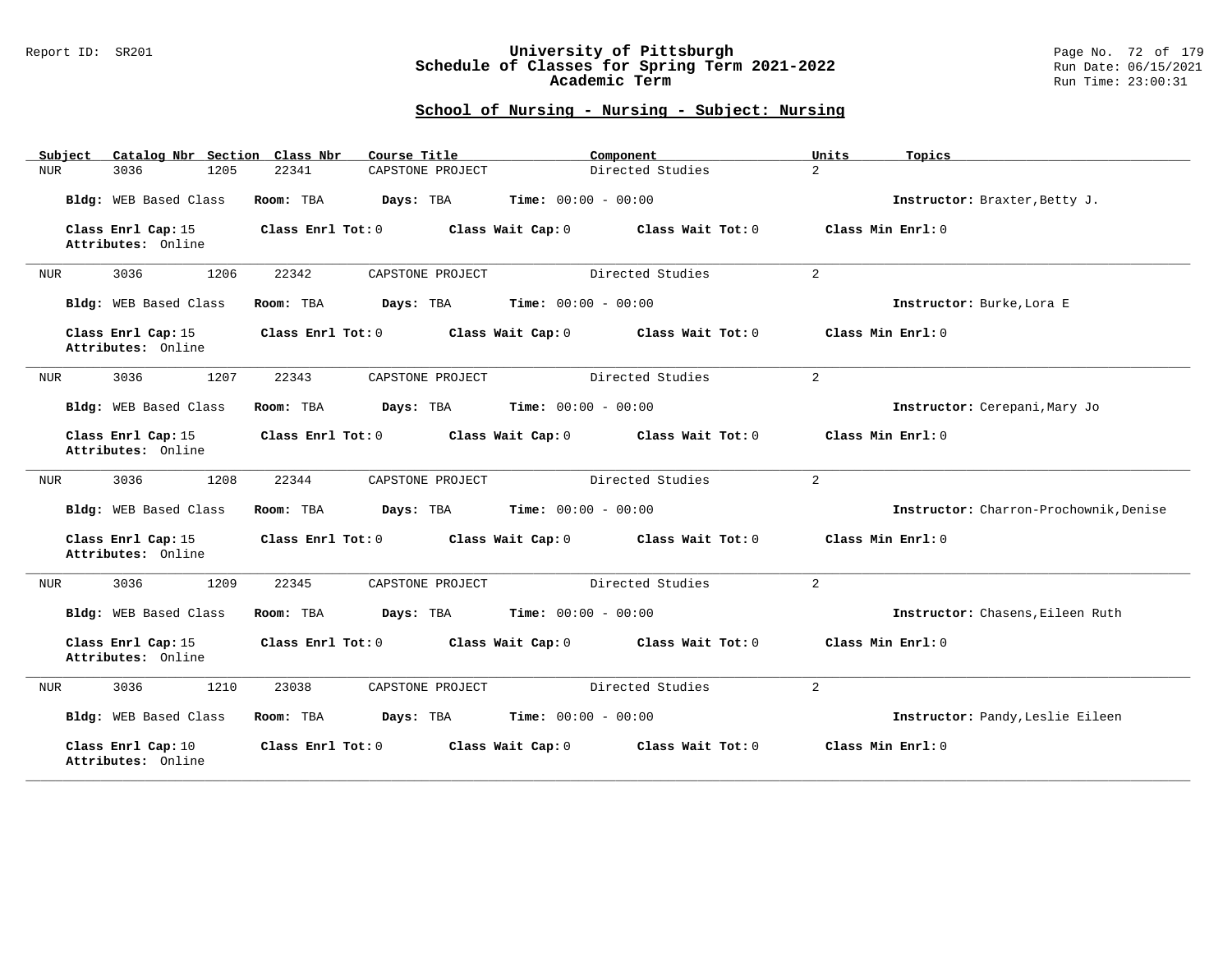### Report ID: SR201 **University of Pittsburgh** Page No. 73 of 179 **Schedule of Classes for Spring Term 2021-2022** Run Date: 06/15/2021 **Academic Term** Run Time: 23:00:31

| Subject | Catalog Nbr Section Class Nbr                                     | Course Title                                | Component                                                              | Units<br>Topics                      |
|---------|-------------------------------------------------------------------|---------------------------------------------|------------------------------------------------------------------------|--------------------------------------|
| NUR     | 3036<br>1211                                                      | 22346<br>CAPSTONE PROJECT                   | Directed Studies                                                       | $\overline{a}$                       |
|         | Bldg: WEB Based Class                                             | Room: TBA<br>Days: TBA                      | <b>Time:</b> $00:00 - 00:00$                                           | Instructor: Choi, JiYeon             |
|         | Class Enrl Cap: 15<br>Attributes: Online                          | Class Enrl Tot: $0$                         | Class Wait Cap: 0<br>Class Wait Tot: 0                                 | Class Min Enrl: 0                    |
| NUR     | 1212<br>3036                                                      | 22347<br>CAPSTONE PROJECT                   | Directed Studies                                                       | 2                                    |
|         | Bldg: WEB Based Class                                             | Room: TBA<br>Days: TBA                      | <b>Time:</b> $00:00 - 00:00$                                           | Instructor: Staff                    |
|         | Class Enrl Cap: 15<br>Attributes: Online                          | Class Enrl Tot: 0                           | Class Wait Tot: 0<br>Class Wait Cap: 0                                 | Class Min Enrl: 0                    |
| NUR     | 3036<br>1213                                                      | 22348<br>CAPSTONE PROJECT                   | Directed Studies                                                       | $\overline{2}$                       |
|         | Bldg: WEB Based Class                                             | Days: TBA<br>Room: TBA                      | <b>Time:</b> $00:00 - 00:00$                                           | Instructor: Coleman, Timothy Michael |
|         | Class Enrl Cap: 15<br>Attributes: Online                          | $Class$ $Enr1$ $Tot: 0$                     | Class Wait Cap: 0<br>Class Wait Tot: 0                                 | Class Min $Err1:0$                   |
| NUR     | 3036<br>1214                                                      | 22349<br>CAPSTONE PROJECT                   | Directed Studies                                                       | 2                                    |
|         | Bldg: WEB Based Class                                             | Days: TBA<br>Room: TBA                      | <b>Time:</b> $00:00 - 00:00$                                           | Instructor: Constantino, Rose        |
|         | Class Enrl Cap: 15<br>Attributes: Online                          | Class Enrl Tot: 0                           | Class Wait Tot: 0<br>Class Wait Cap: 0                                 | Class Min Enrl: 0                    |
| NUR     | 1215<br>3036                                                      | 22350<br>CAPSTONE PROJECT                   | Directed Studies                                                       | $\overline{2}$                       |
|         | Bldg: WEB Based Class<br>Class Enrl Cap: 15<br>Attributes: Online | Room: TBA<br>Days: TBA<br>Class Enrl Tot: 0 | <b>Time:</b> $00:00 - 00:00$<br>Class Wait Cap: 0<br>Class Wait Tot: 0 | Instructor:<br>Class Min Enrl: 0     |
| NUR     | 1216<br>3036                                                      | 22351<br>CAPSTONE PROJECT                   | Directed Studies                                                       | $\overline{a}$                       |
|         | Bldg: WEB Based Class                                             | Days: TBA<br>Room: TBA                      | <b>Time:</b> $00:00 - 00:00$                                           | Instructor: Dabbs, Annette J De Vito |
|         | Class Enrl Cap: 15<br>Attributes: Online                          | Class Enrl Tot: 0                           | Class Wait Cap: 0<br>Class Wait Tot: 0                                 | Class Min Enrl: 0                    |
| NUR     | 3036<br>1217                                                      | 22352<br>CAPSTONE PROJECT                   | Directed Studies                                                       | $\overline{2}$                       |
|         | Bldg: WEB Based Class                                             | Room: TBA<br>Days: TBA                      | <b>Time:</b> $00:00 - 00:00$                                           | Instructor: Staff                    |
|         | Class Enrl Cap: 15<br>Attributes: Online                          | Class Enrl Tot: 0                           | Class Wait Tot: 0<br>Class Wait Cap: 0                                 | Class Min Enrl: 0                    |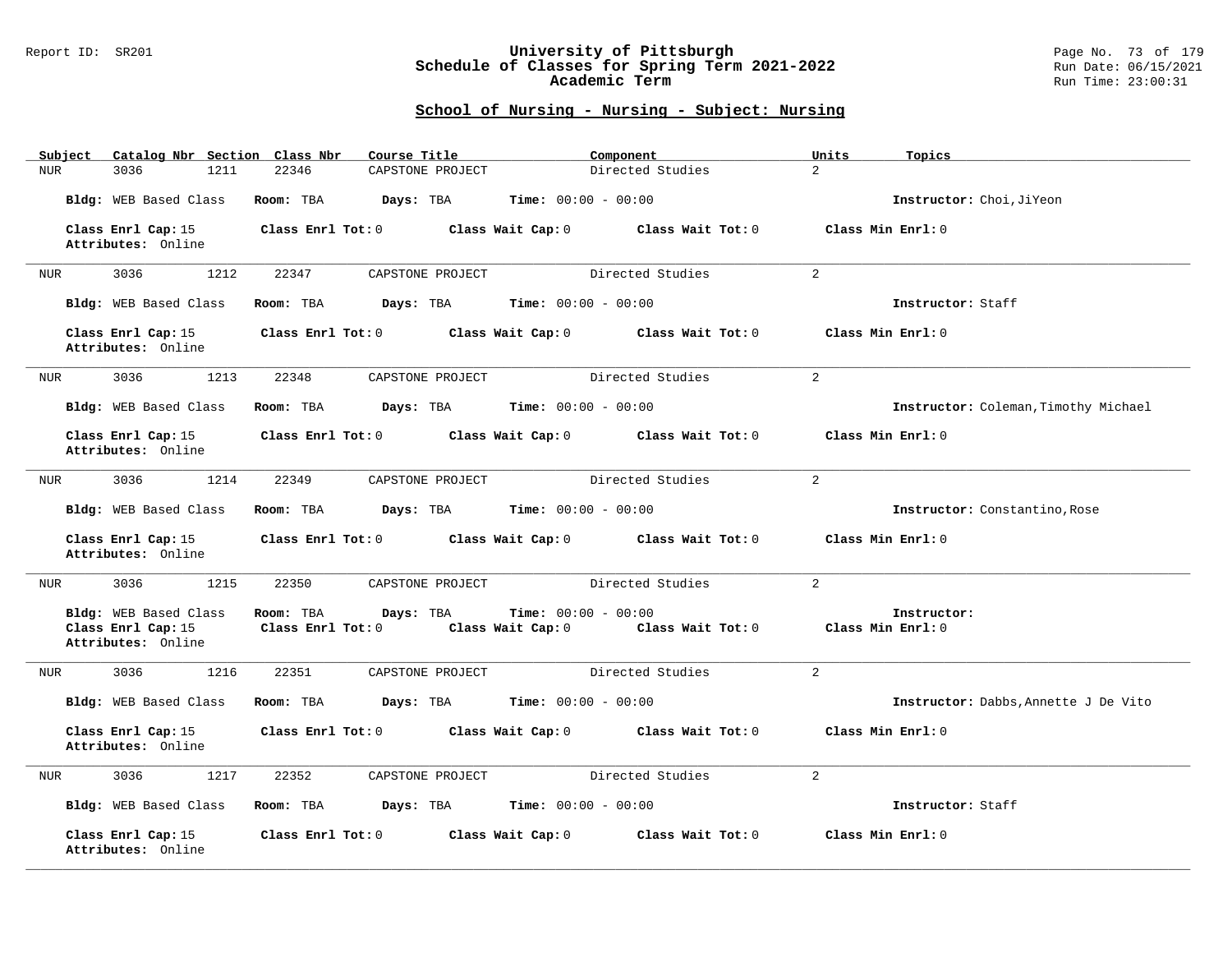| <b>NUR</b> | 3036<br>1218                             | 22353             | CAPSTONE PROJECT |                              | Directed Studies  | $\overline{2}$                         |
|------------|------------------------------------------|-------------------|------------------|------------------------------|-------------------|----------------------------------------|
|            | Bldg: WEB Based Class                    | Room: TBA         | Days: TBA        | <b>Time:</b> $00:00 - 00:00$ |                   | Instructor: Donovan, Heidi Ann Scharf  |
|            | Class Enrl Cap: 15<br>Attributes: Online | Class Enrl Tot: 0 |                  | Class Wait Cap: 0            | Class Wait Tot: 0 | Class Min Enrl: 0                      |
| <b>NUR</b> | 3036<br>1219                             | 22354             | CAPSTONE PROJECT |                              | Directed Studies  | 2                                      |
|            | Bldg: WEB Based Class                    | Room: TBA         | Days: TBA        | <b>Time:</b> $00:00 - 00:00$ |                   | Instructor: Doswell, Willa             |
|            | Class Enrl Cap: 15<br>Attributes: Online | Class Enrl Tot: 0 |                  | Class Wait Cap: 0            | Class Wait Tot: 0 | Class Min Enrl: 0                      |
| NUR        | 1220<br>3036                             | 23039             | CAPSTONE PROJECT |                              | Directed Studies  | $\overline{2}$                         |
|            | Bldg: WEB Based Class                    | Room: TBA         | Days: TBA        | Time: $00:00 - 00:00$        |                   | Instructor: Albrecht, Susan A          |
|            | Class Enrl Cap: 10<br>Attributes: Online | Class Enrl Tot: 0 |                  | Class Wait Cap: 0            | Class Wait Tot: 0 | Class Min Enrl: 0                      |
| <b>NUR</b> | 3036<br>1221                             | 22355             | CAPSTONE PROJECT |                              | Directed Studies  | $\overline{2}$                         |
|            | Bldg: WEB Based Class                    | Room: TBA         | Days: TBA        | <b>Time:</b> $00:00 - 00:00$ |                   | Instructor: Dunbar-Jacob, Jacqueline M |
|            | Class Enrl Cap: 15<br>Attributes: Online | Class Enrl Tot: 0 |                  | Class Wait Cap: 0            | Class Wait Tot: 0 | Class Min Enrl: 0                      |
| <b>NUR</b> | 3036<br>1222                             | 22356             | CAPSTONE PROJECT |                              | Directed Studies  | 2                                      |
|            | Bldg: WEB Based Class                    | Room: TBA         | Days: TBA        | Time: $00:00 - 00:00$        |                   | Instructor: Engberg, Sandra J          |
|            | Class Enrl Cap: 15<br>Attributes: Online | Class Enrl Tot: 0 |                  | Class Wait Cap: 0            | Class Wait Tot: 0 | Class Min Enrl: 0                      |
| <b>NUR</b> | 1223<br>3036                             | 22357             | CAPSTONE PROJECT |                              | Directed Studies  | $\overline{2}$                         |
|            | Bldg: WEB Based Class                    | Room: TBA         | Days: TBA        | Time: $00:00 - 00:00$        |                   | Instructor: Erlen, Judith              |
|            | Class Enrl Cap: 15<br>Attributes: Online | Class Enrl Tot: 0 |                  | Class Wait Cap: 0            | Class Wait Tot: 0 | Class Min Enrl: 0                      |
| <b>NUR</b> | 3036<br>1224                             | 22358             | CAPSTONE PROJECT |                              | Directed Studies  | $\overline{2}$                         |
|            | Bldg: WEB Based Class                    | Room: TBA         | Days: TBA        | <b>Time:</b> $00:00 - 00:00$ |                   | Instructor: Fioravanti, Marie A        |
|            | Class Enrl Cap: 15<br>Attributes: Online | Class Enrl Tot: 0 |                  | Class Wait Cap: 0            | Class Wait Tot: 0 | Class Min Enrl: 0                      |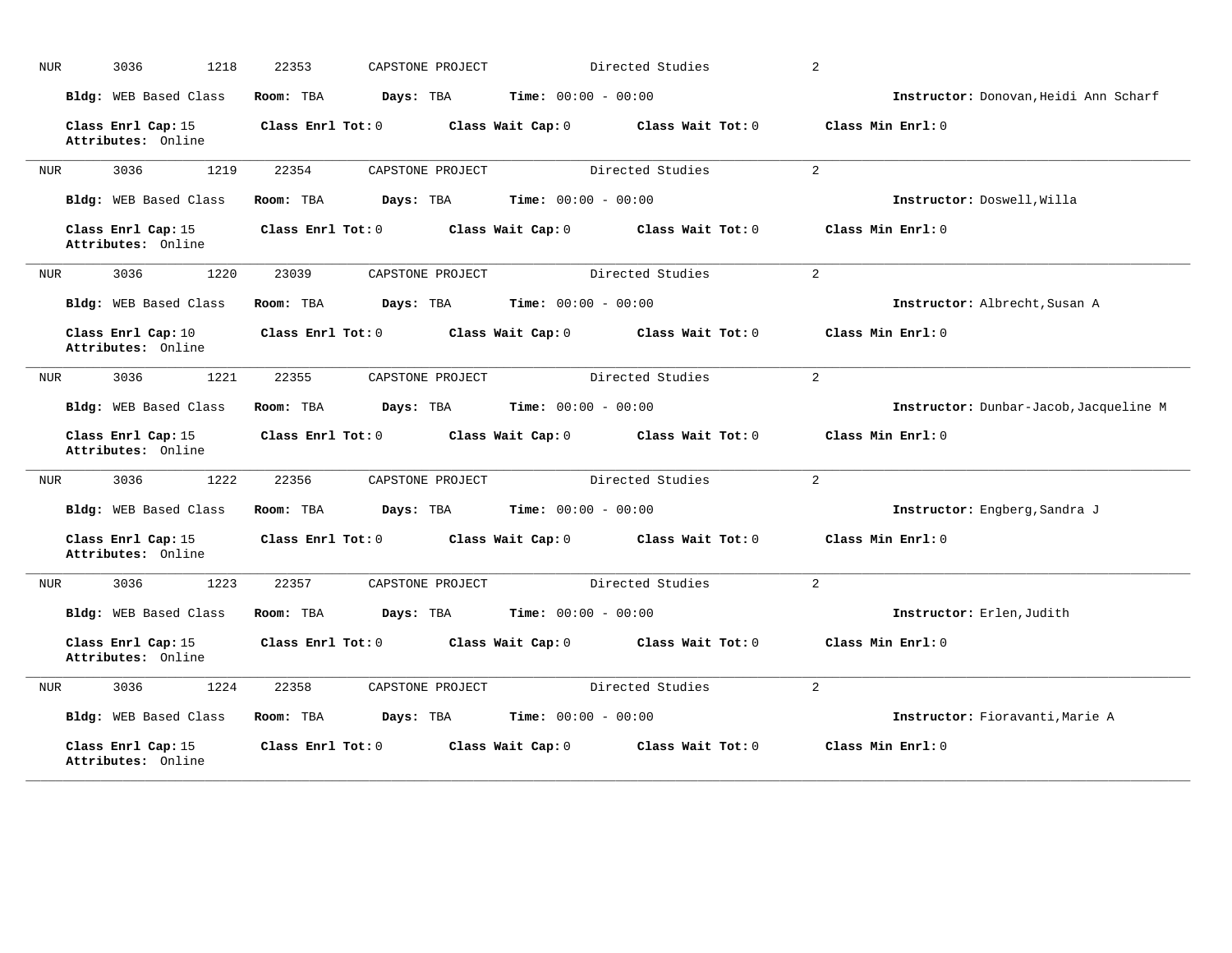### Report ID: SR201 **University of Pittsburgh** Page No. 75 of 179 **Schedule of Classes for Spring Term 2021-2022** Run Date: 06/15/2021 **Academic Term** Run Time: 23:00:31

| Catalog Nbr Section Class Nbr<br><u>Subject</u>                   | Course Title                                                     | Component                                         | Units<br>Topics                   |
|-------------------------------------------------------------------|------------------------------------------------------------------|---------------------------------------------------|-----------------------------------|
| 3036<br>1225<br>NUR                                               | 22359<br>CAPSTONE PROJECT                                        | Directed Studies                                  | $\overline{a}$                    |
| Bldg: WEB Based Class                                             | Room: TBA<br>Days: TBA                                           | <b>Time:</b> $00:00 - 00:00$                      | Instructor: Foertsch, Lisa Yvonne |
| Class Enrl Cap: 15<br>Attributes: Online                          | Class Enrl Tot: 0<br>Class Wait Cap: 0                           | Class Wait Tot: 0                                 | Class Min Enrl: 0                 |
| 3036<br>1226<br>NUR                                               | 22360<br>CAPSTONE PROJECT                                        | Directed Studies                                  | 2                                 |
| Bldg: WEB Based Class<br>Class Enrl Cap: 15<br>Attributes: Online | Room: TBA<br>Days: TBA<br>Class Enrl Tot: 0<br>Class Wait Cap: 0 | <b>Time:</b> $00:00 - 00:00$<br>Class Wait Tot: 0 | Instructor:<br>Class Min Enrl: 0  |
| <b>NUR</b><br>3036<br>1227                                        | 22361<br>CAPSTONE PROJECT                                        | Directed Studies                                  | $\overline{2}$                    |
| Bldg: WEB Based Class                                             | Room: TBA<br>Days: TBA                                           | <b>Time:</b> $00:00 - 00:00$                      | Instructor: Godfrey, Kathleen     |
| Class Enrl Cap: 15<br>Attributes: Online                          | Class Enrl Tot: 0<br>Class Wait Cap: 0                           | Class Wait Tot: 0                                 | Class Min Enrl: 0                 |
| 3036<br>1228<br>NUR                                               | 22362<br>CAPSTONE PROJECT                                        | Directed Studies                                  | $\overline{2}$                    |
| Bldg: WEB Based Class                                             | Room: TBA<br>Days: TBA                                           | <b>Time:</b> $12:00 - 12:00$                      | Instructor: Grant, Catherine      |
| Class Enrl Cap: 15<br>Attributes: Online                          | Class Enrl Tot: 0<br>Class Wait Cap: 0                           | Class Wait Tot: 0                                 | Class Min Enrl: 0                 |
| 3036<br>1229<br>NUR                                               | 22363<br>CAPSTONE PROJECT                                        | Directed Studies                                  | $\overline{2}$                    |
| Bldg: WEB Based Class                                             | Room: TBA<br>Days: TBA                                           | <b>Time:</b> $00:00 - 00:00$                      | Instructor: Haines, Alice Jane    |
| Class Enrl Cap: 15<br>Attributes: Online                          | Class Enrl Tot: 0<br>Class Wait Cap: 0                           | Class Wait Tot: $0$                               | Class Min Enrl: 0                 |
| 3036<br>1230<br>NUR                                               | 23040<br>CAPSTONE PROJECT                                        | Directed Studies                                  | $\overline{a}$                    |
| Bldg: WEB Based Class                                             | Room: TBA<br>Days: TBA                                           | <b>Time:</b> $00:00 - 00:00$                      | Instructor: Feeley, Christine A   |
| Class Enrl Cap: 10<br>Attributes: Online                          | Class Enrl Tot: 0<br>Class Wait Cap: 0                           | Class Wait Tot: 0                                 | Class Min Enrl: 0                 |
| 3036<br>1231<br>NUR                                               | 22364<br>CAPSTONE PROJECT                                        | Directed Studies                                  | $\overline{2}$                    |
| Bldg: WEB Based Class                                             | Room: TBA<br>Days: TBA                                           | <b>Time:</b> $00:00 - 00:00$                      | Instructor: Henker, Richard A.    |
| Class Enrl Cap: 15<br>Attributes: Online                          | Class Enrl Tot: 0<br>Class Wait Cap: 0                           | Class Wait Tot: 0                                 | Class Min Enrl: 0                 |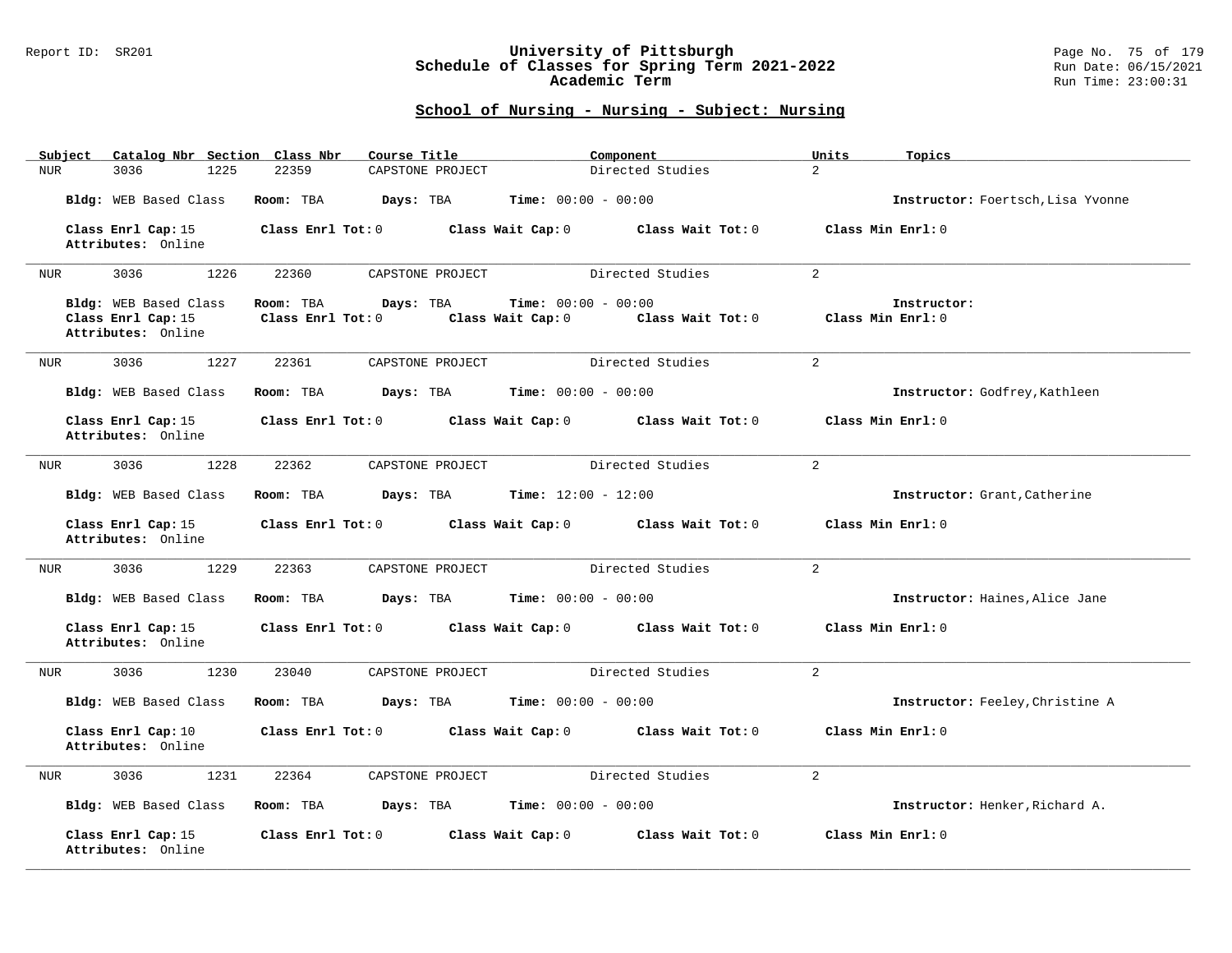| <b>NUR</b> | 3036<br>1232                             | 22365             | CAPSTONE PROJECT |                              | Directed Studies  | 2                                 |
|------------|------------------------------------------|-------------------|------------------|------------------------------|-------------------|-----------------------------------|
|            | <b>Bldg:</b> WEB Based Class             | Room: TBA         | Days: TBA        | <b>Time:</b> $00:00 - 00:00$ |                   | Instructor: Hoffmann, Rosemary L. |
|            | Class Enrl Cap: 15<br>Attributes: Online | Class Enrl Tot: 0 |                  | Class Wait Cap: 0            | Class Wait Tot: 0 | Class Min Enrl: 0                 |
| <b>NUR</b> | 3036<br>1233                             | 22366             | CAPSTONE PROJECT |                              | Directed Studies  | $\overline{2}$                    |
|            | Bldg: WEB Based Class                    | Room: TBA         | Days: TBA        | <b>Time:</b> $00:00 - 00:00$ |                   | Instructor: Guttendorf, Jane      |
|            | Class Enrl Cap: 15<br>Attributes: Online | Class Enrl Tot: 0 |                  | Class Wait Cap: 0            | Class Wait Tot: 0 | Class Min Enrl: 0                 |
| NUR        | 3036<br>1234                             | 22367             | CAPSTONE PROJECT |                              | Directed Studies  | $\overline{2}$                    |
|            | Bldg: WEB Based Class                    | Room: TBA         | Days: TBA        | <b>Time:</b> $00:00 - 00:00$ |                   | Instructor: Hravnak, Marilyn      |
|            | Class Enrl Cap: 15<br>Attributes: Online | Class Enrl Tot: 0 |                  | Class Wait Cap: 0            | Class Wait Tot: 0 | Class Min Enrl: 0                 |
| <b>NUR</b> | 3036<br>1235                             | 23041             | CAPSTONE PROJECT |                              | Directed Studies  | $\overline{2}$                    |
|            | Bldg: WEB Based Class                    | Room: TBA         | Days: TBA        | Time: $00:00 - 00:00$        |                   | Instructor: Cassidy, Brenda L.    |
|            | Class Enrl Cap: 10<br>Attributes: Online | Class Enrl Tot: 0 |                  | Class Wait Cap: 0            | Class Wait Tot: 0 | Class Min Enrl: 0                 |
| <b>NUR</b> | 3036<br>1236                             | 22368             | CAPSTONE PROJECT |                              | Directed Studies  | $\overline{2}$                    |
|            | Bldg: WEB Based Class                    | Room: TBA         | Days: TBA        | <b>Time:</b> $00:00 - 00:00$ |                   | Instructor: Staff                 |
|            | Class Enrl Cap: 15<br>Attributes: Online | Class Enrl Tot: 0 |                  | Class Wait Cap: 0            | Class Wait Tot: 0 | Class Min Enrl: 0                 |
| <b>NUR</b> | 1237<br>3036                             | 22369             | CAPSTONE PROJECT |                              | Directed Studies  | $\overline{2}$                    |
|            | Bldg: WEB Based Class                    | Room: TBA         | Days: TBA        | <b>Time:</b> $00:00 - 00:00$ |                   | Instructor: Li, Dan               |
|            | Class Enrl Cap: 15<br>Attributes: Online | Class Enrl Tot: 0 |                  | Class Wait Cap: 0            | Class Wait Tot: 0 | Class Min Enrl: 0                 |
| <b>NUR</b> | 3036<br>1238                             | 22370             | CAPSTONE PROJECT |                              | Directed Studies  | $\overline{2}$                    |
|            | Bldg: WEB Based Class                    | Room: TBA         | Days: TBA        | <b>Time:</b> $00:00 - 00:00$ |                   | Instructor: Lee, Heeyoung         |
|            | Class Enrl Cap: 15<br>Attributes: Online | Class Enrl Tot: 0 |                  | Class Wait Cap: 0            | Class Wait Tot: 0 | Class Min Enrl: 0                 |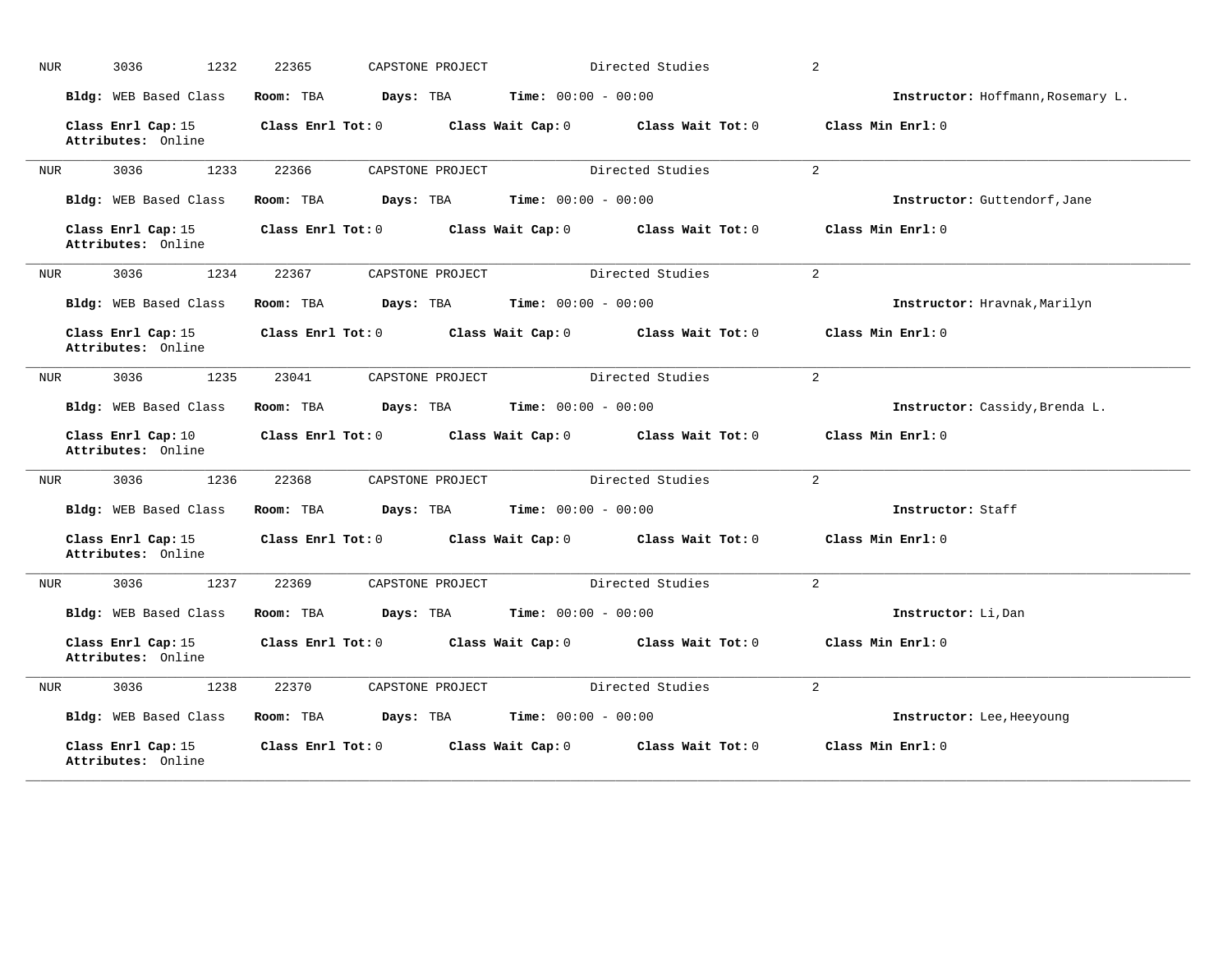### Report ID: SR201 **University of Pittsburgh** Page No. 77 of 179 **Schedule of Classes for Spring Term 2021-2022** Run Date: 06/15/2021 **Academic Term** Run Time: 23:00:31

| Catalog Nbr Section Class Nbr<br>Subject | Course Title              | Component                              | Units<br>Topics                 |
|------------------------------------------|---------------------------|----------------------------------------|---------------------------------|
| 3036<br>1239<br>NUR                      | 22371<br>CAPSTONE PROJECT | Directed Studies                       | $\overline{a}$                  |
| Bldg: WEB Based Class                    | Room: TBA<br>Days: TBA    | <b>Time:</b> $00:00 - 00:00$           | Instructor: Lingler, Jennifer H |
| Class Enrl Cap: 15<br>Attributes: Online | Class Enrl Tot: 0         | Class Wait Cap: 0<br>Class Wait Tot: 0 | Class Min Enrl: 0               |
| 3036<br>1240<br>NUR                      | 23060<br>CAPSTONE PROJECT | Directed Studies                       | 2                               |
| Bldg: WEB Based Class                    | Room: TBA<br>Days: TBA    | <b>Time:</b> $00:00 - 00:00$           | Instructor: Dorman, Janice S    |
| Class Enrl Cap: 10<br>Attributes: Online | Class Enrl Tot: 0         | Class Wait Cap: 0<br>Class Wait Tot: 0 | Class Min Enrl: 0               |
| 3036<br>1241<br>NUR                      | 22372<br>CAPSTONE PROJECT | Directed Studies                       | $\overline{a}$                  |
| Bldg: WEB Based Class                    | Room: TBA<br>Days: TBA    | <b>Time:</b> $00:00 - 00:00$           | Instructor: Staff               |
| Class Enrl Cap: 15<br>Attributes: Online | Class Enrl Tot: 0         | Class Wait Cap: 0<br>Class Wait Tot: 0 | Class Min Enrl: 0               |
| 3036<br>1242<br>NUR                      | 22373<br>CAPSTONE PROJECT | Directed Studies                       | $\overline{a}$                  |
| Bldg: WEB Based Class                    | Room: TBA<br>Days: TBA    | <b>Time:</b> $00:00 - 00:00$           | Instructor: Maurer, Geraldine M |
| Class Enrl Cap: 15<br>Attributes: Online | Class Enrl Tot: 0         | Class Wait Cap: 0<br>Class Wait Tot: 0 | Class Min Enrl: 0               |
| 3036<br>1243<br>NUR                      | 22374<br>CAPSTONE PROJECT | Directed Studies                       | 2                               |
| Bldg: WEB Based Class                    | Room: TBA<br>Days: TBA    | <b>Time:</b> $00:00 - 00:00$           | Instructor: Mitchell, Ann M.    |
| Class Enrl Cap: 15<br>Attributes: Online | Class Enrl Tot: 0         | Class Wait Tot: 0<br>Class Wait Cap: 0 | Class Min Enrl: 0               |
| 3036<br>1244<br>NUR                      | 22375<br>CAPSTONE PROJECT | Directed Studies                       | $\overline{a}$                  |
| Bldg: WEB Based Class                    | Room: TBA<br>Days: TBA    | <b>Time:</b> $00:00 - 00:00$           | Instructor: Nativio, Donna      |
| Class Enrl Cap: 15<br>Attributes: Online | Class Enrl Tot: 0         | Class Wait Cap: 0<br>Class Wait Tot: 0 | Class Min Enrl: 0               |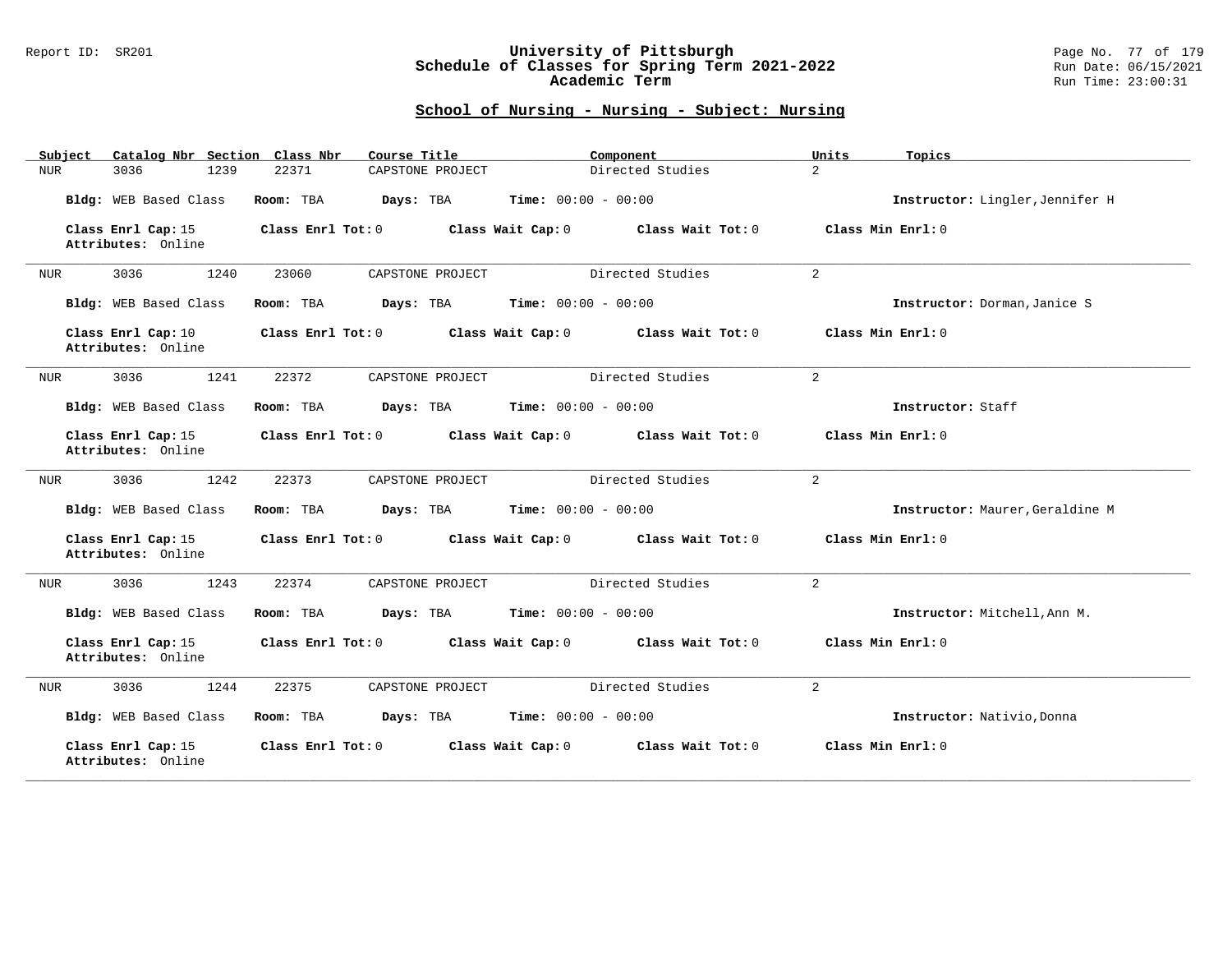### Report ID: SR201 **University of Pittsburgh** Page No. 78 of 179 **Schedule of Classes for Spring Term 2021-2022** Run Date: 06/15/2021 **Academic Term** Run Time: 23:00:31

| Catalog Nbr Section Class Nbr<br>Subject | Course Title                           | Component                    | Units<br>Topics                    |
|------------------------------------------|----------------------------------------|------------------------------|------------------------------------|
| 3036<br>1245<br>NUR                      | 23061<br>CAPSTONE PROJECT              | Directed Studies             | $\overline{a}$                     |
| Bldg: WEB Based Class                    | Room: TBA<br>Days: TBA                 | <b>Time:</b> $00:00 - 00:00$ | Instructor: Rohay, Jeffrey Michael |
| Class Enrl Cap: 10<br>Attributes: Online | Class Enrl Tot: 0<br>Class Wait Cap: 0 | Class Wait Tot: 0            | Class Min Enrl: 0                  |
| 3036<br>1246<br>NUR                      | 22376<br>CAPSTONE PROJECT              | Directed Studies             | 2                                  |
| Bldg: WEB Based Class                    | Room: TBA<br>Days: TBA                 | <b>Time:</b> $00:00 - 00:00$ | Instructor: Neft, Michael W        |
| Class Enrl Cap: 15<br>Attributes: Online | Class Enrl Tot: 0<br>Class Wait Cap: 0 | Class Wait Tot: 0            | Class Min Enrl: 0                  |
| 1247<br>3036<br>NUR                      | 22377<br>CAPSTONE PROJECT              | Directed Studies             | $\overline{a}$                     |
| Bldg: WEB Based Class                    | Room: TBA<br>Days: TBA                 | <b>Time:</b> $00:00 - 00:00$ | Instructor: Novosel, Lorraine M    |
| Class Enrl Cap: 15<br>Attributes: Online | Class Enrl Tot: 0<br>Class Wait Cap: 0 | Class Wait Tot: 0            | Class Min Enrl: 0                  |
| 3036<br>1248<br>NUR                      | 22378<br>CAPSTONE PROJECT              | Directed Studies             | 2                                  |
| Bldg: WEB Based Class                    | Room: TBA<br>Days: TBA                 | <b>Time:</b> $00:00 - 00:00$ | Instructor: O'Donnell, John Marc   |
| Class Enrl Cap: 15<br>Attributes: Online | Class Enrl Tot: 0<br>Class Wait Cap: 0 | Class Wait Tot: 0            | Class Min Enrl: 0                  |
| 3036<br>1249<br>NUR                      | 22379<br>CAPSTONE PROJECT              | Directed Studies             | 2                                  |
| Bldg: WEB Based Class                    | Room: TBA<br>Days: TBA                 | <b>Time:</b> $00:00 - 00:00$ | Instructor: Palmer, Laura          |
| Class Enrl Cap: 15<br>Attributes: Online | Class Enrl Tot: 0<br>Class Wait Cap: 0 | Class Wait Tot: 0            | Class Min Enrl: 0                  |
| 3036<br>1250<br><b>NUR</b>               | 23062<br>CAPSTONE PROJECT              | Directed Studies             | $\overline{2}$                     |
| Bldg: WEB Based Class                    | Days: TBA<br>Room: TBA                 | <b>Time:</b> $00:00 - 00:00$ | Instructor: Morrison, Suzanne R    |
| Class Enrl Cap: 10<br>Attributes: Online | Class Enrl Tot: 0<br>Class Wait Cap: 0 | Class Wait Tot: 0            | Class Min Enrl: 0                  |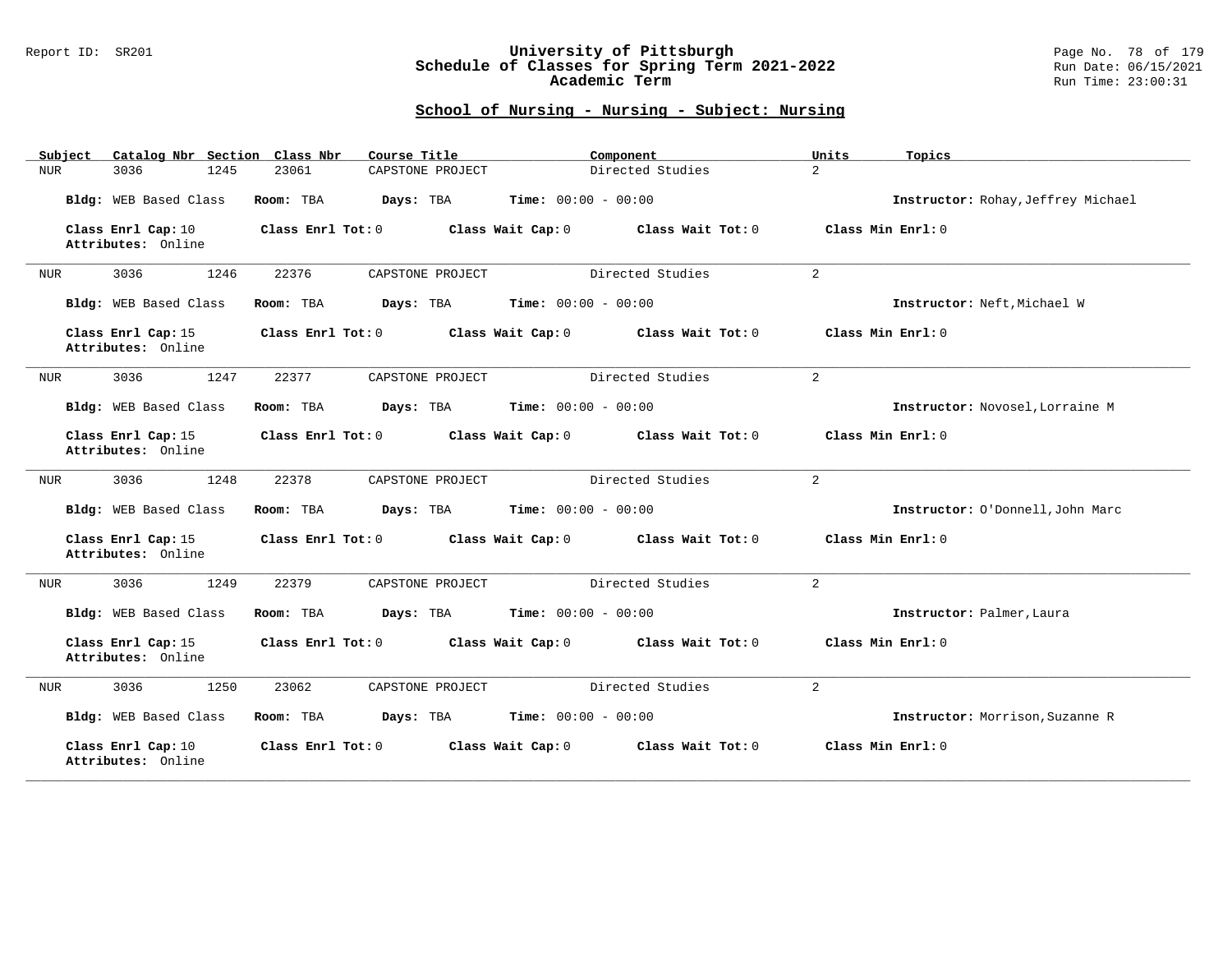### Report ID: SR201 **University of Pittsburgh** Page No. 79 of 179 **Schedule of Classes for Spring Term 2021-2022** Run Date: 06/15/2021 **Academic Term** Run Time: 23:00:31

| Catalog Nbr Section Class Nbr<br>Subject | Course Title              | Component                              | Units<br>Topics                    |
|------------------------------------------|---------------------------|----------------------------------------|------------------------------------|
| 3036<br>1251<br>NUR                      | 22380<br>CAPSTONE PROJECT | Directed Studies                       | $\overline{a}$                     |
| Bldg: WEB Based Class                    | Room: TBA<br>Days: TBA    | <b>Time:</b> $00:00 - 00:00$           | Instructor: Park, Na Jin           |
| Class Enrl Cap: 15<br>Attributes: Online | Class Enrl Tot: 0         | Class Wait Cap: 0<br>Class Wait Tot: 0 | Class Min Enrl: 0                  |
| 3036<br>1252<br>NUR                      | 22381<br>CAPSTONE PROJECT | Directed Studies                       | 2                                  |
| Bldg: WEB Based Class                    | Room: TBA<br>Days: TBA    | <b>Time:</b> $00:00 - 00:00$           | Instructor: Puskar, Kathryn R.     |
| Class Enrl Cap: 15<br>Attributes: Online | Class Enrl Tot: 0         | Class Wait Cap: 0<br>Class Wait Tot: 0 | Class Min Enrl: 0                  |
| 1253<br>3036<br>NUR                      | 22382<br>CAPSTONE PROJECT | Directed Studies                       | $\overline{2}$                     |
| Bldg: WEB Based Class                    | Room: TBA<br>Days: TBA    | <b>Time:</b> $00:00 - 00:00$           | Instructor: Rosenzweig, Margaret   |
| Class Enrl Cap: 15<br>Attributes: Online | Class Enrl Tot: 0         | Class Wait Cap: 0<br>Class Wait Tot: 0 | Class Min Enrl: 0                  |
| 3036<br>1254<br>NUR                      | 22383<br>CAPSTONE PROJECT | Directed Studies                       | $\overline{a}$                     |
| Bldg: WEB Based Class                    | Room: TBA<br>Days: TBA    | <b>Time:</b> $00:00 - 00:00$           | Instructor: Schlenk, Elizabeth Ann |
| Class Enrl Cap: 15<br>Attributes: Online | Class Enrl Tot: 0         | Class Wait Cap: 0<br>Class Wait Tot: 0 | Class Min Enrl: 0                  |
| 3036<br>1255<br>NUR                      | 23072<br>CAPSTONE PROJECT | Directed Studies                       | 2                                  |
| Bldg: WEB Based Class                    | Room: TBA<br>Days: TBA    | <b>Time:</b> $00:00 - 00:00$           | Instructor: Staff                  |
| Class Enrl Cap: 10<br>Attributes: Online | Class Enrl Tot: 0         | Class Wait Tot: 0<br>Class Wait Cap: 0 | Class Min Enrl: 0                  |
| 3036<br>1256<br><b>NUR</b>               | 22384<br>CAPSTONE PROJECT | Directed Studies                       | $\overline{a}$                     |
| Bldg: WEB Based Class                    | Room: TBA<br>Days: TBA    | <b>Time:</b> $00:00 - 00:00$           | Instructor: Sherwood, Paula Riess  |
| Class Enrl Cap: 15<br>Attributes: Online | Class Enrl Tot: 0         | Class Wait Cap: 0<br>Class Wait Tot: 0 | Class Min Enrl: 0                  |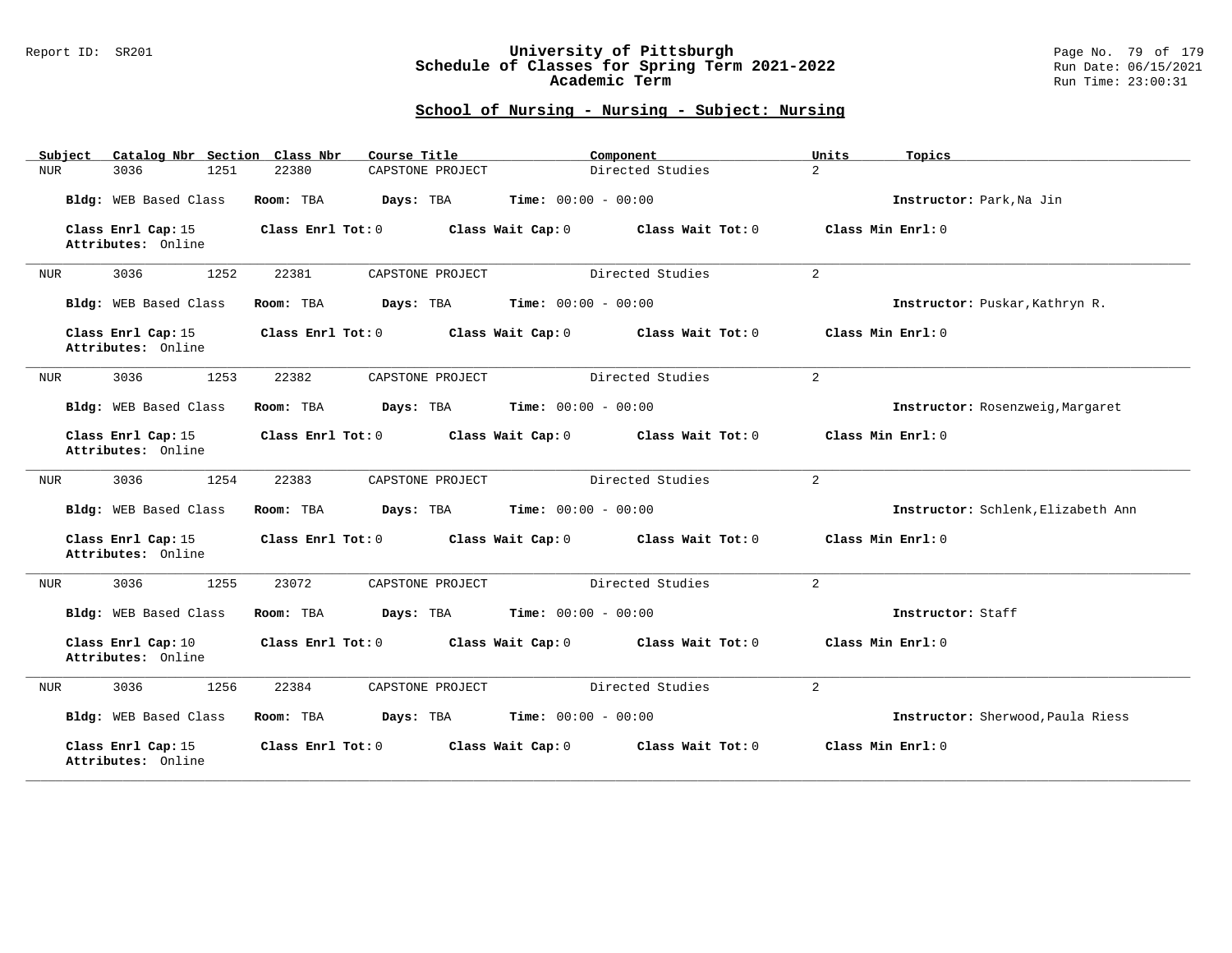### Report ID: SR201 **University of Pittsburgh** Page No. 80 of 179 **Schedule of Classes for Spring Term 2021-2022** Run Date: 06/15/2021 **Academic Term** Run Time: 23:00:31

| Subject<br>Catalog Nbr Section Class Nbr | Course Title              | Component                              | Units<br>Topics                |
|------------------------------------------|---------------------------|----------------------------------------|--------------------------------|
| <b>NUR</b><br>3036<br>1257               | 22385<br>CAPSTONE PROJECT | Directed Studies                       | $\overline{2}$                 |
| Bldg: WEB Based Class                    | Room: TBA<br>Days: TBA    | <b>Time:</b> $00:00 - 00:00$           | Instructor: Staff              |
| Class Enrl Cap: 15<br>Attributes: Online | Class Enrl Tot: 0         | Class Wait Cap: 0<br>Class Wait Tot: 0 | Class Min Enrl: 0              |
| 3036<br>1258<br>NUR                      | 22386<br>CAPSTONE PROJECT | Directed Studies                       | $\overline{a}$                 |
| Bldg: WEB Based Class                    | Room: TBA<br>Days: TBA    | <b>Time:</b> $00:00 - 00:00$           | Instructor: Swigart, Valerie A |
| Class Enrl Cap: 15<br>Attributes: Online | Class Enrl Tot: 0         | Class Wait Cap: 0<br>Class Wait Tot: 0 | Class Min Enrl: 0              |
| 3036<br>1259<br>NUR                      | 22387<br>CAPSTONE PROJECT | Directed Studies                       | $\overline{a}$                 |
| Bldg: WEB Based Class                    | Room: TBA<br>Days: TBA    | <b>Time:</b> $00:00 - 00:00$           | Instructor: Tuite, Patricia K  |
| Class Enrl Cap: 15<br>Attributes: Online | Class Enrl Tot: 0         | Class Wait Cap: 0<br>Class Wait Tot: 0 | Class Min Enrl: 0              |
| 3036<br>1260<br>NUR                      | 23073<br>CAPSTONE PROJECT | Directed Studies                       | 2                              |
| Bldg: WEB Based Class                    | Room: TBA<br>Days: TBA    | <b>Time:</b> $00:00 - 00:00$           | Instructor: Staff              |
| Class Enrl Cap: 10<br>Attributes: Online | Class Enrl Tot: 0         | Class Wait Cap: 0<br>Class Wait Tot: 0 | Class Min Enrl: 0              |
| 3036<br>1261<br>NUR                      | 22388<br>CAPSTONE PROJECT | Directed Studies                       | 2                              |
| Bldg: WEB Based Class                    | Days: TBA<br>Room: TBA    | <b>Time:</b> $00:00 - 00:00$           | Instructor: Wang, Weiwen       |
| Class Enrl Cap: 15<br>Attributes: Online | Class Enrl Tot: 0         | Class Wait Tot: 0<br>Class Wait Cap: 0 | Class Min Enrl: 0              |
| 3036<br>1262<br>NUR                      | 22389<br>CAPSTONE PROJECT | Directed Studies                       | $\overline{a}$                 |
| Bldg: WEB Based Class                    | Days: TBA<br>Room: TBA    | <b>Time:</b> $00:00 - 00:00$           | Instructor: Yeh, Chao Hsing    |
| Class Enrl Cap: 15<br>Attributes: Online | Class Enrl Tot: 0         | Class Wait Cap: 0<br>Class Wait Tot: 0 | Class Min Enrl: 0              |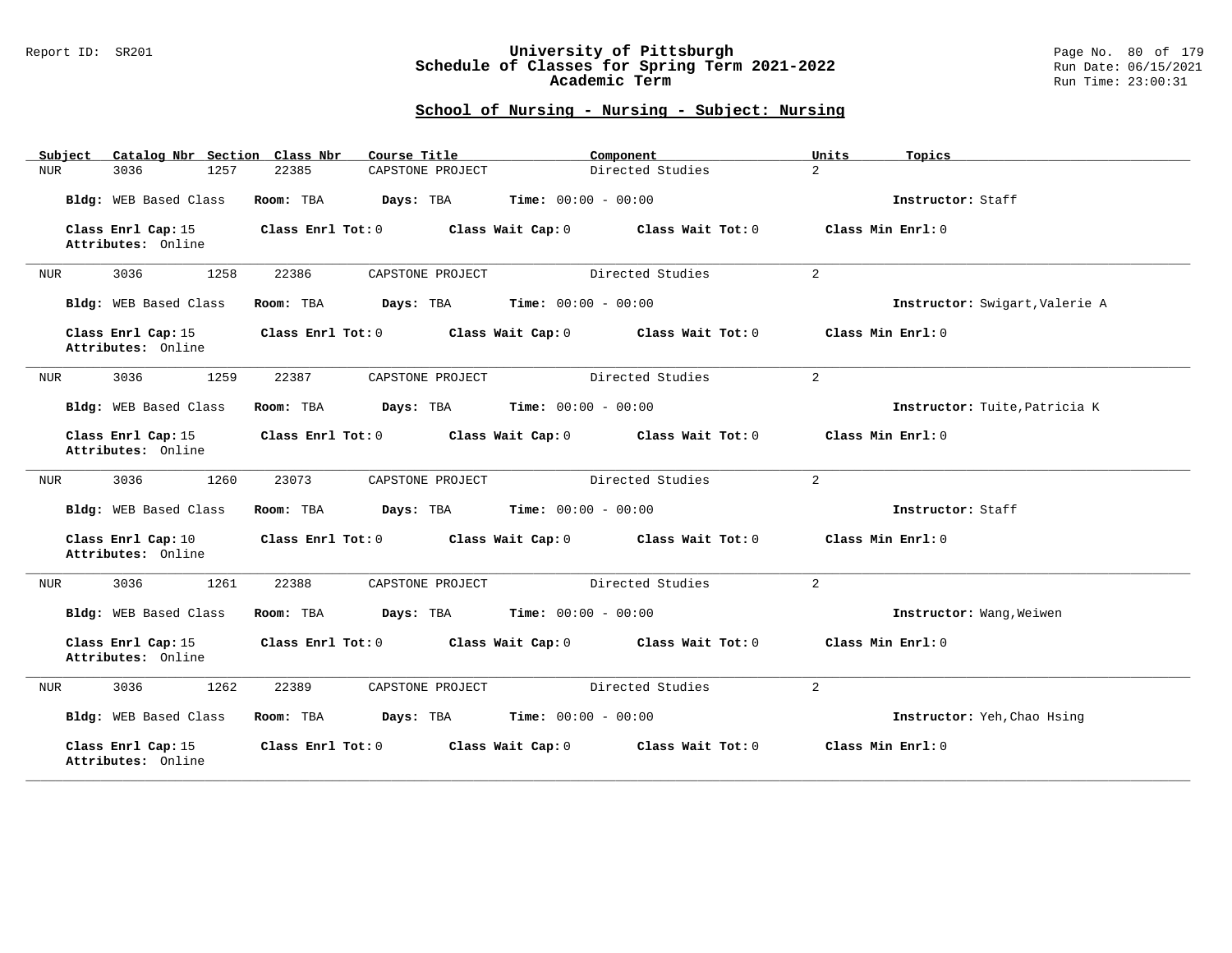### Report ID: SR201 **University of Pittsburgh** Page No. 81 of 179 **Schedule of Classes for Spring Term 2021-2022** Run Date: 06/15/2021 **Academic Term** Run Time: 23:00:31

| Catalog Nbr Section Class Nbr<br>Subject | Course Title                           | Component                    | Units<br>Topics                          |
|------------------------------------------|----------------------------------------|------------------------------|------------------------------------------|
| 1263<br>3036<br>NUR                      | 22390<br>CAPSTONE PROJECT              | Directed Studies             | $\overline{a}$                           |
| Bldg: WEB Based Class                    | Room: TBA<br>Days: TBA                 | <b>Time:</b> $00:00 - 00:00$ | Instructor: Zedreck Gonzalez, Judith F   |
| Class Enrl Cap: 15<br>Attributes: Online | Class Enrl Tot: 0<br>Class Wait Cap: 0 | Class Wait Tot: 0            | Class Min Enrl: 0                        |
| 3036<br>1264<br>NUR                      | 22391<br>CAPSTONE PROJECT              | Directed Studies             | 2                                        |
| Bldg: WEB Based Class                    | Room: TBA<br>Days: TBA                 | Time: $00:00 - 00:00$        | Instructor: Zewe, Gretchen E.            |
| Class Enrl Cap: 15<br>Attributes: Online | Class Enrl Tot: 0<br>Class Wait Cap: 0 | Class Wait Tot: 0            | Class Min Enrl: 0                        |
| 1265<br>3036<br><b>NUR</b>               | 23074<br>CAPSTONE PROJECT              | Directed Studies             | $\overline{2}$                           |
| Bldg: WEB Based Class                    | Room: TBA<br>Days: TBA                 | Time: $00:00 - 00:00$        | Instructor: Imes, Christopher C          |
| Class Enrl Cap: 10<br>Attributes: Online | Class Enrl Tot: 0<br>Class Wait Cap: 0 | Class Wait Tot: 0            | Class Min Enrl: 0                        |
| 3036<br>1266<br>NUR                      | 22392<br>CAPSTONE PROJECT              | Directed Studies             | $\overline{2}$                           |
| Bldg: WEB Based Class                    | Room: TBA<br>Days: TBA                 | Time: $00:00 - 00:00$        | Instructor: Sereika, Susan M             |
| Class Enrl Cap: 15<br>Attributes: Online | Class Enrl Tot: 0<br>Class Wait Cap: 0 | Class Wait Tot: 0            | Class Min Enrl: 0                        |
| 3036<br>1267<br><b>NUR</b>               | 22393<br>CAPSTONE PROJECT              | Directed Studies             | $\overline{a}$                           |
| Bldg: WEB Based Class                    | Room: TBA<br>Days: TBA                 | <b>Time:</b> $00:00 - 00:00$ | Instructor: Kitutu, Julius Mulwa Munyoki |
| Class Enrl Cap: 15<br>Attributes: Online | Class Enrl Tot: 0<br>Class Wait Cap: 0 | Class Wait Tot: 0            | Class Min Enrl: 0                        |
| 3036<br>1268<br><b>NUR</b>               | 22394<br>CAPSTONE PROJECT              | Directed Studies             | $\overline{a}$                           |
| Bldg: WEB Based Class                    | Room: TBA<br>Days: TBA                 | <b>Time:</b> $00:00 - 00:00$ | Instructor: Ren, Dianxu                  |
| Class Enrl Cap: 15<br>Attributes: Online | Class Enrl Tot: 0<br>Class Wait Cap: 0 | Class Wait Tot: 0            | Class Min Enrl: 0                        |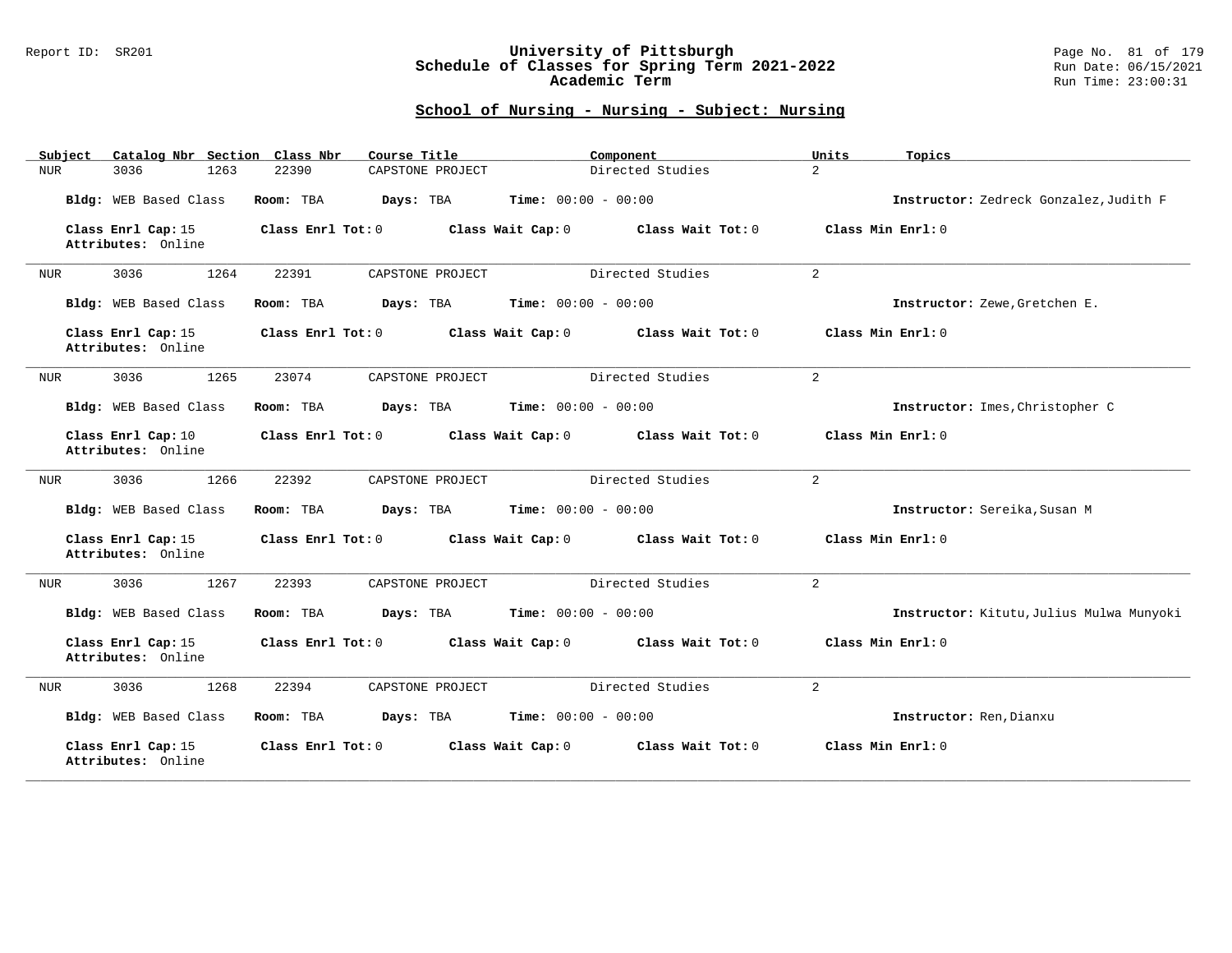### Report ID: SR201 **University of Pittsburgh** Page No. 82 of 179 **Schedule of Classes for Spring Term 2021-2022** Run Date: 06/15/2021 **Academic Term** Run Time: 23:00:31

| Catalog Nbr Section Class Nbr<br>Subject                          | Course Title                                | Component                                                         | Units<br>Topics                  |
|-------------------------------------------------------------------|---------------------------------------------|-------------------------------------------------------------------|----------------------------------|
| 3036<br>1269<br><b>NUR</b>                                        | 22395<br>CAPSTONE PROJECT                   | Directed Studies                                                  | $\overline{a}$                   |
| Bldg: WEB Based Class                                             | Room: TBA<br>Days: TBA                      | <b>Time:</b> $00:00 - 00:00$                                      | Instructor: Founds, Sandra Anne  |
| Class Enrl Cap: 15<br>Attributes: Online                          | Class Enrl Tot: 0                           | Class Wait Cap: 0<br>Class Wait Tot: 0                            | Class Min Enrl: 0                |
| 1270<br>3036<br>NUR                                               | 17026<br>CAPSTONE PROJECT                   | Directed Studies                                                  | $\overline{a}$                   |
| Bldg: TO BE ARRANGED                                              | Room: TBA                                   | <b>Days:</b> TBA <b>Time:</b> $00:00 - 00:00$                     | Instructor: Lingler, Jennifer H  |
| Class Enrl Cap: 10                                                | Class Enrl Tot: 0                           | Class Wait Cap: 0<br>Class Wait Tot: 0                            | Class Min Enrl: 0                |
| 1271<br>3036<br>NUR                                               | 22396<br>CAPSTONE PROJECT                   | Directed Studies                                                  | $\overline{a}$                   |
| Bldg: WEB Based Class<br>Class Enrl Cap: 15<br>Attributes: Online | Room: TBA<br>Days: TBA<br>Class Enrl Tot: 0 | Time: $00:00 - 00:00$<br>Class Wait Cap: 0<br>Class Wait Tot: $0$ | Instructor:<br>Class Min Enrl: 0 |
| 1272<br>3036<br>NUR                                               | 22397<br>CAPSTONE PROJECT                   | Directed Studies                                                  | $\overline{2}$                   |
| Bldg: WEB Based Class                                             | Room: TBA<br>Days: TBA                      | <b>Time:</b> $00:00 - 00:00$                                      | Instructor: Kaufman, Robert Reid |
| Class Enrl Cap: 15<br>Attributes: Online                          | Class Enrl Tot: 0                           | Class Wait Cap: 0<br>Class Wait Tot: 0                            | Class Min Enrl: 0                |
| 1273<br>3036<br>NUR                                               | 22398<br>CAPSTONE PROJECT                   | Directed Studies                                                  | $\overline{2}$                   |
| Bldg: WEB Based Class                                             | Room: TBA<br>Days: TBA                      | <b>Time:</b> $00:00 - 00:00$                                      | Instructor: Miller, Susan E      |
| Class Enrl Cap: 15<br>Attributes: Online                          | $Class$ $Enr1$ $Tot: 0$                     | Class Wait Cap: 0<br>Class Wait Tot: 0                            | Class Min Enrl: 0                |
| 1274<br>3036<br>NUR                                               | 22399<br>CAPSTONE PROJECT                   | Directed Studies                                                  | $\overline{2}$                   |
| Bldg: WEB Based Class                                             | Room: TBA<br>Days: TBA                      | <b>Time:</b> $00:00 - 00:00$                                      | Instructor: Staff                |
| Class Enrl Cap: 15<br>Attributes: Online                          | Class Enrl Tot: 0                           | Class Wait Cap: 0<br>Class Wait Tot: 0                            | Class Min Enrl: 0                |
| 1275<br>3036<br>NUR                                               | 17027<br>CAPSTONE PROJECT                   | Directed Studies                                                  | $\overline{a}$                   |
| Bldg: TO BE ARRANGED                                              | Room: TBA<br>Days: TBA                      | <b>Time:</b> $00:00 - 00:00$                                      | Instructor: Mitchell, Ann M.     |
| Class Enrl Cap: 10                                                | Class Enrl Tot: 0                           | Class Wait Tot: 0<br>Class Wait Cap: 0                            | Class Min Enrl: 0                |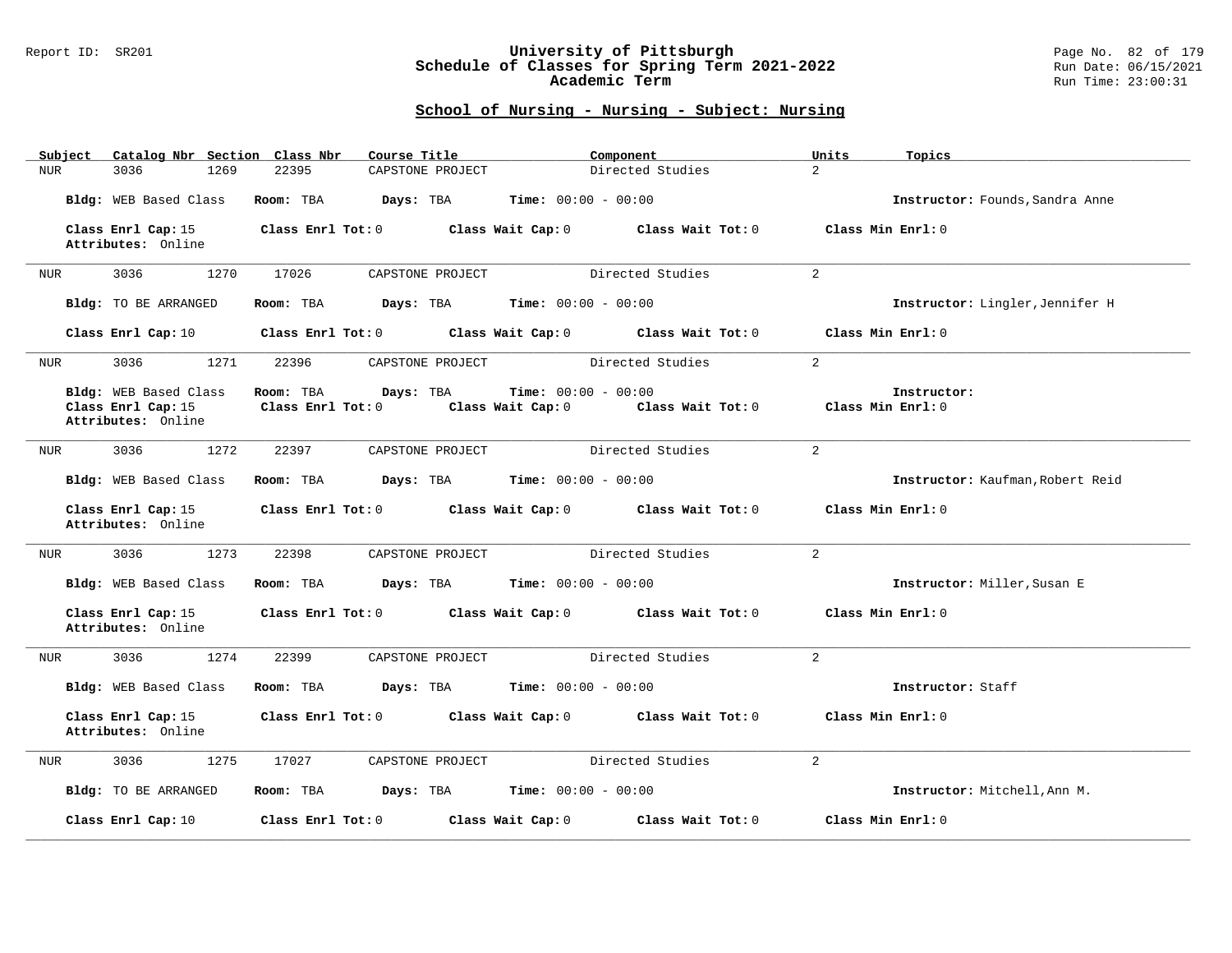### Report ID: SR201 **University of Pittsburgh** Page No. 83 of 179 **Schedule of Classes for Spring Term 2021-2022** Run Date: 06/15/2021 **Academic Term** Run Time: 23:00:31

| Subject    | Catalog Nbr Section Class Nbr            | Course Title              |                              | Component         | Topics<br>Units   |                                          |
|------------|------------------------------------------|---------------------------|------------------------------|-------------------|-------------------|------------------------------------------|
| <b>NUR</b> | 3036<br>1276                             | 22400<br>CAPSTONE PROJECT |                              | Directed Studies  | $\overline{a}$    |                                          |
|            | Bldg: WEB Based Class                    | Room: TBA<br>Days: TBA    | <b>Time:</b> $00:00 - 00:00$ |                   |                   | Instructor: Wymard-Tomlinson, Danielle M |
|            | Class Enrl Cap: 15<br>Attributes: Online | Class Enrl Tot: 0         | Class Wait Cap: 0            | Class Wait Tot: 0 | Class Min Enrl: 0 |                                          |
| NUR        | 1277<br>3036                             | 22401<br>CAPSTONE PROJECT |                              | Directed Studies  | $\overline{2}$    |                                          |
|            | Bldg: WEB Based Class                    | Room: TBA<br>Days: TBA    | <b>Time:</b> $00:00 - 00:00$ |                   |                   | Instructor: Kreashko, Lisa Marie         |
|            | Class Enrl Cap: 15<br>Attributes: Online | Class Enrl Tot: 0         | Class Wait Cap: 0            | Class Wait Tot: 0 | Class Min Enrl: 0 |                                          |
| <b>NUR</b> | 3036<br>1278                             | 22402<br>CAPSTONE PROJECT |                              | Directed Studies  | $\overline{2}$    |                                          |
|            | Bldg: WEB Based Class                    | Room: TBA<br>Days: TBA    | <b>Time:</b> $00:00 - 00:00$ |                   |                   | Instructor: Sowko, Lucille Ann           |
|            | Class Enrl Cap: 15<br>Attributes: Online | Class Enrl Tot: 0         | Class Wait Cap: 0            | Class Wait Tot: 0 | Class Min Enrl: 0 |                                          |
| <b>NUR</b> | 3036<br>1279                             | 22403<br>CAPSTONE PROJECT |                              | Directed Studies  | $\overline{2}$    |                                          |
|            | Bldg: WEB Based Class                    | Room: TBA<br>Days: TBA    | <b>Time:</b> $00:00 - 00:00$ |                   |                   | Instructor: Callan, Judith Ann           |
|            | Class Enrl Cap: 15<br>Attributes: Online | Class Enrl Tot: 0         | Class Wait Cap: 0            | Class Wait Tot: 0 | Class Min Enrl: 0 |                                          |
| NUR        | 3036<br>1280                             | 17028<br>CAPSTONE PROJECT |                              | Directed Studies  | $\overline{2}$    |                                          |
|            | Bldg: TO BE ARRANGED                     | Room: TBA<br>Days: TBA    | <b>Time:</b> $00:00 - 00:00$ |                   |                   | Instructor: Fioravanti, Marie A          |
|            | Class Enrl Cap: 10                       | Class Enrl Tot: 0         | Class Wait Cap: 0            | Class Wait Tot: 0 | Class Min Enrl: 0 |                                          |
| NUR        | 3036<br>1281                             | 22404<br>CAPSTONE PROJECT |                              | Directed Studies  | $\overline{a}$    |                                          |
|            | Bldg: WEB Based Class                    | Room: TBA<br>Days: TBA    | <b>Time:</b> $00:00 - 00:00$ |                   |                   | Instructor: Danford, Cynthia             |
|            | Class Enrl Cap: 15<br>Attributes: Online | Class Enrl Tot: 0         | Class Wait Cap: 0            | Class Wait Tot: 0 | Class Min Enrl: 0 |                                          |
| NUR        | 3036<br>1282                             | 22405<br>CAPSTONE PROJECT |                              | Directed Studies  | $\overline{2}$    |                                          |
|            | Bldg: WEB Based Class                    | Room: TBA<br>Days: TBA    | <b>Time:</b> $00:00 - 00:00$ |                   |                   | Instructor: Kang, Ja Hyun                |
|            | Class Enrl Cap: 15<br>Attributes: Online | Class Enrl Tot: 0         | Class Wait Cap: 0            | Class Wait Tot: 0 | Class Min Enrl: 0 |                                          |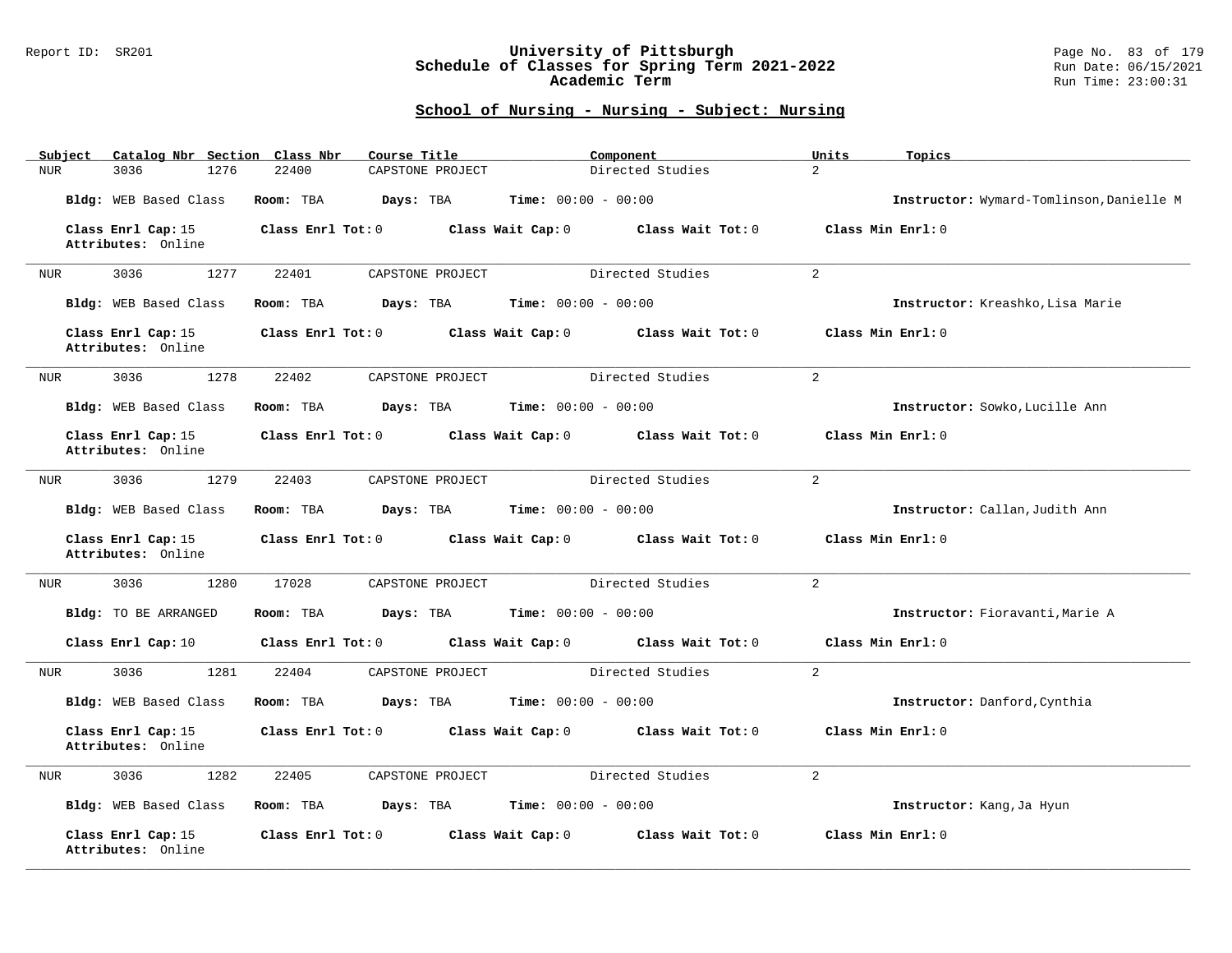| <b>NUR</b> | 3036<br>1283                             | 22406                   | CAPSTONE PROJECT        |                              | Directed Studies                    | 2                                |
|------------|------------------------------------------|-------------------------|-------------------------|------------------------------|-------------------------------------|----------------------------------|
|            | Bldg: WEB Based Class                    | Room: TBA               | Days: TBA               | <b>Time:</b> $00:00 - 00:00$ |                                     | Instructor: Faett, Becky L       |
|            | Class Enrl Cap: 15<br>Attributes: Online | Class Enrl Tot: 0       |                         | Class Wait Cap: 0            | Class Wait Tot: 0                   | Class Min Enrl: 0                |
| <b>NUR</b> | 3036<br>1284                             | 22407                   | CAPSTONE PROJECT        |                              | Directed Studies                    | $\overline{2}$                   |
|            | Bldg: WEB Based Class                    | Room: TBA               | Days: TBA               | <b>Time:</b> $00:00 - 00:00$ |                                     | Instructor: Park, Mijung         |
|            | Class Enrl Cap: 15<br>Attributes: Online |                         | $Class$ $Enr1$ $Tot: 0$ |                              | Class Wait Cap: 0 Class Wait Tot: 0 | Class Min Enrl: 0                |
| NUR        | 3036<br>1285                             | 17029                   | CAPSTONE PROJECT        |                              | Directed Studies                    | $\overline{2}$                   |
|            | Bldg: TO BE ARRANGED                     | Room: TBA               | Days: TBA               | <b>Time:</b> $00:00 - 00:00$ |                                     | Instructor: Yeh, Chao Hsing      |
|            | Class Enrl Cap: 10                       | $Class$ $Enr1$ $Tot: 0$ |                         | Class Wait Cap: 0            | Class Wait Tot: 0                   | Class Min Enrl: 0                |
| <b>NUR</b> | 3036<br>1286                             | 22408                   | CAPSTONE PROJECT        |                              | Directed Studies                    | $\overline{2}$                   |
|            | Bldg: WEB Based Class                    | Room: TBA               | Days: TBA               | <b>Time:</b> $00:00 - 00:00$ |                                     | Instructor: Wesmiller, Susan W   |
|            | Class Enrl Cap: 15<br>Attributes: Online |                         | $Class$ $Enrl$ $Tot: 0$ |                              | Class Wait Cap: 0 Class Wait Tot: 0 | Class Min Enrl: 0                |
| <b>NUR</b> | 3036<br>1287                             | 22409                   | CAPSTONE PROJECT        |                              | Directed Studies                    | $\overline{2}$                   |
|            | Bldg: WEB Based Class                    | Room: TBA               | Days: TBA               | <b>Time:</b> $00:00 - 00:00$ |                                     | Instructor: Yates, Cecelia       |
|            | Class Enrl Cap: 15<br>Attributes: Online |                         | $Class$ $Enr1$ $Tot: 0$ | Class Wait Cap: 0            | Class Wait Tot: 0                   | Class Min Enrl: 0                |
| NUR        | 3036<br>1288                             | 22410                   | CAPSTONE PROJECT        |                              | Directed Studies                    | 2                                |
|            | Bldg: WEB Based Class                    | Room: TBA               | Days: TBA               | <b>Time:</b> $00:00 - 00:00$ |                                     | Instructor: Conley, Yvette Perry |
|            | Class Enrl Cap: 15<br>Attributes: Online |                         | Class Enrl Tot: 0       | Class Wait Cap: 0            | Class Wait Tot: 0                   | Class Min Enrl: 0                |
| <b>NUR</b> | 3036<br>1289                             | 22411                   | CAPSTONE PROJECT        |                              | Directed Studies                    | $\overline{2}$                   |
|            | Bldg: WEB Based Class                    | Room: TBA               | Days: TBA               | <b>Time:</b> $00:00 - 00:00$ |                                     | Instructor: Burkett, Marnie L    |
|            | Class Enrl Cap: 15<br>Attributes: Online | Class Enrl Tot: 0       |                         |                              | Class Wait Cap: 0 Class Wait Tot: 0 | Class Min Enrl: 0                |
| NUR        | 3036<br>1290                             | 17030                   | CAPSTONE PROJECT        |                              | Directed Studies                    | 2                                |
|            | Bldg: TO BE ARRANGED                     | Room: TBA               | Days: TBA               | <b>Time:</b> $00:00 - 00:00$ |                                     | Instructor: Park, Na Jin         |
|            | Class Enrl Cap: 10                       | Class Enrl Tot: 0       |                         | Class Wait Cap: 0            | Class Wait Tot: 0                   | Class Min Enrl: 0                |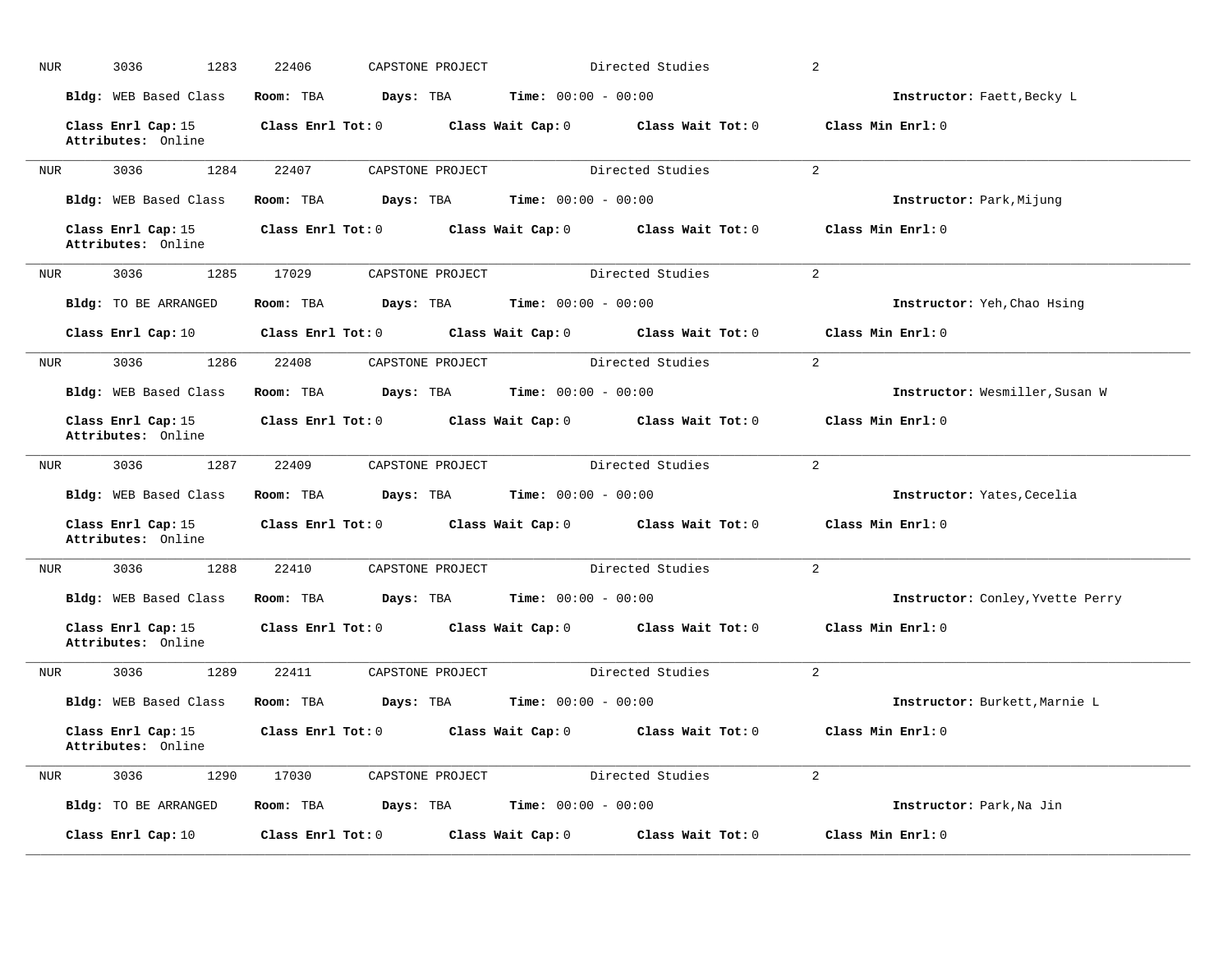### Report ID: SR201 **University of Pittsburgh** Page No. 85 of 179 **Schedule of Classes for Spring Term 2021-2022** Run Date: 06/15/2021 **Academic Term** Run Time: 23:00:31

| Subject                                  | Catalog Nbr Section Class Nbr<br>Course Title | Component                                                                       | Units<br>Topics                      |
|------------------------------------------|-----------------------------------------------|---------------------------------------------------------------------------------|--------------------------------------|
| 3036<br>1291<br>NUR                      | 23111<br>CAPSTONE PROJECT                     | Directed Studies                                                                | $\overline{a}$                       |
| Bldg: WEB Based Class                    | Room: TBA                                     | <b>Days:</b> TBA <b>Time:</b> $00:00 - 00:00$                                   | Instructor: Al-Zaiti, Salah S        |
| Class Enrl Cap: 10<br>Attributes: Online |                                               | Class Enrl Tot: 0 Class Wait Cap: 0 Class Wait Tot: 0                           | Class Min Enrl: 0                    |
| 3036<br>1292<br>NUR                      | 23112<br>CAPSTONE PROJECT                     | Directed Studies                                                                | $\overline{a}$                       |
| Bldg: WEB Based Class                    | Room: TBA                                     | <b>Days:</b> TBA <b>Time:</b> $00:00 - 00:00$                                   | Instructor: Kregg-Byers, Claudia M.  |
| Class Enrl Cap: 10<br>Attributes: Online |                                               | Class Enrl Tot: 0 Class Wait Cap: 0 Class Wait Tot: 0                           | Class Min Enrl: 0                    |
| 3036<br>1295<br>NUR                      | 17478<br>CAPSTONE PROJECT                     | Directed Studies                                                                | $\overline{2}$                       |
| Bldg: TO BE ARRANGED                     | Room: TBA                                     | $\texttt{Days:}$ TBA $\texttt{Time:}$ 00:00 - 00:00                             | Instructor: Danford, Cynthia         |
| Class Enrl Cap: 10                       |                                               | Class Enrl Tot: $0$ Class Wait Cap: $0$ Class Wait Tot: $0$                     | Class Min Enrl: 0                    |
| 3036<br>1300<br>NUR                      | 17479<br>CAPSTONE PROJECT                     | Directed Studies                                                                | 2                                    |
| Bldg: TO BE ARRANGED                     | Room: TBA                                     | <b>Days:</b> TBA <b>Time:</b> $00:00 - 00:00$                                   | Instructor: Coleman, Timothy Michael |
| Class Enrl Cap: 10                       | $Class$ $Enr1$ $Tot: 0$                       | Class Wait Cap: 0 Class Wait Tot: 0                                             | Class Min Enrl: 0                    |
| 3036<br>1305<br>NUR                      | 17480<br>CAPSTONE PROJECT                     | Directed Studies                                                                | $\overline{a}$                       |
| Bldg: TO BE ARRANGED                     | Room: TBA                                     | <b>Days:</b> TBA <b>Time:</b> $00:00 - 00:00$                                   | Instructor: Godfrey, Kathleen        |
| Class Enrl Cap: 10                       |                                               | Class Enrl Tot: $0$ Class Wait Cap: $0$ Class Wait Tot: $0$ Class Min Enrl: $0$ |                                      |
| 3036<br>1310<br>NUR                      | 17481<br>CAPSTONE PROJECT                     | Directed Studies                                                                | $\overline{2}$                       |
| Bldg: TO BE ARRANGED                     | Room: TBA                                     | <b>Days:</b> TBA <b>Time:</b> $00:00 - 00:00$                                   | Instructor: Lee, Heeyoung            |
| Class Enrl Cap: 10                       |                                               | Class Enrl Tot: $0$ Class Wait Cap: $0$ Class Wait Tot: $0$                     | Class Min Enrl: 0                    |
| 3036<br>1315<br>NUR                      | 20647<br>CAPSTONE PROJECT                     | Directed Studies                                                                | $\overline{a}$                       |
| Bldg: TO BE ARRANGED                     | Room: TBA                                     | <b>Days:</b> TBA <b>Time:</b> $00:00 - 00:00$                                   | Instructor: Cerepani, Mary Jo        |
| Class Enrl Cap: 20                       | Class Enrl Tot: 0 Class Wait Cap: 0           | Class Wait Tot: 0                                                               | Class Min Enrl: 0                    |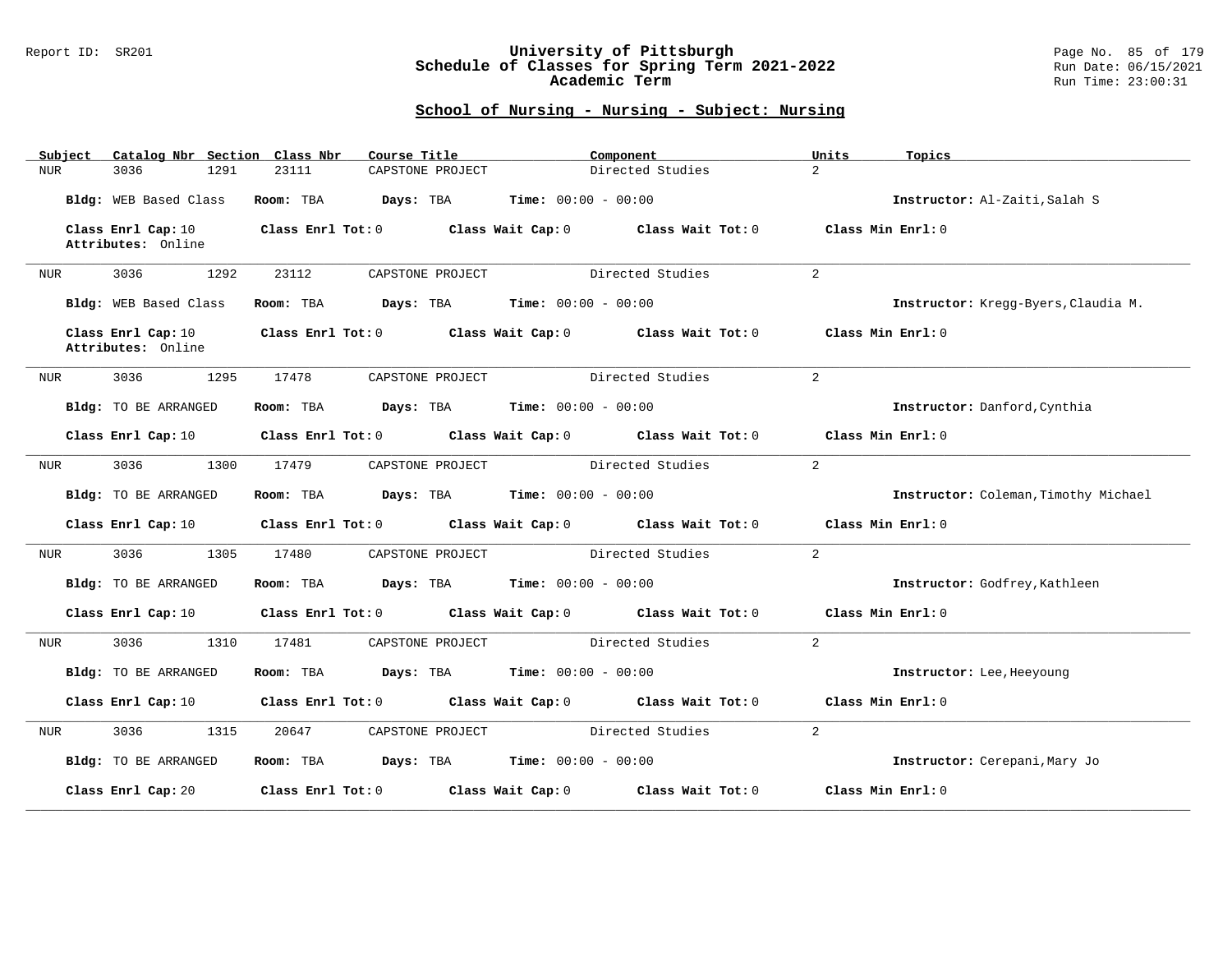#### Report ID: SR201 **University of Pittsburgh** Page No. 86 of 179 **Schedule of Classes for Spring Term 2021-2022** Run Date: 06/15/2021 **Academic Term** Run Time: 23:00:31

|            | Subject          |                                      |      | Catalog Nbr Section Class Nbr | Course Title |                  |                                                                | Component                                                                                                                      | Units             | Topics                                   |
|------------|------------------|--------------------------------------|------|-------------------------------|--------------|------------------|----------------------------------------------------------------|--------------------------------------------------------------------------------------------------------------------------------|-------------------|------------------------------------------|
| <b>NUR</b> |                  | 3036                                 | 1320 | 20648                         |              | CAPSTONE PROJECT |                                                                | Directed Studies                                                                                                               | 2                 |                                          |
|            |                  | Bldg: TO BE ARRANGED                 |      |                               |              |                  | Room: TBA $\rule{1em}{0.15mm}$ Days: TBA Time: $00:00 - 00:00$ |                                                                                                                                |                   | Instructor: Tuite, Patricia K            |
|            |                  |                                      |      |                               |              |                  |                                                                | Class Enrl Cap: 20 Class Enrl Tot: 0 Class Wait Cap: 0 Class Wait Tot: 0 Class Min Enrl: 0                                     |                   |                                          |
|            |                  |                                      |      |                               |              |                  |                                                                |                                                                                                                                |                   |                                          |
|            | NUR <sub>p</sub> | 3036 1325                            |      |                               |              |                  |                                                                |                                                                                                                                | $2^{1}$           |                                          |
|            |                  | Bldg: TO BE ARRANGED                 |      |                               |              |                  | Room: TBA $Days:$ TBA $Time: 00:00 - 00:00$                    |                                                                                                                                |                   | Instructor: Zewe, Gretchen E.            |
|            |                  |                                      |      |                               |              |                  |                                                                | Class Enrl Cap: 20 Class Enrl Tot: 0 Class Wait Cap: 0 Class Wait Tot: 0 Class Min Enrl: 0                                     |                   |                                          |
|            | <b>NUR</b>       | 3036 300                             | 1330 | 20945                         |              |                  |                                                                | CAPSTONE PROJECT Directed Studies                                                                                              | $\overline{a}$    |                                          |
|            |                  | Bldg: TO BE ARRANGED                 |      |                               |              |                  | Room: TBA $Days:$ TBA $Time: 00:00 - 00:00$                    |                                                                                                                                |                   | Instructor: Palmer, Laura                |
|            |                  |                                      |      |                               |              |                  |                                                                | Class Enrl Cap: 10 $\qquad$ Class Enrl Tot: 0 $\qquad$ Class Wait Cap: 0 $\qquad$ Class Wait Tot: 0 $\qquad$ Class Min Enrl: 0 |                   |                                          |
|            |                  |                                      |      |                               |              |                  |                                                                | NUR 3036 1335 20946 CAPSTONE PROJECT Directed Studies                                                                          | $2^{1}$           |                                          |
|            |                  | Bldg: TO BE ARRANGED                 |      |                               |              |                  | Room: TBA $Days:$ TBA Time: $00:00 - 00:00$                    |                                                                                                                                |                   | Instructor: Wang, Weiwen                 |
|            |                  |                                      |      |                               |              |                  |                                                                | Class Enrl Cap: 10 $\qquad$ Class Enrl Tot: 0 $\qquad$ Class Wait Cap: 0 $\qquad$ Class Wait Tot: 0 $\qquad$ Class Min Enrl: 0 |                   |                                          |
|            |                  | NUR 3036 1340 20947 CAPSTONE PROJECT |      |                               |              |                  |                                                                | Directed Studies                                                                                                               | 2                 |                                          |
|            |                  | Bldg: TO BE ARRANGED                 |      |                               |              |                  | Room: TBA $Days:$ TBA $Time: 00:00 - 00:00$                    |                                                                                                                                |                   | Instructor: Faett, Becky L               |
|            |                  |                                      |      |                               |              |                  |                                                                | Class Enrl Cap: 10 Class Enrl Tot: 0 Class Wait Cap: 0 Class Wait Tot: 0 Class Min Enrl: 0                                     |                   |                                          |
|            | <b>NUR</b>       |                                      |      |                               |              |                  |                                                                | 3036 1341 22995 CAPSTONE PROJECT Directed Studies                                                                              | 2                 |                                          |
|            |                  | Bldg: TO BE ARRANGED                 |      |                               |              |                  | Room: TBA $\rule{1em}{0.15mm}$ Days: TBA Time: $00:00 - 00:00$ |                                                                                                                                |                   | Instructor: Sereika, Susan M             |
|            |                  |                                      |      |                               |              |                  |                                                                | Class Enrl Cap: 10 $\qquad$ Class Enrl Tot: 0 $\qquad$ Class Wait Cap: 0 $\qquad$ Class Wait Tot: 0 $\qquad$ Class Min Enrl: 0 |                   |                                          |
|            |                  |                                      |      |                               |              |                  |                                                                | NUR 3036 1342 22996 CAPSTONE PROJECT Directed Studies                                                                          | $\overline{2}$    |                                          |
|            |                  | Bldg: TO BE ARRANGED                 |      |                               |              |                  | Room: TBA $Days:$ TBA $Time: 00:00 - 00:00$                    |                                                                                                                                |                   | Instructor: Kitutu, Julius Mulwa Munyoki |
|            |                  |                                      |      |                               |              |                  |                                                                | Class Enrl Cap: 10 $\qquad$ Class Enrl Tot: 0 $\qquad$ Class Wait Cap: 0 $\qquad$ Class Wait Tot: 0 $\qquad$ Class Min Enrl: 0 |                   |                                          |
| NUR        |                  | 3036                                 | 1343 | 22997                         |              |                  |                                                                | CAPSTONE PROJECT Directed Studies                                                                                              | 2                 |                                          |
|            |                  | Bldg: TO BE ARRANGED                 |      |                               |              |                  | Room: TBA $Days:$ TBA $Time: 00:00 - 00:00$                    |                                                                                                                                |                   | Instructor: Ren, Dianxu                  |
|            |                  |                                      |      |                               |              |                  |                                                                | Class Enrl Cap: 10 $\qquad$ Class Enrl Tot: 0 $\qquad$ Class Wait Cap: 0 $\qquad$ Class Wait Tot: 0                            | Class Min Enrl: 0 |                                          |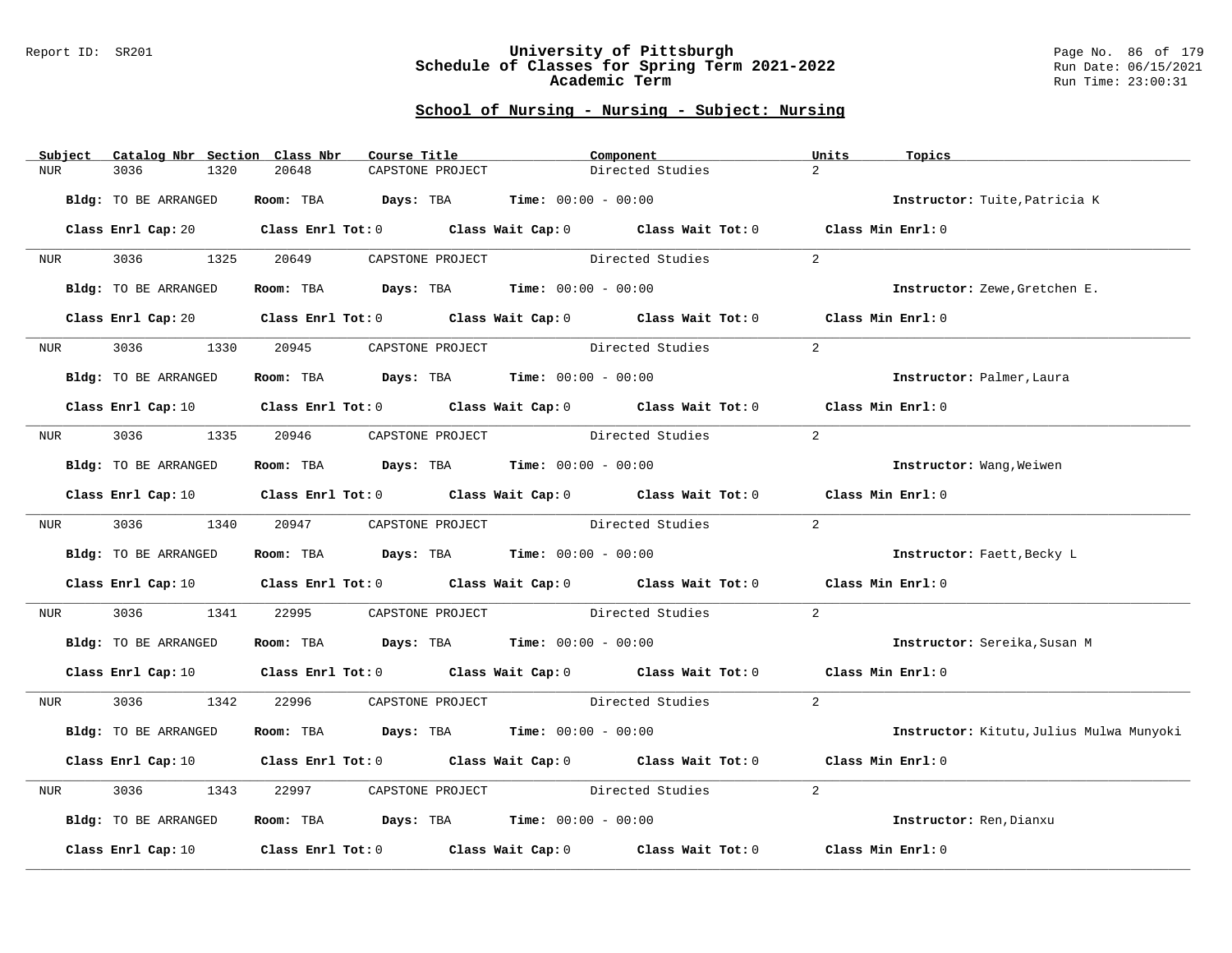| NUR        | 3036<br>1344         | 22998<br>CAPSTONE PROJECT                                                             | Directed Studies                                                                                                               | 2                                   |
|------------|----------------------|---------------------------------------------------------------------------------------|--------------------------------------------------------------------------------------------------------------------------------|-------------------------------------|
|            | Bldg: TO BE ARRANGED | Room: TBA $Days:$ TBA $Time: 00:00 - 00:00$                                           |                                                                                                                                | Instructor: Kang, Ja Hyun           |
|            |                      |                                                                                       | Class Enrl Cap: 10 $\qquad$ Class Enrl Tot: 0 $\qquad$ Class Wait Cap: 0 $\qquad$ Class Wait Tot: 0 $\qquad$ Class Min Enrl: 0 |                                     |
|            | NUR 3036 1345 22999  |                                                                                       | CAPSTONE PROJECT Directed Studies                                                                                              | 2                                   |
|            | Bldg: TO BE ARRANGED | Room: TBA $Days:$ TBA Time: $00:00 - 00:00$                                           |                                                                                                                                | Instructor: Wesmiller, Susan W      |
|            |                      |                                                                                       | Class Enrl Cap: 10 $\qquad$ Class Enrl Tot: 0 $\qquad$ Class Wait Cap: 0 $\qquad$ Class Wait Tot: 0 $\qquad$ Class Min Enrl: 0 |                                     |
|            |                      |                                                                                       | NUR 3036 1346 23000 CAPSTONE PROJECT Directed Studies 2                                                                        |                                     |
|            | Bldg: TO BE ARRANGED | Room: TBA $Days:$ TBA $Time: 00:00 - 00:00$                                           |                                                                                                                                | Instructor: Yates, Cecelia          |
|            |                      |                                                                                       | Class Enrl Cap: 10 $\qquad$ Class Enrl Tot: 0 $\qquad$ Class Wait Cap: 0 $\qquad$ Class Wait Tot: 0 $\qquad$ Class Min Enrl: 0 |                                     |
|            |                      | NUR 3036 1347 23001 CAPSTONE PROJECT Directed Studies                                 |                                                                                                                                | 2                                   |
|            | Bldg: TO BE ARRANGED | Room: TBA $Days:$ TBA $Time: 00:00 - 00:00$                                           |                                                                                                                                | Instructor: Conley, Yvette Perry    |
|            |                      |                                                                                       | Class Enrl Cap: 10 Class Enrl Tot: 0 Class Wait Cap: 0 Class Wait Tot: 0 Class Min Enrl: 0                                     |                                     |
|            |                      |                                                                                       | NUR 3036 1348 23002 CAPSTONE PROJECT Directed Studies                                                                          | 2                                   |
|            | Bldg: TO BE ARRANGED | Room: TBA $Days:$ TBA $Time: 00:00 - 00:00$                                           |                                                                                                                                | Instructor: Callan, Judith Ann      |
|            |                      |                                                                                       | Class Enrl Cap: 10 $\qquad$ Class Enrl Tot: 0 $\qquad$ Class Wait Cap: 0 $\qquad$ Class Wait Tot: 0 $\qquad$ Class Min Enrl: 0 |                                     |
|            |                      | NUR 3036 1349 23003 CAPSTONE PROJECT Directed Studies                                 |                                                                                                                                | 2                                   |
|            | Bldg: TO BE ARRANGED | Room: TBA $Days:$ TBA $Time: 00:00 - 00:00$                                           |                                                                                                                                | Instructor: Sowko, Lucille Ann      |
|            |                      |                                                                                       | Class Enrl Cap: 10 $\qquad$ Class Enrl Tot: 0 $\qquad$ Class Wait Cap: 0 $\qquad$ Class Wait Tot: 0                            | Class Min Enrl: 0                   |
| <b>NUR</b> |                      |                                                                                       | 3036 1350 23004 CAPSTONE PROJECT Directed Studies                                                                              | $\overline{2}$                      |
|            |                      | Bldg: TO BE ARRANGED Room: TBA Days: TBA Time: 00:00 - 00:00                          |                                                                                                                                | Instructor: Kregg-Byers, Claudia M. |
|            |                      |                                                                                       | Class Enrl Cap: 10 $\qquad$ Class Enrl Tot: 0 $\qquad$ Class Wait Cap: 0 $\qquad$ Class Wait Tot: 0                            | Class Min Enrl: 0                   |
|            |                      |                                                                                       | NUR 3036 1351 23011 CAPSTONE PROJECT Directed Studies                                                                          | 2                                   |
|            | Bldg: TO BE ARRANGED | Room: TBA $\rule{1em}{0.15mm}$ Days: TBA $\rule{1.5mm}{0.15mm}$ Time: $00:00 - 00:00$ |                                                                                                                                | Instructor: Dorman, Janice S        |
|            |                      |                                                                                       | Class Enrl Cap: 10 $\qquad$ Class Enrl Tot: 0 $\qquad$ Class Wait Cap: 0 $\qquad$ Class Wait Tot: 0 $\qquad$ Class Min Enrl: 0 |                                     |
|            |                      |                                                                                       | NUR 3036 1352 23012 CAPSTONE PROJECT Directed Studies                                                                          | 2                                   |
|            | Bldg: TO BE ARRANGED | Room: TBA $Days: TBA$ Time: $00:00 - 00:00$                                           |                                                                                                                                | Instructor: Rohay, Jeffrey Michael  |
|            | Class Enrl Cap: 10   |                                                                                       | Class Enrl Tot: $0$ Class Wait Cap: $0$ Class Wait Tot: $0$ Class Min Enrl: $0$                                                |                                     |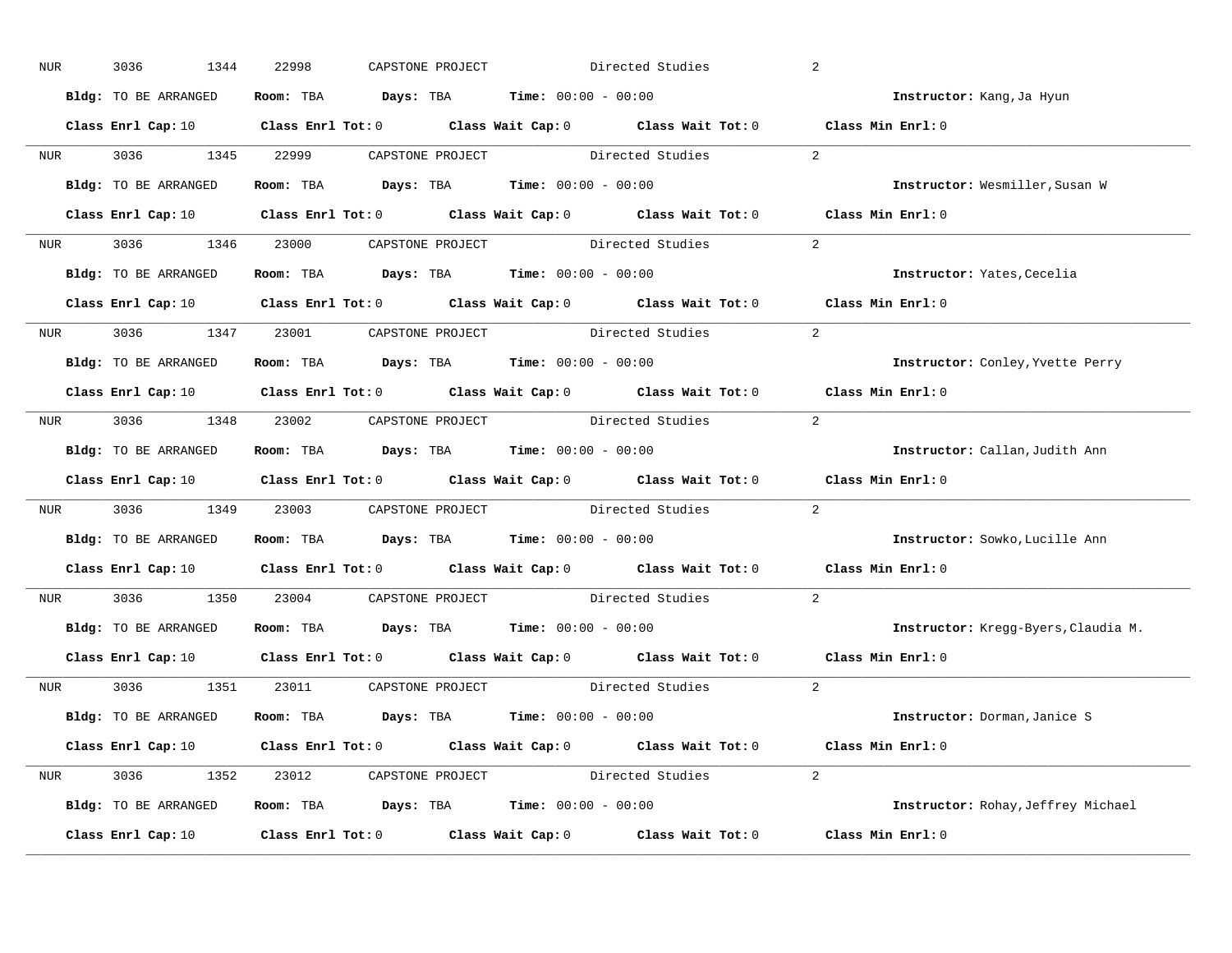#### Report ID: SR201 **University of Pittsburgh** Page No. 88 of 179 **Schedule of Classes for Spring Term 2021-2022** Run Date: 06/15/2021 **Academic Term** Run Time: 23:00:31

|            | Subject          | Catalog Nbr Section Class Nbr                     |      |       | Course Title |                  |                                                                | Component |                                                                                                                                | Units          | Topics                                   |
|------------|------------------|---------------------------------------------------|------|-------|--------------|------------------|----------------------------------------------------------------|-----------|--------------------------------------------------------------------------------------------------------------------------------|----------------|------------------------------------------|
| <b>NUR</b> |                  | 3036                                              | 1353 | 23013 |              | CAPSTONE PROJECT |                                                                |           | Directed Studies                                                                                                               | $\overline{2}$ |                                          |
|            |                  | Bldg: TO BE ARRANGED                              |      |       |              |                  | Room: TBA $Days:$ TBA Time: $00:00 - 00:00$                    |           |                                                                                                                                |                | Instructor: Morrison, Suzanne R          |
|            |                  |                                                   |      |       |              |                  |                                                                |           | Class Enrl Cap: 10 $\qquad$ Class Enrl Tot: 0 $\qquad$ Class Wait Cap: 0 $\qquad$ Class Wait Tot: 0 $\qquad$ Class Min Enrl: 0 |                |                                          |
|            | NUR <sub>p</sub> | 3036 700                                          | 1354 | 23014 |              |                  |                                                                |           | CAPSTONE PROJECT Directed Studies                                                                                              | 2              |                                          |
|            |                  | Bldg: TO BE ARRANGED                              |      |       |              |                  | Room: TBA $Days:$ TBA $Time: 00:00 - 00:00$                    |           |                                                                                                                                |                | Instructor: Feeley, Christine A          |
|            |                  |                                                   |      |       |              |                  |                                                                |           | Class Enrl Cap: 10 $\qquad$ Class Enrl Tot: 0 $\qquad$ Class Wait Cap: 0 $\qquad$ Class Wait Tot: 0                            |                | Class Min Enrl: 0                        |
|            | <b>NUR</b>       | 3036                                              | 1355 | 23005 |              |                  | CAPSTONE PROJECT Directed Studies                              |           |                                                                                                                                | $\overline{a}$ |                                          |
|            |                  | Bldg: TO BE ARRANGED                              |      |       |              |                  | Room: TBA $Days:$ TBA $Time: 00:00 - 00:00$                    |           |                                                                                                                                |                | Instructor: Kaufman, Robert Reid         |
|            |                  |                                                   |      |       |              |                  |                                                                |           | Class Enrl Cap: 10 $\qquad$ Class Enrl Tot: 0 $\qquad$ Class Wait Cap: 0 $\qquad$ Class Wait Tot: 0 $\qquad$ Class Min Enrl: 0 |                |                                          |
|            | NUR <sub>e</sub> | 3036 1356 23006 CAPSTONE PROJECT Directed Studies |      |       |              |                  |                                                                |           |                                                                                                                                | $2^{1}$        |                                          |
|            |                  | Bldg: TO BE ARRANGED                              |      |       |              |                  | Room: TBA Days: TBA Time: $00:00 - 00:00$                      |           |                                                                                                                                |                | Instructor: Miller, Susan E              |
|            |                  |                                                   |      |       |              |                  |                                                                |           | Class Enrl Cap: 10 $\qquad$ Class Enrl Tot: 0 $\qquad$ Class Wait Cap: 0 $\qquad$ Class Wait Tot: 0                            |                | Class Min Enrl: 0                        |
|            | NUR <sub>p</sub> | 3036 1357 23007 CAPSTONE PROJECT                  |      |       |              |                  |                                                                |           | Directed Studies                                                                                                               | $\overline{2}$ |                                          |
|            |                  | Bldg: TO BE ARRANGED                              |      |       |              |                  | Room: TBA $Days:$ TBA $Time: 00:00 - 00:00$                    |           |                                                                                                                                |                | Instructor: Staff                        |
|            |                  |                                                   |      |       |              |                  |                                                                |           | Class Enrl Cap: 10 $\qquad$ Class Enrl Tot: 0 $\qquad$ Class Wait Cap: 0 $\qquad$ Class Wait Tot: 0                            |                | Class Min Enrl: 0                        |
| NUR        |                  | 3036 70                                           | 1358 | 23008 |              |                  |                                                                |           | CAPSTONE PROJECT Directed Studies                                                                                              | $\overline{a}$ |                                          |
|            |                  | Bldg: TO BE ARRANGED                              |      |       |              |                  | Room: TBA $\rule{1em}{0.15mm}$ Days: TBA Time: $00:00 - 00:00$ |           |                                                                                                                                |                | Instructor: Wymard-Tomlinson, Danielle M |
|            |                  |                                                   |      |       |              |                  |                                                                |           | Class Enrl Cap: 10 $\qquad$ Class Enrl Tot: 0 $\qquad$ Class Wait Cap: 0 $\qquad$ Class Wait Tot: 0 $\qquad$ Class Min Enrl: 0 |                |                                          |
|            | NUR <sub>p</sub> | 3036 1359                                         |      |       |              |                  |                                                                |           | 23009 CAPSTONE PROJECT Directed Studies                                                                                        | $\overline{2}$ |                                          |
|            |                  | Bldg: TO BE ARRANGED                              |      |       |              |                  | Room: TBA $Days:$ TBA $Time: 00:00 - 00:00$                    |           |                                                                                                                                |                | Instructor: Dechant, Jason Jay           |
|            |                  |                                                   |      |       |              |                  |                                                                |           | Class Enrl Cap: 10 $\qquad$ Class Enrl Tot: 0 $\qquad$ Class Wait Cap: 0 $\qquad$ Class Wait Tot: 0                            |                | Class Min Enrl: 0                        |
| NUR        |                  | 3036                                              | 1360 | 23010 |              |                  | CAPSTONE PROJECT Directed Studies                              |           |                                                                                                                                | 2              |                                          |
|            |                  | Bldg: TO BE ARRANGED                              |      |       |              |                  | Room: TBA $Days:$ TBA $Time: 00:00 - 00:00$                    |           |                                                                                                                                |                | Instructor: Burkett, Marnie L            |
|            |                  | Class Enrl Cap: 10                                |      |       |              |                  |                                                                |           | Class Enrl Tot: $0$ Class Wait Cap: $0$ Class Wait Tot: $0$                                                                    |                | Class Min Enrl: 0                        |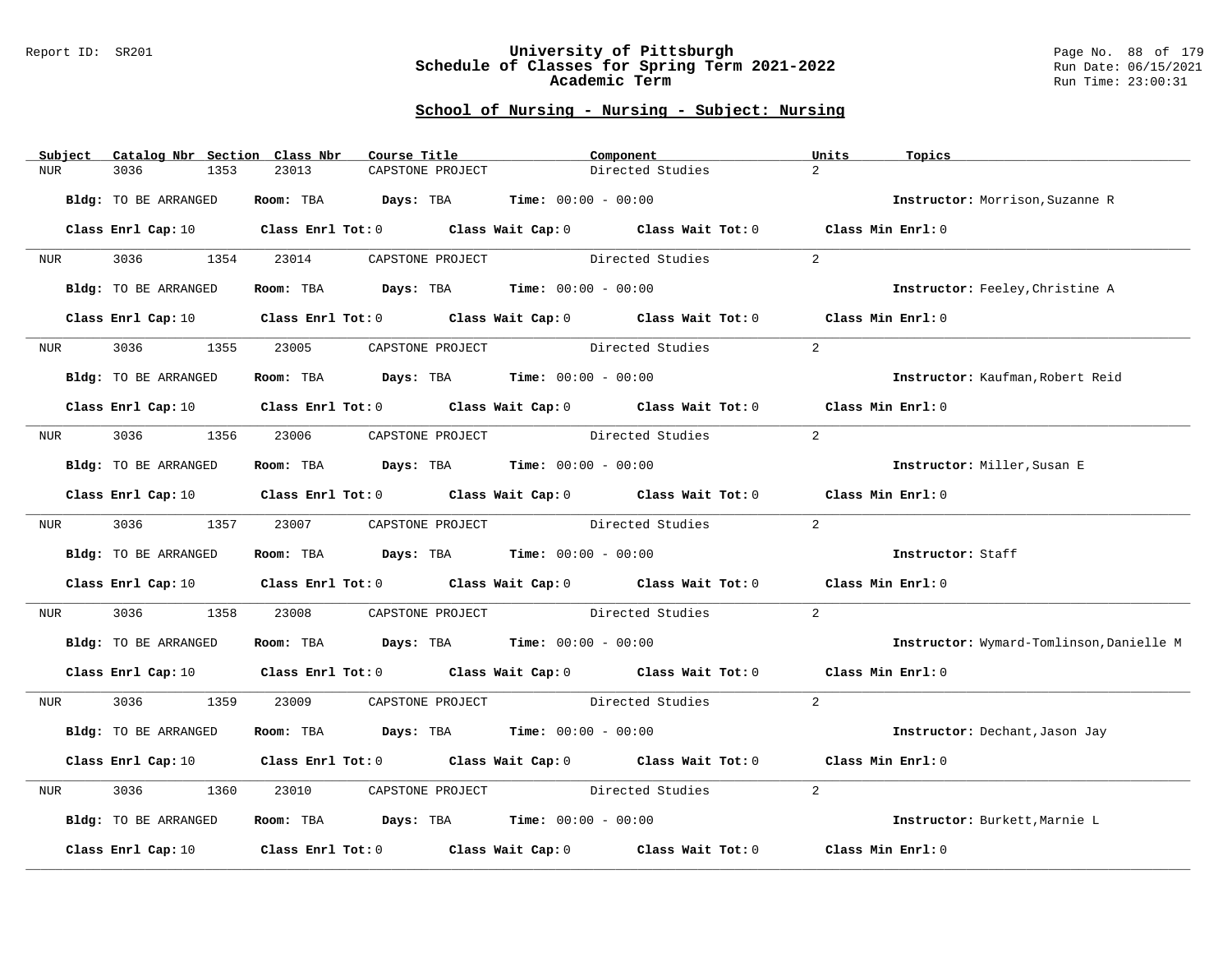| <b>NUR</b> | 3036<br>1361                             | 23015<br>CAPSTONE PROJECT     | Directed Studies                         | $\overline{2}$                  |
|------------|------------------------------------------|-------------------------------|------------------------------------------|---------------------------------|
|            | Bldg: TO BE ARRANGED                     | Days: TBA<br>Room: TBA        | <b>Time:</b> $00:00 - 00:00$             | Instructor: Albrecht, Susan A   |
|            | Class Enrl Cap: 10                       | $Class$ $Enrl$ $Tot: 0$       | Class Wait Cap: 0<br>Class Wait Tot: 0   | Class Min Enrl: 0               |
| NUR        | 3036<br>1362                             | 24023<br>CAPSTONE PROJECT     | Directed Studies                         | 2                               |
|            | Bldg: TO BE ARRANGED                     | Room: TBA<br>Days: TBA        | <b>Time:</b> $00:00 - 00:00$             | Instructor: Fennimore, Laura A  |
|            | Class Enrl Cap: 10                       | Class Enrl Tot: 0             | Class Wait Tot: $0$<br>Class Wait Cap: 0 | Class Min Enrl: 0               |
| <b>NUR</b> | 3036<br>1363                             | 24024<br>CAPSTONE PROJECT     | Directed Studies                         | 2                               |
|            | Bldg: WEB Based Class                    | Days: TBA<br>Room: TBA        | $Time: 00:00 - 00:00$                    | Instructor: Fennimore, Laura A  |
|            | Class Enrl Cap: 10<br>Attributes: Online | $Class$ $Enr1$ $Tot: 0$       | Class Wait Cap: 0 Class Wait Tot: 0      | Class Min Enrl: 0               |
| NUR        | 3036<br>1364                             | 24046<br>CAPSTONE PROJECT     | Directed Studies                         | $\overline{2}$                  |
|            | Bldg: TO BE ARRANGED                     | Room: TBA<br>Days: TBA        | <b>Time:</b> $00:00 - 00:00$             | Instructor: Godfrey, Kathleen   |
|            | Class Enrl Cap: 10                       | Class Enrl Tot: 0             | Class Wait Cap: 0 Class Wait Tot: 0      | Class Min Enrl: 0               |
| NUR        | 3036<br>1365                             | 24047<br>CAPSTONE PROJECT     | Directed Studies                         | 2                               |
|            | Bldg: WEB Based Class                    | Room: TBA<br>Days: TBA        | <b>Time:</b> $00:00 - 00:00$             | Instructor: Staff               |
|            | Class Enrl Cap: 10<br>Attributes: Online | Class Enrl Tot: 0             | Class Wait Cap: 0 Class Wait Tot: 0      | Class Min Enrl: 0               |
| NUR        | 1370<br>3036                             | 25163<br>CAPSTONE PROJECT     | Directed Studies                         | $\overline{2}$                  |
|            | Bldg: TO BE ARRANGED                     | Days: TBA<br>Room: TBA        | <b>Time:</b> $00:00 - 00:00$             | Instructor: Kepler, Britney B   |
|            | Class Enrl Cap: 10                       | Class Enrl Tot: 0             | Class Wait Tot: 0<br>Class Wait Cap: 0   | Class Min Enrl: 0               |
| <b>NUR</b> | 3036<br>1375                             | 27847<br>CAPSTONE PROJECT     | Directed Studies                         | $\overline{2}$                  |
|            | Bldg: WEB Based Class                    | Room: TBA<br>Days: TBA        | <b>Time:</b> $00:00 - 00:00$             | Instructor: Staff               |
|            | Class Enrl Cap: 15<br>Attributes: Online | Class Enrl Tot: 0             | Class Wait Cap: 0 Class Wait Tot: 0      | Class Min Enrl: 0               |
| <b>NUR</b> | 3037<br>1001                             | 16553<br>DNP PROJECT CLINICAL | Clinical                                 | $\mathbf{1}$                    |
|            |                                          | Room: TBA<br>Days: TBA        | $Time: 00:00 - 00:00$                    | Instructor: Founds, Sandra Anne |
|            | Bldg: TO BE ARRANGED                     |                               |                                          |                                 |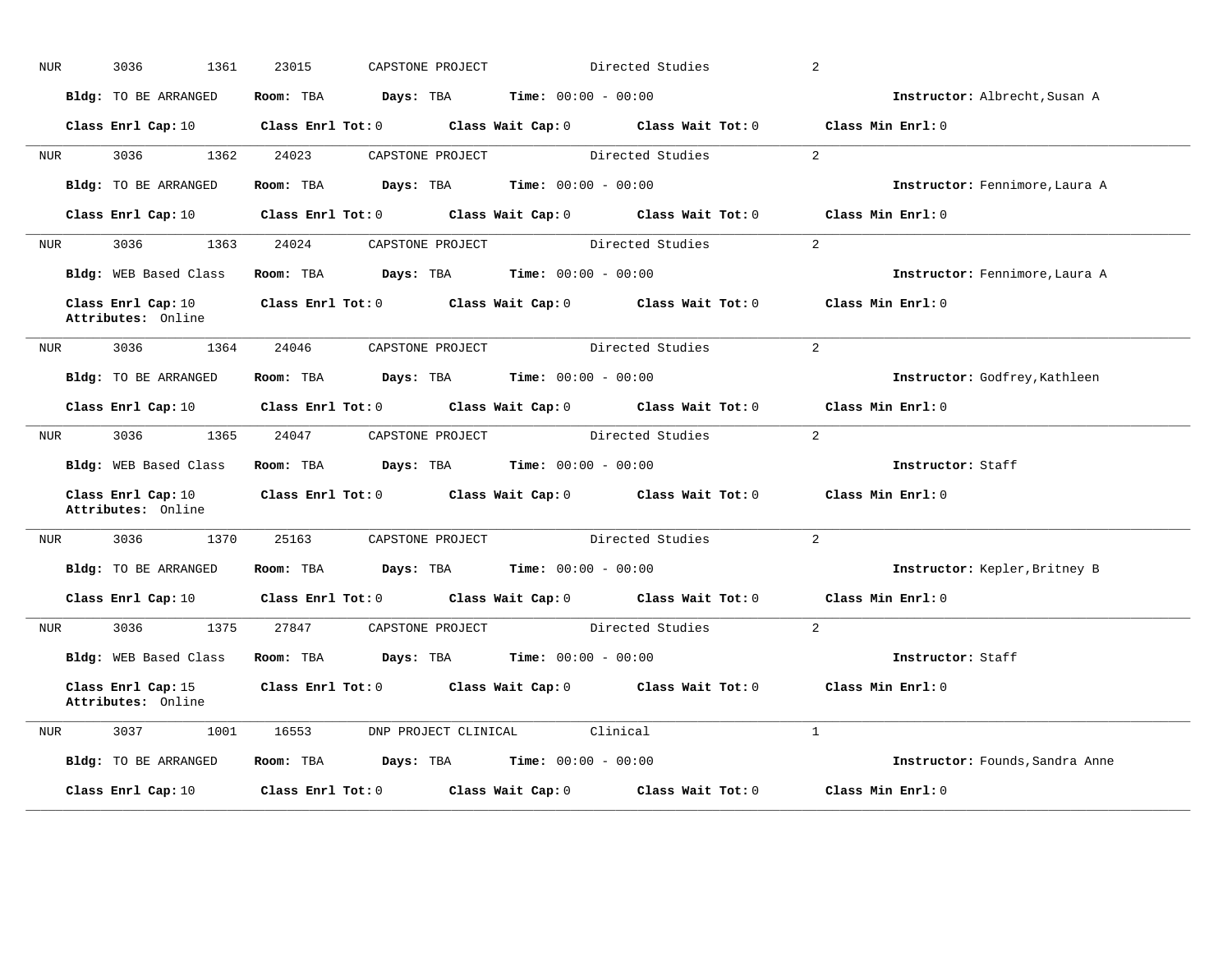#### Report ID: SR201 **University of Pittsburgh** Page No. 90 of 179 **Schedule of Classes for Spring Term 2021-2022** Run Date: 06/15/2021 **Academic Term** Run Time: 23:00:31

| Subject          | Catalog Nbr Section Class Nbr               | Course Title                                                                                                                   |                                                                                | Component                                             | Units<br>Topics                   |  |
|------------------|---------------------------------------------|--------------------------------------------------------------------------------------------------------------------------------|--------------------------------------------------------------------------------|-------------------------------------------------------|-----------------------------------|--|
| <b>NUR</b>       | 3037<br>1002                                | 16554                                                                                                                          | DNP PROJECT CLINICAL                                                           | Clinical                                              | $\mathbf{1}$                      |  |
|                  |                                             |                                                                                                                                |                                                                                |                                                       |                                   |  |
|                  | Bldg: TO BE ARRANGED                        | Room: TBA<br>Days: TBA                                                                                                         | <b>Time:</b> $00:00 - 00:00$                                                   |                                                       | Instructor:                       |  |
|                  | Class Enrl Cap: 10                          | Class Enrl Tot: 0                                                                                                              |                                                                                | Class Wait Cap: 0 Class Wait Tot: 0 Class Min Enrl: 0 |                                   |  |
|                  |                                             |                                                                                                                                |                                                                                |                                                       |                                   |  |
| NUR              | 3037<br>1003                                | 22427                                                                                                                          | DNP PROJECT CLINICAL                                                           | Clinical                                              | $\mathbf{1}$                      |  |
|                  |                                             |                                                                                                                                |                                                                                |                                                       |                                   |  |
|                  | Bldg: WEB Based Class                       |                                                                                                                                | Room: TBA $Days:$ TBA $Time: 00:00 - 00:00$                                    |                                                       | Instructor: Constantino, Rose     |  |
|                  |                                             |                                                                                                                                | Class Enrl Tot: 0 Class Wait Cap: 0 Class Wait Tot: 0                          |                                                       | Class Min Enrl: 0                 |  |
|                  | Class Enrl Cap: 15<br>Attributes: Online    |                                                                                                                                |                                                                                |                                                       |                                   |  |
|                  |                                             |                                                                                                                                |                                                                                |                                                       |                                   |  |
|                  | NUR 3037<br>1004                            | 16555                                                                                                                          | DNP PROJECT CLINICAL Clinical                                                  |                                                       | $\mathbf{1}$                      |  |
|                  |                                             |                                                                                                                                |                                                                                |                                                       |                                   |  |
|                  | Bldg: TO BE ARRANGED                        |                                                                                                                                | <b>Room:</b> TBA <b>Days:</b> TBA <b>Time:</b> 00:00 - 00:00                   |                                                       | Instructor: O'Donnell, John Marc  |  |
|                  |                                             |                                                                                                                                |                                                                                |                                                       |                                   |  |
|                  | Class Enrl Cap: 10                          |                                                                                                                                | Class Enrl Tot: 0 Class Wait Cap: 0 Class Wait Tot: 0                          |                                                       | Class Min Enrl: 0                 |  |
|                  |                                             |                                                                                                                                |                                                                                |                                                       |                                   |  |
| NUR              | 3037<br>1005                                | 16556                                                                                                                          | DNP PROJECT CLINICAL Clinical                                                  |                                                       | $\mathbf{1}$                      |  |
|                  |                                             |                                                                                                                                |                                                                                |                                                       |                                   |  |
|                  | Bldg: TO BE ARRANGED                        |                                                                                                                                | Room: TBA $Days:$ TBA $Time: 00:00 - 00:00$                                    |                                                       | Instructor: Maurer, Geraldine M   |  |
|                  |                                             |                                                                                                                                |                                                                                |                                                       |                                   |  |
|                  |                                             | Class Enrl Cap: 10 $\qquad$ Class Enrl Tot: 0 $\qquad$ Class Wait Cap: 0 $\qquad$ Class Wait Tot: 0 $\qquad$ Class Min Enrl: 0 |                                                                                |                                                       |                                   |  |
|                  |                                             | 3037 1006 17047 DNP PROJECT CLINICAL Clinical                                                                                  |                                                                                |                                                       | $\mathbf{1}$                      |  |
| NUR              |                                             |                                                                                                                                |                                                                                |                                                       |                                   |  |
|                  | Bldg: TO BE ARRANGED                        |                                                                                                                                | Room: TBA $Days:$ TBA $Time: 00:00 - 00:00$                                    |                                                       | Instructor: Haines, Alice Jane    |  |
|                  |                                             |                                                                                                                                |                                                                                |                                                       |                                   |  |
|                  |                                             | Class Enrl Cap: 10 Class Enrl Tot: 0 Class Wait Cap: 0 Class Wait Tot: 0                                                       |                                                                                |                                                       | Class Min Enrl: 0                 |  |
|                  |                                             |                                                                                                                                |                                                                                |                                                       |                                   |  |
| NUR <sub>p</sub> | 3037                                        | 1007 17048                                                                                                                     | DNP PROJECT CLINICAL Clinical                                                  |                                                       | $\mathbf{1}$                      |  |
|                  |                                             |                                                                                                                                |                                                                                |                                                       |                                   |  |
|                  | Bldg: TO BE ARRANGED                        |                                                                                                                                | Room: TBA $Days:$ TBA $Time: 00:00 - 00:00$                                    |                                                       | Instructor: Anderson, Maighdlin W |  |
|                  |                                             |                                                                                                                                |                                                                                |                                                       |                                   |  |
|                  | Class Enrl Cap: 10                          |                                                                                                                                | Class Enrl Tot: 0 Class Wait Cap: 0 Class Wait Tot: 0                          |                                                       | Class Min Enrl: 0                 |  |
|                  |                                             |                                                                                                                                |                                                                                |                                                       |                                   |  |
| NUR              | 3037<br>1008                                | 17049                                                                                                                          | DNP PROJECT CLINICAL                                                           | Clinical                                              | $\mathbf{1}$                      |  |
|                  |                                             |                                                                                                                                |                                                                                |                                                       |                                   |  |
|                  | Bldg: WEB Based Class<br>Class Enrl Cap: 10 | Room: TBA<br>Days: TBA                                                                                                         | $Time: 00:00 - 00:00$<br>Class Enrl Tot: 0 Class Wait Cap: 0 Class Wait Tot: 0 |                                                       | Instructor:<br>Class Min Enrl: 0  |  |
|                  |                                             |                                                                                                                                |                                                                                |                                                       |                                   |  |
| NUR              | 3037<br>1009                                | 17050                                                                                                                          | DNP PROJECT CLINICAL Clinical                                                  |                                                       | $\mathbf{1}$                      |  |
|                  |                                             |                                                                                                                                |                                                                                |                                                       |                                   |  |
|                  | Bldg: TO BE ARRANGED                        |                                                                                                                                | Room: TBA $Days:$ TBA $Time: 00:00 - 00:00$                                    |                                                       | Instructor: Danford, Cynthia      |  |
|                  |                                             |                                                                                                                                |                                                                                |                                                       |                                   |  |
|                  | Class Enrl Cap: 10                          |                                                                                                                                | Class Enrl Tot: 0 Class Wait Cap: 0 Class Wait Tot: 0                          |                                                       | Class Min Enrl: 0                 |  |
|                  |                                             |                                                                                                                                |                                                                                |                                                       |                                   |  |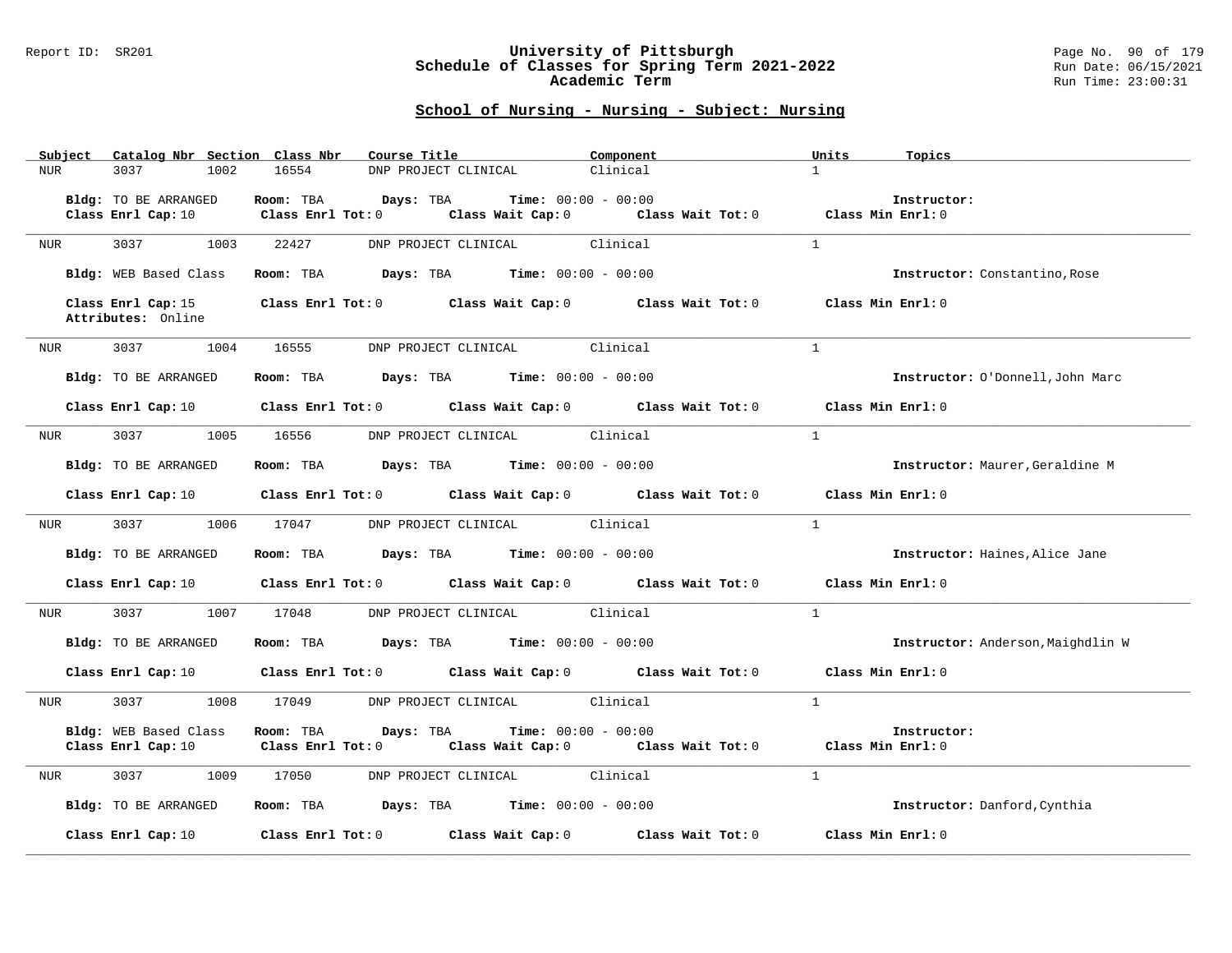#### Report ID: SR201 **University of Pittsburgh** Page No. 91 of 179 **Schedule of Classes for Spring Term 2021-2022** Run Date: 06/15/2021 **Academic Term** Run Time: 23:00:31

| Subject          | Catalog Nbr Section Class Nbr |            | Course Title                                                   | Component                                                                                                                      | Units<br>Topics                 |
|------------------|-------------------------------|------------|----------------------------------------------------------------|--------------------------------------------------------------------------------------------------------------------------------|---------------------------------|
| NUR.             | 3037<br>1010                  | 14645      | DNP PROJECT CLINICAL                                           | Clinical                                                                                                                       | $\mathbf{1}$                    |
|                  | Bldg: TO BE ARRANGED          |            | Room: TBA $Days:$ TBA $Time: 00:00 - 00:00$                    |                                                                                                                                | Instructor: Grant, Catherine    |
|                  |                               |            |                                                                | Class Enrl Cap: 10 $\qquad$ Class Enrl Tot: 0 $\qquad$ Class Wait Cap: 0 $\qquad$ Class Wait Tot: 0 $\qquad$ Class Min Enrl: 0 |                                 |
| <b>NUR</b>       |                               |            | 3037 1011 17051 DNP PROJECT CLINICAL Clinical                  |                                                                                                                                | $\mathbf{1}$                    |
|                  | Bldg: TO BE ARRANGED          |            | Room: TBA $Days:$ TBA $Time: 00:00 - 00:00$                    |                                                                                                                                | Instructor: Novosel, Lorraine M |
|                  | Class Enrl Cap: 10            |            |                                                                | Class Enrl Tot: 0 Class Wait Cap: 0 Class Wait Tot: 0                                                                          | Class Min Enrl: 0               |
| NUR <b>NUR</b>   | 3037 30<br>1012               | 17052      | DNP PROJECT CLINICAL Clinical                                  |                                                                                                                                | $\mathbf{1}$                    |
|                  | Bldg: TO BE ARRANGED          |            | Room: TBA $Days:$ TBA $Time: 00:00 - 00:00$                    |                                                                                                                                | Instructor: Park, Na Jin        |
|                  |                               |            |                                                                | Class Enrl Cap: 10 $\qquad$ Class Enrl Tot: 0 $\qquad$ Class Wait Cap: 0 $\qquad$ Class Wait Tot: 0 $\qquad$ Class Min Enrl: 0 |                                 |
| NUR <sub>e</sub> |                               |            | 3037 1013 17053 DNP PROJECT CLINICAL Clinical                  |                                                                                                                                | $\mathbf{1}$                    |
|                  | Bldg: TO BE ARRANGED          |            | Room: TBA $Days: TBA$ Time: $00:00 - 00:00$                    |                                                                                                                                | Instructor: Kane, Irene         |
|                  |                               |            |                                                                | Class Enrl Cap: 10 Class Enrl Tot: 0 Class Wait Cap: 0 Class Wait Tot: 0 Class Min Enrl: 0                                     |                                 |
| NUR <sub>e</sub> |                               |            | 3037 1014 17054 DNP PROJECT CLINICAL Clinical                  |                                                                                                                                | $\mathbf{1}$                    |
|                  | Bldg: TO BE ARRANGED          |            | Room: TBA $Days:$ TBA $Time: 00:00 - 00:00$                    |                                                                                                                                | Instructor: Lingler, Jennifer H |
|                  |                               |            |                                                                | Class Enrl Cap: 10 Class Enrl Tot: 0 Class Wait Cap: 0 Class Wait Tot: 0                                                       | Class Min $Enr1:0$              |
| NUR              | 3037                          | 1015 14646 | DNP PROJECT CLINICAL Clinical                                  |                                                                                                                                | $\mathbf{1}$                    |
|                  | Bldg: TO BE ARRANGED          |            | Room: TBA $\rule{1em}{0.15mm}$ Days: TBA Time: $00:00 - 00:00$ |                                                                                                                                | Instructor: Alexander, Sheila A |
|                  |                               |            |                                                                | Class Enrl Cap: 10 Class Enrl Tot: 0 Class Wait Cap: 0 Class Wait Tot: 0 Class Min Enrl: 0                                     |                                 |
| NUR <sub>p</sub> |                               |            | 3037 1016 17055 DNP PROJECT CLINICAL Clinical                  |                                                                                                                                | $\overline{1}$                  |
|                  | Bldg: TO BE ARRANGED          |            | Room: TBA $Days:$ TBA $Time: 00:00 - 00:00$                    |                                                                                                                                | Instructor: Mitchell, Ann M.    |
|                  |                               |            |                                                                | Class Enrl Cap: 10 $\qquad$ Class Enrl Tot: 0 $\qquad$ Class Wait Cap: 0 $\qquad$ Class Wait Tot: 0 $\qquad$ Class Min Enrl: 0 |                                 |
| NUR              | 3037<br>1017                  | 17056      | DNP PROJECT CLINICAL Clinical                                  |                                                                                                                                | $\mathbf{1}$                    |
|                  | Bldg: TO BE ARRANGED          |            | Room: TBA $Days:$ TBA $Time: 00:00 - 00:00$                    |                                                                                                                                | Instructor: Fioravanti, Marie A |
|                  | Class Enrl Cap: 10            |            |                                                                | Class Enrl Tot: $0$ Class Wait Cap: $0$ Class Wait Tot: $0$                                                                    | Class Min Enrl: 0               |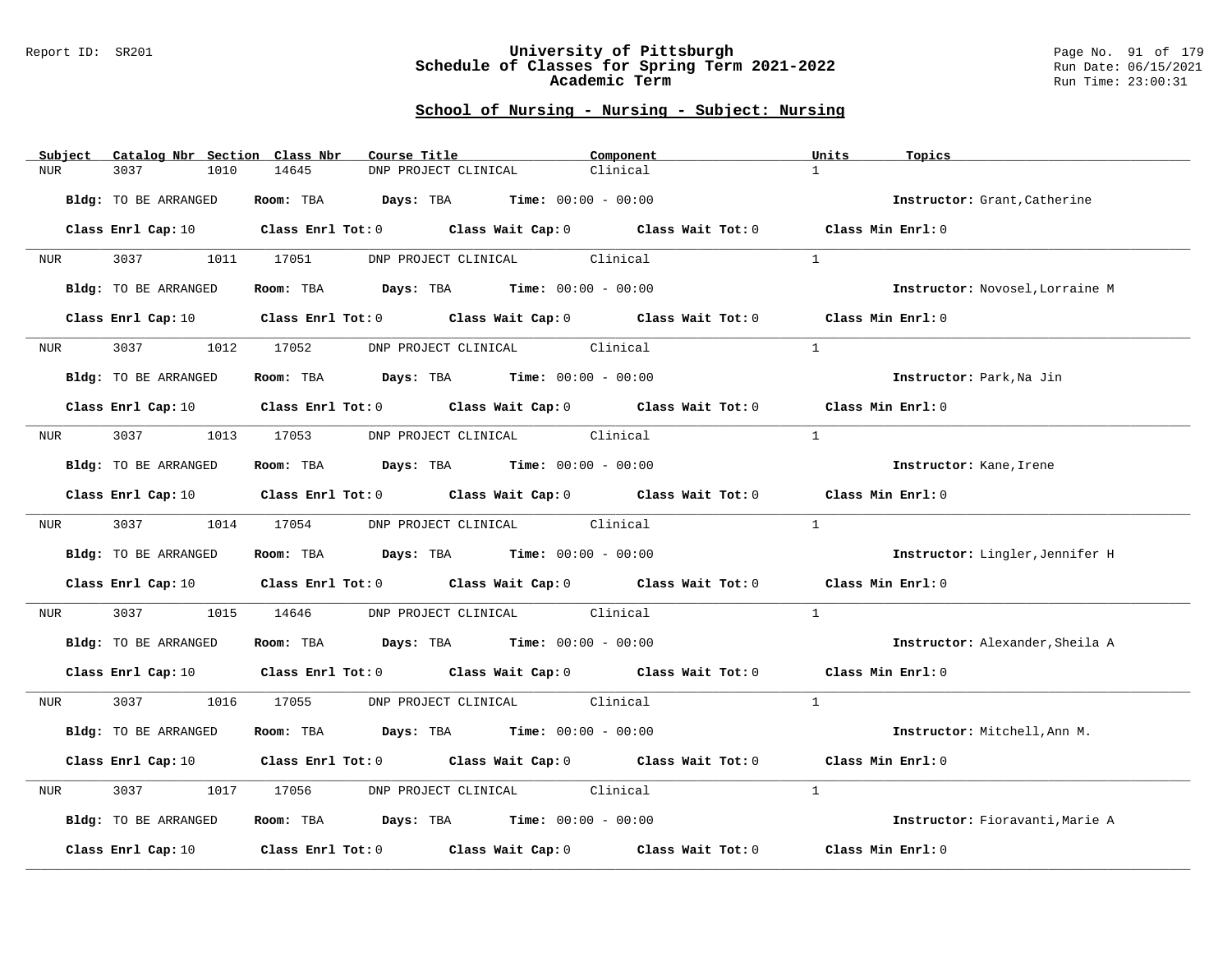| NUR <sub>p</sub> | 3037<br>1018         | 17057<br>DNP PROJECT CLINICAL                                                                                                                                                 | Clinical | $\mathbf{1}$                           |
|------------------|----------------------|-------------------------------------------------------------------------------------------------------------------------------------------------------------------------------|----------|----------------------------------------|
|                  | Bldg: TO BE ARRANGED | Room: TBA $Days: TBA$ Time: $00:00 - 00:00$<br>Class Enrl Cap: 10 $\qquad$ Class Enrl Tot: 0 $\qquad$ Class Wait Cap: 0 $\qquad$ Class Wait Tot: 0 $\qquad$ Class Min Enrl: 0 |          | Instructor:                            |
|                  |                      | NUR 3037 1019 17058 DNP PROJECT CLINICAL Clinical                                                                                                                             |          | $\overline{1}$                         |
|                  | Bldg: TO BE ARRANGED | Room: TBA $Days:$ TBA Time: $00:00 - 00:00$                                                                                                                                   |          | Instructor: Neft, Michael W            |
|                  |                      | Class Enrl Cap: 10 $\qquad$ Class Enrl Tot: 0 $\qquad$ Class Wait Cap: 0 $\qquad$ Class Wait Tot: 0 $\qquad$ Class Min Enrl: 0                                                |          |                                        |
|                  |                      | NUR 3037 1020 14647 DNP PROJECT CLINICAL Clinical                                                                                                                             |          | $\mathbf{1}$                           |
|                  | Bldg: TO BE ARRANGED | Room: TBA $Days:$ TBA $Time: 00:00 - 00:00$                                                                                                                                   |          | Instructor: Bender, Catherine M        |
|                  |                      | Class Enrl Cap: 10 $\qquad$ Class Enrl Tot: 0 $\qquad$ Class Wait Cap: 0 $\qquad$ Class Wait Tot: 0 $\qquad$ Class Min Enrl: 0                                                |          |                                        |
|                  |                      | NUR 3037 1025 14648 DNP PROJECT CLINICAL Clinical                                                                                                                             |          | $\sim$ 1                               |
|                  |                      | Bldg: TO BE ARRANGED Room: TBA Days: TBA Time: 00:00 - 00:00                                                                                                                  |          | Instructor: Burke, Lora E              |
|                  |                      | Class Enrl Cap: 10 $\qquad$ Class Enrl Tot: 0 $\qquad$ Class Wait Cap: 0 $\qquad$ Class Wait Tot: 0 $\qquad$ Class Min Enrl: 0                                                |          |                                        |
|                  |                      | NUR 3037 1026 23075 DNP PROJECT CLINICAL Clinical                                                                                                                             |          | $\overline{1}$                         |
|                  | Bldg: TO BE ARRANGED | Room: TBA Days: TBA Time: $00:00 - 00:00$                                                                                                                                     |          | Instructor: Staff                      |
|                  |                      | Class Enrl Cap: 10 Class Enrl Tot: 0 Class Wait Cap: 0 Class Wait Tot: 0 Class Min Enrl: 0                                                                                    |          |                                        |
| NUR <sub>e</sub> |                      | 3037 1027 23076 DNP PROJECT CLINICAL Clinical                                                                                                                                 |          | $\mathbf{1}$                           |
|                  |                      | Bldg: TO BE ARRANGED Room: TBA Days: TBA Time: 00:00 - 00:00                                                                                                                  |          | Instructor: Staff                      |
|                  |                      | Class Enrl Cap: 10 $\qquad$ Class Enrl Tot: 0 $\qquad$ Class Wait Cap: 0 $\qquad$ Class Wait Tot: 0 $\qquad$ Class Min Enrl: 0                                                |          |                                        |
|                  |                      | NUR 3037 1028 23077 DNP PROJECT CLINICAL Clinical                                                                                                                             |          | $\overline{1}$                         |
|                  | Bldg: TO BE ARRANGED | Room: TBA $Days:$ TBA $Time: 00:00 - 00:00$<br>Class Enrl Cap: 35 Class Enrl Tot: 0 Class Wait Cap: 0 Class Wait Tot: 0 Class Min Enrl: 0                                     |          | Instructor:                            |
|                  |                      | NUR 3037 1030 14649 DNP PROJECT CLINICAL Clinical                                                                                                                             |          | $\overline{1}$                         |
|                  |                      | Bldg: TO BE ARRANGED Room: TBA Days: TBA Time: 00:00 - 00:00                                                                                                                  |          | Instructor: Li, Dan                    |
|                  |                      | Class Enrl Cap: 10 $\qquad$ Class Enrl Tot: 0 $\qquad$ Class Wait Cap: 0 $\qquad$ Class Wait Tot: 0 $\qquad$ Class Min Enrl: 0                                                |          |                                        |
|                  |                      | NUR 3037 1035 14650 DNP PROJECT CLINICAL Clinical                                                                                                                             |          | $\overline{1}$                         |
|                  | Bldg: TO BE ARRANGED | Room: TBA $Days:$ TBA $Time: 00:00 - 00:00$                                                                                                                                   |          | Instructor: Charron-Prochownik, Denise |
|                  | Class Enrl Cap: 10   | Class Enrl Tot: $0$ Class Wait Cap: $0$ Class Wait Tot: $0$ Class Min Enrl: $0$                                                                                               |          |                                        |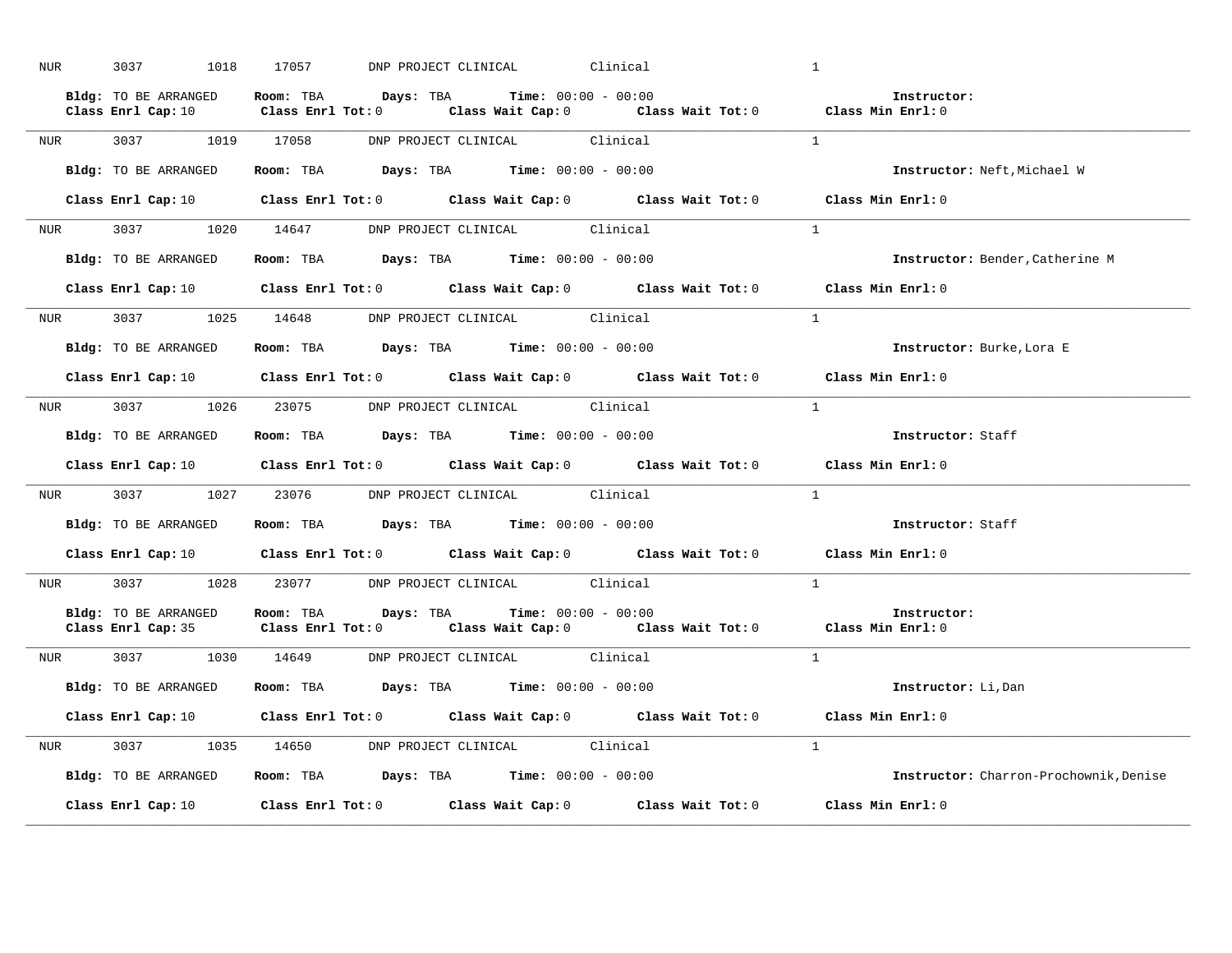#### Report ID: SR201 **University of Pittsburgh** Page No. 93 of 179 **Schedule of Classes for Spring Term 2021-2022** Run Date: 06/15/2021 **Academic Term** Run Time: 23:00:31

| Subject          | Catalog Nbr Section Class Nbr | Course Title                                                   | Component                                                                                                                      | Units<br>Topics                        |
|------------------|-------------------------------|----------------------------------------------------------------|--------------------------------------------------------------------------------------------------------------------------------|----------------------------------------|
| <b>NUR</b>       | 3037<br>1040                  | 14651<br>DNP PROJECT CLINICAL                                  | Clinical                                                                                                                       | $\mathbf{1}$                           |
|                  | Bldg: TO BE ARRANGED          | Room: TBA $Days:$ TBA $Time: 00:00 - 00:00$                    |                                                                                                                                | Instructor: Martsolf, Grant R          |
|                  |                               |                                                                | Class Enrl Cap: 10 $\qquad$ Class Enrl Tot: 0 $\qquad$ Class Wait Cap: 0 $\qquad$ Class Wait Tot: 0 $\qquad$ Class Min Enrl: 0 |                                        |
|                  |                               | NUR 3037 1045 14652 DNP PROJECT CLINICAL Clinical              |                                                                                                                                | $\mathbf{1}$                           |
|                  | Bldg: TO BE ARRANGED          | Room: TBA $Days:$ TBA $Time: 00:00 - 00:00$                    |                                                                                                                                | Instructor: Foertsch, Lisa Yvonne      |
|                  | Class Enrl Cap: 10            |                                                                | Class Enrl Tot: 0 Class Wait Cap: 0 Class Wait Tot: 0 Class Min Enrl: 0                                                        |                                        |
| NUR <sub>p</sub> | 3037 30                       | 1050 14653 DNP PROJECT CLINICAL Clinical                       |                                                                                                                                | $\mathbf{1}$                           |
|                  | Bldg: TO BE ARRANGED          | Room: TBA $Days:$ TBA $Time: 00:00 - 00:00$                    |                                                                                                                                | <b>Instructor:</b> Constantino, Rose   |
|                  |                               |                                                                | Class Enrl Cap: 10 $\qquad$ Class Enrl Tot: 0 $\qquad$ Class Wait Cap: 0 $\qquad$ Class Wait Tot: 0 $\qquad$ Class Min Enrl: 0 |                                        |
|                  |                               | NUR 3037 1055 14654 DNP PROJECT CLINICAL Clinical              |                                                                                                                                | $\mathbf{1}$                           |
|                  | Bldg: TO BE ARRANGED          | Room: TBA $Days:$ TBA Time: $00:00 - 00:00$                    |                                                                                                                                | Instructor: Staff                      |
|                  |                               |                                                                | Class Enrl Cap: 10 Class Enrl Tot: 0 Class Wait Cap: 0 Class Wait Tot: 0 Class Min Enrl: 0                                     |                                        |
|                  |                               | NUR 3037 1060 14655 DNP PROJECT CLINICAL Clinical              |                                                                                                                                | $\overline{1}$                         |
|                  | Bldg: TO BE ARRANGED          | Room: TBA $\rule{1em}{0.15mm}$ Days: TBA Time: $00:00 - 00:00$ |                                                                                                                                | Instructor: Donovan, Heidi Ann Scharf  |
|                  |                               |                                                                | Class Enrl Cap: 10 Class Enrl Tot: 0 Class Wait Cap: 0 Class Wait Tot: 0                                                       | Class Min Enrl: 0                      |
| NUR <sub>p</sub> | 3037                          | 1065 14657 DNP PROJECT CLINICAL Clinical                       |                                                                                                                                | $\mathbf{1}$                           |
|                  | Bldg: TO BE ARRANGED          | Room: TBA Days: TBA Time: $00:00 - 00:00$                      |                                                                                                                                | Instructor: Doswell, Willa             |
|                  |                               |                                                                | Class Enrl Cap: 10 Class Enrl Tot: 0 Class Wait Cap: 0 Class Wait Tot: 0 Class Min Enrl: 0                                     |                                        |
|                  |                               | NUR 3037 1070 14656 DNP PROJECT CLINICAL Clinical              |                                                                                                                                | $\overline{1}$                         |
|                  | Bldg: TO BE ARRANGED          | Room: TBA $Days:$ TBA $Time: 00:00 - 00:00$                    |                                                                                                                                | Instructor: Braxter, Betty J.          |
|                  |                               |                                                                | Class Enrl Cap: 10 $\qquad$ Class Enrl Tot: 0 $\qquad$ Class Wait Cap: 0 $\qquad$ Class Wait Tot: 0 $\qquad$ Class Min Enrl: 0 |                                        |
| NUR              | 3037<br>1075                  | 14658                                                          | DNP PROJECT CLINICAL Clinical                                                                                                  | 1                                      |
|                  | Bldg: TO BE ARRANGED          | Room: TBA $Days:$ TBA $Time: 00:00 - 00:00$                    |                                                                                                                                | Instructor: Dunbar-Jacob, Jacqueline M |
|                  | Class Enrl Cap: 10            |                                                                | Class Enrl Tot: $0$ Class Wait Cap: $0$ Class Wait Tot: $0$                                                                    | Class Min Enrl: 0                      |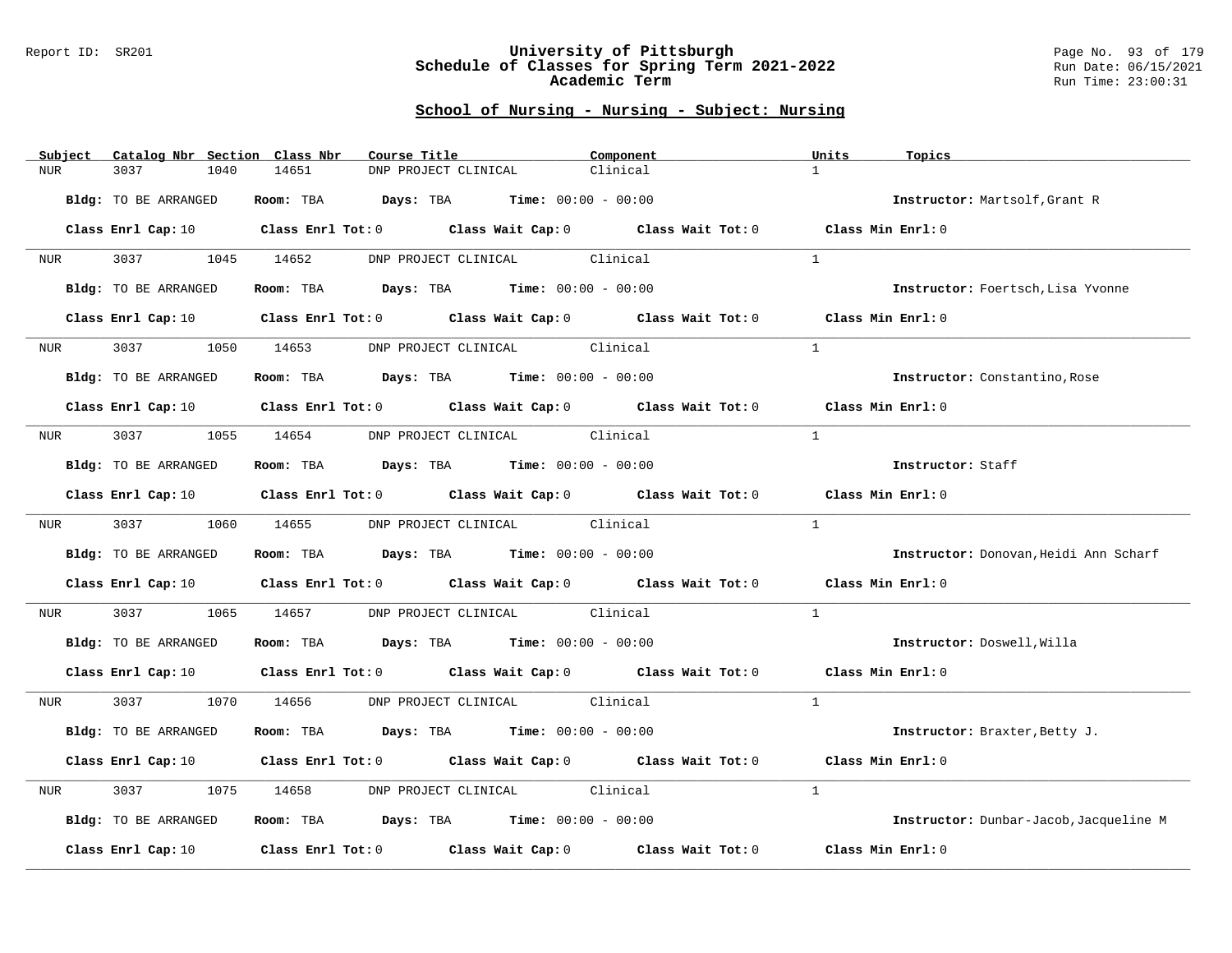| NUR        | 3037 300<br>1080                           | DNP PROJECT CLINICAL Clinical<br>14659                                                                                                                                        | $\mathbf{1}$                         |
|------------|--------------------------------------------|-------------------------------------------------------------------------------------------------------------------------------------------------------------------------------|--------------------------------------|
|            | Bldg: TO BE ARRANGED                       | Room: TBA $Days:$ TBA $Time: 00:00 - 00:00$                                                                                                                                   | <b>Instructor:</b> Engberg, Sandra J |
|            |                                            | Class Enrl Cap: 10 $\qquad$ Class Enrl Tot: 0 $\qquad$ Class Wait Cap: 0 $\qquad$ Class Wait Tot: 0 $\qquad$ Class Min Enrl: 0                                                |                                      |
|            |                                            | NUR 3037 1085 14660 DNP PROJECT CLINICAL Clinical                                                                                                                             | $\overline{1}$                       |
|            | Bldg: TO BE ARRANGED<br>Class Enrl Cap: 10 | Room: TBA Days: TBA Time: $00:00 - 00:00$<br>Class Enrl Tot: 0 Class Wait Cap: 0 Class Wait Tot: 0 Class Min Enrl: 0                                                          | Instructor:                          |
|            |                                            | NUR 3037 1090 14661 DNP PROJECT CLINICAL Clinical                                                                                                                             | $\frac{1}{2}$                        |
|            |                                            | Bldg: TO BE ARRANGED ROOM: TBA Days: TBA Time: 00:00 - 00:00                                                                                                                  | Instructor: Beach, Michael D         |
|            |                                            | Class Enrl Cap: 10 $\qquad$ Class Enrl Tot: 0 $\qquad$ Class Wait Cap: 0 $\qquad$ Class Wait Tot: 0 $\qquad$ Class Min Enrl: 0                                                |                                      |
|            |                                            | NUR 3037 1095 14662 DNP PROJECT CLINICAL Clinical                                                                                                                             | $\overline{1}$                       |
|            | Bldg: TO BE ARRANGED                       | Room: TBA $Days:$ TBA $Time: 00:00 - 00:00$                                                                                                                                   | Instructor: Kreashko, Lisa Marie     |
|            |                                            | Class Enrl Cap: 10 $\qquad$ Class Enrl Tot: 0 $\qquad$ Class Wait Cap: 0 $\qquad$ Class Wait Tot: 0 $\qquad$ Class Min Enrl: 0                                                |                                      |
| <b>NUR</b> |                                            | 3037 1100 14663 DNP PROJECT CLINICAL Clinical                                                                                                                                 | $\mathbf{1}$                         |
|            | Bldg: TO BE ARRANGED                       | Room: TBA $Days:$ TBA $Time: 00:00 - 00:00$                                                                                                                                   | Instructor: Henker, Richard A.       |
|            |                                            | Class Enrl Cap: 10 $\qquad$ Class Enrl Tot: 0 $\qquad$ Class Wait Cap: 0 $\qquad$ Class Wait Tot: 0 $\qquad$ Class Min Enrl: 0                                                |                                      |
|            |                                            | NUR 3037 1101 23118 DNP PROJECT CLINICAL Clinical                                                                                                                             | $\overline{1}$                       |
|            | Bldg: TO BE ARRANGED                       | <b>Room:</b> TBA $\qquad \qquad$ <b>Days:</b> TBA $\qquad \qquad$ <b>Time:</b> $00:00 - 00:00$                                                                                | Instructor: Al-Zaiti, Salah S        |
|            |                                            | Class Enrl Cap: 10 Class Enrl Tot: 0 Class Wait Cap: 0 Class Wait Tot: 0 Class Min Enrl: 0                                                                                    |                                      |
|            |                                            | NUR 3037 1102 23119 DNP PROJECT CLINICAL Clinical                                                                                                                             | 1                                    |
|            |                                            | Bldg: TO BE ARRANGED Room: TBA Days: TBA Time: 00:00 - 00:00                                                                                                                  | Instructor: Imes, Christopher C      |
|            |                                            | Class Enrl Cap: 10 $\qquad$ Class Enrl Tot: 0 $\qquad$ Class Wait Cap: 0 $\qquad$ Class Wait Tot: 0 $\qquad$ Class Min Enrl: 0                                                |                                      |
|            |                                            | NUR 3037 1103 23120 DNP PROJECT CLINICAL Clinical                                                                                                                             | $\overline{1}$                       |
|            | Bldg: TO BE ARRANGED                       | Room: TBA $Days:$ TBA $Time: 00:00 - 00:00$<br>Class Enrl Cap: 10 $\qquad$ Class Enrl Tot: 0 $\qquad$ Class Wait Cap: 0 $\qquad$ Class Wait Tot: 0 $\qquad$ Class Min Enrl: 0 | Instructor:                          |
| <b>NUR</b> |                                            | 3037 1105 14664 DNP PROJECT CLINICAL Clinical                                                                                                                                 | $\mathbf{1}$                         |
|            | Bldg: TO BE ARRANGED<br>Class Enrl Cap: 10 | <b>Room:</b> TBA $Days: TBA$ <b>Time:</b> $00:00 - 00:00$<br>Class Enrl Tot: $0$ Class Wait Cap: $0$ Class Wait Tot: $0$ Class Min Enrl: $0$                                  | Instructor:                          |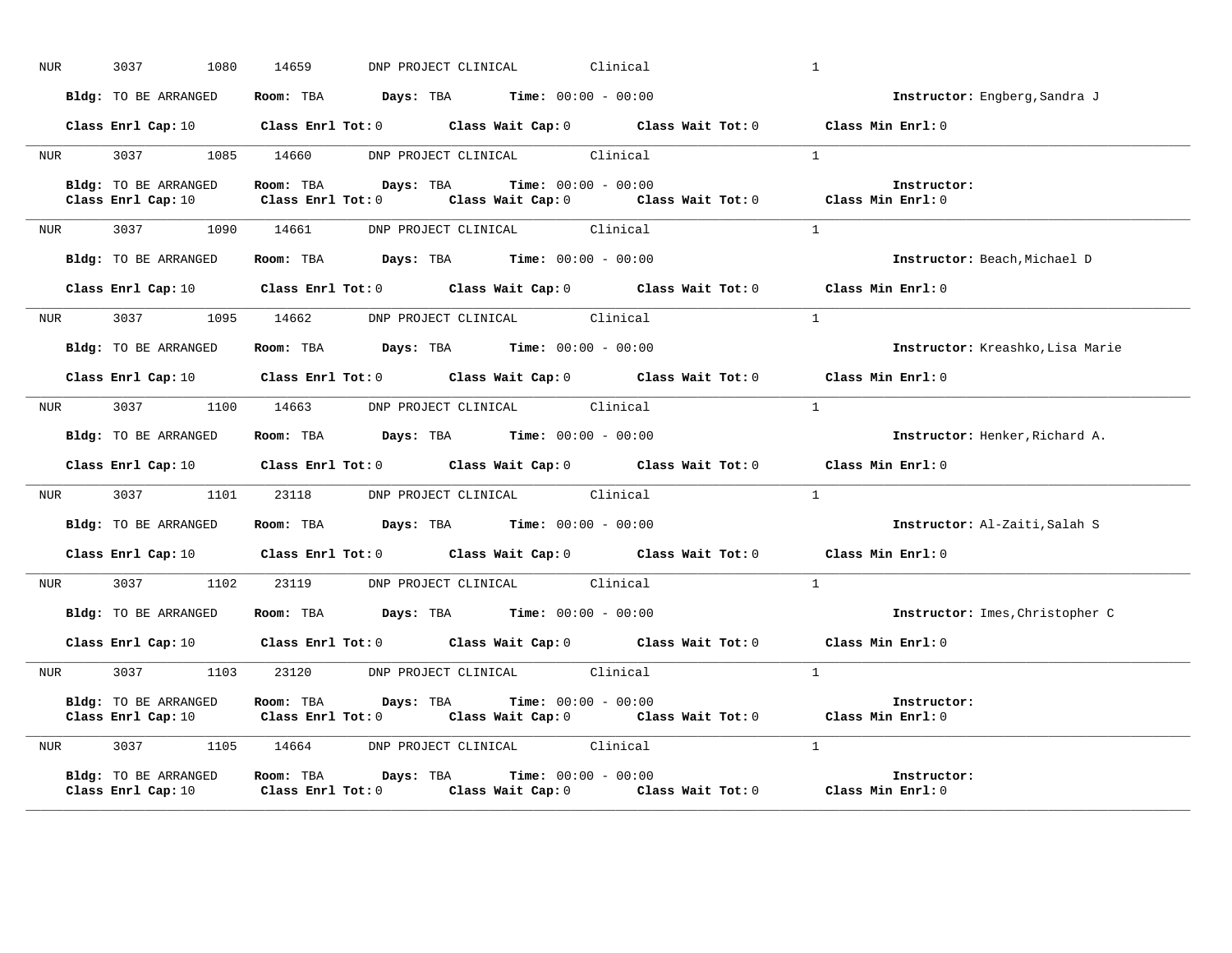#### Report ID: SR201 **University of Pittsburgh** Page No. 95 of 179 **Schedule of Classes for Spring Term 2021-2022** Run Date: 06/15/2021 **Academic Term** Run Time: 23:00:31

| Subject          | Catalog Nbr Section Class Nbr | Course Title                                                                                                                   | Component | Units<br>Topics                    |
|------------------|-------------------------------|--------------------------------------------------------------------------------------------------------------------------------|-----------|------------------------------------|
| <b>NUR</b>       | 3037<br>1110                  | 14665<br>DNP PROJECT CLINICAL                                                                                                  | Clinical  | $\mathbf{1}$                       |
|                  |                               |                                                                                                                                |           |                                    |
|                  | Bldg: TO BE ARRANGED          | Room: TBA $Days:$ TBA $Time: 00:00 - 00:00$                                                                                    |           | Instructor: Hravnak, Marilyn       |
|                  |                               |                                                                                                                                |           |                                    |
|                  |                               | Class Enrl Cap: 10 $\qquad$ Class Enrl Tot: 0 $\qquad$ Class Wait Cap: 0 $\qquad$ Class Wait Tot: 0 $\qquad$ Class Min Enrl: 0 |           |                                    |
|                  |                               |                                                                                                                                |           |                                    |
| NUR <sub>p</sub> | 3037 1115 14666               | DNP PROJECT CLINICAL Clinical                                                                                                  |           | $\mathbf{1}$                       |
|                  |                               |                                                                                                                                |           |                                    |
|                  | Bldg: TO BE ARRANGED          | Room: TBA $Days:$ TBA $Time: 00:00 - 00:00$                                                                                    |           | Instructor: Staff                  |
|                  |                               |                                                                                                                                |           |                                    |
|                  |                               | Class Enrl Cap: 10 $\qquad$ Class Enrl Tot: 0 $\qquad$ Class Wait Cap: 0 $\qquad$ Class Wait Tot: 0 $\qquad$ Class Min Enrl: 0 |           |                                    |
|                  |                               |                                                                                                                                |           |                                    |
| NUR <sub>p</sub> |                               | 3037 1120 14667 DNP PROJECT CLINICAL Clinical                                                                                  |           | $\mathbf{1}$                       |
|                  |                               |                                                                                                                                |           |                                    |
|                  | Bldg: TO BE ARRANGED          | Room: TBA $Days:$ TBA $Time: 00:00 - 00:00$                                                                                    |           | Instructor:                        |
|                  |                               | Class Enrl Cap: 10 $\qquad$ Class Enrl Tot: 0 $\qquad$ Class Wait Cap: 0 $\qquad$ Class Wait Tot: 0 $\qquad$ Class Min Enrl: 0 |           |                                    |
|                  |                               |                                                                                                                                |           |                                    |
| NUR <sub>p</sub> | 3037 1125 14668               | DNP PROJECT CLINICAL Clinical                                                                                                  |           | $\overline{1}$                     |
|                  |                               |                                                                                                                                |           |                                    |
|                  | Bldg: TO BE ARRANGED          | Room: TBA $Days:$ TBA $Time: 00:00 - 00:00$                                                                                    |           | Instructor: Chasens, Eileen Ruth   |
|                  |                               |                                                                                                                                |           |                                    |
|                  |                               | Class Enrl Cap: 10 Class Enrl Tot: 0 Class Wait Cap: 0 Class Wait Tot: 0 Class Min Enrl: 0                                     |           |                                    |
|                  |                               |                                                                                                                                |           |                                    |
| NUR <sub>p</sub> |                               | 3037 1130 14669 DNP PROJECT CLINICAL Clinical                                                                                  |           | $\overline{1}$                     |
|                  |                               |                                                                                                                                |           |                                    |
|                  | Bldg: TO BE ARRANGED          | Room: TBA $Days:$ TBA $Time: 00:00 - 00:00$                                                                                    |           | Instructor:                        |
|                  | Class Enrl Cap: 10            | Class Enrl Tot: $0$ Class Wait Cap: $0$ Class Wait Tot: $0$ Class Min Enrl: $0$                                                |           |                                    |
|                  |                               |                                                                                                                                |           |                                    |
|                  |                               |                                                                                                                                |           | $\mathbf{1}$                       |
| NUR <sub>p</sub> | 3037 1135 14670               | DNP PROJECT CLINICAL Clinical                                                                                                  |           |                                    |
|                  |                               |                                                                                                                                |           |                                    |
|                  | Bldg: TO BE ARRANGED          | Room: TBA $Days:$ TBA $Time: 00:00 - 00:00$                                                                                    |           | Instructor: Hoffmann, Rosemary L.  |
|                  |                               |                                                                                                                                |           |                                    |
|                  |                               | Class Enrl Cap: 10 $\qquad$ Class Enrl Tot: 0 $\qquad$ Class Wait Cap: 0 $\qquad$ Class Wait Tot: 0                            |           | Class Min Enrl: 0                  |
|                  |                               |                                                                                                                                |           |                                    |
| NUR              | 3037<br>1140                  | 14671 DNP PROJECT CLINICAL Clinical                                                                                            |           | $\mathbf{1}$                       |
|                  |                               |                                                                                                                                |           |                                    |
|                  | Bldg: TO BE ARRANGED          | Room: TBA $Days:$ TBA $Time: 00:00 - 00:00$                                                                                    |           | Instructor: Rosenzweig, Margaret   |
|                  |                               |                                                                                                                                |           |                                    |
|                  |                               | Class Enrl Cap: 10 $\qquad$ Class Enrl Tot: 0 $\qquad$ Class Wait Cap: 0 $\qquad$ Class Wait Tot: 0                            |           | Class Min Enrl: 0                  |
|                  |                               |                                                                                                                                |           |                                    |
| NUR <sub>p</sub> |                               | 3037 1145 14672 DNP PROJECT CLINICAL Clinical                                                                                  |           | $\mathbf{1}$                       |
|                  |                               |                                                                                                                                |           |                                    |
|                  | Bldg: TO BE ARRANGED          | Room: TBA $Days:$ TBA $Time: 00:00 - 00:00$                                                                                    |           | Instructor: Schlenk, Elizabeth Ann |
|                  |                               |                                                                                                                                |           |                                    |
|                  | Class Enrl Cap: 10            | Class Enrl Tot: $0$ Class Wait Cap: $0$ Class Wait Tot: $0$                                                                    |           | Class Min Enrl: 0                  |
|                  |                               |                                                                                                                                |           |                                    |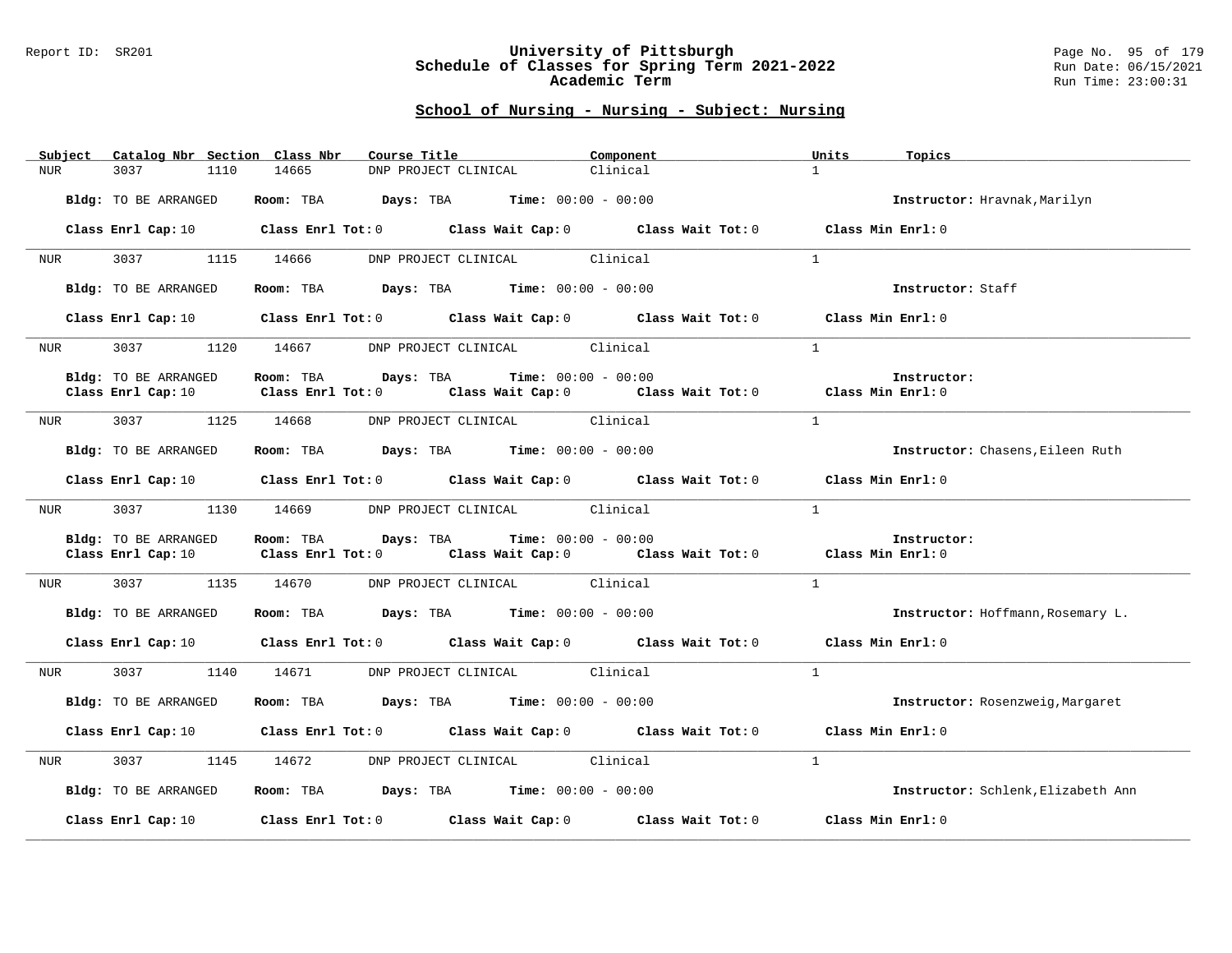#### Report ID: SR201 **University of Pittsburgh** Page No. 96 of 179 **Schedule of Classes for Spring Term 2021-2022** Run Date: 06/15/2021 **Academic Term** Run Time: 23:00:31

| Subject              | Catalog Nbr Section Class Nbr<br>Course Title <b>Source Search</b>                                                             | Component                     | Units<br>Topics                        |
|----------------------|--------------------------------------------------------------------------------------------------------------------------------|-------------------------------|----------------------------------------|
| 3037<br>1150<br>NUR  | 14673<br>DNP PROJECT CLINICAL                                                                                                  | Clinical                      | $\mathbf{1}$                           |
| Bldg: TO BE ARRANGED | Room: TBA $Days:$ TBA $Time: 00:00 - 00:00$                                                                                    |                               | Instructor: Blazeck, Alice Maus        |
|                      | Class Enrl Cap: 10 $\qquad$ Class Enrl Tot: 0 $\qquad$ Class Wait Cap: 0 $\qquad$ Class Wait Tot: 0 $\qquad$ Class Min Enrl: 0 |                               |                                        |
|                      | NUR 3037 1155 14674 DNP PROJECT CLINICAL Clinical                                                                              |                               | $\mathbf{1}$                           |
| Bldg: TO BE ARRANGED | Room: TBA $\rule{1em}{0.15mm}$ Days: TBA $\rule{1.15mm}]{0.15mm}$ Time: $0.0100 - 0.0100$                                      |                               | Instructor: Sherwood, Paula Riess      |
|                      | Class Enrl Cap: 10 $\qquad$ Class Enrl Tot: 0 $\qquad$ Class Wait Cap: 0 $\qquad$ Class Wait Tot: 0 $\qquad$ Class Min Enrl: 0 |                               |                                        |
|                      | NUR 3037 1160 14675 DNP PROJECT CLINICAL Clinical                                                                              |                               | $\mathbf{1}$                           |
| Bldg: TO BE ARRANGED | Room: TBA $Days:$ TBA Time: $00:00 - 00:00$                                                                                    |                               | Instructor: Zedreck Gonzalez, Judith F |
|                      | Class Enrl Cap: 10 $\qquad$ Class Enrl Tot: 0 $\qquad$ Class Wait Cap: 0 $\qquad$ Class Wait Tot: 0 $\qquad$ Class Min Enrl: 0 |                               |                                        |
| 3037<br>NUR          | 1165 14676 DNP PROJECT CLINICAL Clinical                                                                                       |                               | $\mathbf{1}$                           |
| Bldg: TO BE ARRANGED | Room: TBA $Days:$ TBA $Time: 00:00 - 00:00$                                                                                    |                               | Instructor: Godfrey, Kathleen          |
|                      | Class Enrl Cap: 10 $\qquad$ Class Enrl Tot: 0 $\qquad$ Class Wait Cap: 0 $\qquad$ Class Wait Tot: 0 $\qquad$ Class Min Enrl: 0 |                               |                                        |
|                      | NUR 3037 1170 14677 DNP PROJECT CLINICAL Clinical                                                                              |                               | $\mathbf{1}$                           |
| Bldg: TO BE ARRANGED | Room: TBA $\rule{1em}{0.15mm}$ Days: TBA Time: $00:00 - 00:00$                                                                 |                               | Instructor: Staff                      |
|                      | Class Enrl Cap: 10 Class Enrl Tot: 0 Class Wait Cap: 0 Class Wait Tot: 0 Class Min Enrl: 0                                     |                               |                                        |
|                      | NUR 3037 1175 14678 DNP PROJECT CLINICAL Clinical                                                                              |                               | $\overline{1}$                         |
| Bldg: TO BE ARRANGED | Room: TBA Days: TBA                                                                                                            | <b>Time:</b> $00:00 - 00:00$  | Instructor:                            |
| Class Enrl Cap: 10   | Class Enrl Tot: 0 $\qquad$ Class Wait Cap: 0 $\qquad$ Class Wait Tot: 0 $\qquad$ Class Min Enrl: 0                             |                               |                                        |
| NUR 3037 1180 14679  |                                                                                                                                | DNP PROJECT CLINICAL Clinical | $\overline{1}$                         |
| Bldg: TO BE ARRANGED | Room: TBA $Days:$ TBA Time: $00:00 - 00:00$                                                                                    |                               | Instructor: Guttendorf, Jane           |
|                      | Class Enrl Cap: 10 $\qquad$ Class Enrl Tot: 0 $\qquad$ Class Wait Cap: 0 $\qquad$ Class Wait Tot: 0 $\qquad$ Class Min Enrl: 0 |                               |                                        |
| 3037 30<br>NUR       | 1190 16552 DNP PROJECT CLINICAL Clinical                                                                                       |                               | $\overline{1}$                         |
| Bldg: TO BE ARRANGED | Room: TBA $Days:$ TBA $Time: 00:00 - 00:00$                                                                                    |                               | Instructor: Staff                      |
|                      | Class Enrl Cap: 10 $\qquad$ Class Enrl Tot: 0 $\qquad$ Class Wait Cap: 0 $\qquad$ Class Wait Tot: 0                            |                               | Class Min Enrl: 0                      |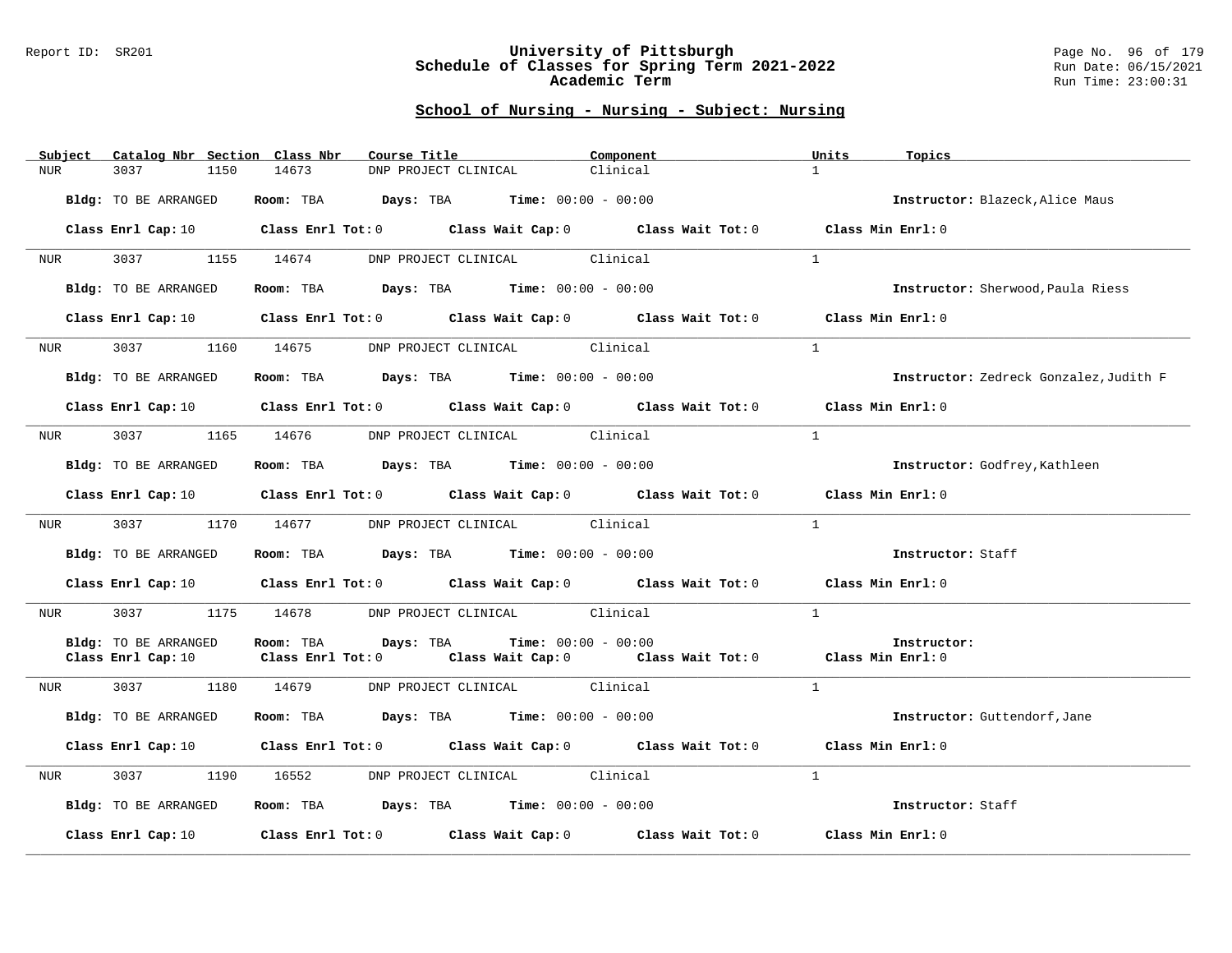### Report ID: SR201 **University of Pittsburgh** Page No. 97 of 179 **Schedule of Classes for Spring Term 2021-2022** Run Date: 06/15/2021 **Academic Term** Run Time: 23:00:31

| Catalog Nbr Section Class Nbr<br>Subject | Course Title                                           | Component         | Units<br>Topics                  |
|------------------------------------------|--------------------------------------------------------|-------------------|----------------------------------|
| 3037<br>1200<br>NUR                      | 23043<br>DNP PROJECT CLINICAL                          | Clinical          | $\mathbf{1}$                     |
| Bldg: WEB Based Class                    | <b>Time:</b> $00:00 - 00:00$<br>Room: TBA<br>Days: TBA |                   | Instructor: Sereika, Susan M     |
| Class Enrl Cap: 10<br>Attributes: Online | Class Enrl Tot: 0<br>Class Wait Cap: 0                 | Class Wait Tot: 0 | Class Min Enrl: 0                |
| 3037<br>1201<br><b>NUR</b>               | 22412<br>DNP PROJECT CLINICAL                          | Clinical          | $\mathbf{1}$                     |
| Bldg: WEB Based Class                    | Time: $00:00 - 00:00$<br>Room: TBA<br>Days: TBA        |                   | Instructor: Guttendorf, Jane     |
| Class Enrl Cap: 15<br>Attributes: Online | Class Enrl Tot: 0<br>Class Wait Cap: 0                 | Class Wait Tot: 0 | Class Min Enrl: 0                |
| 1202<br>3037<br><b>NUR</b>               | 22413<br>DNP PROJECT CLINICAL                          | Clinical          | $\mathbf{1}$                     |
| Bldg: WEB Based Class                    | Days: TBA<br><b>Time:</b> $00:00 - 00:00$<br>Room: TBA |                   | Instructor: Grant, Catherine     |
| Class Enrl Cap: 15<br>Attributes: Online | Class Enrl Tot: 0<br>Class Wait Cap: 0                 | Class Wait Tot: 0 | Class Min Enrl: 0                |
| 3037<br>1203<br>NUR                      | 22414<br>DNP PROJECT CLINICAL                          | Clinical          | $\mathbf{1}$                     |
| Bldg: WEB Based Class                    | Room: TBA<br>Days: TBA<br><b>Time:</b> $00:00 - 00:00$ |                   | Instructor: Kreashko, Lisa Marie |
| Class Enrl Cap: 15<br>Attributes: Online | Class Enrl Tot: 0<br>Class Wait Cap: 0                 | Class Wait Tot: 0 | Class Min Enrl: 0                |
| 1204<br>3037<br>NUR                      | 22415<br>DNP PROJECT CLINICAL                          | Clinical          | $\mathbf{1}$                     |
| Bldg: WEB Based Class                    | Days: TBA<br><b>Time:</b> $00:00 - 00:00$<br>Room: TBA |                   | Instructor: Danford, Cynthia     |
| Class Enrl Cap: 15<br>Attributes: Online | Class Enrl Tot: 0<br>Class Wait Cap: 0                 | Class Wait Tot: 0 | Class Min Enrl: 0                |
| 1205<br>3037<br><b>NUR</b>               | 22416<br>DNP PROJECT CLINICAL                          | Clinical          | $\mathbf{1}$                     |
| Bldg: WEB Based Class                    | <b>Time:</b> $00:00 - 00:00$<br>Room: TBA<br>Days: TBA |                   | Instructor: Alexander, Sheila A  |
| Class Enrl Cap: 15<br>Attributes: Online | Class Enrl Tot: 0<br>Class Wait Cap: 0                 | Class Wait Tot: 0 | Class Min Enrl: 0                |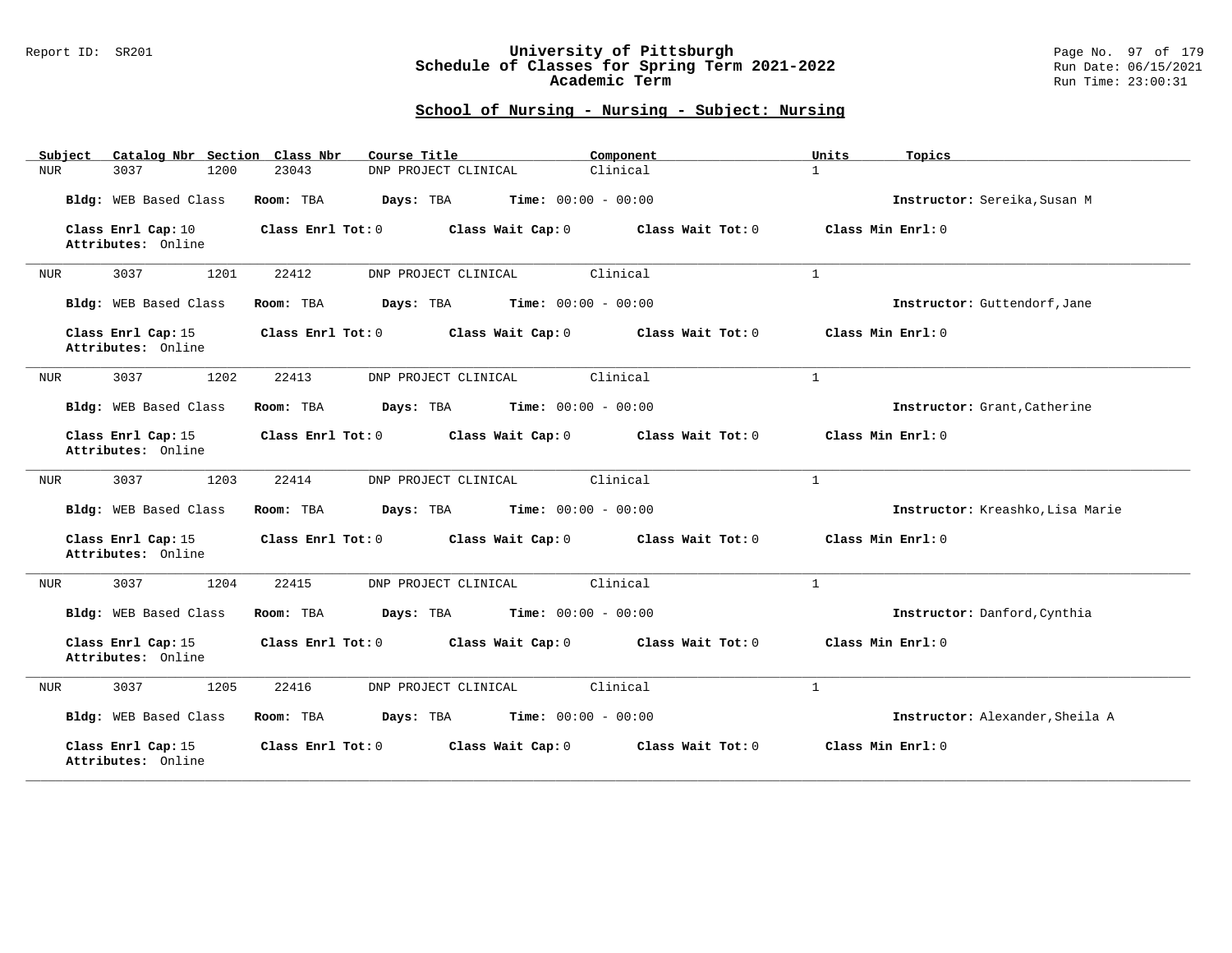### Report ID: SR201 **University of Pittsburgh** Page No. 98 of 179 **Schedule of Classes for Spring Term 2021-2022** Run Date: 06/15/2021 **Academic Term** Run Time: 23:00:31

| Catalog Nbr Section Class Nbr<br>Subject | Course Title                                           | Component         | Units<br>Topics                          |
|------------------------------------------|--------------------------------------------------------|-------------------|------------------------------------------|
| 1206<br>3037<br>NUR                      | 22417<br>DNP PROJECT CLINICAL                          | Clinical          | $\mathbf{1}$                             |
| Bldg: WEB Based Class                    | <b>Time:</b> $00:00 - 00:00$<br>Room: TBA<br>Days: TBA |                   | Instructor: Beach, Michael D             |
| Class Enrl Cap: 15<br>Attributes: Online | Class Enrl Tot: 0<br>Class Wait Cap: 0                 | Class Wait Tot: 0 | Class Min Enrl: 0                        |
| 3037<br>1207<br><b>NUR</b>               | DNP PROJECT CLINICAL<br>22418                          | Clinical          | $\mathbf{1}$                             |
| Bldg: WEB Based Class                    | Time: $00:00 - 00:00$<br>Room: TBA<br>Days: TBA        |                   | Instructor: Bender, Catherine M          |
| Class Enrl Cap: 15<br>Attributes: Online | Class Enrl Tot: 0<br>Class Wait Cap: 0                 | Class Wait Tot: 0 | Class Min Enrl: 0                        |
| 1208<br>3037<br><b>NUR</b>               | 22419<br>DNP PROJECT CLINICAL                          | Clinical          | $\mathbf{1}$                             |
| Bldg: WEB Based Class                    | Days: TBA<br><b>Time:</b> $00:00 - 00:00$<br>Room: TBA |                   | Instructor: Blazeck, Alice Maus          |
| Class Enrl Cap: 15<br>Attributes: Online | Class Enrl Tot: 0<br>Class Wait Cap: 0                 | Class Wait Tot: 0 | Class Min Enrl: 0                        |
| 3037<br>1209<br>NUR                      | 22420<br>DNP PROJECT CLINICAL                          | Clinical          | $\mathbf{1}$                             |
| Bldg: WEB Based Class                    | Room: TBA<br>Days: TBA<br><b>Time:</b> $00:00 - 00:00$ |                   | Instructor: Braxter, Betty J.            |
| Class Enrl Cap: 15<br>Attributes: Online | Class Enrl Tot: 0<br>Class Wait Cap: 0                 | Class Wait Tot: 0 | Class Min Enrl: 0                        |
| 1210<br>3037<br><b>NUR</b>               | 23044<br>DNP PROJECT CLINICAL                          | Clinical          | $\mathbf{1}$                             |
| Bldg: WEB Based Class                    | Days: TBA<br><b>Time:</b> $00:00 - 00:00$<br>Room: TBA |                   | Instructor: Kitutu, Julius Mulwa Munyoki |
| Class Enrl Cap: 10<br>Attributes: Online | Class Enrl Tot: 0<br>Class Wait Cap: 0                 | Class Wait Tot: 0 | Class Min Enrl: 0                        |
| 1211<br>3037<br><b>NUR</b>               | 22421<br>DNP PROJECT CLINICAL                          | Clinical          | $\mathbf{1}$                             |
| Bldg: WEB Based Class                    | <b>Time:</b> $00:00 - 00:00$<br>Room: TBA<br>Days: TBA |                   | Instructor: Cerepani, Mary Jo            |
| Class Enrl Cap: 15<br>Attributes: Online | Class Enrl Tot: 0<br>Class Wait Cap: 0                 | Class Wait Tot: 0 | Class Min Enrl: 0                        |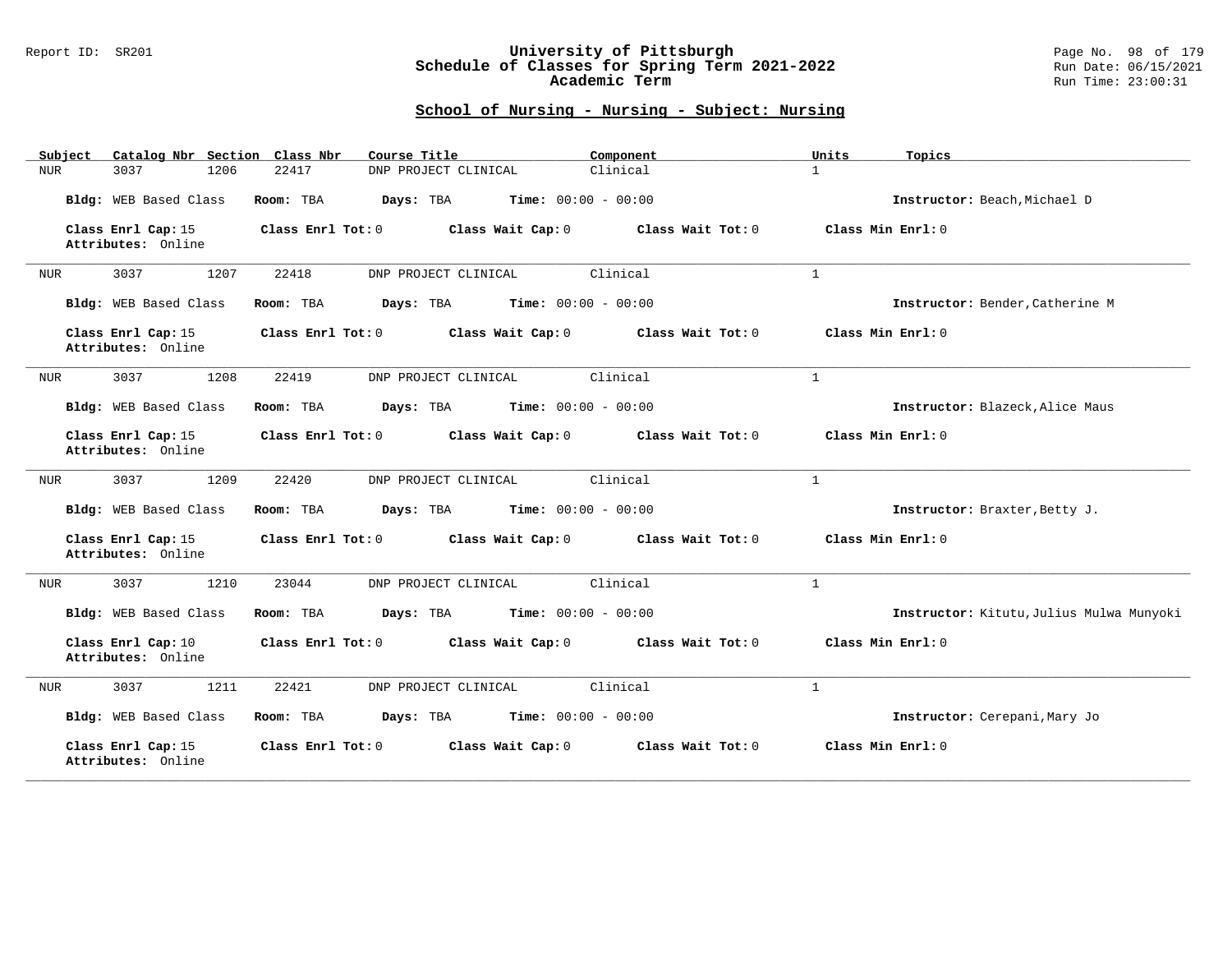### Report ID: SR201 **University of Pittsburgh** Page No. 99 of 179 **Schedule of Classes for Spring Term 2021-2022** Run Date: 06/15/2021 **Academic Term** Run Time: 23:00:31

| Catalog Nbr Section Class Nbr<br>Subject | Course Title                                           | Component         | Units<br>Topics                        |
|------------------------------------------|--------------------------------------------------------|-------------------|----------------------------------------|
| 3037<br>1212<br>NUR                      | 22422<br>DNP PROJECT CLINICAL                          | Clinical          | $\mathbf{1}$                           |
| Bldg: WEB Based Class                    | <b>Time:</b> $00:00 - 00:00$<br>Room: TBA<br>Days: TBA |                   | Instructor: Charron-Prochownik, Denise |
| Class Enrl Cap: 15<br>Attributes: Online | Class Enrl Tot: 0<br>Class Wait Cap: 0                 | Class Wait Tot: 0 | Class Min Enrl: 0                      |
| 3037<br>1213<br><b>NUR</b>               | 22423<br>DNP PROJECT CLINICAL                          | Clinical          | $\mathbf{1}$                           |
| Bldg: WEB Based Class                    | Time: $00:00 - 00:00$<br>Room: TBA<br>Days: TBA        |                   | Instructor: Chasens, Eileen Ruth       |
| Class Enrl Cap: 15<br>Attributes: Online | Class Enrl Tot: 0<br>Class Wait Cap: 0                 | Class Wait Tot: 0 | Class Min Enrl: 0                      |
| 1214<br>3037<br><b>NUR</b>               | 22424<br>DNP PROJECT CLINICAL                          | Clinical          | $\mathbf{1}$                           |
| Bldg: WEB Based Class                    | Days: TBA<br><b>Time:</b> $00:00 - 00:00$<br>Room: TBA |                   | Instructor: Anderson, Maighdlin W      |
| Class Enrl Cap: 15<br>Attributes: Online | Class Enrl Tot: 0<br>Class Wait Cap: 0                 | Class Wait Tot: 0 | Class Min Enrl: 0                      |
| 3037<br>1215<br>NUR                      | 22425<br>DNP PROJECT CLINICAL                          | Clinical          | $\mathbf{1}$                           |
| Bldg: WEB Based Class                    | Room: TBA<br>Days: TBA<br><b>Time:</b> $00:00 - 00:00$ |                   | Instructor: Staff                      |
| Class Enrl Cap: 15<br>Attributes: Online | Class Enrl Tot: 0<br>Class Wait Cap: 0                 | Class Wait Tot: 0 | Class Min Enrl: 0                      |
| 1216<br>3037<br>NUR                      | 22426<br>DNP PROJECT CLINICAL                          | Clinical          | $\mathbf{1}$                           |
| Bldg: WEB Based Class                    | <b>Time:</b> $00:00 - 00:00$<br>Room: TBA<br>Days: TBA |                   | Instructor: Coleman, Timothy Michael   |
| Class Enrl Cap: 15<br>Attributes: Online | Class Enrl Tot: 0<br>Class Wait Cap: 0                 | Class Wait Tot: 0 | Class Min Enrl: 0                      |
| 3037<br>1217<br><b>NUR</b>               | 23045<br>DNP PROJECT CLINICAL                          | Clinical          | $\mathbf{1}$                           |
| Bldg: WEB Based Class                    | <b>Time:</b> $00:00 - 00:00$<br>Room: TBA<br>Days: TBA |                   | Instructor: Ren, Dianxu                |
| Class Enrl Cap: 10<br>Attributes: Online | Class Enrl Tot: 0<br>Class Wait Cap: 0                 | Class Wait Tot: 0 | Class Min Enrl: 0                      |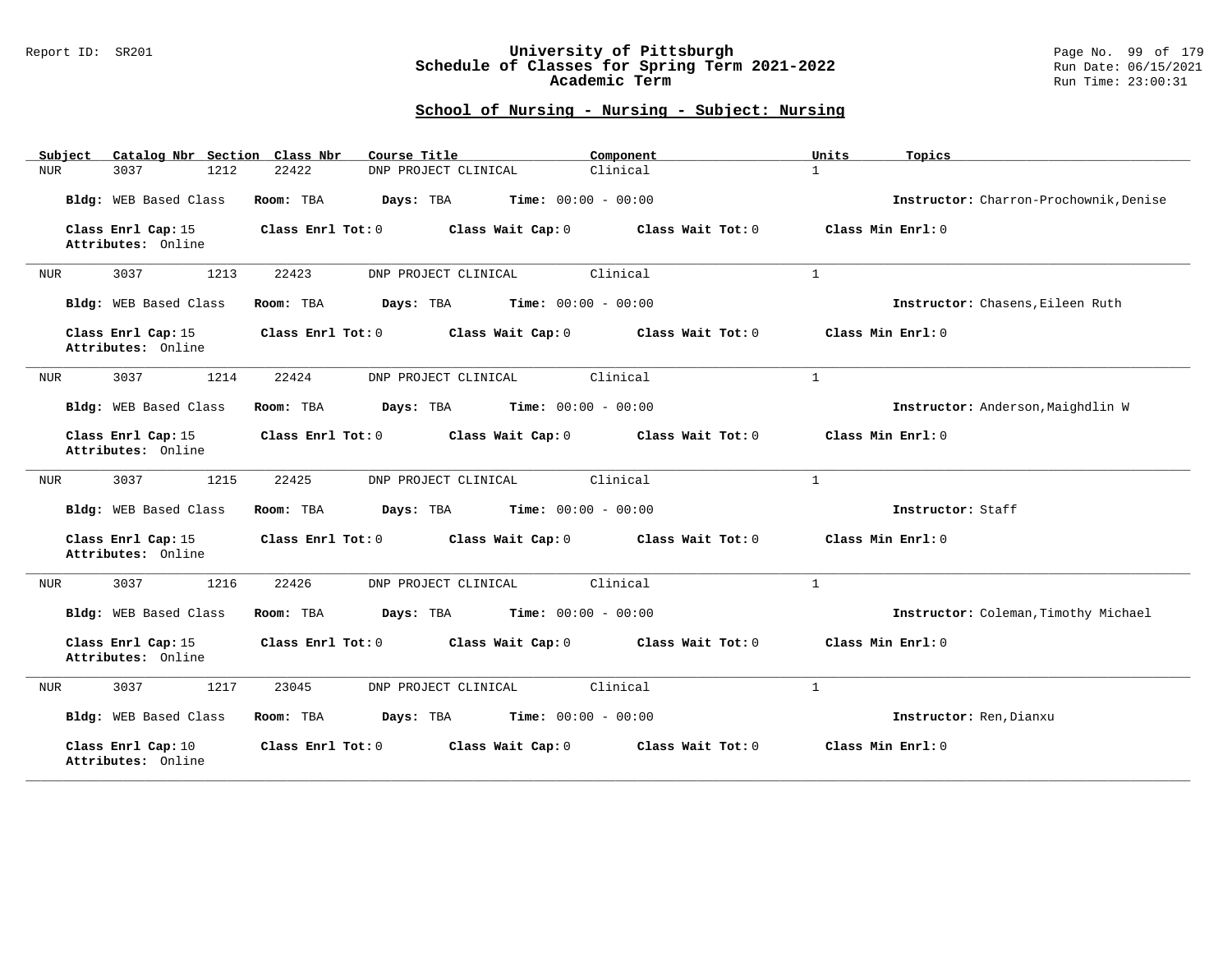### Report ID: SR201 **University of Pittsburgh** Page No. 100 of 179 **Schedule of Classes for Spring Term 2021-2022** Run Date: 06/15/2021 **Academic Term** Run Time: 23:00:31

| Catalog Nbr Section Class Nbr<br>Subject | Course Title                                           | Component           | Units<br>Topics                       |
|------------------------------------------|--------------------------------------------------------|---------------------|---------------------------------------|
| 3037<br>1218<br>NUR                      | DNP PROJECT CLINICAL<br>22428                          | Clinical            | $\mathbf{1}$                          |
| Bldg: WEB Based Class                    | Room: TBA<br>Days: TBA<br><b>Time:</b> $00:00 - 00:00$ |                     | Instructor: Pandy, Leslie Eileen      |
| Class Enrl Cap: 15<br>Attributes: Online | Class Enrl Tot: 0<br>Class Wait Cap: 0                 | Class Wait Tot: 0   | Class Min Enrl: 0                     |
| 1219<br>3037<br>NUR                      | 22429<br>DNP PROJECT CLINICAL                          | Clinical            | $\mathbf{1}$                          |
| Bldg: WEB Based Class                    | <b>Time:</b> $00:00 - 00:00$<br>Room: TBA<br>Days: TBA |                     | Instructor: Staff                     |
| Class Enrl Cap: 15<br>Attributes: Online | Class Enrl Tot: 0<br>Class Wait Cap: 0                 | Class Wait Tot: 0   | Class Min $Enrl: 0$                   |
| 3037<br>1220<br>NUR                      | 23046<br>DNP PROJECT CLINICAL                          | Clinical            | $\mathbf{1}$                          |
| Bldg: WEB Based Class                    | <b>Time:</b> $00:00 - 00:00$<br>Room: TBA<br>Days: TBA |                     | Instructor: Kang, Ja Hyun             |
| Class Enrl Cap: 10<br>Attributes: Online | Class Enrl Tot: 0<br>Class Wait Cap: 0                 | Class Wait $Tot: 0$ | Class Min Enrl: 0                     |
| 1221<br>3037<br>NUR                      | 22432<br>DNP PROJECT CLINICAL                          | Clinical            | $\mathbf{1}$                          |
| Bldg: WEB Based Class                    | Room: TBA<br>Days: TBA<br><b>Time:</b> $00:00 - 00:00$ |                     | Instructor: Staff                     |
| Class Enrl Cap: 15<br>Attributes: Online | Class Enrl Tot: 0<br>Class Wait Cap: 0                 | Class Wait Tot: 0   | Class Min Enrl: 0                     |
| 3037<br>1222<br>NUR                      | 22433<br>DNP PROJECT CLINICAL                          | Clinical            | $\mathbf{1}$                          |
| Bldg: WEB Based Class                    | <b>Time:</b> $00:00 - 00:00$<br>Room: TBA<br>Days: TBA |                     | Instructor: Donovan, Heidi Ann Scharf |
| Class Enrl Cap: 15<br>Attributes: Online | Class Enrl Tot: 0<br>Class Wait Cap: 0                 | Class Wait Tot: 0   | Class Min Enrl: 0                     |
| 3037<br>1223<br>NUR                      | 22434<br>DNP PROJECT CLINICAL                          | Clinical            | $\mathbf{1}$                          |
| Bldg: WEB Based Class                    | Room: TBA<br>Days: TBA<br><b>Time:</b> $00:00 - 00:00$ |                     | Instructor: Doswell, Willa            |
| Class Enrl Cap: 15<br>Attributes: Online | Class Enrl Tot: 0<br>Class Wait Cap: 0                 | Class Wait Tot: 0   | Class Min Enrl: 0                     |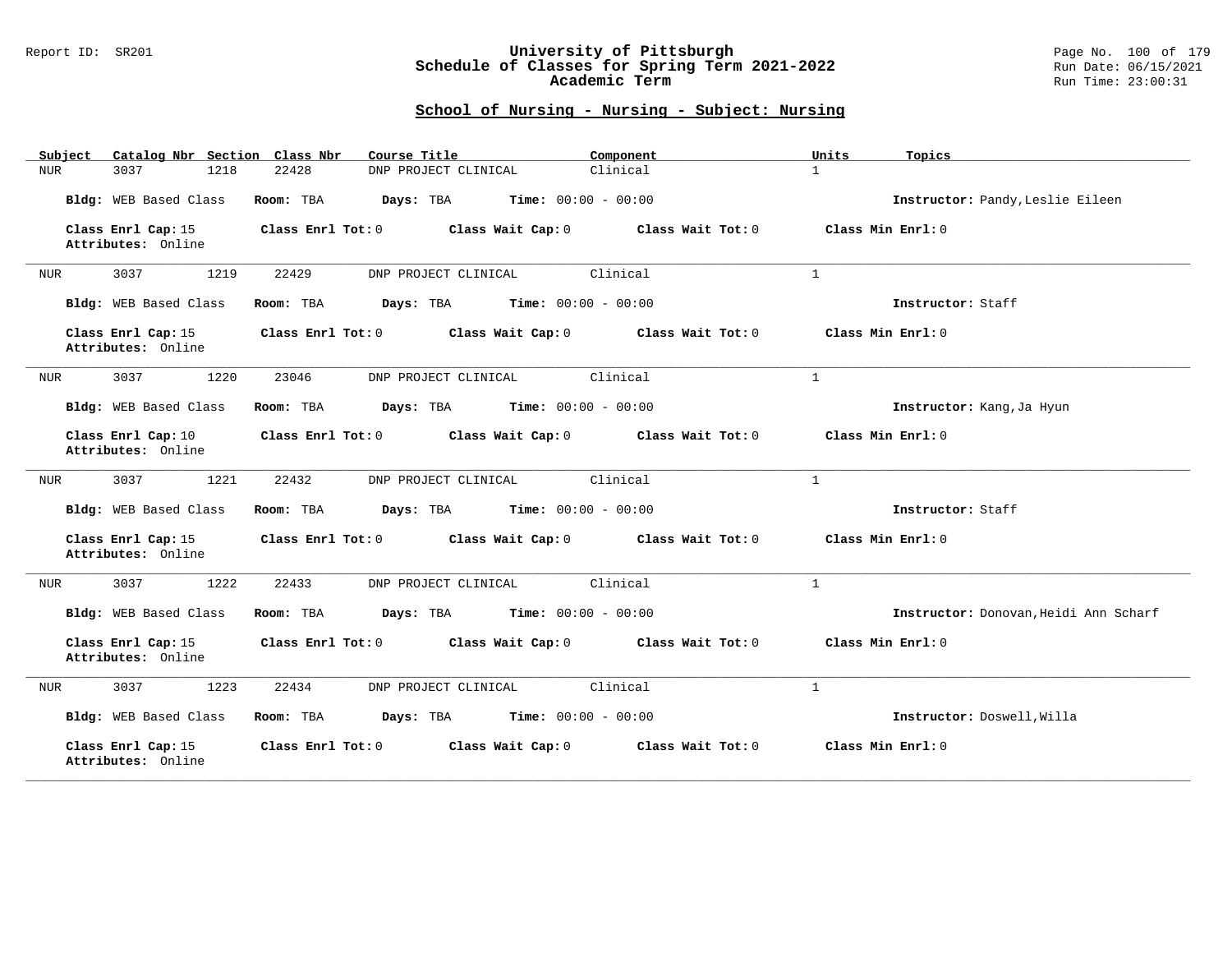### Report ID: SR201 **University of Pittsburgh** Page No. 101 of 179 **Schedule of Classes for Spring Term 2021-2022** Run Date: 06/15/2021 **Academic Term** Run Time: 23:00:31

| Catalog Nbr Section Class Nbr<br>Subject | Course Title                                           | Component         | Units<br>Topics                        |
|------------------------------------------|--------------------------------------------------------|-------------------|----------------------------------------|
| 1224<br>3037<br>NUR                      | 22435<br>DNP PROJECT CLINICAL                          | Clinical          | $\mathbf{1}$                           |
| Bldg: WEB Based Class                    | <b>Time:</b> $00:00 - 00:00$<br>Room: TBA<br>Days: TBA |                   | Instructor: Dunbar-Jacob, Jacqueline M |
| Class Enrl Cap: 15<br>Attributes: Online | Class Enrl Tot: 0<br>Class Wait Cap: 0                 | Class Wait Tot: 0 | Class Min Enrl: 0                      |
| 3037<br>1225<br>NUR                      | DNP PROJECT CLINICAL<br>22436                          | Clinical          | $\mathbf{1}$                           |
| Bldg: WEB Based Class                    | Time: $00:00 - 00:00$<br>Room: TBA<br>Days: TBA        |                   | Instructor: Engberg, Sandra J          |
| Class Enrl Cap: 15<br>Attributes: Online | Class Enrl Tot: 0<br>Class Wait Cap: 0                 | Class Wait Tot: 0 | Class Min Enrl: 0                      |
| 1226<br>3037<br>NUR                      | 22437<br>DNP PROJECT CLINICAL                          | Clinical          | $\mathbf{1}$                           |
| Bldg: WEB Based Class                    | Time: $00:00 - 00:00$<br>Room: TBA<br>Days: TBA        |                   | Instructor: Erlen, Judith              |
| Class Enrl Cap: 15<br>Attributes: Online | Class Enrl Tot: 0<br>Class Wait Cap: 0                 | Class Wait Tot: 0 | Class Min Enrl: 0                      |
| 1227<br>3037<br>NUR                      | 22438<br>DNP PROJECT CLINICAL                          | Clinical          | $\mathbf{1}$                           |
| Bldg: WEB Based Class                    | Time: $00:00 - 00:00$<br>Days: TBA<br>Room: TBA        |                   | Instructor: Faett, Becky L             |
| Class Enrl Cap: 15<br>Attributes: Online | Class Enrl Tot: 0<br>Class Wait Cap: 0                 | Class Wait Tot: 0 | Class Min Enrl: 0                      |
| 1228<br>3037<br>NUR                      | 22439<br>DNP PROJECT CLINICAL                          | Clinical          | $\mathbf{1}$                           |
| Bldg: WEB Based Class                    | Room: TBA<br>Days: TBA<br><b>Time:</b> $00:00 - 00:00$ |                   | Instructor: Fioravanti, Marie A        |
| Class Enrl Cap: 15<br>Attributes: Online | Class Enrl Tot: 0<br>Class Wait Cap: 0                 | Class Wait Tot: 0 | Class Min Enrl: 0                      |
| 3037<br>1229<br>NUR                      | 22440<br>DNP PROJECT CLINICAL                          | Clinical          | $\mathbf{1}$                           |
| Bldg: WEB Based Class                    | <b>Time:</b> $00:00 - 00:00$<br>Room: TBA<br>Days: TBA |                   | Instructor: Foertsch, Lisa Yvonne      |
| Class Enrl Cap: 15<br>Attributes: Online | Class Enrl Tot: 0<br>Class Wait Cap: 0                 | Class Wait Tot: 0 | Class Min Enrl: 0                      |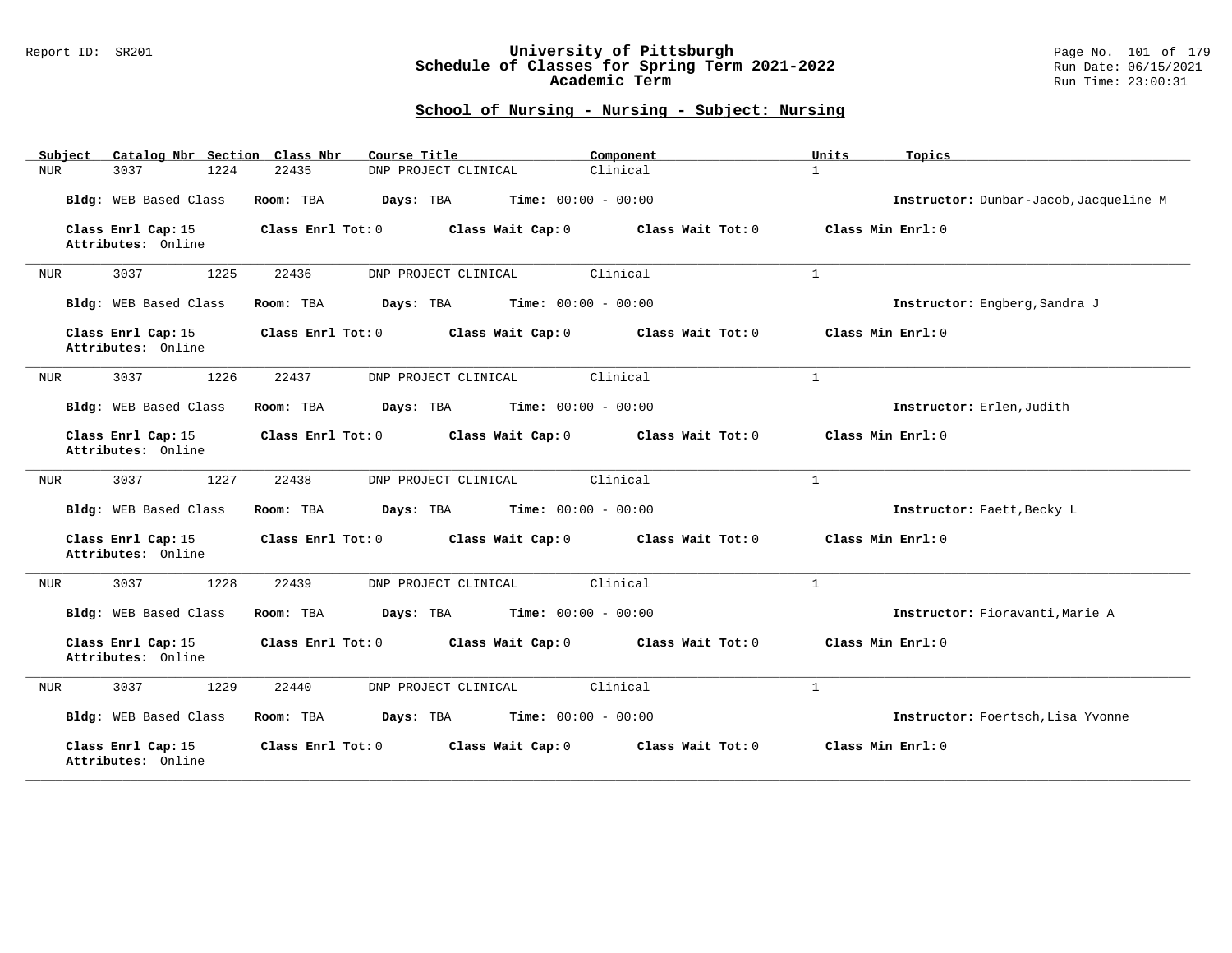### Report ID: SR201 **University of Pittsburgh** Page No. 102 of 179 **Schedule of Classes for Spring Term 2021-2022** Run Date: 06/15/2021 **Academic Term** Run Time: 23:00:31

| Catalog Nbr Section Class Nbr<br>Subject | Course Title                                           | Component         | Units<br>Topics                 |
|------------------------------------------|--------------------------------------------------------|-------------------|---------------------------------|
| 3037<br>1230<br>NUR                      | 23047<br>DNP PROJECT CLINICAL                          | Clinical          | $\mathbf{1}$                    |
| Bldg: WEB Based Class                    | <b>Time:</b> $00:00 - 00:00$<br>Room: TBA<br>Days: TBA |                   | Instructor: Park, Mijung        |
| Class Enrl Cap: 10<br>Attributes: Online | Class Enrl Tot: 0<br>Class Wait Cap: 0                 | Class Wait Tot: 0 | Class Min Enrl: 0               |
| 3037<br>1231<br>NUR                      | 22442<br>DNP PROJECT CLINICAL                          | Clinical          | $\mathbf{1}$                    |
| Bldg: WEB Based Class                    | Time: $00:00 - 00:00$<br>Room: TBA<br>Days: TBA        |                   | Instructor: Founds, Sandra Anne |
| Class Enrl Cap: 15<br>Attributes: Online | Class Enrl Tot: 0<br>Class Wait Cap: 0                 | Class Wait Tot: 0 | Class Min Enrl: 0               |
| 1232<br>3037<br>NUR                      | 22443<br>DNP PROJECT CLINICAL                          | Clinical          | $\mathbf{1}$                    |
| Bldg: WEB Based Class                    | Days: TBA<br><b>Time:</b> $00:00 - 00:00$<br>Room: TBA |                   | Instructor: Godfrey, Kathleen   |
| Class Enrl Cap: 15<br>Attributes: Online | Class Enrl Tot: 0<br>Class Wait Cap: 0                 | Class Wait Tot: 0 | Class Min Enrl: 0               |
| 3037<br>1233<br>NUR                      | 22444<br>DNP PROJECT CLINICAL                          | Clinical          | $\mathbf{1}$                    |
| Bldg: WEB Based Class                    | Time: $00:00 - 00:00$<br>Room: TBA<br>Days: TBA        |                   | Instructor: Haines, Alice Jane  |
| Class Enrl Cap: 15<br>Attributes: Online | Class Enrl Tot: 0<br>Class Wait Cap: 0                 | Class Wait Tot: 0 | Class Min Enrl: 0               |
| 1234<br>3037<br>NUR                      | 22445<br>DNP PROJECT CLINICAL                          | Clinical          | $\mathbf{1}$                    |
| Bldg: WEB Based Class                    | Days: TBA<br><b>Time:</b> $00:00 - 00:00$<br>Room: TBA |                   | Instructor: Henker, Richard A.  |
| Class Enrl Cap: 15<br>Attributes: Online | Class Enrl Tot: 0<br>Class Wait Cap: 0                 | Class Wait Tot: 0 | Class Min Enrl: 0               |
| 3037<br>1235<br>NUR                      | 23048<br>DNP PROJECT CLINICAL                          | Clinical          | $\mathbf{1}$                    |
| Bldg: WEB Based Class                    | <b>Time:</b> $00:00 - 00:00$<br>Room: TBA<br>Days: TBA |                   | Instructor: Wesmiller, Susan W  |
| Class Enrl Cap: 10<br>Attributes: Online | Class Enrl Tot: 0<br>Class Wait Cap: 0                 | Class Wait Tot: 0 | Class Min Enrl: 0               |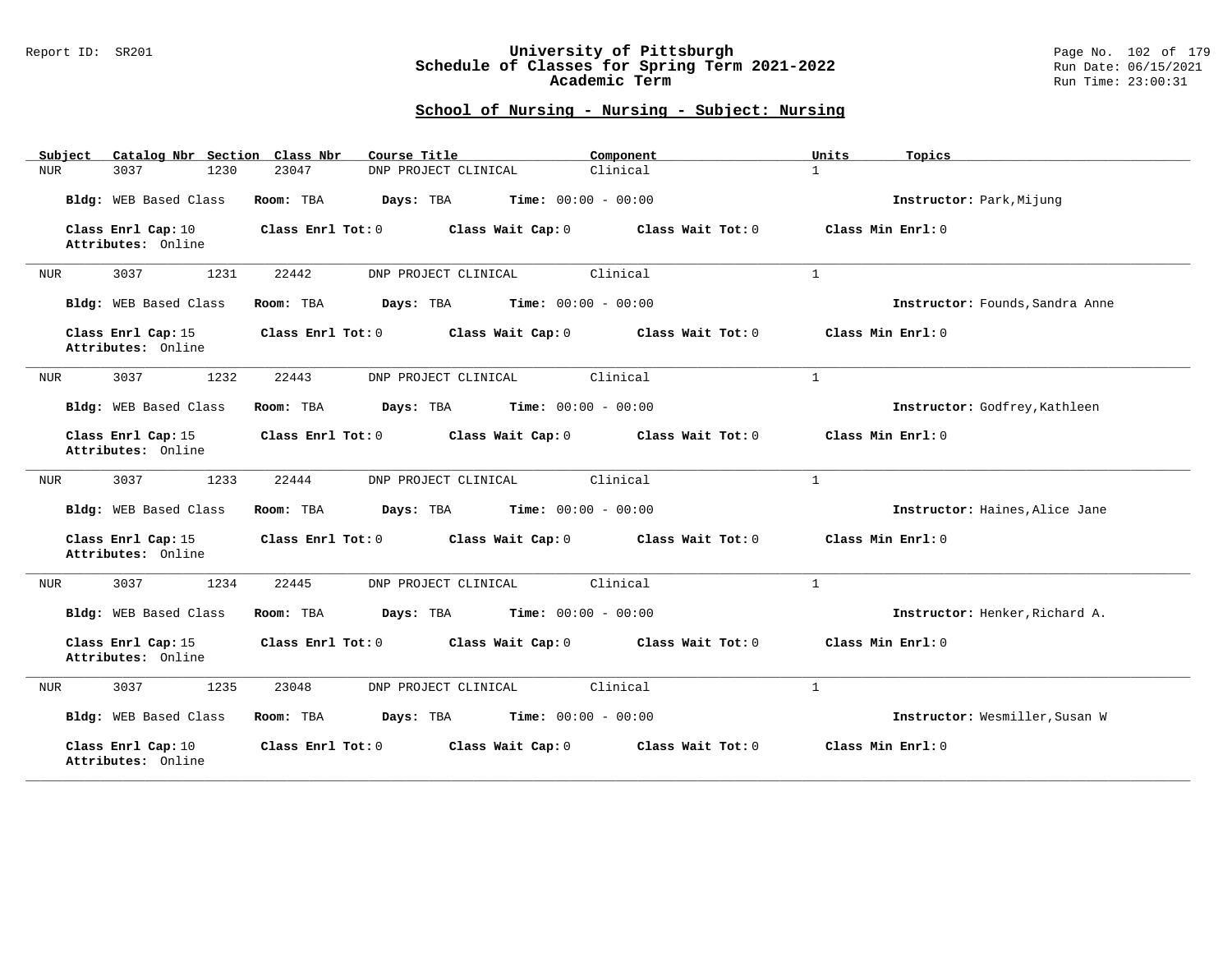### Report ID: SR201 **University of Pittsburgh** Page No. 103 of 179 **Schedule of Classes for Spring Term 2021-2022** Run Date: 06/15/2021 **Academic Term** Run Time: 23:00:31

| Catalog Nbr Section Class Nbr<br>Subject | Course Title                                           | Component         | Units<br>Topics                   |
|------------------------------------------|--------------------------------------------------------|-------------------|-----------------------------------|
| 3037<br>1236<br>NUR                      | DNP PROJECT CLINICAL<br>22446                          | Clinical          | $\mathbf{1}$                      |
| Bldg: WEB Based Class                    | Room: TBA<br>Days: TBA<br><b>Time:</b> $00:00 - 00:00$ |                   | Instructor: Hoffmann, Rosemary L. |
| Class Enrl Cap: 15<br>Attributes: Online | Class Enrl Tot: 0<br>Class Wait Cap: 0                 | Class Wait Tot: 0 | Class Min Enrl: 0                 |
| 3037<br>1237<br>NUR                      | 22447<br>DNP PROJECT CLINICAL                          | Clinical          | $\mathbf{1}$                      |
| Bldg: WEB Based Class                    | Days: TBA<br><b>Time:</b> $00:00 - 00:00$<br>Room: TBA |                   | Instructor: Hravnak, Marilyn      |
| Class Enrl Cap: 15<br>Attributes: Online | Class Enrl Tot: 0<br>Class Wait Cap: 0                 | Class Wait Tot: 0 | Class Min $Enrl: 0$               |
| 3037<br>1238<br>NUR                      | 22448<br>DNP PROJECT CLINICAL                          | Clinical          | $\mathbf{1}$                      |
| Bldg: WEB Based Class                    | <b>Time:</b> $00:00 - 00:00$<br>Room: TBA<br>Days: TBA |                   | Instructor: Staff                 |
| Class Enrl Cap: 15<br>Attributes: Online | Class Enrl Tot: 0<br>Class Wait Cap: 0                 | Class Wait Tot: 0 | Class Min Enrl: 0                 |
| 1239<br>3037<br>NUR                      | DNP PROJECT CLINICAL<br>22449                          | Clinical          | $\mathbf{1}$                      |
| Bldg: WEB Based Class                    | Days: TBA<br><b>Time:</b> $00:00 - 00:00$<br>Room: TBA |                   | Instructor: Lee, Heeyoung         |
| Class Enrl Cap: 15<br>Attributes: Online | Class Enrl Tot: 0<br>Class Wait Cap: 0                 | Class Wait Tot: 0 | Class Min Enrl: 0                 |
| 3037<br>1240<br>NUR                      | 23049<br>DNP PROJECT CLINICAL                          | Clinical          | $\mathbf{1}$                      |
| Bldg: WEB Based Class                    | <b>Time:</b> $00:00 - 00:00$<br>Room: TBA<br>Days: TBA |                   | Instructor: Yates, Cecelia        |
| Class Enrl Cap: 10<br>Attributes: Online | Class Enrl Tot: 0<br>Class Wait Cap: 0                 | Class Wait Tot: 0 | Class Min Enrl: 0                 |
| 3037<br>1241<br>NUR                      | 22450<br>DNP PROJECT CLINICAL                          | Clinical          | $\mathbf{1}$                      |
| Bldg: WEB Based Class                    | <b>Time:</b> $00:00 - 00:00$<br>Room: TBA<br>Days: TBA |                   | Instructor: Li, Dan               |
| Class Enrl Cap: 15<br>Attributes: Online | Class Enrl Tot: 0<br>Class Wait Cap: 0                 | Class Wait Tot: 0 | Class Min Enrl: 0                 |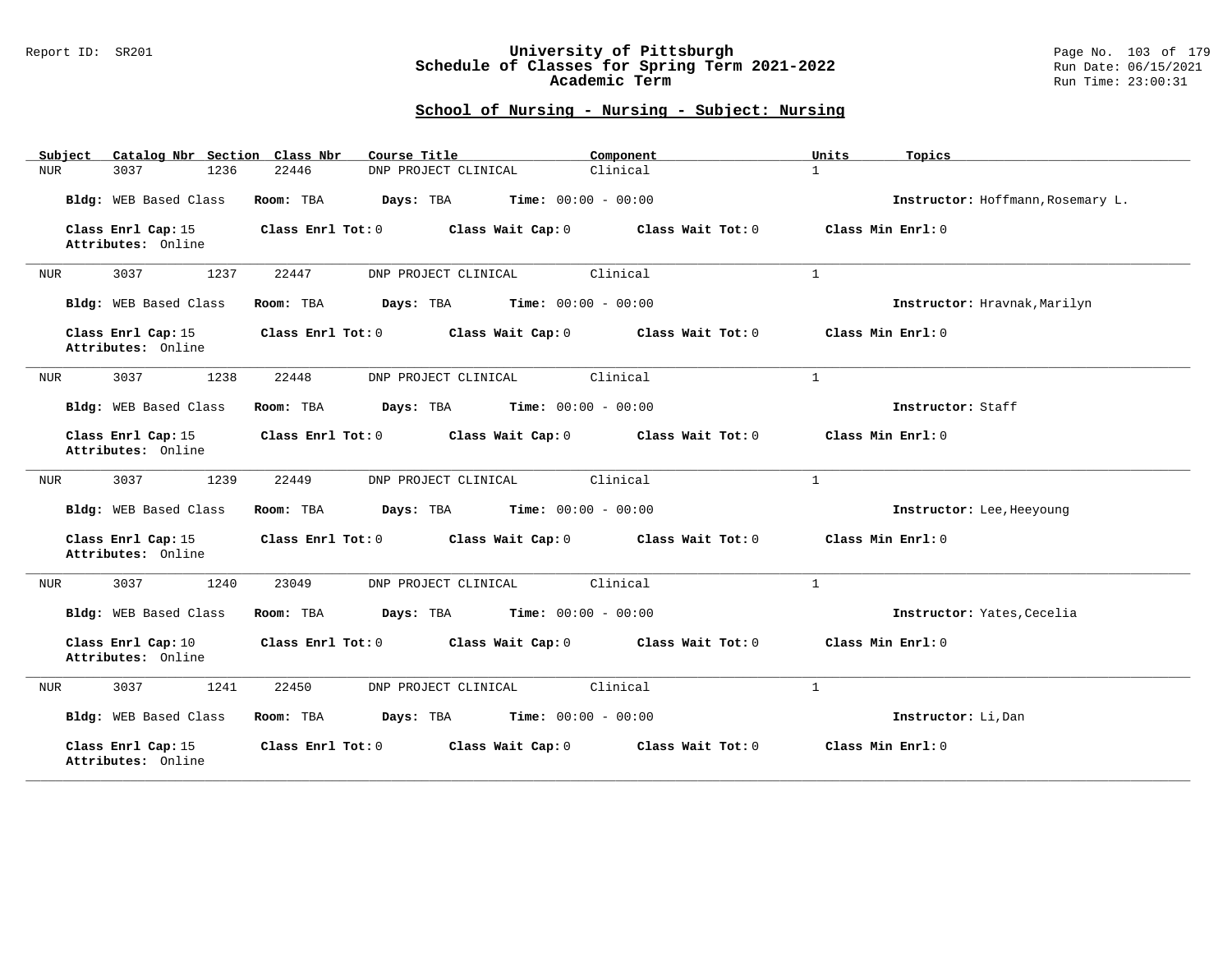### Report ID: SR201 **University of Pittsburgh** Page No. 104 of 179 **Schedule of Classes for Spring Term 2021-2022** Run Date: 06/15/2021 **Academic Term** Run Time: 23:00:31

| Catalog Nbr Section Class Nbr<br>Subject | Course Title                                           | Component         | Units<br>Topics                  |
|------------------------------------------|--------------------------------------------------------|-------------------|----------------------------------|
| 1242<br>3037<br>NUR                      | 22451<br>DNP PROJECT CLINICAL                          | Clinical          | $\mathbf{1}$                     |
| Bldg: WEB Based Class                    | <b>Time:</b> $00:00 - 00:00$<br>Room: TBA<br>Days: TBA |                   | Instructor: Lingler, Jennifer H  |
| Class Enrl Cap: 15<br>Attributes: Online | Class Enrl Tot: 0<br>Class Wait Cap: 0                 | Class Wait Tot: 0 | Class Min Enrl: 0                |
| 3037<br>1243<br>NUR                      | 22452<br>DNP PROJECT CLINICAL                          | Clinical          | $\mathbf{1}$                     |
| Bldg: WEB Based Class                    | Time: $00:00 - 00:00$<br>Room: TBA<br>Days: TBA        |                   | Instructor: Kameg, Brayden       |
| Class Enrl Cap: 15<br>Attributes: Online | Class Enrl Tot: 0<br>Class Wait Cap: 0                 | Class Wait Tot: 0 | Class Min Enrl: 0                |
| 1244<br>3037<br>NUR                      | 22453<br>DNP PROJECT CLINICAL                          | Clinical          | $\mathbf{1}$                     |
| Bldg: WEB Based Class                    | Days: TBA<br><b>Time:</b> $00:00 - 00:00$<br>Room: TBA |                   | Instructor: Maurer, Geraldine M  |
| Class Enrl Cap: 15<br>Attributes: Online | Class Enrl Tot: 0<br>Class Wait Cap: 0                 | Class Wait Tot: 0 | Class Min Enrl: 0                |
| 3037<br>1245<br>NUR                      | 23050<br>DNP PROJECT CLINICAL                          | Clinical          | $\mathbf{1}$                     |
| Bldg: WEB Based Class                    | Room: TBA<br>Days: TBA<br><b>Time:</b> $00:00 - 00:00$ |                   | Instructor: Conley, Yvette Perry |
| Class Enrl Cap: 10<br>Attributes: Online | Class Enrl Tot: 0<br>Class Wait Cap: 0                 | Class Wait Tot: 0 | Class Min Enrl: 0                |
| 3037<br>1246<br>NUR                      | 22458<br>DNP PROJECT CLINICAL                          | Clinical          | $\mathbf{1}$                     |
| Bldg: WEB Based Class                    | Room: TBA<br>Days: TBA<br><b>Time:</b> $00:00 - 00:00$ |                   | Instructor: Mitchell, Ann M.     |
| Class Enrl Cap: 15<br>Attributes: Online | Class Enrl Tot: 0<br>Class Wait Cap: 0                 | Class Wait Tot: 0 | Class Min Enrl: 0                |
| 3037<br>1247<br><b>NUR</b>               | 22459<br>DNP PROJECT CLINICAL                          | Clinical          | $\mathbf{1}$                     |
| Bldg: WEB Based Class                    | <b>Time:</b> $00:00 - 00:00$<br>Room: TBA<br>Days: TBA |                   | Instructor: Nativio, Donna       |
| Class Enrl Cap: 15<br>Attributes: Online | Class Enrl Tot: 0<br>Class Wait Cap: 0                 | Class Wait Tot: 0 | Class Min Enrl: 0                |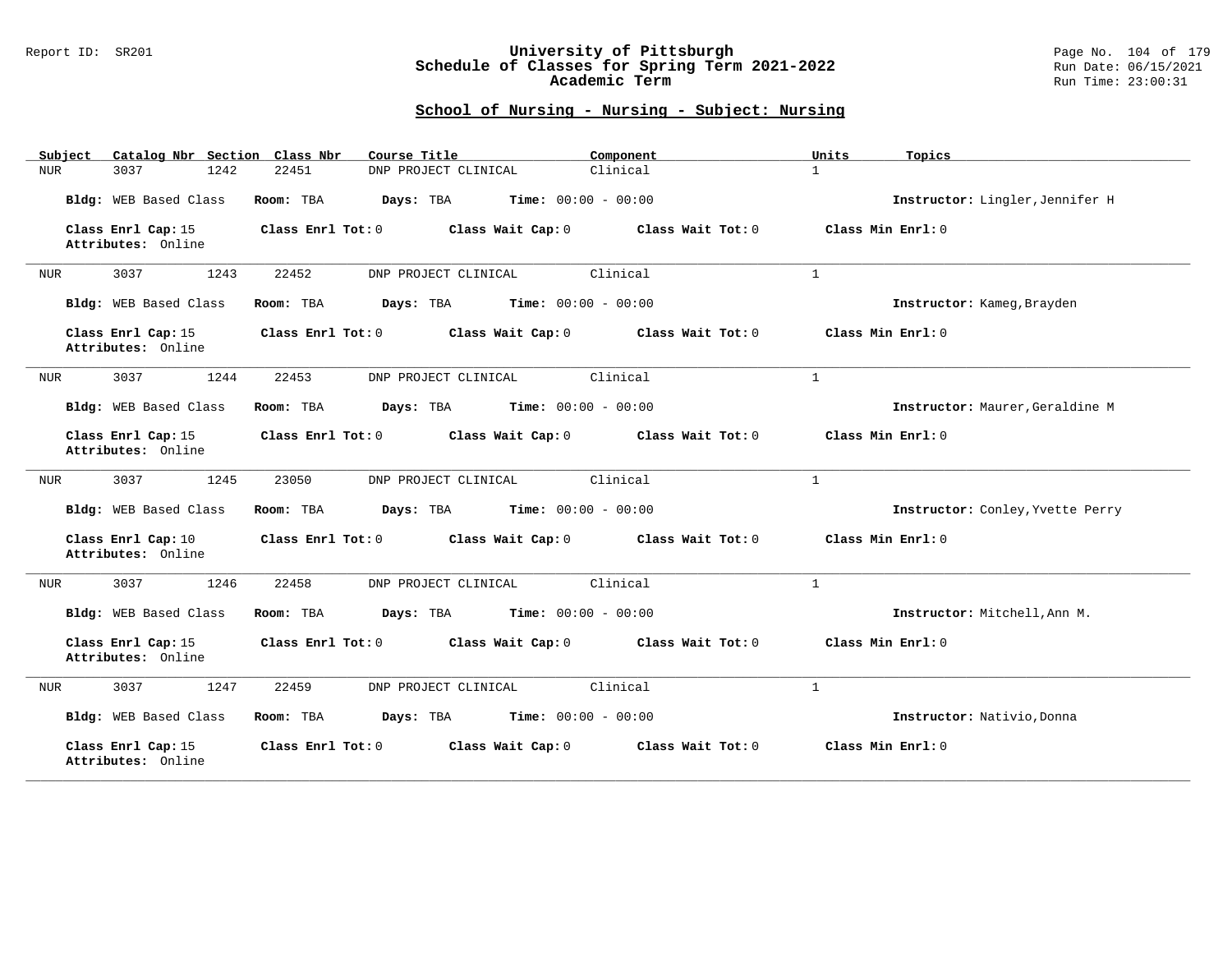### Report ID: SR201 **University of Pittsburgh** Page No. 105 of 179 **Schedule of Classes for Spring Term 2021-2022** Run Date: 06/15/2021 **Academic Term** Run Time: 23:00:31

| Catalog Nbr Section Class Nbr<br>Subject | Course Title                                           | Component         | Units<br>Topics                  |
|------------------------------------------|--------------------------------------------------------|-------------------|----------------------------------|
| 3037<br>1248<br>NUR                      | DNP PROJECT CLINICAL<br>22460                          | Clinical          | $\mathbf{1}$                     |
| Bldg: WEB Based Class                    | Room: TBA<br>Days: TBA<br><b>Time:</b> $00:00 - 00:00$ |                   | Instructor: Neft, Michael W      |
| Class Enrl Cap: 15<br>Attributes: Online | Class Enrl Tot: 0<br>Class Wait Cap: 0                 | Class Wait Tot: 0 | Class Min Enrl: 0                |
| 3037<br>1249<br>NUR                      | 22461<br>DNP PROJECT CLINICAL                          | Clinical          | $\mathbf{1}$                     |
| Bldg: WEB Based Class                    | <b>Time:</b> $00:00 - 00:00$<br>Room: TBA<br>Days: TBA |                   | Instructor: Novosel, Lorraine M  |
| Class Enrl Cap: 15<br>Attributes: Online | Class Enrl Tot: 0<br>Class Wait Cap: 0                 | Class Wait Tot: 0 | Class Min $Enr1: 0$              |
| 3037<br>1250<br>NUR                      | 23051<br>DNP PROJECT CLINICAL                          | Clinical          | $\mathbf{1}$                     |
| Bldg: WEB Based Class                    | <b>Time:</b> $00:00 - 00:00$<br>Room: TBA<br>Days: TBA |                   | Instructor: Callan, Judith Ann   |
| Class Enrl Cap: 10<br>Attributes: Online | Class Enrl Tot: 0<br>Class Wait Cap: 0                 | Class Wait Tot: 0 | Class Min Enrl: 0                |
| 1251<br>3037<br>NUR                      | DNP PROJECT CLINICAL<br>22462                          | Clinical          | $\mathbf{1}$                     |
| Bldg: WEB Based Class                    | <b>Time:</b> $00:00 - 00:00$<br>Room: TBA<br>Days: TBA |                   | Instructor: O'Donnell, John Marc |
| Class Enrl Cap: 15<br>Attributes: Online | Class Enrl Tot: 0<br>Class Wait Cap: 0                 | Class Wait Tot: 0 | Class Min Enrl: 0                |
| 3037<br>1252<br>NUR                      | DNP PROJECT CLINICAL<br>22463                          | Clinical          | $\mathbf{1}$                     |
| Bldg: WEB Based Class                    | <b>Time:</b> $00:00 - 00:00$<br>Room: TBA<br>Days: TBA |                   | Instructor: Palmer, Laura        |
| Class Enrl Cap: 15<br>Attributes: Online | Class Enrl Tot: 0<br>Class Wait Cap: 0                 | Class Wait Tot: 0 | Class Min Enrl: 0                |
| 3037<br>1253<br>NUR                      | 22464<br>DNP PROJECT CLINICAL                          | Clinical          | $\mathbf{1}$                     |
| Bldg: WEB Based Class                    | Room: TBA<br>Days: TBA<br><b>Time:</b> $00:00 - 00:00$ |                   | Instructor: Park, Na Jin         |
| Class Enrl Cap: 15<br>Attributes: Online | Class Enrl Tot: 0<br>Class Wait Cap: 0                 | Class Wait Tot: 0 | Class Min Enrl: 0                |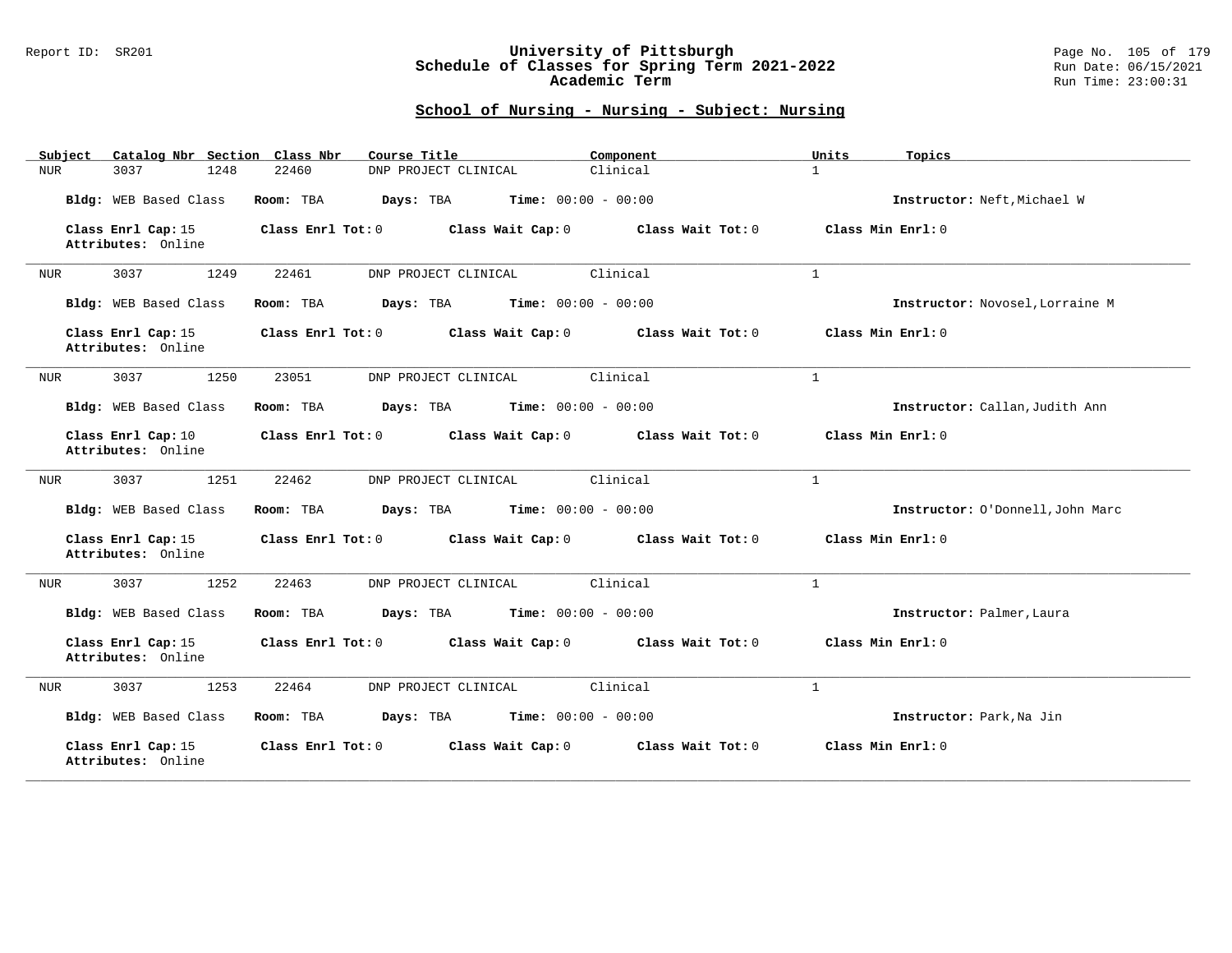### Report ID: SR201 **University of Pittsburgh** Page No. 106 of 179 **Schedule of Classes for Spring Term 2021-2022** Run Date: 06/15/2021 **Academic Term** Run Time: 23:00:31

| Catalog Nbr Section Class Nbr<br>Subject | Course Title                                           | Component           | Units<br>Topics                   |
|------------------------------------------|--------------------------------------------------------|---------------------|-----------------------------------|
| 3037<br>1254<br>NUR                      | DNP PROJECT CLINICAL<br>22465                          | Clinical            | $\mathbf{1}$                      |
| Bldg: WEB Based Class                    | Room: TBA<br>Days: TBA<br><b>Time:</b> $00:00 - 00:00$ |                     | Instructor: Puskar, Kathryn R.    |
| Class Enrl Cap: 15<br>Attributes: Online | Class Enrl Tot: 0<br>Class Wait Cap: 0                 | Class Wait Tot: 0   | Class Min Enrl: 0                 |
| 1255<br>3037<br>NUR                      | 23052<br>DNP PROJECT CLINICAL                          | Clinical            | $\mathbf{1}$                      |
| Bldg: WEB Based Class                    | Time: $00:00 - 00:00$<br>Room: TBA<br>Days: TBA        |                     | Instructor: Sowko, Lucille Ann    |
| Class Enrl Cap: 10<br>Attributes: Online | Class Enrl Tot: 0<br>Class Wait Cap: 0                 | Class Wait Tot: 0   | Class Min Enrl: 0                 |
| 3037<br>1256<br>NUR                      | 22466<br>DNP PROJECT CLINICAL                          | Clinical            | $\mathbf{1}$                      |
| Bldg: WEB Based Class                    | <b>Time:</b> $00:00 - 00:00$<br>Room: TBA<br>Days: TBA |                     | Instructor: Rosenzweig, Margaret  |
| Class Enrl Cap: 15<br>Attributes: Online | Class Enr1 Tot: 0<br>Class Wait Cap: 0                 | Class Wait $Tot: 0$ | Class Min Enrl: 0                 |
| 1257<br>3037<br>NUR                      | 22467<br>DNP PROJECT CLINICAL                          | Clinical            | $\mathbf{1}$                      |
| Bldg: WEB Based Class                    | Time: $00:00 - 00:00$<br>Room: TBA<br>Days: TBA        |                     | Instructor: Cassidy, Brenda L.    |
| Class Enrl Cap: 15<br>Attributes: Online | Class Wait Cap: 0<br>Class Enrl Tot: 0                 | Class Wait Tot: 0   | Class Min Enrl: 0                 |
| 3037<br>1258<br>NUR                      | DNP PROJECT CLINICAL<br>22468                          | Clinical            | $\mathbf{1}$                      |
| Bldg: WEB Based Class                    | <b>Time:</b> $00:00 - 00:00$<br>Room: TBA<br>Days: TBA |                     | Instructor: Sherwood, Paula Riess |
| Class Enrl Cap: 15<br>Attributes: Online | Class Enrl Tot: 0<br>Class Wait Cap: 0                 | Class Wait Tot: 0   | Class Min Enrl: 0                 |
| 3037<br>1259<br>NUR                      | 22469<br>DNP PROJECT CLINICAL                          | Clinical            | $\mathbf{1}$                      |
| Bldg: WEB Based Class                    | Room: TBA<br>Days: TBA<br><b>Time:</b> $00:00 - 00:00$ |                     | Instructor: Staff                 |
| Class Enrl Cap: 15<br>Attributes: Online | Class Enrl Tot: 0<br>Class Wait Cap: 0                 | Class Wait Tot: 0   | Class Min Enrl: 0                 |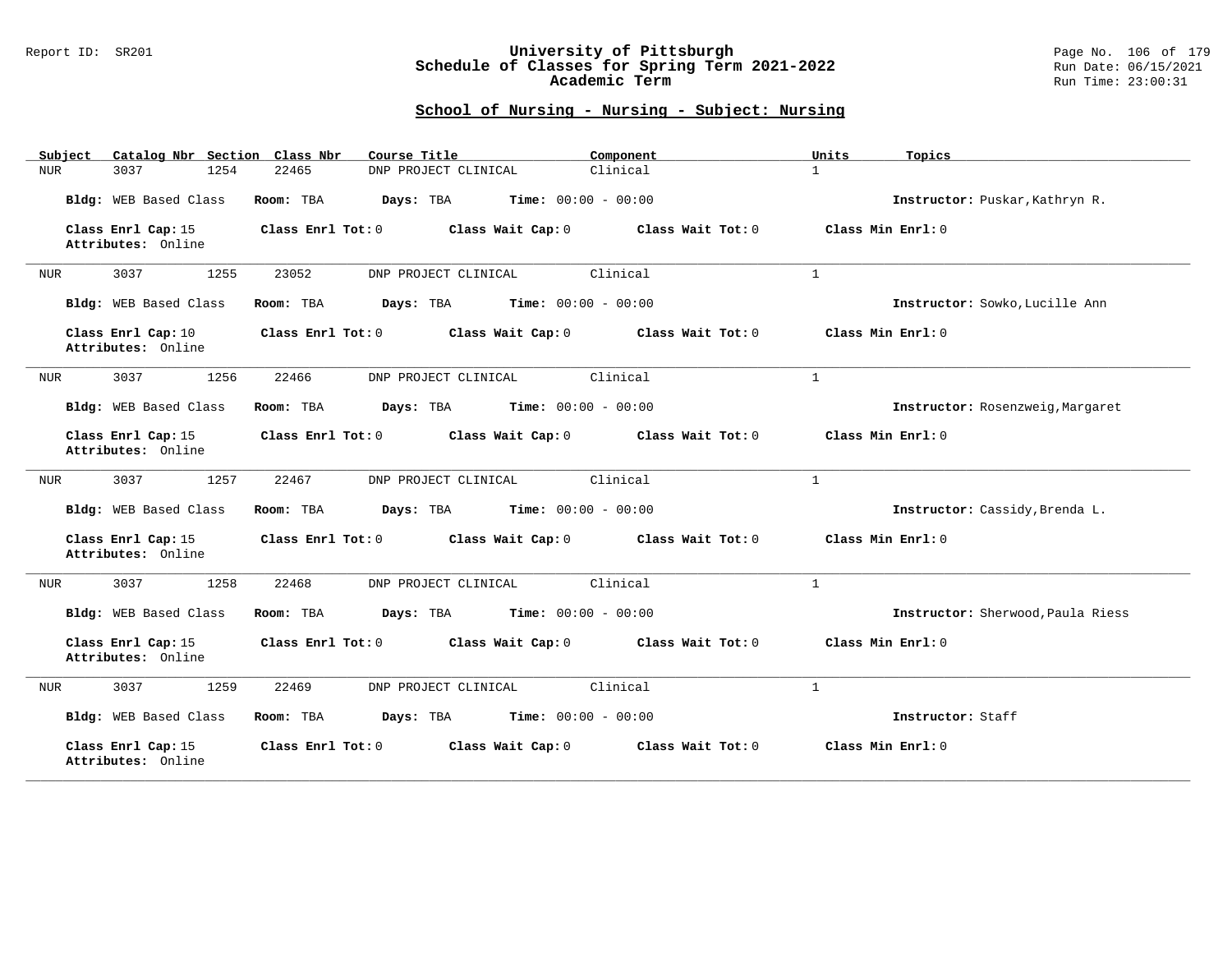### Report ID: SR201 **University of Pittsburgh** Page No. 107 of 179 **Schedule of Classes for Spring Term 2021-2022** Run Date: 06/15/2021 **Academic Term** Run Time: 23:00:31

| Catalog Nbr Section Class Nbr<br>Subject                          | Course Title                                                                                     | Component<br>Units                  | Topics                           |
|-------------------------------------------------------------------|--------------------------------------------------------------------------------------------------|-------------------------------------|----------------------------------|
| <b>NUR</b><br>3037<br>1260                                        | 23053<br>DNP PROJECT CLINICAL                                                                    | $\mathbf{1}$<br>Clinical            |                                  |
| Bldg: WEB Based Class<br>Class Enrl Cap: 10<br>Attributes: Online | Room: TBA<br>Days: TBA<br><b>Time:</b> $00:00 - 00:00$<br>Class Enrl Tot: 0<br>Class Wait Cap: 0 | Class Wait Tot: 0                   | Instructor:<br>Class Min Enrl: 0 |
| 3037<br>1261<br>NUR                                               | 22470<br>DNP PROJECT CLINICAL                                                                    | Clinical<br>$\mathbf{1}$            |                                  |
| Bldg: WEB Based Class<br>Class Enrl Cap: 15<br>Attributes: Online | Room: TBA<br>Days: TBA<br><b>Time:</b> $00:00 - 00:00$<br>Class Enrl Tot: 0<br>Class Wait Cap: 0 | Class Wait Tot: 0                   | Instructor:<br>Class Min Enrl: 0 |
| 3037<br>1262<br>NUR                                               | 22471<br>DNP PROJECT CLINICAL                                                                    | Clinical<br>$\mathbf{1}$            |                                  |
| Bldg: WEB Based Class                                             | <b>Time:</b> $00:00 - 00:00$<br>Room: TBA<br>Days: TBA                                           |                                     | Instructor: Swigart, Valerie A   |
| Class Enrl Cap: 15<br>Attributes: Online                          | Class Enrl Tot: 0<br>Class Wait Cap: 0                                                           | Class Wait Tot: 0                   | Class Min Enrl: 0                |
| 3037<br>1263<br>NUR                                               | 22472<br>DNP PROJECT CLINICAL                                                                    | Clinical<br>$\mathbf{1}$            |                                  |
| Bldg: WEB Based Class                                             | Days: TBA<br><b>Time:</b> $00:00 - 00:00$<br>Room: TBA                                           |                                     | Instructor: Tuite, Patricia K    |
| Class Enrl Cap: 15<br>Attributes: Online                          | Class Enrl Tot: 0                                                                                | Class Wait Cap: 0 Class Wait Tot: 0 | Class Min Enrl: 0                |
| 3037<br>1264<br>NUR                                               | 22473<br>DNP PROJECT CLINICAL                                                                    | Clinical<br>$\mathbf{1}$            |                                  |
| Bldg: WEB Based Class                                             | <b>Time:</b> $00:00 - 00:00$<br>Room: TBA<br>Days: TBA                                           |                                     | Instructor: Wang, Weiwen         |
| Class Enrl Cap: 15<br>Attributes: Online                          | Class Enrl Tot: 0<br>Class Wait Cap: 0                                                           | Class Wait Tot: 0                   | Class Min Enrl: 0                |
| 1265<br>3037<br>NUR                                               | 23054<br>DNP PROJECT CLINICAL                                                                    | $\mathbf{1}$<br>Clinical            |                                  |
| Bldg: WEB Based Class                                             | Room: TBA<br>Days: TBA<br><b>Time:</b> $00:00 - 00:00$                                           |                                     | Instructor: Kaufman, Robert Reid |
| Class Enrl Cap: 10<br>Attributes: Online                          | Class Enrl Tot: 0 Class Wait Cap: 0 Class Wait Tot: 0                                            |                                     | Class Min Enrl: 0                |
| 3037<br>1266<br>NUR                                               | 22474<br>DNP PROJECT CLINICAL                                                                    | Clinical<br>$\mathbf{1}$            |                                  |
| Bldg: WEB Based Class                                             | <b>Time:</b> $00:00 - 00:00$<br>Room: TBA<br>Days: TBA                                           |                                     | Instructor: Yeh, Chao Hsing      |
| Class Enrl Cap: 15<br>Attributes: Online                          | Class Enrl Tot: 0<br>Class Wait Cap: 0                                                           | Class Wait Tot: 0                   | Class Min Enrl: 0                |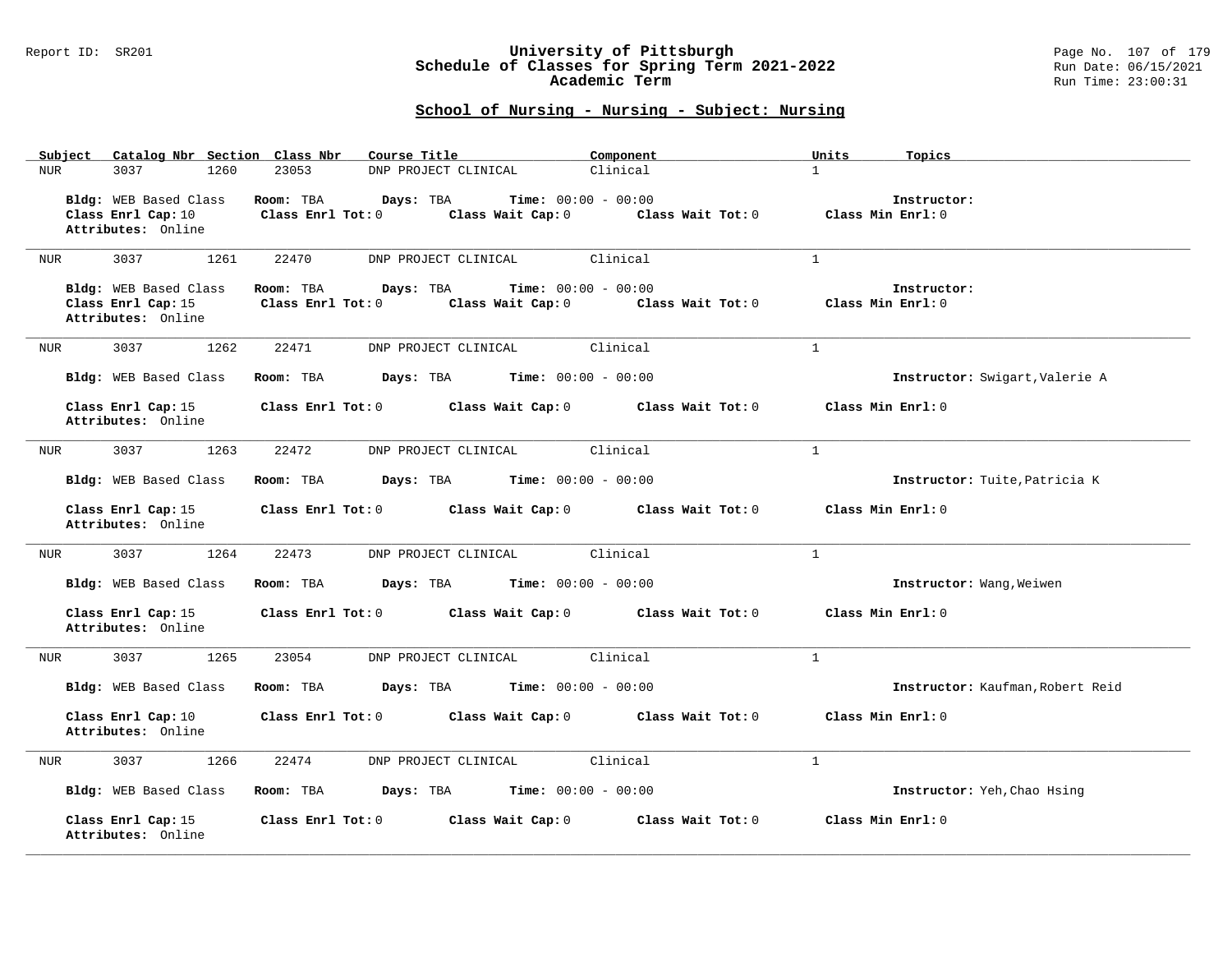### Report ID: SR201 **University of Pittsburgh** Page No. 108 of 179 **Schedule of Classes for Spring Term 2021-2022** Run Date: 06/15/2021 **Academic Term** Run Time: 23:00:31

| Catalog Nbr Section Class Nbr<br>Subject                          | Course Title                                                                              | Component         | Units<br>Topics                        |
|-------------------------------------------------------------------|-------------------------------------------------------------------------------------------|-------------------|----------------------------------------|
| 3037<br>1267<br>NUR                                               | 22475<br>DNP PROJECT CLINICAL                                                             | Clinical          | $\mathbf{1}$                           |
| Bldg: WEB Based Class                                             | <b>Time:</b> $00:00 - 00:00$<br>Room: TBA<br>Days: TBA                                    |                   | Instructor: Zedreck Gonzalez, Judith F |
| Class Enrl Cap: 15<br>Attributes: Online                          | Class Wait Cap: 0<br>Class Enrl Tot: 0                                                    | Class Wait Tot: 0 | Class Min Enrl: 0                      |
| 3037<br>1268<br>NUR                                               | 23078<br>DNP PROJECT CLINICAL                                                             | Clinical          | $\mathbf{1}$                           |
| Bldg: WEB Based Class<br>Class Enrl Cap: 10<br>Attributes: Online | Time: $00:00 - 00:00$<br>Room: TBA<br>Days: TBA<br>Class Enrl Tot: 0<br>Class Wait Cap: 0 | Class Wait Tot: 0 | Instructor:<br>Class Min Enrl: 0       |
| 3037<br>1269<br>NUR                                               | 23079<br>DNP PROJECT CLINICAL                                                             | Clinical          | $\mathbf{1}$                           |
| Bldg: WEB Based Class                                             | Room: TBA<br>Days: TBA<br><b>Time:</b> $00:00 - 00:00$                                    |                   | Instructor: Niemczyk, Nancy Anderson   |
| Class Enrl Cap: 10<br>Attributes: Online                          | Class Enrl Tot: 0<br>Class Wait Cap: 0                                                    | Class Wait Tot: 0 | Class Min Enrl: 0                      |
| 3037<br>1270<br>NUR                                               | 23055<br>DNP PROJECT CLINICAL                                                             | Clinical          | $\mathbf{1}$                           |
| Bldg: WEB Based Class                                             | Room: TBA<br>Days: TBA<br><b>Time:</b> $00:00 - 00:00$                                    |                   | Instructor: Miller, Susan E            |
| Class Enrl Cap: 10<br>Attributes: Online                          | Class Enrl Tot: 0<br>Class Wait Cap: 0                                                    | Class Wait Tot: 0 | Class Min Enrl: 0                      |
| 3037<br>1271<br>NUR                                               | 22990<br>DNP PROJECT CLINICAL                                                             | Clinical          | $\mathbf{1}$                           |
| Bldg: WEB Based Class                                             | <b>Time:</b> $00:00 - 00:00$<br>Room: TBA<br>Days: TBA                                    |                   | Instructor: Staff                      |
| Class Enrl Cap: 10<br>Attributes: Online                          | Class Enrl Tot: 0<br>Class Wait Cap: 0                                                    | Class Wait Tot: 0 | Class Min Enrl: 0                      |
| 3037<br>1272<br>NUR                                               | 22991<br>DNP PROJECT CLINICAL                                                             | Clinical          | $\mathbf{1}$                           |
| Bldg: WEB Based Class                                             | <b>Time:</b> $00:00 - 00:00$<br>Room: TBA<br>Days: TBA                                    |                   | Instructor: Burke, Lora E              |
| Class Enrl Cap: 10<br>Attributes: Online                          | Class Enrl Tot: 0<br>Class Wait Cap: 0                                                    | Class Wait Tot: 0 | Class Min Enrl: 0                      |
| 3037<br>1273<br>NUR                                               | 22992<br>DNP PROJECT CLINICAL                                                             | Clinical          | $\mathbf{1}$                           |
| Bldg: WEB Based Class                                             | <b>Time:</b> $00:00 - 00:00$<br>Room: TBA<br>Days: TBA                                    |                   | Instructor: Morrison, Suzanne R        |
| Class Enrl Cap: 10<br>Attributes: Online                          | Class Enrl Tot: 0<br>Class Wait Cap: 0                                                    | Class Wait Tot: 0 | Class Min Enrl: 0                      |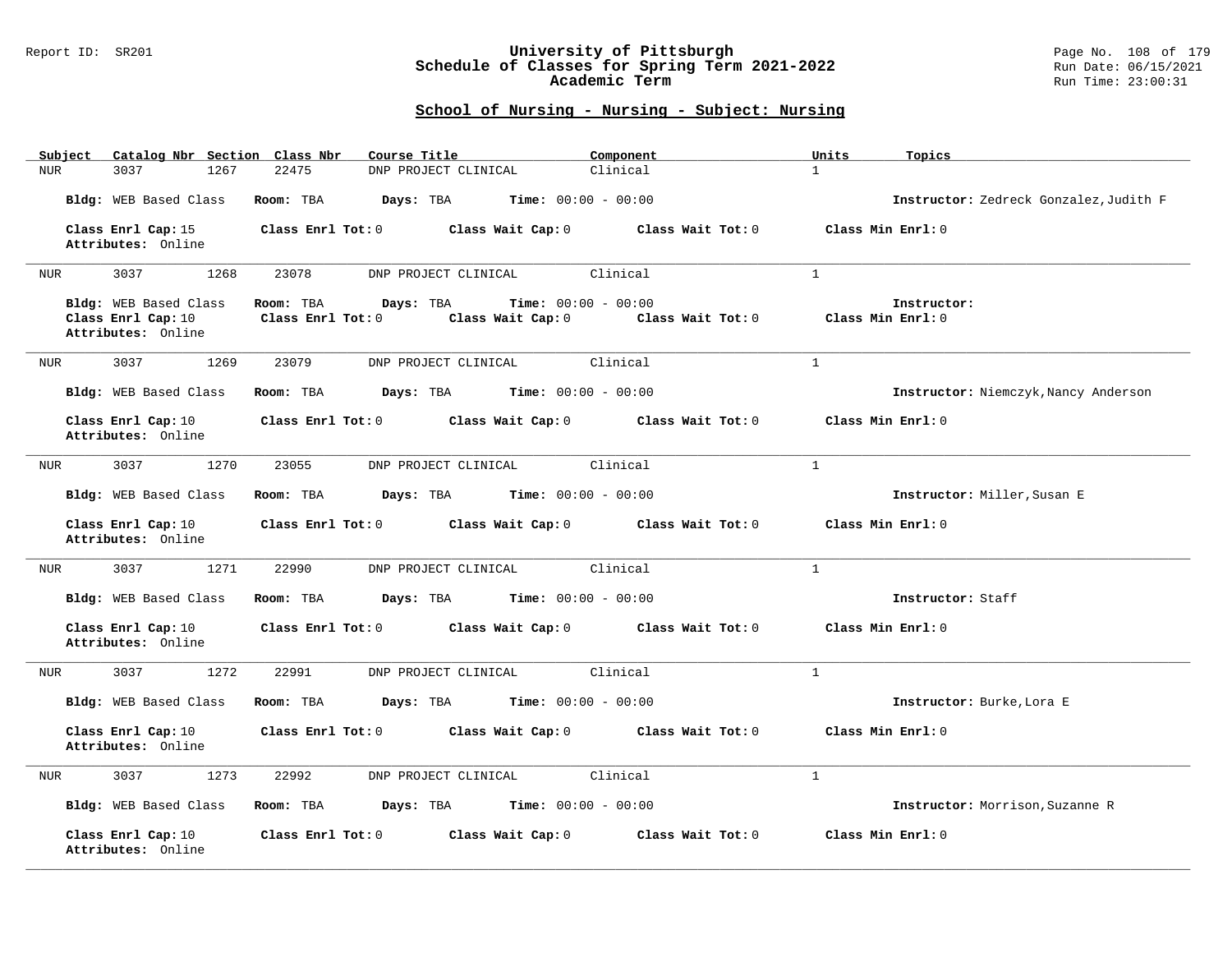| <b>NUR</b> | 3037<br>1274                             | 22993             | DNP PROJECT CLINICAL | Clinical                     | $\mathbf{1}$                       |
|------------|------------------------------------------|-------------------|----------------------|------------------------------|------------------------------------|
|            | Bldg: WEB Based Class                    | Room: TBA         | Days: TBA            | <b>Time:</b> $00:00 - 00:00$ | Instructor: Rohay, Jeffrey Michael |
|            | Class Enrl Cap: 10<br>Attributes: Online | Class Enrl Tot: 0 | Class Wait Cap: 0    | Class Wait Tot: 0            | Class Min Enrl: 0                  |
| <b>NUR</b> | 1275<br>3037                             | 23056             | DNP PROJECT CLINICAL | Clinical                     | $\mathbf{1}$                       |
|            | Bldg: WEB Based Class                    | Room: TBA         | Days: TBA            | <b>Time:</b> $00:00 - 00:00$ | Instructor: Staff                  |
|            | Class Enrl Cap: 10<br>Attributes: Online | Class Enrl Tot: 0 | Class Wait Cap: 0    | Class Wait Tot: 0            | Class Min Enrl: 0                  |
| <b>NUR</b> | 3037<br>1276                             | 22994             | DNP PROJECT CLINICAL | Clinical                     | $\mathbf{1}$                       |
|            | <b>Bldg:</b> WEB Based Class             | Room: TBA         | Days: TBA            | Time: $00:00 - 00:00$        | Instructor: Dorman, Janice S       |
|            | Class Enrl Cap: 10<br>Attributes: Online | Class Enrl Tot: 0 | Class Wait Cap: 0    | Class Wait Tot: 0            | Class Min Enrl: 0                  |
| <b>NUR</b> | 3037<br>1277                             | 23080             | DNP PROJECT CLINICAL | Clinical                     | $\mathbf{1}$                       |
|            | Bldg: WEB Based Class                    | Room: TBA         | Days: TBA            | <b>Time:</b> $00:00 - 00:00$ | Instructor: Staff                  |
|            | Class Enrl Cap: 10<br>Attributes: Online | Class Enrl Tot: 0 | Class Wait Cap: 0    | Class Wait Tot: 0            | Class Min Enrl: 0                  |
| <b>NUR</b> | 3037<br>1280                             | 23057             | DNP PROJECT CLINICAL | Clinical                     | $\mathbf{1}$                       |
|            | Bldg: WEB Based Class                    | Room: TBA         | Days: TBA            | <b>Time:</b> $00:00 - 00:00$ | Instructor: Staff                  |
|            | Class Enrl Cap: 10<br>Attributes: Online | Class Enrl Tot: 0 | Class Wait Cap: 0    | Class Wait Tot: 0            | Class Min Enrl: 0                  |
| <b>NUR</b> | 3037<br>1281                             | 23064             | DNP PROJECT CLINICAL | Clinical                     | $\mathbf{1}$                       |
|            | Bldg: WEB Based Class                    | Room: TBA         | Days: TBA            | Time: $00:00 - 00:00$        | Instructor: Schlenk, Elizabeth Ann |
|            | Class Enrl Cap: 10<br>Attributes: Online | Class Enrl Tot: 0 | Class Wait Cap: 0    | Class Wait Tot: 0            | Class Min Enrl: 0                  |
| <b>NUR</b> | 3037<br>1282                             | 23065             | DNP PROJECT CLINICAL | Clinical                     | $\mathbf{1}$                       |
|            | Bldg: WEB Based Class                    | Room: TBA         | Days: TBA            | <b>Time:</b> $00:00 - 00:00$ | Instructor: Feeley, Christine A    |
|            | Class Enrl Cap: 10<br>Attributes: Online | Class Enrl Tot: 0 | Class Wait Cap: 0    | Class Wait Tot: 0            | Class Min Enrl: 0                  |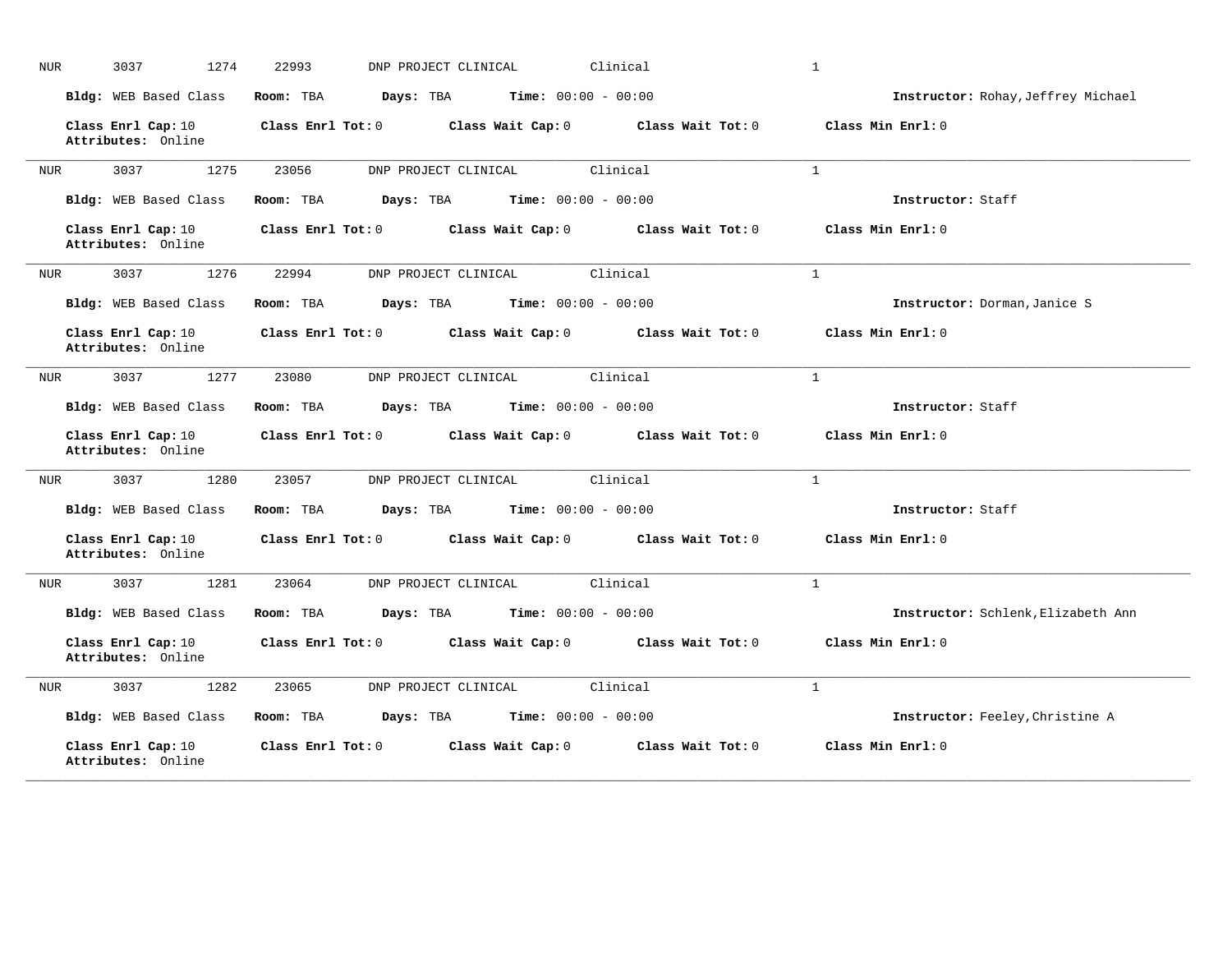#### Report ID: SR201 **University of Pittsburgh** Page No. 110 of 179 **Schedule of Classes for Spring Term 2021-2022** Run Date: 06/15/2021 **Academic Term** Run Time: 23:00:31

| Subject<br>Catalog Nbr Section Class Nbr                          | Course Title                                                                                     | Component                           | Units<br>Topics                      |
|-------------------------------------------------------------------|--------------------------------------------------------------------------------------------------|-------------------------------------|--------------------------------------|
| 3037<br>1285<br>NUR                                               | 23058<br>DNP PROJECT CLINICAL                                                                    | Clinical                            | $\mathbf{1}$                         |
| Bldg: WEB Based Class                                             | Room: TBA<br>$\texttt{Davis:}$ TBA $\texttt{Time:}$ 00:00 - 00:00                                |                                     | Instructor: Dechant, Jason Jay       |
| Class Enrl Cap: 10<br>Attributes: Online                          | Class Enrl Tot: 0 Class Wait Cap: 0 Class Wait Tot: 0                                            |                                     | Class Min Enrl: 0                    |
| 3037<br>1290<br>NUR                                               | 23059<br>DNP PROJECT CLINICAL                                                                    | Clinical                            | $\mathbf{1}$                         |
| Bldg: WEB Based Class<br>Class Enrl Cap: 10<br>Attributes: Online | Room: TBA<br>Days: TBA<br><b>Time:</b> $00:00 - 00:00$<br>Class Enrl Tot: 0<br>Class Wait Cap: 0 | Class Wait Tot: 0 Class Min Enrl: 0 | Instructor:                          |
| 3037<br>1291<br>NUR                                               | 23113<br>DNP PROJECT CLINICAL                                                                    | Clinical                            | $\mathbf{1}$                         |
| Bldg: WEB Based Class                                             | <b>Days:</b> TBA <b>Time:</b> $00:00 - 00:00$<br>Room: TBA                                       |                                     | Instructor: Al-Zaiti, Salah S        |
| Class Enrl Cap: 10<br>Attributes: Online                          | Class Enrl Tot: 0 Class Wait Cap: 0 Class Wait Tot: 0                                            |                                     | Class Min Enrl: 0                    |
| 3037<br>1292<br>NUR                                               | 23114<br>DNP PROJECT CLINICAL                                                                    | Clinical                            | $\mathbf{1}$                         |
| Bldg: WEB Based Class                                             | $Days: TBA$ Time: $00:00 - 00:00$<br>Room: TBA                                                   |                                     | Instructor: Imes, Christopher C      |
| Class Enrl Cap: 10<br>Attributes: Online                          | Class Enrl Tot: 0 Class Wait Cap: 0 Class Wait Tot: 0                                            |                                     | Class Min Enrl: 0                    |
| 3037<br>1293<br>NUR                                               | 23115<br>DNP PROJECT CLINICAL                                                                    | Clinical                            | $\mathbf{1}$                         |
| Bldg: WEB Based Class                                             | Room: TBA<br>Days: TBA<br>$Time: 00:00 - 00:00$                                                  |                                     | Instructor: Staff                    |
| Class Enrl Cap: 10<br>Attributes: Online                          | Class Enrl Tot: 0 Class Wait Cap: 0 Class Wait Tot: 0                                            |                                     | Class Min Enrl: 0                    |
| 3037<br>1295<br>NUR                                               | 17482<br>DNP PROJECT CLINICAL                                                                    | Clinical                            | $\mathbf{1}$                         |
| Bldg: TO BE ARRANGED<br>Class Enrl Cap: 10                        | <b>Time:</b> $00:00 - 00:00$<br>Room: TBA<br>Days: TBA<br>$Class$ $Enr1$ $Tot: 0$                | Class Wait Cap: 0 Class Wait Tot: 0 | Instructor:<br>Class Min Enrl: 0     |
| 3037<br>1300<br>NUR                                               | DNP PROJECT CLINICAL<br>17483                                                                    | Clinical                            | $\mathbf{1}$                         |
| Bldg: TO BE ARRANGED                                              | $Time: 00:00 - 00:00$<br>Room: TBA<br>Days: TBA                                                  |                                     | Instructor: Coleman, Timothy Michael |
| Class Enrl Cap: 10                                                | Class Enrl Tot: 0<br>Class Wait Cap: 0                                                           | Class Wait Tot: 0                   | Class Min Enrl: 0                    |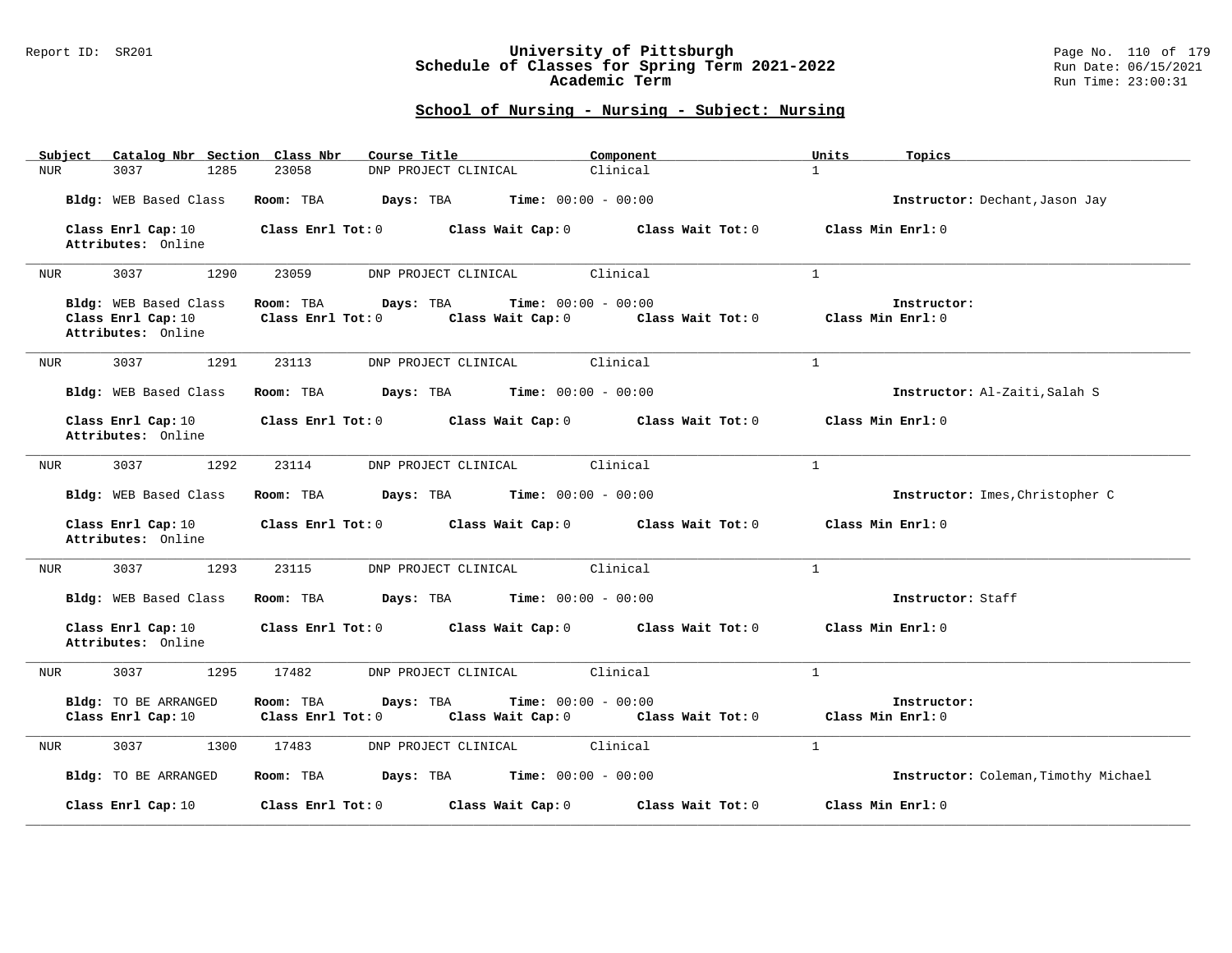#### Report ID: SR201 **University of Pittsburgh** Page No. 111 of 179 **Schedule of Classes for Spring Term 2021-2022** Run Date: 06/15/2021 **Academic Term** Run Time: 23:00:31

| Subject<br>Catalog Nbr Section Class Nbr | Course Title <b>Source Search</b>                                                                                                                                             | Component | Units<br>Topics                |
|------------------------------------------|-------------------------------------------------------------------------------------------------------------------------------------------------------------------------------|-----------|--------------------------------|
| 3037<br>1305<br><b>NUR</b>               | 17484<br>DNP PROJECT CLINICAL                                                                                                                                                 | Clinical  | $\mathbf{1}$                   |
| Bldg: TO BE ARRANGED                     | Room: TBA $Days:$ TBA $Time: 00:00 - 00:00$                                                                                                                                   |           | Instructor: Cassidy, Brenda L. |
|                                          | Class Enrl Cap: 10 $\qquad$ Class Enrl Tot: 0 $\qquad$ Class Wait Cap: 0 $\qquad$ Class Wait Tot: 0 $\qquad$ Class Min Enrl: 0                                                |           |                                |
|                                          | NUR 3037 1310 17485 DNP PROJECT CLINICAL Clinical                                                                                                                             |           | $\mathbf{1}$                   |
| <b>Bldg:</b> TO BE ARRANGED              | Room: TBA $Days: TBA$ Time: $00:00 - 00:00$                                                                                                                                   |           | Instructor: Lee, Heeyoung      |
|                                          | Class Enrl Cap: 10 $\qquad$ Class Enrl Tot: 0 $\qquad$ Class Wait Cap: 0 $\qquad$ Class Wait Tot: 0 $\qquad$ Class Min Enrl: 0                                                |           |                                |
| 3037 1315<br><b>NUR</b>                  | 20650 DNP PROJECT CLINICAL Clinical                                                                                                                                           |           | $\mathbf{1}$                   |
| Bldg: TO BE ARRANGED                     | <b>Room:</b> TBA <b>Days:</b> TBA <b>Time:</b> 00:00 - 00:00                                                                                                                  |           | Instructor:                    |
| Class Enrl Cap: 20                       | Class Enrl Tot: 0 $\qquad$ Class Wait Cap: 0 $\qquad$ Class Wait Tot: 0 $\qquad$ Class Min Enrl: 0                                                                            |           |                                |
| 3037 1320<br><b>NUR</b>                  | 20651 DNP PROJECT CLINICAL Clinical                                                                                                                                           |           | $\mathbf{1}$                   |
| Bldg: TO BE ARRANGED                     | Room: TBA $Days:$ TBA $Time: 00:00 - 00:00$                                                                                                                                   |           | Instructor: Tuite, Patricia K  |
|                                          | Class Enrl Cap: 20 Class Enrl Tot: 0 Class Wait Cap: 0 Class Wait Tot: 0 Class Min Enrl: 0                                                                                    |           |                                |
| NUR <b>NUR</b>                           | 3037 1325 20652 DNP PROJECT CLINICAL Clinical                                                                                                                                 |           | $\overline{1}$                 |
| Bldg: TO BE ARRANGED                     | Room: TBA $Days:$ TBA $Time: 00:00 - 00:00$                                                                                                                                   |           | Instructor: Staff              |
|                                          | Class Enrl Cap: 20 Class Enrl Tot: 0 Class Wait Cap: 0 Class Wait Tot: 0 Class Min Enrl: 0                                                                                    |           |                                |
| 3037 30<br>1330<br>NUR <sub>p</sub>      | 20948 DNP PROJECT CLINICAL Clinical                                                                                                                                           |           | $\mathbf{1}$                   |
| Bldg: TO BE ARRANGED                     | Room: TBA $Days:$ TBA $Time: 00:00 - 00:00$<br>Class Enrl Cap: 10 $\qquad$ Class Enrl Tot: 0 $\qquad$ Class Wait Cap: 0 $\qquad$ Class Wait Tot: 0 $\qquad$ Class Min Enrl: 0 |           | Instructor:                    |
| 3037 1335<br>NUR <sub>p</sub>            | 20949 DNP PROJECT CLINICAL Clinical                                                                                                                                           |           | $\mathbf{1}$                   |
| Bldg: TO BE ARRANGED                     | Room: TBA $Days:$ TBA $Time: 00:00 - 00:00$                                                                                                                                   |           | Instructor: Wang, Weiwen       |
|                                          | Class Enrl Cap: 10 $\qquad$ Class Enrl Tot: 0 $\qquad$ Class Wait Cap: 0 $\qquad$ Class Wait Tot: 0 $\qquad$ Class Min Enrl: 0                                                |           |                                |
| NUR <sub>p</sub>                         | 3037 1340 20950 DNP PROJECT CLINICAL Clinical                                                                                                                                 |           | $\mathbf{1}$                   |
| Bldg: TO BE ARRANGED                     | Room: TBA $\rule{1em}{0.15mm}$ Days: TBA Time: $00:00 - 00:00$                                                                                                                |           | Instructor: Faett, Becky L     |
|                                          | Class Enrl Cap: 10 $\qquad$ Class Enrl Tot: 0 $\qquad$ Class Wait Cap: 0 $\qquad$ Class Wait Tot: 0 $\qquad$ Class Min Enrl: 0                                                |           |                                |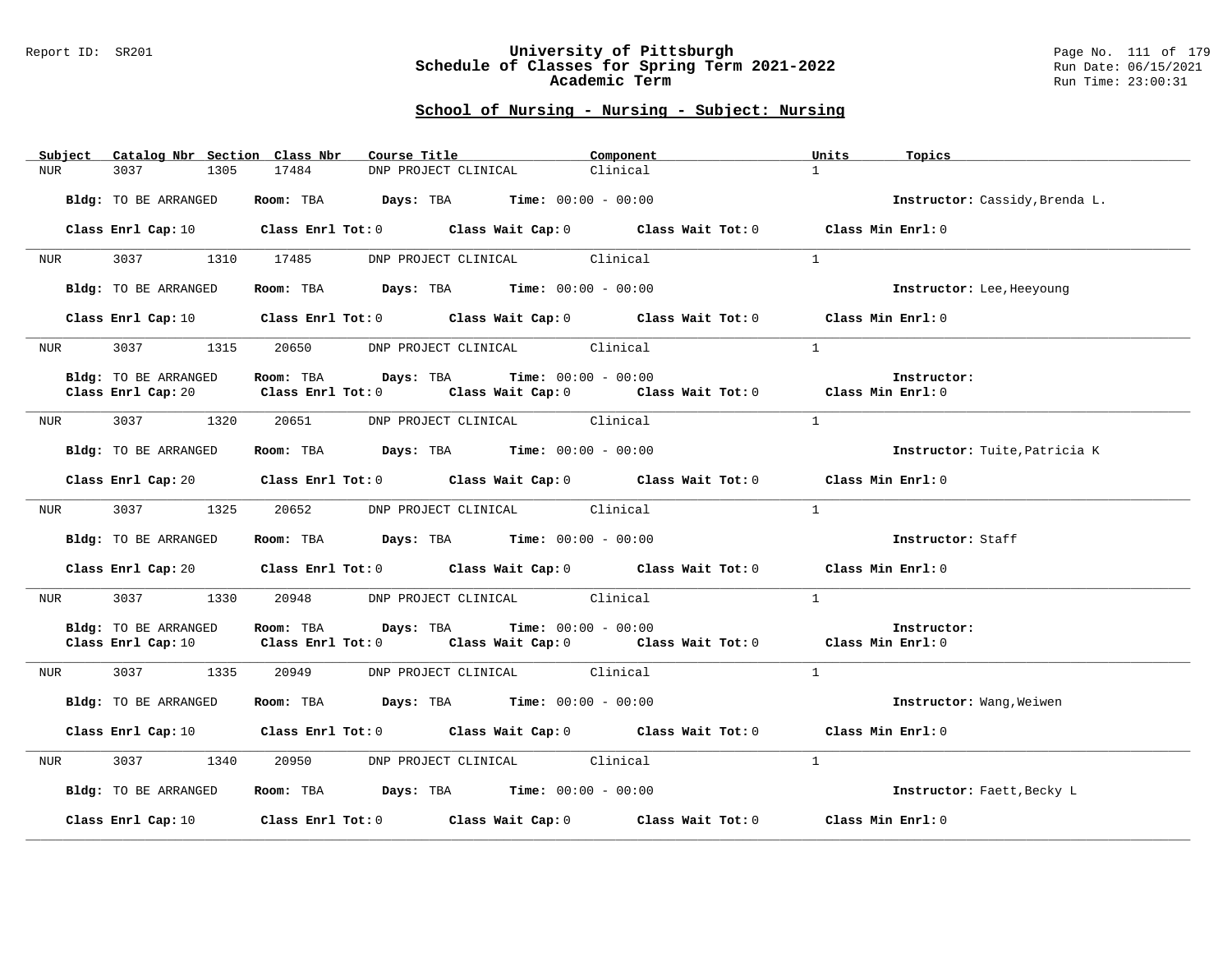#### Report ID: SR201 **University of Pittsburgh** Page No. 112 of 179 **Schedule of Classes for Spring Term 2021-2022** Run Date: 06/15/2021 **Academic Term** Run Time: 23:00:31

| Subject          | Catalog Nbr Section Class Nbr              | Course Title                                                                                                                                                                  | Component | Units<br>Topics                |
|------------------|--------------------------------------------|-------------------------------------------------------------------------------------------------------------------------------------------------------------------------------|-----------|--------------------------------|
| NUR              | 1341<br>3037                               | 23016<br>DNP PROJECT CLINICAL                                                                                                                                                 | Clinical  | $\mathbf{1}$                   |
|                  | Bldg: TO BE ARRANGED                       | Room: TBA $Days:$ TBA Time: $00:00 - 00:00$                                                                                                                                   |           | Instructor: Sereika, Susan M   |
|                  |                                            | Class Enrl Cap: 10 Class Enrl Tot: 0 Class Wait Cap: 0 Class Wait Tot: 0 Class Min Enrl: 0                                                                                    |           |                                |
| NUR              | 3037<br>1342                               | DNP PROJECT CLINICAL Clinical<br>23017                                                                                                                                        |           | $\mathbf{1}$                   |
|                  | Bldg: TO BE ARRANGED                       | Room: TBA $Days:$ TBA $Time: 00:00 - 00:00$<br>Class Enrl Cap: 10 $\qquad$ Class Enrl Tot: 0 $\qquad$ Class Wait Cap: 0 $\qquad$ Class Wait Tot: 0 $\qquad$ Class Min Enrl: 0 |           | Instructor:                    |
| NUR <sub>e</sub> | 3037<br>1343                               | 23018 DNP PROJECT CLINICAL Clinical                                                                                                                                           |           | $\mathbf{1}$                   |
|                  | Bldg: TO BE ARRANGED                       | Room: TBA $Days: TBA$ Time: $00:00 - 00:00$<br>Class Enrl Cap: 10 $\qquad$ Class Enrl Tot: 0 $\qquad$ Class Wait Cap: 0 $\qquad$ Class Wait Tot: 0 $\qquad$ Class Min Enrl: 0 |           | Instructor:                    |
| NUR <sub>u</sub> | 3037<br>1344                               | DNP PROJECT CLINICAL Clinical<br>23019                                                                                                                                        |           | $\mathbf{1}$                   |
|                  | Bldg: TO BE ARRANGED                       | Room: TBA $Days:$ TBA $Time: 00:00 - 00:00$                                                                                                                                   |           | Instructor: Wesmiller, Susan W |
|                  |                                            | Class Enrl Cap: 10 Class Enrl Tot: 0 Class Wait Cap: 0 Class Wait Tot: 0 Class Min Enrl: 0                                                                                    |           |                                |
| NUR              | 3037<br>1345 23020                         | DNP PROJECT CLINICAL Clinical                                                                                                                                                 |           | $\mathbf{1}$                   |
|                  | Bldg: TO BE ARRANGED                       | Room: TBA $Days:$ TBA Time: $00:00 - 00:00$                                                                                                                                   |           | Instructor: Yates, Cecelia     |
|                  |                                            | Class Enrl Cap: 10 $\qquad$ Class Enrl Tot: 0 $\qquad$ Class Wait Cap: 0 $\qquad$ Class Wait Tot: 0 $\qquad$ Class Min Enrl: 0                                                |           |                                |
| NUR <b>NUR</b>   |                                            | 3037 1346 23021 DNP PROJECT CLINICAL Clinical                                                                                                                                 |           | $\mathbf{1}$                   |
|                  | Bldg: TO BE ARRANGED                       | <b>Room:</b> TBA $Days:$ TBA $Time: 00:00 - 00:00$                                                                                                                            |           | Instructor: Callan, Judith Ann |
|                  |                                            | Class Enrl Cap: 10 $\qquad$ Class Enrl Tot: 0 $\qquad$ Class Wait Cap: 0 $\qquad$ Class Wait Tot: 0 $\qquad$ Class Min Enrl: 0                                                |           |                                |
| NUR <b>NUR</b>   |                                            | 3037 1347 23022 DNP PROJECT CLINICAL Clinical                                                                                                                                 |           | $\mathbf{1}$                   |
|                  |                                            | Bldg: TO BE ARRANGED Room: TBA Days: TBA Time: 00:00 - 00:00                                                                                                                  |           | Instructor: Sowko, Lucille Ann |
|                  |                                            | Class Enrl Cap: 10 $\qquad$ Class Enrl Tot: 0 $\qquad$ Class Wait Cap: 0 $\qquad$ Class Wait Tot: 0 $\qquad$ Class Min Enrl: 0                                                |           |                                |
| <b>NUR</b>       | 3037 1348                                  | 23023 DNP PROJECT CLINICAL Clinical                                                                                                                                           |           | 1                              |
|                  | Bldg: TO BE ARRANGED<br>Class Enrl Cap: 10 | Room: TBA $Days:$ TBA $Time: 00:00 - 00:00$<br>Class Enrl Tot: $0$ Class Wait Cap: $0$ Class Wait Tot: $0$ Class Min Enrl: $0$                                                |           | Instructor:                    |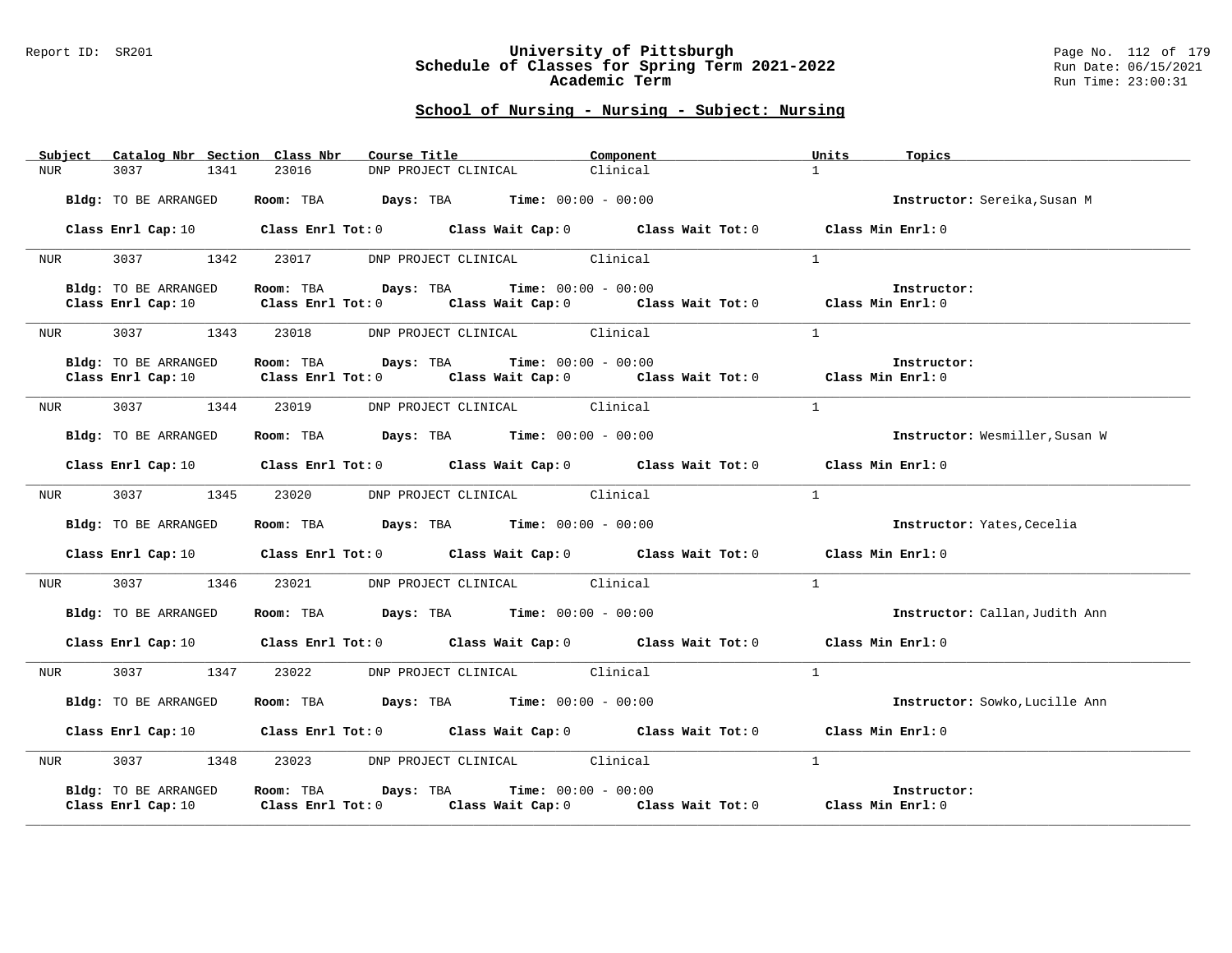#### Report ID: SR201 **University of Pittsburgh** Page No. 113 of 179 **Schedule of Classes for Spring Term 2021-2022** Run Date: 06/15/2021 **Academic Term** Run Time: 23:00:31

| Subject          | Catalog Nbr Section Class Nbr | Course Title                                                                                                                                                                                 | Component                                             | Units<br>Topics                          |
|------------------|-------------------------------|----------------------------------------------------------------------------------------------------------------------------------------------------------------------------------------------|-------------------------------------------------------|------------------------------------------|
| NUR              | 3037<br>1349                  | 23024<br>DNP PROJECT CLINICAL                                                                                                                                                                | Clinical                                              | $\mathbf{1}$                             |
|                  | Bldg: TO BE ARRANGED          | Room: TBA $Days:$ TBA $Time: 00:00 - 00:00$                                                                                                                                                  |                                                       | Instructor: Miller, Susan E              |
|                  |                               | Class Enrl Cap: 10 $\qquad$ Class Enrl Tot: 0 $\qquad$ Class Wait Cap: 0 $\qquad$ Class Wait Tot: 0 $\qquad$ Class Min Enrl: 0                                                               |                                                       |                                          |
| NUR <sub>i</sub> | 3037 1350                     | DNP PROJECT CLINICAL Clinical<br>23025                                                                                                                                                       |                                                       | $\mathbf{1}$                             |
|                  | Bldg: TO BE ARRANGED          | Room: TBA $Days:$ TBA $Time: 00:00 - 00:00$<br>Class Enrl Cap: $10$ Class Enrl Tot: $0$                                                                                                      | Class Wait Cap: 0 Class Wait Tot: 0 Class Min Enrl: 0 | Instructor:                              |
|                  |                               |                                                                                                                                                                                              |                                                       |                                          |
| NUR <sub>p</sub> | 3037 1351 23026               | DNP PROJECT CLINICAL Clinical                                                                                                                                                                |                                                       | $\mathbf{1}$                             |
|                  | Bldg: TO BE ARRANGED          | Room: TBA $Days:$ TBA $Time: 00:00 - 00:00$                                                                                                                                                  |                                                       | Instructor: Staff                        |
|                  |                               | Class Enrl Cap: 10 $\qquad$ Class Enrl Tot: 0 $\qquad$ Class Wait Cap: 0 $\qquad$ Class Wait Tot: 0 $\qquad$ Class Min Enrl: 0                                                               |                                                       |                                          |
| NUR <sub>p</sub> | 3037 1352                     | 23027 DNP PROJECT CLINICAL Clinical                                                                                                                                                          |                                                       | $\mathbf{1}$                             |
|                  | Bldg: TO BE ARRANGED          | Room: TBA $\rule{1em}{0.15mm}$ Days: TBA $\rule{1.15mm}]{0.15mm}$ Time: $0.0100 - 0.0100$                                                                                                    |                                                       | Instructor: Dechant, Jason Jay           |
|                  |                               | Class Enrl Cap: 10 $\qquad$ Class Enrl Tot: 0 $\qquad$ Class Wait Cap: 0 $\qquad$ Class Wait Tot: 0 $\qquad$ Class Min Enrl: 0                                                               |                                                       |                                          |
| <b>NUR</b>       | 3037 1353                     | 23028<br>DNP PROJECT CLINICAL Clinical                                                                                                                                                       |                                                       | $\overline{1}$                           |
|                  | Bldg: TO BE ARRANGED          | <b>Days:</b> TBA <b>Time:</b> $00:00 - 00:00$<br>Room: TBA<br>Class Enrl Cap: 10 $\qquad$ Class Enrl Tot: 0 $\qquad$ Class Wait Cap: 0 $\qquad$ Class Wait Tot: 0 $\qquad$ Class Min Enrl: 0 |                                                       | Instructor:                              |
| NUR <sub>p</sub> | 3037 1354                     | 23029<br>DNP PROJECT CLINICAL Clinical                                                                                                                                                       |                                                       | $\overline{1}$                           |
|                  | Bldg: TO BE ARRANGED          | Room: TBA $Days:$ TBA $Time: 00:00 - 00:00$                                                                                                                                                  |                                                       | Instructor: Kitutu, Julius Mulwa Munyoki |
|                  |                               | Class Enrl Cap: 10 $\qquad$ Class Enrl Tot: 0 $\qquad$ Class Wait Cap: 0 $\qquad$ Class Wait Tot: 0 $\qquad$ Class Min Enrl: 0                                                               |                                                       |                                          |
| NUR <b>NUR</b>   | 3037<br>1355                  | DNP PROJECT CLINICAL Clinical<br>23030                                                                                                                                                       |                                                       | $\mathbf{1}$                             |
|                  | Bldg: TO BE ARRANGED          | Room: TBA $Days:$ TBA $Time: 00:00 - 00:00$                                                                                                                                                  |                                                       | Instructor: Kaufman, Robert Reid         |
|                  |                               | Class Enrl Cap: 10 $\qquad$ Class Enrl Tot: 0 $\qquad$ Class Wait Cap: 0 $\qquad$ Class Wait Tot: 0 $\qquad$ Class Min Enrl: 0                                                               |                                                       |                                          |
| NUR <b>NUR</b>   | 3037 1356                     | 23031 DNP PROJECT CLINICAL Clinical                                                                                                                                                          |                                                       | $\mathbf{1}$                             |
|                  | Bldg: TO BE ARRANGED          | Room: TBA $Days:$ TBA Time: $00:00 - 00:00$                                                                                                                                                  |                                                       | Instructor: Conley, Yvette Perry         |
|                  | Class Enrl Cap: 10            | Class Enrl Tot: $0$ Class Wait Cap: $0$ Class Wait Tot: $0$                                                                                                                                  |                                                       | Class Min Enrl: 0                        |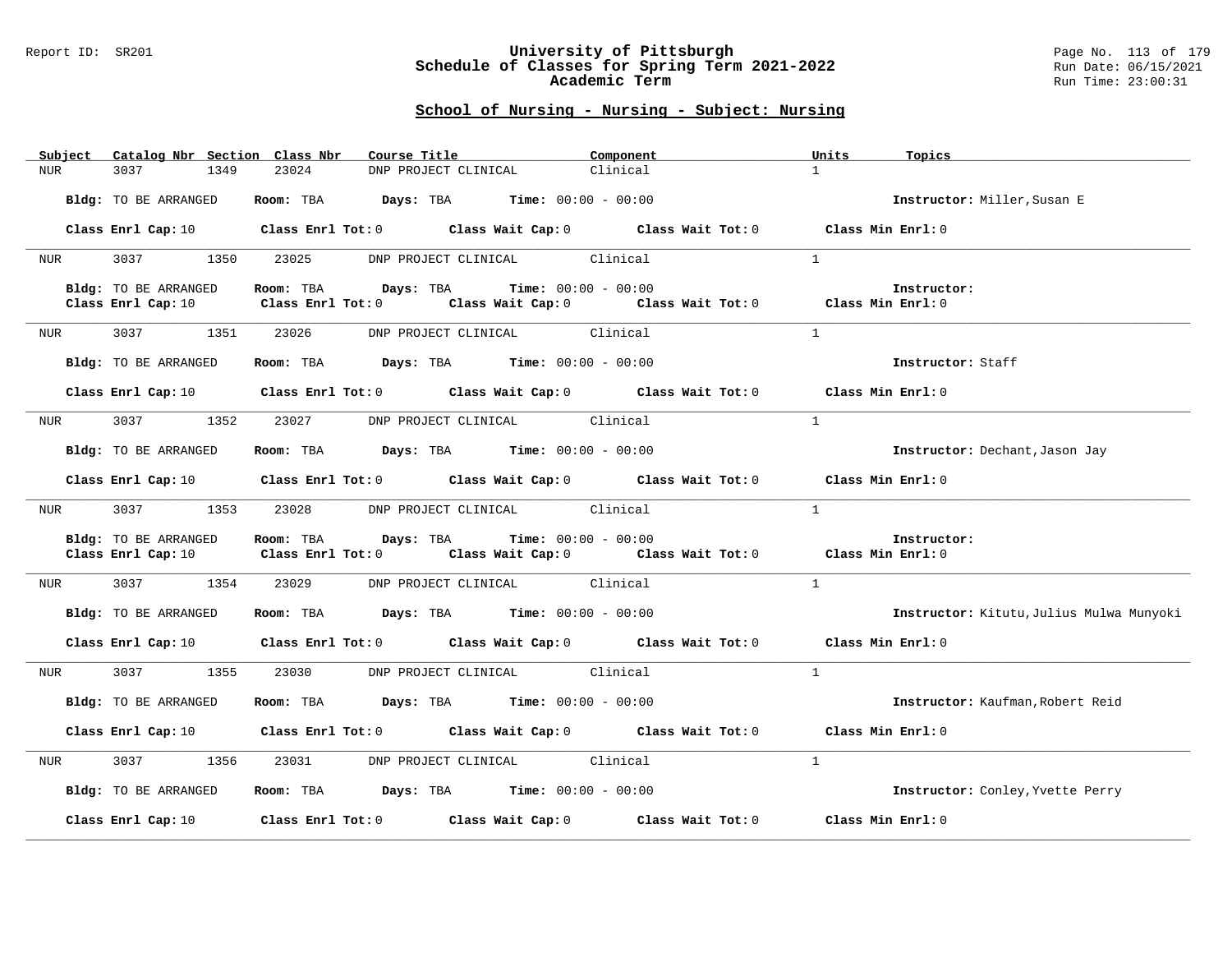#### Report ID: SR201 **University of Pittsburgh** Page No. 114 of 179 **Schedule of Classes for Spring Term 2021-2022** Run Date: 06/15/2021 **Academic Term** Run Time: 23:00:31

| Subject<br>Catalog Nbr Section Class Nbr | Course Title                                                             | Component                                                                                                                      | Units<br>Topics                    |
|------------------------------------------|--------------------------------------------------------------------------|--------------------------------------------------------------------------------------------------------------------------------|------------------------------------|
| 3037<br>1357<br>NUR                      | 23032<br>DNP PROJECT CLINICAL                                            | Clinical                                                                                                                       | $\mathbf{1}$                       |
| Bldg: TO BE ARRANGED                     | Room: TBA $Days:$ TBA $Time: 00:00 - 00:00$                              |                                                                                                                                | Instructor: Ren, Dianxu            |
|                                          |                                                                          | Class Enrl Cap: 10 $\qquad$ Class Enrl Tot: 0 $\qquad$ Class Wait Cap: 0 $\qquad$ Class Wait Tot: 0 $\qquad$ Class Min Enrl: 0 |                                    |
| 3037 1358<br>NUR <sub>p</sub>            | 23033 DNP PROJECT CLINICAL Clinical                                      |                                                                                                                                | $\overline{1}$                     |
| Bldg: TO BE ARRANGED                     | Room: TBA $Days:$ TBA $Time: 00:00 - 00:00$                              |                                                                                                                                | Instructor:                        |
| Class Enrl Cap: 10                       | $Class$ $Enr1$ $Tot: 0$                                                  | Class Wait Cap: $0$ Class Wait Tot: $0$ Class Min Enrl: $0$                                                                    |                                    |
| 3037 1359<br>NUR <b>NUR</b>              | DNP PROJECT CLINICAL Clinical<br>23034                                   |                                                                                                                                | $\mathbf{1}$                       |
| Bldg: TO BE ARRANGED                     | Room: TBA $Days:$ TBA $Time: 00:00 - 00:00$                              |                                                                                                                                | Instructor: Rohay, Jeffrey Michael |
|                                          | Class Enrl Cap: 10 Class Enrl Tot: 0 Class Wait Cap: 0 Class Wait Tot: 0 |                                                                                                                                | Class Min Enrl: 0                  |
| 3037<br>1360<br>NUR <sub>tion</sub>      | 23035<br>DNP PROJECT CLINICAL Clinical                                   |                                                                                                                                | $\mathbf{1}$                       |
| Bldg: TO BE ARRANGED                     | Room: TBA $Days:$ TBA $Time: 00:00 - 00:00$                              |                                                                                                                                | Instructor:                        |
| Class Enrl Cap: 10                       | Class Enrl Tot: $0$ Class Wait Cap: $0$ Class Wait Tot: $0$              |                                                                                                                                | Class Min Enrl: 0                  |
| 3037<br>1361<br>NUR <sub>p</sub>         | DNP PROJECT CLINICAL Clinical<br>23036                                   |                                                                                                                                | $\mathbf{1}$                       |
| Bldg: TO BE ARRANGED                     | Room: TBA $Days: TBA$ Time: $00:00 - 00:00$                              |                                                                                                                                | Instructor: Feeley, Christine A    |
|                                          |                                                                          | Class Enrl Cap: 10 Class Enrl Tot: 0 Class Wait Cap: 0 Class Wait Tot: 0 Class Min Enrl: 0                                     |                                    |
| NUR <sub>p</sub>                         | 3037 1362 24025 DNP PROJECT CLINICAL Clinical                            |                                                                                                                                | $\mathbf{1}$                       |
| Bldg: TO BE ARRANGED                     | Room: TBA $Days:$ TBA $Time: 00:00 - 00:00$                              |                                                                                                                                | Instructor: Fennimore, Laura A     |
|                                          |                                                                          | Class Enrl Cap: 10 $\qquad$ Class Enrl Tot: 0 $\qquad$ Class Wait Cap: 0 $\qquad$ Class Wait Tot: 0 $\qquad$ Class Min Enrl: 0 |                                    |
| 3037 1363<br>NUR <sub>p</sub>            | DNP PROJECT CLINICAL Clinical<br>24026                                   |                                                                                                                                | $\mathbf{1}$                       |
| Bldg: WEB Based Class                    | Room: TBA $Days:$ TBA $Time: 00:00 - 00:00$                              |                                                                                                                                | Instructor: Fennimore, Laura A     |
| Class Enrl Cap: 10<br>Attributes: Online |                                                                          | Class Enrl Tot: $0$ Class Wait Cap: $0$ Class Wait Tot: $0$ Class Min Enrl: $0$                                                |                                    |
| 3037<br>1364<br>NUR                      | DNP PROJECT CLINICAL Clinical<br>24044                                   |                                                                                                                                | $\mathbf{1}$                       |
| Bldg: TO BE ARRANGED                     | Room: TBA $Days:$ TBA Time: $00:00 - 00:00$                              |                                                                                                                                | Instructor: Staff                  |
| Class Enrl Cap: 10                       |                                                                          | Class Enrl Tot: 0 $\qquad$ Class Wait Cap: 0 $\qquad$ Class Wait Tot: 0 $\qquad$ Class Min Enrl: 0                             |                                    |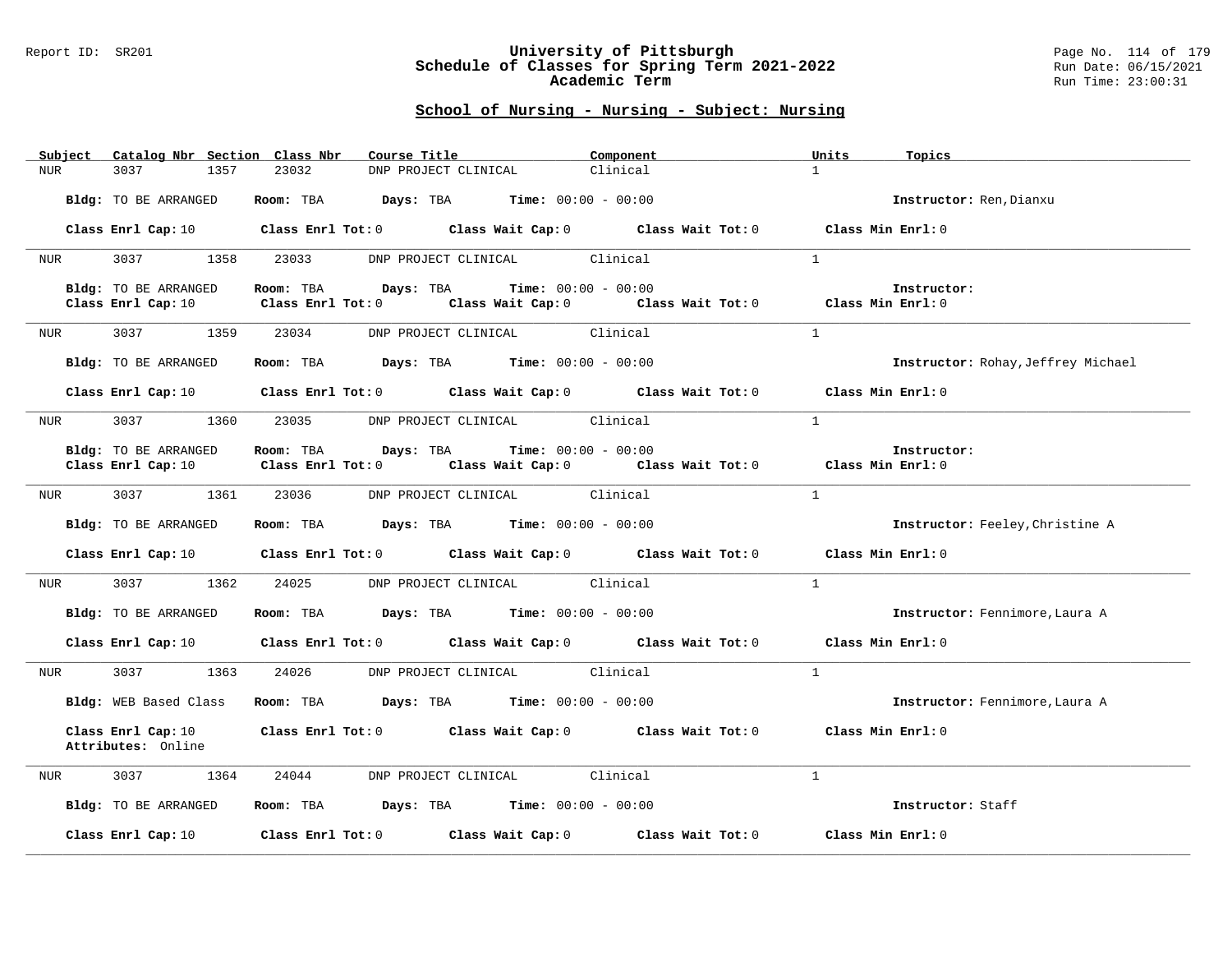#### Report ID: SR201 **University of Pittsburgh** Page No. 115 of 179 **Schedule of Classes for Spring Term 2021-2022** Run Date: 06/15/2021 **Academic Term** Run Time: 23:00:31

|                  | Subject Catalog Nbr Section Class Nbr      | Course Title                                                                                                                   | Component | Units<br>Topics                        |
|------------------|--------------------------------------------|--------------------------------------------------------------------------------------------------------------------------------|-----------|----------------------------------------|
| NUR              | 3037<br>1365                               | 24045<br>DNP PROJECT CLINICAL                                                                                                  | Clinical  | $\mathbf{1}$                           |
|                  | Bldg: WEB Based Class                      | Room: TBA $Days:$ TBA $Time: 00:00 - 00:00$                                                                                    |           | Instructor: Staff                      |
|                  | Class Enrl Cap: 10<br>Attributes: Online   | Class Enrl Tot: $0$ Class Wait Cap: $0$ Class Wait Tot: $0$ Class Min Enrl: $0$                                                |           |                                        |
| NUR <b>NUR</b>   | 3037 1366                                  | DNP PROJECT CLINICAL Clinical<br>24637                                                                                         |           | $\mathbf{1}$                           |
|                  | Bldg: TO BE ARRANGED                       | Room: TBA $Days:$ TBA $Time: 00:00 - 00:00$                                                                                    |           | Instructor: Mermigas, Judith A         |
|                  |                                            | Class Enrl Cap: 10 Class Enrl Tot: 0 Class Wait Cap: 0 Class Wait Tot: 0 Class Min Enrl: 0                                     |           |                                        |
| NUR              | 3037<br>1367                               | DNP PROJECT CLINICAL Clinical<br>24866 200                                                                                     |           | 1                                      |
|                  | Bldg: TO BE ARRANGED                       | Room: TBA $Days:$ TBA Time: $00:00 - 00:00$                                                                                    |           | Instructor: Staff                      |
|                  |                                            | Class Enrl Cap: 35 Class Enrl Tot: 0 Class Wait Cap: 0 Class Wait Tot: 0 Class Min Enrl: 0                                     |           |                                        |
| NUR              | 3037 1368                                  | DNP PROJECT CLINICAL Clinical<br>28218                                                                                         |           | $\mathbf{1}$                           |
|                  |                                            | Bldg: Victoria Building Room: 00360 Days: TBA Time: 00:00 - 00:00                                                              |           | Instructor: Staff                      |
|                  | Class Enrl Cap: 10                         | Class Enrl Tot: 0 Class Wait Cap: 0 Class Wait Tot: 0                                                                          |           | Class Min Enrl: 0                      |
| NUR              | 3045<br>1010                               | RESEARCH PRACTICUM Practicum<br>13380                                                                                          |           | $1 - 6$                                |
|                  | Bldg: TO BE ARRANGED<br>Class Enrl Cap: 25 | Room: TBA $Days:$ TBA $Time: 00:00 - 00:00$<br>Class Enrl Tot: $0$ Class Wait Cap: $0$ Class Wait Tot: $0$ Class Min Enrl: $0$ |           | Instructor:                            |
| NUR              | 3045<br>1020                               | RESEARCH PRACTICUM Practicum<br>13383                                                                                          |           | $1 - 6$                                |
|                  | Bldg: TO BE ARRANGED                       | Room: TBA $\rule{1em}{0.15mm}$ Days: TBA $\rule{1.5mm}{0.15mm}$ Time: $00:00 - 00:00$                                          |           | Instructor: Bender, Catherine M        |
|                  |                                            | Class Enrl Cap: 25 Class Enrl Tot: 0 Class Wait Cap: 0 Class Wait Tot: 0 Class Min Enrl: 0                                     |           |                                        |
| NUR <sub>i</sub> | 3045 1030 13385                            | RESEARCH PRACTICUM Practicum                                                                                                   |           | $1 - 6$                                |
|                  | Bldg: TO BE ARRANGED                       | Room: TBA $Days:$ TBA $Time: 00:00 - 00:00$                                                                                    |           | Instructor: Burke, Lora E              |
|                  |                                            | Class Enrl Cap: 25 Class Enrl Tot: 0 Class Wait Cap: 0 Class Wait Tot: 0                                                       |           | Class Min Enrl: 0                      |
| NUR              | 3045<br>1040                               | RESEARCH PRACTICUM Practicum<br>13387                                                                                          |           | $1 - 6$                                |
|                  | Bldg: TO BE ARRANGED                       | Room: TBA $Days:$ TBA $Time: 00:00 - 00:00$                                                                                    |           | Instructor: Charron-Prochownik, Denise |
|                  | Class Enrl Cap: 25                         | Class Enrl Tot: $0$ Class Wait Cap: $0$ Class Wait Tot: $0$                                                                    |           | Class Min Enrl: 0                      |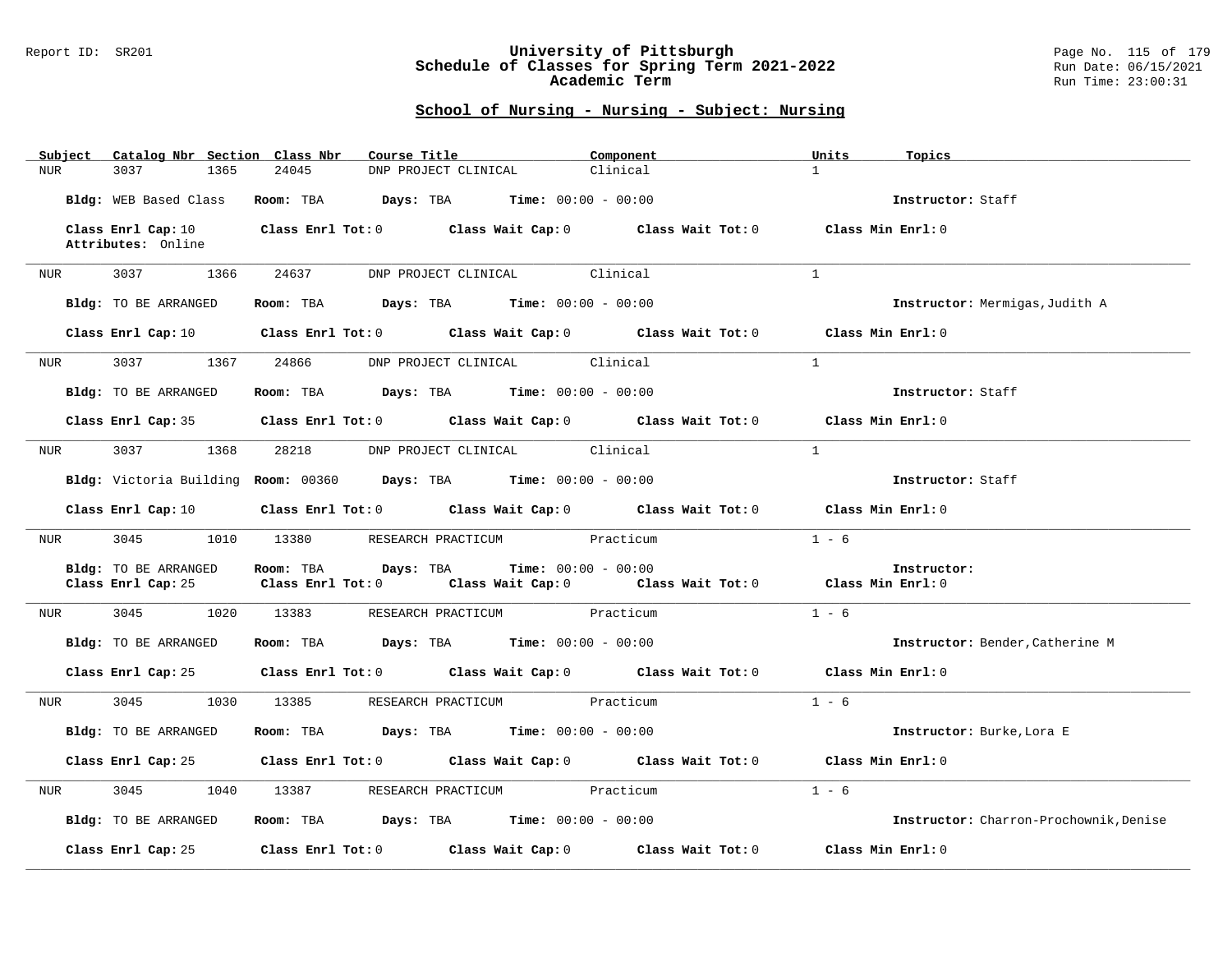| NUR |            | 3045<br>1050         | 13391<br>RESEARCH PRACTICUM                                                                | Practicum | $1 - 6$                                |
|-----|------------|----------------------|--------------------------------------------------------------------------------------------|-----------|----------------------------------------|
|     |            | Bldg: TO BE ARRANGED | Room: TBA $Days:$ TBA $Time: 00:00 - 00:00$                                                |           | Instructor: Staff                      |
|     |            |                      | Class Enrl Cap: 25 Class Enrl Tot: 0 Class Wait Cap: 0 Class Wait Tot: 0 Class Min Enrl: 0 |           |                                        |
|     |            |                      | NUR 3045 1060 13392 RESEARCH PRACTICUM Practicum                                           |           | $1 - 6$                                |
|     |            | Bldg: TO BE ARRANGED | Room: TBA $\rule{1em}{0.15mm}$ Days: TBA Time: $00:00 - 00:00$                             |           | Instructor: Conley, Yvette Perry       |
|     |            |                      | Class Enrl Cap: 25 Class Enrl Tot: 0 Class Wait Cap: 0 Class Wait Tot: 0 Class Min Enrl: 0 |           |                                        |
|     |            |                      | NUR 3045 1070 13393 RESEARCH PRACTICUM Practicum                                           |           | $1 - 6$                                |
|     |            |                      | Bldg: TO BE ARRANGED Room: TBA Days: TBA Time: 00:00 - 00:00                               |           | Instructor: Constantino, Rose          |
|     |            |                      | Class Enrl Cap: 25 $\hbox{Class Enrl Tot:0}$ Class Wait Cap: 0 $\hbox{Class Naitr O}$      |           | Class Min Enrl: 0                      |
|     |            |                      | NUR 3045 1080 13394 RESEARCH PRACTICUM Practicum                                           |           | $1 - 6$                                |
|     |            | Bldg: TO BE ARRANGED | Room: TBA $\rule{1em}{0.15mm}$ Days: TBA $\rule{1.15mm}]{0.15mm}$ Time: $0.000 - 0.0000$   |           | Instructor: Dabbs, Annette J De Vito   |
|     |            |                      | Class Enrl Cap: 25 Class Enrl Tot: 0 Class Wait Cap: 0 Class Wait Tot: 0                   |           | Class Min $Enr1:0$                     |
|     |            |                      | NUR 3045 1090 13395 RESEARCH PRACTICUM Practicum                                           |           | $1 - 6$                                |
|     |            | Bldg: TO BE ARRANGED | Room: TBA $\rule{1em}{0.15mm}$ Days: TBA Time: $00:00 - 00:00$                             |           | Instructor: Donovan, Heidi Ann Scharf  |
|     |            |                      | Class Enrl Cap: 25 Class Enrl Tot: 0 Class Wait Cap: 0 Class Wait Tot: 0                   |           | Class Min Enrl: 0                      |
|     |            |                      | NUR 3045 1100 13396 RESEARCH PRACTICUM Practicum                                           |           | $1 - 6$                                |
|     |            | Bldg: TO BE ARRANGED | Room: TBA $Days:$ TBA Time: $00:00 - 00:00$                                                |           | Instructor: Dorman, Janice S           |
|     |            |                      | Class Enrl Cap: 25 Class Enrl Tot: 0 Class Wait Cap: 0 Class Wait Tot: 0                   |           | Class Min Enrl: 0                      |
|     | <b>NUR</b> |                      | 3045 1110 13397 RESEARCH PRACTICUM Practicum                                               |           | $1 - 6$                                |
|     |            | Bldg: TO BE ARRANGED | Room: TBA $\rule{1em}{0.15mm}$ Days: TBA $\rule{1.15mm}]{0.15mm}$ Time: $0.000 - 0.0000$   |           | Instructor: Doswell, Willa             |
|     |            | Class Enrl Cap: 25   | Class Enrl Tot: $0$ Class Wait Cap: $0$ Class Wait Tot: $0$                                |           | Class Min Enrl: 0                      |
|     |            |                      | NUR 3045 1120 13398 RESEARCH PRACTICUM Practicum                                           |           | $1 - 6$                                |
|     |            | Bldg: TO BE ARRANGED | Room: TBA $Days:$ TBA $Time: 00:00 - 00:00$                                                |           | Instructor: Dunbar-Jacob, Jacqueline M |
|     |            |                      | Class Enrl Cap: 25 Class Enrl Tot: 0 Class Wait Cap: 0 Class Wait Tot: 0 Class Min Enrl: 0 |           |                                        |
|     |            |                      | NUR 3045 1130 13399 RESEARCH PRACTICUM Practicum                                           |           | $1 - 6$                                |
|     |            | Bldg: TO BE ARRANGED | Room: TBA $Days: TBA$ Time: $00:00 - 00:00$                                                |           | Instructor: Engberg, Sandra J          |
|     |            | Class Enrl Cap: 25   | Class Enrl Tot: $0$ Class Wait Cap: $0$ Class Wait Tot: $0$ Class Min Enrl: $0$            |           |                                        |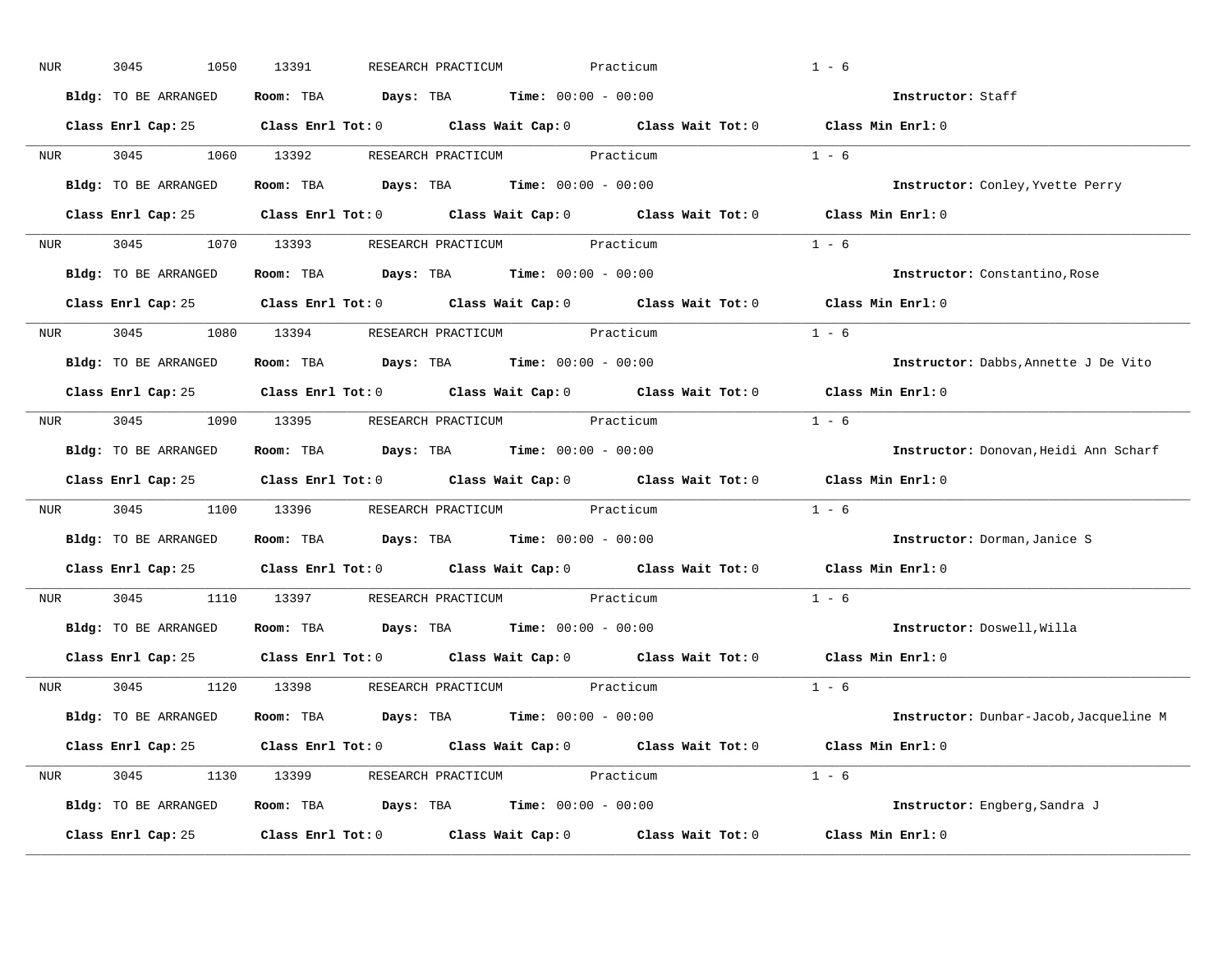#### Report ID: SR201 **University of Pittsburgh** Page No. 117 of 179 **Schedule of Classes for Spring Term 2021-2022** Run Date: 06/15/2021 **Academic Term** Run Time: 23:00:31

| Subject             | Catalog Nbr Section Class Nbr | Course Title | Component                                                                                  | Units<br>Topics                |                                   |
|---------------------|-------------------------------|--------------|--------------------------------------------------------------------------------------------|--------------------------------|-----------------------------------|
| <b>NUR</b>          | 3045<br>1140                  | 13400        | RESEARCH PRACTICUM<br>Practicum                                                            | $1 - 6$                        |                                   |
|                     |                               |              |                                                                                            |                                |                                   |
|                     | Bldg: TO BE ARRANGED          |              | Room: TBA $Days:$ TBA $Time: 00:00 - 00:00$                                                | Instructor: Erlen, Judith      |                                   |
|                     |                               |              |                                                                                            |                                |                                   |
|                     |                               |              | Class Enrl Cap: 25 Class Enrl Tot: 0 Class Wait Cap: 0 Class Wait Tot: 0 Class Min Enrl: 0 |                                |                                   |
|                     |                               |              |                                                                                            |                                |                                   |
| NUR <sub>i</sub>    |                               |              | 3045 1150 13401 RESEARCH PRACTICUM Practicum                                               | $1 - 6$                        |                                   |
|                     |                               |              |                                                                                            |                                |                                   |
|                     | Bldg: TO BE ARRANGED          |              | Room: TBA $Days:$ TBA $Time:$ 00:00 - 00:00                                                | Instructor: Braxter, Betty J.  |                                   |
|                     |                               |              |                                                                                            |                                |                                   |
|                     |                               |              | Class Enrl Cap: 25 Class Enrl Tot: 0 Class Wait Cap: 0 Class Wait Tot: 0 Class Min Enrl: 0 |                                |                                   |
|                     |                               |              |                                                                                            |                                |                                   |
| NUR <sub>tion</sub> |                               |              | 3045 1160 13402 RESEARCH PRACTICUM Practicum                                               | $1 - 6$                        |                                   |
|                     |                               |              |                                                                                            |                                |                                   |
|                     | Bldg: TO BE ARRANGED          |              | Room: TBA $Days:$ TBA $Time: 00:00 - 00:00$                                                | Instructor: Henker, Richard A. |                                   |
|                     |                               |              |                                                                                            |                                |                                   |
|                     |                               |              | Class Enrl Cap: 25 Class Enrl Tot: 0 Class Wait Cap: 0 Class Wait Tot: 0 Class Min Enrl: 0 |                                |                                   |
|                     |                               |              |                                                                                            |                                |                                   |
|                     |                               |              | 3045 1170 13403 RESEARCH PRACTICUM Practicum                                               | $1 - 6$                        |                                   |
| NUR <b>NUR</b>      |                               |              |                                                                                            |                                |                                   |
|                     | Bldg: TO BE ARRANGED          |              | Room: TBA $Days:$ TBA $Time: 00:00 - 00:00$                                                | Instructor:                    |                                   |
|                     |                               |              | Class Enrl Tot: $0$ Class Wait Cap: $0$ Class Wait Tot: $0$ Class Min Enrl: $0$            |                                |                                   |
|                     | Class Enrl Cap: 25            |              |                                                                                            |                                |                                   |
|                     | NUR 3045 1180 13404           |              | RESEARCH PRACTICUM Practicum                                                               | $1 - 6$                        |                                   |
|                     |                               |              |                                                                                            |                                |                                   |
|                     |                               |              |                                                                                            |                                |                                   |
|                     | Bldg: TO BE ARRANGED          |              | Room: TBA $\rule{1em}{0.15mm}$ Days: TBA Time: $00:00 - 00:00$                             | Instructor: Hravnak, Marilyn   |                                   |
|                     |                               |              |                                                                                            |                                |                                   |
|                     |                               |              | Class Enrl Cap: 25 Class Enrl Tot: 0 Class Wait Cap: 0 Class Wait Tot: 0 Class Min Enrl: 0 |                                |                                   |
|                     |                               |              |                                                                                            |                                |                                   |
| NUR                 | 3045<br>1190                  |              | 13405 RESEARCH PRACTICUM Practicum                                                         | $1 - 6$                        |                                   |
|                     |                               |              |                                                                                            |                                |                                   |
|                     | Bldg: TO BE ARRANGED          |              | Room: TBA $Days:$ TBA $Time: 00:00 - 00:00$                                                | Instructor: Staff              |                                   |
|                     |                               |              |                                                                                            |                                |                                   |
|                     |                               |              | Class Enrl Cap: 25 Class Enrl Tot: 0 Class Wait Cap: 0 Class Wait Tot: 0 Class Min Enrl: 0 |                                |                                   |
|                     |                               |              |                                                                                            |                                |                                   |
| NUR <b>NUR</b>      |                               |              | 3045 1200 13406 RESEARCH PRACTICUM Practicum                                               | $1 - 6$                        |                                   |
|                     |                               |              |                                                                                            |                                |                                   |
|                     | Bldg: TO BE ARRANGED          |              | Room: TBA $Days:$ TBA Time: $00:00 - 00:00$                                                |                                | Instructor: Sherwood, Paula Riess |
|                     |                               |              |                                                                                            |                                |                                   |
|                     |                               |              | Class Enrl Cap: 25 Class Enrl Tot: 0 Class Wait Cap: 0 Class Wait Tot: 0 Class Min Enrl: 0 |                                |                                   |
|                     |                               |              |                                                                                            |                                |                                   |
| NUR <sub>p</sub>    |                               |              | 3045 1210 13407 RESEARCH PRACTICUM Practicum                                               | $1 - 6$                        |                                   |
|                     |                               |              |                                                                                            |                                |                                   |
|                     | Bldg: TO BE ARRANGED          |              | Room: TBA $Days:$ TBA $Time: 00:00 - 00:00$                                                | Instructor:                    |                                   |
|                     | Class Enrl Cap: 25            |              | Class Enrl Tot: $0$ Class Wait Cap: $0$ Class Wait Tot: $0$ Class Min Enrl: $0$            |                                |                                   |
|                     |                               |              |                                                                                            |                                |                                   |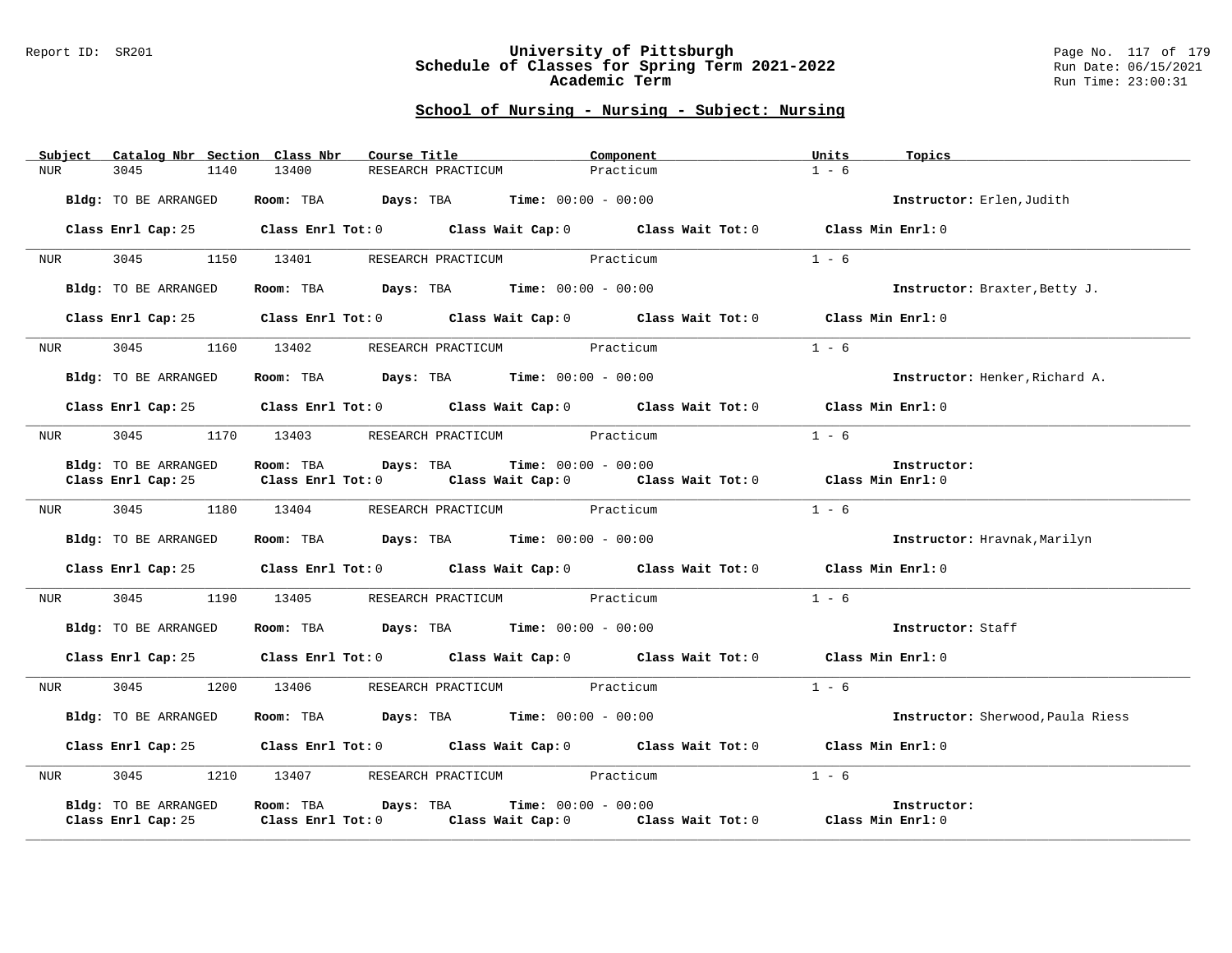#### Report ID: SR201 **University of Pittsburgh** Page No. 118 of 179 **Schedule of Classes for Spring Term 2021-2022** Run Date: 06/15/2021 **Academic Term** Run Time: 23:00:31

| Subject<br>Catalog Nbr Section Class Nbr | Course Title                                                                               | Component | Units<br>Topics                    |
|------------------------------------------|--------------------------------------------------------------------------------------------|-----------|------------------------------------|
| 3045<br>1220<br>NUR                      | 13408<br>RESEARCH PRACTICUM                                                                | Practicum | $1 - 6$                            |
| Bldg: TO BE ARRANGED                     | Room: TBA $Days:$ TBA $Time: 00:00 - 00:00$                                                |           | Instructor: Nativio, Donna         |
|                                          | Class Enrl Cap: 25 Class Enrl Tot: 0 Class Wait Cap: 0 Class Wait Tot: 0 Class Min Enrl: 0 |           |                                    |
| 3045<br><b>NUR</b>                       | 1230 13409<br>RESEARCH PRACTICUM Practicum                                                 |           | $1 - 6$                            |
| Bldg: TO BE ARRANGED                     | Room: TBA $Days:$ TBA $Time: 00:00 - 00:00$                                                |           | Instructor: Ren, Dianxu            |
|                                          | Class Enrl Cap: 25 Class Enrl Tot: 0 Class Wait Cap: 0 Class Wait Tot: 0 Class Min Enrl: 0 |           |                                    |
| 3045<br>1240<br>NUR <sub>i</sub>         | RESEARCH PRACTICUM Practicum<br>13410                                                      |           | $1 - 6$                            |
| <b>Bldg:</b> TO BE ARRANGED              | Room: TBA $Days:$ TBA $Time: 00:00 - 00:00$                                                |           | Instructor: Chasens, Eileen Ruth   |
|                                          | Class Enrl Cap: 25 Class Enrl Tot: 0 Class Wait Cap: 0 Class Wait Tot: 0 Class Min Enrl: 0 |           |                                    |
| 3045 1250 13411<br>NUR <sub>i</sub>      | RESEARCH PRACTICUM Practicum                                                               |           | $1 - 6$                            |
| Bldg: TO BE ARRANGED                     | Room: TBA $Days:$ TBA Time: $00:00 - 00:00$                                                |           | Instructor: Puskar, Kathryn R.     |
|                                          | Class Enrl Cap: 25 Class Enrl Tot: 0 Class Wait Cap: 0 Class Wait Tot: 0 Class Min Enrl: 0 |           |                                    |
|                                          | NUR 3045 1260 13412 RESEARCH PRACTICUM Practicum                                           |           | $1 - 6$                            |
| Bldg: TO BE ARRANGED                     | Room: TBA $Days:$ TBA $Time: 00:00 - 00:00$                                                |           | Instructor: Rosenzweig, Margaret   |
|                                          | Class Enrl Cap: 25 Class Enrl Tot: 0 Class Wait Cap: 0 Class Wait Tot: 0                   |           | Class Min Enrl: 0                  |
| 3045<br>1270<br>NUR                      | 13413 RESEARCH PRACTICUM Practicum                                                         |           | $1 - 6$                            |
| Bldg: TO BE ARRANGED                     | Room: TBA $Days:$ TBA $Time:$ $00:00 - 00:00$                                              |           | Instructor: Schlenk, Elizabeth Ann |
|                                          | Class Enrl Cap: 25 Class Enrl Tot: 0 Class Wait Cap: 0 Class Wait Tot: 0 Class Min Enrl: 0 |           |                                    |
| 3045<br>NUR <sub>e</sub>                 | 1280 13414<br>RESEARCH PRACTICUM Practicum                                                 |           | $1 - 6$                            |
| Bldg: TO BE ARRANGED                     | Room: TBA $Days:$ TBA $Time: 00:00 - 00:00$                                                |           | Instructor: Sereika, Susan M       |
|                                          | Class Enrl Cap: 25 Class Enrl Tot: 0 Class Wait Cap: 0 Class Wait Tot: 0                   |           | Class Min Enrl: 0                  |
| 3045<br>1290<br>NUR                      | RESEARCH PRACTICUM Practicum<br>13415                                                      |           | $1 - 6$                            |
| Bldg: TO BE ARRANGED                     | Room: TBA $Days:$ TBA $Time: 00:00 - 00:00$                                                |           | Instructor: Staff                  |
| Class Enrl Cap: 25                       | Class Enrl Tot: $0$ Class Wait Cap: $0$ Class Wait Tot: $0$                                |           | Class Min Enrl: 0                  |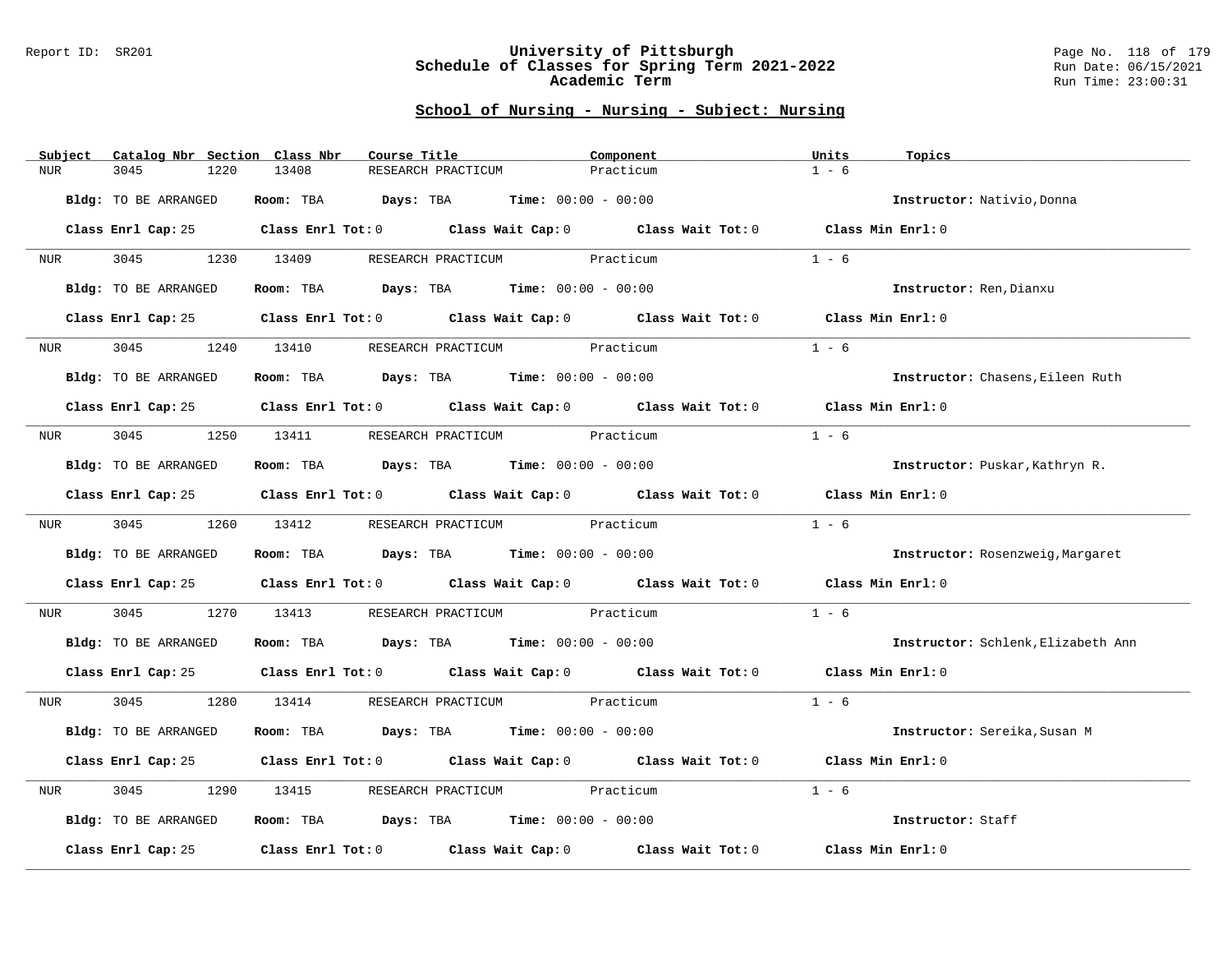| NUR              | 3045<br>1300                                      | 13416<br>RESEARCH PRACTICUM                                                                                                    | Practicum                                                                             | $1 - 6$                         |
|------------------|---------------------------------------------------|--------------------------------------------------------------------------------------------------------------------------------|---------------------------------------------------------------------------------------|---------------------------------|
|                  | Bldg: TO BE ARRANGED                              | Room: TBA $Days:$ TBA $Time: 00:00 - 00:00$                                                                                    |                                                                                       | Instructor: Swigart, Valerie A  |
|                  |                                                   | Class Enrl Cap: 25 Class Enrl Tot: 0 Class Wait Cap: 0 Class Wait Tot: 0 Class Min Enrl: 0                                     |                                                                                       |                                 |
| <b>NUR</b>       | 3045                                              | 1310 13429 RESEARCH PRACTICUM Practicum                                                                                        |                                                                                       | $1 - 6$                         |
|                  | Bldg: TO BE ARRANGED<br>Class Enrl Cap: 10        | Room: TBA<br>Days: TBA<br>Class Enrl Tot: 0 Class Wait Cap: 0 Class Wait Tot: 0 Class Min Enrl: 0                              | <b>Time:</b> $00:00 - 00:00$                                                          | Instructor:                     |
| NUR <sub>e</sub> | 3045 1320                                         | 14633<br>RESEARCH PRACTICUM Practicum                                                                                          |                                                                                       | $1 - 6$                         |
|                  | Bldg: TO BE ARRANGED                              | Room: TBA $Days:$ TBA $Time: 00:00 - 00:00$                                                                                    |                                                                                       | Instructor: Alexander, Sheila A |
|                  |                                                   | Class Enrl Cap: 10 $\qquad$ Class Enrl Tot: 0 $\qquad$ Class Wait Cap: 0 $\qquad$ Class Wait Tot: 0 $\qquad$ Class Min Enrl: 0 |                                                                                       |                                 |
| <b>NUR</b>       |                                                   | 3045 1330 14634 RESEARCH PRACTICUM Practicum                                                                                   |                                                                                       | $1 - 6$                         |
|                  | Bldg: TO BE ARRANGED                              | Room: TBA $Days:$ TBA $Time: 00:00 - 00:00$                                                                                    |                                                                                       | Instructor: Staff               |
|                  |                                                   | Class Enrl Cap: 10 $\qquad$ Class Enrl Tot: 0 $\qquad$ Class Wait Cap: 0 $\qquad$ Class Wait Tot: 0                            |                                                                                       | Class Min Enrl: 0               |
| <b>NUR</b>       | 3045<br>1340                                      | RESEARCH PRACTICUM Practicum<br>14635                                                                                          |                                                                                       | $1 - 6$                         |
|                  | <b>Bldg:</b> TO BE ARRANGED<br>Class Enrl Cap: 10 | Room: TBA<br>Days: TBA<br>Class Enrl Tot: $0$                                                                                  | <b>Time:</b> $00:00 - 00:00$<br>Class Wait Cap: 0 Class Wait Tot: 0 Class Min Enrl: 0 | Instructor:                     |
| NUR <sub>i</sub> | 3045 1350 14636                                   | RESEARCH PRACTICUM Practicum                                                                                                   |                                                                                       | $1 - 6$                         |
|                  | Bldg: TO BE ARRANGED<br>Class Enrl Cap: 10        | Room: TBA<br>Days: TBA<br>Class Enrl Tot: 0 $\qquad$ Class Wait Cap: 0 $\qquad$ Class Wait Tot: 0 $\qquad$ Class Min Enrl: 0   | <b>Time:</b> $00:00 - 00:00$                                                          | Instructor:                     |
| NUR <sub>e</sub> | 3045 1360 16546                                   | RESEARCH PRACTICUM Practicum                                                                                                   |                                                                                       | $1 - 6$                         |
|                  | Bldg: TO BE ARRANGED                              | Room: TBA $Days:$ TBA $Time: 00:00 - 00:00$                                                                                    |                                                                                       | Instructor: Founds, Sandra Anne |
|                  |                                                   | Class Enrl Cap: 10 $\qquad$ Class Enrl Tot: 0 $\qquad$ Class Wait Cap: 0 $\qquad$ Class Wait Tot: 0 $\qquad$ Class Min Enrl: 0 |                                                                                       |                                 |
| NUR <sub>p</sub> | 3045 1425                                         | 17031 RESEARCH PRACTICUM Practicum                                                                                             |                                                                                       | $1 - 6$                         |
|                  | Bldg: TO BE ARRANGED                              | Room: TBA $Days:$ TBA $Time: 00:00 - 00:00$                                                                                    |                                                                                       | Instructor: Lingler, Jennifer H |
|                  |                                                   | Class Enrl Cap: 10 		 Class Enrl Tot: 0 		 Class Wait Cap: 0 		 Class Wait Tot: 0                                              |                                                                                       | Class Min Enrl: 0               |
| NUR              | 3045<br>1430                                      | 17032<br>RESEARCH PRACTICUM Practicum                                                                                          |                                                                                       | $1 - 6$                         |
|                  | Bldg: TO BE ARRANGED                              | Room: TBA $Days: TBA$ Time: $00:00 - 00:00$                                                                                    |                                                                                       | Instructor: Mitchell, Ann M.    |
|                  | Class Enrl Cap: 10                                | Class Enrl Tot: 0 Class Wait Cap: 0 Class Wait Tot: 0                                                                          |                                                                                       | Class Min Enrl: 0               |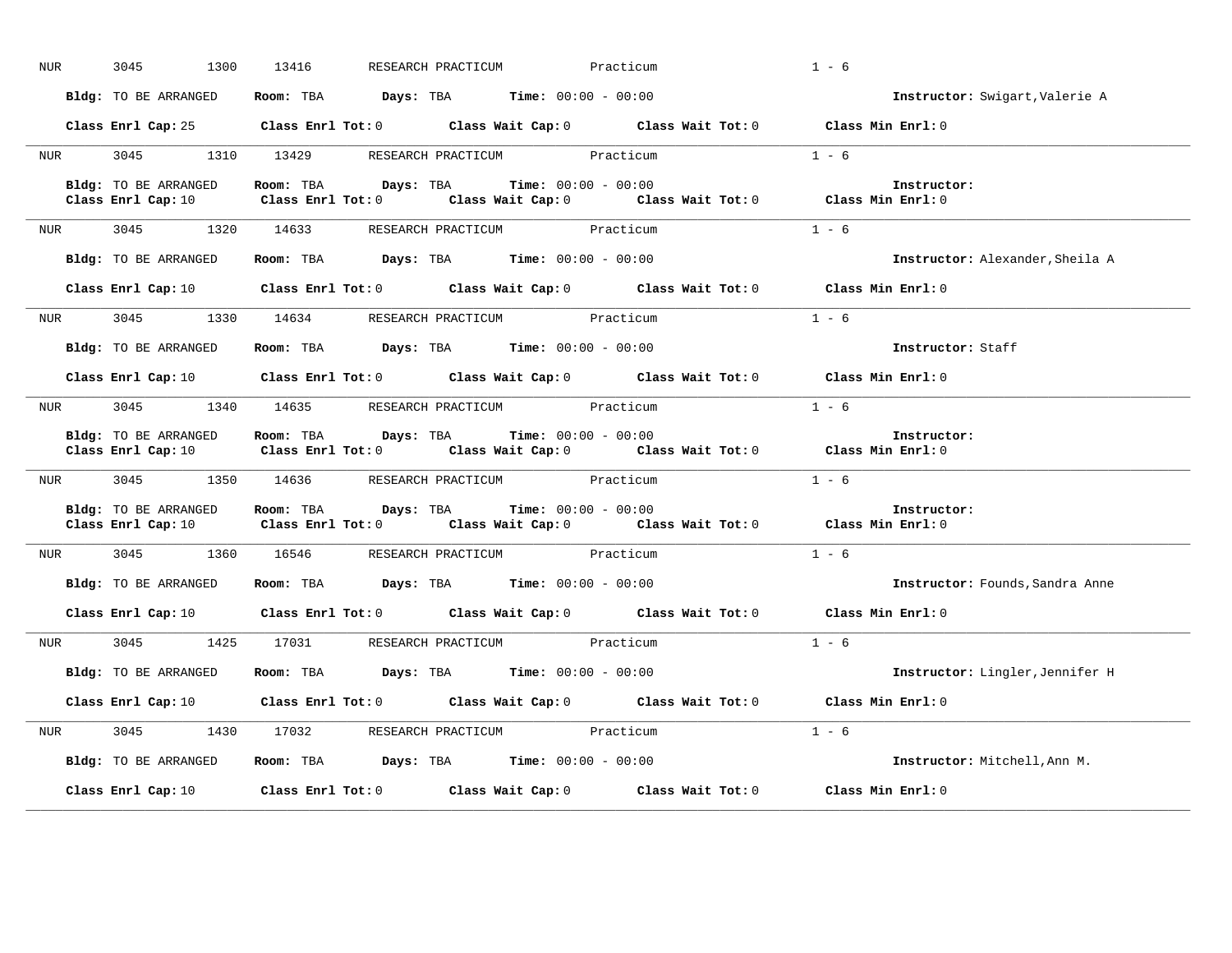#### Report ID: SR201 **University of Pittsburgh** Page No. 120 of 179 **Schedule of Classes for Spring Term 2021-2022** Run Date: 06/15/2021 **Academic Term** Run Time: 23:00:31

# **School of Nursing - Nursing - Subject: Nursing**

| Subject    | Catalog Nbr Section Class Nbr                        | Course Title                                                              | Component                                                     | Units                                                                                                                                                                                                                              | Topics                                   |
|------------|------------------------------------------------------|---------------------------------------------------------------------------|---------------------------------------------------------------|------------------------------------------------------------------------------------------------------------------------------------------------------------------------------------------------------------------------------------|------------------------------------------|
| <b>NUR</b> | 3045<br>1435                                         | 17033                                                                     | Practicum<br>RESEARCH PRACTICUM                               | $1 - 6$                                                                                                                                                                                                                            |                                          |
|            | Bldg: TO BE ARRANGED                                 | Days: TBA<br>Room: TBA                                                    | Time: $00:00 - 00:00$                                         |                                                                                                                                                                                                                                    | Instructor: Kitutu, Julius Mulwa Munyoki |
|            | Class Enrl Cap: 10                                   | Class Enrl Tot: 0                                                         | Class Wait Cap: 0                                             | Class Wait Tot: 0                                                                                                                                                                                                                  | Class Min Enrl: 0                        |
| NUR        | 3045<br>1440                                         | 24142                                                                     | Practicum<br>RESEARCH PRACTICUM                               | $1 - 6$                                                                                                                                                                                                                            |                                          |
|            | Bldg: TO BE ARRANGED                                 | Room: TBA<br>Days: TBA                                                    | <b>Time:</b> $00:00 - 00:00$                                  |                                                                                                                                                                                                                                    | Instructor: Danford, Cynthia             |
|            | Class Enrl Cap: 10                                   | Class Enrl Tot: 0                                                         | Class Wait Cap: 0                                             | Class Wait Tot: 0                                                                                                                                                                                                                  | Class Min Enrl: 0                        |
| NUR        | 3052<br>1060                                         | 13221                                                                     | Practicum<br>MANUSCRIPT DEVELOPMENT                           | $\mathbf{1}$                                                                                                                                                                                                                       |                                          |
|            | Bldg: Victoria Building Room: 00228                  | Days: Th                                                                  | <b>Time:</b> $11:00 - 11:50$                                  |                                                                                                                                                                                                                                    | Instructor: Mitchell, Ann M.             |
|            |                                                      |                                                                           |                                                               |                                                                                                                                                                                                                                    | Schlenk, Elizabeth Ann                   |
|            | Class Enrl Cap: 20                                   | Class Enrl Tot: 0<br>Room Characteristics: PeopleSoft - Scheduled (PS)(1) | Class Wait Cap: 0                                             | Class Wait Tot: 0                                                                                                                                                                                                                  | Class Min Enrl: 0                        |
| <b>NUR</b> | 3052<br>1200                                         | 22499                                                                     | Practicum<br>MANUSCRIPT DEVELOPMENT                           | $\mathbf{1}$                                                                                                                                                                                                                       |                                          |
|            | Bldg: WEB Based Class                                | Days: TBA<br>Room: TBA                                                    | <b>Time:</b> $00:00 - 00:00$                                  |                                                                                                                                                                                                                                    | Instructor: Mitchell, Ann M.             |
|            |                                                      |                                                                           |                                                               |                                                                                                                                                                                                                                    | Schlenk, Elizabeth Ann                   |
|            | Class Enrl Cap: 15<br>Attributes: Online             | Class Enrl Tot: 0                                                         | Class Wait Cap: 0                                             | Class Wait Tot: 0                                                                                                                                                                                                                  | Class Min Enrl: 0                        |
|            | Reserve Capacity:                                    |                                                                           | 01-OCT-2021 Online Nursing Students Only Reserve Enrl Cap: 15 |                                                                                                                                                                                                                                    | Reserve Enrl Tot:<br>$\Omega$            |
| <b>NUR</b> | 1500<br>3052D                                        | 24971                                                                     | Practicum<br>MANUSCRIPT DEVELOPMENT                           | $\mathbf{1}$                                                                                                                                                                                                                       |                                          |
|            | Bldg: WEB Based Class                                | Days: Th<br>Room: TBA                                                     | <b>Time:</b> $11:00 - 11:50$                                  |                                                                                                                                                                                                                                    | Instructor: Mitchell, Ann M.             |
|            |                                                      |                                                                           |                                                               |                                                                                                                                                                                                                                    | Schlenk, Elizabeth Ann                   |
|            | Class Enrl Cap: 20<br>Attributes: Distance Education | Class Enrl Tot: 0                                                         | Class Wait Cap: 0                                             | Class Wait Tot: $0$                                                                                                                                                                                                                | Class Min Enrl: 0                        |
|            |                                                      |                                                                           |                                                               | <b></b> This class has an additional fee. For more information go to <a <br="" href="http://www.registrar.pitt.edu">target="_blank"&gt;http://www.registrar.pitt.edu/</a> , and click on Faculty and Staff, then Course and Class. |                                          |

**\_\_\_\_\_\_\_\_\_\_\_\_\_\_\_\_\_\_\_\_\_\_\_\_\_\_\_\_\_\_\_\_\_\_\_\_\_\_\_\_\_\_\_\_\_\_\_\_\_\_\_\_\_\_\_\_\_\_\_\_\_\_\_\_\_\_\_\_\_\_\_\_\_\_\_\_\_\_\_\_\_\_\_\_\_\_\_\_\_\_\_\_\_\_\_\_\_\_\_\_\_\_\_\_\_\_\_\_\_\_\_\_\_\_\_\_\_\_\_\_\_\_\_\_\_\_\_\_\_\_\_\_\_\_\_\_\_\_\_\_\_\_\_\_\_\_\_\_\_\_\_\_\_\_\_\_**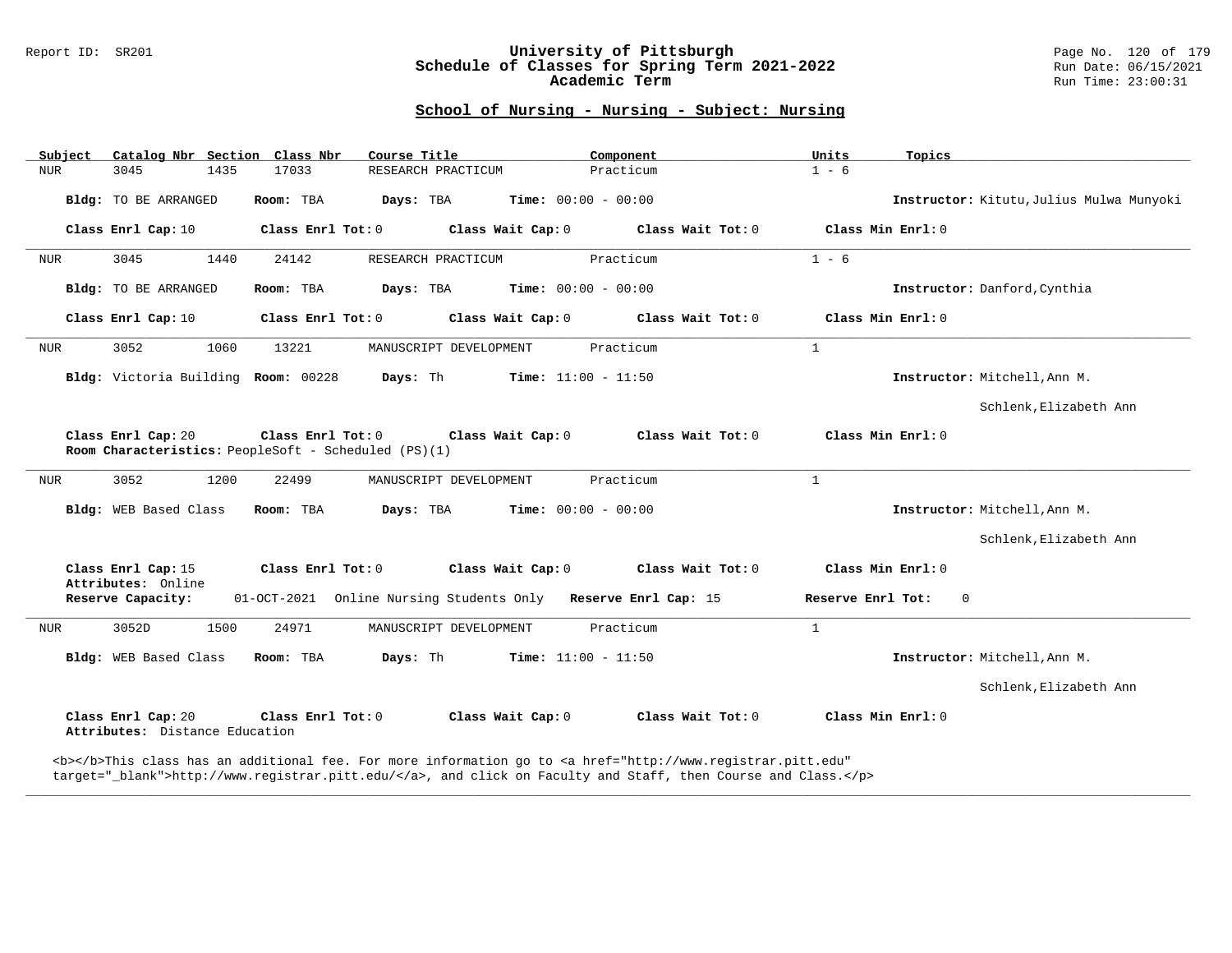#### Report ID: SR201 **University of Pittsburgh** Page No. 121 of 179 **Schedule of Classes for Spring Term 2021-2022** Run Date: 06/15/2021 **Academic Term** Run Time: 23:00:31

| Subject          | Catalog Nbr Section  | Class Nbr<br>Course Title |                                                                                                    | Component | Units<br>Topics                        |
|------------------|----------------------|---------------------------|----------------------------------------------------------------------------------------------------|-----------|----------------------------------------|
| <b>NUR</b>       | 3056<br>1010         | 28933                     | INTRO TO TRANSTAL RES HLTH SCILecture                                                              |           | $\overline{a}$                         |
|                  | Bldg: TO BE ARRANGED |                           | Room: TBA $Days:$ TBA $Time: 00:00 - 00:00$                                                        |           | Instructor: Staff                      |
|                  | Class Enrl Cap: 7    |                           | Class Enrl Tot: 0 Class Wait Cap: 0 Class Wait Tot: 0 Class Min Enrl: 0                            |           |                                        |
| <b>NUR</b>       | 3060 1010 13169      |                           | INDEPENDENT STUDY 1ndependent Study                                                                |           | $1 - 9$                                |
|                  |                      |                           | Bldg: Victoria Building Room: 00350 Days: TBA Time: 00:00 - 00:00                                  |           | Instructor: Puccio, Ava Marie          |
|                  | Class Enrl Cap: 15   |                           | Class Enrl Tot: 0 $\qquad$ Class Wait Cap: 0 $\qquad$ Class Wait Tot: 0 $\qquad$ Class Min Enrl: 0 |           |                                        |
| NUR <sub>e</sub> | 3060<br>1020         |                           | 13223 INDEPENDENT STUDY 1ndependent Study                                                          |           | $1 - 9$                                |
|                  |                      |                           | Bldg: Victoria Building Room: 00350 Days: TBA Time: 00:00 - 00:00                                  |           | Instructor: Bender, Catherine M        |
|                  | Class Enrl Cap: 10   |                           | Class Enrl Tot: 0 Class Wait Cap: 0 Class Wait Tot: 0 Class Min Enrl: 0                            |           |                                        |
| NUR              |                      |                           | 3060 1025 13357 INDEPENDENT STUDY Independent Study                                                |           | $1 - 9$                                |
|                  |                      |                           | Bldg: Victoria Building Room: 00350 Days: TBA Time: 00:00 - 00:00                                  |           | Instructor: Burke, Lora E              |
|                  | Class Enrl Cap: 15   |                           | Class Enrl Tot: $0$ Class Wait Cap: $0$ Class Wait Tot: $0$ Class Min Enrl: $0$                    |           |                                        |
|                  |                      |                           | NUR 3060 1030 13358 INDEPENDENT STUDY Independent Study                                            |           | $1 - 9$                                |
|                  |                      |                           | Bldg: Victoria Building Room: 00350 Days: TBA Time: 00:00 - 00:00                                  |           | Instructor: Charron-Prochownik, Denise |
|                  | Class Enrl Cap: 15   |                           | Class Enrl Tot: $0$ Class Wait Cap: $0$ Class Wait Tot: $0$ Class Min Enrl: $0$                    |           |                                        |
| NUR              | 3060 000             |                           | 1035 13359 INDEPENDENT STUDY Independent Study                                                     |           | $1 - 9$                                |
|                  |                      |                           | Bldg: Victoria Building Room: 00350 Days: TBA Time: 00:00 - 00:00                                  |           | Instructor: Staff                      |
|                  | Class Enrl Cap: 15   |                           | Class Enrl Tot: 0 Class Wait Cap: 0 Class Wait Tot: 0 Class Min Enrl: 0                            |           |                                        |
| NUR <sub>i</sub> |                      |                           | 3060 1040 13360 INDEPENDENT STUDY Independent Study 1 - 9                                          |           |                                        |
|                  |                      |                           | Bldg: Victoria Building Room: 00350 Days: TBA Time: 00:00 - 00:00                                  |           | Instructor: Conley, Yvette Perry       |
|                  | Class Enrl Cap: 15   |                           | Class Enrl Tot: 0 Class Wait Cap: 0 Class Wait Tot: 0 Class Min Enrl: 0                            |           |                                        |
| NUR              | 3060<br>1045         | 13361                     | INDEPENDENT STUDY 1ndependent Study                                                                |           | $1 - 9$                                |
|                  |                      |                           | Bldg: Victoria Building Room: 00350 Days: TBA Time: 00:00 - 00:00                                  |           | Instructor: Constantino, Rose          |
|                  | Class Enrl Cap: 15   |                           | Class Enrl Tot: $0$ Class Wait Cap: $0$ Class Wait Tot: $0$                                        |           | Class Min Enrl: 0                      |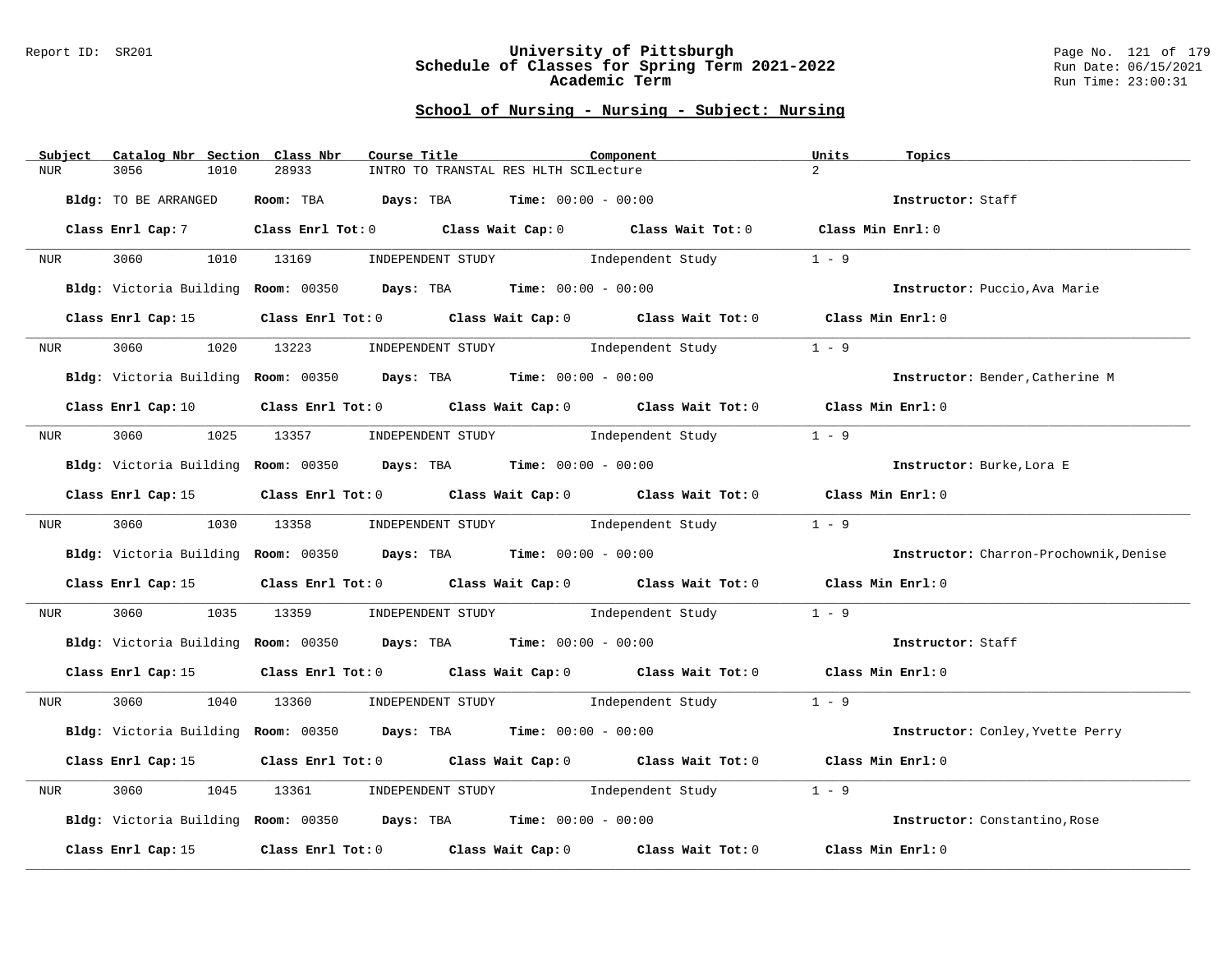| NUR              | 1050<br>3060       | 13362                                                             | INDEPENDENT STUDY Independent Study                                                                | $1 - 9$                                |
|------------------|--------------------|-------------------------------------------------------------------|----------------------------------------------------------------------------------------------------|----------------------------------------|
|                  |                    | Bldg: Victoria Building Room: 00350 Days: TBA Time: 00:00 - 00:00 |                                                                                                    | Instructor: Dabbs, Annette J De Vito   |
|                  | Class Enrl Cap: 15 |                                                                   | Class Enrl Tot: 0 $\qquad$ Class Wait Cap: 0 $\qquad$ Class Wait Tot: 0 $\qquad$ Class Min Enrl: 0 |                                        |
| NUR              | 3060 1055 13363    |                                                                   | INDEPENDENT STUDY 1ndependent Study                                                                | $1 - 9$                                |
|                  |                    | Bldg: Victoria Building Room: 00350 Days: TBA Time: 00:00 - 00:00 |                                                                                                    | Instructor: Donovan, Heidi Ann Scharf  |
|                  | Class Enrl Cap: 15 |                                                                   | Class Enrl Tot: 0 $\qquad$ Class Wait Cap: 0 $\qquad$ Class Wait Tot: 0 $\qquad$ Class Min Enrl: 0 |                                        |
| NUR <sub>p</sub> | 3060 000<br>1060   | 13364                                                             | INDEPENDENT STUDY 1ndependent Study                                                                | $1 - 9$                                |
|                  |                    | Bldg: Victoria Building Room: 00350 Days: TBA Time: 00:00 - 00:00 |                                                                                                    | Instructor: Dorman, Janice S           |
|                  | Class Enrl Cap: 15 |                                                                   | Class Enrl Tot: 0 Class Wait Cap: 0 Class Wait Tot: 0 Class Min Enrl: 0                            |                                        |
| NUR              | 3060 1065 13365    |                                                                   | INDEPENDENT STUDY 1 - 9                                                                            |                                        |
|                  |                    | Bldg: Victoria Building Room: 00350 Days: TBA Time: 00:00 - 00:00 |                                                                                                    | Instructor: Doswell, Willa             |
|                  | Class Enrl Cap: 15 |                                                                   | Class Enrl Tot: 0 $\qquad$ Class Wait Cap: 0 $\qquad$ Class Wait Tot: 0 $\qquad$ Class Min Enrl: 0 |                                        |
| NUR              | 3060<br>1070       | 13366                                                             | INDEPENDENT STUDY 1ndependent Study                                                                | $1 - 9$                                |
|                  |                    | Bldg: Victoria Building Room: 00350 Days: TBA Time: 00:00 - 00:00 |                                                                                                    | Instructor: Dunbar-Jacob, Jacqueline M |
|                  |                    |                                                                   |                                                                                                    | Duplaga, Stephanine                    |
|                  | Class Enrl Cap: 15 |                                                                   | Class Enrl Tot: 0 $\qquad$ Class Wait Cap: 0 $\qquad$ Class Wait Tot: 0 $\qquad$ Class Min Enrl: 0 |                                        |
| NUR              | 3060<br>1075       | INDEPENDENT STUDY<br>13367                                        | Independent Study                                                                                  | $1 - 9$                                |
|                  |                    | Bldg: Victoria Building Room: 00350 Days: TBA Time: 00:00 - 00:00 |                                                                                                    | Instructor: Engberg, Sandra J          |
|                  | Class Enrl Cap: 15 |                                                                   | Class Enrl Tot: 0 Class Wait Cap: 0 Class Wait Tot: 0 Class Min Enrl: 0                            |                                        |
| NUR              | 3060 1080          |                                                                   | 13368 INDEPENDENT STUDY Independent Study $1 - 9$                                                  |                                        |
|                  |                    | Bldg: Victoria Building Room: 00350 Days: TBA Time: 00:00 - 00:00 |                                                                                                    | Instructor: Erlen, Judith              |
|                  | Class Enrl Cap: 15 |                                                                   | Class Enrl Tot: 0 Class Wait Cap: 0 Class Wait Tot: 0 Class Min Enrl: 0                            |                                        |
| NUR              | 3060<br>1085       | 13369                                                             | INDEPENDENT STUDY Independent Study                                                                | $1 - 9$                                |
|                  |                    | Bldg: Victoria Building Room: 00350 Days: TBA Time: 00:00 - 00:00 |                                                                                                    | Instructor: Grant, Catherine           |
|                  | Class Enrl Cap: 15 |                                                                   | Class Enrl Tot: 0 Class Wait Cap: 0 Class Wait Tot: 0                                              | Class Min Enrl: 0                      |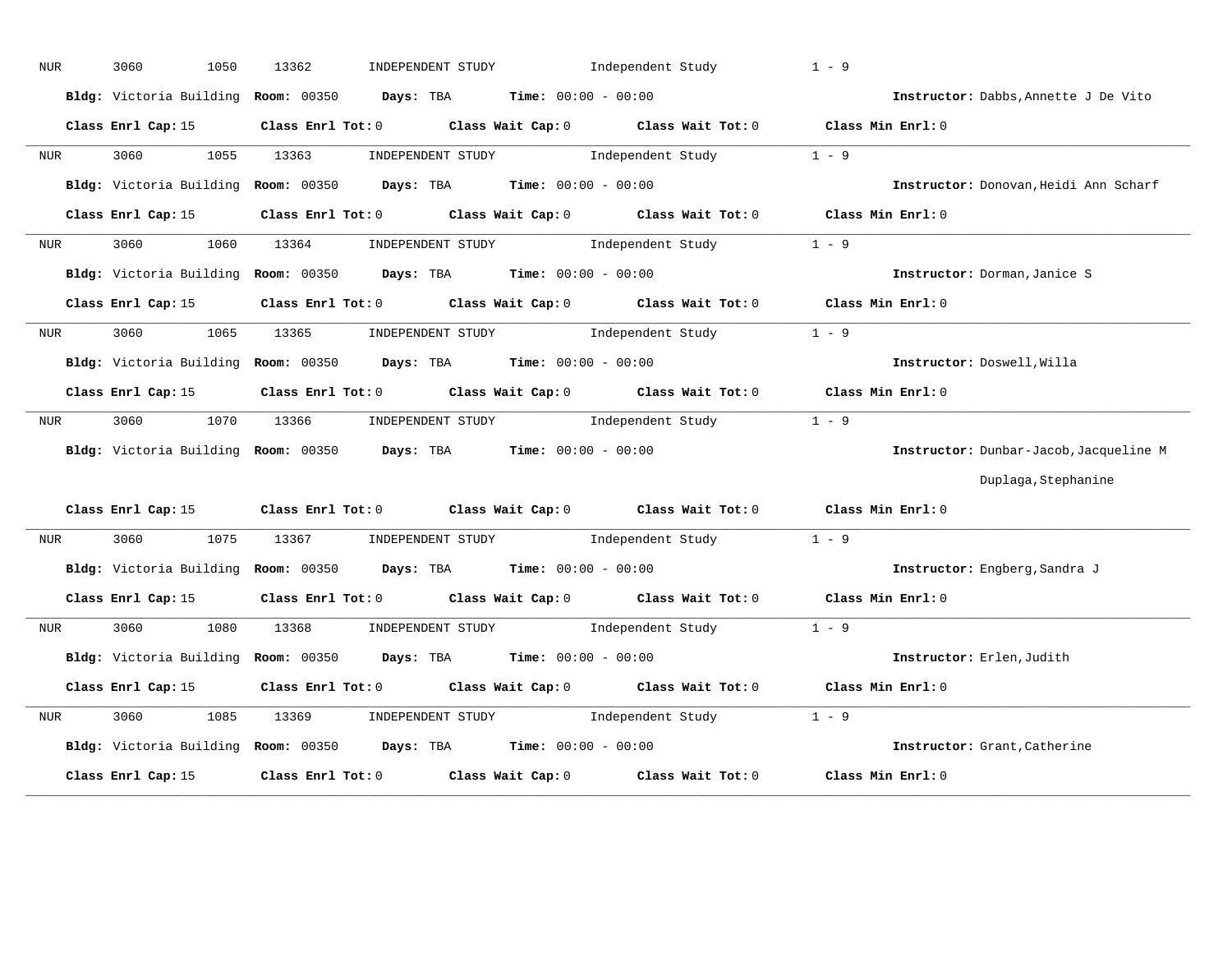#### Report ID: SR201 **University of Pittsburgh** Page No. 123 of 179 **Schedule of Classes for Spring Term 2021-2022** Run Date: 06/15/2021 **Academic Term** Run Time: 23:00:31

| Subject          | Catalog Nbr Section Class Nbr | Course Title                                                      | Component                                                                                       | Units<br>Topics                   |
|------------------|-------------------------------|-------------------------------------------------------------------|-------------------------------------------------------------------------------------------------|-----------------------------------|
| NUR              | 3060<br>1090                  | 13370<br>INDEPENDENT STUDY                                        | Independent Study                                                                               | $1 - 9$                           |
|                  |                               | Bldg: Victoria Building Room: 00350 Days: TBA Time: 00:00 - 00:00 |                                                                                                 | Instructor: Henker, Richard A.    |
|                  | Class Enrl Cap: 15            |                                                                   | Class Enrl Tot: 0 Class Wait Cap: 0 Class Wait Tot: 0 Class Min Enrl: 0                         |                                   |
| NUR              |                               |                                                                   | 3060 1095 13371 INDEPENDENT STUDY Independent Study                                             | $1 - 9$                           |
|                  |                               | Bldg: Victoria Building Room: 00350 Days: TBA Time: 00:00 - 00:00 |                                                                                                 | Instructor: Foertsch, Lisa Yvonne |
|                  | Class Enrl Cap: 15            |                                                                   | Class Enrl Tot: 0 Class Wait Cap: 0 Class Wait Tot: 0 Class Min Enrl: 0                         |                                   |
| <b>NUR</b>       | 3060<br>1100                  | 13372                                                             | INDEPENDENT STUDY 1ndependent Study                                                             | $1 - 9$                           |
|                  |                               | Bldg: Victoria Building Room: 00350 Days: TBA Time: 00:00 - 00:00 |                                                                                                 | Instructor: Hravnak, Marilyn      |
|                  | Class Enrl Cap: 15            |                                                                   | Class Enrl Tot: 0 Class Wait Cap: 0 Class Wait Tot: 0 Class Min Enrl: 0                         |                                   |
| NUR <sub>e</sub> |                               |                                                                   | 3060 1105 13373 INDEPENDENT STUDY Independent Study                                             | $1 - 9$                           |
|                  |                               | Bldg: Victoria Building Room: 00350 Days: TBA Time: 00:00 - 00:00 |                                                                                                 | Instructor: Chasens, Eileen Ruth  |
|                  | Class Enrl Cap: 15            |                                                                   | Class Enrl Tot: 0 Class Wait Cap: 0 Class Wait Tot: 0 Class Min Enrl: 0                         |                                   |
| NUR <sub>p</sub> | 3060 000                      |                                                                   | 1110 13374 INDEPENDENT STUDY Independent Study                                                  | $1 - 9$                           |
|                  |                               | Bldg: Victoria Building Room: 00350 Days: TBA Time: 00:00 - 00:00 |                                                                                                 | Instructor: Sherwood, Paula Riess |
|                  |                               |                                                                   | Class Enrl Cap: 15 (class Enrl Tot: 0 (class Wait Cap: 0 (class Wait Tot: 0 (class Min Enrl: 0) |                                   |
| NUR              | 3060                          |                                                                   | 1115 13375 INDEPENDENT STUDY Independent Study                                                  | $1 - 9$                           |
|                  |                               | Bldg: Victoria Building Room: 00350 Days: TBA Time: 00:00 - 00:00 |                                                                                                 | Instructor: Choi, JiYeon          |
|                  |                               |                                                                   | Class Enrl Cap: 15 (Class Enrl Tot: 0 (Class Wait Cap: 0 (Class Wait Tot: 0 (Class Min Enrl: 0) |                                   |
| NUR <b>NUR</b>   |                               |                                                                   | 3060 $1120$ 13376 INDEPENDENT STUDY Independent Study 1 - 9                                     |                                   |
|                  |                               | Bldg: Victoria Building Room: 00350 Days: TBA Time: 00:00 - 00:00 |                                                                                                 | Instructor: Nativio, Donna        |
|                  | Class Enrl Cap: 15            |                                                                   | Class Enrl Tot: 0 Class Wait Cap: 0 Class Wait Tot: 0 Class Min Enrl: 0                         |                                   |
| NUR              | 3060<br>1125                  | 13377                                                             | INDEPENDENT STUDY 1ndependent Study                                                             | $1 - 9$                           |
|                  |                               | Bldg: Victoria Building Room: 00350 Days: TBA Time: 00:00 - 00:00 |                                                                                                 | Instructor: Li, Dan               |
|                  | Class Enrl Cap: 15            |                                                                   | Class Enrl Tot: $0$ Class Wait Cap: $0$ Class Wait Tot: $0$                                     | Class Min Enrl: 0                 |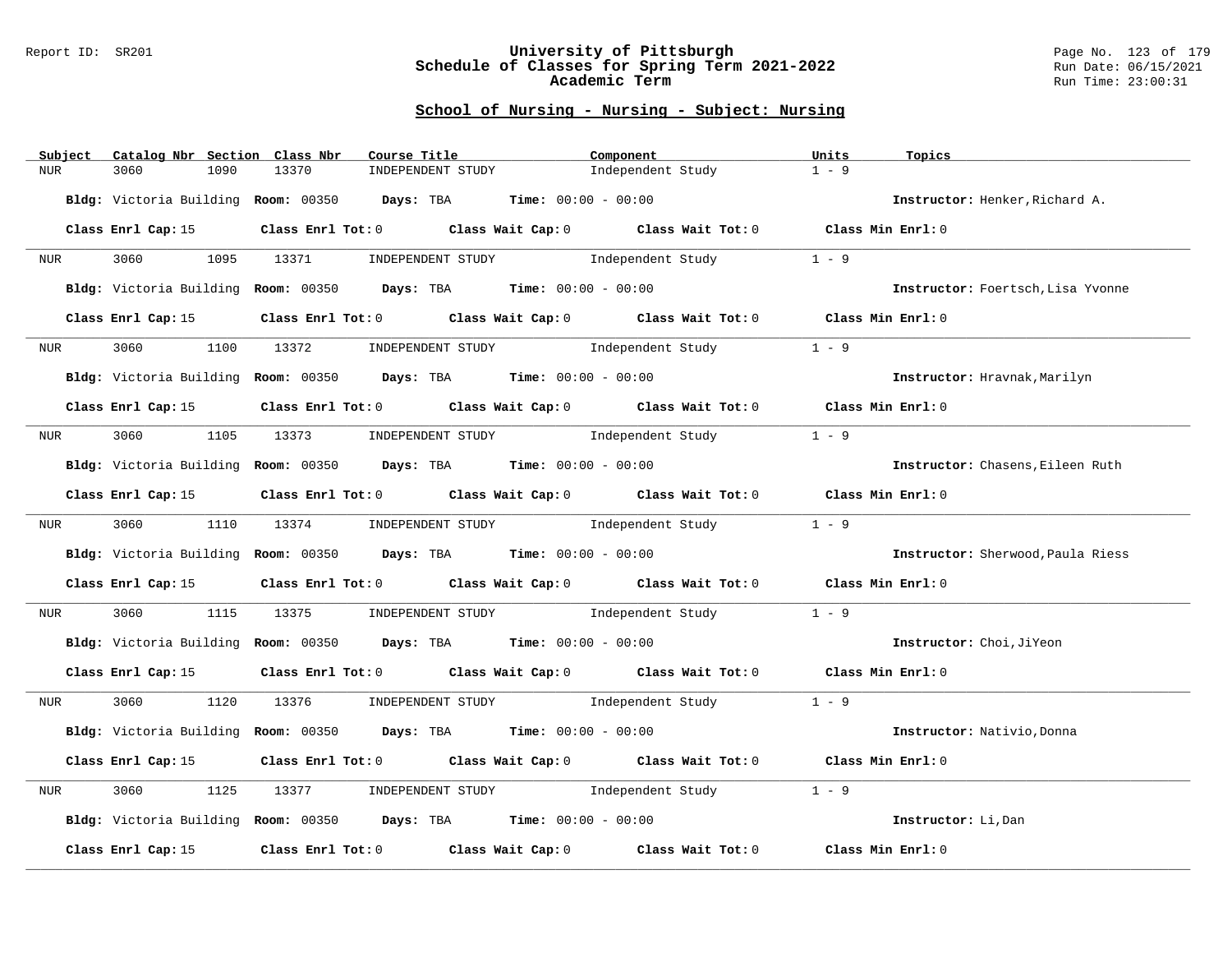| NUR              | 3060<br>1130       | INDEPENDENT STUDY 1ndependent Study<br>13378                                               | $1 - 9$                 |                                    |
|------------------|--------------------|--------------------------------------------------------------------------------------------|-------------------------|------------------------------------|
|                  |                    | Bldg: Victoria Building Room: 00350 Days: TBA Time: 00:00 - 00:00                          |                         | Instructor: Maurer, Geraldine M    |
|                  | Class Enrl Cap: 15 | Class Enrl Tot: 0 Class Wait Cap: 0 Class Wait Tot: 0 Class Min Enrl: 0                    |                         |                                    |
|                  |                    | NUR 3060 1135 13379 INDEPENDENT STUDY Independent Study 1 - 9                              |                         |                                    |
|                  |                    | Bldg: Victoria Building Room: 00350 Days: TBA Time: 00:00 - 00:00                          |                         | Instructor: Puskar, Kathryn R.     |
|                  |                    | Class Enrl Cap: 15 Class Enrl Tot: 0 Class Wait Cap: 0 Class Wait Tot: 0 Class Min Enrl: 0 |                         |                                    |
| NUR <sub>i</sub> |                    | 3060 1140 13381 INDEPENDENT STUDY Independent Study 1 - 9                                  |                         |                                    |
|                  |                    | Bldg: Victoria Building Room: 00350 Days: TBA Time: 00:00 - 00:00                          |                         | Instructor: Rosenzweig, Margaret   |
|                  |                    | Class Enrl Cap: 15 Class Enrl Tot: 0 Class Wait Cap: 0 Class Wait Tot: 0 Class Min Enrl: 0 |                         |                                    |
|                  |                    | NUR 3060 1145 13382 INDEPENDENT STUDY Independent Study 1 - 9                              |                         |                                    |
|                  |                    | Bldg: Victoria Building Room: 00350 Days: TBA Time: 00:00 - 00:00                          |                         | Instructor: Schlenk, Elizabeth Ann |
|                  | Class Enrl Cap: 15 | Class Enrl Tot: 0 Class Wait Cap: 0 Class Wait Tot: 0 Class Min Enrl: 0                    |                         |                                    |
| NUR <sub>p</sub> |                    | 3060 1150 13384 INDEPENDENT STUDY 1ndependent Study                                        | $1 - 9$                 |                                    |
|                  |                    | Bldg: Victoria Building Room: 00350 Days: TBA Time: 00:00 - 00:00                          |                         | Instructor: Sereika, Susan M       |
|                  | Class Enrl Cap: 15 | Class Enrl Tot: 0 Class Wait Cap: 0 Class Wait Tot: 0 Class Min Enrl: 0                    |                         |                                    |
| NUR <sub>p</sub> |                    | 3060 1155 13386 INDEPENDENT STUDY 1ndependent Study 1 - 9                                  |                         |                                    |
|                  |                    | Bldg: Victoria Building Room: 00350 Days: TBA Time: 00:00 - 00:00                          |                         | Instructor: Staff                  |
|                  |                    |                                                                                            |                         |                                    |
|                  |                    | Class Enrl Cap: 15 Class Enrl Tot: 0 Class Wait Cap: 0 Class Wait Tot: 0 Class Min Enrl: 0 |                         |                                    |
| NUR <sub>p</sub> | 3060               | 1160 13388 INDEPENDENT STUDY                                                               | Independent Study 1 - 9 |                                    |
|                  |                    | Bldg: Victoria Building Room: 00350 Days: TBA Time: 00:00 - 00:00                          |                         | Instructor: Swigart, Valerie A     |
|                  | Class Enrl Cap: 15 | Class Enrl Tot: 0 Class Wait Cap: 0 Class Wait Tot: 0                                      | Class Min Enrl: 0       |                                    |
|                  | NUR 3060           | 1165 13389 INDEPENDENT STUDY Independent Study 1 - 9                                       |                         |                                    |
|                  |                    | Bldg: Victoria Building Room: 00350 Days: TBA Time: 00:00 - 00:00                          |                         | Instructor: Alexander, Sheila A    |
|                  |                    | Class Enrl Cap: 15 Class Enrl Tot: 0 Class Wait Cap: 0 Class Wait Tot: 0 Class Min Enrl: 0 |                         |                                    |
|                  |                    | NUR 3060 1170 13390 INDEPENDENT STUDY Independent Study 1 - 9                              |                         |                                    |
|                  |                    | Bldg: Victoria Building Room: 00350 Days: TBA Time: 00:00 - 00:00                          |                         | Instructor: Guttendorf, Jane       |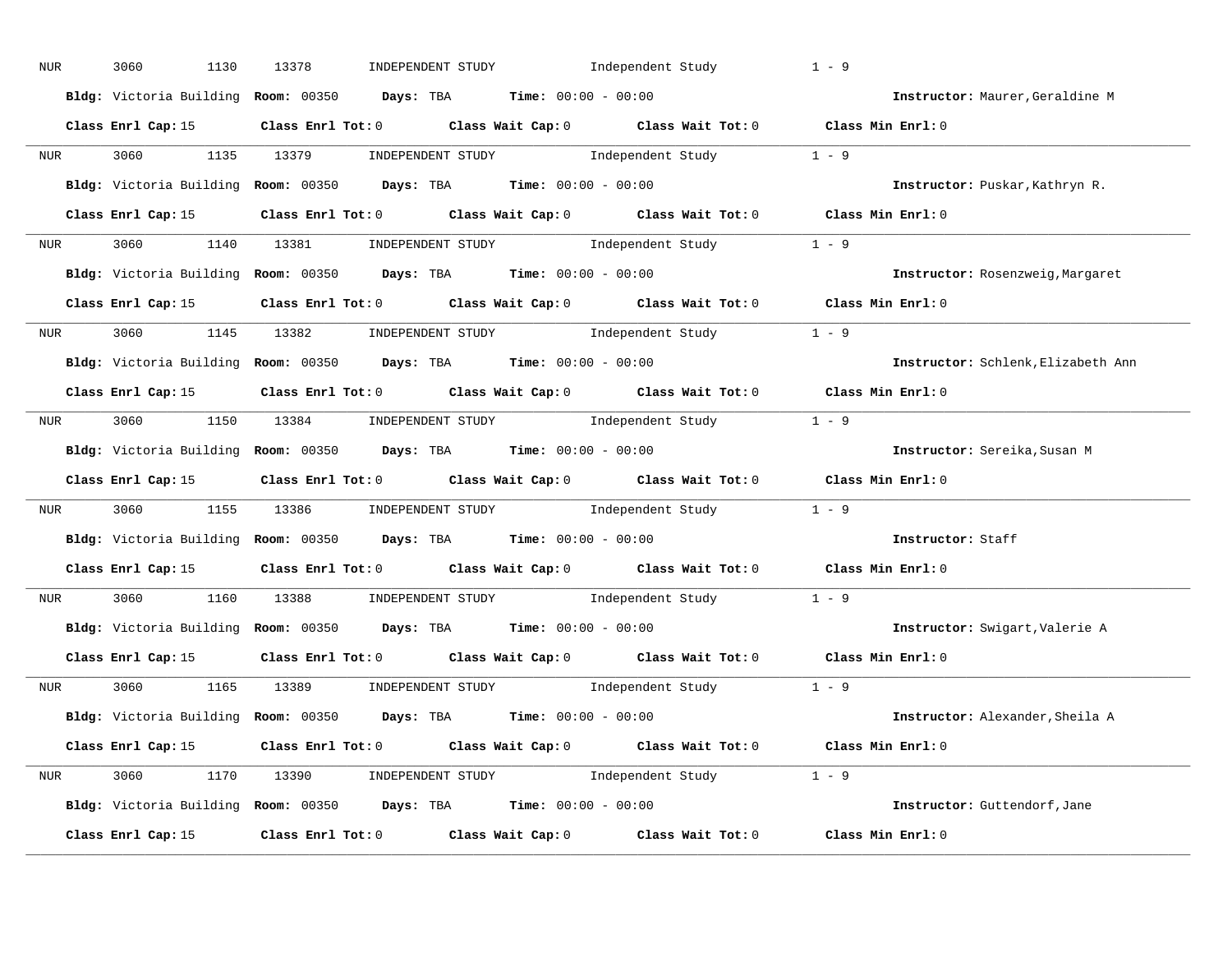#### Report ID: SR201 **University of Pittsburgh** Page No. 125 of 179 **Schedule of Classes for Spring Term 2021-2022** Run Date: 06/15/2021 **Academic Term** Run Time: 23:00:31

| Subject          | Catalog Nbr Section Class Nbr | Course Title                                                      | Component                                                                                          | Units<br>Topics                  |
|------------------|-------------------------------|-------------------------------------------------------------------|----------------------------------------------------------------------------------------------------|----------------------------------|
| <b>NUR</b>       | 3060<br>1175                  | 14637                                                             | Independent Study<br>INDEPENDENT STUDY                                                             | $1 - 9$                          |
|                  |                               | Bldg: Victoria Building Room: 00350 Days: TBA Time: 00:00 - 00:00 |                                                                                                    | Instructor: Godfrey, Kathleen    |
|                  | Class Enrl Cap: 10            |                                                                   | Class Enrl Tot: 0 Class Wait Cap: 0 Class Wait Tot: 0 Class Min Enrl: 0                            |                                  |
| NUR              | 3060 1180 14638               |                                                                   | INDEPENDENT STUDY                Independent Study                                                 | $1 - 9$                          |
|                  |                               | Bldg: Victoria Building Room: 00350 Days: TBA Time: 00:00 - 00:00 |                                                                                                    | Instructor: Ren, Dianxu          |
|                  | Class Enrl Cap: 10            |                                                                   | Class Enrl Tot: 0 $\qquad$ Class Wait Cap: 0 $\qquad$ Class Wait Tot: 0 $\qquad$ Class Min Enrl: 0 |                                  |
| NUR <sub>p</sub> | 3060<br>1185                  | 14639                                                             | INDEPENDENT STUDY 1ndependent Study                                                                | $1 - 9$                          |
|                  |                               | Bldg: Victoria Building Room: 00350 Days: TBA Time: 00:00 - 00:00 |                                                                                                    | Instructor: Staff                |
|                  | Class Enrl Cap: 10            |                                                                   | Class Enrl Tot: 0 Class Wait Cap: 0 Class Wait Tot: 0 Class Min Enrl: 0                            |                                  |
| NUR              |                               |                                                                   | 3060 1190 14640 INDEPENDENT STUDY 1ndependent Study                                                | $1 - 9$                          |
|                  |                               | Bldg: Victoria Building Room: 00350 Days: TBA Time: 00:00 - 00:00 |                                                                                                    | Instructor: Founds, Sandra Anne  |
|                  | Class Enrl Cap: 10            |                                                                   | Class Enrl Tot: 0 Class Wait Cap: 0 Class Wait Tot: 0 Class Min Enrl: 0                            |                                  |
| NUR <sub>p</sub> |                               |                                                                   | 3060 1195 17042 INDEPENDENT STUDY Independent Study                                                | $1 - 9$                          |
|                  |                               | Bldg: Victoria Building Room: 00350 Days: TBA Time: 00:00 - 00:00 |                                                                                                    | Instructor: Staff                |
|                  | Class Enrl Cap: 10            |                                                                   | Class Enrl Tot: $0$ Class Wait Cap: $0$ Class Wait Tot: $0$ Class Min Enrl: $0$                    |                                  |
| NUR              | 3060 000                      | 1200 17043                                                        | INDEPENDENT STUDY 1ndependent Study                                                                | $1 - 9$                          |
|                  |                               | Bldg: Victoria Building Room: 00350 Days: TBA Time: 00:00 - 00:00 |                                                                                                    | Instructor: Mitchell, Ann M.     |
|                  | Class Enrl Cap: 10            |                                                                   | Class Enrl Tot: 0 Class Wait Cap: 0 Class Wait Tot: 0 Class Min Enrl: 0                            |                                  |
| NUR              |                               |                                                                   | 3060 1205 17044 INDEPENDENT STUDY Independent Study 1 - 9                                          |                                  |
|                  |                               | Bldg: Victoria Building Room: 00350 Days: TBA Time: 00:00 - 00:00 |                                                                                                    | Instructor: Fioravanti, Marie A  |
|                  | Class Enrl Cap: 10            |                                                                   | Class Enrl Tot: 0 $\qquad$ Class Wait Cap: 0 $\qquad$ Class Wait Tot: 0 $\qquad$ Class Min Enrl: 0 |                                  |
| NUR              | 3060<br>1210                  | 17075                                                             | INDEPENDENT STUDY 1ndependent Study                                                                | $1 - 9$                          |
|                  |                               | Bldg: Victoria Building Room: 00336 Days: TBA Time: 00:00 - 00:00 |                                                                                                    | Instructor: O'Donnell, John Marc |
|                  | Class Enrl Cap: 10            |                                                                   | Class Enrl Tot: $0$ Class Wait Cap: $0$ Class Wait Tot: $0$                                        | Class Min Enrl: 0                |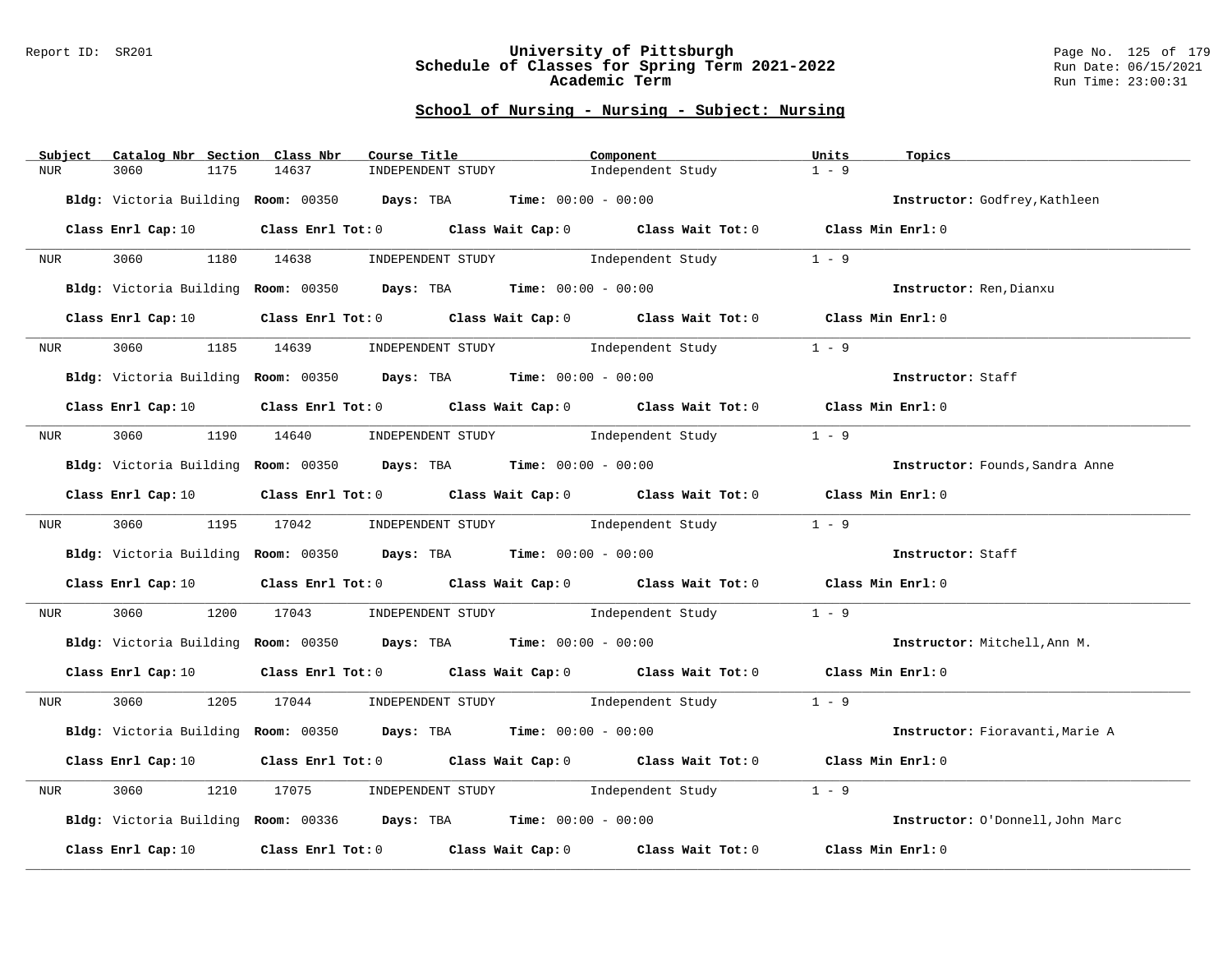| NUR              | 1220<br>3060        | INDEPENDENT STUDY 1ndependent Study<br>17076                                                                                   |                   | $1 - 9$                                  |
|------------------|---------------------|--------------------------------------------------------------------------------------------------------------------------------|-------------------|------------------------------------------|
|                  |                     | Bldg: Victoria Building Room: 00336 Days: TBA Time: 00:00 - 00:00                                                              |                   | Instructor: Cassidy, Brenda L.           |
|                  | Class Enrl Cap: 10  | Class Enrl Tot: 0 Class Wait Cap: 0 Class Wait Tot: 0 Class Min Enrl: 0                                                        |                   |                                          |
|                  | NUR 3060 1225 17486 | INDEPENDENT STUDY 1 - 9                                                                                                        |                   |                                          |
|                  |                     | Bldg: Victoria Building Room: 00350 Days: TBA Time: 00:00 - 00:00                                                              |                   | Instructor: Fennimore, Laura A           |
|                  | Class Enrl Cap: 10  | Class Enrl Tot: 0 Class Wait Cap: 0 Class Wait Tot: 0 Class Min Enrl: 0                                                        |                   |                                          |
| NUR <sub>p</sub> |                     | 3060 1230 17488 INDEPENDENT STUDY Independent Study 1 - 9                                                                      |                   |                                          |
|                  |                     | Bldg: Victoria Building Room: 00350 Days: TBA Time: 00:00 - 00:00                                                              |                   | Instructor: Beach, Michael D             |
|                  |                     | Class Enrl Cap: 10 $\qquad$ Class Enrl Tot: 0 $\qquad$ Class Wait Cap: 0 $\qquad$ Class Wait Tot: 0 $\qquad$ Class Min Enrl: 0 |                   |                                          |
| <b>NUR</b>       |                     | 3060 1235 17489 INDEPENDENT STUDY Independent Study 1 - 9                                                                      |                   |                                          |
|                  |                     | Bldg: Victoria Building Room: 00350 Days: TBA Time: 00:00 - 00:00                                                              |                   | Instructor: Al-Zaiti, Salah S            |
|                  | Class Enrl Cap: 10  | Class Enrl Tot: 0 Class Wait Cap: 0 Class Wait Tot: 0 Class Min Enrl: 0                                                        |                   |                                          |
| NUR <sub>p</sub> |                     | 3060 1240 17491 INDEPENDENT STUDY Independent Study                                                                            |                   | $1 - 9$                                  |
|                  |                     | Bldg: Victoria Building Room: 00350 Days: TBA Time: 00:00 - 00:00                                                              |                   | Instructor: Blazeck, Alice Maus          |
|                  | Class Enrl Cap: 10  | Class Enrl Tot: 0 Class Wait Cap: 0 Class Wait Tot: 0 Class Min Enrl: 0                                                        |                   |                                          |
| NUR              | 3060 000            | 1245 17492 INDEPENDENT STUDY 1ndependent Study 1 - 9                                                                           |                   |                                          |
|                  |                     | Bldg: Victoria Building Room: 00350 Days: TBA Time: 00:00 - 00:00                                                              |                   | Instructor: Braxter, Betty J.            |
|                  | Class Enrl Cap: 10  | Class Enrl Tot: 0 Class Wait Cap: 0 Class Wait Tot: 0 Class Min Enrl: 0                                                        |                   |                                          |
| NUR <sub>p</sub> | 3060 000            | 1250 17493 INDEPENDENT STUDY                                                                                                   | Independent Study | $1 - 9$                                  |
|                  |                     | Bldg: Victoria Building Room: 00350 Days: TBA Time: 00:00 - 00:00                                                              |                   | Instructor: Haines, Alice Jane           |
|                  | Class Enrl Cap: 10  | Class Enrl Tot: $0$ Class Wait Cap: $0$ Class Wait Tot: $0$                                                                    |                   | Class Min Enrl: 0                        |
| NUR <sub>i</sub> | 3060 000            | 1255 17494 INDEPENDENT STUDY Independent Study 1 - 9                                                                           |                   |                                          |
|                  |                     | Bldg: Victoria Building Room: 00350 Days: TBA Time: 00:00 - 00:00                                                              |                   | Instructor: Yates, Cecelia               |
|                  | Class Enrl Cap: 10  | Class Enrl Tot: 0 $\qquad$ Class Wait Cap: 0 $\qquad$ Class Wait Tot: 0 $\qquad$ Class Min Enrl: 0                             |                   |                                          |
|                  |                     | NUR 3060 1260 17495 INDEPENDENT STUDY Independent Study 1 - 9                                                                  |                   |                                          |
|                  |                     | Bldg: Victoria Building Room: 00350 Days: TBA Time: 00:00 - 00:00                                                              |                   | Instructor: Wymard-Tomlinson, Danielle M |
|                  |                     |                                                                                                                                |                   |                                          |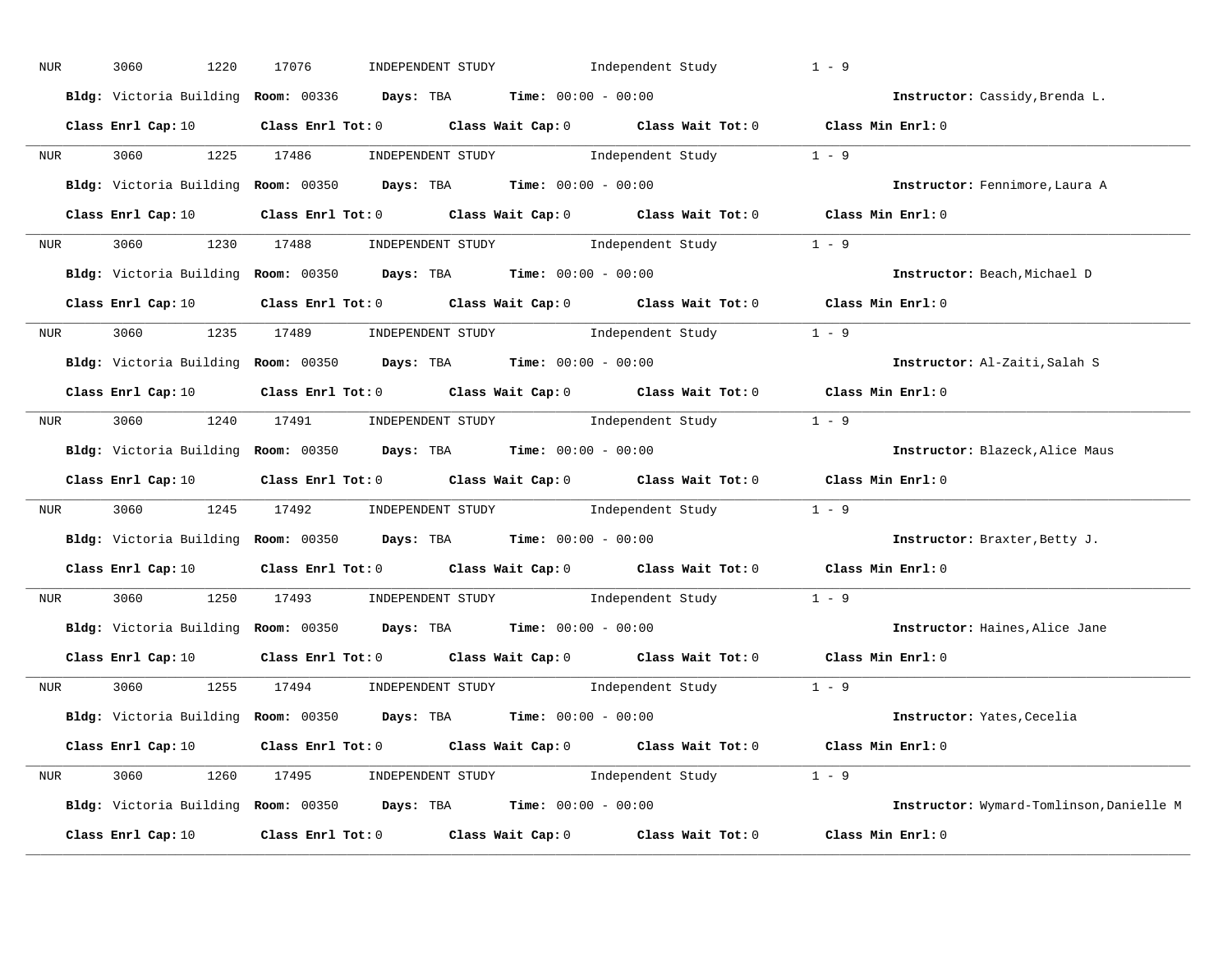#### Report ID: SR201 **University of Pittsburgh** Page No. 127 of 179 **Schedule of Classes for Spring Term 2021-2022** Run Date: 06/15/2021 **Academic Term** Run Time: 23:00:31

| Subject    | Catalog Nbr Section Class Nbr | Course Title                                                      | Component                                                                       | Units<br>Topics                          |
|------------|-------------------------------|-------------------------------------------------------------------|---------------------------------------------------------------------------------|------------------------------------------|
| <b>NUR</b> | 3060<br>1265                  | 17496<br>INDEPENDENT STUDY                                        | Independent Study                                                               | $1 - 9$                                  |
|            |                               | Bldg: Victoria Building Room: 00350 Days: TBA Time: 00:00 - 00:00 |                                                                                 | Instructor: Imes, Christopher C          |
|            | Class Enrl Cap: 10            |                                                                   | Class Enrl Tot: 0 Class Wait Cap: 0 Class Wait Tot: 0 Class Min Enrl: 0         |                                          |
| NUR        | 3060 1270 17497               |                                                                   | INDEPENDENT STUDY 1ndependent Study                                             | $1 - 9$                                  |
|            |                               | Bldg: Victoria Building Room: 00350 Days: TBA Time: 00:00 - 00:00 |                                                                                 | Instructor: Hoffmann, Rosemary L.        |
|            | Class Enrl Cap: 10            |                                                                   | Class Enrl Tot: 0 Class Wait Cap: 0 Class Wait Tot: 0 Class Min Enrl: 0         |                                          |
| NUR        | 1275<br>3060                  | 17498                                                             | INDEPENDENT STUDY Independent Study                                             | $1 - 9$                                  |
|            |                               | Bldg: Victoria Building Room: 00350 Days: TBA Time: 00:00 - 00:00 |                                                                                 | Instructor: Staff                        |
|            | Class Enrl Cap: 10            |                                                                   | Class Enrl Tot: $0$ Class Wait Cap: $0$ Class Wait Tot: $0$ Class Min Enrl: $0$ |                                          |
| NUR        |                               | 3060 1280 17499 INDEPENDENT STUDY Independent Study               |                                                                                 | $1 - 9$                                  |
|            |                               | Bldg: Victoria Building Room: 00350 Days: TBA Time: 00:00 - 00:00 |                                                                                 | Instructor: Kitutu, Julius Mulwa Munyoki |
|            | Class Enrl Cap: 10            |                                                                   | Class Enrl Tot: 0 Class Wait Cap: 0 Class Wait Tot: 0 Class Min Enrl: 0         |                                          |
| NUR        | 3060                          | 1285 17500 INDEPENDENT STUDY Independent Study                    |                                                                                 | $1 - 9$                                  |
|            |                               | Bldg: Victoria Building Room: 00350 Days: TBA Time: 00:00 - 00:00 |                                                                                 | Instructor: Rohay, Jeffrey Michael       |
|            | Class Enrl Cap: 10            |                                                                   | Class Enrl Tot: $0$ Class Wait Cap: $0$ Class Wait Tot: $0$ Class Min Enrl: $0$ |                                          |
| NUR        | 3060<br>1290                  | 17501                                                             | INDEPENDENT STUDY 1ndependent Study                                             | $1 - 9$                                  |
|            |                               | Bldg: Victoria Building Room: 00350 Days: TBA Time: 00:00 - 00:00 |                                                                                 | Instructor: Lee, Heeyoung                |
|            | Class Enrl Cap: 10            |                                                                   | Class Enrl Tot: 0 Class Wait Cap: 0 Class Wait Tot: 0 Class Min Enrl: 0         |                                          |
| NUR        | 3060 1295                     | 17502                                                             | INDEPENDENT STUDY 1 - 9                                                         |                                          |
|            |                               | Bldg: Victoria Building Room: 00350 Days: TBA Time: 00:00 - 00:00 |                                                                                 | Instructor: Lingler, Jennifer H          |
|            | Class Enrl Cap: 10            |                                                                   | Class Enrl Tot: 0 Class Wait Cap: 0 Class Wait Tot: 0 Class Min Enrl: 0         |                                          |
| NUR        | 3060<br>1300                  | 17503                                                             | INDEPENDENT STUDY 1ndependent Study                                             | $1 - 9$                                  |
|            |                               | Bldg: Victoria Building Room: 00350 Days: TBA Time: 00:00 - 00:00 |                                                                                 | Instructor: Novosel, Lorraine M          |
|            | Class Enrl Cap: 10            |                                                                   | Class Enrl Tot: $0$ Class Wait Cap: $0$ Class Wait Tot: $0$                     | Class Min Enrl: 0                        |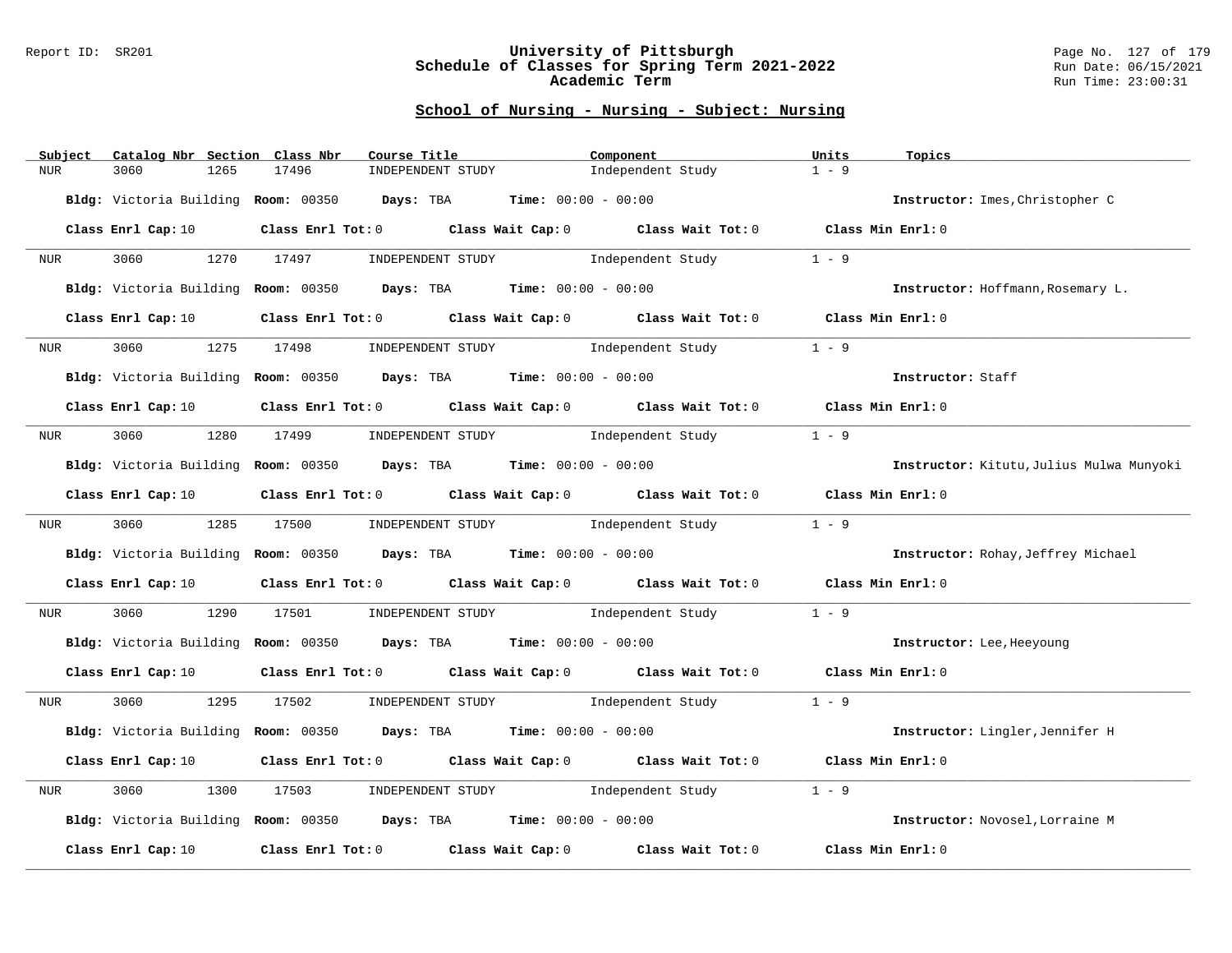| NUR              | 1305<br>3060         | INDEPENDENT STUDY 1ndependent Study<br>17504                                                                                   | $1 - 9$                                |
|------------------|----------------------|--------------------------------------------------------------------------------------------------------------------------------|----------------------------------------|
|                  |                      | Bldg: Victoria Building Room: 00350 Days: TBA Time: 00:00 - 00:00                                                              | Instructor: Coleman, Timothy Michael   |
|                  | Class Enrl Cap: 10   | Class Enrl Tot: 0 Class Wait Cap: 0 Class Wait Tot: 0 Class Min Enrl: 0                                                        |                                        |
|                  |                      | NUR 3060 1310 17505 INDEPENDENT STUDY Independent Study                                                                        | $1 - 9$                                |
|                  |                      | Bldg: Victoria Building Room: 00350 Days: TBA Time: 00:00 - 00:00                                                              | Instructor: Zedreck Gonzalez, Judith F |
|                  |                      | Class Enrl Cap: 10 $\qquad$ Class Enrl Tot: 0 $\qquad$ Class Wait Cap: 0 $\qquad$ Class Wait Tot: 0 $\qquad$ Class Min Enrl: 0 |                                        |
| NUR <sub>p</sub> |                      | 3060 1315 17506 INDEPENDENT STUDY Independent Study 1 - 9                                                                      |                                        |
|                  |                      | Bldg: Victoria Building Room: 00350 Days: TBA Time: 00:00 - 00:00                                                              | Instructor: Neft.Michael W             |
|                  |                      | Class Enrl Cap: 10 $\qquad$ Class Enrl Tot: 0 $\qquad$ Class Wait Cap: 0 $\qquad$ Class Wait Tot: 0 $\qquad$ Class Min Enrl: 0 |                                        |
|                  |                      | NUR 3060 1320 17771 INDEPENDENT STUDY Independent Study 1 - 9                                                                  |                                        |
|                  |                      | Bldg: Victoria Building Room: 00350 Days: TBA Time: 00:00 - 00:00                                                              | Instructor: Yeh, Chao Hsing            |
|                  | Class Enrl Cap: 10   | Class Enrl Tot: 0 Class Wait Cap: 0 Class Wait Tot: 0 Class Min Enrl: 0                                                        |                                        |
| NUR <sub>p</sub> |                      | 3060 1325 17772 INDEPENDENT STUDY Independent Study                                                                            | $1 - 9$                                |
|                  |                      | Bldg: Victoria Building Room: 00350 Days: TBA Time: 00:00 - 00:00                                                              | Instructor: Park, Na Jin               |
|                  | Class Enrl Cap: 10   | Class Enrl Tot: 0 Class Wait Cap: 0 Class Wait Tot: 0 Class Min Enrl: 0                                                        |                                        |
| NUR <sub>p</sub> |                      | 3060 1330 20643 INDEPENDENT STUDY 1ndependent Study 1 - 9                                                                      |                                        |
|                  | Bldg: TO BE ARRANGED | Room: TBA $\rule{1em}{0.15mm}$ Days: TBA Time: $00:00 - 00:00$                                                                 | Instructor: Dechant, Jason Jay         |
|                  |                      | Class Enrl Cap: 15 Class Enrl Tot: 0 Class Wait Cap: 0 Class Wait Tot: 0 Class Min Enrl: 0                                     |                                        |
| <b>NUR</b>       |                      | 3060 1335 20644 INDEPENDENT STUDY                                                                                              | Independent Study 1 - 9                |
|                  | Bldg: TO BE ARRANGED | Room: TBA $\rule{1em}{0.15mm}$ Days: TBA Time: $00:00 - 00:00$                                                                 | Instructor: Cerepani, Mary Jo          |
|                  | Class Enrl Cap: 15   | Class Enrl Tot: $0$ Class Wait Cap: $0$ Class Wait Tot: $0$                                                                    | Class Min Enrl: 0                      |
|                  |                      | NUR 3060 1340 20645 INDEPENDENT STUDY Independent Study 1 - 9                                                                  |                                        |
|                  |                      | Bldg: TO BE ARRANGED Room: TBA Days: TBA Time: 00:00 - 00:00                                                                   | Instructor: Tuite, Patricia K          |
|                  |                      | Class Enrl Cap: 15 Class Enrl Tot: 0 Class Wait Cap: 0 Class Wait Tot: 0 Class Min Enrl: 0                                     |                                        |
|                  |                      | NUR 3060 1345 20646 INDEPENDENT STUDY Independent Study 1 - 9                                                                  |                                        |
|                  | Bldg: TO BE ARRANGED | <b>Room:</b> TBA <b>Days:</b> TBA <b>Time:</b> 00:00 - 00:00                                                                   | Instructor: Zewe, Gretchen E.          |
|                  |                      | Class Enrl Cap: 15 Class Enrl Tot: 0 Class Wait Cap: 0 Class Wait Tot: 0 Class Min Enrl: 0                                     |                                        |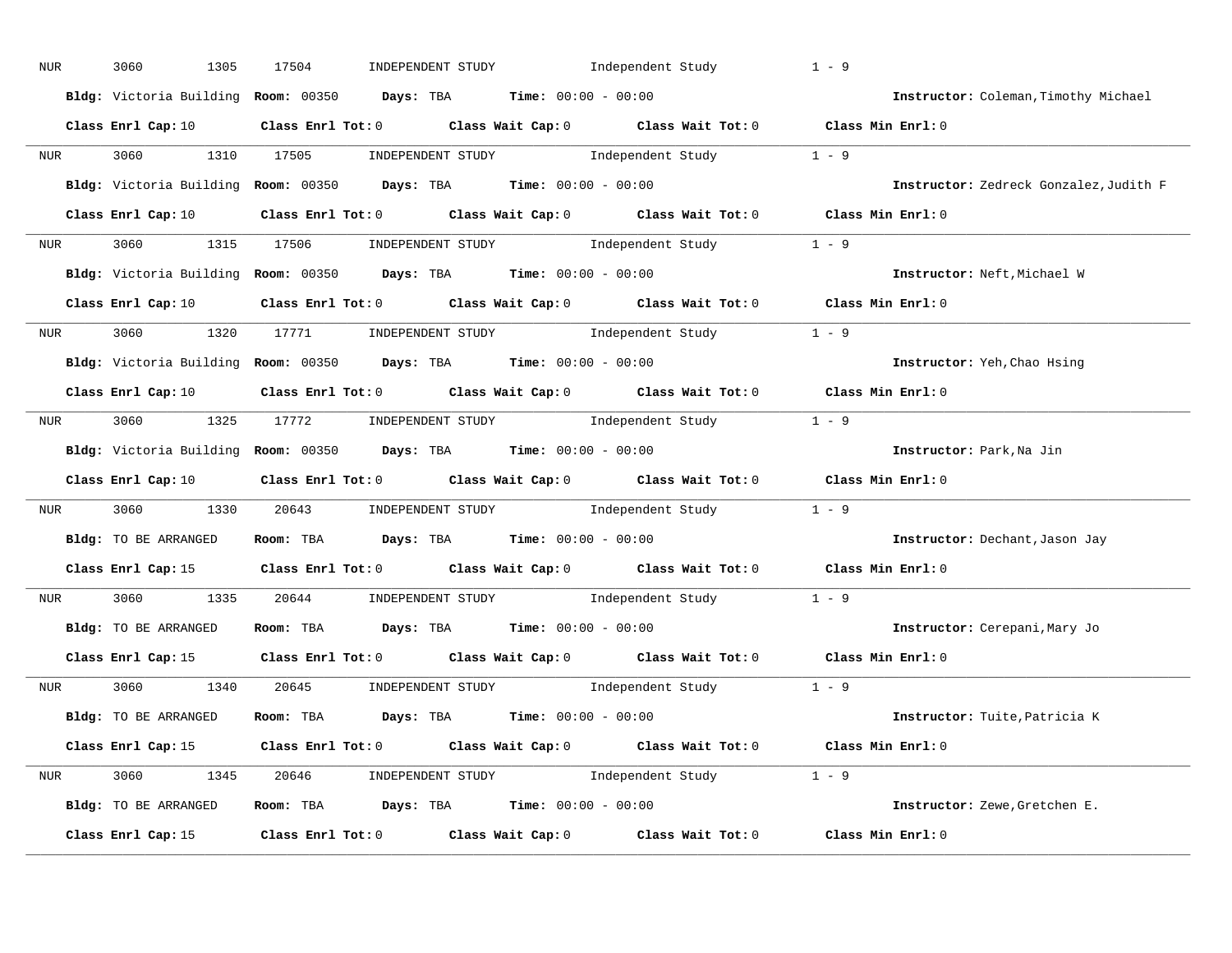#### Report ID: SR201 **University of Pittsburgh** Page No. 129 of 179 **Schedule of Classes for Spring Term 2021-2022** Run Date: 06/15/2021 **Academic Term** Run Time: 23:00:31

| Subject          | Catalog Nbr Section Class Nbr | Course Title                                | Component                                                                                                                      | Units<br>Topics                  |
|------------------|-------------------------------|---------------------------------------------|--------------------------------------------------------------------------------------------------------------------------------|----------------------------------|
| <b>NUR</b>       | 3060<br>1350                  | 20951<br>INDEPENDENT STUDY                  | Independent Study                                                                                                              | $1 - 9$                          |
|                  | Bldg: TO BE ARRANGED          | Room: TBA $Days:$ TBA $Time: 00:00 - 00:00$ |                                                                                                                                | Instructor: Palmer, Laura        |
|                  |                               |                                             | Class Enrl Cap: 10 $\qquad$ Class Enrl Tot: 0 $\qquad$ Class Wait Cap: 0 $\qquad$ Class Wait Tot: 0 $\qquad$ Class Min Enrl: 0 |                                  |
| NUR <sub>p</sub> |                               |                                             | 3060 1355 20952 INDEPENDENT STUDY Independent Study                                                                            | $1 - 9$                          |
|                  | Bldg: TO BE ARRANGED          | Room: TBA $Days:$ TBA $Time: 00:00 - 00:00$ |                                                                                                                                | Instructor: Wang, Weiwen         |
|                  | Class Enrl Cap: 10            |                                             | Class Enrl Tot: 0 Class Wait Cap: 0 Class Wait Tot: 0 Class Min Enrl: 0                                                        |                                  |
| <b>NUR</b>       | 3060<br>1360                  | 20953                                       | INDEPENDENT STUDY 1ndependent Study                                                                                            | $1 - 9$                          |
|                  | Bldg: TO BE ARRANGED          | Room: TBA $Days:$ TBA $Time: 00:00 - 00:00$ |                                                                                                                                | Instructor: Faett, Becky L       |
|                  |                               |                                             | Class Enrl Cap: 10 $\qquad$ Class Enrl Tot: 0 $\qquad$ Class Wait Cap: 0 $\qquad$ Class Wait Tot: 0 $\qquad$ Class Min Enrl: 0 |                                  |
|                  |                               |                                             | NUR 3060 1365 23578 INDEPENDENT STUDY Independent Study                                                                        | $1 - 9$                          |
|                  | Bldg: TO BE ARRANGED          | Room: TBA $Days:$ TBA $Time: 00:00 - 00:00$ |                                                                                                                                | Instructor: Staff                |
|                  |                               |                                             | Class Enrl Cap: 15 Class Enrl Tot: 0 Class Wait Cap: 0 Class Wait Tot: 0 Class Min Enrl: 0                                     |                                  |
| NUR <sub>p</sub> |                               |                                             | 3060 1370 23579 INDEPENDENT STUDY Independent Study                                                                            | $1 - 9$                          |
|                  | Bldg: TO BE ARRANGED          | Room: TBA $Days: TBA$ Time: $00:00 - 00:00$ |                                                                                                                                | Instructor: Callan, Judith Ann   |
|                  |                               |                                             | Class Enrl Cap: 15 (class Enrl Tot: 0 (class Wait Cap: 0 (class Wait Tot: 0 (class Min Enrl: 0)                                |                                  |
| NUR              |                               |                                             | 3060 1375 23580 INDEPENDENT STUDY Independent Study                                                                            | $1 - 9$                          |
|                  | Bldg: TO BE ARRANGED          | Room: TBA $Days:$ TBA Time: $00:00 - 00:00$ |                                                                                                                                | Instructor: Lee, Young Ji        |
|                  |                               |                                             | Class Enrl Cap: 15 Class Enrl Tot: 0 Class Wait Cap: 0 Class Wait Tot: 0 Class Min Enrl: 0                                     |                                  |
| NUR <sub>p</sub> | 3060 1380                     |                                             | 23581 INDEPENDENT STUDY Independent Study 1 - 9                                                                                |                                  |
|                  | Bldg: TO BE ARRANGED          | Room: TBA $Days:$ TBA $Time: 00:00 - 00:00$ |                                                                                                                                | Instructor: Yates, Cecelia       |
|                  |                               |                                             | Class Enrl Cap: 15 Class Enrl Tot: 0 Class Wait Cap: 0 Class Wait Tot: 0 Class Min Enrl: 0                                     |                                  |
| NUR              | 3060<br>1385                  | 23582                                       | INDEPENDENT STUDY 1ndependent Study                                                                                            | $1 - 9$                          |
|                  | Bldg: TO BE ARRANGED          | Room: TBA $Days:$ TBA Time: $00:00 - 00:00$ |                                                                                                                                | Instructor: Kaufman, Robert Reid |
|                  | Class Enrl Cap: 15            |                                             | Class Enrl Tot: 0 Class Wait Cap: 0 Class Wait Tot: 0 Class Min Enrl: 0                                                        |                                  |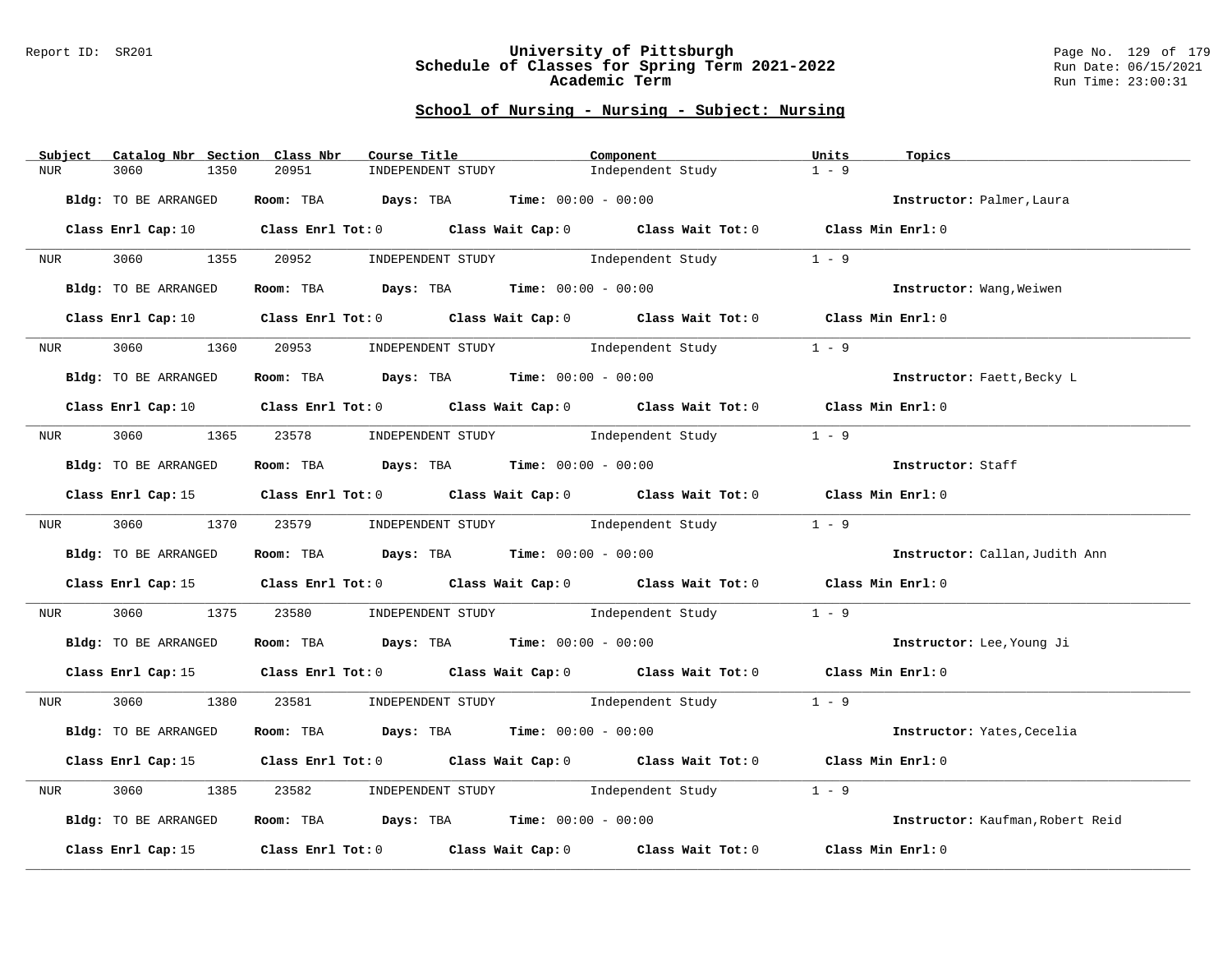| NUR              | 3060<br>1390         | 23583<br>Independent Study<br>INDEPENDENT STUDY                                                                                         | $1 - 9$                                |
|------------------|----------------------|-----------------------------------------------------------------------------------------------------------------------------------------|----------------------------------------|
|                  | Bldg: TO BE ARRANGED | $\texttt{DayS:}$ TBA $\texttt{Time:}$ 00:00 - 00:00<br>Room: TBA                                                                        | Instructor: Martsolf, Grant R          |
|                  |                      | Class Enrl Cap: 15 Class Enrl Tot: 0 Class Wait Cap: 0 Class Wait Tot: 0 Class Min Enrl: 0                                              |                                        |
| NUR              | 3060<br>1395         | INDEPENDENT STUDY 1 - 9<br>26777                                                                                                        |                                        |
|                  |                      | Bldg: Victoria Building Room: 00360 Days: TBA Time: 00:00 - 00:00                                                                       | Instructor: Danford, Cynthia           |
|                  | Class Enrl Cap: 10   | Class Enrl Tot: $0$ Class Wait Cap: $0$ Class Wait Tot: $0$ Class Min Enrl: $0$                                                         |                                        |
| NUR              | 3062 300             | 1010 30316 INTEN MTHS: QUAL&MIXED MTHS RESLecture                                                                                       | $\overline{2}$                         |
|                  |                      | Bldg: Victoria Building Room: 00114 Days: W Time: 09:00 - 11:00                                                                         | Instructor: Dabbs, Annette J De Vito   |
|                  | Class Enrl Cap: 38   | Class Enrl Tot: $0$ Class Wait Cap: $0$ Class Wait Tot: $0$ Class Min Enrl: $0$<br>Room Characteristics: PeopleSoft - Scheduled (PS)(1) |                                        |
| NUR              | 3071<br>1010         | 25976<br>PHD RESEARCH APPRENTICESHIP Directed Studies                                                                                   | $1 - 6$                                |
|                  |                      | Bldg: Victoria Building Room: 00360 Days: TBA Time: 00:00 - 00:00                                                                       | Instructor: Lee, Young Ji              |
|                  | Class Enrl Cap: 35   | Class Enrl Tot: 0 Class Wait Cap: 0 Class Wait Tot: 0                                                                                   | Class Min Enrl: 0                      |
| NUR              | 3071<br>1015         | 25977<br>PHD RESEARCH APPRENTICESHIP Directed Studies                                                                                   | $1 - 6$                                |
|                  |                      | Bldg: Victoria Building Room: 00360 Days: TBA Time: 00:00 - 00:00                                                                       | Instructor: Bender, Catherine M        |
|                  | Class Enrl Cap: 35   | Class Enrl Tot: 0 Class Wait Cap: 0 Class Wait Tot: 0                                                                                   | Class Min Enrl: 0                      |
| NUR <sub>p</sub> | 3071<br>1020         | 25978 PHD RESEARCH APPRENTICESHIP Directed Studies                                                                                      | $1 - 6$                                |
|                  |                      | Bldg: Victoria Building Room: 00360 Days: TBA Time: 00:00 - 00:00                                                                       | Instructor: Burke, Lora E              |
|                  | Class Enrl Cap: 35   | Class Enrl Tot: 0 Class Wait Cap: 0 Class Wait Tot: 0 Class Min Enrl: 0                                                                 |                                        |
| NUR              | 3071 1025 25979      | PHD RESEARCH APPRENTICESHIP Directed Studies 1 - 6                                                                                      |                                        |
|                  |                      | Bldg: Victoria Building Room: 00360 Days: TBA Time: 00:00 - 00:00                                                                       | Instructor: Charron-Prochownik, Denise |
|                  | Class Enrl Cap: 35   | Class Enrl Tot: $0$ Class Wait Cap: $0$ Class Wait Tot: $0$ Class Min Enrl: $0$                                                         |                                        |
| NUR              |                      | 3071 1030 25980 PHD RESEARCH APPRENTICESHIP Directed Studies 1 - 6                                                                      |                                        |
|                  |                      | Bldg: Victoria Building Room: 00360 Days: TBA Time: 00:00 - 00:00                                                                       | Instructor: Wesmiller, Susan W         |
|                  | Class Enrl Cap: 35   | Class Enrl Tot: $0$ Class Wait Cap: $0$ Class Wait Tot: $0$ Class Min Enrl: $0$                                                         |                                        |
| NUR              |                      | 3071 1035 25981 PHD RESEARCH APPRENTICESHIP Directed Studies 1 - 6                                                                      |                                        |
|                  |                      | Bldg: Victoria Building Room: 00360 Days: TBA Time: 00:00 - 00:00                                                                       | Instructor: Conley, Yvette Perry       |
|                  | Class Enrl Cap: 35   | $Class$ $Enrl$ $Tot: 0$<br>Class Wait Cap: $0$ Class Wait Tot: $0$                                                                      | Class Min Enrl: 0                      |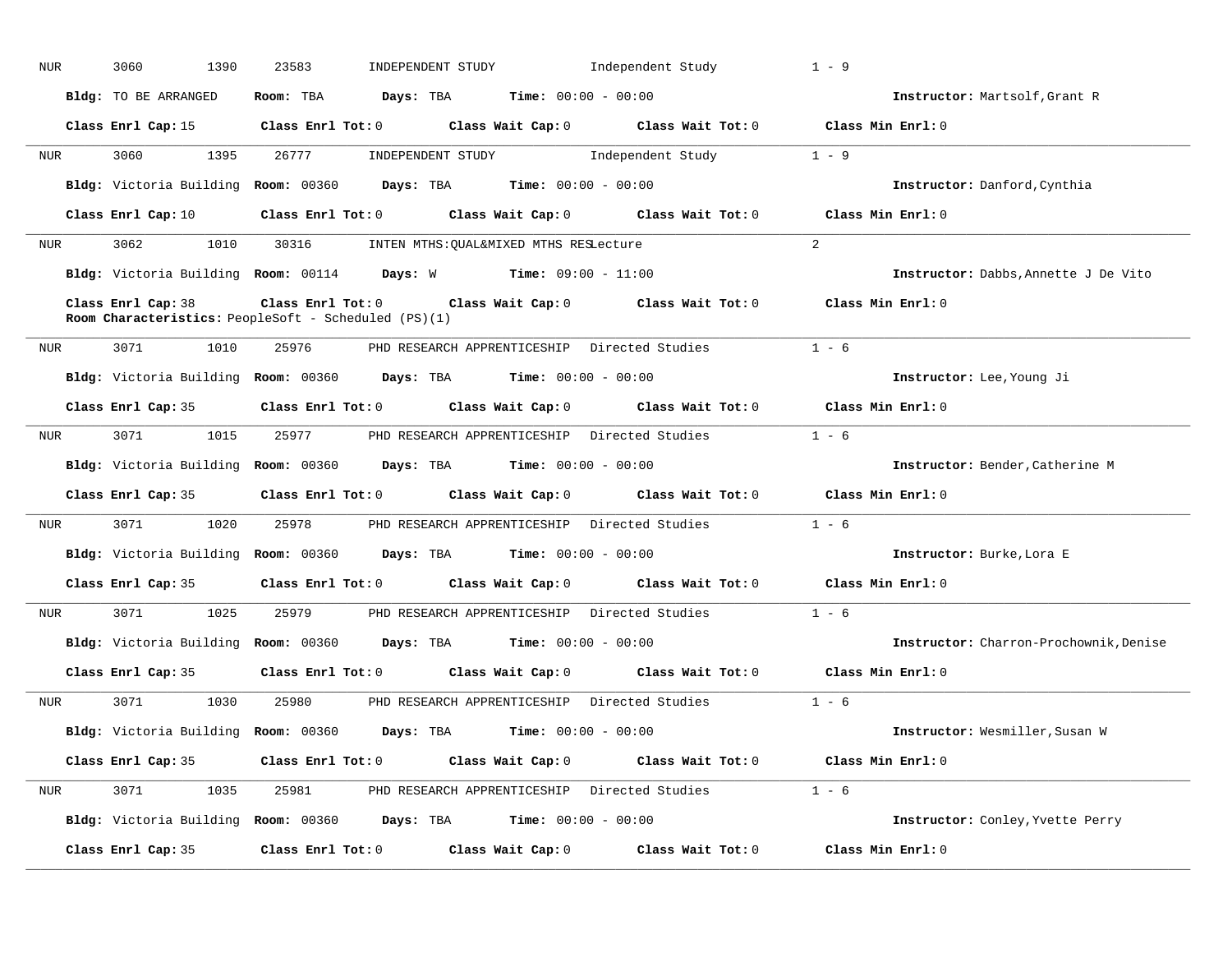| NUR | 3071<br>1040       | 25982<br>PHD RESEARCH APPRENTICESHIP Directed Studies                           | $1 - 6$                                |
|-----|--------------------|---------------------------------------------------------------------------------|----------------------------------------|
|     |                    | Bldg: Victoria Building Room: 00360 Days: TBA Time: 00:00 - 00:00               | Instructor: Constantino, Rose          |
|     | Class Enrl Cap: 35 | Class Enrl Tot: $0$ Class Wait Cap: $0$ Class Wait Tot: $0$ Class Min Enrl: $0$ |                                        |
| NUR | 3071 300<br>1045   | 25983<br>PHD RESEARCH APPRENTICESHIP Directed Studies                           | $1 - 6$                                |
|     |                    | Bldg: Victoria Building Room: 00360 Days: TBA Time: 00:00 - 00:00               | Instructor: Dabbs, Annette J De Vito   |
|     | Class Enrl Cap: 35 | Class Enrl Tot: 0 Class Wait Cap: 0 Class Wait Tot: 0 Class Min Enrl: 0         |                                        |
| NUR | 3071 1050          | 25984 PHD RESEARCH APPRENTICESHIP Directed Studies 1 - 6                        |                                        |
|     |                    | Bldg: Victoria Building Room: 00360 Days: TBA Time: 00:00 - 00:00               | Instructor: Donovan, Heidi Ann Scharf  |
|     | Class Enrl Cap: 35 | Class Enrl Tot: $0$ Class Wait Cap: $0$ Class Wait Tot: $0$                     | Class Min Enrl: 0                      |
| NUR | 3071<br>1055       | 25985 PHD RESEARCH APPRENTICESHIP Directed Studies                              | $1 - 6$                                |
|     |                    | Bldg: Victoria Building Room: 00360 Days: TBA Time: 00:00 - 00:00               | Instructor: Martsolf, Grant R          |
|     | Class Enrl Cap: 35 | Class Enrl Tot: 0 Class Wait Cap: 0 Class Wait Tot: 0                           | Class Min Enrl: 0                      |
| NUR |                    | 3071 1060 25986 PHD RESEARCH APPRENTICESHIP Directed Studies                    | $1 - 6$                                |
|     |                    | Bldg: Victoria Building Room: 00360 Days: TBA Time: 00:00 - 00:00               | Instructor: Doswell, Willa             |
|     | Class Enrl Cap: 35 | Class Enrl Tot: 0 Class Wait Cap: 0 Class Wait Tot: 0                           | Class Min Enrl: 0                      |
| NUR | 3071<br>1065       | 25987<br>PHD RESEARCH APPRENTICESHIP Directed Studies                           | $1 - 6$                                |
|     |                    | Bldg: Victoria Building Room: 00360 Days: TBA Time: 00:00 - 00:00               | Instructor: Dunbar-Jacob, Jacqueline M |
|     | Class Enrl Cap: 35 | Class Enrl Tot: 0 Class Wait Cap: 0 Class Wait Tot: 0                           | Class Min Enrl: 0                      |
| NUR | 3071<br>1070       | 25988<br>PHD RESEARCH APPRENTICESHIP Directed Studies                           | $1 - 6$                                |
|     |                    | Bldg: Victoria Building Room: 00360 Days: TBA Time: 00:00 - 00:00               | Instructor: Engberg, Sandra J          |
|     | Class Enrl Cap: 35 | Class Enrl Tot: 0 Class Wait Cap: 0 Class Wait Tot: 0                           | Class Min Enrl: 0                      |
| NUR | 3071<br>1075       | 25989<br>PHD RESEARCH APPRENTICESHIP Directed Studies                           | $1 - 6$                                |
|     |                    | Bldg: Victoria Building Room: 00360 Days: TBA Time: 00:00 - 00:00               | Instructor: Imes, Christopher C        |
|     | Class Enrl Cap: 35 | Class Enrl Tot: $0$ Class Wait Cap: $0$ Class Wait Tot: $0$ Class Min Enrl: $0$ |                                        |
| NUR |                    | 3071 1080 25990 PHD RESEARCH APPRENTICESHIP Directed Studies 1 - 6              |                                        |
|     |                    | Bldg: Victoria Building Room: 00360 Days: TBA Time: 00:00 - 00:00               | Instructor: Danford, Cynthia           |
|     | Class Enrl Cap: 35 | Class Enrl Tot: 0 Class Wait Cap: 0 Class Wait Tot: 0                           | Class Min Enrl: 0                      |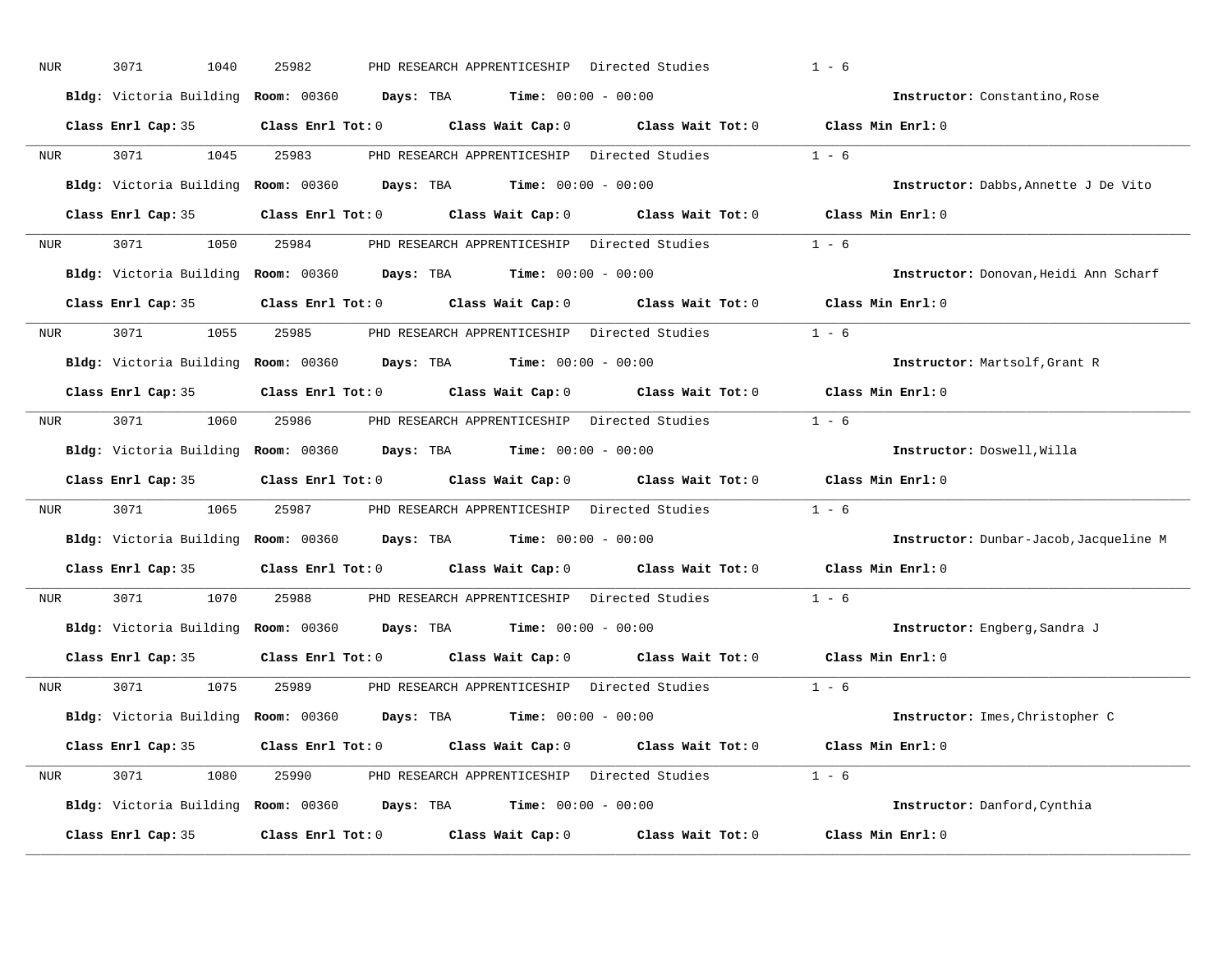#### Report ID: SR201 **University of Pittsburgh** Page No. 132 of 179 **Schedule of Classes for Spring Term 2021-2022** Run Date: 06/15/2021 **Academic Term** Run Time: 23:00:31

| Subject    | Catalog Nbr Section | Class Nbr<br>Course Title                                         | Component                                    | Units<br>Topics                   |
|------------|---------------------|-------------------------------------------------------------------|----------------------------------------------|-----------------------------------|
| NUR        | 3071<br>1085        | 25991<br>PHD RESEARCH APPRENTICESHIP                              | Directed Studies                             | $1 - 6$                           |
|            |                     | Bldg: Victoria Building Room: 00360 Days: TBA Time: 00:00 - 00:00 |                                              | Instructor: Henker, Richard A.    |
|            | Class Enrl Cap: 35  | $Class$ $Enrl$ $Tot: 0$<br>Class Wait Cap: 0                      | Class Wait Tot: 0                            | Class Min Enrl: 0                 |
| NUR        | 3071<br>1090        | 25992<br>PHD RESEARCH APPRENTICESHIP Directed Studies             |                                              | $1 - 6$                           |
|            |                     | Bldg: Victoria Building Room: 00360 Days: TBA Time: 00:00 - 00:00 |                                              | Instructor: O'Donnell, John Marc  |
|            | Class Enrl Cap: 35  | Class Enrl Tot: 0 Class Wait Cap: 0 Class Wait Tot: 0             |                                              | Class Min Enrl: 0                 |
| NUR        | 3071<br>1095        | 25993<br>PHD RESEARCH APPRENTICESHIP Directed Studies             |                                              | $1 - 6$                           |
|            |                     | Bldg: Victoria Building Room: 00360 Days: TBA Time: 00:00 - 00:00 |                                              | Instructor: Hravnak, Marilyn      |
|            | Class Enrl Cap: 35  | Class Enrl Tot: 0 Class Wait Cap: 0                               | Class Wait Tot: 0 Class Min Enrl: 0          |                                   |
| NUR        | 3071<br>1100        | 25994<br>PHD RESEARCH APPRENTICESHIP Directed Studies             |                                              | $1 - 6$                           |
|            |                     | Bldg: Victoria Building Room: 00360 Days: TBA Time: 00:00 - 00:00 |                                              | Instructor: Mitchell, Ann M.      |
|            | Class Enrl Cap: 35  | Class Enrl Tot: 0 Class Wait Cap: 0                               | Class Wait Tot: 0                            | Class Min Enrl: 0                 |
| NUR        | 3071<br>1110        | PHD RESEARCH APPRENTICESHIP Directed Studies<br>25995             |                                              | $1 - 6$                           |
|            |                     | Bldg: Victoria Building Room: 00360 Days: TBA Time: 00:00 - 00:00 |                                              | Instructor: Yates, Cecelia        |
|            | Class Enrl Cap: 35  | Class Enrl Tot: 0 Class Wait Cap: 0                               | Class Wait Tot: 0                            | Class Min Enrl: 0                 |
| NUR        | 3071<br>1120        | 25996<br>PHD RESEARCH APPRENTICESHIP Directed Studies             |                                              | $1 - 6$                           |
|            |                     | Bldg: Victoria Building Room: 00360 Days: TBA Time: 00:00 - 00:00 |                                              | Instructor: Hoffmann, Rosemary L. |
|            | Class Enrl Cap: 35  | Class Enrl Tot: 0 Class Wait Cap: 0                               | Class Wait Tot: 0                            | Class Min Enrl: 0                 |
| NUR        | 3071<br>1125        | 25997                                                             | PHD RESEARCH APPRENTICESHIP Directed Studies | $1 - 6$                           |
|            |                     | Bldg: Victoria Building Room: 00360 Days: TBA Time: 00:00 - 00:00 |                                              | Instructor: Nativio, Donna        |
|            | Class Enrl Cap: 35  | Class Enrl Tot: 0 Class Wait Cap: 0 Class Wait Tot: 0             |                                              | Class Min Enrl: 0                 |
| <b>NUR</b> | 3071<br>1130        | 25998<br>PHD RESEARCH APPRENTICESHIP Directed Studies             |                                              | $1 - 6$                           |
|            |                     | Bldg: Victoria Building Room: 00360 Days: TBA Time: 00:00 - 00:00 |                                              | Instructor: Germack, Hayley D     |
|            | Class Enrl Cap: 35  | Class Enrl Tot: 0<br>Class Wait Cap: 0                            | Class Wait Tot: 0                            | Class Min Enrl: 0                 |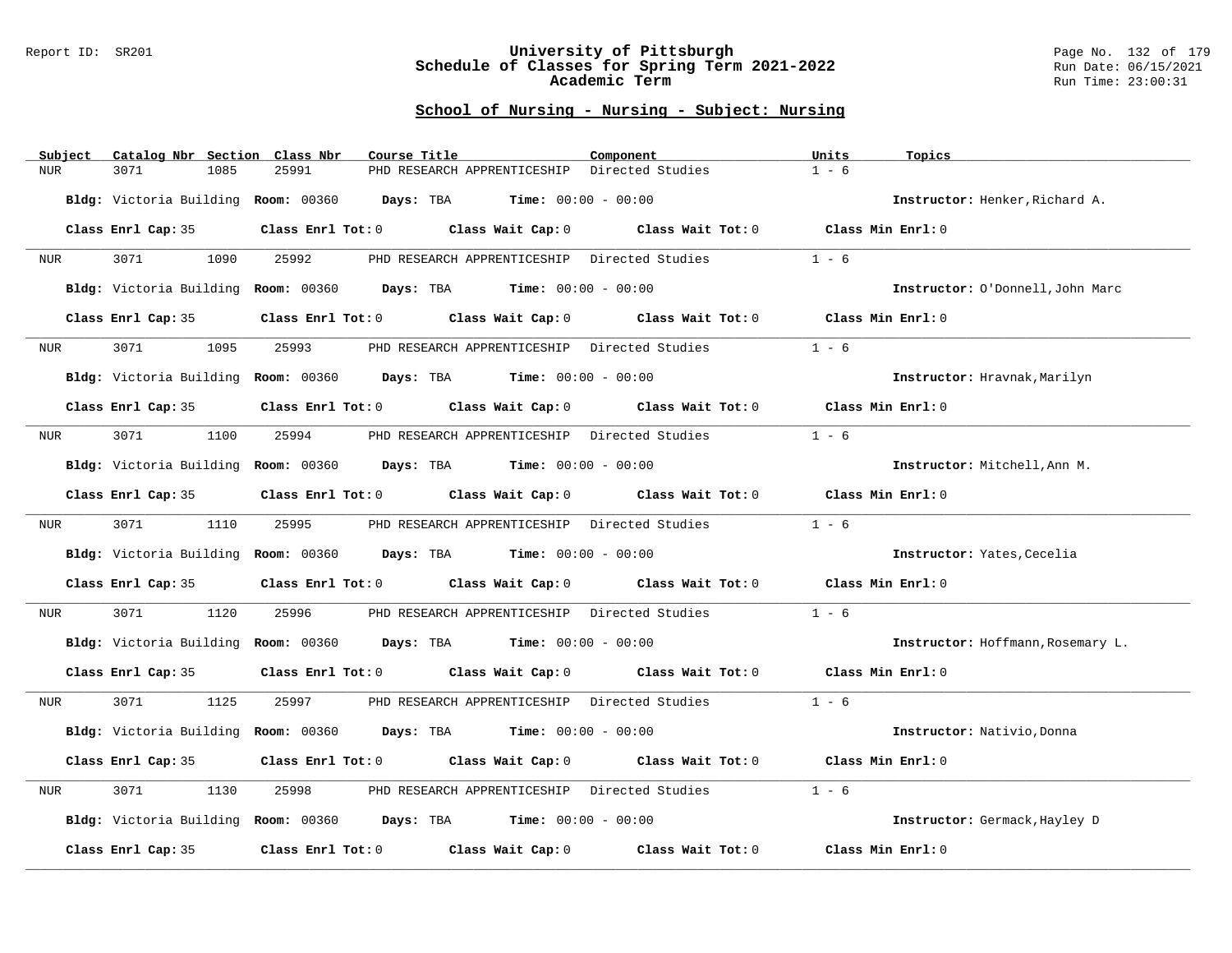| NUR | 3071<br>1135         | 25999<br>PHD RESEARCH APPRENTICESHIP Directed Studies                                              | $1 - 6$                            |
|-----|----------------------|----------------------------------------------------------------------------------------------------|------------------------------------|
|     |                      | Bldg: Victoria Building Room: 00360 Days: TBA Time: 00:00 - 00:00                                  | Instructor: Schlenk, Elizabeth Ann |
|     | Class Enrl Cap: 35   | Class Enrl Tot: $0$ Class Wait Cap: $0$ Class Wait Tot: $0$ Class Min Enrl: $0$                    |                                    |
| NUR | 3071 300             | 1140 26000<br>PHD RESEARCH APPRENTICESHIP Directed Studies                                         | $1 - 6$                            |
|     |                      | Bldg: Victoria Building Room: 00360 Days: TBA Time: 00:00 - 00:00                                  | Instructor: Sereika, Susan M       |
|     | Class Enrl Cap: 35   | Class Enrl Tot: 0 Class Wait Cap: 0 Class Wait Tot: 0 Class Min Enrl: 0                            |                                    |
| NUR | 3071 1145            | 26001 PHD RESEARCH APPRENTICESHIP Directed Studies 1 - 6                                           |                                    |
|     |                      | Bldg: Victoria Building Room: 00360 Days: TBA Time: 00:00 - 00:00                                  | Instructor: Sherwood, Paula Riess  |
|     | Class Enrl Cap: 35   | Class Enrl Tot: 0 Class Wait Cap: 0 Class Wait Tot: 0                                              | Class Min Enrl: 0                  |
| NUR | 3071<br>1150         | 26002 PHD RESEARCH APPRENTICESHIP Directed Studies                                                 | $1 - 6$                            |
|     |                      | Bldg: Victoria Building Room: 00360 Days: TBA Time: 00:00 - 00:00                                  | Instructor: Swigart, Valerie A     |
|     | Class Enrl Cap: 35   | Class Enrl Tot: 0 Class Wait Cap: 0 Class Wait Tot: 0                                              | Class Min Enrl: 0                  |
| NUR | 3071 1155            | 26003 PHD RESEARCH APPRENTICESHIP Directed Studies                                                 | $1 - 6$                            |
|     |                      | Bldg: Victoria Building Room: 00360 Days: TBA Time: 00:00 - 00:00                                  | Instructor: Ren, Dianxu            |
|     | Class Enrl Cap: 35   | Class Enrl Tot: 0 Class Wait Cap: 0 Class Wait Tot: 0                                              | Class Min Enrl: 0                  |
| NUR | 3071<br>1160         | 26004<br>PHD RESEARCH APPRENTICESHIP Directed Studies                                              | $1 - 6$                            |
|     |                      | Bldg: Victoria Building Room: 00360 Days: TBA Time: 00:00 - 00:00                                  | Instructor: Alexander, Sheila A    |
|     | Class Enrl Cap: 35   | Class Enrl Tot: 0 Class Wait Cap: 0 Class Wait Tot: 0                                              | Class Min Enrl: 0                  |
|     |                      |                                                                                                    |                                    |
| NUR | 3071<br>1165         | 26005<br>PHD RESEARCH APPRENTICESHIP Directed Studies                                              | $1 - 6$                            |
|     |                      | Bldg: Victoria Building Room: 00360 Days: TBA Time: 00:00 - 00:00                                  | Instructor: Chasens, Eileen Ruth   |
|     | Class Enrl Cap: 35   | Class Enrl Tot: 0 Class Wait Cap: 0 Class Wait Tot: 0                                              | Class Min Enrl: 0                  |
| NUR | 3071<br>1170         | 26006 700<br>PHD RESEARCH APPRENTICESHIP Directed Studies                                          | $1 - 6$                            |
|     |                      | Bldg: Victoria Building Room: 00360 Days: TBA Time: 00:00 - 00:00                                  | Instructor: Braxter, Betty J.      |
|     | Class Enrl Cap: 35   | Class Enrl Tot: 0 $\qquad$ Class Wait Cap: 0 $\qquad$ Class Wait Tot: 0 $\qquad$ Class Min Enrl: 0 |                                    |
| NUR |                      | 3071 1175 26007 PHD RESEARCH APPRENTICESHIP Directed Studies 1 - 6                                 |                                    |
|     | Bldg: TO BE ARRANGED | <b>Room:</b> TBA $\qquad \qquad$ Days: TBA $\qquad \qquad$ Time: $00:00 - 00:00$                   | Instructor: Rosenzweig, Margaret   |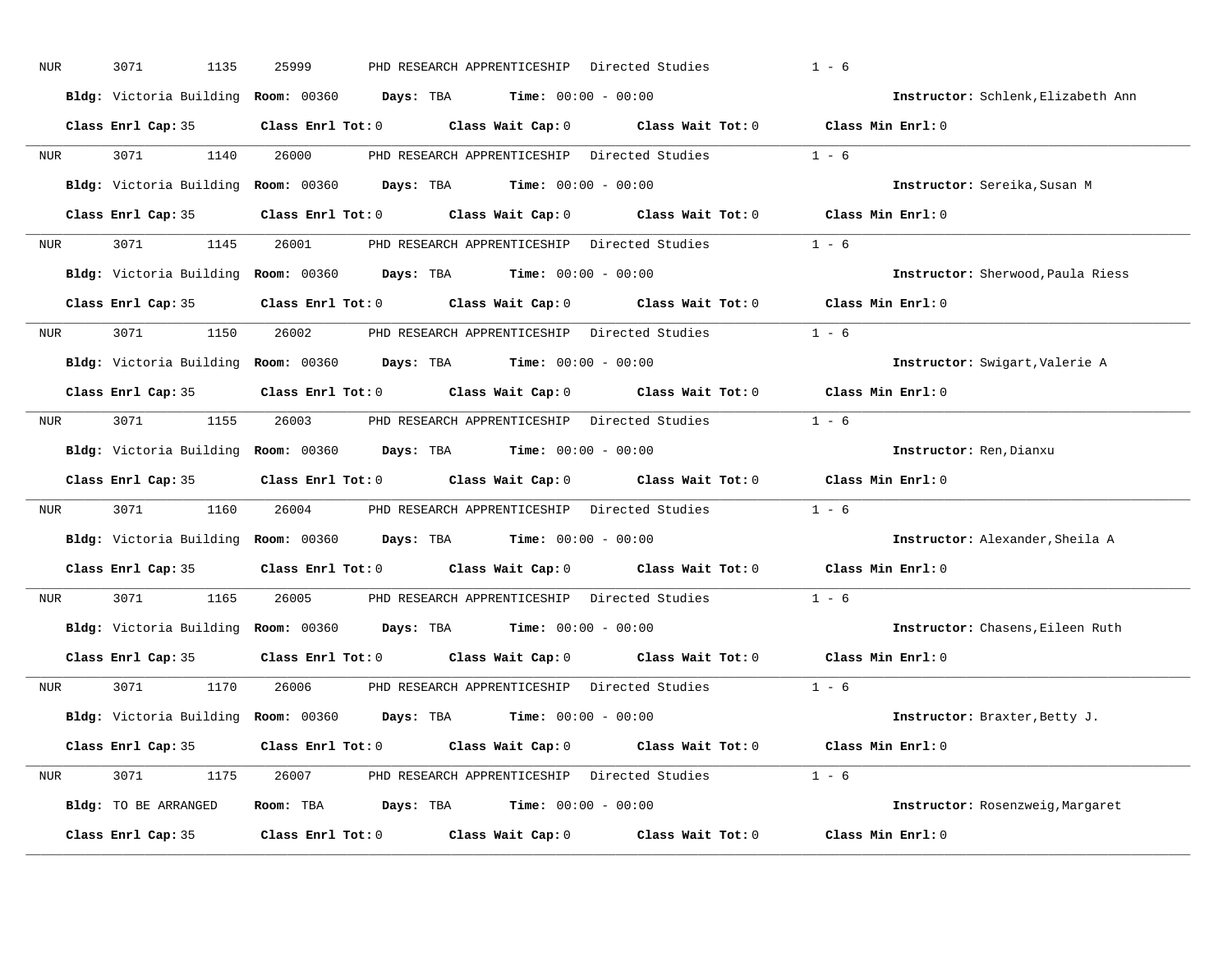#### Report ID: SR201 **University of Pittsburgh** Page No. 134 of 179 **Schedule of Classes for Spring Term 2021-2022** Run Date: 06/15/2021 **Academic Term** Run Time: 23:00:31

| Subject | Catalog Nbr Section  | Class Nbr<br>Course Title                                               | Component         | Units<br>Topics                          |
|---------|----------------------|-------------------------------------------------------------------------|-------------------|------------------------------------------|
| NUR.    | 3071<br>1180         | PHD RESEARCH APPRENTICESHIP<br>26008                                    | Directed Studies  | $1 - 6$                                  |
|         |                      | Bldg: Victoria Building Room: 00360 Days: TBA Time: 00:00 - 00:00       |                   | Instructor: Lingler, Jennifer H          |
|         | Class Enrl Cap: 35   | Class Enrl Tot: 0 Class Wait Cap: 0 Class Wait Tot: 0 Class Min Enrl: 0 |                   |                                          |
| NUR     | 3071<br>1185         | 26009<br>PHD RESEARCH APPRENTICESHIP Directed Studies                   |                   | $1 - 6$                                  |
|         |                      | Bldg: Victoria Building Room: 00360 Days: TBA Time: 00:00 - 00:00       |                   | Instructor: Kitutu, Julius Mulwa Munyoki |
|         | Class Enrl Cap: 35   | $Class$ $Enr1$ $Tot: 0$<br>Class Wait Cap: 0                            | Class Wait Tot: 0 | Class Min Enrl: 0                        |
| NUR     | 3071<br>1190         | 26010<br>PHD RESEARCH APPRENTICESHIP Directed Studies                   |                   | $1 - 6$                                  |
|         |                      | Bldg: Victoria Building Room: 00360 Days: TBA Time: 00:00 - 00:00       |                   | Instructor: Staff                        |
|         | Class Enrl Cap: 35   | Class Enrl Tot: 0 Class Wait Cap: 0 Class Wait Tot: 0 Class Min Enrl: 0 |                   |                                          |
| NUR     | 3071<br>1195         | PHD RESEARCH APPRENTICESHIP Directed Studies<br>26011                   |                   | $1 - 6$                                  |
|         |                      | Bldg: Victoria Building Room: 00360 Days: TBA Time: 00:00 - 00:00       |                   | Instructor: Founds, Sandra Anne          |
|         | Class Enrl Cap: 35   | Class Enrl Tot: 0 Class Wait Cap: 0                                     | Class Wait Tot: 0 | Class Min Enrl: 0                        |
| NUR     | 3071<br>1200         | 26012<br>PHD RESEARCH APPRENTICESHIP Directed Studies                   |                   | $1 - 6$                                  |
|         |                      | Bldg: Victoria Building Room: 00360 Days: TBA Time: 00:00 - 00:00       |                   | Instructor: Al-Zaiti, Salah S            |
|         | Class Enrl Cap: 35   | Class Enrl Tot: 0 Class Wait Cap: 0 Class Wait Tot: 0                   |                   | Class Min Enrl: 0                        |
| NUR     | 3071<br>1205         | 26693<br>PHD RESEARCH APPRENTICESHIP Directed Studies                   |                   | $1 - 6$                                  |
|         |                      | Bldg: Victoria Building Room: 00360 Days: TBA Time: 00:00 - 00:00       |                   | Instructor: Lee, Heeyoung                |
|         | Class Enrl Cap: 35   | Class Enrl Tot: 0 Class Wait Cap: 0 Class Wait Tot: 0 Class Min Enrl: 0 |                   |                                          |
| NUR     | 3071<br>1215         | 28033<br>PHD RESEARCH APPRENTICESHIP Directed Studies                   |                   | $1 - 6$                                  |
|         | Bldg: TO BE ARRANGED | $Days: TBA$ Time: $00:00 - 00:00$<br>Room: TBA                          |                   | Instructor: Demirci, Jill                |
|         | Class Enrl Cap: 10   | Class Enrl Tot: 0 Class Wait Cap: 0 Class Wait Tot: 0                   |                   | Class Min Enrl: 0                        |
| NUR     | 3071<br>1220         | 28034<br>PHD RESEARCH APPRENTICESHIP Directed Studies                   |                   | $1 - 6$                                  |
|         | Bldg: TO BE ARRANGED | $\texttt{DayS:}$ TBA $\texttt{Time:}$ 00:00 - 00:00<br>Room: TBA        |                   | Instructor: Luyster, Faith S             |
|         | Class Enrl Cap: 10   | Class Enrl Tot: 0<br>Class Wait Cap: 0                                  | Class Wait Tot: 0 | Class Min Enrl: 0                        |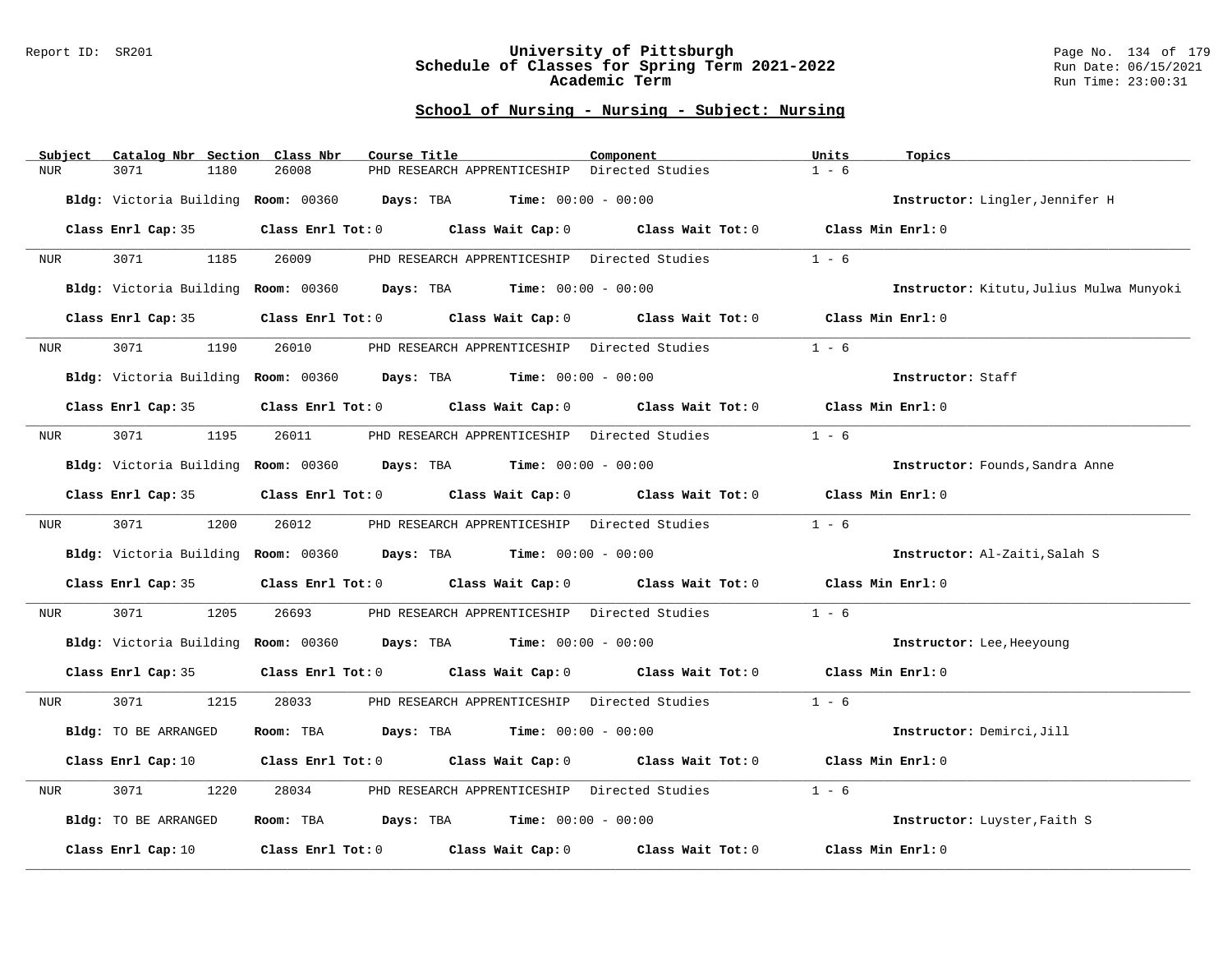| NUR              | 3071<br>1225         | 28035<br>PHD RESEARCH APPRENTICESHIP Directed Studies                                                                                          | $1 - 6$                           |
|------------------|----------------------|------------------------------------------------------------------------------------------------------------------------------------------------|-----------------------------------|
|                  | Bldg: TO BE ARRANGED | Room: TBA $Days:$ TBA Time: $00:00 - 00:00$                                                                                                    | Instructor: Staff                 |
|                  |                      | Class Enrl Cap: 35 Class Enrl Tot: 0 Class Wait Cap: 0 Class Wait Tot: 0 Class Min Enrl: 0                                                     |                                   |
|                  |                      | NUR 3071 1230 28036 PHD RESEARCH APPRENTICESHIP Directed Studies                                                                               | $1 - 6$                           |
|                  | Bldg: TO BE ARRANGED | Room: TBA $\rule{1em}{0.15mm}$ Days: TBA Time: $00:00 - 00:00$                                                                                 | Instructor: Staff                 |
|                  |                      | Class Enrl Cap: 10 Class Enrl Tot: 0 Class Wait Cap: 0 Class Wait Tot: 0 Class Min Enrl: 0                                                     |                                   |
|                  |                      | NUR 3071 1235 28037 PHD RESEARCH APPRENTICESHIP Directed Studies 1 - 6                                                                         |                                   |
|                  | Bldg: TO BE ARRANGED | Room: TBA $\rule{1em}{0.15mm}$ Days: TBA Time: $00:00 - 00:00$                                                                                 | Instructor: Staff                 |
|                  |                      | Class Enrl Cap: 10 $\qquad$ Class Enrl Tot: 0 $\qquad$ Class Wait Cap: 0 $\qquad$ Class Wait Tot: 0 $\qquad$ Class Min Enrl: 0                 |                                   |
| NUR <sub>p</sub> |                      | 3071 1240 28038 PHD RESEARCH APPRENTICESHIP Directed Studies 1 - 6                                                                             |                                   |
|                  | Bldg: TO BE ARRANGED | Room: TBA $\rule{1em}{0.15mm}$ Days: TBA Time: $00:00 - 00:00$                                                                                 | Instructor: Staff                 |
|                  |                      | Class Enrl Cap: 10 Class Enrl Tot: 0 Class Wait Cap: 0 Class Wait Tot: 0 Class Min Enrl: 0                                                     |                                   |
|                  |                      | NUR 3071 1245 28039 PHD RESEARCH APPRENTICESHIP Directed Studies 1 - 6                                                                         |                                   |
|                  | Bldg: TO BE ARRANGED | Room: TBA $Days:$ TBA $Time: 00:00 - 00:00$                                                                                                    | Instructor: Staff                 |
|                  |                      | Class Enrl Cap: 10 $\qquad$ Class Enrl Tot: 0 $\qquad$ Class Wait Cap: 0 $\qquad$ Class Wait Tot: 0 $\qquad$ Class Min Enrl: 0                 |                                   |
| <b>NUR</b>       |                      | 3071 1250 28040 PHD RESEARCH APPRENTICESHIP Directed Studies 1 - 6                                                                             |                                   |
|                  | Bldg: TO BE ARRANGED | Room: TBA $Days:$ TBA $Time:$ $00:00 - 00:00$                                                                                                  | Instructor: Staff                 |
|                  |                      | Class Enrl Cap: 10 Class Enrl Tot: 0 Class Wait Cap: 0 Class Wait Tot: 0 Class Min Enrl: 0                                                     |                                   |
|                  |                      | NUR 3071 1255 28041 PHD RESEARCH APPRENTICESHIP Directed Studies                                                                               | $1 - 6$                           |
|                  | Bldg: TO BE ARRANGED | Room: TBA $Days:$ TBA Time: $00:00 - 00:00$                                                                                                    | Instructor: Staff                 |
|                  |                      | Class Enrl Cap: 10 Class Enrl Tot: 0 Class Wait Cap: 0 Class Wait Tot: 0 Class Min Enrl: 0                                                     |                                   |
|                  |                      | NUR 3099 1010 24638 THE SCI OF HLTH CARE DELIVERY Lecture                                                                                      | 2 <sup>0</sup>                    |
|                  |                      | Bldg: Victoria Building Room: 00123 Days: Tu Time: 13:00 - 14:50                                                                               | Instructor: Anderson, Maighdlin W |
|                  | Class Enrl Cap: 60   | Class Enrl Tot: $0$ Class Wait Cap: $0$ Class Wait Tot: $0$ Class Min Enrl: $0$<br><b>Room Characteristics:</b> PeopleSoft - Scheduled (PS)(1) |                                   |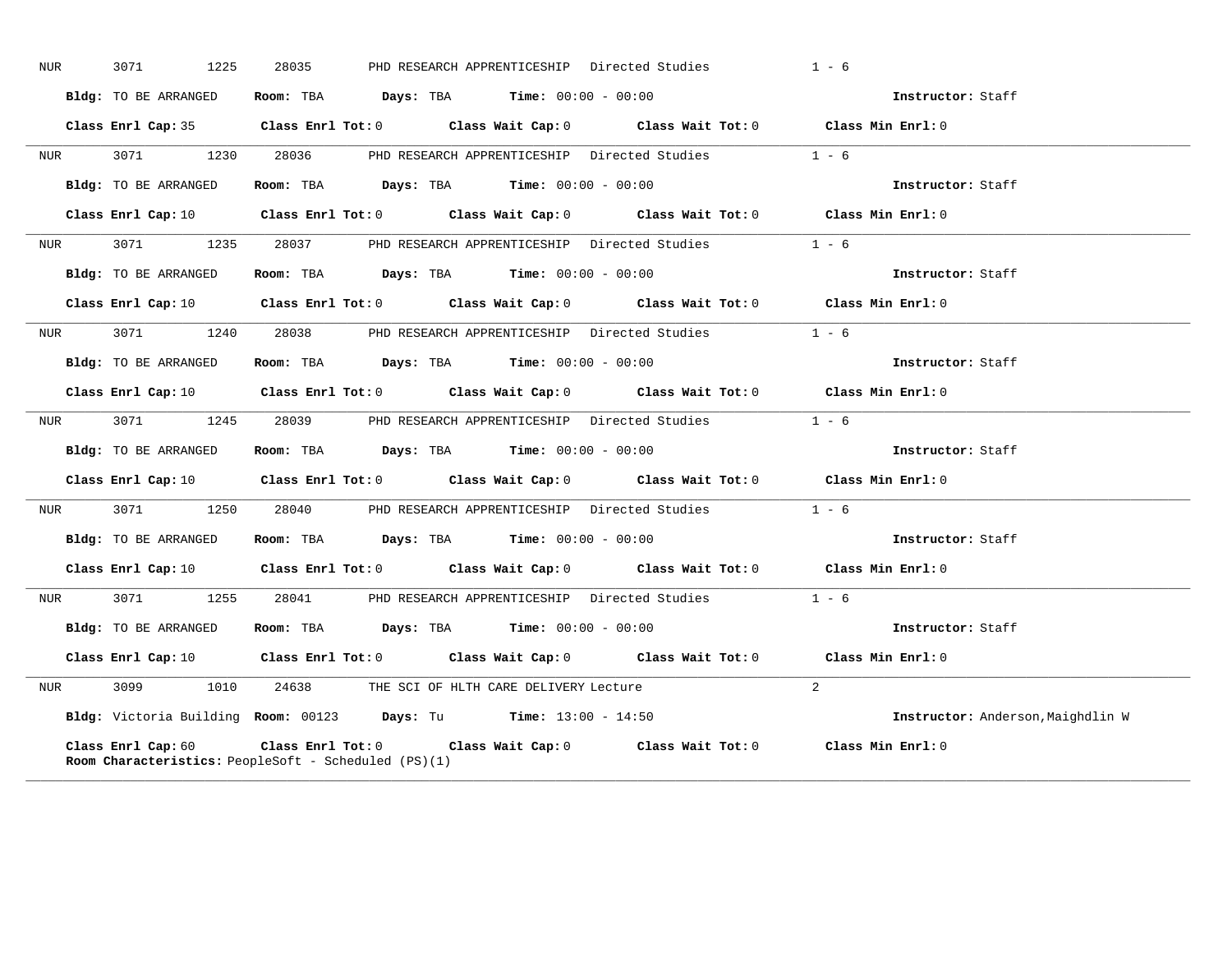#### Report ID: SR201 **University of Pittsburgh** Page No. 136 of 179 **Schedule of Classes for Spring Term 2021-2022** Run Date: 06/15/2021 **Academic Term** Run Time: 23:00:31

| Subject<br>Catalog Nbr Section Class Nbr             | Course Title                                                                                                                                                                                                                       | Component<br>Units        | Topics                            |
|------------------------------------------------------|------------------------------------------------------------------------------------------------------------------------------------------------------------------------------------------------------------------------------------|---------------------------|-----------------------------------|
| 3099D<br>1010<br><b>NUR</b>                          | 24986<br>THE SCI OF HLTH CARE DELIVERY Lecture                                                                                                                                                                                     | $\overline{a}$            |                                   |
| Bldg: WEB Based Class                                | Room: TBA<br><b>Time:</b> $13:00 - 14:50$<br>Days: Tu                                                                                                                                                                              |                           | Instructor: Anderson, Maighdlin W |
| Class Enrl Cap: 20<br>Attributes: Distance Education | Class Enrl Tot: 0<br>Class Wait Cap: 0                                                                                                                                                                                             | Class Wait Tot: 0         | Class Min $Enrl: 0$               |
|                                                      | <b></b> This class has an additional fee. For more information go to <a <br="" href="http://www.registrar.pitt.edu">target="_blank"&gt;http://www.registrar.pitt.edu/</a> , and click on Faculty and Staff, then Course and Class. |                           |                                   |
| 3287<br>1010<br><b>NUR</b>                           | 26621<br>RESEARCH DESIGN & METHODS                                                                                                                                                                                                 | $\overline{3}$<br>Lecture |                                   |
| Bldg: Victoria Building Room: 00114                  | Days: M<br><b>Time:</b> $12:00 - 14:50$                                                                                                                                                                                            |                           | Instructor: Al-Zaiti, Salah S     |
| Class Enrl Cap: 25                                   | Class Enrl Tot: 0<br>Class Wait Cap: 0<br>Room Characteristics: PeopleSoft - Scheduled (PS)(1)                                                                                                                                     | Class Wait $Tot: 0$       | Class Min Enrl: 0                 |
| 1212<br>1200<br>NUR                                  | 28595<br>INTRO TO HC FINANCE AND POLICYLecture                                                                                                                                                                                     | 0.5                       |                                   |
| Bldg: Victoria Building Room: 00117                  | Days: Tu<br><b>Time:</b> $16:00 - 16:50$                                                                                                                                                                                           |                           | Instructor: Germack, Hayley D     |
| Class Enrl Cap: 40                                   | Class Enrl Tot: 0<br>Class Wait Cap: 20<br>Room Characteristics: PeopleSoft - Scheduled (PS)(1)                                                                                                                                    | Class Wait Tot: 0         | Class Min Enrl: 0                 |
| 2113<br>1010<br>NUR                                  | APPL PARAM & NONPARAM STATS 2 Lecture<br>27923                                                                                                                                                                                     | $\overline{3}$            |                                   |
| Bldg: Victoria Building Room: 00228                  | Days: Th<br><b>Time:</b> $12:00 - 14:50$                                                                                                                                                                                           |                           | Instructor: Scott, Paul Wesley    |
| Class Enrl Cap: 10                                   | Class Enrl Tot: 0<br>Class Wait Cap: 0<br>Room Characteristics: PeopleSoft - Scheduled (PS)(1)<br><b>Combined Section ID:</b> $0833(NUR/2113/3113)$ - NUR $3113(#27924)$                                                           | Class Wait $Tot: 0$       | Class Min Enrl: 0                 |
| 3113<br>1010<br><b>NUR</b>                           | 27924<br>APPL PARAM & NONPARAM STATS 2 Lecture                                                                                                                                                                                     | $\overline{3}$            |                                   |
| Bldg: Victoria Building Room: 00228                  | Days: Th<br><b>Time:</b> $12:00 - 14:50$                                                                                                                                                                                           |                           | Instructor: Scott, Paul Wesley    |
| Class Enrl Cap: 10                                   | Class Enrl Tot: 0<br>Class Wait Cap: 0<br>Room Characteristics: PeopleSoft - Scheduled (PS)(1)<br><b>Combined Section ID:</b> 0833(NUR/2113/3113) - NUR 2113(#27923)                                                               | Class Wait Tot: 0         | Class Min Enrl: 0                 |
| 3286<br>1010<br>NUR                                  | 26620<br>THERTCL FOUNDATIONS FOR RESR Lecture                                                                                                                                                                                      | 3                         |                                   |
| Bldg: Victoria Building Room: 00111                  | Days: M<br><b>Time:</b> $09:00 - 11:50$                                                                                                                                                                                            |                           | Instructor: Bender, Catherine M   |
| Class Enrl Cap: 25                                   | Class Enrl Tot: 0<br>Class Wait Cap: 0<br>Room Characteristics: PeopleSoft - Scheduled (PS)(1)                                                                                                                                     | Class Wait Tot: 0         | Class Min Enrl: 0                 |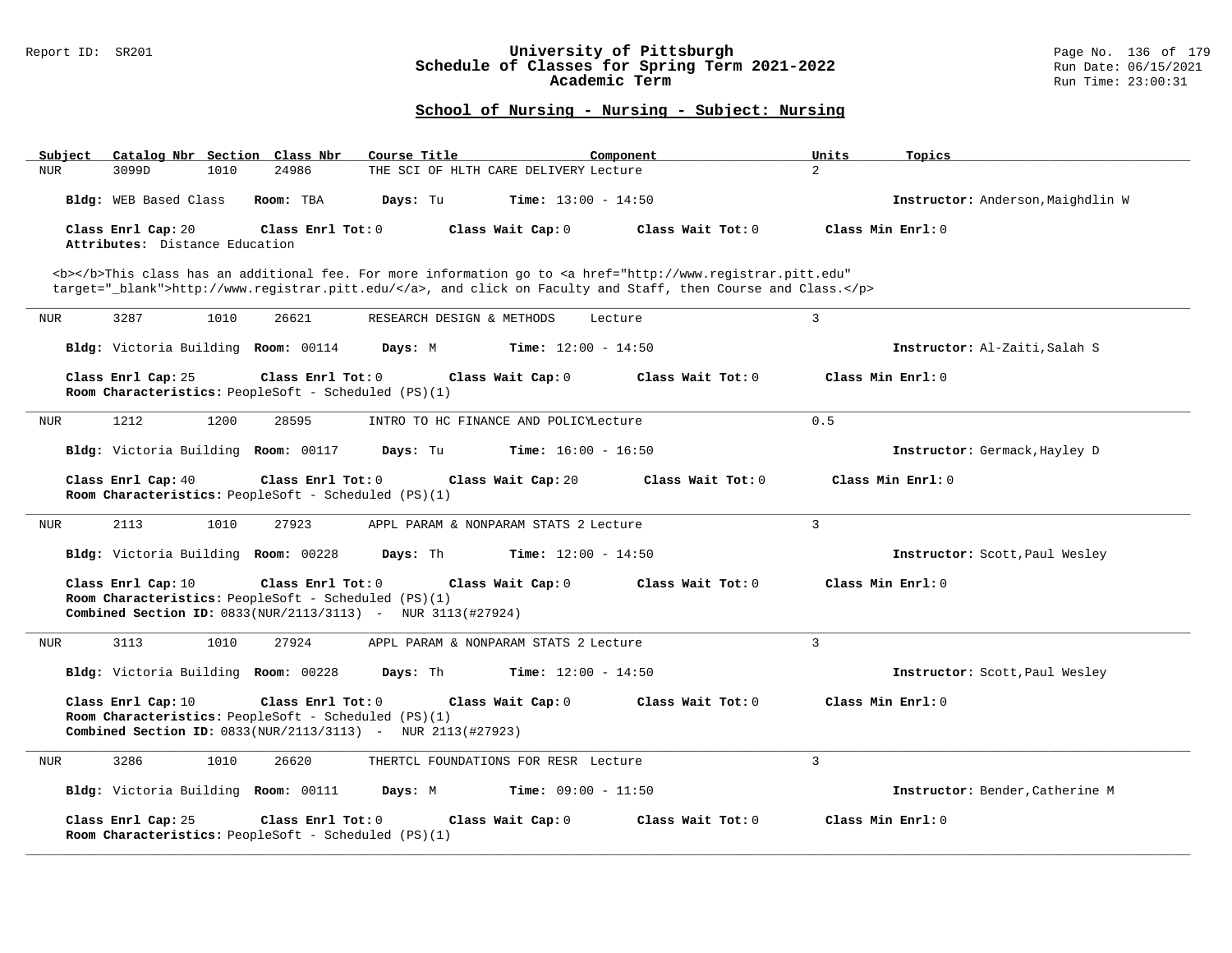#### Report ID: SR201 **University of Pittsburgh** Page No. 137 of 179 **Schedule of Classes for Spring Term 2021-2022** Run Date: 06/15/2021 **Academic Term** Run Time: 23:00:31

| Subject                                                                                                                                                                | Catalog Nbr Section Class Nbr                                                     |                   | Course Title                          |                              | Component         | Units          | Topics                        |
|------------------------------------------------------------------------------------------------------------------------------------------------------------------------|-----------------------------------------------------------------------------------|-------------------|---------------------------------------|------------------------------|-------------------|----------------|-------------------------------|
| NUR                                                                                                                                                                    | 3292<br>1050                                                                      | 25969             | RSPNSBTYS & ACTIVTS SCIENTS 2 Seminar |                              |                   | $\overline{a}$ |                               |
|                                                                                                                                                                        | Bldg: Victoria Building Room: 00228                                               |                   | Days: M                               | <b>Time:</b> $13:00 - 14:50$ |                   |                | Instructor: Luyster, Faith S  |
| Class Min $Enrl: 0$<br>$Class$ $Enr1$ $Tot: 0$<br>Class Wait Cap: 0<br>Class Wait Tot: 0<br>Class Enrl Cap: 20<br>Room Characteristics: PeopleSoft - Scheduled (PS)(1) |                                                                                   |                   |                                       |                              |                   |                |                               |
| NUR                                                                                                                                                                    | 3293<br>1200                                                                      | 27024             | ART & SCIENCE OF TCHNG & LRNG Seminar |                              |                   | 2              |                               |
|                                                                                                                                                                        | Bldg: Victoria Building Room: 00230                                               |                   | Days: Th                              | <b>Time:</b> $09:30 - 11:20$ |                   |                | Instructor: Washburn, Carol A |
|                                                                                                                                                                        | Class Enrl Cap: 25<br><b>Room Characteristics:</b> PeopleSoft - Scheduled (PS)(1) | Class Enrl Tot: 0 |                                       | Class Wait Cap: 0            | Class Wait Tot: 0 |                | Class Min Enrl: 0             |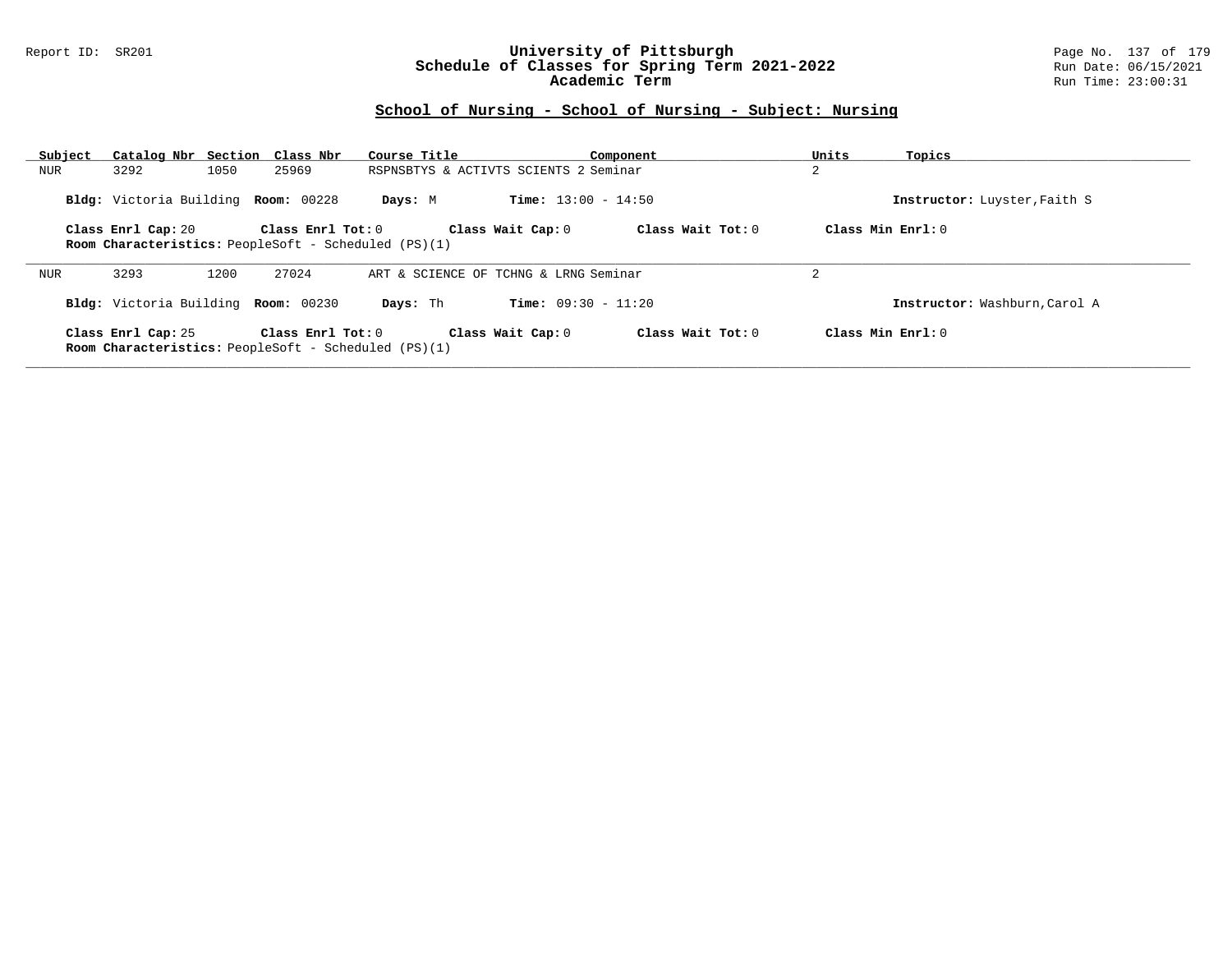# Report ID: SR201 **1998 Mixersity of Pittsburgh University of Pittsburgh** Page No. 138 of 179<br>**Schedule of Classes for Spring Term 2021-2022** Run Date: 06/15/2021 Schedule of Classes for Spring Term 2021-2022<br>Academic Term

### **School of Nursing - Office of the Dean, School of Nursing - Subject: FT Diss Study NURS**

| Subject                                                                                                                      | Catalog Nbr Section Class Nbr |      |                   | Course Title |                              | Component                                           | Units       | Topics            |  |
|------------------------------------------------------------------------------------------------------------------------------|-------------------------------|------|-------------------|--------------|------------------------------|-----------------------------------------------------|-------------|-------------------|--|
| FTDP                                                                                                                         | 0000                          | 1010 | 13171             |              |                              | FULL-TIME DISSERTATION STUDY Full Time Dissertation | $\mathbf 0$ |                   |  |
|                                                                                                                              | Bldg: TO BE ARRANGED          |      | Room: TBA         | Days: TBA    | <b>Time:</b> $00:00 - 00:00$ |                                                     |             | Instructor: Staff |  |
|                                                                                                                              | Class Enrl Cap: 999           |      | Class Enrl Tot: 0 |              | Class Wait Cap: 0            | Class Wait Tot: 0                                   |             | Class Min Enrl: 0 |  |
| <b></b> This class has an additional fee. For more information go to <a <="" href="http://www.registrar.pitt.edu" td=""></a> |                               |      |                   |              |                              |                                                     |             |                   |  |

**\_\_\_\_\_\_\_\_\_\_\_\_\_\_\_\_\_\_\_\_\_\_\_\_\_\_\_\_\_\_\_\_\_\_\_\_\_\_\_\_\_\_\_\_\_\_\_\_\_\_\_\_\_\_\_\_\_\_\_\_\_\_\_\_\_\_\_\_\_\_\_\_\_\_\_\_\_\_\_\_\_\_\_\_\_\_\_\_\_\_\_\_\_\_\_\_\_\_\_\_\_\_\_\_\_\_\_\_\_\_\_\_\_\_\_\_\_\_\_\_\_\_\_\_\_\_\_\_\_\_\_\_\_\_\_\_\_\_\_\_\_\_\_\_\_\_\_\_\_\_\_\_\_\_\_\_**

target="\_blank">http://www.registrar.pitt.edu/</a>, and click on Faculty and Staff, then Course and Class.</p>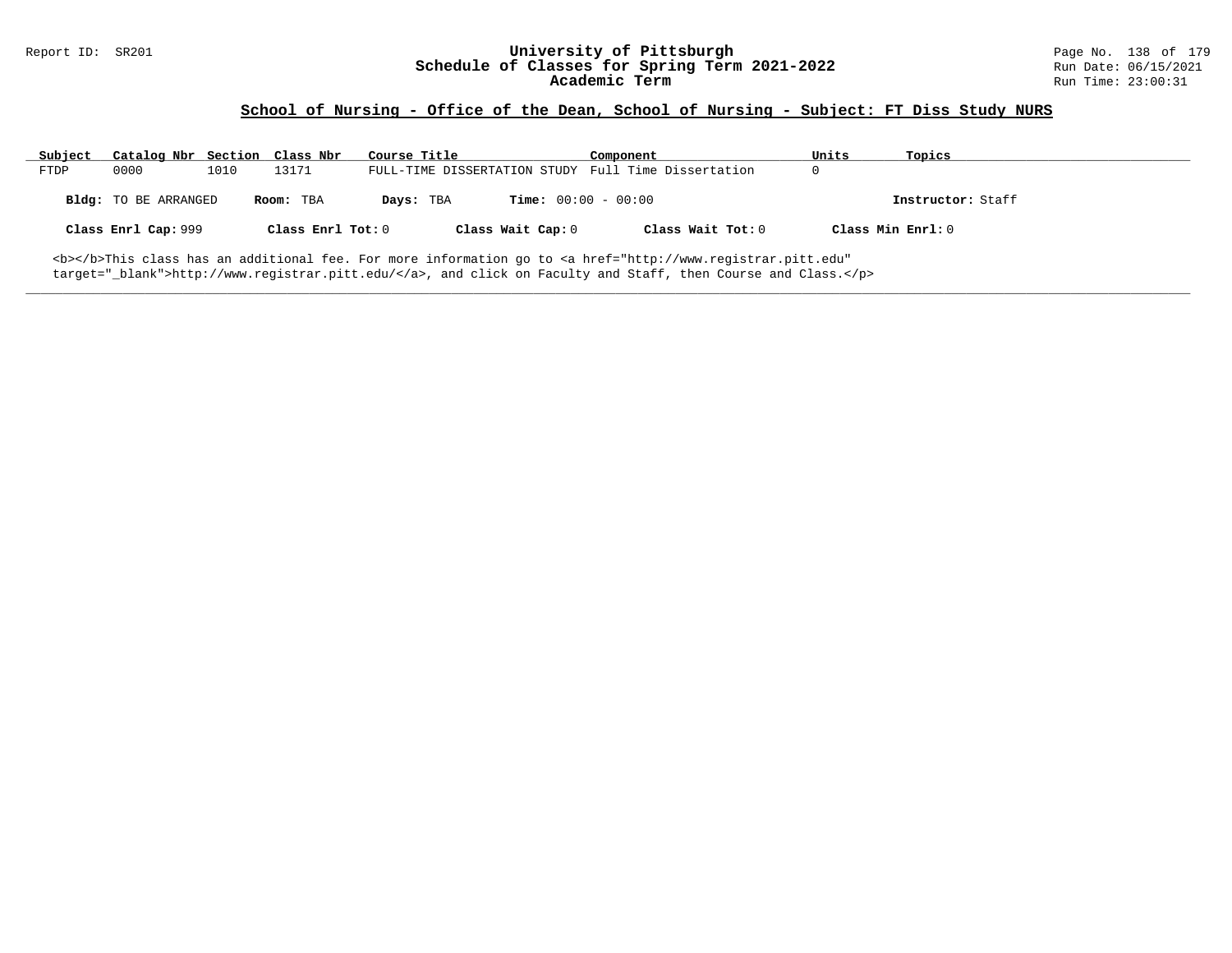#### Report ID: SR201 **University of Pittsburgh** Page No. 139 of 179 **Schedule of Classes for Spring Term 2021-2022** Run Date: 06/15/2021 **Academic Term** Run Time: 23:00:31

| Subject       | Catalog Nbr Section Class Nbr | Course Title <b>Source Search</b>                                                     | Component                                                                                       | Units<br>Topics                  |
|---------------|-------------------------------|---------------------------------------------------------------------------------------|-------------------------------------------------------------------------------------------------|----------------------------------|
| <b>NURCNS</b> | 2161<br>1010                  | 13205<br>INDEPENDENT STUDY                                                            | Independent Study                                                                               | $1 - 3$                          |
|               |                               |                                                                                       |                                                                                                 |                                  |
|               | Bldg: TO BE ARRANGED          | Room: TBA Days: TBA                                                                   | <b>Time:</b> $00:00 - 00:00$                                                                    | Instructor:                      |
|               | Class Enrl Cap: 15            |                                                                                       | Class Enrl Tot: $0$ Class Wait Cap: $0$ Class Wait Tot: $0$ Class Min Enrl: $0$                 |                                  |
|               |                               |                                                                                       |                                                                                                 |                                  |
| NURCNS        | 2161                          | 1020 13241                                                                            | INDEPENDENT STUDY 1ndependent Study                                                             | $1 - 3$                          |
|               |                               |                                                                                       |                                                                                                 |                                  |
|               | Bldg: TO BE ARRANGED          | Room: TBA $Days:$ TBA $Time: 00:00 - 00:00$                                           |                                                                                                 | Instructor: Beach, Michael D     |
|               |                               |                                                                                       | Class Enrl Cap: 15 Class Enrl Tot: 0 Class Wait Cap: 0 Class Wait Tot: 0 Class Min Enrl: 0      |                                  |
|               |                               |                                                                                       |                                                                                                 |                                  |
|               |                               |                                                                                       | NURCNS 2161 1030 13242 INDEPENDENT STUDY Independent Study 1 - 3                                |                                  |
|               |                               |                                                                                       |                                                                                                 |                                  |
|               | Bldg: TO BE ARRANGED          | Room: TBA $Days:$ TBA $Time: 00:00 - 00:00$                                           |                                                                                                 | Instructor: Hravnak, Marilyn     |
|               |                               |                                                                                       |                                                                                                 |                                  |
|               |                               |                                                                                       | Class Enrl Cap: 15 Class Enrl Tot: 0 Class Wait Cap: 0 Class Wait Tot: 0 Class Min Enrl: 0      |                                  |
|               |                               |                                                                                       |                                                                                                 |                                  |
| NURCNS        |                               |                                                                                       | 2161 1050 13243 INDEPENDENT STUDY Independent Study                                             | $1 - 3$                          |
|               |                               |                                                                                       |                                                                                                 |                                  |
|               | Bldg: TO BE ARRANGED          | Room: TBA $Days:$ TBA $Time:$ 00:00 - 00:00                                           |                                                                                                 | Instructor: Henker, Richard A.   |
|               |                               |                                                                                       |                                                                                                 |                                  |
|               |                               |                                                                                       | Class Enrl Cap: 15 (Class Enrl Tot: 0 (Class Wait Cap: 0 (Class Wait Tot: 0 (Class Min Enrl: 0) |                                  |
|               |                               |                                                                                       |                                                                                                 |                                  |
| NURCNS        | 2161                          |                                                                                       | 1060 13244 INDEPENDENT STUDY Independent Study                                                  | $1 - 3$                          |
|               | Bldg: TO BE ARRANGED          | Room: TBA $Days:$ TBA $Time:$ $00:00 - 00:00$                                         |                                                                                                 | Instructor: Staff                |
|               |                               |                                                                                       |                                                                                                 |                                  |
|               |                               |                                                                                       | Class Enrl Cap: 15 Class Enrl Tot: 0 Class Wait Cap: 0 Class Wait Tot: 0 Class Min Enrl: 0      |                                  |
|               |                               |                                                                                       |                                                                                                 |                                  |
|               |                               |                                                                                       | NURCNS 2161 1070 13245 INDEPENDENT STUDY Independent Study 1 - 3                                |                                  |
|               |                               |                                                                                       |                                                                                                 |                                  |
|               | Bldg: TO BE ARRANGED          | Room: TBA $Days:$ TBA $Time: 00:00 - 00:00$                                           |                                                                                                 | Instructor: Tuite, Patricia K    |
|               |                               |                                                                                       |                                                                                                 |                                  |
|               |                               |                                                                                       | Class Enrl Cap: 15 (Class Enrl Tot: 0 (Class Wait Cap: 0 (Class Wait Tot: 0 (Class Min Enrl: 0  |                                  |
|               |                               |                                                                                       |                                                                                                 |                                  |
| NURCNS        |                               |                                                                                       | 2161 1080 13246 INDEPENDENT STUDY Independent Study                                             | $1 - 3$                          |
|               |                               |                                                                                       |                                                                                                 |                                  |
|               | Bldg: TO BE ARRANGED          | Room: TBA $Days:$ TBA $Time: 00:00 - 00:00$                                           |                                                                                                 | Instructor: Rosenzweig, Margaret |
|               |                               |                                                                                       |                                                                                                 |                                  |
|               |                               |                                                                                       | Class Enrl Cap: 15 (Class Enrl Tot: 0 (Class Wait Cap: 0 (Class Wait Tot: 0 (Class Min Enrl: 0) |                                  |
| NURCNS        | 2161 200                      |                                                                                       | 1100 13204 INDEPENDENT STUDY Independent Study $1 - 3$                                          |                                  |
|               |                               |                                                                                       |                                                                                                 |                                  |
|               | Bldg: TO BE ARRANGED          | Room: TBA $\rule{1em}{0.15mm}$ Days: TBA $\rule{1.5mm}{0.15mm}$ Time: $00:00 - 00:00$ |                                                                                                 | Instructor: Rosenzweig, Margaret |
|               |                               |                                                                                       |                                                                                                 |                                  |
|               |                               |                                                                                       | Class Enrl Cap: 15 Class Enrl Tot: 0 Class Wait Cap: 0 Class Wait Tot: 0 Class Min Enrl: 0      |                                  |
|               |                               |                                                                                       |                                                                                                 |                                  |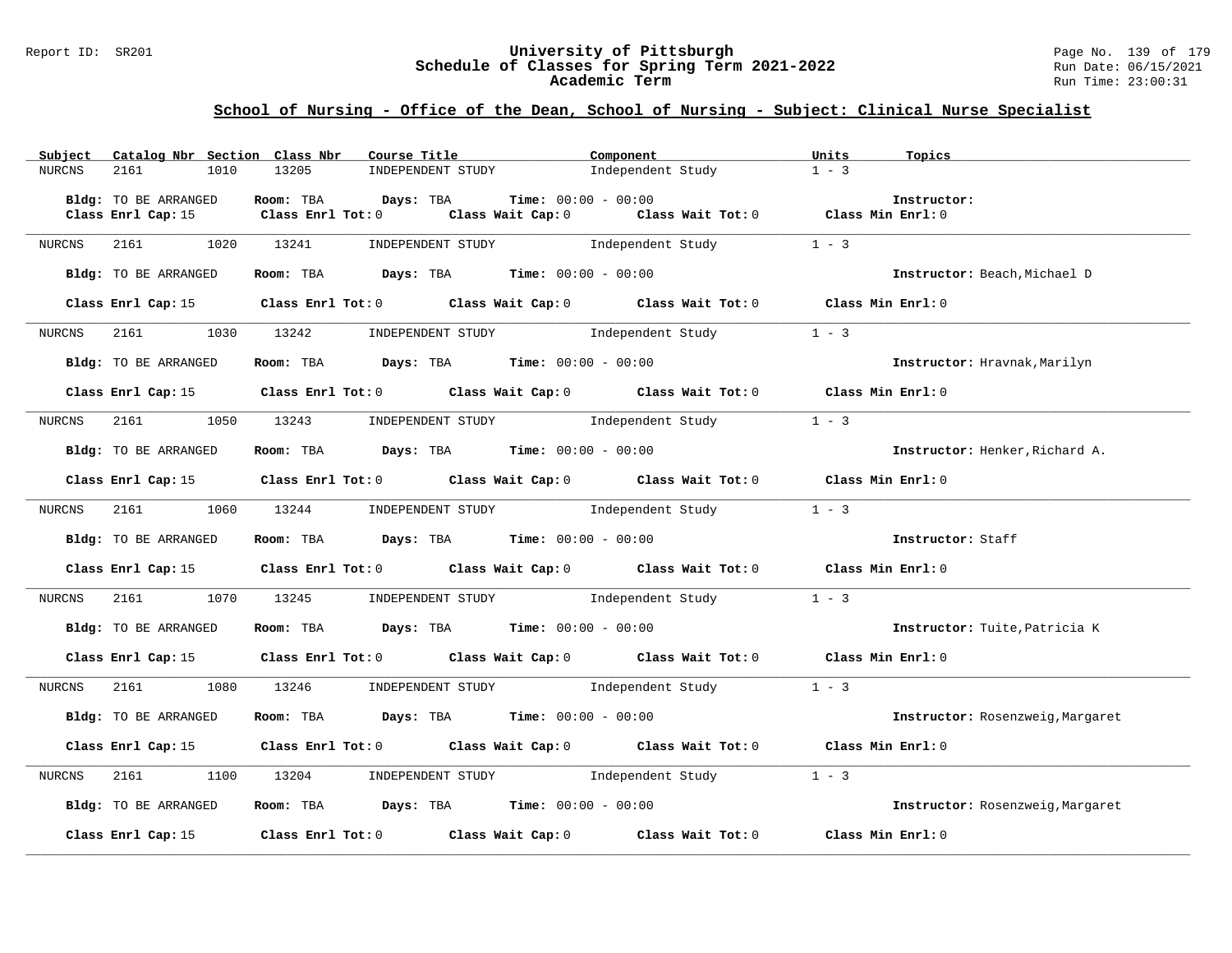#### Report ID: SR201 **University of Pittsburgh** Page No. 140 of 179 **Schedule of Classes for Spring Term 2021-2022** Run Date: 06/15/2021 **Academic Term** Run Time: 23:00:31

| Subject<br>Catalog Nbr Section Class Nbr | Course Title                                                   | Component                                                                                                       | Units<br>Topics                       |
|------------------------------------------|----------------------------------------------------------------|-----------------------------------------------------------------------------------------------------------------|---------------------------------------|
| 1110<br><b>NURCNS</b><br>2161            | 13247<br>INDEPENDENT STUDY                                     | Independent Study                                                                                               | $1 - 3$                               |
| Bldg: TO BE ARRANGED                     | Room: TBA $Days:$ TBA $Time: 00:00 - 00:00$                    |                                                                                                                 | Instructor: Hravnak, Marilyn          |
|                                          |                                                                |                                                                                                                 |                                       |
|                                          |                                                                | Class Enrl Cap: 15 Class Enrl Tot: 0 Class Wait Cap: 0 Class Wait Tot: 0 Class Min Enrl: 0                      |                                       |
| NURCNS                                   | 2161 1120 13248 INDEPENDENT STUDY Independent Study            |                                                                                                                 | $1 - 3$                               |
| Bldg: TO BE ARRANGED                     | Room: TBA $Days:$ TBA Time: $00:00 - 00:00$                    |                                                                                                                 | Instructor: Henker, Richard A.        |
|                                          |                                                                | Class Enrl Cap: 15 Class Enrl Tot: 0 Class Wait Cap: 0 Class Wait Tot: 0 Class Min Enrl: 0                      |                                       |
| NURCNS                                   |                                                                | 2161 1130 13249 INDEPENDENT STUDY Independent Study 1 - 3                                                       |                                       |
| Bldg: TO BE ARRANGED                     | Room: TBA $Days:$ TBA $Time: 00:00 - 00:00$                    |                                                                                                                 | Instructor: Staff                     |
|                                          |                                                                | Class Enrl Cap: 15 Class Enrl Tot: 0 Class Wait Cap: 0 Class Wait Tot: 0 Class Min Enrl: 0                      |                                       |
| NURCNS                                   |                                                                | 2161 1140 13250 INDEPENDENT STUDY Independent Study 1 - 3                                                       |                                       |
| Bldg: TO BE ARRANGED                     | Room: TBA Days: TBA                                            | <b>Time:</b> $00:00 - 00:00$                                                                                    | Instructor:                           |
|                                          |                                                                | Class Enrl Cap: 15 Class Enrl Tot: 0 Class Wait Cap: 0 Class Wait Tot: 0 Class Min Enrl: 0                      |                                       |
|                                          |                                                                |                                                                                                                 |                                       |
| NURCNS 2161 1150 13251                   |                                                                | INDEPENDENT STUDY 1 - 3                                                                                         |                                       |
| Bldg: TO BE ARRANGED                     | Room: TBA $Days:$ TBA Time: $00:00 - 00:00$                    |                                                                                                                 | Instructor: Beach, Michael D          |
|                                          |                                                                | Class Enrl Cap: 15 Class Enrl Tot: 0 Class Wait Cap: 0 Class Wait Tot: 0 Class Min Enrl: 0                      |                                       |
| 2161<br>1160<br>NURCNS                   |                                                                | 13252 INDEPENDENT STUDY 1ndependent Study                                                                       | $1 - 3$                               |
| Bldg: TO BE ARRANGED                     | Room: TBA $\rule{1em}{0.15mm}$ Days: TBA Time: $00:00 - 00:00$ |                                                                                                                 | Instructor: Tuite, Patricia K         |
|                                          |                                                                | Class Enrl Cap: 15 Class Enrl Tot: 0 Class Wait Cap: 0 Class Wait Tot: 0 Class Min Enrl: 0                      |                                       |
| 2161<br>NURCNS                           |                                                                | 1170 15021 INDEPENDENT STUDY Independent Study                                                                  | $1 - 3$                               |
| Bldg: TO BE ARRANGED                     | Room: TBA $\rule{1em}{0.15mm}$ Days: TBA Time: $00:00 - 00:00$ |                                                                                                                 | Instructor: Donovan, Heidi Ann Scharf |
|                                          |                                                                | Class Enrl Cap: 15 Class Enrl Tot: 0 Class Wait Cap: 0 Class Wait Tot: 0 Class Min Enrl: 0                      |                                       |
| NURCNS                                   | 2351 1010 13208 GROUP THERAPY PRACTICUM Practicum              |                                                                                                                 | $\mathbf{1}$                          |
| Class Enrl Cap: 20                       | Bldg: Victoria Building Room: 00415 Days: TBA                  | <b>Time:</b> $00:00 - 00:00$<br>Class Enrl Tot: $0$ Class Wait Cap: $0$ Class Wait Tot: $0$ Class Min Enrl: $0$ | Instructor:                           |
|                                          |                                                                |                                                                                                                 |                                       |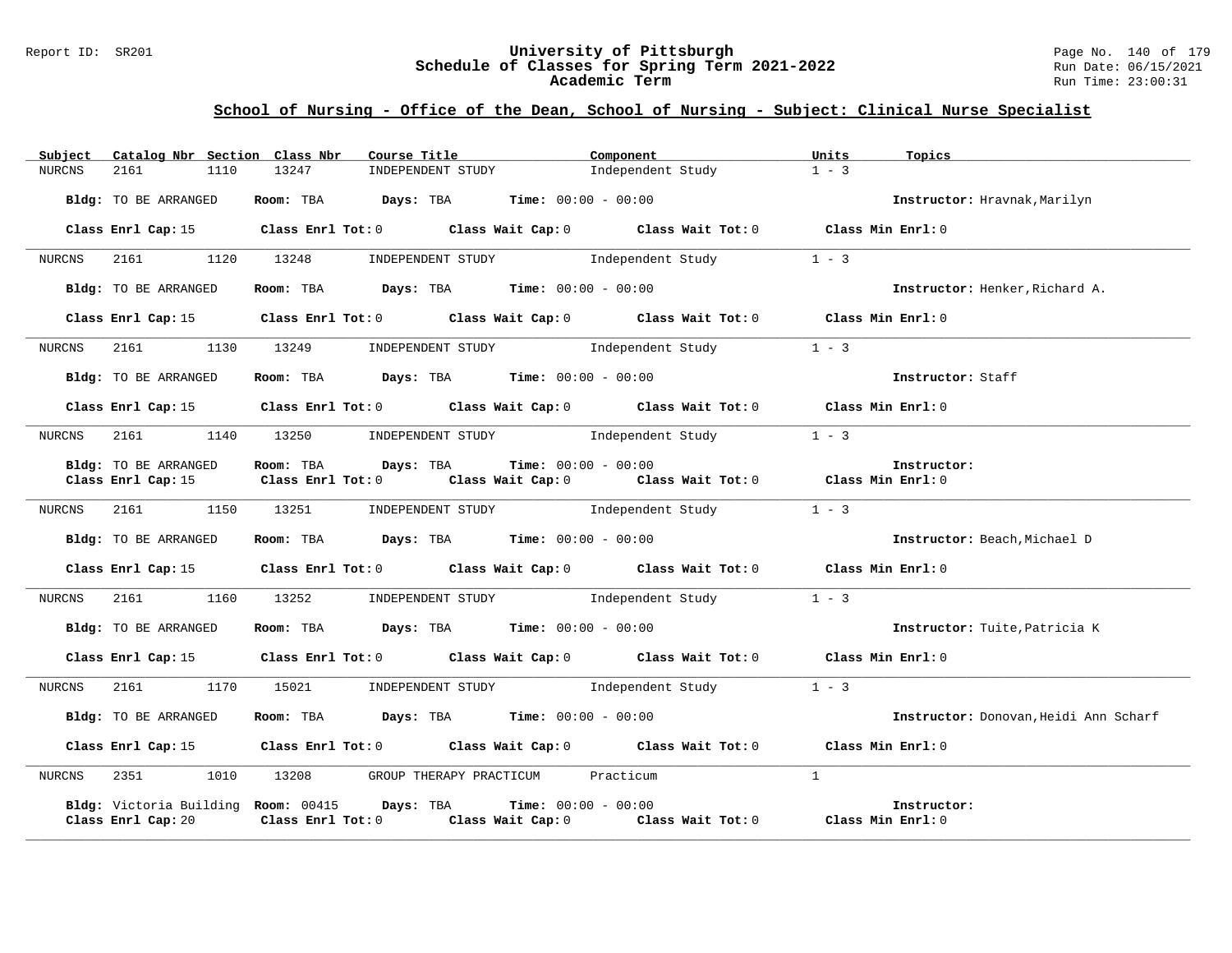#### Report ID: SR201 **University of Pittsburgh** Page No. 141 of 179 **Schedule of Classes for Spring Term 2021-2022** Run Date: 06/15/2021 **Academic Term** Run Time: 23:00:31

| Subject       |                      | Catalog Nbr Section Class Nbr                                     | Course Title                                               |                              | Component                                                                                          | Units<br>Topics           |                               |
|---------------|----------------------|-------------------------------------------------------------------|------------------------------------------------------------|------------------------------|----------------------------------------------------------------------------------------------------|---------------------------|-------------------------------|
| <b>NURCNS</b> | 2352                 | 1010<br>28931                                                     | FAMLY THEORY/THERAPY TECHNOS Lecture                       |                              |                                                                                                    | $\overline{2}$            |                               |
|               |                      | Bldg: Victoria Building Room: 00116 Days: W Time: 13:00 - 14:50   |                                                            |                              |                                                                                                    |                           | Instructor: Kameg, Brayden    |
|               | Class Enrl Cap: 20   |                                                                   |                                                            |                              | Class Enrl Tot: 0 Class Wait Cap: 0 Class Wait Tot: 0                                              | Class Min $Err1:0$        |                               |
|               |                      | Room Characteristics: PeopleSoft - Scheduled (PS)(1)              |                                                            |                              |                                                                                                    |                           |                               |
|               | NURCNS 2353          | 1010<br>13214                                                     | FMLY THRPY ROLE SEM & CLN PRACPracticum                    |                              |                                                                                                    | $\overline{1}$            |                               |
|               | Bldg: TO BE ARRANGED |                                                                   | <b>Room:</b> TBA <b>Days:</b> W <b>Time:</b> 00:00 - 00:00 |                              |                                                                                                    | Instructor: Lee, Heeyoung |                               |
|               | Class Enrl Cap: 20   |                                                                   |                                                            |                              | Class Enrl Tot: 0 Class Wait Cap: 0 Class Wait Tot: 0 Class Min Enrl: 0                            |                           |                               |
| NURCNS        | 2355                 | 1010<br>13209                                                     | INDIVIDL PSYCHOTHERAPY PRACTCMClinical                     |                              |                                                                                                    | $\mathbf{1}$              |                               |
|               |                      | Bldg: Victoria Building Room: 00415 Days: TBA Time: 00:00 - 00:00 |                                                            |                              |                                                                                                    | Instructor:               |                               |
|               | Class Enrl Cap: 20   |                                                                   |                                                            |                              | Class Enrl Tot: 0 Class Wait Cap: 0 Class Wait Tot: 0 Class Min Enrl: 0                            |                           |                               |
| NURCNS        | 2361                 | 1010<br>13210                                                     |                                                            |                              | INDEPENDENT STUDY 1ndependent Study                                                                | $1 - 3$                   |                               |
|               |                      | Bldg: Victoria Building Room: 00415 Days: TBA Time: 00:00 - 00:00 |                                                            |                              |                                                                                                    |                           | Instructor: Constantino, Rose |
|               | Class Enrl Cap: 20   |                                                                   |                                                            |                              | Class Enrl Tot: 0 $\qquad$ Class Wait Cap: 0 $\qquad$ Class Wait Tot: 0 $\qquad$ Class Min Enrl: 0 |                           |                               |
| NURCNS        |                      | 2361 1020 13225                                                   |                                                            |                              | INDEPENDENT STUDY 1 - 3                                                                            |                           |                               |
|               |                      | Bldg: Victoria Building Room: 00415 Days: TBA Time: 00:00 - 00:00 |                                                            |                              |                                                                                                    | Instructor: Staff         |                               |
|               | Class Enrl Cap: 20   |                                                                   |                                                            |                              | Class Enrl Tot: $0$ Class Wait Cap: $0$ Class Wait Tot: $0$ Class Min Enrl: $0$                    |                           |                               |
| NURCNS        | 2361                 | 1040<br>13226                                                     |                                                            |                              | INDEPENDENT STUDY 1ndependent Study                                                                | $1 - 3$                   |                               |
|               |                      | Bldg: Victoria Building Room: 00415 Days: TBA Time: 00:00 - 00:00 |                                                            |                              |                                                                                                    |                           | Instructor: Mitchell, Ann M.  |
|               | Class Enrl Cap: 20   |                                                                   |                                                            |                              | Class Enrl Tot: 0 Class Wait Cap: 0 Class Wait Tot: 0 Class Min Enrl: 0                            |                           |                               |
| NURCNS        | 2361 1050            |                                                                   | 13291 INDEPENDENT STUDY 1ndependent Study                  |                              |                                                                                                    | $1 - 3$                   |                               |
|               |                      | Bldg: Victoria Building Room: 00415 Days: TBA                     |                                                            | <b>Time:</b> $00:00 - 00:00$ |                                                                                                    | Instructor:               |                               |
|               | Class Enrl Cap: 20   |                                                                   |                                                            |                              | Class Enrl Tot: 0 $\qquad$ Class Wait Cap: 0 $\qquad$ Class Wait Tot: 0 $\qquad$ Class Min Enrl: 0 |                           |                               |
| NURCNS        | 2850 728             | 1010 27342                                                        | CNS ROLE IMPLEMENTATION Lecture                            |                              |                                                                                                    | 2                         |                               |
|               |                      | Bldg: Victoria Building Room: 00228 Days: Tu Time: 17:00 - 19:50  |                                                            |                              |                                                                                                    |                           | Instructor: Tuite, Patricia K |
|               | Class Enrl Cap: 15   | Room Characteristics: PeopleSoft - Scheduled (PS)(1)              |                                                            |                              | Class Enrl Tot: $0$ Class Wait Cap: $0$ Class Wait Tot: $0$ Class Min Enrl: $0$                    |                           |                               |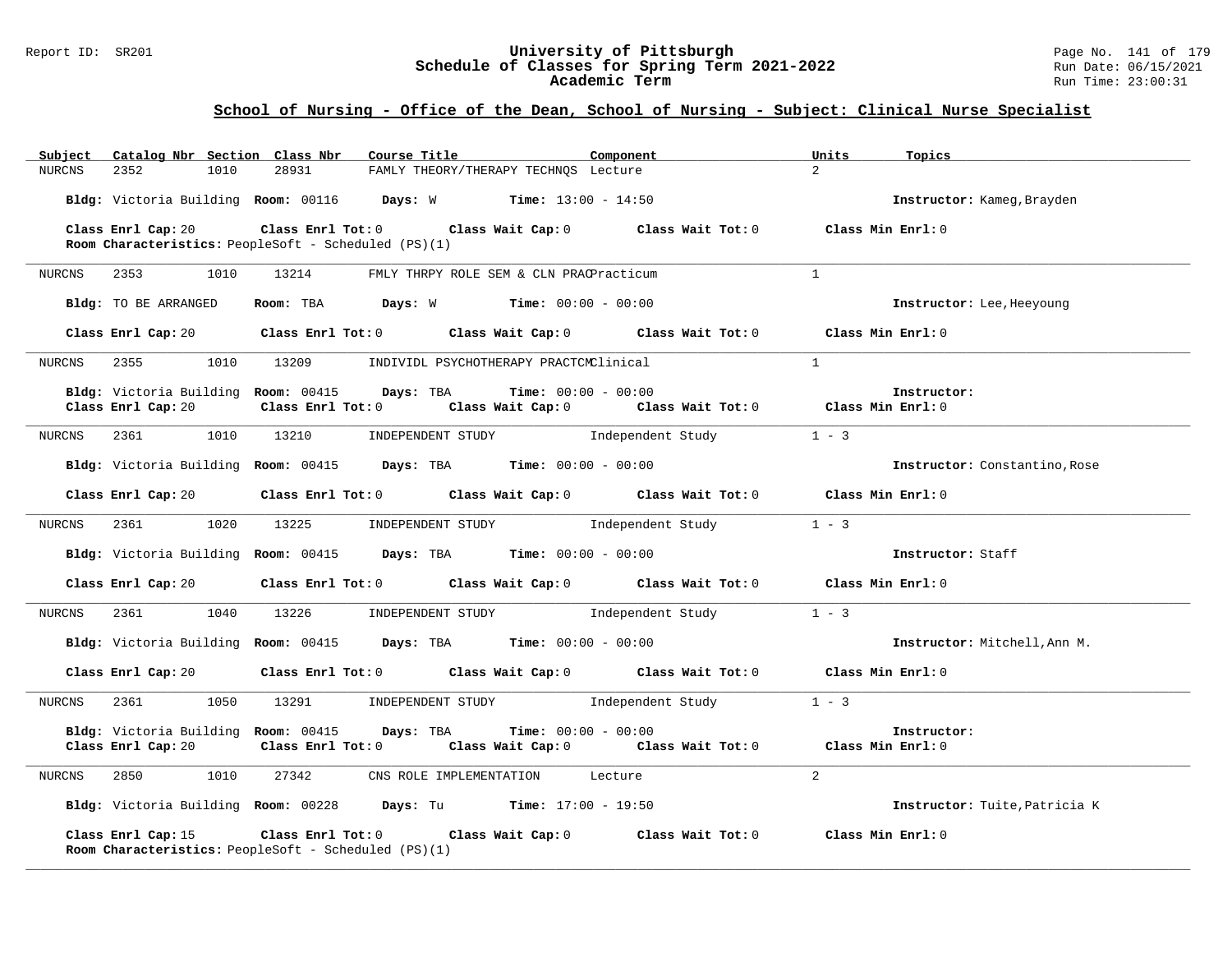| <b>NURCNS</b> | 2851<br>1030                                              | 17685<br>CNS CLINICAL PRACTICUM 1                                                                | $4 - 5$<br>Practicum                                  |
|---------------|-----------------------------------------------------------|--------------------------------------------------------------------------------------------------|-------------------------------------------------------|
|               | Bldg: Victoria Building Room: 00336                       | <b>Time:</b> $00:00 - 00:00$<br>Days: TBA                                                        | Instructor: Tuite, Patricia K                         |
|               |                                                           | Class Enrl Cap: 2 Class Enrl Tot: 0 Class Wait Cap: 0                                            | Class Wait Tot: 0<br>Class Min Enrl: 0                |
| NURCNS        | 2852<br>1010                                              | 13215<br>CNS CLINICAL PRACTICUM 2                                                                | $1 - 4$<br>Practicum                                  |
|               | Bldg: Victoria Building Room: 00415<br>Class Enrl Cap: 10 | Days: TBA<br><b>Time:</b> $00:00 - 00:00$<br>Class Enrl Tot: 0<br>Class Wait Cap: 0              | Instructor:<br>Class Wait Tot: 0<br>Class Min Enrl: 0 |
| NURCNS        | 2852<br>1020                                              | 15075<br>CNS CLINICAL PRACTICUM 2                                                                | $1 - 4$<br>Practicum                                  |
|               |                                                           | Bldg: Victoria Building Room: 00336 Days: TBA Time: 00:00 - 00:00                                | Instructor: Tuite, Patricia K                         |
|               | Class Enrl Cap: 5                                         | Class Enrl Tot: 0 Class Wait Cap: 0 Class Wait Tot: 0                                            | Class Min Enrl: 0                                     |
| NURCNS        | 3039<br>1050                                              | 15612<br>DNP-CNS ROLE PRACTICUM                                                                  | Practicum<br>$1 - 10$                                 |
|               |                                                           | Bldg: Victoria Building Room: 00336 Days: TBA Time: 00:00 - 00:00                                | Instructor: Tuite, Patricia K                         |
|               | Class Enrl Cap: 25                                        | Class Enrl Tot: 0 Class Wait Cap: 0 Class Wait Tot: 0                                            | Class Min $Err1:0$                                    |
| NURCNS        | 3039<br>1055                                              | 20654<br>DNP-CNS ROLE PRACTICUM                                                                  | $1 - 10$<br>Practicum                                 |
|               | Bldg: TO BE ARRANGED<br>Class Enrl Cap: 10                | <b>Time:</b> $00:00 - 00:00$<br>Room: TBA<br>Days: TBA<br>Class Enrl Tot: 0<br>Class Wait Cap: 0 | Instructor:<br>Class Wait Tot: 0<br>Class Min Enrl: 0 |
| NURCNS        | 3039<br>1060                                              | 20655<br>DNP-CNS ROLE PRACTICUM                                                                  | $1 - 10$<br>Practicum                                 |
|               | Bldg: TO BE ARRANGED                                      | Room: TBA Days: TBA<br><b>Time:</b> $00:00 - 00:00$                                              | Instructor: Hravnak, Marilyn                          |
|               | Class Enrl Cap: 10                                        | $Class$ $Enrl$ $Tot: 0$<br>Class Wait Cap: 0 Class Wait Tot: 0                                   | Class Min Enrl: 0                                     |
| NURCNS        | 1200<br>3039                                              | 22508<br>DNP-CNS ROLE PRACTICUM                                                                  | $1 - 10$<br>Practicum                                 |
|               | Bldg: WEB Based Class Room: TBA                           | Days: TBA<br><b>Time:</b> $00:00 - 00:00$                                                        | Instructor: Tuite, Patricia K                         |
|               | Class Enrl Cap: 15<br>Attributes: Online                  | Class Enrl Tot: 0 Class Wait Cap: 0 Class Wait Tot: 0                                            | Class Min Enrl: 0                                     |
|               | Reserve Capacity:                                         | 01-OCT-2021 Online Nursing Students Only Reserve Enrl Cap: 15                                    | Reserve Enrl Tot: 0                                   |
| NURCNS        | 3039<br>1201                                              | 22509<br>DNP-CNS ROLE PRACTICUM                                                                  | $1 - 10$<br>Practicum                                 |
|               | Bldg: WEB Based Class Room: TBA                           | Days: TBA<br><b>Time:</b> $00:00 - 00:00$                                                        | Instructor: Staff                                     |
|               | Class Enrl Cap: 15<br>Attributes: Online                  | Class Enrl Tot: $0$ Class Wait Cap: $0$ Class Wait Tot: $0$                                      | Class Min Enrl: 0                                     |
|               | Reserve Capacity:                                         | 01-OCT-2021 Online Nursing Students Only Reserve Enrl Cap: 15                                    | Reserve Enrl Tot: 0                                   |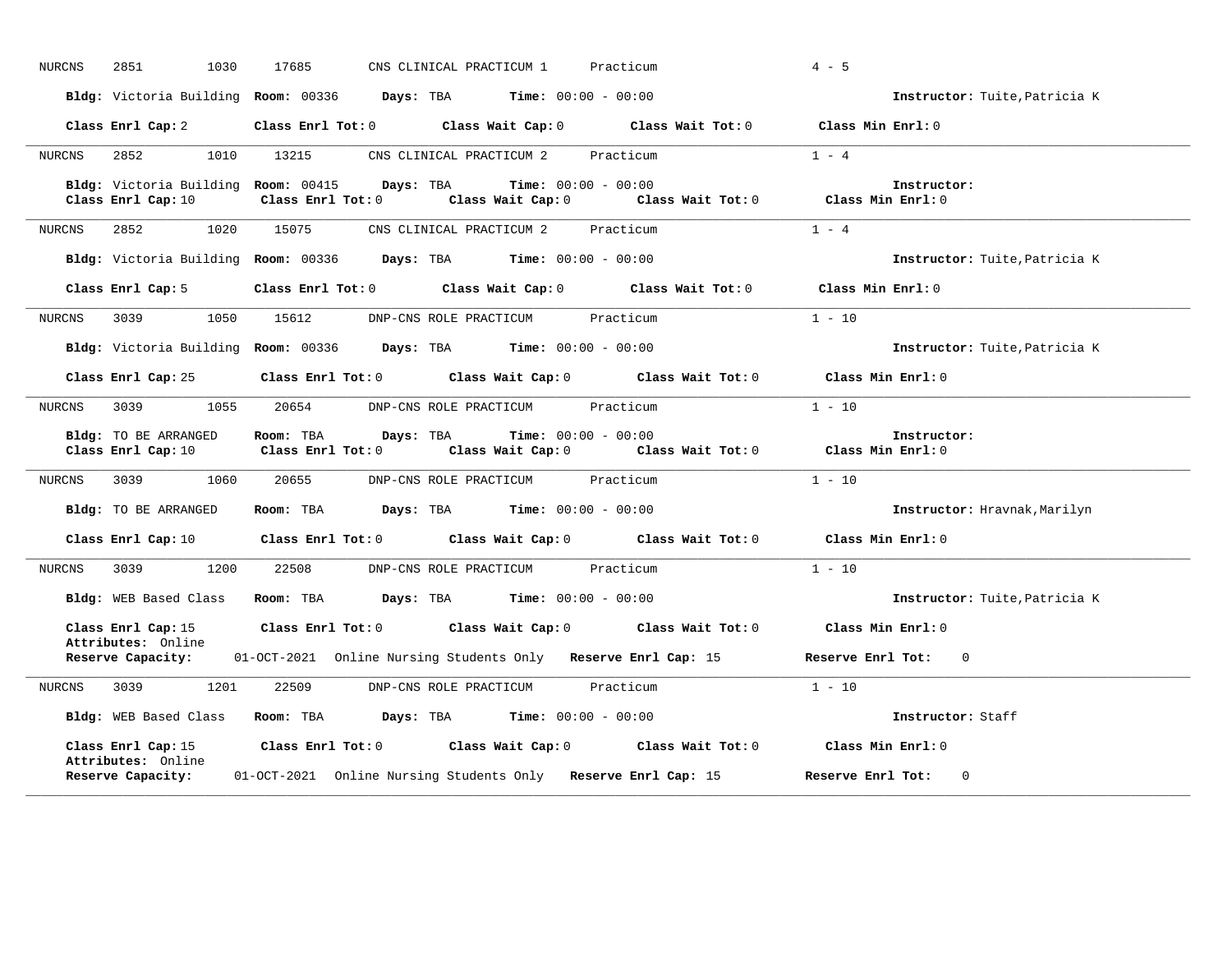#### Report ID: SR201 **University of Pittsburgh** Page No. 143 of 179 **Schedule of Classes for Spring Term 2021-2022** Run Date: 06/15/2021 **Academic Term** Run Time: 23:00:31

| Subject | Catalog Nbr Section Class Nbr            |      |                   | Course Title |                              | Component                    | Units               | Topics                       |
|---------|------------------------------------------|------|-------------------|--------------|------------------------------|------------------------------|---------------------|------------------------------|
| NURCNS  | 3039                                     | 1202 | 22510             |              | DNP-CNS ROLE PRACTICUM       | Practicum                    | $-10$               |                              |
|         | Bldg: WEB Based Class                    |      | Room: TBA         | Days: TBA    |                              | <b>Time:</b> $00:00 - 00:00$ |                     | Instructor: Hravnak, Marilyn |
|         | Class Enrl Cap: 15<br>Attributes: Online |      | Class Enrl Tot: 0 |              | Class Wait Cap: 0            | Class Wait $Tot: 0$          | Class Min $Enrl: 0$ |                              |
|         | Reserve Capacity:                        |      | 01-OCT-2021       |              | Online Nursing Students Only | Reserve Enrl Cap: 15         | Reserve Enrl Tot:   | 0                            |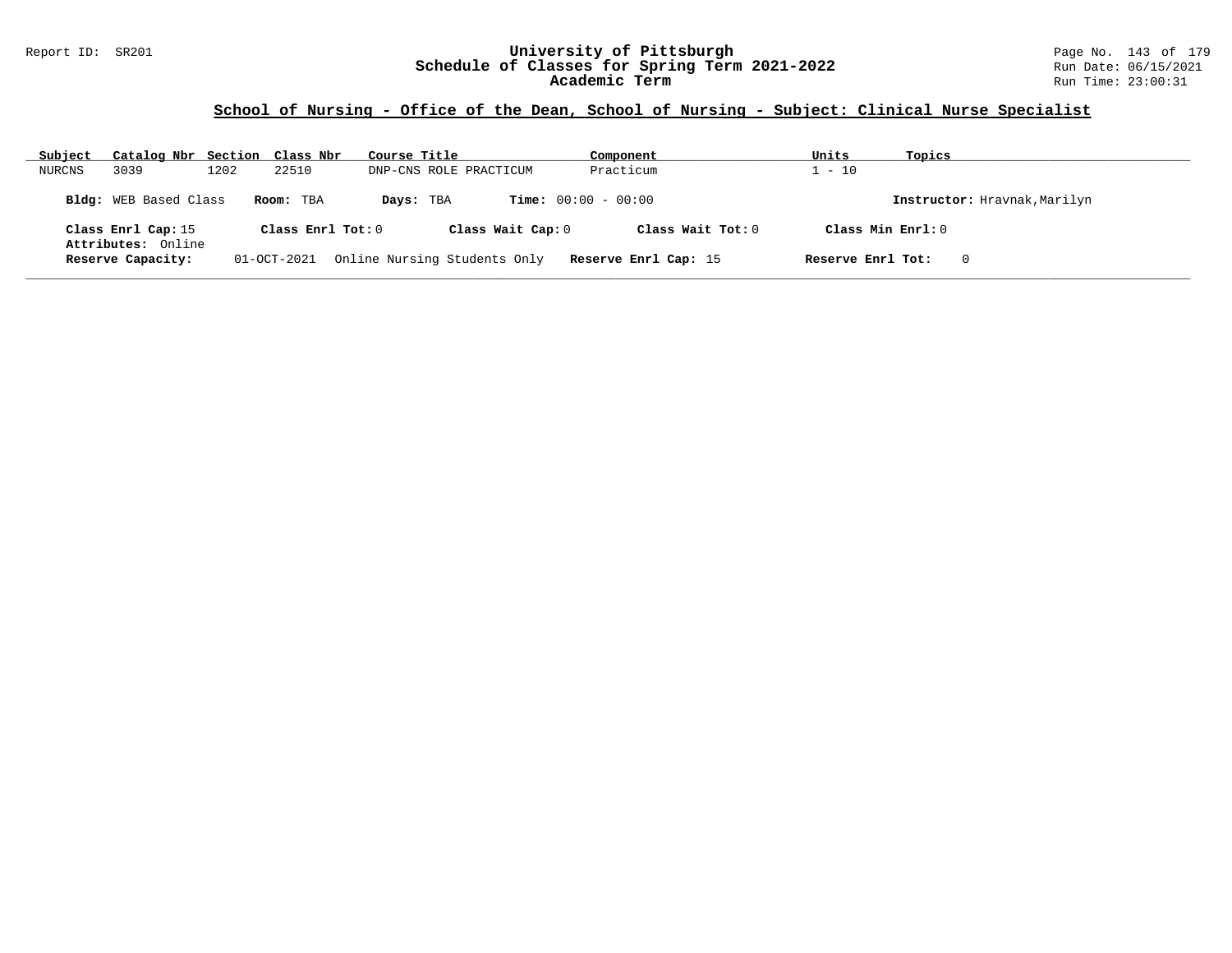#### Report ID: SR201 **University of Pittsburgh** Page No. 144 of 179 **Schedule of Classes for Spring Term 2021-2022** Run Date: 06/15/2021 **Academic Term** Run Time: 23:00:31

# **School of Nursing - Office of the Dean, School of Nursing - Subject: Nurse Midwife**

| Subject Catalog Nbr Section Class Nbr | Course Title                                                                                                                                               | Component | Units<br>Topics                      |
|---------------------------------------|------------------------------------------------------------------------------------------------------------------------------------------------------------|-----------|--------------------------------------|
| 3502<br>1010<br>NURNM                 | 27346<br>HIGH RISK CHILDBEARING FAMILY Lecture                                                                                                             |           | $\overline{4}$                       |
| Bldg: TBA                             | <b>Days:</b> W <b>Time:</b> $09:00 - 12:50$<br>Room: TBA                                                                                                   |           | Instructor: Niemczyk, Nancy Anderson |
|                                       | Class Enrl Cap: 20 Class Enrl Tot: 0 Class Wait Cap: 0 Class Wait Tot: 0 Class Min Enrl: 0<br>Room Characteristics: PeopleSoft - Scheduled (PS)(1)         |           |                                      |
| 1010<br><b>NURNM</b><br>3504          | 27343<br>LABOR & BIRTH ROLE PRACTICUM Practicum                                                                                                            |           | $\overline{4}$                       |
| Bldg: TO BE ARRANGED                  | <b>Days:</b> TBA <b>Time:</b> $00:00 - 00:00$<br>Room: OCTBA                                                                                               |           | Instructor: Boyer, Vivian J          |
| Class Enrl Cap: 20                    | Class Enrl Tot: $0$ Class Wait Cap: $0$ Class Wait Tot: $0$                                                                                                |           | Class Min Enrl: 0                    |
| NURNM<br>3508<br>1010                 | 28928<br>NM GLOBAL & COMMUNITY HEALTH Lecture                                                                                                              |           | $\mathbf{1}$                         |
| Bldg: TBA                             | Room: TBA $Days: M$ Time: $18:00 - 18:50$                                                                                                                  |           | Instructor: Staff                    |
| Class Enrl Cap: 20                    | Class Enrl Tot: 0 $\qquad$ Class Wait Cap: 0 $\qquad$ Class Wait Tot: 0 $\qquad$ Class Min Enrl: 0<br>Room Characteristics: PeopleSoft - Scheduled (PS)(1) |           |                                      |
| 3509<br>1010<br>NURNM                 | 28929<br>NM ROLE SEMINAR 1: PROF                                                                                                                           | Seminar   | $\mathbf{1}$                         |
| Bldg: TO BE ARRANGED                  | Room: TBA $\rule{1em}{0.15mm}$ Days: W Time: 12:00 - 14:50                                                                                                 |           | Instructor: Staff                    |
| Class Enrl Cap: 35                    | Class Enrl Tot: $0$ Class Wait Cap: $0$ Class Wait Tot: $0$                                                                                                |           | Class Min Enrl: 0                    |
| 1120<br>3512<br>NURNM                 | 25975<br>WOMEN'S HEALTH ROLE PRACTICUM Practicum                                                                                                           |           | $\mathbf{1}$                         |
| Bldg: TBA                             | <b>Days:</b> W <b>Time:</b> $19:00 - 19:50$<br>Room: TBA                                                                                                   |           | Instructor: Boyer, Vivian J          |
| Class Enrl Cap: 20                    | Class Enrl Tot: $0$ Class Wait Cap: $0$ Class Wait Tot: $0$<br>Room Characteristics: PeopleSoft - Scheduled (PS)(1)                                        |           | Class Min Enrl: 0                    |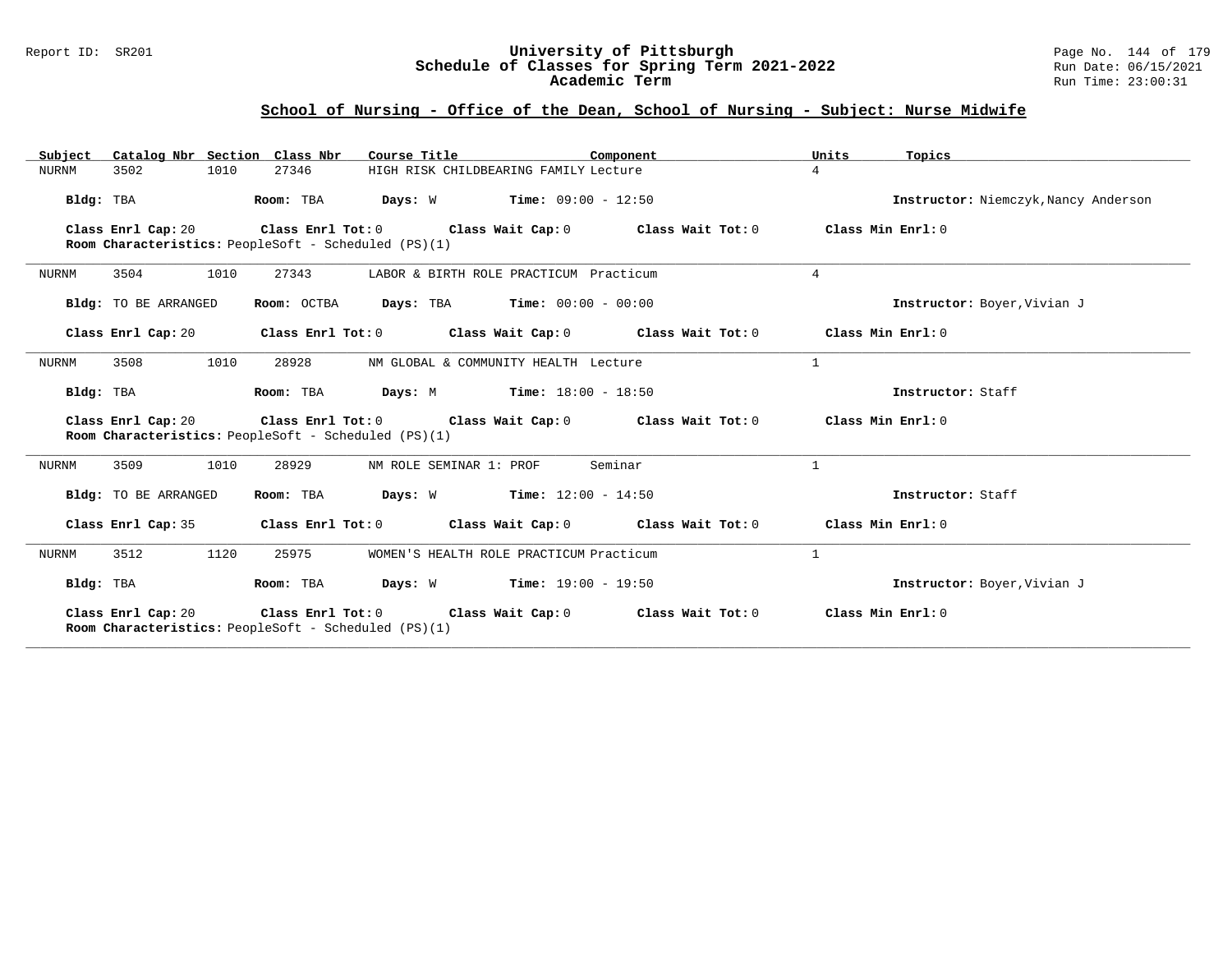### Report ID: SR201 **University of Pittsburgh** Page No. 145 of 179 **Schedule of Classes for Spring Term 2021-2022** Run Date: 06/15/2021 **Academic Term** Run Time: 23:00:31

| Subject | Catalog Nbr Section Class Nbr | Course Title                                                                                                                   | Component                    | Units   | Topics                               |
|---------|-------------------------------|--------------------------------------------------------------------------------------------------------------------------------|------------------------------|---------|--------------------------------------|
| NURNP   | 2028<br>1010                  | 14997<br>ROLE PRACTICUM                                                                                                        | Practicum                    | $1 - 6$ |                                      |
|         |                               | Bldg: Victoria Building Room: 00336 Days: TBA Time: 00:00 - 00:00                                                              |                              |         | Instructor: Staff                    |
|         |                               | Class Enrl Cap: 20 Class Enrl Tot: 0 Class Wait Cap: 0 Class Wait Tot: 0 Class Min Enrl: 0                                     |                              |         |                                      |
| NURNP   | 2028 1015 17775               | ROLE PRACTICUM                                                                                                                 | Practicum                    | $1 - 6$ |                                      |
|         | Bldg: TO BE ARRANGED          | Room: TBA $Days:$ TBA $Time: 00:00 - 00:00$                                                                                    |                              |         | Instructor: Guttendorf, Jane         |
|         |                               | Class Enrl Cap: 10 $\qquad$ Class Enrl Tot: 0 $\qquad$ Class Wait Cap: 0 $\qquad$ Class Wait Tot: 0 $\qquad$ Class Min Enrl: 0 |                              |         |                                      |
| NURNP   | 2028 1020 14999               |                                                                                                                                | ROLE PRACTICUM Practicum     | $1 - 6$ |                                      |
|         | Bldg: TO BE ARRANGED          | Room: TBA $Days:$ TBA $Time: 00:00 - 00:00$                                                                                    |                              |         | Instructor: Novosel, Lorraine M      |
|         |                               | Class Enrl Cap: 35 Class Enrl Tot: 0 Class Wait Cap: 0 Class Wait Tot: 0 Class Min Enrl: 0                                     |                              |         |                                      |
| NURNP   | 2028<br>1025                  | 17776<br>ROLE PRACTICUM                                                                                                        | Practicum                    | $1 - 6$ |                                      |
|         | Bldg: TO BE ARRANGED          | Room: TBA Days: TBA                                                                                                            | <b>Time:</b> $00:00 - 00:00$ |         | Instructor:                          |
|         | Class Enrl Cap: 10            | Class Enrl Tot: $0$ Class Wait Cap: $0$ Class Wait Tot: $0$ Class Min Enrl: $0$                                                |                              |         |                                      |
| NURNP   | 2028                          | 1050 13222<br>ROLE PRACTICUM                                                                                                   | Practicum                    | $1 - 6$ |                                      |
|         | Bldg: TO BE ARRANGED          | Room: TBA $Days:$ TBA $Time: 00:00 - 00:00$                                                                                    |                              |         | Instructor: Beach, Michael D         |
|         |                               | Class Enrl Cap: 20 Class Enrl Tot: 0 Class Wait Cap: 0 Class Wait Tot: 0 Class Min Enrl: 0                                     |                              |         |                                      |
| NURNP   |                               | 2028 1060 16681 ROLE PRACTICUM Practicum                                                                                       |                              | $1 - 6$ |                                      |
|         | Bldg: TO BE ARRANGED          | Room: TBA $Days:$ TBA $Time: 00:00 - 00:00$                                                                                    |                              |         | Instructor: Staff                    |
|         |                               | Class Enrl Cap: 10 Class Enrl Tot: 0 Class Wait Cap: 0 Class Wait Tot: 0 Class Min Enrl: 0                                     |                              |         |                                      |
| NURNP   | 2028 — 2021                   | 1070 13199<br>ROLE PRACTICUM                                                                                                   | Practicum                    | $1 - 6$ |                                      |
|         | Bldg: TO BE ARRANGED          | Room: TBA $Days: TBA$ Time: $00:00 - 00:00$                                                                                    |                              |         | Instructor: Coleman, Timothy Michael |
|         |                               | Class Enrl Cap: 20 Class Enrl Tot: 0 Class Wait Cap: 0 Class Wait Tot: 0 Class Min Enrl: 0                                     |                              |         |                                      |
| NURNP   | 1080                          | 13198                                                                                                                          | ROLE PRACTICUM Practicum     | $1 - 6$ |                                      |
|         | Bldg: TO BE ARRANGED          | Room: TBA Days: TBA Time: $00:00 - 00:00$                                                                                      |                              |         | Instructor: Hravnak, Marilyn         |
|         | Class Enrl Cap: 20            | Class Enrl Tot: $0$ Class Wait Cap: $0$ Class Wait Tot: $0$ Class Min Enrl: $0$                                                |                              |         |                                      |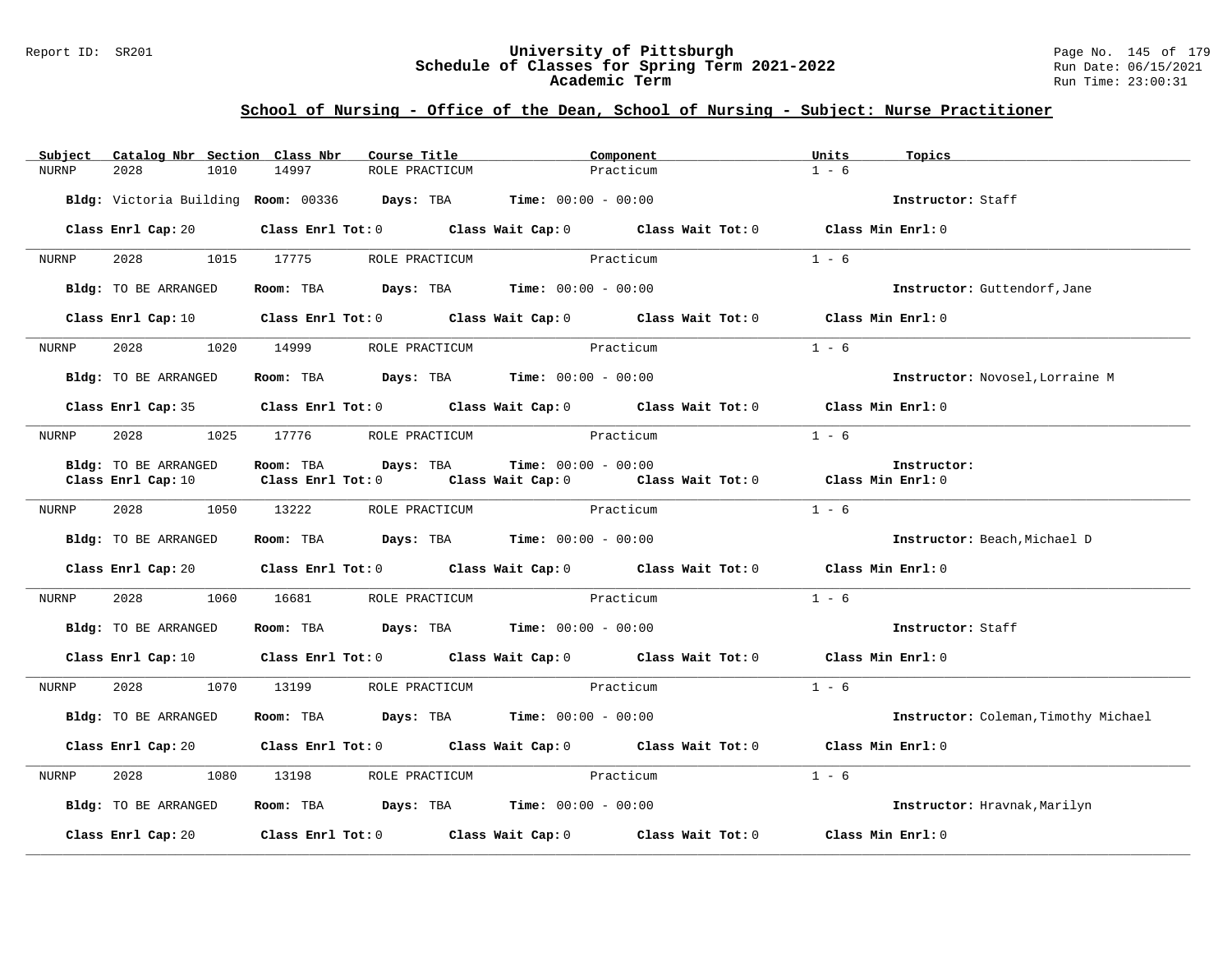### Report ID: SR201 **University of Pittsburgh** Page No. 146 of 179 **Schedule of Classes for Spring Term 2021-2022** Run Date: 06/15/2021 **Academic Term** Run Time: 23:00:31

| Subject | Catalog Nbr Section Class Nbr             | Course Title                                                      | Component                                                                                                                      | Units<br>Topics                   |
|---------|-------------------------------------------|-------------------------------------------------------------------|--------------------------------------------------------------------------------------------------------------------------------|-----------------------------------|
| NURNP   | 2028<br>1090                              | 14998<br>ROLE PRACTICUM                                           | Practicum                                                                                                                      | $1 - 6$                           |
|         | Bldg: TO BE ARRANGED                      | Room: TBA $Days:$ TBA $Time: 00:00 - 00:00$                       |                                                                                                                                | Instructor: Novosel, Lorraine M   |
|         |                                           |                                                                   | Class Enrl Cap: 20 Class Enrl Tot: 0 Class Wait Cap: 0 Class Wait Tot: 0 Class Min Enrl: 0                                     |                                   |
| NURNP   | 2028<br>1100                              | 15073<br>ROLE PRACTICUM                                           | Practicum                                                                                                                      | $1 - 6$                           |
|         | Class Enrl Cap: 10                        | Bldg: Victoria Building Room: 00440 Days: TBA Time: 00:00 - 00:00 | Class Enrl Tot: $0$ Class Wait Cap: $0$ Class Wait Tot: $0$ Class Min Enrl: $0$                                                | Instructor:                       |
| NURNP   | 2028<br>1110                              | 15154<br>ROLE PRACTICUM                                           | Practicum                                                                                                                      | $1 - 6$                           |
|         |                                           | Bldg: Victoria Building Room: 00336 Days: TBA Time: 00:00 - 00:00 |                                                                                                                                | Instructor: Hravnak, Marilyn      |
|         | Class Enrl Cap: 10                        |                                                                   | Class Enrl Tot: 0 Class Wait Cap: 0 Class Wait Tot: 0 Class Min Enrl: 0                                                        |                                   |
| NURNP   | 1120<br>2028                              | 15155<br>ROLE PRACTICUM                                           | Practicum                                                                                                                      | $1 - 6$                           |
|         |                                           | Bldg: Victoria Building Room: 00336 Days: TBA Time: 00:00 - 00:00 |                                                                                                                                | Instructor: Staff                 |
|         |                                           |                                                                   | Class Enrl Cap: 10 $\qquad$ Class Enrl Tot: 0 $\qquad$ Class Wait Cap: 0 $\qquad$ Class Wait Tot: 0 $\qquad$ Class Min Enrl: 0 |                                   |
| NURNP   |                                           | 2028 1130 15156 ROLE PRACTICUM Practicum                          |                                                                                                                                | $1 - 6$                           |
|         |                                           | Bldg: Victoria Building Room: 00336 Days: TBA Time: 00:00 - 00:00 |                                                                                                                                | Instructor: Anderson, Maighdlin W |
|         | Class Enrl Cap: 10                        |                                                                   | Class Enrl Tot: 0 $\qquad$ Class Wait Cap: 0 $\qquad$ Class Wait Tot: 0 $\qquad$ Class Min Enrl: 0                             |                                   |
| NURNP   | 2028 — 2021<br>1140                       | 15204 ROLE PRACTICUM                                              | Practicum                                                                                                                      | $1 - 6$                           |
|         |                                           | Bldg: Victoria Building Room: 00440 Days: TBA Time: 00:00 - 00:00 |                                                                                                                                | Instructor: Godfrey, Kathleen     |
|         | Class Enrl Cap: 20                        |                                                                   | Class Enrl Tot: 0 $\qquad$ Class Wait Cap: 0 $\qquad$ Class Wait Tot: 0 $\qquad$ Class Min Enrl: 0                             |                                   |
| NURNP   | 2028<br>1150                              | 15787 ROLE PRACTICUM                                              | Practicum                                                                                                                      | $1 - 6$                           |
|         | Class Enrl Cap: 10                        | Bldg: Victoria Building Room: 00440 Days: TBA Time: 00:00 - 00:00 | Class Enrl Tot: $0$ Class Wait Cap: $0$ Class Wait Tot: $0$ Class Min Enrl: $0$                                                | Instructor:                       |
| NURNP   | 2028 1160                                 | 20641 ROLE PRACTICUM                                              | Practicum                                                                                                                      | $1 - 6$                           |
|         | Bldg: TO BE ARRANGED<br>Class Enrl Cap: 5 | Room: TBA $Days:$ TBA $Time: 00:00 - 00:00$                       | Class Enrl Tot: $0$ Class Wait Cap: $0$ Class Wait Tot: $0$ Class Min Enrl: $0$                                                | Instructor:                       |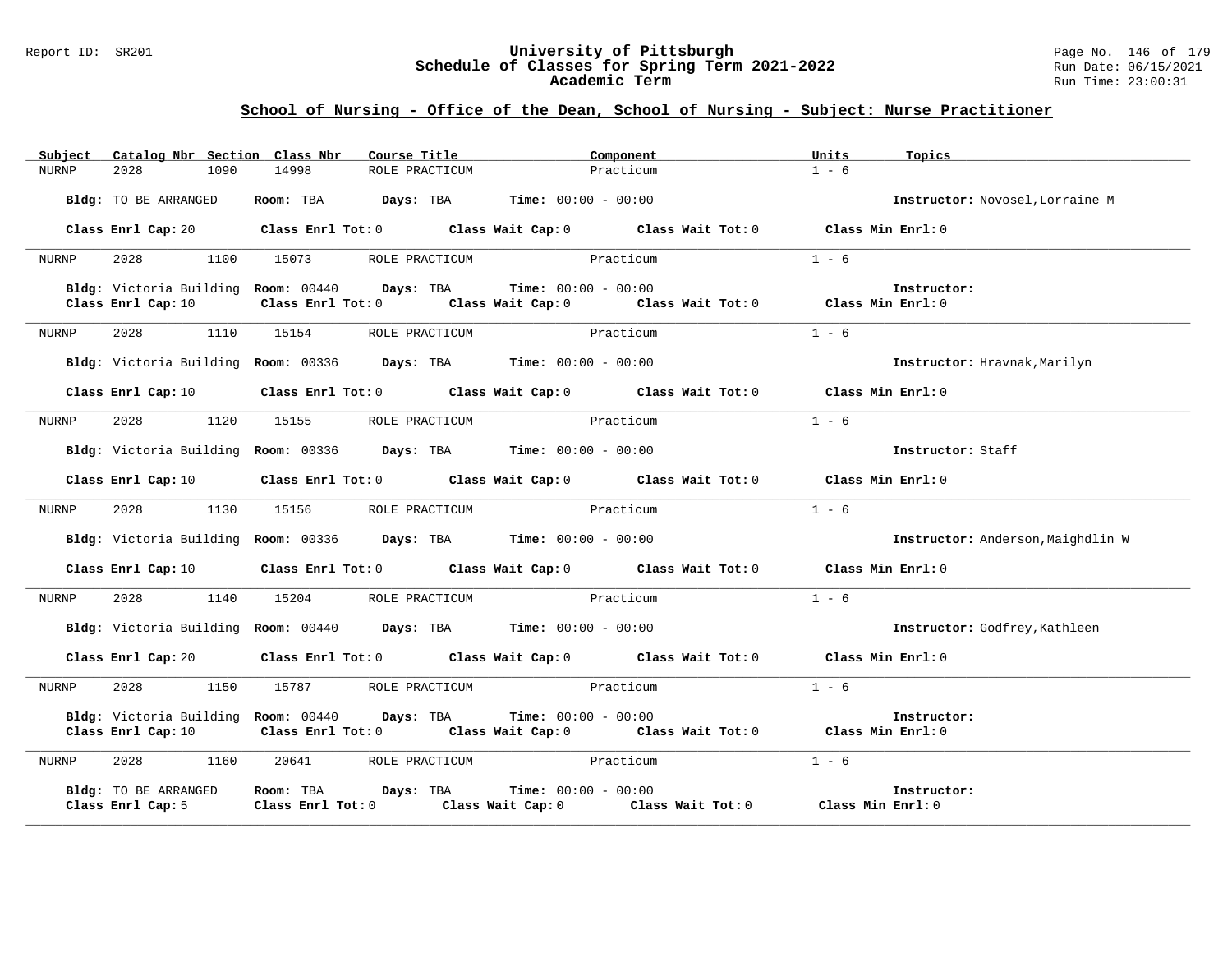### Report ID: SR201 **University of Pittsburgh** Page No. 147 of 179 **Schedule of Classes for Spring Term 2021-2022** Run Date: 06/15/2021 **Academic Term** Run Time: 23:00:31

| Catalog Nbr Section Class Nbr<br>Subject<br><b>NURNP</b><br>2028<br>1165 | Course Title<br>28916<br>ROLE PRACTICUM                                   | Component<br>Practicum                                                                                                                                                                                                             | Units<br>Topics<br>$1 - 6$        |
|--------------------------------------------------------------------------|---------------------------------------------------------------------------|------------------------------------------------------------------------------------------------------------------------------------------------------------------------------------------------------------------------------------|-----------------------------------|
| Bldg: WEB Based Class                                                    | Room: TBA<br>Days: TBA                                                    | <b>Time:</b> $00:00 - 00:00$                                                                                                                                                                                                       | Instructor: Beach, Michael D      |
| Class Enrl Cap: 25<br>Attributes: Online                                 | Class Enrl Tot: 0                                                         | Class Wait Cap: 0<br>Class Wait Tot: 0                                                                                                                                                                                             | Class Min Enrl: 0                 |
| 1170<br>2028<br>NURNP                                                    | 28917<br>ROLE PRACTICUM                                                   | Practicum                                                                                                                                                                                                                          | $1 - 6$                           |
| Bldg: WEB Based Class                                                    | Room: TBA<br>Days: TBA                                                    | <b>Time:</b> $00:00 - 00:00$                                                                                                                                                                                                       | Instructor: Anderson, Maighdlin W |
| Class Enrl Cap: 25<br>Attributes: Online                                 | Class Enrl Tot: $0$                                                       | Class Wait Cap: 0<br>Class Wait $Tot: 0$                                                                                                                                                                                           | Class Min Enrl: 0                 |
| 2028<br>1175<br><b>NURNP</b>                                             | 28919<br>ROLE PRACTICUM                                                   | Practicum                                                                                                                                                                                                                          | $1 - 6$                           |
| Bldg: WEB Based Class                                                    | Room: TBA<br>Days: TBA                                                    | Time: $00:00 - 00:00$                                                                                                                                                                                                              | Instructor: Guttendorf, Jane      |
| Class Enrl Cap: 25<br>Attributes: Online                                 | Class Enrl Tot: 0                                                         | Class Wait Cap: 0<br>Class Wait Tot: 0                                                                                                                                                                                             | Class Min Enrl: 0                 |
| 2029<br>1200<br><b>NURNP</b>                                             | 23996<br>ROLE SEMINAR 2                                                   | Lecture                                                                                                                                                                                                                            | $\overline{2}$                    |
| Bldg: Victoria Building Room: 00111                                      | Days: W                                                                   | <b>Time:</b> $08:00 - 09:50$                                                                                                                                                                                                       | Instructor: Novosel, Lorraine M   |
| Class Enrl Cap: 25                                                       | Class Enrl Tot: 0<br>Room Characteristics: PeopleSoft - Scheduled (PS)(1) | Class Wait Tot: 0<br>Class Wait Cap: 0                                                                                                                                                                                             | Class Min Enrl: 0                 |
| 2029D<br>1500<br>NURNP                                                   | 24885<br>ROLE SEMINAR 2                                                   | Lecture                                                                                                                                                                                                                            | 2                                 |
| Bldg: WEB Based Class                                                    | Room: TBA<br>Days: W                                                      | <b>Time:</b> $08:00 - 09:50$                                                                                                                                                                                                       | Instructor: Novosel, Lorraine M   |
| Class Enrl Cap: 20<br>Attributes: Distance Education                     | Class Enrl Tot: 0                                                         | Class Wait Cap: 0<br>Class Wait Tot: 0                                                                                                                                                                                             | Class Min Enrl: 0                 |
|                                                                          |                                                                           | <b></b> This class has an additional fee. For more information go to <a <br="" href="http://www.registrar.pitt.edu">target="_blank"&gt;http://www.registrar.pitt.edu/</a> , and click on Faculty and Staff, then Course and Class. |                                   |
| 2100<br>1010<br><b>NURNP</b>                                             | 28012                                                                     | MGT ADLT EPIS/CHRNC HLTH PROB Lecture                                                                                                                                                                                              | $\overline{4}$                    |
| Bldg: WEB Based Class                                                    | Room: TBA<br>Days: TBA                                                    | Time: $00:00 - 00:00$                                                                                                                                                                                                              | Instructor: Guttendorf, Jane      |
| Class Enrl Cap: 25<br>Attributes: Online                                 | Class Enrl Tot: 0                                                         | Class Wait Cap: 0<br>Class Wait Tot: 0                                                                                                                                                                                             | Class Min Enrl: 0                 |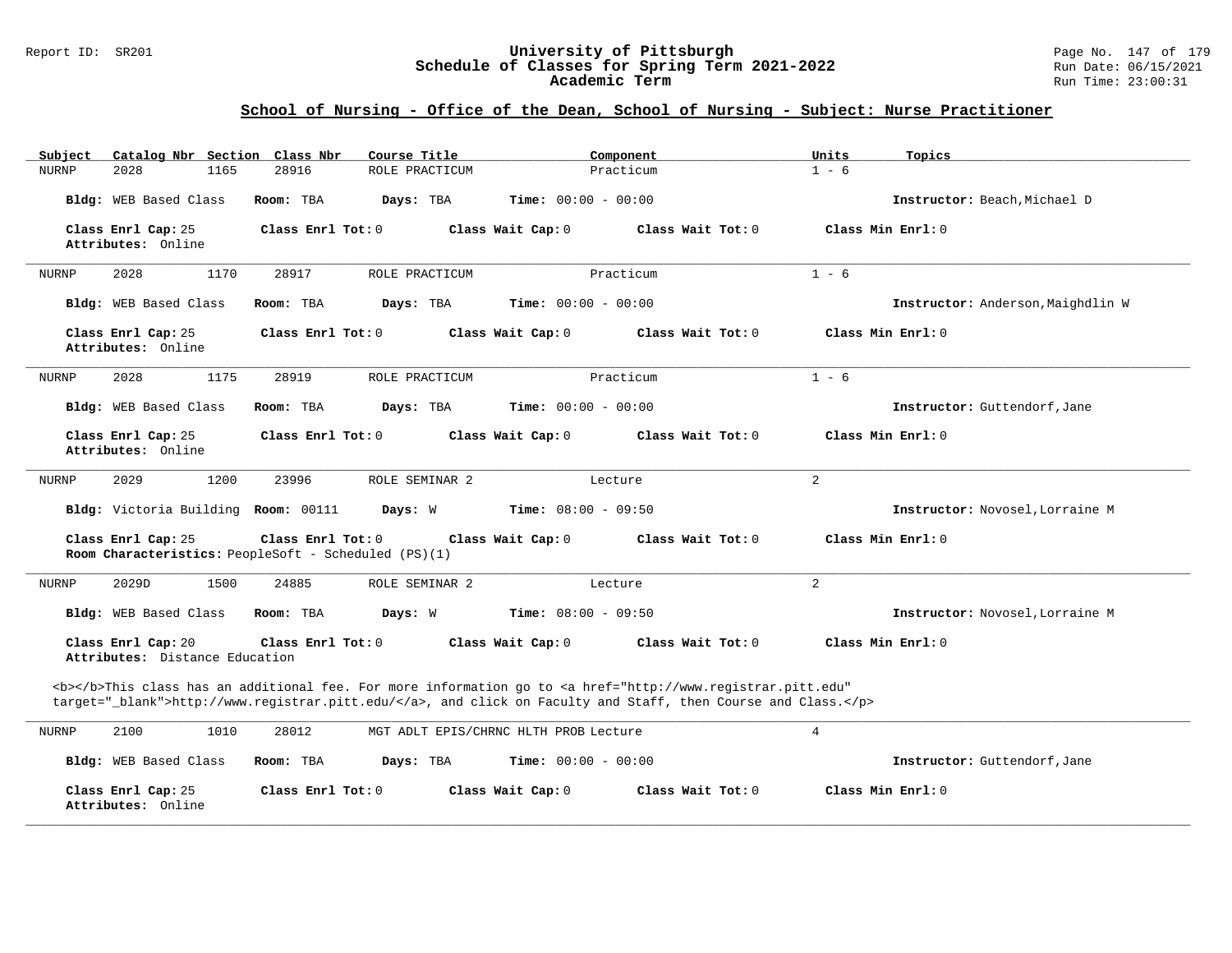### Report ID: SR201 **University of Pittsburgh** Page No. 148 of 179 **Schedule of Classes for Spring Term 2021-2022** Run Date: 06/15/2021 **Academic Term** Run Time: 23:00:31

| Catalog Nbr Section Class Nbr<br>Subject             | Course Title                                                                                                                                   | Component         | Units<br>Topics              |
|------------------------------------------------------|------------------------------------------------------------------------------------------------------------------------------------------------|-------------------|------------------------------|
| <b>NURNP</b><br>2100<br>1030                         | 13175<br>MGT ADLT EPIS/CHRNC HLTH PROB Lecture                                                                                                 |                   | $\overline{4}$               |
| Bldg: Victoria Building Room: 00228                  | Days: W<br><b>Time:</b> $08:00 - 16:25$                                                                                                        |                   | Instructor: Guttendorf, Jane |
| Class Enrl Cap: 18                                   | Class Enrl Tot: 0<br>Class Wait Cap: 0                                                                                                         | Class Wait Tot: 0 | Class Min Enrl: 0            |
| Room Characteristics: PeopleSoft - Scheduled (PS)(1) | <b>Combined Section ID:</b> $0285(NURNP/2100/NURSP/2180)$ - NURSP 2180(#13189)                                                                 |                   |                              |
|                                                      |                                                                                                                                                |                   |                              |
| 2100D<br>NURNP<br>1500                               | 24890<br>MGT ADLT EPISODIC/CHRONIC HLTHLecture                                                                                                 |                   | $\overline{4}$               |
| Bldg: WEB Based Class                                | Time: $08:00 - 16:25$<br>Room: TBA<br>Days: W                                                                                                  |                   | Instructor: Guttendorf, Jane |
| Class Enrl Cap: 20<br>Attributes: Distance Education | Class Enrl Tot: 0<br>Class Wait Cap: 0                                                                                                         | Class Wait Tot: 0 | Class Min Enrl: 0            |
|                                                      | <b></b> This class has an additional fee. For more information go to <a <="" href="http://www.registrar.pitt.edu" td=""><td></td><td></td></a> |                   |                              |
|                                                      | target="_blank">http://www.registrar.pitt.edu/, and click on Faculty and Staff, then Course and Class.                                         |                   |                              |
|                                                      |                                                                                                                                                |                   | $\overline{3}$               |
| 2101<br>1050<br>NURNP                                | MGT ADLT EPISODIC/CHRONIC HLTHClinical<br>24069                                                                                                |                   |                              |
| Bldg: TO BE ARRANGED                                 | Room: OCTBA<br><b>Time:</b> $00:00 - 00:00$<br>Days: TBA                                                                                       |                   | Instructor: Guttendorf, Jane |
| Class Enrl Cap: 20                                   | Class Enrl Tot: 0<br>Class Wait Cap: 0                                                                                                         | Class Wait Tot: 0 | Class Min Enrl: 0            |
| <b>NURNP</b><br>2101<br>1060                         | 28921<br>MGT ADLT EPISODIC/CHRONIC HLTHClinical                                                                                                |                   | $\overline{3}$               |
| Bldg: WEB Based Class                                | Room: TBA<br>Days: TBA<br><b>Time:</b> $00:00 - 00:00$                                                                                         |                   | Instructor: Guttendorf, Jane |
| Class Enrl Cap: 25<br>Attributes: Online             | Class Enrl Tot: 0<br>Class Wait Cap: 0                                                                                                         | Class Wait Tot: 0 | Class Min Enrl: 0            |
| 2161<br>1010<br>NURNP                                | 13216<br>INDEPENDENT STUDY                                                                                                                     | Independent Study | $1 - 3$                      |
| <b>Bldg:</b> TO BE ARRANGED                          | Room: TBA<br><b>Time:</b> $00:00 - 00:00$<br>Days: TBA                                                                                         |                   | Instructor: Staff            |
| Class Enrl Cap: 10                                   | Class Enrl Tot: 0<br>Class Wait Cap: 0<br>Attributes: Community Economical Impact, Community General Impact, Community Building Understanding  | Class Wait Tot: 0 | Class Min Enrl: 0            |
| <b>NURNP</b><br>2161<br>1020                         | 13253<br>INDEPENDENT STUDY                                                                                                                     | Independent Study | $1 - 3$                      |
| Bldg: TO BE ARRANGED                                 | <b>Time:</b> $00:00 - 00:00$<br>Room: TBA<br>Days: TBA                                                                                         |                   | Instructor: Hravnak, Marilyn |
| Class Enrl Cap: 10                                   | Class Enrl Tot: 0<br>Class Wait Cap: 0<br>Attributes: Community Economical Impact, Community General Impact, Community Building Understanding  | Class Wait Tot: 0 | Class Min Enrl: 0            |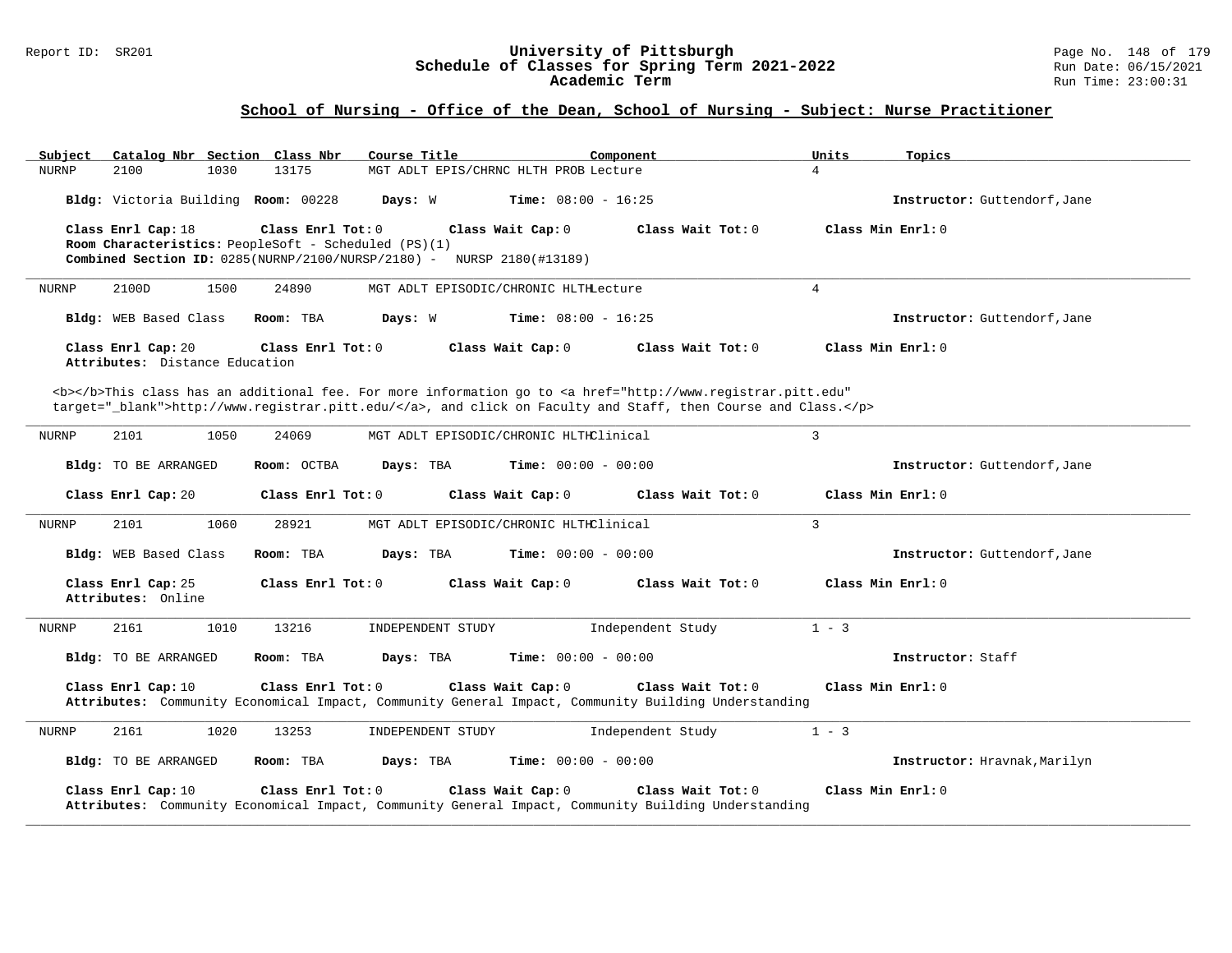### Report ID: SR201 **University of Pittsburgh** Page No. 149 of 179 **Schedule of Classes for Spring Term 2021-2022** Run Date: 06/15/2021 **Academic Term** Run Time: 23:00:31

| Subject<br>Catalog Nbr Section Class Nbr                                                                                                         | Course Title      | Component                    | Units<br>Topics                       |
|--------------------------------------------------------------------------------------------------------------------------------------------------|-------------------|------------------------------|---------------------------------------|
| <b>NURNP</b><br>2161<br>1030<br>13254                                                                                                            | INDEPENDENT STUDY | Independent Study            | $1 - 3$                               |
| Bldg: TO BE ARRANGED<br>Room: TBA                                                                                                                | Days: TBA         | <b>Time:</b> $00:00 - 00:00$ | Instructor: Rosenzweig, Margaret      |
| Class Enrl Cap: 10<br>Class Enrl Tot: 0<br>Attributes: Community Economical Impact, Community General Impact, Community Building Understanding   | Class Wait Cap: 0 | Class Wait Tot: 0            | Class Min Enrl: 0                     |
| 2161<br>1040<br>13255<br>NURNP                                                                                                                   | INDEPENDENT STUDY | Independent Study            | $1 - 3$                               |
| Room: TBA<br>Bldg: TO BE ARRANGED                                                                                                                | Days: TBA         | <b>Time:</b> $00:00 - 00:00$ | Instructor: Henker, Richard A.        |
|                                                                                                                                                  |                   |                              | Engberg, Sandra J                     |
| Class Enrl Cap: 10<br>Class Enrl Tot: $0$<br>Attributes: Community Economical Impact, Community General Impact, Community Building Understanding | Class Wait Cap: 0 | Class Wait Tot: 0            | Class Min Enrl: 0                     |
| 2161<br><b>NURNP</b><br>1060<br>13256                                                                                                            | INDEPENDENT STUDY | Independent Study            | $1 - 3$                               |
| Bldg: TO BE ARRANGED<br>Room: TBA                                                                                                                | Davs: TBA         | <b>Time:</b> $00:00 - 00:00$ | Instructor: Beach, Michael D          |
| Class Enrl Cap: 10<br>Class Enrl Tot: 0<br>Attributes: Community Economical Impact, Community General Impact, Community Building Understanding   | Class Wait Cap: 0 | Class Wait Tot: 0            | Class Min Enrl: 0                     |
| 2161<br><b>NURNP</b><br>1070<br>13257                                                                                                            | INDEPENDENT STUDY | Independent Study            | $1 - 3$                               |
| Bldg: TO BE ARRANGED<br>Room: TBA                                                                                                                | Days: TBA         | Time: $00:00 - 00:00$        | Instructor: Puccio, Ava Marie         |
| Class Enrl Cap: 10<br>Class Enrl Tot: 0<br>Attributes: Community Economical Impact, Community General Impact, Community Building Understanding   | Class Wait Cap: 0 | Class Wait Tot: 0            | Class Min Enrl: 0                     |
| 2161<br>1080<br>13258<br><b>NURNP</b>                                                                                                            | INDEPENDENT STUDY | Independent Study            | $1 - 3$                               |
| Bldg: TO BE ARRANGED<br>Room: TBA                                                                                                                | Days: TBA         | <b>Time:</b> $00:00 - 00:00$ | Instructor: Guttendorf, Jane          |
| Class Enrl Cap: 10<br>Class Enrl Tot: 0<br>Attributes: Community Economical Impact, Community General Impact, Community Building Understanding   | Class Wait Cap: 0 | Class Wait Tot: 0            | Class Min Enrl: 0                     |
| 15022<br><b>NURNP</b><br>2161<br>1090                                                                                                            | INDEPENDENT STUDY | Independent Study            | $1 - 3$                               |
| Bldg: TO BE ARRANGED<br>Room: TBA                                                                                                                | Days: TBA         | Time: $00:00 - 00:00$        | Instructor: Donovan, Heidi Ann Scharf |
| Class Enrl Cap: 15<br>Class Enrl Tot: 0<br>Attributes: Community Economical Impact, Community General Impact, Community Building Understanding   | Class Wait Cap: 0 | Class Wait Tot: 0            | Class Min Enrl: 0                     |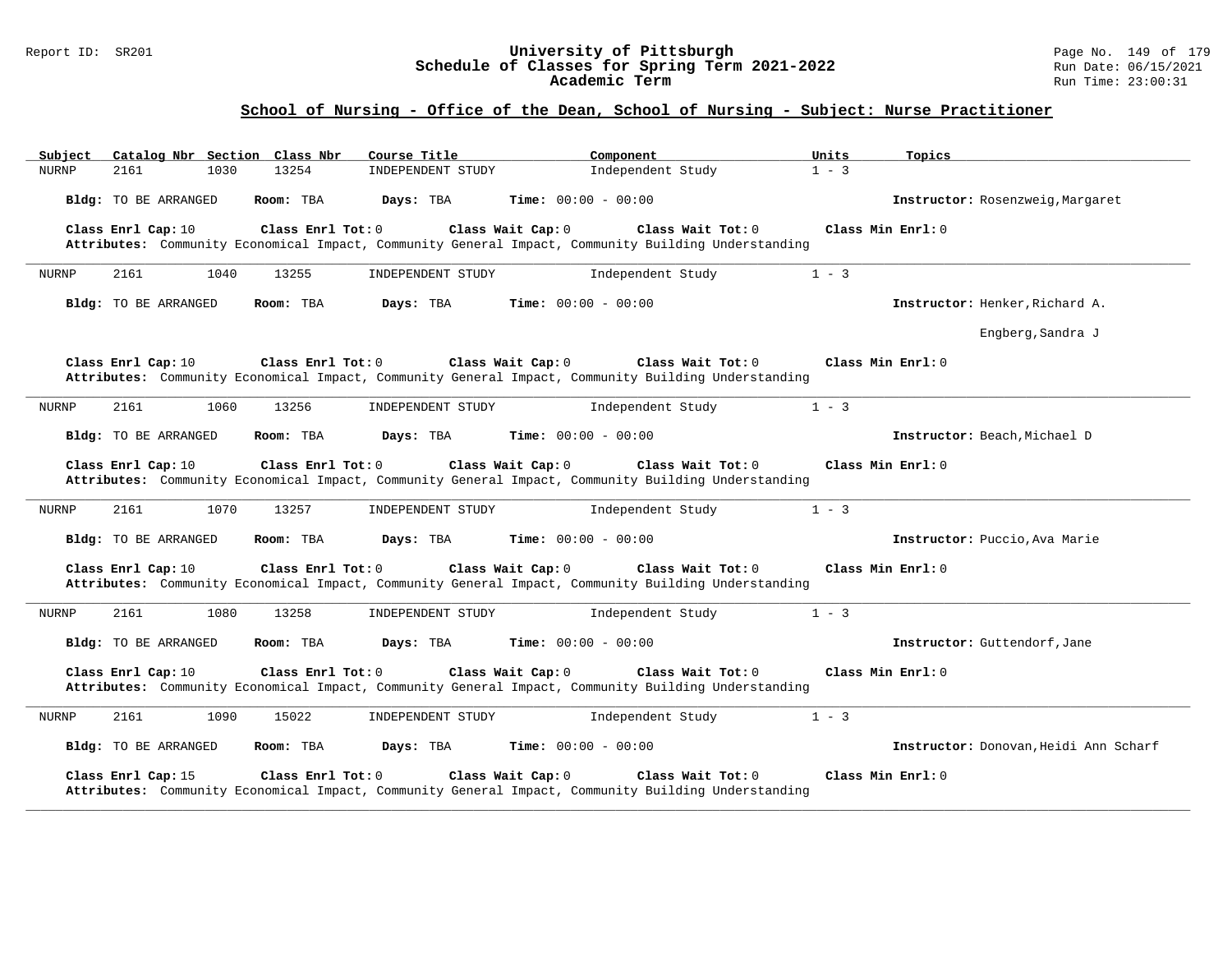### Report ID: SR201 **University of Pittsburgh** Page No. 150 of 179 **Schedule of Classes for Spring Term 2021-2022** Run Date: 06/15/2021 **Academic Term** Run Time: 23:00:31

## **School of Nursing - Office of the Dean, School of Nursing - Subject: Nurse Practitioner**

| Subject      |                      |      | Catalog Nbr Section Class Nbr | Course Title      | Component                                                                                                                                     | Units             | Topics                                |
|--------------|----------------------|------|-------------------------------|-------------------|-----------------------------------------------------------------------------------------------------------------------------------------------|-------------------|---------------------------------------|
| <b>NURNP</b> | 2161                 | 1100 | 13203                         | INDEPENDENT STUDY | Independent Study                                                                                                                             | $1 - 3$           |                                       |
|              | Bldg: TO BE ARRANGED |      | Room: TBA                     | Days: TBA         | <b>Time:</b> $00:00 - 00:00$                                                                                                                  |                   | Instructor: Donovan, Heidi Ann Scharf |
|              | Class Enrl Cap: 15   |      | Class Enrl Tot: 0             |                   | Class Wait Cap: 0<br>Class Wait Tot: 0<br>Attributes: Community Economical Impact, Community General Impact, Community Building Understanding | Class Min Enrl: 0 |                                       |
| NURNP        | 2161                 | 1110 | 13259                         | INDEPENDENT STUDY | Independent Study                                                                                                                             | $1 - 3$           |                                       |
|              | Bldg: TO BE ARRANGED |      | Room: TBA                     | Days: TBA         | <b>Time:</b> $00:00 - 00:00$                                                                                                                  |                   | Instructor: Henker, Richard A.        |
|              | Class Enrl Cap: 15   |      | Class Enrl Tot: 0             |                   | Class Wait Cap: 0<br>Class Wait Tot: 0<br>Attributes: Community Economical Impact, Community General Impact, Community Building Understanding | Class Min Enrl: 0 |                                       |
| <b>NURNP</b> | 2161                 | 1120 | 13260                         | INDEPENDENT STUDY | Independent Study                                                                                                                             | $1 - 3$           |                                       |
|              | Bldg: TO BE ARRANGED |      | Room: TBA                     | Days: TBA         | <b>Time:</b> $00:00 - 00:00$                                                                                                                  |                   | Instructor: Beach, Michael D          |
|              | Class Enrl Cap: 15   |      | Class Enrl Tot: 0             |                   | Class Wait Cap: 0<br>Class Wait Tot: 0<br>Attributes: Community Economical Impact, Community General Impact, Community Building Understanding | Class Min Enrl: 0 |                                       |
| <b>NURNP</b> | 2161                 | 1130 | 13261                         | INDEPENDENT STUDY | Independent Study                                                                                                                             | $1 - 3$           |                                       |
|              | Bldg: TO BE ARRANGED |      | Room: TBA                     | Days: TBA         | Time: $00:00 - 00:00$                                                                                                                         |                   | Instructor: Staff                     |
|              | Class Enrl Cap: 15   |      | Class Enrl Tot: 0             |                   | Class Wait Cap: 0<br>Class Wait Tot: 0<br>Attributes: Community Economical Impact, Community General Impact, Community Building Understanding | Class Min Enrl: 0 |                                       |
| NURNP        | 2161                 | 1140 | 13262                         | INDEPENDENT STUDY | Independent Study                                                                                                                             | $1 - 3$           |                                       |
|              | Bldg: TO BE ARRANGED |      | Room: TBA                     | Days: TBA         | Time: $00:00 - 00:00$                                                                                                                         |                   | Instructor:                           |
|              | Class Enrl Cap: 15   |      | Class Enrl Tot: 0             |                   | Class Wait Cap: 0<br>Class Wait Tot: 0<br>Attributes: Community Economical Impact, Community General Impact, Community Building Understanding | Class Min Enrl: 0 |                                       |
| <b>NURNP</b> | 2161                 | 1150 | 13263                         | INDEPENDENT STUDY | Independent Study                                                                                                                             | $1 - 3$           |                                       |
|              | Bldg: TO BE ARRANGED |      | Room: TBA                     | Days: TBA         | <b>Time:</b> $00:00 - 00:00$                                                                                                                  |                   | Instructor: Hravnak, Marilyn          |
|              | Class Enrl Cap: 15   |      | Class Enrl Tot: 0             |                   | Class Wait Cap: 0<br>Class Wait Tot: 0<br>Attributes: Community Economical Impact, Community General Impact, Community Building Understanding | Class Min Enrl: 0 |                                       |
| NURNP        | 2161                 | 1160 | 13264                         | INDEPENDENT STUDY | Independent Study                                                                                                                             | $1 - 3$           |                                       |
|              | Bldg: TO BE ARRANGED |      | Room: TBA                     | Days: TBA         | <b>Time:</b> $00:00 - 00:00$                                                                                                                  |                   | Instructor: Alexander, Sheila A       |
|              | Class Enrl Cap: 15   |      | Class Enrl Tot: 0             |                   | Class Wait Cap: 0<br>Class Wait Tot: 0<br>Attributes: Community Economical Impact, Community General Impact, Community Building Understanding | Class Min Enrl: 0 |                                       |

**\_\_\_\_\_\_\_\_\_\_\_\_\_\_\_\_\_\_\_\_\_\_\_\_\_\_\_\_\_\_\_\_\_\_\_\_\_\_\_\_\_\_\_\_\_\_\_\_\_\_\_\_\_\_\_\_\_\_\_\_\_\_\_\_\_\_\_\_\_\_\_\_\_\_\_\_\_\_\_\_\_\_\_\_\_\_\_\_\_\_\_\_\_\_\_\_\_\_\_\_\_\_\_\_\_\_\_\_\_\_\_\_\_\_\_\_\_\_\_\_\_\_\_\_\_\_\_\_\_\_\_\_\_\_\_\_\_\_\_\_\_\_\_\_\_\_\_\_\_\_\_\_\_\_\_\_**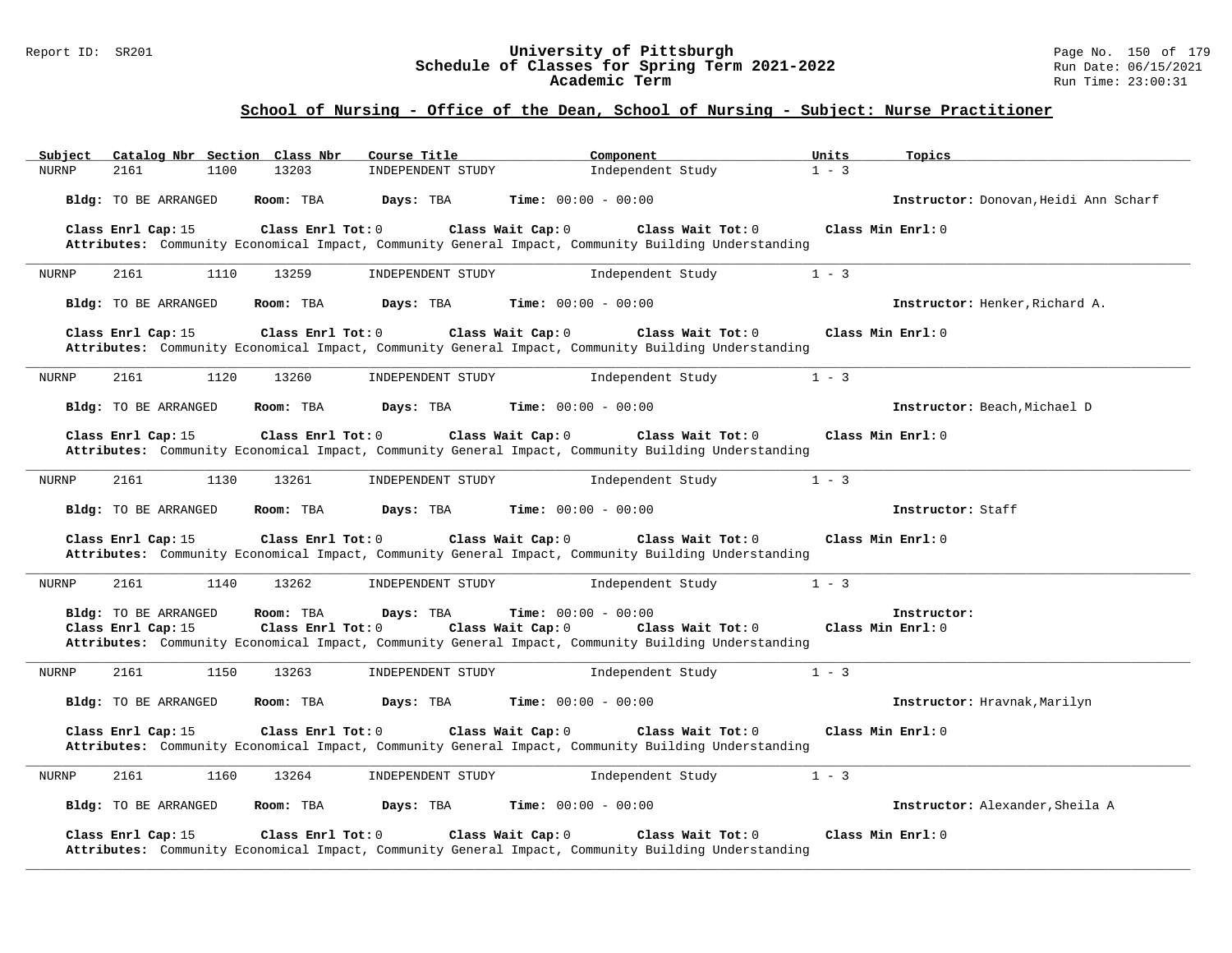| <b>NURNP</b>          | 2161               |                                     |                   |                                                      |                   |                                        |                                                                                                                          |                                    |
|-----------------------|--------------------|-------------------------------------|-------------------|------------------------------------------------------|-------------------|----------------------------------------|--------------------------------------------------------------------------------------------------------------------------|------------------------------------|
|                       |                    | <b>Bldg:</b> TO BE ARRANGED         | Room: TBA         | Days: TBA                                            |                   | <b>Time:</b> $00:00 - 00:00$           |                                                                                                                          | Instructor: Alexander, Sheila A    |
|                       | Class Enrl Cap: 10 |                                     | Class Enrl Tot: 0 |                                                      |                   | Class Wait Cap: 0                      | Class Wait Tot: 0<br>Attributes: Community Economical Impact, Community General Impact, Community Building Understanding | Class Min Enrl: 0                  |
| NURNP                 | 2303               | 1010                                | 13174             |                                                      |                   | MGT PRAC 1 PMH ADLT ACUT/CHRNCClinical |                                                                                                                          | $\overline{2}$                     |
|                       |                    | Bldg: Victoria Building Room: 00415 |                   | Days: TBA                                            |                   | <b>Time:</b> $00:00 - 00:00$           |                                                                                                                          | Instructor: Lee, Heeyoung          |
|                       |                    | Class Enrl Cap: 10                  | Class Enrl Tot: 0 |                                                      |                   | Class Wait Cap: 0                      | Class Wait Tot: 0                                                                                                        | Class Min Enrl: 0                  |
| NURNP                 | 2320               | 1010                                | 27110             |                                                      |                   | NEUROBIOL PSYCHIATRIC DISORDRSLecture  |                                                                                                                          | 2                                  |
|                       |                    | Bldg: Victoria Building Room: 00116 |                   |                                                      | Days: W           | <b>Time:</b> $11:00 - 12:50$           |                                                                                                                          | Instructor: Zelazny, Jamie Michele |
|                       | Class Enrl Cap: 25 |                                     | Class Enrl Tot: 0 | Room Characteristics: PeopleSoft - Scheduled (PS)(1) |                   | Class Wait Cap: 0                      | Class Wait Tot: 0                                                                                                        | Class Min Enrl: 0                  |
| <b>NURNP</b>          | 2345               | 1030                                | 13433             |                                                      |                   | MGMT CHRONIC HLTH PROBS PSYTRCLecture  |                                                                                                                          | $\overline{2}$                     |
|                       |                    |                                     |                   | Days: W                                              |                   | <b>Time:</b> $15:00 - 16:50$           |                                                                                                                          | Instructor: Lee, Heeyoung          |
|                       |                    | Bldg: Victoria Building Room: 00111 |                   |                                                      |                   |                                        |                                                                                                                          |                                    |
|                       | Class Enrl Cap: 20 |                                     | Class Enrl Tot: 0 | Room Characteristics: PeopleSoft - Scheduled (PS)(1) |                   | Class Wait Cap: 0                      | Class Wait $Tot: 0$                                                                                                      | Class Min Enrl: 0                  |
| NURNP                 | 2346               | 1010                                | 13185             |                                                      |                   | MGMT PRACM CHRONIC HLTH PROBS Clinical |                                                                                                                          | $\overline{2}$                     |
|                       |                    | Bldg: Victoria Building Room: 00415 |                   | Days: TBA                                            |                   | <b>Time:</b> $00:00 - 00:00$           |                                                                                                                          | Instructor: Lee, Heeyoung          |
|                       | Class Enrl Cap: 20 |                                     |                   | $Class$ $Enr1$ $Tot: 0$                              |                   | Class Wait Cap: 0                      | Class Wait Tot: 0                                                                                                        | Class Min Enrl: 0                  |
|                       | 2361               | 1015                                | 13218             |                                                      | INDEPENDENT STUDY |                                        | Independent Study                                                                                                        | $1 - 3$                            |
|                       |                    | Bldg: Victoria Building Room: 00415 |                   | Days: TBA                                            |                   | <b>Time:</b> $00:00 - 00:00$           |                                                                                                                          | Instructor: Constantino, Rose      |
|                       | Class Enrl Cap: 15 |                                     |                   | $Class$ $Enr1$ $Tot: 0$                              |                   | Class Wait Cap: 0                      | Class Wait Tot: 0                                                                                                        | Class Min Enrl: 0                  |
|                       | 2361               | 1020                                | 13228             |                                                      | INDEPENDENT STUDY |                                        | Independent Study                                                                                                        | $1 - 3$                            |
| NURNP<br><b>NURNP</b> |                    | Bldg: Victoria Building Room: 00415 |                   | Days: TBA                                            |                   | <b>Time:</b> $00:00 - 00:00$           |                                                                                                                          | Instructor: Puskar, Kathryn R.     |
|                       | Class Enrl Cap: 15 |                                     | Class Enrl Tot: 0 |                                                      |                   | Class Wait Cap: 0                      | Class Wait Tot: 0                                                                                                        | Class Min Enrl: 0                  |
| <b>NURNP</b>          | 2361               | 1030                                | 13229             |                                                      | INDEPENDENT STUDY |                                        | Independent Study                                                                                                        | $1 - 3$                            |
|                       |                    | Bldg: Victoria Building Room: 00415 |                   | Days: TBA                                            |                   | <b>Time:</b> $00:00 - 00:00$           |                                                                                                                          | Instructor: Lee, Heeyoung          |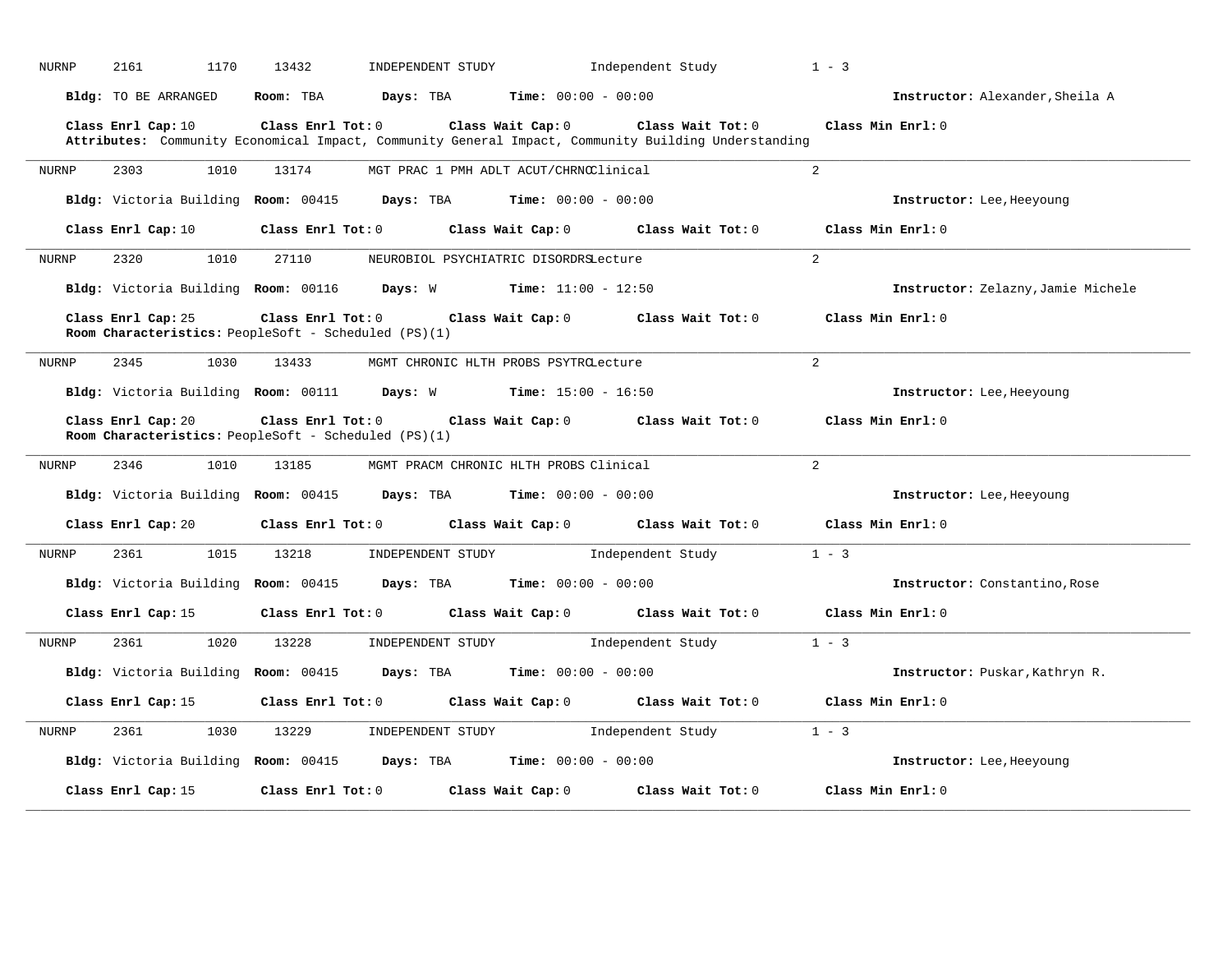### Report ID: SR201 **University of Pittsburgh** Page No. 152 of 179 **Schedule of Classes for Spring Term 2021-2022** Run Date: 06/15/2021 **Academic Term** Run Time: 23:00:31

| Subject                                              | Catalog Nbr Section Class Nbr                                             | Course Title                            | Component                                                                                                                                                                                                                          | Units<br>Topics                  |                                      |
|------------------------------------------------------|---------------------------------------------------------------------------|-----------------------------------------|------------------------------------------------------------------------------------------------------------------------------------------------------------------------------------------------------------------------------------|----------------------------------|--------------------------------------|
| 2361<br><b>NURNP</b>                                 | 13230<br>1040                                                             | INDEPENDENT STUDY                       | Independent Study                                                                                                                                                                                                                  | $1 - 3$                          |                                      |
| Class Enrl Cap: 15                                   | Bldg: Victoria Building Room: 00415<br>Class Enrl Tot: 0                  | Days: TBA<br>Class Wait Cap: 0          | <b>Time:</b> $00:00 - 00:00$<br>Class Wait Tot: 0                                                                                                                                                                                  | Instructor:<br>Class Min Enrl: 0 |                                      |
| 2361<br><b>NURNP</b>                                 | 1050<br>20642                                                             | INDEPENDENT STUDY                       | Independent Study                                                                                                                                                                                                                  | $1 - 3$                          |                                      |
| Bldg: TO BE ARRANGED                                 | Room: TBA                                                                 | Days: TBA                               | Time: $00:00 - 00:00$                                                                                                                                                                                                              |                                  | Instructor: Staff                    |
| Class Enrl Cap: 15                                   | Class Enrl Tot: 0                                                         | Class Wait Cap: 0                       | Class Wait $Tot: 0$                                                                                                                                                                                                                | $Class Min Ernst: 0$             |                                      |
| 2361<br>NURNP                                        | 1060<br>24178                                                             | INDEPENDENT STUDY                       | Independent Study                                                                                                                                                                                                                  | $1 - 3$                          |                                      |
|                                                      | Bldg: Victoria Building Room: 00415                                       | Days: TBA                               | <b>Time:</b> $00:00 - 00:00$                                                                                                                                                                                                       |                                  | Instructor: Ren, Dianxu              |
| Class Enrl Cap: 15                                   | Class Enrl Tot: 0                                                         | Class Wait Cap: 0                       | Class Wait Tot: 0                                                                                                                                                                                                                  | Class Min Enrl: 0                |                                      |
| 2505<br>NURNP                                        | 1180<br>23948                                                             | MGT ADLT ACUTE/CHRNC CLN ILLN Practicum |                                                                                                                                                                                                                                    | $2 - 5$                          |                                      |
|                                                      | Bldg: Victoria Building Room: 00230                                       | Days: Th                                | <b>Time:</b> $18:00 - 20:50$                                                                                                                                                                                                       |                                  | Instructor: Grant, Catherine         |
|                                                      |                                                                           |                                         |                                                                                                                                                                                                                                    |                                  | Coleman, Timothy Michael             |
|                                                      |                                                                           |                                         |                                                                                                                                                                                                                                    |                                  | Founds, Sandra Anne                  |
| Class Enrl Cap: 20                                   | Class Enrl Tot: 0<br>Room Characteristics: PeopleSoft - Scheduled (PS)(1) | Class Wait Cap: 0                       | Class Wait Tot: 0                                                                                                                                                                                                                  | Class Min $Enrl: 0$              |                                      |
| 2505D<br>NURNP                                       | 1500<br>24891                                                             | MGT ADLT ACUTE/CHRNC CLN 1              | Practicum                                                                                                                                                                                                                          | $2 - 5$                          |                                      |
| Bldg: WEB Based Class                                | Room: TBA                                                                 | Days: Th                                | <b>Time:</b> $18:00 - 20:50$                                                                                                                                                                                                       |                                  | Instructor: Coleman, Timothy Michael |
| Class Enrl Cap: 20<br>Attributes: Distance Education | Class Enrl Tot: 0                                                         | Class Wait Cap: 0                       | Class Wait Tot: 0                                                                                                                                                                                                                  | Class Min Enrl: 0                |                                      |
|                                                      |                                                                           |                                         | <b></b> This class has an additional fee. For more information go to <a <br="" href="http://www.registrar.pitt.edu">target="_blank"&gt;http://www.registrar.pitt.edu/</a> , and click on Faculty and Staff, then Course and Class. |                                  |                                      |
| 2515<br>NURNP                                        | 1040<br>14991                                                             | MGT: ADLT ACUTE/CHRONIC THEORYLecture   |                                                                                                                                                                                                                                    | $\overline{4}$                   |                                      |
|                                                      | Bldg: Victoria Building Room: 00230                                       | Days: Th                                | <b>Time:</b> $14:00 - 17:50$                                                                                                                                                                                                       |                                  | Instructor: Grant, Catherine         |
| Class Enrl Cap: 25                                   | Class Enrl Tot: 0<br>Room Characteristics: PeopleSoft - Scheduled (PS)(1) | Class Wait Cap: 0                       | Class Wait Tot: 0                                                                                                                                                                                                                  | Class Min Enrl: 0                |                                      |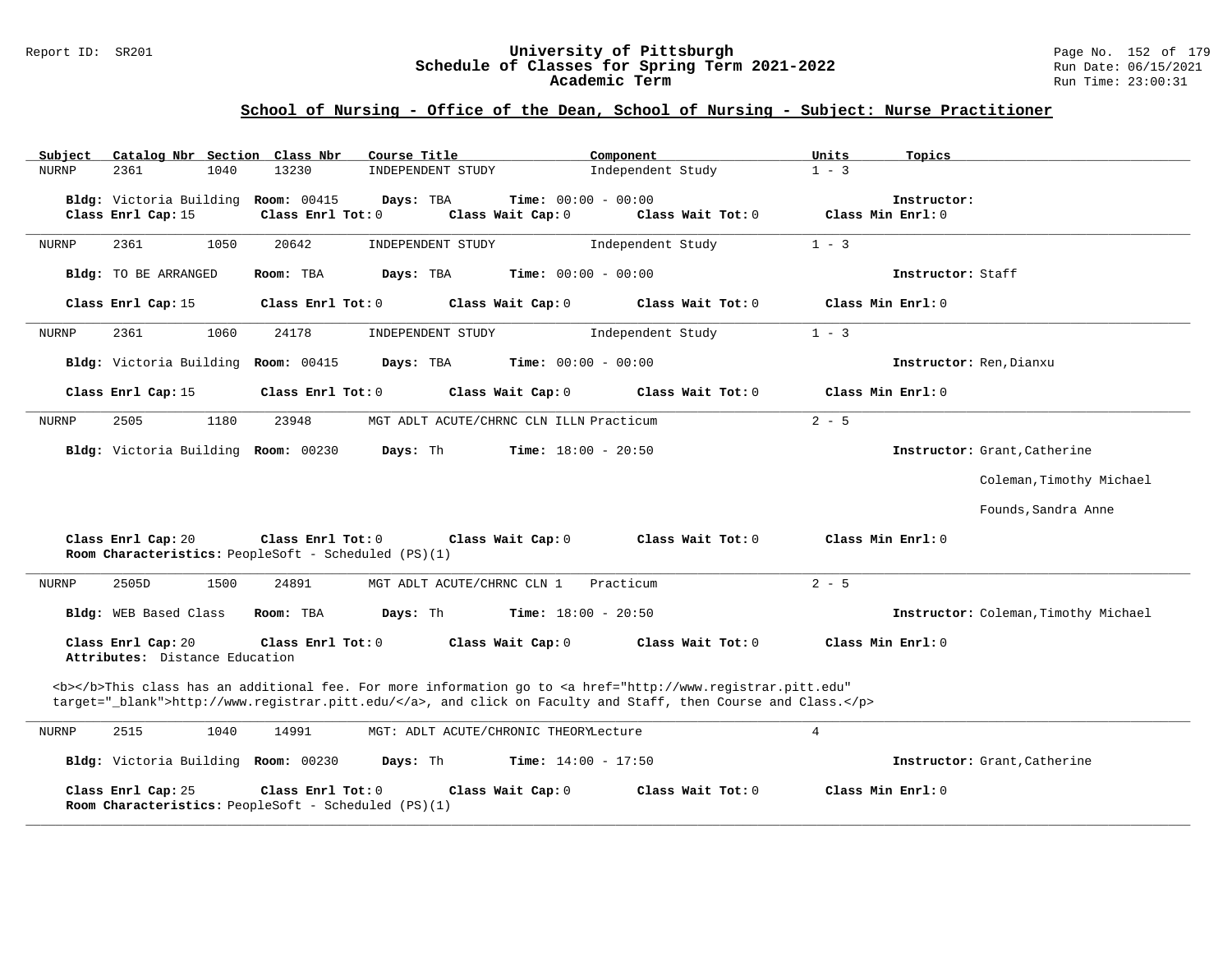### Report ID: SR201 **University of Pittsburgh** Page No. 153 of 179 **Schedule of Classes for Spring Term 2021-2022** Run Date: 06/15/2021 **Academic Term** Run Time: 23:00:31

| Subject                                              | Catalog Nbr Section Class Nbr<br>Course Title                                                                                                                                                                                      | Component                    | Units<br>Topics                      |
|------------------------------------------------------|------------------------------------------------------------------------------------------------------------------------------------------------------------------------------------------------------------------------------------|------------------------------|--------------------------------------|
| NURNP<br>2515D<br>1500                               | MGT: ADLT ACUTE/CHRONIC THEORYLecture<br>24892                                                                                                                                                                                     | 4                            |                                      |
| Bldg: WEB Based Class                                | Room: TBA<br>Days: Th                                                                                                                                                                                                              | <b>Time:</b> $14:00 - 17:50$ | Instructor: Grant, Catherine         |
| Class Enrl Cap: 20<br>Attributes: Distance Education | Class Enrl Tot: 0<br>Class Wait Cap: 0                                                                                                                                                                                             | Class Wait Tot: 0            | Class Min Enrl: 0                    |
|                                                      | <b></b> This class has an additional fee. For more information go to <a <br="" href="http://www.registrar.pitt.edu">target="_blank"&gt;http://www.registrar.pitt.edu/</a> , and click on Faculty and Staff, then Course and Class. |                              |                                      |
| NURNP<br>2518<br>1040                                | 15020<br>FAMILY THEORY FOR NPS                                                                                                                                                                                                     | 3<br>Lecture                 |                                      |
| Bldg: Victoria Building Room: 00114                  | Days: Th                                                                                                                                                                                                                           | <b>Time:</b> $14:00 - 16:50$ | Instructor: Doswell, Willa           |
| Class Enrl Cap: 25                                   | Class Enrl Tot: 0<br>Class Wait Cap: 0<br><b>Room Characteristics:</b> PeopleSoft - Scheduled (PS)(1)                                                                                                                              | Class Wait Tot: 0            | Class Min Enrl: 0                    |
| 2518<br>1200<br>NURNP                                | 22501<br>FAMILY THEORY FOR NPS                                                                                                                                                                                                     | $\mathbf{3}$<br>Lecture      |                                      |
| Bldg: WEB Based Class                                | Room: TBA<br>Days: TBA                                                                                                                                                                                                             | <b>Time:</b> $00:00 - 00:00$ | Instructor: Doswell, Willa           |
| Class Enrl Cap: 20                                   | Class Enrl Tot: $0$<br>Class Wait Cap: 0                                                                                                                                                                                           | Class Wait Tot: 0            | Class Min Enrl: 0                    |
|                                                      |                                                                                                                                                                                                                                    |                              |                                      |
| Attributes: Online<br>Reserve Capacity:              | 01-OCT-2021 Online Nursing Students Only Reserve Enrl Cap: 20                                                                                                                                                                      |                              | Reserve Enrl Tot:<br>$\Omega$        |
| 2518D<br>1500<br>NURNP                               | 24893<br>FAMILY THEORY FOR NPS                                                                                                                                                                                                     | $\mathbf{3}$<br>Lecture      |                                      |
| Bldg: WEB Based Class                                | Room: TBA<br>Days: Th                                                                                                                                                                                                              | <b>Time:</b> $14:00 - 16:50$ | Instructor: Doswell, Willa           |
| Class Enrl Cap: 20<br>Attributes: Distance Education | Class Enrl Tot: 0<br>Class Wait Cap: 0                                                                                                                                                                                             | Class Wait Tot: 0            | Class Min Enrl: 0                    |
|                                                      | <b></b> This class has an additional fee. For more information go to <a <br="" href="http://www.registrar.pitt.edu">target="_blank"&gt;http://www.registrar.pitt.edu/</a> , and click on Faculty and Staff, then Course and Class. |                              |                                      |
| 2528<br>1030<br>NURNP                                | 17770<br>SEMINAR IN GERIATRIC CARE                                                                                                                                                                                                 | $\mathbf{1}$<br>Seminar      |                                      |
| Bldg: Victoria Building Room: 00336                  | Days: TBA                                                                                                                                                                                                                          | <b>Time:</b> $00:00 - 00:00$ | Instructor: Coleman, Timothy Michael |
|                                                      |                                                                                                                                                                                                                                    |                              | Novosel, Lorraine M                  |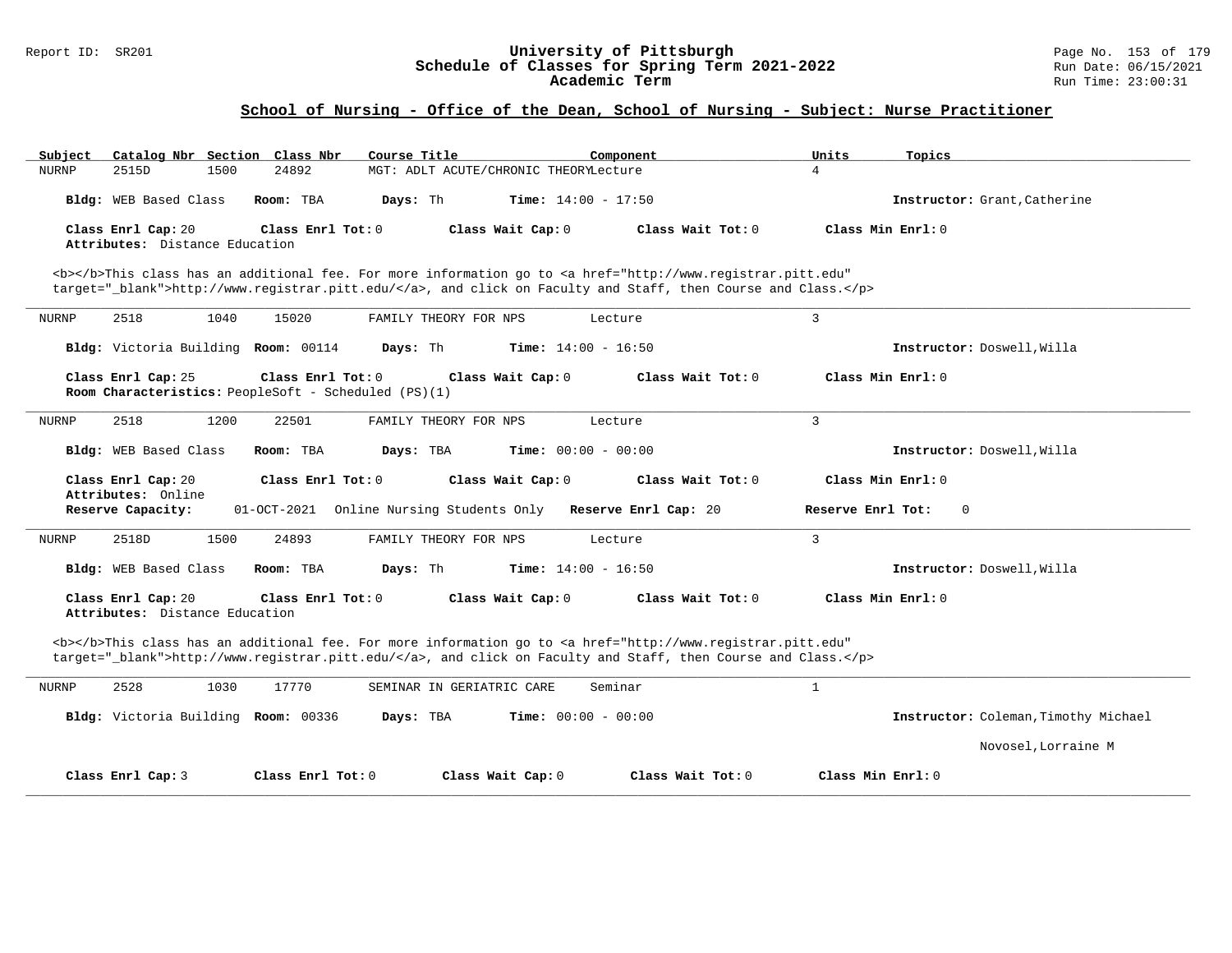### Report ID: SR201 **University of Pittsburgh** Page No. 154 of 179 **Schedule of Classes for Spring Term 2021-2022** Run Date: 06/15/2021 **Academic Term** Run Time: 23:00:31

| Catalog Nbr Section Class Nbr<br>Course Title<br>Component<br>Subject                                                                                                                                                              | Units<br>Topics                 |
|------------------------------------------------------------------------------------------------------------------------------------------------------------------------------------------------------------------------------------|---------------------------------|
| 2528<br>1210<br>21790<br>SEMINAR IN GERIATRIC CARE<br>Seminar<br>NURNP                                                                                                                                                             | $\mathbf{1}$                    |
| Bldg: WEB Based Class<br>Days: TBA<br><b>Time:</b> $00:00 - 00:00$<br>Room: TBA                                                                                                                                                    | Instructor: Novosel, Lorraine M |
|                                                                                                                                                                                                                                    | Coleman, Timothy Michael        |
| Class Enrl Cap: 3<br>Class Wait Cap: 0<br>Class Enrl Tot: 0<br>Class Wait Tot: 0<br>Attributes: Online                                                                                                                             | Class Min Enrl: 0               |
| Reserve Capacity:<br>01-OCT-2021 Online Nursing Students Only<br>Reserve Enrl Cap: 3                                                                                                                                               | $\Omega$<br>Reserve Enrl Tot:   |
| 1500<br>24894<br>PEDIATRIC WELL CHILD CARE THRYLecture<br><b>NURNP</b><br>2540D                                                                                                                                                    | 3                               |
| Bldg: WEB Based Class<br>Room: TBA<br>Days: Th<br><b>Time:</b> $18:00 - 20:50$                                                                                                                                                     | Instructor: Chew, Cynthia Ann   |
| Class Enrl Cap: 20<br>Class Enrl Tot: 0<br>Class Wait Cap: 0<br>Class Wait Tot: 0<br>Attributes: Distance Education                                                                                                                | Class Min Enrl: 0               |
| <b></b> This class has an additional fee. For more information go to <a <br="" href="http://www.registrar.pitt.edu">target="_blank"&gt;http://www.registrar.pitt.edu/</a> , and click on Faculty and Staff, then Course and Class. |                                 |
| 2546<br>1200<br>22498<br>MGT: ADOL HLTH & YNG AD THEORYLecture<br>NURNP                                                                                                                                                            | $\overline{2}$                  |
| Bldg: WEB Based Class<br>Room: TBA<br>Days: TBA<br><b>Time:</b> $00:00 - 00:00$                                                                                                                                                    | Instructor: Cassidy, Brenda L.  |
| Class Wait Cap: 0<br>Class Wait Tot: 0<br>Class Enrl Cap: 20<br>Class Enrl Tot: $0$<br>Attributes: Online                                                                                                                          | Class Min Enrl: 0               |
| 01-OCT-2021 Online Nursing Students Only Reserve Enrl Cap: 20<br>Reserve Capacity:                                                                                                                                                 | Reserve Enrl Tot:<br>0          |
| 2546<br>1210<br>27021<br>NURNP<br>MGT: ADOL HLTH & YNG AD THEORYLecture                                                                                                                                                            | 2                               |
| Bldg: Victoria Building Room: 00116<br>Days: Th<br><b>Time:</b> $12:00 - 13:50$                                                                                                                                                    | Instructor: Cassidy, Brenda L.  |
| Class Enrl Cap: 30<br>Class Enrl Tot: 0<br>Class Wait Cap: 0<br>Class Wait Tot: 0<br>Room Characteristics: PeopleSoft - Scheduled (PS)(1)                                                                                          | Class Min Enrl: 0               |
| <b>NURNP</b><br>2546D<br>1110<br>27023<br>MGT: ADOLSCNT HEALTH THEORY<br>Lecture                                                                                                                                                   | $\overline{2}$                  |
| Bldg: WEB Based Class<br>Room: TBA<br>Days: Th<br><b>Time:</b> $12:00 - 13:50$                                                                                                                                                     | Instructor: Cassidy, Brenda L.  |
| Class Enrl Cap: 20<br>Class Wait Tot: 0<br>Class Enrl Tot: 0<br>Class Wait Cap: 0<br>Attributes: Distance Education                                                                                                                | Class Min Enrl: 0               |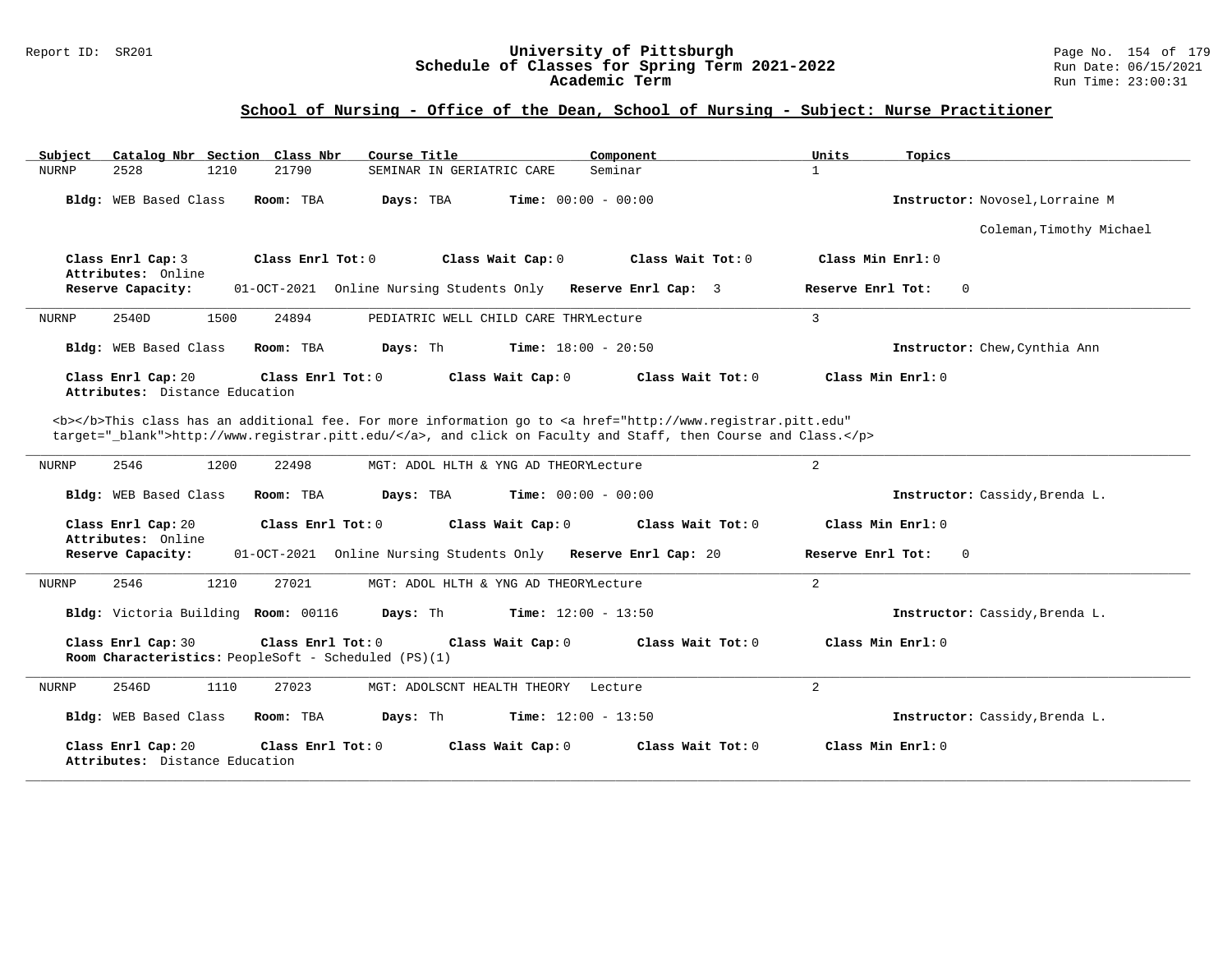### Report ID: SR201 **University of Pittsburgh** Page No. 155 of 179 **Schedule of Classes for Spring Term 2021-2022** Run Date: 06/15/2021 **Academic Term** Run Time: 23:00:31

| Catalog Nbr Section Class Nbr<br>Subject | Course Title                                                                                                  | Component                    | Units<br>Topics                  |
|------------------------------------------|---------------------------------------------------------------------------------------------------------------|------------------------------|----------------------------------|
| <b>NURNP</b><br>2549<br>1210             | 27022<br>MGMNT: ADV PED HLT PROB THEORYLecture                                                                |                              | 2 <sup>1</sup>                   |
|                                          | Bldg: Victoria Building Room: 00228 Days: Th Time: 16:00 - 17:50                                              |                              | Instructor: Danford, Cynthia     |
| Class Enrl Cap: 20                       | Class Enrl Tot: 0 Class Wait Cap: 0                                                                           | Class Wait Tot: 0            | Class Min Enrl: 0                |
|                                          | Room Characteristics: PeopleSoft - Scheduled (PS)(1)                                                          |                              |                                  |
| 2550<br>1210<br>NURNP                    | 27020<br>MGT: ADV PED HLTH PRBS CNL                                                                           | Clinical                     | 3                                |
|                                          | Bldg: Victoria Building Room: 00115 Days: Th Time: 18:00 - 20:30                                              |                              | Instructor: Allison, Virginia L  |
| Class Enrl Cap: 25                       | Class Enrl Tot: 0 Class Wait Cap: 0 Class Wait Tot: 0<br>Room Characteristics: PeopleSoft - Scheduled (PS)(1) |                              | Class Min Enrl: 0                |
| 2561<br>1040<br>NURNP                    | 13265<br>INDEPENDENT STUDY 1ndependent Study                                                                  |                              | $1 - 3$                          |
|                                          | Bldg: Victoria Building Room: 00440 Days: TBA Time: 00:00 - 00:00                                             |                              | Instructor: Engberg, Sandra J    |
| Class Enrl Cap: 10                       | Class Enrl Tot: 0 Class Wait Cap: 0                                                                           | Class Wait Tot: 0            | Class Min Enrl: 0                |
| 1050<br>2561<br>NURNP                    | 13266<br>INDEPENDENT STUDY                                                                                    | Independent Study            | $1 - 3$                          |
|                                          | Bldg: Victoria Building Room: 00440 Days: TBA Time: 00:00 - 00:00                                             |                              | Instructor: Godfrey, Kathleen    |
| Class Enrl Cap: 10                       | Class Enrl Tot: 0 Class Wait Cap: 0 Class Wait Tot: 0                                                         |                              | Class Min Enrl: 0                |
| 2561<br>1060<br>NURNP                    | 13267<br>INDEPENDENT STUDY                                                                                    | Independent Study            | $1 - 3$                          |
| Bldg: Victoria Building Room: 00440      | Days: TBA                                                                                                     | <b>Time:</b> $00:00 - 00:00$ | Instructor:                      |
| Class Enrl Cap: 10                       | Class Enrl Tot: 0 Class Wait Cap: 0 Class Wait Tot: 0 Class Min Enrl: 0                                       |                              |                                  |
| 2561<br>NURNP                            | 1070 13268<br>INDEPENDENT STUDY 1ndependent Study                                                             |                              | $1 - 3$                          |
| Bldg: Victoria Building Room: 00440      | <b>Days:</b> TBA <b>Time:</b> $00:00 - 00:00$                                                                 |                              | Instructor: Nativio, Donna       |
| Class Enrl Cap: 10                       | Class Enrl Tot: 0 Class Wait Cap: 0 Class Wait Tot: 0                                                         |                              | Class Min Enrl: 0                |
| 1080<br>2561<br>NURNP                    | 13269<br>INDEPENDENT STUDY                                                                                    | Independent Study            | $1 - 3$                          |
| Bldg: Victoria Building Room: 00440      | Days: TBA                                                                                                     | <b>Time:</b> $00:00 - 00:00$ | Instructor:                      |
| Class Enrl Cap: 10                       | Class Enrl Tot: 0 Class Wait Cap: 0 Class Wait Tot: 0                                                         |                              | Class Min Enrl: 0                |
| 2561<br>1090<br>NURNP                    | INDEPENDENT STUDY<br>13270                                                                                    | Independent Study            | $1 - 3$                          |
|                                          | Bldg: Victoria Building Room: 00440 Days: TBA Time: 00:00 - 00:00                                             |                              | Instructor: Conley, Yvette Perry |
| Class Enrl Cap: 10                       | Class Enrl Tot: 0<br>Class Wait Cap: 0                                                                        | Class Wait Tot: 0            | Class Min Enrl: 0                |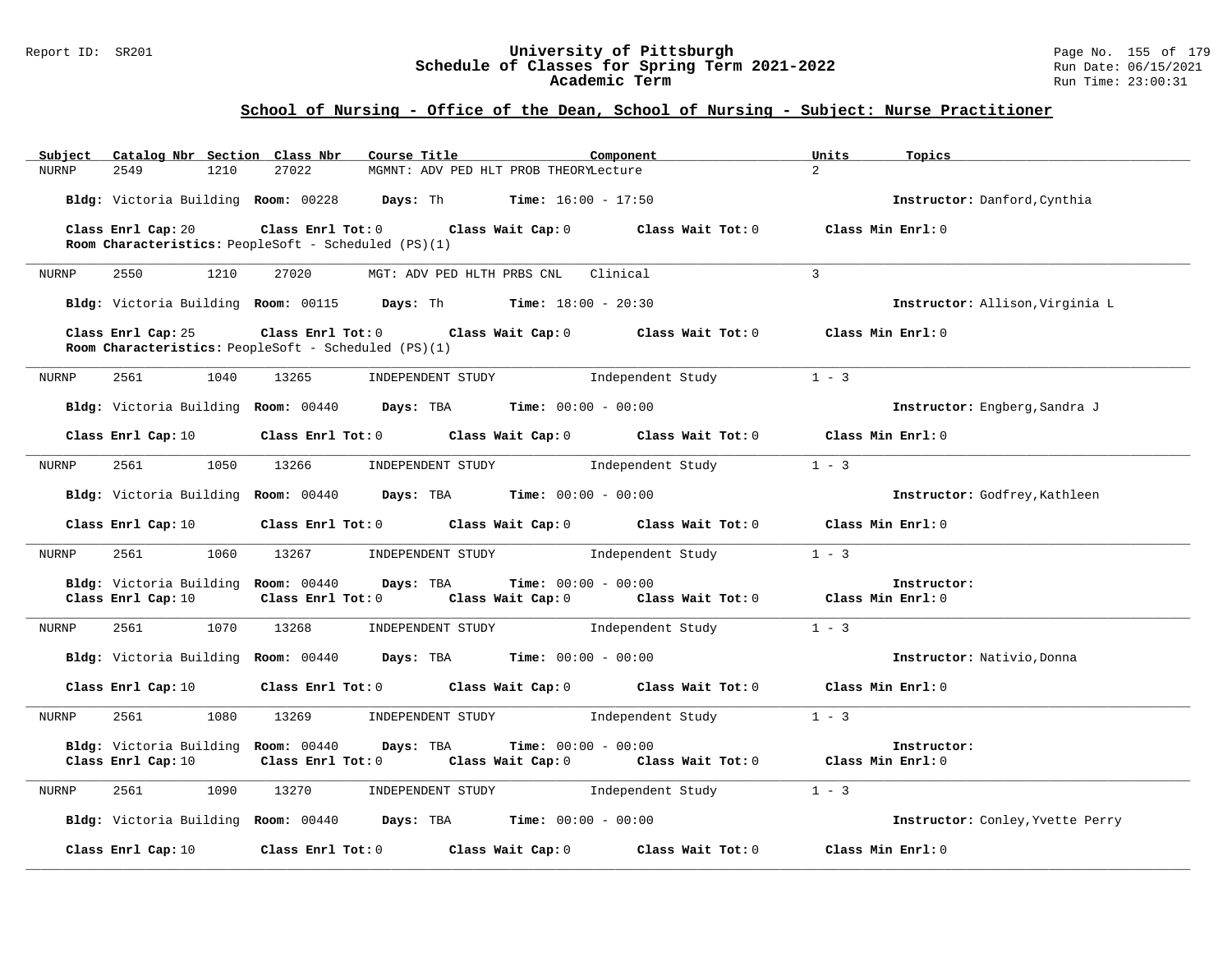| NURNP | 2561<br>1100       | INDEPENDENT STUDY 1ndependent Study<br>13271                                                                                                                                              | $1 - 3$                                |
|-------|--------------------|-------------------------------------------------------------------------------------------------------------------------------------------------------------------------------------------|----------------------------------------|
|       |                    | Bldg: Victoria Building Room: 00440 Days: TBA Time: 00:00 - 00:00                                                                                                                         | Instructor: Cassidy, Brenda L.         |
|       |                    | Class Enrl Cap: 10 $\qquad$ Class Enrl Tot: 0 $\qquad$ Class Wait Cap: 0 $\qquad$ Class Wait Tot: 0 $\qquad$ Class Min Enrl: 0                                                            |                                        |
| NURNP |                    | 2561 1110 13272 INDEPENDENT STUDY Independent Study 1 - 3                                                                                                                                 |                                        |
|       | Class Enrl Cap: 10 | Bldg: Victoria Building Room: 00440 Days: TBA Time: 00:00 - 00:00<br>Room: 00440 Days: TBA Time: 00:00 - 00:00<br>Class Enrl Tot: 0 Class Wait Cap: 0 Class Wait Tot: 0 Class Min Enrl: 0 | Instructor:                            |
| NURNP | 2561 200           | 1120 13273 INDEPENDENT STUDY Independent Study                                                                                                                                            | $1 - 3$                                |
|       |                    | Bldg: Victoria Building Room: 00440 Days: TBA Time: 00:00 - 00:00                                                                                                                         | Instructor: Doswell, Willa             |
|       |                    | Class Enrl Cap: 10 $\qquad$ Class Enrl Tot: 0 $\qquad$ Class Wait Cap: 0 $\qquad$ Class Wait Tot: 0 $\qquad$ Class Min Enrl: 0                                                            |                                        |
| NURNP |                    | 2561 1130 13274 INDEPENDENT STUDY Independent Study 1 - 3                                                                                                                                 |                                        |
|       |                    | Bldg: Victoria Building Room: 00440 Days: TBA Time: 00:00 - 00:00                                                                                                                         | Instructor: Swigart, Valerie A         |
|       |                    | Class Enrl Cap: 10 Class Enrl Tot: 0 Class Wait Cap: 0 Class Wait Tot: 0 Class Min Enrl: 0                                                                                                |                                        |
| NURNP |                    | 2561 1140 13275 INDEPENDENT STUDY Independent Study 1 - 3                                                                                                                                 |                                        |
|       |                    | Bldg: Victoria Building Room: 00440 Days: TBA Time: 00:00 - 00:00                                                                                                                         | Instructor: Charron-Prochownik, Denise |
|       | Class Enrl Cap: 10 | Class Enrl Tot: 0 Class Wait Cap: 0 Class Wait Tot: 0 Class Min Enrl: 0                                                                                                                   |                                        |
| NURNP | 2561               | 1150 13276 INDEPENDENT STUDY Independent Study 1 - 3                                                                                                                                      |                                        |
|       |                    | Bldg: Victoria Building Room: 00440 Days: TBA Time: 00:00 - 00:00                                                                                                                         | Instructor: Founds, Sandra Anne        |
|       |                    | Class Enrl Cap: 10 $\qquad$ Class Enrl Tot: 0 $\qquad$ Class Wait Cap: 0 $\qquad$ Class Wait Tot: 0 $\qquad$ Class Min Enrl: 0                                                            |                                        |
| NURNP |                    | 2561 1160 13277 INDEPENDENT STUDY Independent Study 1 - 3                                                                                                                                 |                                        |
|       |                    | Bldg: Victoria Building Room: 00440 Days: TBA Time: 00:00 - 00:00                                                                                                                         | Instructor: Staff                      |
|       |                    | Class Enrl Cap: 10 $\qquad$ Class Enrl Tot: 0 $\qquad$ Class Wait Cap: 0 $\qquad$ Class Wait Tot: 0 $\qquad$ Class Min Enrl: 0                                                            |                                        |
| NURNP |                    | 2561 1170 13278 INDEPENDENT STUDY Independent Study                                                                                                                                       | $1 - 3$                                |
|       |                    | Bldg: Victoria Building Room: 00440 Days: TBA Time: 00:00 - 00:00                                                                                                                         | Instructor: Coleman, Timothy Michael   |
|       | Class Enrl Cap: 10 | Class Enrl Tot: 0 $\qquad$ Class Wait Cap: 0 $\qquad$ Class Wait Tot: 0 $\qquad$ Class Min Enrl: 0                                                                                        |                                        |
| NURNP | 2561 200           | 1200 13219 INDEPENDENT STUDY Independent Study 1 - 3                                                                                                                                      |                                        |
|       | Class Enrl Cap: 35 | Bldg: Victoria Building Room: 00440 Days: TBA<br><b>Time:</b> $00:00 - 00:00$<br>Class Enrl Tot: 0 $\qquad$ Class Wait Cap: 0 $\qquad$ Class Wait Tot: 0 $\qquad$ Class Min Enrl: 0       | Instructor:                            |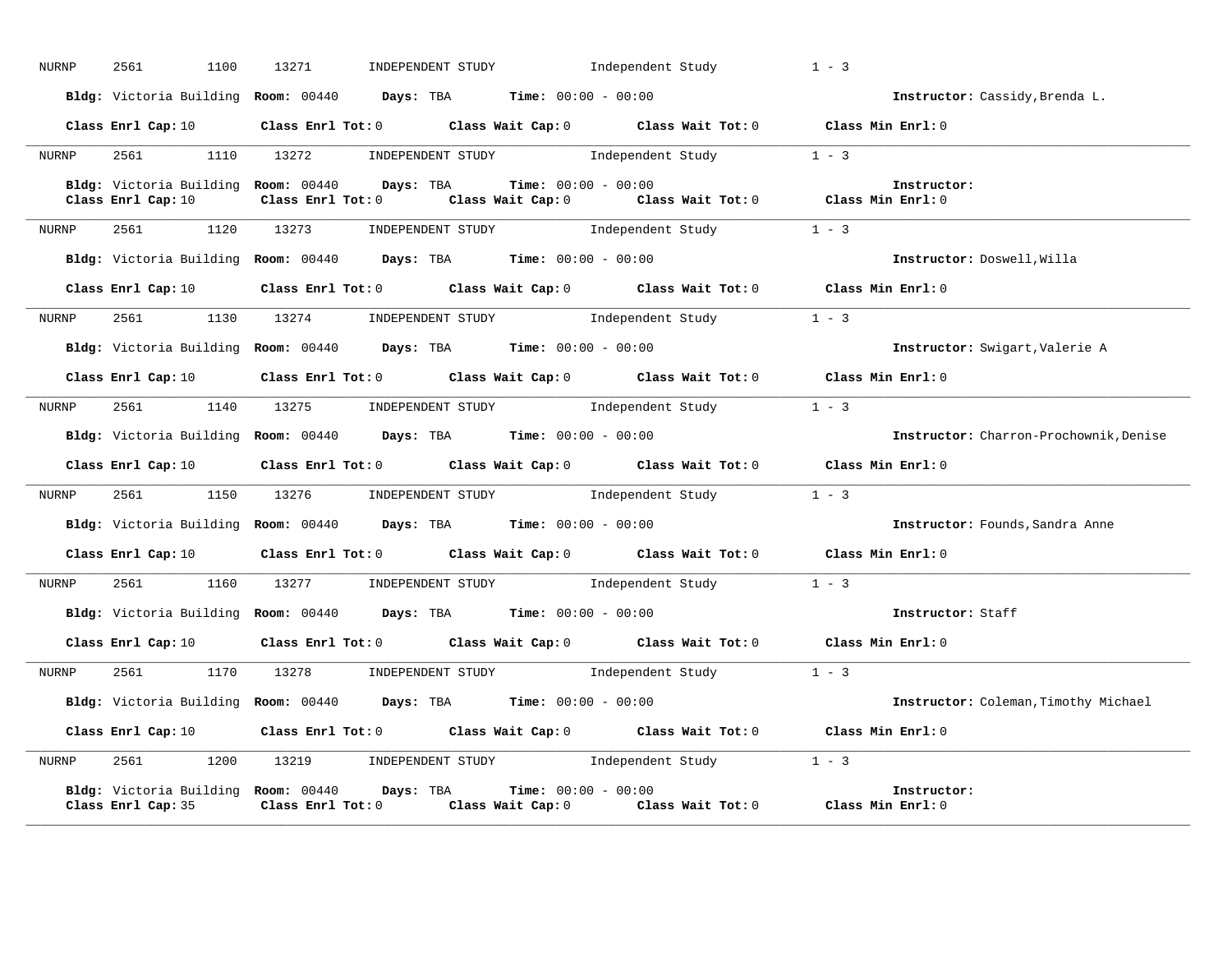### Report ID: SR201 **University of Pittsburgh** Page No. 157 of 179 **Schedule of Classes for Spring Term 2021-2022** Run Date: 06/15/2021 **Academic Term** Run Time: 23:00:31

| Subject      | Catalog Nbr Section Class Nbr              | Course Title                                                                    |                                     | Component                                                                                          | Units<br>Topics   |                                        |
|--------------|--------------------------------------------|---------------------------------------------------------------------------------|-------------------------------------|----------------------------------------------------------------------------------------------------|-------------------|----------------------------------------|
| <b>NURNP</b> | 2561<br>1210                               | 13279<br>INDEPENDENT STUDY                                                      |                                     | Independent Study                                                                                  | $1 - 3$           |                                        |
|              | Bldg: TO BE ARRANGED                       | Room: TBA $Days:$ TBA $Time: 00:00 - 00:00$                                     |                                     |                                                                                                    |                   | Instructor: Doswell, Willa             |
|              | Class Enrl Cap: 35                         |                                                                                 |                                     | Class Enrl Tot: 0 Class Wait Cap: 0 Class Wait Tot: 0 Class Min Enrl: 0                            |                   |                                        |
| NURNP        | 2561<br>1220                               | 13280                                                                           | INDEPENDENT STUDY 1ndependent Study |                                                                                                    | $1 - 3$           |                                        |
|              | Bldg: TO BE ARRANGED                       | Room: TBA $Days:$ TBA $Time: 00:00 - 00:00$                                     |                                     |                                                                                                    |                   | Instructor: Nativio, Donna             |
|              | Class Enrl Cap: 35                         |                                                                                 |                                     | Class Enrl Tot: 0 $\qquad$ Class Wait Cap: 0 $\qquad$ Class Wait Tot: 0 $\qquad$ Class Min Enrl: 0 |                   |                                        |
| NURNP        | 2561 200                                   | 1230 13281 INDEPENDENT STUDY 1ndependent Study                                  |                                     |                                                                                                    | $1 - 3$           |                                        |
|              | Bldg: TO BE ARRANGED                       | Room: TBA $Days: TBA$ Time: $00:00 - 00:00$                                     |                                     |                                                                                                    |                   | Instructor: Godfrey, Kathleen          |
|              | Class Enrl Cap: 35                         |                                                                                 |                                     | Class Enrl Tot: 0 $\qquad$ Class Wait Cap: 0 $\qquad$ Class Wait Tot: 0 $\qquad$ Class Min Enrl: 0 |                   |                                        |
| NURNP        | 2561 200                                   | 1240 13282                                                                      |                                     | INDEPENDENT STUDY 1ndependent Study                                                                | $1 - 3$           |                                        |
|              | Bldg: TO BE ARRANGED                       | Room: TBA<br>Days: TBA                                                          | <b>Time:</b> $00:00 - 00:00$        |                                                                                                    |                   | Instructor:                            |
|              | Class Enrl Cap: 35                         |                                                                                 |                                     | Class Enrl Tot: 0 $\qquad$ Class Wait Cap: 0 $\qquad$ Class Wait Tot: 0 $\qquad$ Class Min Enrl: 0 |                   |                                        |
| NURNP        | 2561 1250 13283                            |                                                                                 |                                     | INDEPENDENT STUDY 1ndependent Study                                                                | $1 - 3$           |                                        |
|              | Bldg: TO BE ARRANGED                       | Room: TBA $Days:$ TBA $Time: 00:00 - 00:00$                                     |                                     |                                                                                                    |                   | Instructor: Charron-Prochownik, Denise |
|              | Class Enrl Cap: 35                         | Class Enrl Tot: 0 Class Wait Cap: 0 Class Wait Tot: 0                           |                                     |                                                                                                    | Class Min Enrl: 0 |                                        |
| NURNP        | 2561<br>1260                               | 13284                                                                           | INDEPENDENT STUDY                   | Independent Study                                                                                  | $1 - 3$           |                                        |
|              | Bldg: TO BE ARRANGED<br>Class Enrl Cap: 35 | Room: TBA<br>Days: TBA<br>Class Enrl Tot: 0 Class Wait Cap: 0 Class Wait Tot: 0 | <b>Time:</b> $00:00 - 00:00$        |                                                                                                    | Class Min Enrl: 0 | Instructor:                            |
| NURNP        | 2561<br>1280                               | 13220                                                                           | INDEPENDENT STUDY                   | Independent Study                                                                                  | $1 - 3$           |                                        |
|              | Bldg: TO BE ARRANGED                       | Room: TBA $\rule{1em}{0.15mm}$ Days: TBA Time: $00:00 - 00:00$                  |                                     |                                                                                                    |                   | Instructor: Doswell, Willa             |
|              | Class Enrl Cap: 35                         |                                                                                 |                                     | Class Enrl Tot: 0 Class Wait Cap: 0 Class Wait Tot: 0 Class Min Enrl: 0                            |                   |                                        |
| NURNP        | 2561<br>1290                               | 13285 INDEPENDENT STUDY 1ndependent Study                                       |                                     |                                                                                                    | $1 - 3$           |                                        |
|              | Bldg: TO BE ARRANGED                       | Room: TBA $Days:$ TBA Time: $00:00 - 00:00$                                     |                                     |                                                                                                    |                   | Instructor: Godfrey, Kathleen          |
|              | Class Enrl Cap: 35                         | Class Enrl Tot: 0 Class Wait Cap: 0 Class Wait Tot: 0                           |                                     |                                                                                                    | Class Min Enrl: 0 |                                        |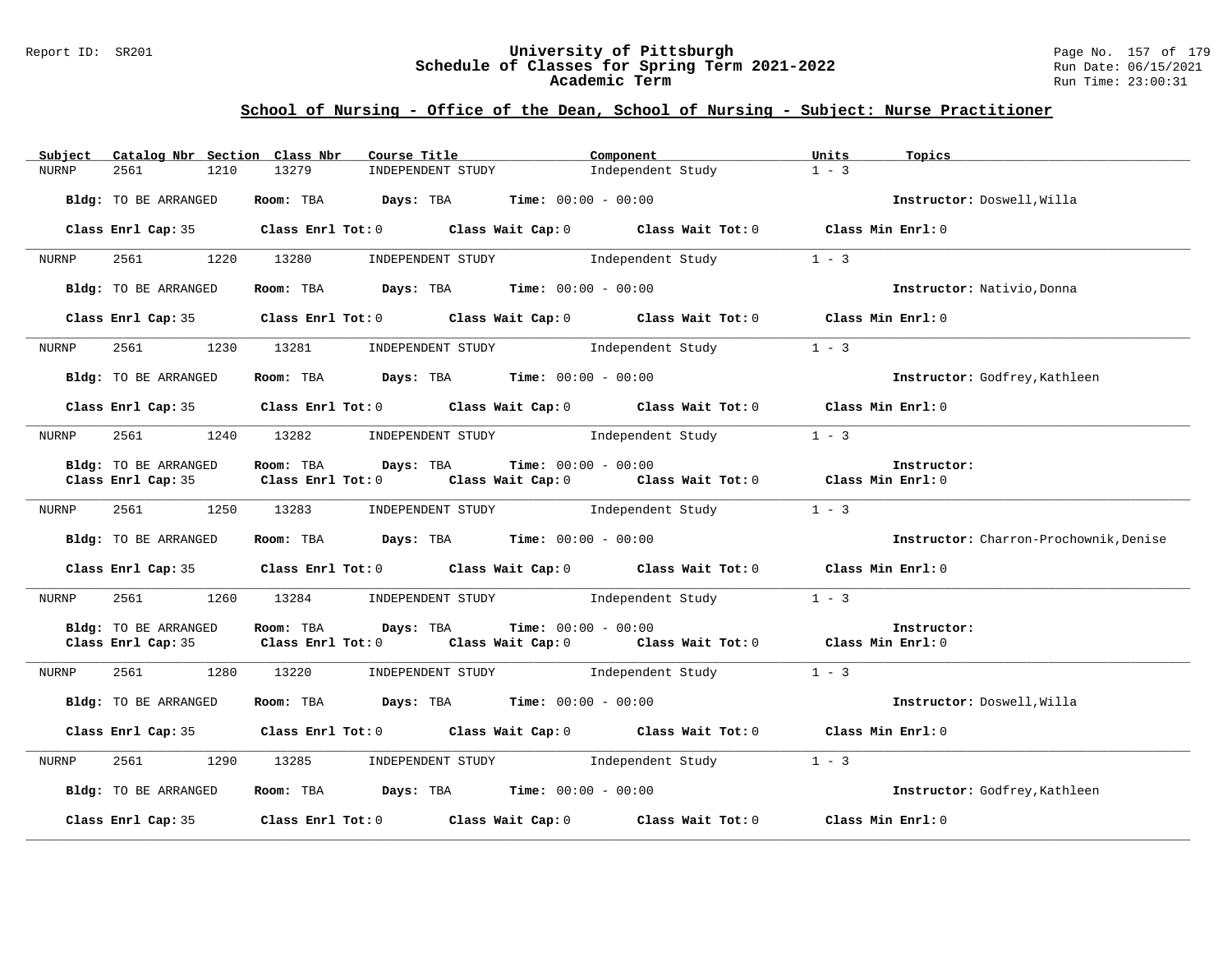### Report ID: SR201 **University of Pittsburgh** Page No. 158 of 179 **Schedule of Classes for Spring Term 2021-2022** Run Date: 06/15/2021 **Academic Term** Run Time: 23:00:31

| Subject      | Catalog Nbr Section Class Nbr              | Course Title                                                                                                                                                 | Component                                             | Units<br>Topics                        |
|--------------|--------------------------------------------|--------------------------------------------------------------------------------------------------------------------------------------------------------------|-------------------------------------------------------|----------------------------------------|
| <b>NURNP</b> | 2561<br>1300                               | 13286<br>INDEPENDENT STUDY                                                                                                                                   | Independent Study                                     | $1 - 3$                                |
|              | Bldg: TO BE ARRANGED                       | Room: TBA $Days:$ TBA Time: $00:00 - 00:00$                                                                                                                  |                                                       | Instructor: Grant, Catherine           |
|              | Class Enrl Cap: 35                         | Class Enrl Tot: 0 Class Wait Cap: 0 Class Wait Tot: 0 Class Min Enrl: 0                                                                                      |                                                       |                                        |
| NURNP        | 2561<br>1310                               | INDEPENDENT STUDY 1ndependent Study<br>13287                                                                                                                 |                                                       | $1 - 3$                                |
|              | Bldg: TO BE ARRANGED                       | <b>Time:</b> $00:00 - 00:00$<br>Room: TBA<br>Days: TBA                                                                                                       |                                                       | Instructor:                            |
|              | Class Enrl Cap: 35                         | $Class$ $Enr1$ $Tot: 0$                                                                                                                                      | Class Wait Cap: 0 Class Wait Tot: 0 Class Min Enrl: 0 |                                        |
| NURNP        | 2561                                       | 1320 13288<br>INDEPENDENT STUDY 1ndependent Study                                                                                                            |                                                       | $1 - 3$                                |
|              | Bldg: TO BE ARRANGED                       | Room: TBA $Days:$ TBA $Time: 00:00 - 00:00$                                                                                                                  |                                                       | Instructor: Nativio, Donna             |
|              |                                            | Class Enrl Cap: 35 Class Enrl Tot: 0 Class Wait Cap: 0 Class Wait Tot: 0 Class Min Enrl: 0                                                                   |                                                       |                                        |
| NURNP        |                                            | 2561 1330 13289 INDEPENDENT STUDY Independent Study 1 - 3                                                                                                    |                                                       |                                        |
|              | Bldg: TO BE ARRANGED                       | Room: TBA $Days: TBA$ Time: $00:00 - 00:00$                                                                                                                  |                                                       | Instructor: Charron-Prochownik, Denise |
|              | Class Enrl Cap: 35                         | Class Enrl Tot: 0 Class Wait Cap: 0 Class Wait Tot: 0 Class Min Enrl: 0                                                                                      |                                                       |                                        |
| NURNP        | 2561 1340 13290                            | INDEPENDENT STUDY 1ndependent Study                                                                                                                          |                                                       | $1 - 3$                                |
|              | Bldg: TO BE ARRANGED<br>Class Enrl Cap: 35 | Room: TBA<br>Days: TBA<br><b>Time:</b> $00:00 - 00:00$<br>Class Enrl Tot: 0 $\qquad$ Class Wait Cap: 0 $\qquad$ Class Wait Tot: 0 $\qquad$ Class Min Enrl: 0 |                                                       | Instructor:                            |
| NURNP        | 2570 1100 24049                            | CMPRHNSV NEONATAL ASSMNT THRY Lecture                                                                                                                        |                                                       | 2                                      |
|              | Bldg: TO BE ARRANGED                       | <b>Room:</b> OCTBA <b>Days:</b> Tu <b>Time:</b> $15:00 - 16:50$                                                                                              |                                                       | Instructor: Godfrey, Kathleen          |
|              | Class Enrl Cap: 30                         | Class Enrl Tot: 0 Class Wait Cap: 0 Class Wait Tot: 0                                                                                                        |                                                       | Class Min Enrl: 0                      |
| NURNP        | 2572<br>1100                               | 24035<br>GEN ASSMNT & MGT SICK NEONATE Clinical                                                                                                              |                                                       | 5                                      |
|              |                                            | Bldg: Victoria Building Room: 00440 Days: TBA Time: 00:00 - 00:00                                                                                            |                                                       | Instructor: Godfrey, Kathleen          |
|              | Class Enrl Cap: 35                         | Class Enrl Tot: 0 Class Wait Cap: 0 Class Wait Tot: 0                                                                                                        |                                                       | Class Min Enrl: 0                      |
| NURNP        | 2573<br>1200                               | 24036<br>NEONATAL DISEASE PROCESS 1 Lecture                                                                                                                  |                                                       | $\overline{4}$                         |
|              | Bldg: TO BE ARRANGED                       | <b>Room:</b> OCTBA <b>Days:</b> W <b>Time:</b> 12:00 - 15:50                                                                                                 |                                                       | Instructor: Godfrey, Kathleen          |
|              | Class Enrl Cap: 10                         | Class Enrl Tot: $0$ Class Wait Cap: $0$ Class Wait Tot: $0$                                                                                                  |                                                       | Class Min Enrl: 0                      |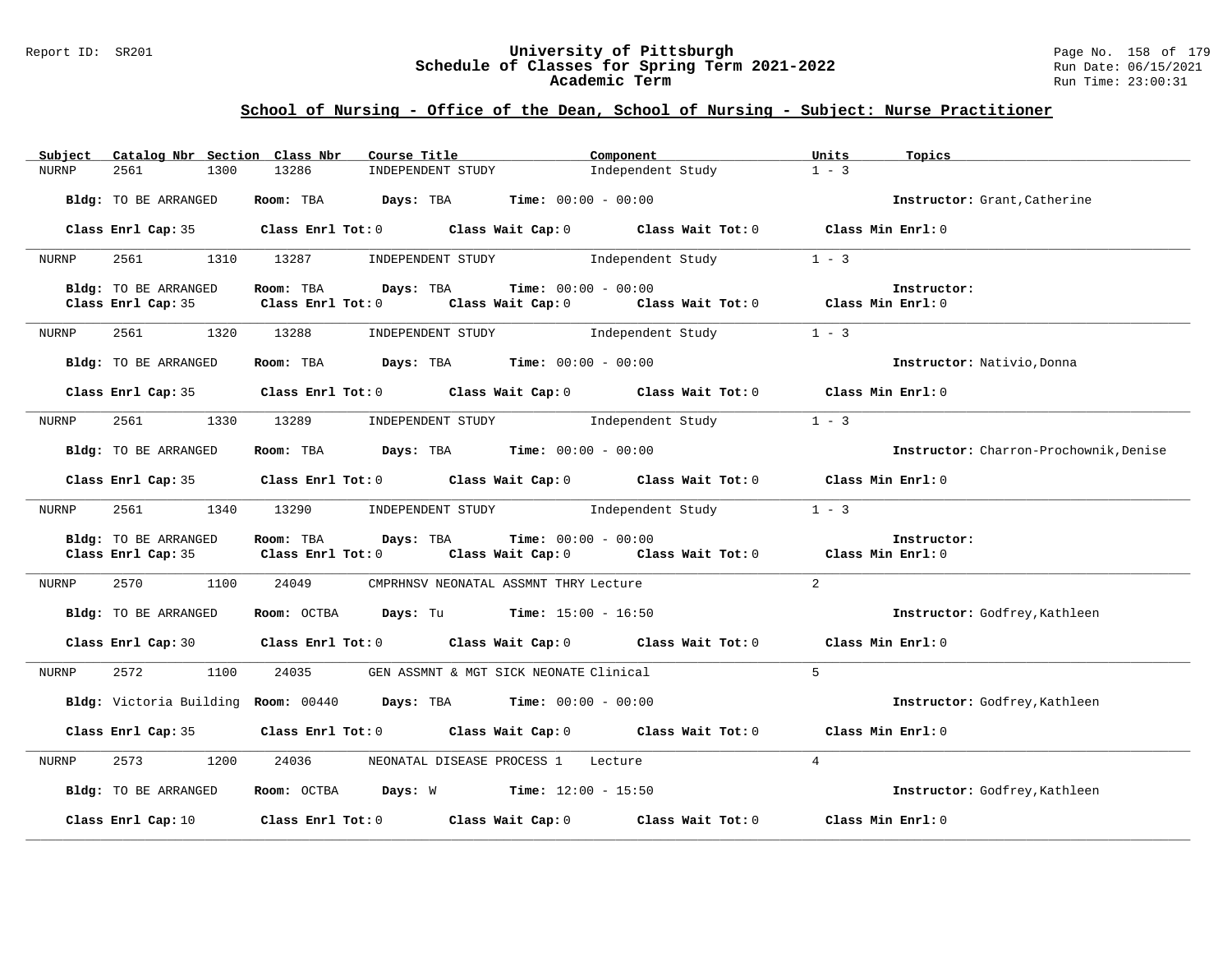### Report ID: SR201 **University of Pittsburgh** Page No. 159 of 179 **Schedule of Classes for Spring Term 2021-2022** Run Date: 06/15/2021 **Academic Term** Run Time: 23:00:31

| Catalog Nbr Section Class Nbr<br>Subject                                          | Course Title<br>Component                 | Units<br>Topics                      |
|-----------------------------------------------------------------------------------|-------------------------------------------|--------------------------------------|
| 3038<br>1045<br>17585<br><b>NURNP</b>                                             | Practicum<br>DNP NP ROLE PRACTICUM        | $1 - 10$                             |
| <b>Bldg:</b> TO BE ARRANGED<br>Room: TBA                                          | Time: $00:00 - 00:00$<br>Days: TBA        | Instructor: Schlenk, Elizabeth Ann   |
| Class Enrl Cap: 10<br>Class Enrl Tot: $0$<br>Attributes: Community General Impact | Class Wait Cap: 0<br>Class Wait $Tot: 0$  | Class Min $Enrl: 0$                  |
| 1050<br>3038<br>17586<br>NURNP                                                    | Practicum<br>DNP NP ROLE PRACTICUM        | $1 - 10$                             |
| Bldg: TO BE ARRANGED<br>Room: TBA                                                 | Time: $00:00 - 00:00$<br>Days: TBA        | Instructor: Godfrey, Kathleen        |
| Class Enrl Cap: 10<br>Class Enrl Tot: 0<br>Attributes: Community General Impact   | Class Wait Cap: 0<br>Class Wait Tot: 0    | Class Min Enrl: 0                    |
| 3038<br>1055<br>17587<br>NURNP                                                    | Practicum<br>DNP NP ROLE PRACTICUM        | $1 - 10$                             |
| Bldg: TO BE ARRANGED<br>Room: TBA                                                 | <b>Time:</b> $00:00 - 00:00$<br>Days: TBA | Instructor: Lee, Heeyoung            |
| Class Enrl Cap: 10<br>Class Enrl Tot: $0$<br>Attributes: Community General Impact | Class Wait Cap: 0<br>Class Wait Tot: 0    | Class Min Enrl: 0                    |
| 3038<br>1060<br>16229<br>NURNP                                                    | Practicum<br>DNP NP ROLE PRACTICUM        | $1 - 10$                             |
| <b>Bldg:</b> TO BE ARRANGED<br>Room: TBA                                          | Days: TBA<br><b>Time:</b> $00:00 - 00:00$ | Instructor: Coleman, Timothy Michael |
| Class Enrl Cap: 20<br>Class Enrl Tot: $0$<br>Attributes: Community General Impact | Class Wait Cap: 0<br>Class Wait Tot: 0    | Class Min Enrl: 0                    |
| <b>NURNP</b><br>3038<br>1070<br>17572                                             | DNP NP ROLE PRACTICUM<br>Practicum        | $1 - 10$                             |
| <b>Bldg:</b> TO BE ARRANGED<br>Room: TBA                                          | <b>Time:</b> $00:00 - 00:00$<br>Days: TBA | Instructor: Hravnak, Marilyn         |
| Class Enrl Cap: 10<br>Class Enrl Tot: $0$<br>Attributes: Community General Impact | Class Wait Tot: 0<br>Class Wait Cap: 0    | Class Min Enrl: 0                    |
| 3038<br>17574<br><b>NURNP</b><br>1080                                             | Practicum<br>DNP NP ROLE PRACTICUM        | $1 - 10$                             |
| Bldg: TO BE ARRANGED<br>Room: TBA                                                 | <b>Time:</b> $00:00 - 00:00$<br>Days: TBA | Instructor: Chew, Cynthia Ann        |
| Class Enrl Cap: 10<br>Class Enrl Tot: 0<br>Attributes: Community General Impact   | Class Wait Cap: 0<br>Class Wait Tot: 0    | Class Min Enrl: 0                    |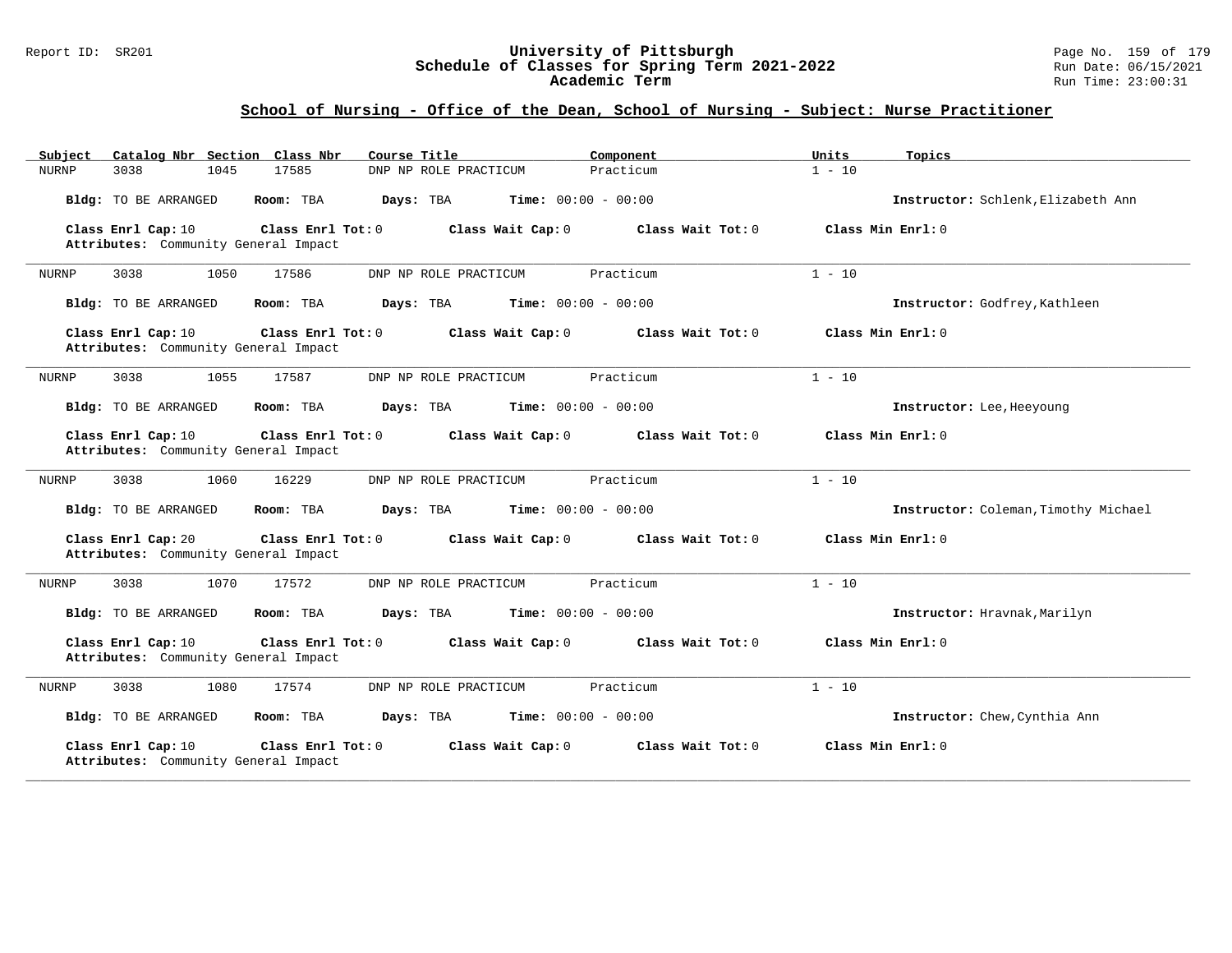### Report ID: SR201 **University of Pittsburgh** Page No. 160 of 179 **Schedule of Classes for Spring Term 2021-2022** Run Date: 06/15/2021 **Academic Term** Run Time: 23:00:31

| Catalog Nbr Section Class Nbr<br>Subject                                          | Course Title          | Component                    | Units<br>Topics                       |
|-----------------------------------------------------------------------------------|-----------------------|------------------------------|---------------------------------------|
| 3038<br>1085<br>17773<br><b>NURNP</b>                                             | DNP NP ROLE PRACTICUM | Practicum                    | $1 - 10$                              |
| <b>Bldg:</b> TO BE ARRANGED<br>Room: TBA                                          | Days: TBA             | Time: $00:00 - 00:00$        | Instructor: Guttendorf, Jane          |
| Class Enrl Cap: 10<br>Class Enrl Tot: $0$<br>Attributes: Community General Impact | Class Wait Cap: 0     | Class Wait $Tot: 0$          | Class Min $Enrl: 0$                   |
| 1090<br>17774<br>3038<br>NURNP                                                    | DNP NP ROLE PRACTICUM | Practicum                    | $1 - 10$                              |
| Bldg: TO BE ARRANGED<br>Room: TBA                                                 | Days: TBA             | <b>Time:</b> $00:00 - 00:00$ | Instructor: Novosel, Lorraine M       |
| Class Enrl Cap: 10<br>Class Enrl Tot: 0<br>Attributes: Community General Impact   | Class Wait Cap: 0     | Class Wait Tot: 0            | Class Min Enrl: 0                     |
| 20970<br>3038<br>1100<br>NURNP                                                    | DNP NP ROLE PRACTICUM | Practicum                    | $1 - 10$                              |
| Bldg: TO BE ARRANGED<br>Room: TBA                                                 | Days: TBA             | <b>Time:</b> $00:00 - 00:00$ | Instructor: Lingler, Jennifer H       |
| Class Enrl Cap: 10<br>Class Enrl Tot: 0<br>Attributes: Community General Impact   | Class Wait Cap: 0     | Class Wait Tot: 0            | Class Min Enrl: 0                     |
| 3038<br>1105<br>20971<br>NURNP                                                    | DNP NP ROLE PRACTICUM | Practicum                    | $1 - 10$                              |
| <b>Bldg:</b> TO BE ARRANGED<br>Room: TBA                                          | Days: TBA             | <b>Time:</b> $00:00 - 00:00$ | Instructor: Donovan, Heidi Ann Scharf |
| Class Enrl Cap: 10<br>Class Enrl Tot: 0<br>Attributes: Community General Impact   | Class Wait Cap: 0     | Class Wait Tot: 0            | Class Min Enrl: 0                     |
| 3038<br>1110<br>21106<br>NURNP                                                    | DNP NP ROLE PRACTICUM | Practicum                    | $1 - 10$                              |
| <b>Bldg:</b> TO BE ARRANGED<br>Room: TBA                                          | Days: TBA             | <b>Time:</b> $00:00 - 00:00$ | Instructor: Nativio, Donna            |
| Class Enrl Cap: 15<br>Class Enrl Tot: $0$<br>Attributes: Community General Impact | Class Wait Cap: 0     | Class Wait Tot: 0            | Class Min Enrl: 0                     |
| 3038<br>1115<br>21107<br><b>NURNP</b>                                             | DNP NP ROLE PRACTICUM | Practicum                    | $1 - 10$                              |
| Bldg: TO BE ARRANGED<br>Room: TBA                                                 | Days: TBA             | <b>Time:</b> $00:00 - 00:00$ | Instructor: Beach, Michael D          |
| Class Enrl Cap: 15<br>Class Enrl Tot: 0<br>Attributes: Community General Impact   | Class Wait Cap: 0     | Class Wait Tot: 0            | Class Min Enrl: 0                     |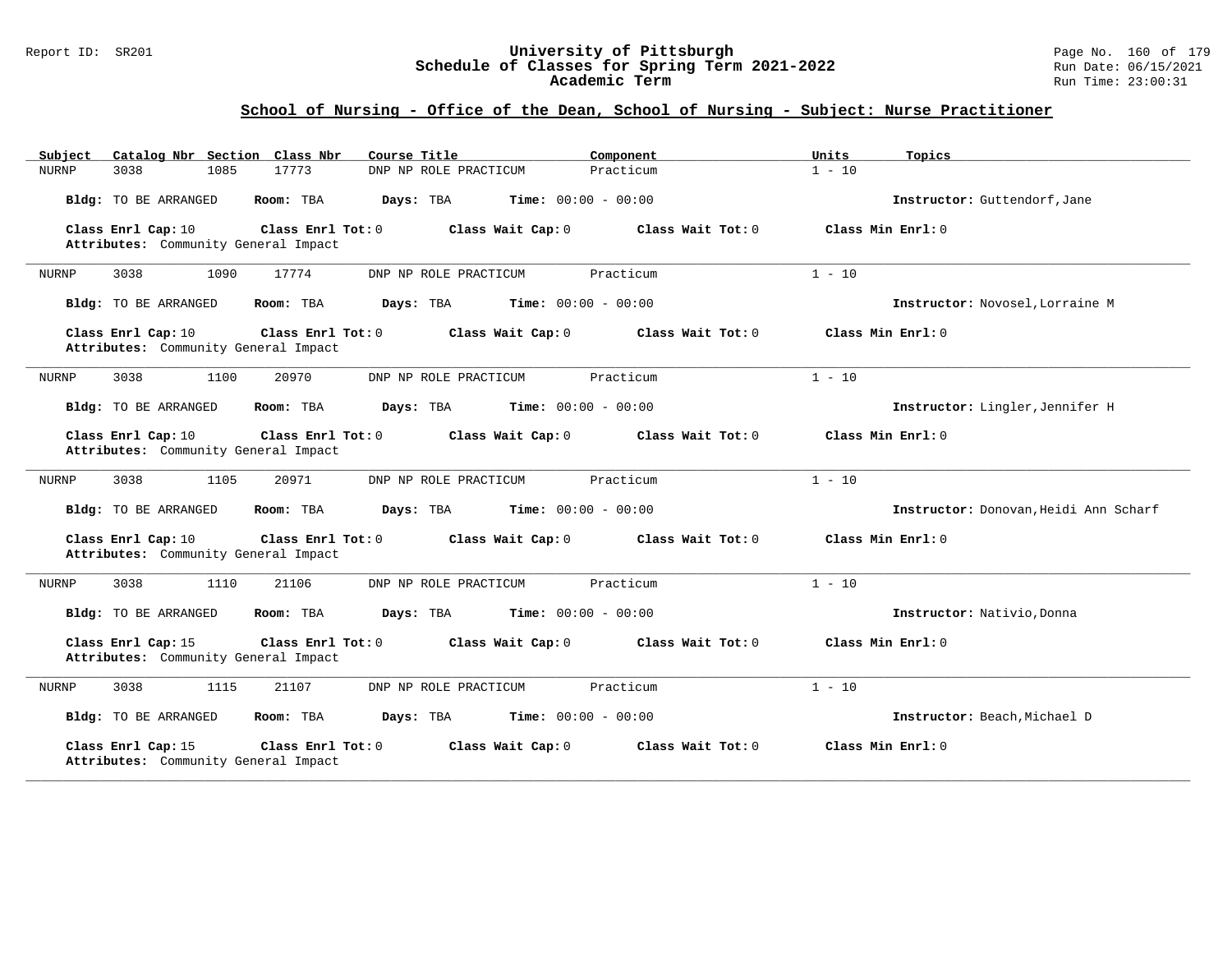### Report ID: SR201 **University of Pittsburgh** Page No. 161 of 179 **Schedule of Classes for Spring Term 2021-2022** Run Date: 06/15/2021 **Academic Term** Run Time: 23:00:31

| Catalog Nbr Section Class Nbr<br>Subject                                          | Course Title<br>Component                 | Units             | Topics                          |
|-----------------------------------------------------------------------------------|-------------------------------------------|-------------------|---------------------------------|
| 3038<br>1120<br>21108<br>NURNP                                                    | Practicum<br>DNP NP ROLE PRACTICUM        | $1 - 10$          |                                 |
| <b>Bldg:</b> TO BE ARRANGED<br>Room: TBA                                          | <b>Time:</b> $00:00 - 00:00$<br>Days: TBA |                   | Instructor: Staff               |
| Class Enrl Cap: 15<br>Class Enrl Tot: $0$<br>Attributes: Community General Impact | Class Wait Cap: 0                         | Class Wait Tot: 0 | Class Min $Enrl: 0$             |
| 3038<br>1125<br>21109<br>NURNP                                                    | Practicum<br>DNP NP ROLE PRACTICUM        | $1 - 10$          |                                 |
| Bldg: TO BE ARRANGED<br>Room: TBA                                                 | <b>Time:</b> $00:00 - 00:00$<br>Days: TBA |                   | Instructor: Cassidy, Brenda L.  |
| Class Enrl Cap: 15<br>Class Enrl Tot: 0<br>Attributes: Community General Impact   | Class Wait Cap: 0                         | Class Wait Tot: 0 | Class Min Enrl: 0               |
| 3038<br>1130<br>21110<br>NURNP                                                    | Practicum<br>DNP NP ROLE PRACTICUM        | $1 - 10$          |                                 |
| <b>Bldg:</b> TO BE ARRANGED<br>Room: TBA                                          | Time: $00:00 - 00:00$<br>Days: TBA        |                   | Instructor: Allison, Virginia L |
| Class Enrl Cap: 15<br>Class Enrl Tot: $0$<br>Attributes: Community General Impact | Class Wait Cap: 0                         | Class Wait Tot: 0 | Class Min Enrl: 0               |
| 3038<br>1135<br>21903<br>NURNP                                                    | Practicum<br>DNP NP ROLE PRACTICUM        | $1 - 10$          |                                 |
| Bldg: TO BE ARRANGED<br>Room: TBA                                                 | <b>Time:</b> $00:00 - 00:00$<br>Days: TBA |                   | Instructor: Grant, Catherine    |
| Class Enrl Cap: 10<br>Class Enrl Tot: 0<br>Attributes: Community General Impact   | Class Wait Cap: 0                         | Class Wait Tot: 0 | Class Min Enrl: 0               |
| <b>NURNP</b><br>3038<br>1140<br>21904                                             | Practicum<br>DNP NP ROLE PRACTICUM        | $1 - 10$          |                                 |
| <b>Bldg:</b> TO BE ARRANGED<br>Room: TBA                                          | <b>Time:</b> $00:00 - 00:00$<br>Days: TBA |                   | Instructor: Staff               |
| Class Enrl Cap: 10<br>Class Enrl Tot: $0$<br>Attributes: Community General Impact | Class Wait Cap: 0                         | Class Wait Tot: 0 | Class Min Enrl: 0               |
| 3038<br>1145<br>21905<br>NURNP                                                    | Practicum<br>DNP NP ROLE PRACTICUM        | $1 - 10$          |                                 |
| Bldg: TO BE ARRANGED<br>Room: TBA                                                 | <b>Time:</b> $00:00 - 00:00$<br>Days: TBA |                   | Instructor: Engberg, Sandra J   |
| Class Enrl Cap: 10<br>Class Enrl Tot: 0<br>Attributes: Community General Impact   | Class Wait Cap: 0                         | Class Wait Tot: 0 | Class Min Enrl: 0               |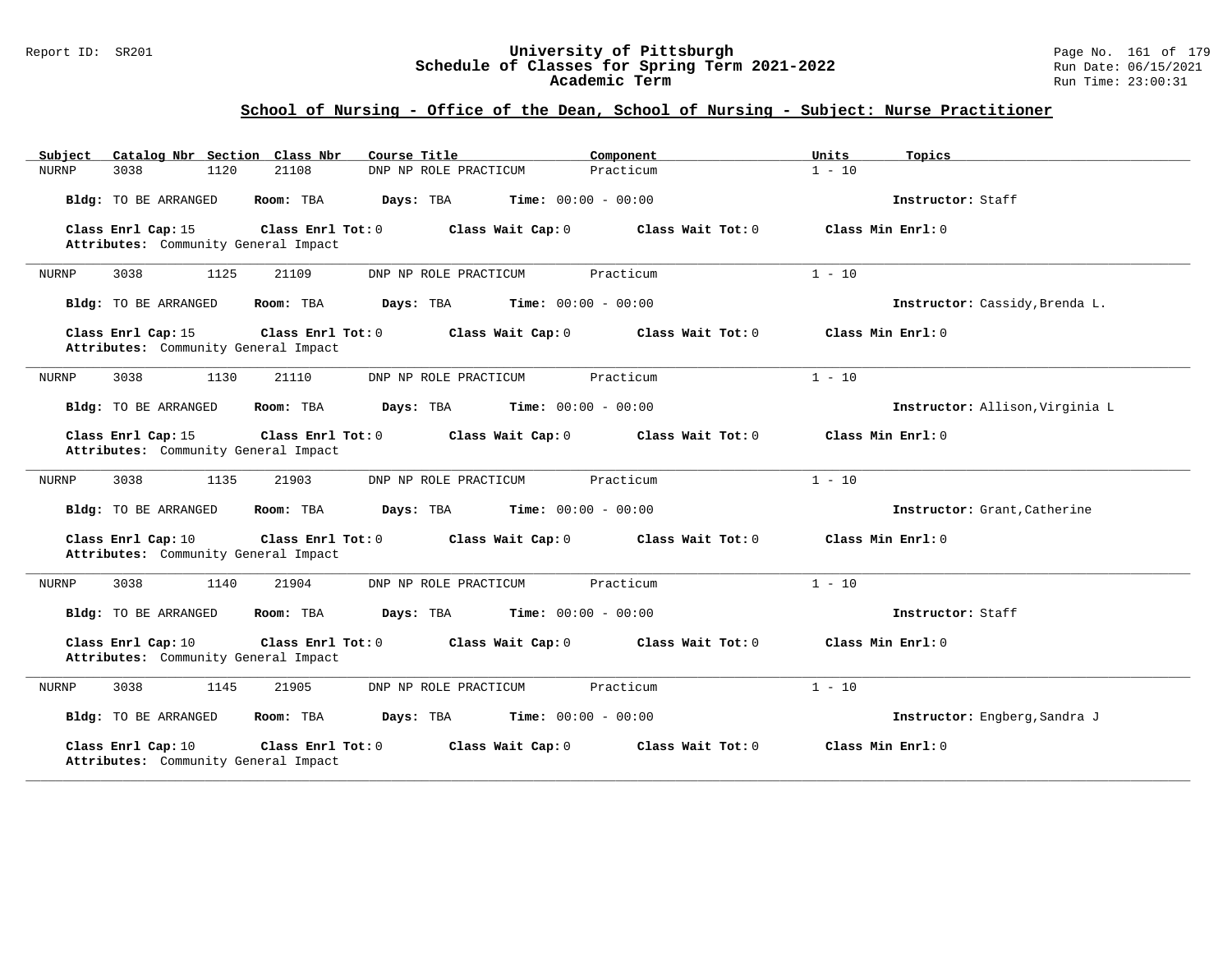### Report ID: SR201 **University of Pittsburgh** Page No. 162 of 179 **Schedule of Classes for Spring Term 2021-2022** Run Date: 06/15/2021 **Academic Term** Run Time: 23:00:31

| Catalog Nbr Section Class Nbr<br>Subject                   | Course Title                                    | Component                    | Units<br>Topics                   |
|------------------------------------------------------------|-------------------------------------------------|------------------------------|-----------------------------------|
| 3038<br><b>NURNP</b><br>1150                               | 22984<br>DNP NP ROLE PRACTICUM                  | Practicum                    | $1 - 10$                          |
| Bldg: TO BE ARRANGED                                       | Room: TBA<br>Days: TBA                          | <b>Time:</b> $00:00 - 00:00$ | Instructor: Kreashko, Lisa Marie  |
| Class Enrl Cap: 10<br>Attributes: Community General Impact | Class Enrl Tot: 0<br>Class Wait Cap: 0          | Class Wait Tot: 0            | Class Min Enrl: 0                 |
| <b>NURNP</b><br>3038<br>1155                               | 22985<br>DNP NP ROLE PRACTICUM                  | Practicum                    | $1 - 10$                          |
| <b>Bldg:</b> TO BE ARRANGED                                | Room: TBA<br>Days: TBA                          | <b>Time:</b> $00:00 - 00:00$ | Instructor: Danford, Cynthia      |
| Class Enrl Cap: 10<br>Attributes: Community General Impact | Class Enrl Tot: 0<br>Class Wait Cap: 0          | Class Wait $Tot: 0$          | Class Min Enrl: 0                 |
| 3038<br>1160<br>NURNP                                      | 22986<br>DNP NP ROLE PRACTICUM                  | Practicum                    | $1 - 10$                          |
| Bldg: TO BE ARRANGED                                       | Room: TBA<br>Days: TBA                          | Time: $00:00 - 00:00$        | Instructor: Anderson, Maighdlin W |
| Class Enrl Cap: 10<br>Attributes: Community General Impact | Class Enrl Tot: 0<br>Class Wait Cap: 0          | Class Wait Tot: 0            | Class Min Enrl: 0                 |
| 3038<br>1165<br><b>NURNP</b>                               | 22987<br>DNP NP ROLE PRACTICUM                  | Practicum                    | $1 - 10$                          |
| Bldg: TO BE ARRANGED                                       | Room: TBA<br>Days: TBA                          | <b>Time:</b> $00:00 - 00:00$ | Instructor: Maurer, Geraldine M   |
| Class Enrl Cap: 10<br>Attributes: Community General Impact | Class Enrl Tot: 0<br>Class Wait Cap: 0          | Class Wait Tot: 0            | Class Min Enrl: 0                 |
| 3038<br>1170<br>NURNP                                      | 22988<br>DNP NP ROLE PRACTICUM                  | Practicum                    | $1 - 10$                          |
| Bldg: TO BE ARRANGED                                       | Room: TBA<br>Days: TBA                          | Time: $00:00 - 00:00$        | Instructor: Founds, Sandra Anne   |
| Class Enrl Cap: 10<br>Attributes: Community General Impact | Class Enrl Tot: 0<br>Class Wait Cap: 0          | Class Wait Tot: 0            | Class Min Enrl: 0                 |
| <b>NURNP</b><br>3038<br>1175                               | 24140<br>DNP NP ROLE PRACTICUM                  | Practicum                    | $1 - 10$                          |
| Bldg: TO BE ARRANGED                                       | Room: TBA<br>Days: TBA                          | Time: $00:00 - 00:00$        | Instructor: Mitchell, Ann M.      |
| Class Enrl Cap: 10<br>Attributes: Community General Impact | Class Enrl Tot: 0<br>Class Wait Cap: 0          | Class Wait Tot: 0            | Class Min Enrl: 0                 |
| 3546<br><b>NURNP</b><br>1010                               | 26774<br>MGT: ADLSCNT HLTH YNG ADLT CLNClinical |                              | $\mathbf{1}$                      |
| Bldg: TO BE ARRANGED                                       | Room: OCTBA<br>Days: M                          | <b>Time:</b> $08:00 - 16:50$ | Instructor: Cassidy, Brenda L.    |
| Class Enrl Cap: 5                                          | Class Wait Cap: 0<br>Class Enrl Tot: 0          | Class Wait Tot: 0            | Class Min Enrl: 0                 |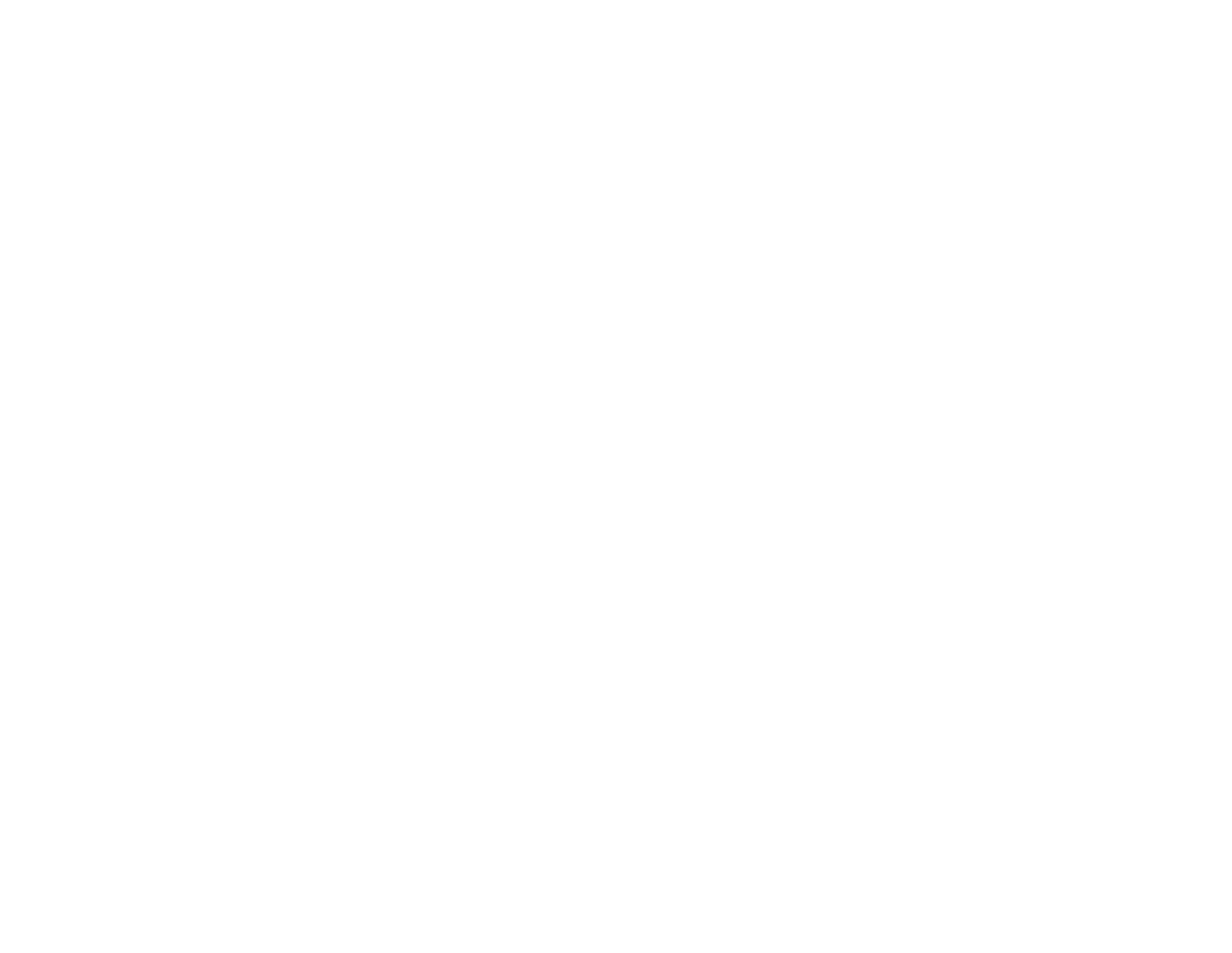### Report ID: SR201 **University of Pittsburgh** Page No. 164 of 179 **Schedule of Classes for Spring Term 2021-2022** Run Date: 06/15/2021 **Academic Term** Run Time: 23:00:31

| Subject<br>Catalog Nbr Section Class Nbr<br>Course Title<br>Component                                                                 | Units<br>Topics                |
|---------------------------------------------------------------------------------------------------------------------------------------|--------------------------------|
| 2064<br>1010<br>24636<br>NURS ADMIN SEM AND PRACTICUM Practicum<br><b>NURSP</b>                                                       | $\mathcal{R}$                  |
| Bldg: Victoria Building Room: 00336<br>Days: TBA<br><b>Time:</b> $00:00 - 00:00$                                                      | Instructor: Fennimore, Laura A |
| Class Enrl Cap: 35<br>Class Enrl Tot: 0<br>Class Wait Cap: 0<br>Class Wait $Tot: 0$                                                   | Class Min Enrl: 0              |
| 2070<br>1240<br>22816<br>NURSP<br>INFO TECHNOLOGY PROJECT MGMNT Lecture                                                               | $\mathbf{3}$                   |
| Bldg: WEB Based Class<br>Room: TBA<br>Days: TBA<br>$Time: 00:00 - 00:00$                                                              | Instructor: Li, Dan            |
| Class Enrl Cap: 20<br>Class Enrl Tot: 0<br>Class Wait Cap: 0<br>Class Wait Tot: 0                                                     | Class Min Enrl: 0              |
| Attributes: Online, Community Economical Impact<br>01-OCT-2021 Online Nursing Students Only Reserve Enrl Cap: 20<br>Reserve Capacity: | Reserve Enrl Tot:<br>$\Omega$  |
| 2073<br>1010<br>28328<br><b>NURSP</b><br>PRAC 1 NUR ED: TCH/LRNG ASSMNTPracticum                                                      | $\mathbf{3}$                   |
| Bldg: Victoria Building Room: 00360<br>Days: TBA<br>$Time: 00:00 - 00:00$                                                             | Instructor: Albrecht, Susan A  |
| Class Enrl Cap: 10<br>Class Enrl Tot: 0<br>Class Wait Cap: 0<br>Class Wait Tot: 0<br>Attributes: Hybrid                               | Class Min Enrl: 0              |
| 2076<br>1200<br>22507<br>NURSP<br>CLINICAL INFORMATION SYSTEMS Lecture                                                                | $\mathbf{3}$                   |
| <b>Time:</b> $00:00 - 00:00$<br>Bldg: WEB Based Class<br>Room: TBA<br>Days: TBA                                                       | Instructor: Lee, Young Ji      |
| Class Enrl Cap: 15<br>Class Enrl Tot: 0<br>Class Wait Cap: 0<br>Class Wait Tot: 0                                                     | Class Min Enrl: 0              |
| Attributes: Online<br>Reserve Capacity:<br>01-OCT-2021 Online Nursing Students Only Reserve Enrl Cap: 15                              | Reserve Enrl Tot:<br>$\Omega$  |
| 2085<br>15492<br>NURSING INFORMTCS PRACTICUM 1 Practicum<br>NURSP<br>1200                                                             | $3 - 4$                        |
| <b>Time:</b> $00:00 - 00:00$<br>Bldg: WEB Based Class<br>Room: TBA<br>Days: TBA                                                       | Instructor: Li, Dan            |
| Class Wait Cap: 0<br>Class Enrl Cap: 20<br>Class Enrl Tot: 0<br>Class Wait Tot: 0<br>Attributes: Online                               | Class Min Enrl: 0              |
| 01-OCT-2021 Online Nursing Students Only Reserve Enrl Cap: 20<br>Reserve Capacity:                                                    | Reserve Enrl Tot:<br>$\Omega$  |
| 2085<br>1300<br>24248<br>NURSING INFORMTCS PRACTICUM 1 Practicum<br>NURSP                                                             | $3 - 4$                        |
| Bldg: WEB Based Class<br>Room: TBA<br>Days: TBA<br><b>Time:</b> $00:00 - 00:00$                                                       | Instructor: Lee, Young Ji      |
| Class Enrl Cap: 20<br>Class Enrl Tot: $0$<br>Class Wait Cap: 0<br>Class Wait Tot: $0$                                                 | Class Min Enrl: 0              |
| Attributes: Online<br>Reserve Capacity:<br>01-OCT-2021 Online Nursing Students Only Reserve Enrl Cap: 20                              | Reserve Enrl Tot:<br>$\Omega$  |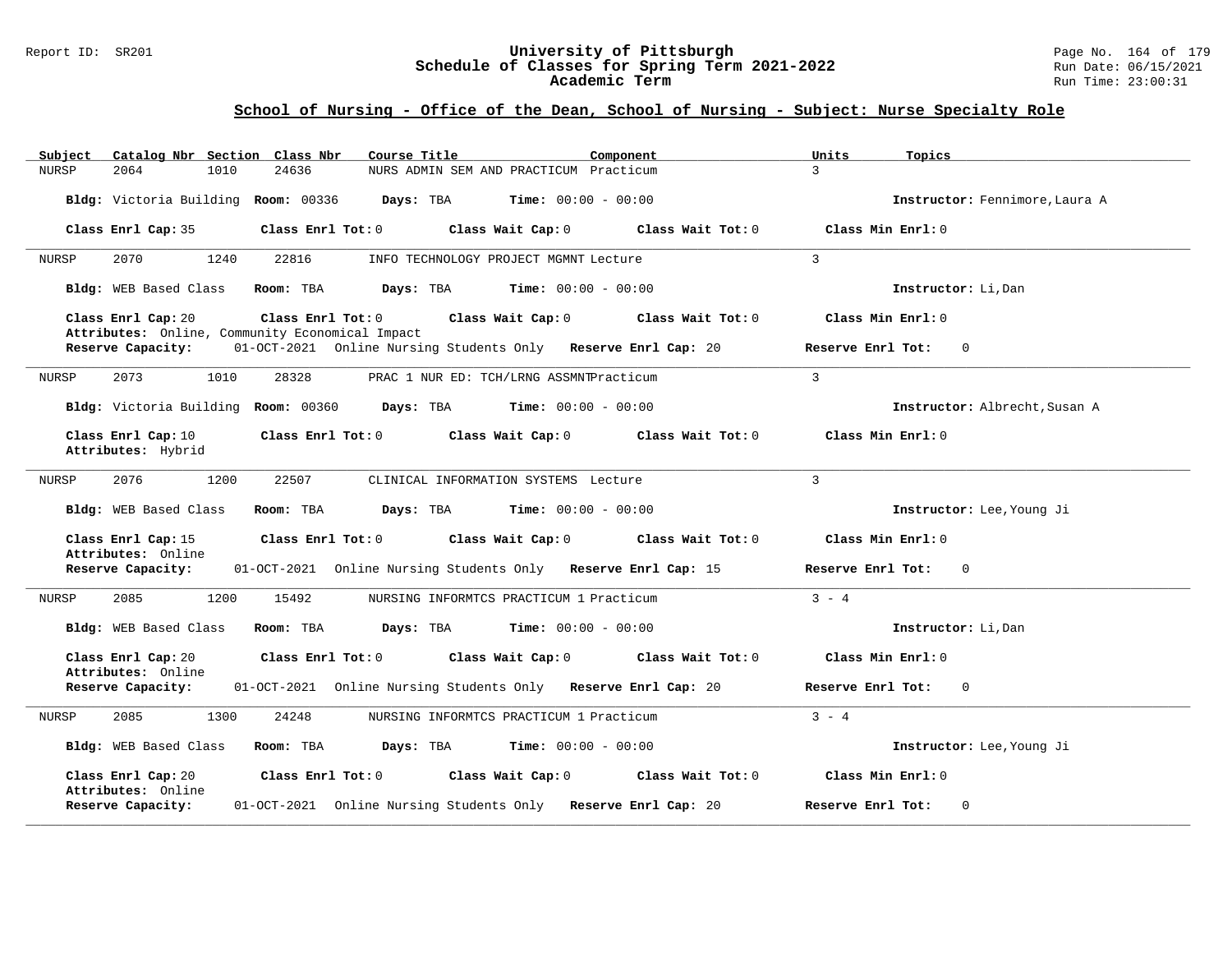### Report ID: SR201 **University of Pittsburgh** Page No. 165 of 179 **Schedule of Classes for Spring Term 2021-2022** Run Date: 06/15/2021 **Academic Term** Run Time: 23:00:31

| Catalog Nbr Section Class Nbr<br>Course Title<br>Subject<br>Component                                       | Units<br>Topics                   |
|-------------------------------------------------------------------------------------------------------------|-----------------------------------|
| <b>NURSP</b><br>2086<br>1200<br>15493<br>NURSING INFORMTCS PRACTICUM 2 Practicum                            | $3 - 4$                           |
| Bldg: WEB Based Class<br>Days: TBA<br><b>Time:</b> $00:00 - 00:00$<br>Room: TBA                             | Instructor: Lee, Young Ji         |
| Class Enrl Tot: 0<br>Class Wait Cap: 0<br>Class Enrl Cap: 20<br>Class Wait Tot: 0<br>Attributes: Online     | Class Min Enrl: 0                 |
| 01-OCT-2021 Online Nursing Students Only Reserve Enrl Cap: 20<br>Reserve Capacity:                          | Reserve Enrl Tot:<br>$\Omega$     |
| 2086<br>1300<br>24249<br>NURSING INFORMTCS PRACTICUM 2 Practicum<br>NURSP                                   | $3 - 4$                           |
| Bldg: WEB Based Class<br>Room: TBA<br>Days: TBA<br><b>Time:</b> $00:00 - 00:00$                             | Instructor: Li, Dan               |
| Class Enrl Tot: 0<br>Class Wait Cap: 0<br>Class Wait Tot: 0<br>Class Enrl Cap: 20<br>Attributes: Online     | Class Min Enrl: 0                 |
| Reserve Capacity:<br>01-OCT-2021 Online Nursing Students Only Reserve Enrl Cap: 20                          | Reserve Enrl Tot:<br>$\mathbf{0}$ |
| 2093<br>1220<br>22815<br>EDUC & MENTORING CLIN SETTING Lecture<br>NURSP                                     | $\overline{3}$                    |
| Bldg: WEB Based Class<br>Room: TBA<br>Days: TBA<br><b>Time:</b> $00:00 - 00:00$                             | Instructor: Rauscher, Barbara     |
| Class Enrl Cap: 20<br>Class Enrl Tot: 0<br>Class Wait Cap: 0<br>Class Wait Tot: 0<br>Attributes: Online     | Class Min Enrl: 0                 |
| Reserve Capacity:<br>01-OCT-2021 Online Nursing Students Only Reserve Enrl Cap: 20                          | Reserve Enrl Tot:<br>$\Omega$     |
| 2095<br>1220<br>22814<br>CONTEM ISS NUR & CNL ROLE SEM Seminar<br>NURSP                                     | 2                                 |
| Bldg: WEB Based Class<br>Room: TBA<br>Days: TBA<br><b>Time:</b> $00:00 - 00:00$                             | Instructor: Hoffmann, Rosemary L. |
| Class Enrl Cap: 20<br>Class Enrl Tot: 0<br>Class Wait Cap: 0<br>Class Wait Tot: 0<br>Attributes: Online     | Class Min Enrl: 0                 |
| Reserve Capacity:<br>01-OCT-2021 Online Nursing Students Only Reserve Enrl Cap: 20                          | Reserve Enrl Tot:<br>$\mathbf 0$  |
| 2096<br>1200<br>16150<br>CNL CLINICAL PRACTICUM 1<br>Practicum<br>NURSP                                     | 2                                 |
| Bldg: WEB Based Class<br>Room: TBA<br>Days: TBA<br><b>Time:</b> $00:00 - 00:00$                             | Instructor: Campbell, Grace B     |
| Class Enrl Cap: 20<br>Class Enrl Tot: 0<br>Class Wait Cap: 0<br>Class Wait Tot: 0<br>Attributes: Online     | Class Min Enrl: 0                 |
| 01-OCT-2021 Online Nursing Students Only Reserve Enrl Cap: 20<br>Reserve Capacity:                          | Reserve Enrl Tot:<br>$\Omega$     |
| 2097<br>1200<br>22813<br>NURSP<br>CNL CLINICAL PRACTICUM 2<br>Practicum                                     | 3                                 |
| Bldg: WEB Based Class<br>Time: $00:00 - 00:00$<br>Room: TBA<br>Days: TBA                                    | Instructor: Campbell, Grace B     |
| Class Enrl Cap: 20<br>Class $Enr1 Tot: 0$<br>Class Wait Cap: 0<br>Class Wait $Tot: 0$<br>Attributes: Online | Class Min $Enrl: 0$               |
| Reserve Capacity:<br>01-OCT-2021 Online Nursing Students Only Reserve Enrl Cap: 20                          | Reserve Enrl Tot:<br>$\mathbf 0$  |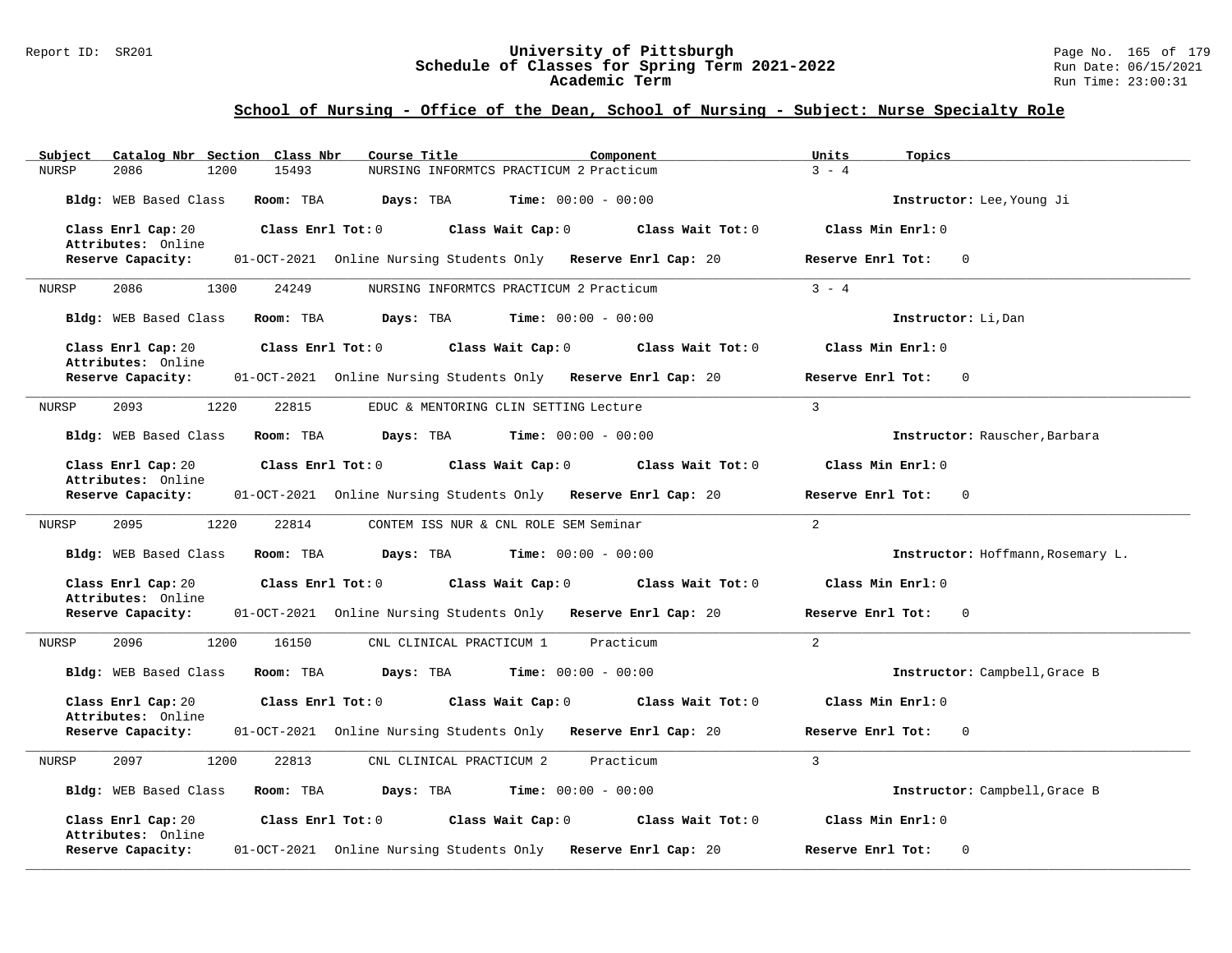| NURSP<br>2098<br>1010                                                                                                           | 25972<br>HEALTHCARE QUALITY                                                            | 2<br>Lecture                                   |                                        |
|---------------------------------------------------------------------------------------------------------------------------------|----------------------------------------------------------------------------------------|------------------------------------------------|----------------------------------------|
| Bldg: WEB Based Class                                                                                                           | Room: TBA<br>Days: TBA                                                                 | $Time: 00:00 - 00:00$                          | Instructor: Warner, Karin              |
| Class Enrl Cap: 20                                                                                                              | Class Enrl Tot: 0 Class Wait Cap: 0 Class Wait Tot: 0                                  |                                                | Class Min Enrl: 0                      |
| Attributes: Online<br>Reserve Capacity:                                                                                         | 01-OCT-2021 Online Nursing Students Only Reserve Enrl Cap: 20                          |                                                | Reserve Enrl Tot: 0                    |
| 2099<br>1000<br>NURSP                                                                                                           | 31049<br>FNCL, BSNS, & ECO DRVS HLTH CRLecture                                         | 2                                              |                                        |
| Bldg: TBA                                                                                                                       | <b>Days:</b> Tu <b>Time:</b> $10:00 - 11:50$<br>Room: TBA                              |                                                | Instructor: Zedreck Gonzalez, Judith F |
| Class Enrl Cap: 50                                                                                                              | Class Enrl Tot: $0$ Class Wait Cap: $0$ Class Wait Tot: $0$                            |                                                | Class Min Enrl: 0                      |
| Reserve Capacity:                                                                                                               | Room Characteristics: PeopleSoft - Scheduled (PS)(1)<br>01-OCT-2021 Nursing Anesthesia | Reserve Enrl Cap: 34                           | Reserve Enrl Tot: 0                    |
| 2099<br>1005<br>NURSP                                                                                                           | 31052<br>FNCL, BSNS, & ECO DRVS HLTH CRLecture                                         | 2                                              |                                        |
| Bldg: WEB Based Class                                                                                                           | Room: TBA $Days:$ TBA $Time: 00:00 - 00:00$                                            |                                                | Instructor: Zedreck Gonzalez, Judith F |
| Class Enrl Cap: 20<br>Attributes: Online                                                                                        | Class Enrl Tot: $0$ Class Wait Cap: $0$ Class Wait Tot: $0$                            |                                                | Class Min Enrl: 0                      |
| Reserve Capacity:                                                                                                               | 01-OCT-2021 Online Nursing Students Only Reserve Enrl Cap: 20                          |                                                | Reserve Enrl Tot: 0                    |
| 2099D and the set of the set of the set of the set of the set of the set of the set of the set of the set of t<br>1000<br>NURSP | 31051<br>FNCL, BSNS, & ECO DRVS HLTH CRLecture                                         | 2                                              |                                        |
| Bldg: WEB Based Class                                                                                                           | <b>Room:</b> TBA <b>Days:</b> Tu <b>Time:</b> $10:00 - 11:50$                          |                                                | Instructor: Zedreck Gonzalez, Judith F |
| Class Enrl Cap: 20<br>Attributes: Distance Education                                                                            | Class Enrl Tot: 0 Class Wait Cap: 0 Class Wait Tot: 0                                  |                                                | Class Min Enrl: 0                      |
| 2161<br>1010<br>NURSP                                                                                                           | 13211<br>INDEPENDENT STUDY                                                             | $1 - 3$<br>Independent Study                   |                                        |
|                                                                                                                                 | Bldg: Victoria Building Room: 00336 Days: TBA Time: 00:00 - 00:00                      |                                                | Instructor: Hoffmann, Rosemary L.      |
| Class Enrl Cap: 10                                                                                                              | $Class$ $Enrl$ $Tot: 0$                                                                | Class Wait Cap: 0 Class Wait Tot: 0            | Class Min Enrl: 0                      |
| 2161<br>1020<br>NURSP                                                                                                           | 13231                                                                                  | $1 - 3$<br>INDEPENDENT STUDY Independent Study |                                        |
| Bldg: Victoria Building Room: 00336                                                                                             | <b>Days:</b> TBA <b>Time:</b> $00:00 - 00:00$                                          |                                                | Instructor: Donovan, Heidi Ann Scharf  |
| Class Enrl Cap: 10                                                                                                              | Class Enrl Tot: $0$ Class Wait Cap: $0$ Class Wait Tot: $0$                            |                                                | Class Min $Enr1:0$                     |
| 2161 200<br>1030<br>NURSP                                                                                                       | 13232<br>INDEPENDENT STUDY                                                             | $1 - 3$<br>Independent Study                   |                                        |
|                                                                                                                                 | Bldg: Victoria Building Room: 00336 Days: TBA                                          | <b>Time:</b> $00:00 - 00:00$                   | Instructor: Albrecht, Susan A          |
| Class Enrl Cap: 10                                                                                                              | Class Enrl Tot: 0<br>Class Wait Cap: 0                                                 | Class Wait Tot: 0                              | Class Min Enrl: 0                      |
| 2161<br>1100<br>NURSP                                                                                                           | 15023<br>INDEPENDENT STUDY                                                             | $1 - 3$<br>Independent Study                   |                                        |
| <b>Bldg:</b> Victoria Building                                                                                                  | <b>Room: 00336</b><br>Days: TBA                                                        | <b>Time:</b> $00:00 - 00:00$                   | Instructor: Alexander, Sheila A        |
| Class Enrl Cap: 15                                                                                                              | Class Enrl Tot: 0<br>Class Wait Cap: 0                                                 | Class Wait Tot: 0                              | Class Min Enrl: 0                      |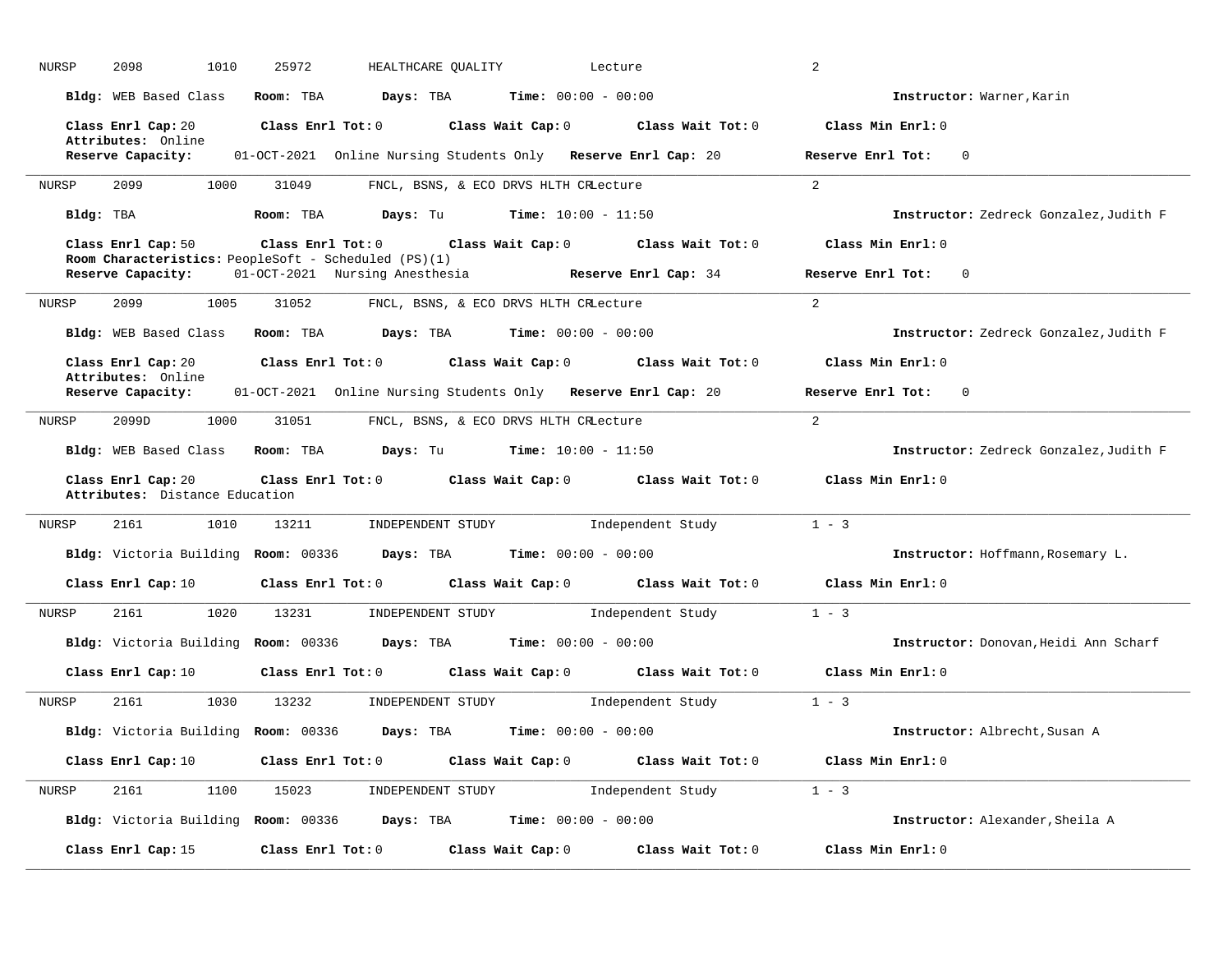| NURSP | 2161<br>1105       | 23584<br>INDEPENDENT STUDY                                                                                                                               | Independent Study            | $1 - 3$                                |
|-------|--------------------|----------------------------------------------------------------------------------------------------------------------------------------------------------|------------------------------|----------------------------------------|
|       |                    | Bldg: Victoria Building Room: 00336 Days: TBA Time: 00:00 - 00:00                                                                                        |                              | Instructor: Zedreck Gonzalez, Judith F |
|       | Class Enrl Cap: 10 | Class Enrl Tot: 0 Class Wait Cap: 0 Class Wait Tot: 0 Class Min Enrl: 0                                                                                  |                              |                                        |
| NURSP | 2161 200           | 1110 23585                                                                                                                                               | INDEPENDENT STUDY 1 - 3      |                                        |
|       |                    | Bldg: Victoria Building Room: 00336 Days: TBA Time: 00:00 - 00:00                                                                                        |                              | Instructor: Staff                      |
|       | Class Enrl Cap: 10 | Class Enrl Tot: 0 Class Wait Cap: 0 Class Wait Tot: 0 Class Min Enrl: 0                                                                                  |                              |                                        |
| NURSP |                    | 2161 1115 23586 INDEPENDENT STUDY Independent Study 1 - 3                                                                                                |                              |                                        |
|       |                    | Bldg: Victoria Building Room: 00336 Days: TBA Time: 00:00 - 00:00                                                                                        |                              | Instructor: Fennimore, Laura A         |
|       |                    | Class Enrl Cap: 10 Class Enrl Tot: 0 Class Wait Cap: 0 Class Wait Tot: 0 Class Min Enrl: 0                                                               |                              |                                        |
| NURSP |                    | 2180 1030 13189 ADV SPLTY: ADLT EPISDC/CHRNC ACLecture                                                                                                   |                              | $\overline{4}$                         |
|       |                    | Bldg: Victoria Building Room: 00228 Days: W Time: 08:00 - 16:25                                                                                          |                              | Instructor: Guttendorf, Jane           |
|       |                    | Class Enrl Cap: 2 Class Enrl Tot: 0 Class Wait Cap: 0 Class Wait Tot: 0 Class Min Enrl: 0<br><b>Room Characteristics:</b> PeopleSoft - Scheduled (PS)(1) |                              |                                        |
|       |                    | <b>Combined Section ID:</b> $0285(NURNP/2100/NURSP/2180)$ - NURNP $2100(\text{\#}13175)$                                                                 |                              |                                        |
| NURSP |                    | 2361 1010 13206 INDEPENDENT STUDY                                                                                                                        | Independent Study            | $1 - 3$                                |
|       |                    | Bldg: Victoria Building Room: 00350 Days: TBA Time: 00:00 - 00:00                                                                                        |                              | Instructor: Lee, Young Ji              |
|       |                    | Class Enrl Cap: 15 Class Enrl Tot: 0 Class Wait Cap: 0 Class Wait Tot: 0 Class Min Enrl: 0                                                               |                              |                                        |
| NURSP |                    | 2361 1020 13233 INDEPENDENT STUDY Independent Study 1 - 3                                                                                                |                              |                                        |
|       |                    | Bldg: Victoria Building Room: 00350 Days: TBA Time: 00:00 - 00:00                                                                                        |                              | Instructor: Staff                      |
|       | Class Enrl Cap: 15 | Class Enrl Tot: 0 Class Wait Cap: 0 Class Wait Tot: 0 Class Min Enrl: 0                                                                                  |                              |                                        |
| NURSP |                    | 2361 1030 13234 INDEPENDENT STUDY Independent Study 1 - 3                                                                                                |                              |                                        |
|       | Class Enrl Cap: 15 | Bldg: Victoria Building Room: 00350 Days: TBA<br>Class Enrl Tot: 0 $\qquad$ Class Wait Cap: 0 $\qquad$ Class Wait Tot: 0 $\qquad$ Class Min Enrl: 0      | <b>Time:</b> $00:00 - 00:00$ | Instructor:                            |
| NURSP | 2361<br>1040       | 13235 INDEPENDENT STUDY 1ndependent Study 1 - 3                                                                                                          |                              |                                        |
|       |                    | Bldg: Victoria Building Room: 00350 Days: TBA                                                                                                            | <b>Time:</b> $00:00 - 00:00$ | Instructor:                            |
|       | Class Enrl Cap: 15 | Class Enrl Tot: $0$ Class Wait Cap: $0$ Class Wait Tot: $0$ Class Min Enrl: $0$                                                                          |                              |                                        |
|       |                    |                                                                                                                                                          |                              |                                        |
| NURSP |                    | 2361 1050 13236 INDEPENDENT STUDY Independent Study 1 - 3                                                                                                |                              |                                        |
|       |                    | Bldg: Victoria Building Room: 00350 Days: TBA Time: 00:00 - 00:00                                                                                        |                              | Instructor: Schlenk, Elizabeth Ann     |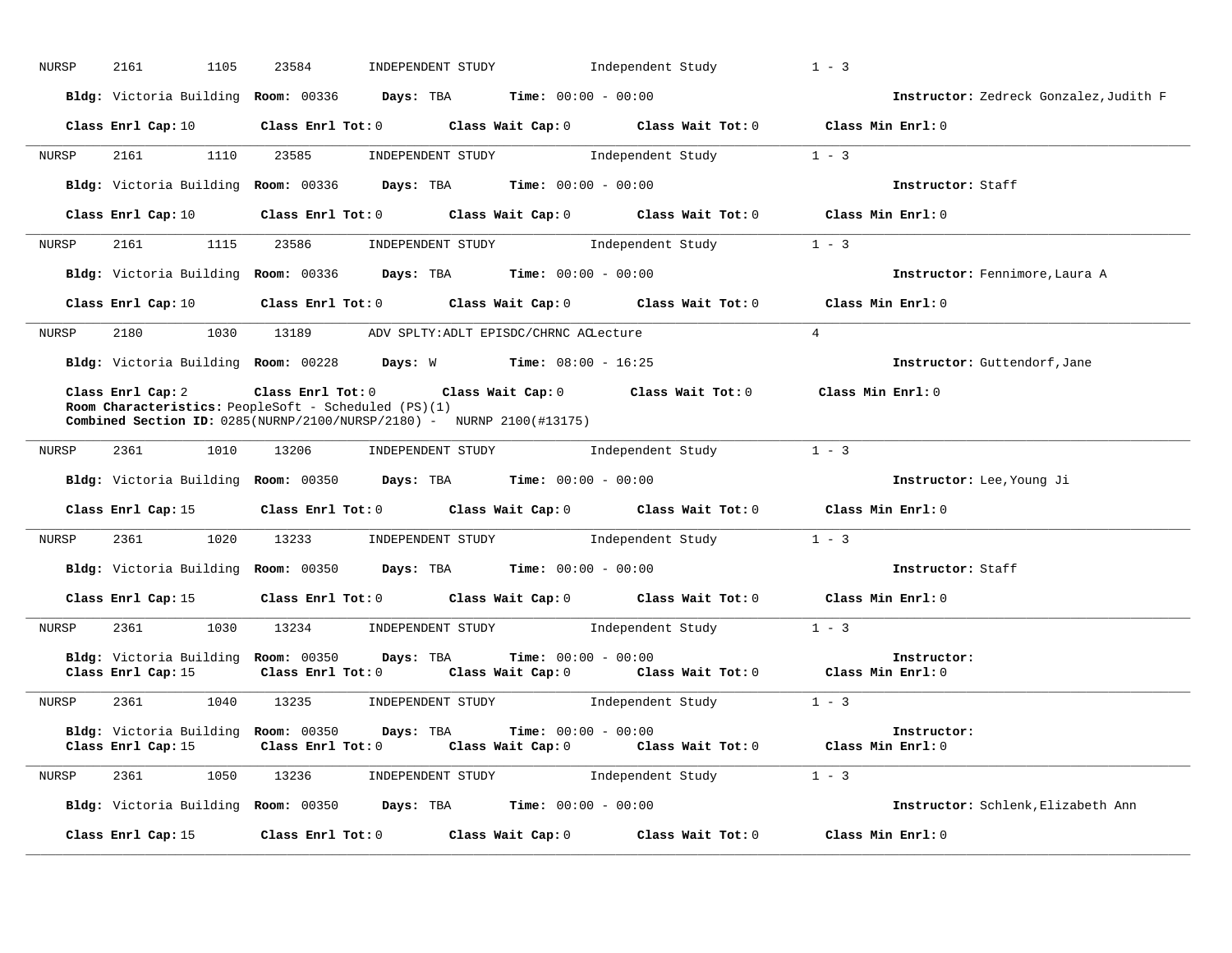### Report ID: SR201 **University of Pittsburgh** Page No. 168 of 179 **Schedule of Classes for Spring Term 2021-2022** Run Date: 06/15/2021 **Academic Term** Run Time: 23:00:31

| Subject | Catalog Nbr Section Class Nbr            | Course Title                                                       | Component                                                               | Units<br>Topics                     |
|---------|------------------------------------------|--------------------------------------------------------------------|-------------------------------------------------------------------------|-------------------------------------|
| NURSP   | 2361<br>1060                             | 13237<br>INDEPENDENT STUDY                                         | Independent Study                                                       | $1 - 3$                             |
|         |                                          | Bldg: Victoria Building Room: 00350 Days: TBA                      | <b>Time:</b> $00:00 - 00:00$                                            | Instructor: Constantino, Rose       |
|         | Class Enrl Cap: 15                       |                                                                    | Class Enrl Tot: 0 Class Wait Cap: 0 Class Wait Tot: 0                   | Class Min Enrl: 0                   |
| NURSP   | 2361<br>1070                             | INDEPENDENT STUDY<br>13238                                         | Independent Study                                                       | $1 - 3$                             |
|         | Class Enrl Cap: 15                       | Bldg: Victoria Building Room: 00350 Days: TBA<br>Class Enrl Tot: 0 | <b>Time:</b> $00:00 - 00:00$<br>Class Wait Cap: 0<br>Class Wait Tot: 0  | Instructor:<br>Class Min Enrl: 0    |
| NURSP   | 2361<br>1080                             | 13239                                                              | Independent Study<br>INDEPENDENT STUDY                                  | $1 - 3$                             |
|         |                                          | Bldg: Victoria Building Room: 00350 Days: TBA Time: 00:00 - 00:00  |                                                                         | Instructor: Li, Dan                 |
|         | Class Enrl Cap: 15                       |                                                                    | Class Enrl Tot: $0$ Class Wait Cap: $0$ Class Wait Tot: $0$             | Class Min Enrl: 0                   |
| NURSP   | 2361<br>1090                             | 13240                                                              | INDEPENDENT STUDY 1ndependent Study                                     | $1 - 3$                             |
|         |                                          | Bldg: Victoria Building Room: 00350 Days: TBA Time: 00:00 - 00:00  |                                                                         | Instructor: Mitchell, Ann M.        |
|         | Class Enrl Cap: 15                       |                                                                    | Class Enrl Tot: 0 Class Wait Cap: 0 Class Wait Tot: 0 Class Min Enrl: 0 |                                     |
| NURSP   | 2361<br>1100                             | 13292<br>INDEPENDENT STUDY                                         | Independent Study                                                       | $1 - 3$                             |
|         |                                          | Bldg: Victoria Building Room: 00350 Days: TBA Time: 00:00 - 00:00  |                                                                         | Instructor: Puskar, Kathryn R.      |
|         | Class Enrl Cap: 15                       | Class Enrl Tot: 0                                                  | Class Wait Cap: 0                                                       | Class Wait Tot: 0 Class Min Enrl: 0 |
| NURSP   | 1210<br>3092                             | 22812                                                              | LEADERSHIP IN COMPLEX SYSTEMS Lecture                                   | $\overline{3}$                      |
|         | Bldg: WEB Based Class                    | Room: TBA                                                          | <b>Days:</b> TBA <b>Time:</b> $00:00 - 00:00$                           | Instructor: Fennimore, Laura A      |
|         | Class Enrl Cap: 20<br>Attributes: Online |                                                                    | Class Enrl Tot: 0 Class Wait Cap: 0 Class Wait Tot: 0                   | Class Min $Enrl: 0$                 |
|         | Reserve Capacity:                        |                                                                    | 01-OCT-2021 Online Nursing Students Only Reserve Enrl Cap: 20           | Reserve Enrl Tot:<br>$\Omega$       |
| NURSP   | 3097<br>1200                             | 22811                                                              | DNP RESIDENCY: ADMINISTRATIONPracticum                                  | $1 - 10$                            |
|         | Bldg: WEB Based Class                    | Room: TBA                                                          | $\texttt{DayS:}$ TBA $\texttt{Time:}$ 00:00 - 00:00                     | Instructor: Fennimore, Laura A      |
|         | Class Enrl Cap: 20<br>Attributes: Online |                                                                    | Class Enrl Tot: $0$ Class Wait Cap: $0$ Class Wait Tot: $0$             | Class Min Enrl: 0                   |
|         | Reserve Capacity:                        |                                                                    | 01-OCT-2021 Online Nursing Students Only Reserve Enrl Cap: 20           | Reserve Enrl Tot:<br>$\Omega$       |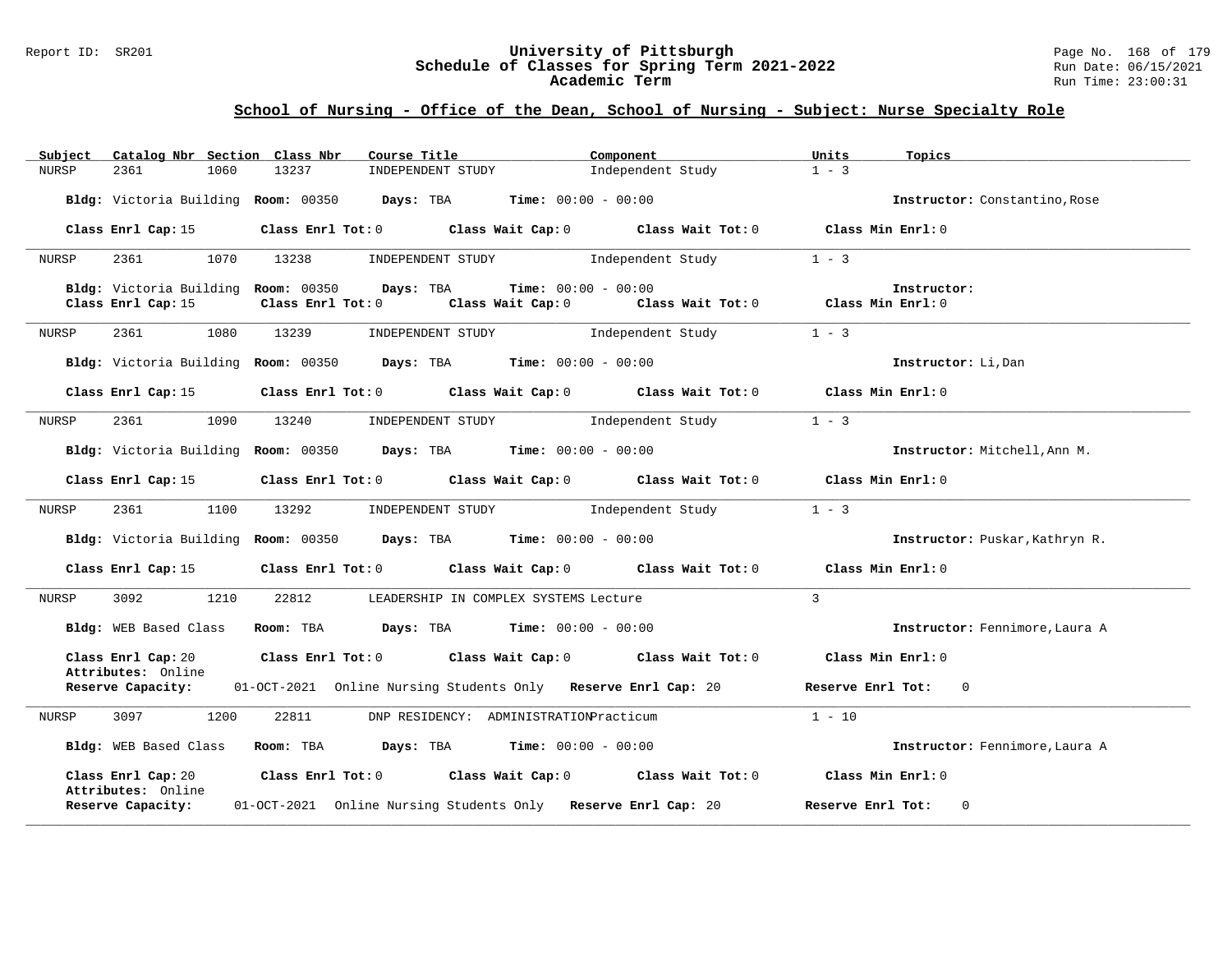### Report ID: SR201 **University of Pittsburgh** Page No. 169 of 179 **Schedule of Classes for Spring Term 2021-2022** Run Date: 06/15/2021 **Academic Term** Run Time: 23:00:31

| Subject<br>Catalog Nbr Section Class Nbr                             | Course Title                                    | Component         | Units<br>Topics                       |
|----------------------------------------------------------------------|-------------------------------------------------|-------------------|---------------------------------------|
| <b>NURSAN</b><br>2633<br>1050<br>24453                               | NURS ANES CAR DLVRY CMBODIA Independent Study   |                   | $\mathbf{1}$                          |
| Bldg: TO BE ARRANGED<br>Room: OCTBA                                  | <b>Time:</b> $00:00 - 00:00$<br>Days: TBA       |                   | Instructor: Whitehead, Jeffrey Robert |
|                                                                      |                                                 |                   | Henker, Richard A.                    |
| Class Enrl Cap: 35<br>Class Enrl Tot: 0<br>Attributes: Asian Studies | Class Wait Cap: 0                               | Class Wait Tot: 0 | Class Min Enrl: 0                     |
| 1050<br>24454<br>NURSAN<br>2633IS                                    | NURS ANES CAR DLVRY CMBODIA-ISIndependent Study |                   | $\mathbf 0$                           |
| Bldg: TO BE ARRANGED<br>Room: TBA                                    | <b>Time:</b> $00:00 - 00:00$<br>Days: TBA       |                   | Instructor: Whitehead, Jeffrey Robert |
|                                                                      |                                                 |                   | Henker, Richard A.                    |
| Class Enrl Cap: 35<br>Class Enrl Tot: 0<br>Attributes: Asian Studies | Class Wait Cap: 0                               | Class Wait Tot: 0 | Class Min Enrl: 0                     |
| 1050<br>24455<br>NURSAN<br>26330S                                    | NURS ANES CAR DLVRY CMBODIA-OSIndependent Study |                   | $\mathbf 0$                           |
| Bldg: TO BE ARRANGED<br>Room: TBA                                    | <b>Time:</b> $00:00 - 00:00$<br>Days: TBA       |                   | Instructor: Whitehead, Jeffrey Robert |
|                                                                      |                                                 |                   | Henker, Richard A.                    |
| Class Enrl Cap: 35<br>Class Enrl Tot: 0<br>Attributes: Asian Studies | Class Wait Cap: 0                               | Class Wait Tot: 0 | Class Min Enrl: 0                     |
| 2785<br>1050<br>13227<br>NURSAN                                      | THESIS                                          | Thesis Research   | $1 - 3$                               |
| Bldg: Victoria Building Room: 00336                                  | Days: TBA<br><b>Time:</b> $00:00 - 00:00$       |                   | Instructor: Staff                     |
| Class Enrl Cap: 27<br>Class Enrl Tot: 0                              | Class Wait Cap: 0                               | Class Wait Tot: 0 | Class Min Enrl: 0                     |
| 2791<br>1030<br>13428<br>NURSAN                                      | CLINICAL PRACTICUM                              | Clinical          | $\mathbf 0$                           |
| Bldg: Victoria Building Room: 00336                                  | Days: TBA<br><b>Time:</b> $00:00 - 00:00$       |                   | Instructor: Dixon, Bettina A          |
| Class Enrl Cap: 25<br>Class Enrl Tot: 0                              | Class Wait Cap: 0                               | Class Wait Tot: 0 | Class Min Enrl: 0                     |
| 2791<br>1040<br>13422<br>NURSAN                                      | CLINICAL PRACTICUM                              | Clinical          | $\Omega$                              |
| Bldg: Victoria Building Room: 00336                                  | Days: TBA<br><b>Time:</b> $00:00 - 00:00$       |                   | Instructor: Neft, Michael W           |
| Class Enrl Tot: 0<br>Class Enrl Cap: 25                              | Class Wait Cap: 0                               | Class Wait Tot: 0 | Class Min Enrl: 0                     |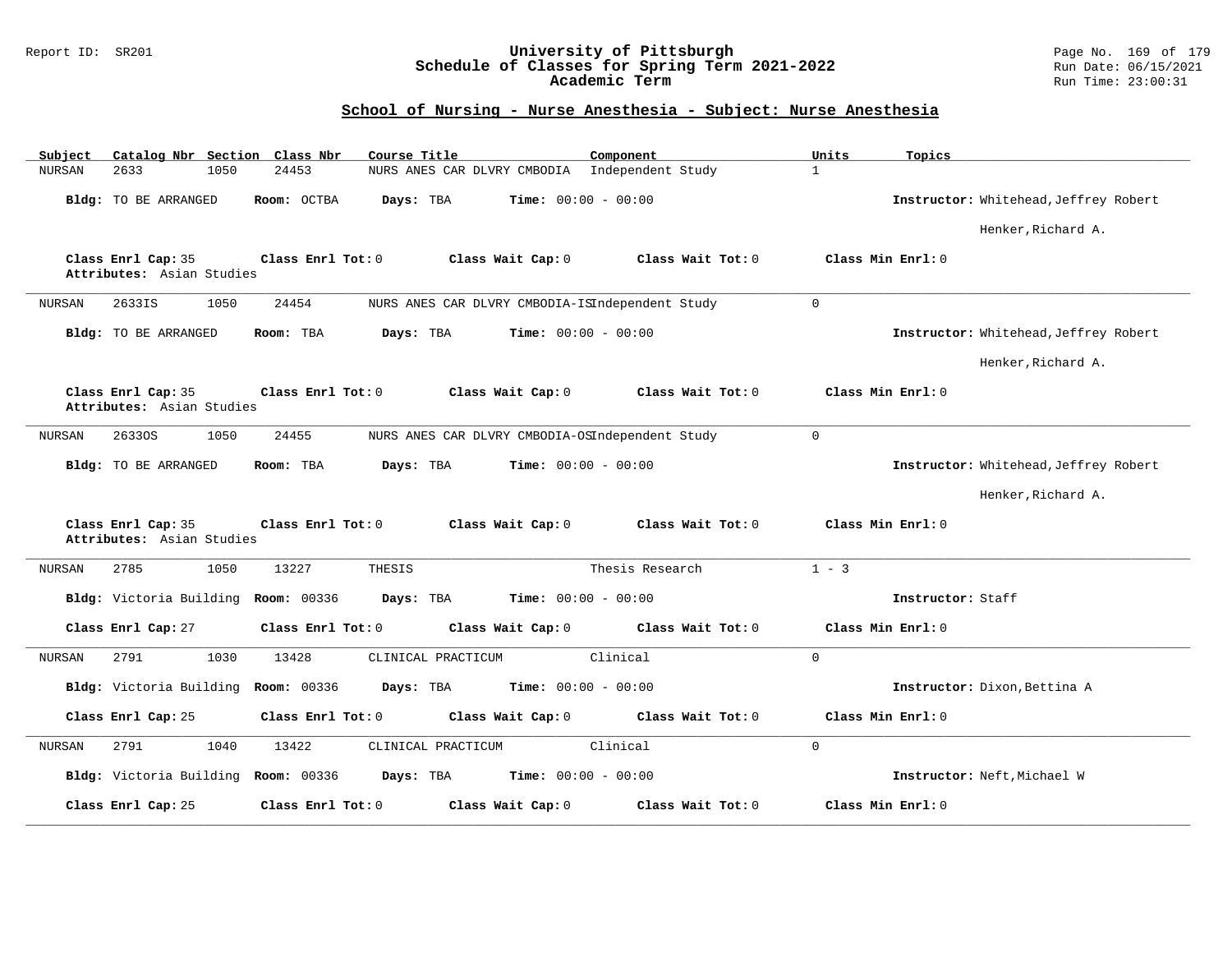#### Report ID: SR201 **University of Pittsburgh** Page No. 170 of 179 **Schedule of Classes for Spring Term 2021-2022** Run Date: 06/15/2021 **Academic Term** Run Time: 23:00:31

| Catalog Nbr Section Class Nbr<br>Subject | Course Title                                                                               | Component | Units<br>Topics                      |
|------------------------------------------|--------------------------------------------------------------------------------------------|-----------|--------------------------------------|
| <b>NURSAN</b><br>2791<br>1050            | 13423<br>CLINICAL PRACTICUM                                                                | Clinical  | $\Omega$                             |
|                                          | Bldg: Victoria Building Room: 00336 Days: TBA Time: 00:00 - 00:00                          |           | Instructor: Henker, Richard A.       |
|                                          | Class Enrl Cap: 25 Class Enrl Tot: 0 Class Wait Cap: 0 Class Wait Tot: 0 Class Min Enrl: 0 |           |                                      |
| NURSAN 2791                              | 1060 13424<br>CLINICAL PRACTICUM Clinical                                                  |           | $\Omega$                             |
| Bldg: TO BE ARRANGED                     | Room: TBA $Days:$ TBA $Time: 00:00 - 00:00$                                                |           | Instructor: O'Donnell, John Marc     |
|                                          | Class Enrl Cap: 25 Class Enrl Tot: 0 Class Wait Cap: 0 Class Wait Tot: 0                   |           | Class Min Enrl: 0                    |
| 1070<br>NURSAN<br>2791                   | CLINICAL PRACTICUM Clinical<br>13425                                                       |           | $\Omega$                             |
| Bldg: TO BE ARRANGED                     | Room: TBA $\rule{1em}{0.15mm}$ Days: TBA Time: $00:00 - 00:00$                             |           | Instructor: Palmer, Laura            |
|                                          | Class Enrl Cap: 25 Class Enrl Tot: 0 Class Wait Cap: 0 Class Wait Tot: 0 Class Min Enrl: 0 |           |                                      |
| NURSAN                                   | 2791 1080 13426 CLINICAL PRACTICUM Clinical                                                |           | $\Omega$                             |
| Bldg: TO BE ARRANGED                     | Room: TBA $Days:$ TBA $Time: 00:00 - 00:00$                                                |           | Instructor: Goode Jr, Joseph S       |
|                                          | Class Enrl Cap: 25 Class Enrl Tot: 0 Class Wait Cap: 0 Class Wait Tot: 0 Class Min Enrl: 0 |           |                                      |
| NURSAN                                   | 2791 1090 15801 CLINICAL PRACTICUM Clinical                                                |           | $\Omega$                             |
|                                          | Bldg: Victoria Building Room: 00336 Days: TBA Time: 00:00 - 00:00                          |           | Instructor: Ostrowski, Aaron Michael |
|                                          | Class Enrl Cap: 25 Class Enrl Tot: 0 Class Wait Cap: 0 Class Wait Tot: 0                   |           | Class Min Enrl: 0                    |
| 2791 200<br>1100<br>NURSAN               | 16284<br>CLINICAL PRACTICUM Clinical                                                       |           | $\Omega$                             |
|                                          | Bldg: Victoria Building Room: 00336 Days: TBA Time: 00:00 - 00:00                          |           | Instructor: Mermigas, Judith A       |
|                                          | Class Enrl Cap: 15 Class Enrl Tot: 0 Class Wait Cap: 0 Class Wait Tot: 0 Class Min Enrl: 0 |           |                                      |
| 2791 1110<br>NURSAN                      | 22934 CLINICAL PRACTICUM Clinical                                                          |           | $\Omega$                             |
| Bldg: TO BE ARRANGED                     | Room: TBA $Days: TBA$ Time: $00:00 - 00:00$                                                |           | Instructor: Morrison, Suzanne R      |
|                                          | Class Enrl Cap: 20 Class Enrl Tot: 0 Class Wait Cap: 0 Class Wait Tot: 0                   |           | Class Min Enrl: 0                    |
| 2791<br>1120<br>NURSAN                   | CLINICAL PRACTICUM Clinical<br>22937                                                       |           | $\Omega$                             |
| Bldg: TO BE ARRANGED                     | Room: TBA $Days:$ TBA $Time: 00:00 - 00:00$                                                |           | Instructor: Staff                    |
| Class Enrl Cap: 20                       | Class Enrl Tot: $0$ Class Wait Cap: $0$ Class Wait Tot: $0$                                |           | Class Min Enrl: 0                    |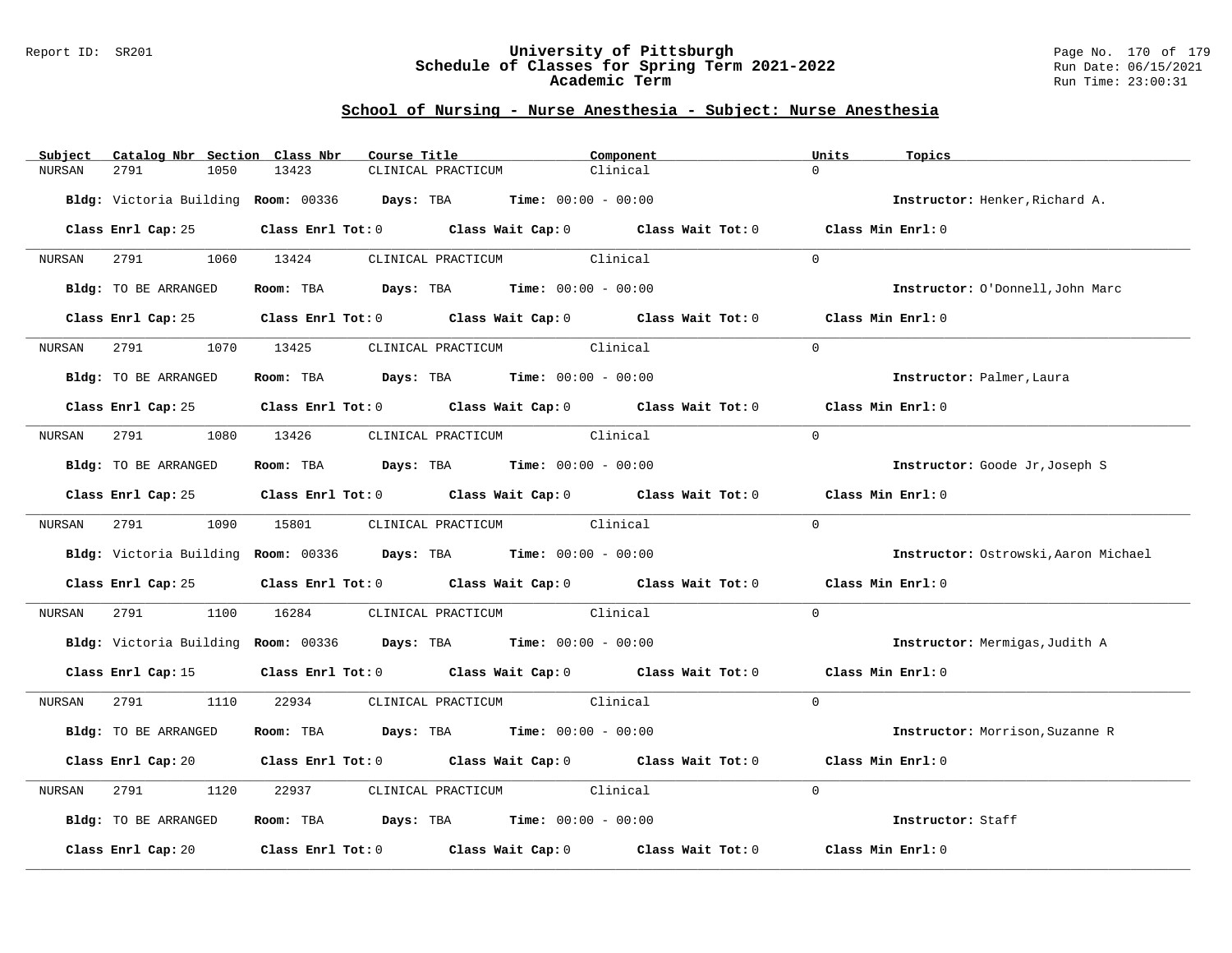| NURSAN | 2792<br>1010       | 13168 | CLINICAL PRACTICUM<br>Clinical                                                                      | $\mathbf 0$                           |
|--------|--------------------|-------|-----------------------------------------------------------------------------------------------------|---------------------------------------|
|        |                    |       | Bldg: Victoria Building Room: 00336 Days: TBA Time: 00:00 - 00:00                                   | Instructor: Dixon, Bettina A          |
|        | Class Enrl Cap: 27 |       | Class Enrl Tot: 0 $\qquad$ Class Wait Cap: 0 $\qquad$ Class Wait Tot: 0 $\qquad$ Class Min Enrl: 0  |                                       |
|        |                    |       | NURSAN 2792 1015 13213 CLINICAL PRACTICUM Clinical                                                  | $\Omega$                              |
|        |                    |       | Bldg: Victoria Building Room: 00336 Days: TBA Time: 00:00 - 00:00                                   | Instructor: Neft, Michael W           |
|        |                    |       | Class Enrl Cap: 27 Class Enrl Tot: 0 Class Wait Cap: 0 Class Wait Tot: 0 Class Min Enrl: 0          |                                       |
|        |                    |       | NURSAN 2792 1020 13192 CLINICAL PRACTICUM Clinical                                                  | $\Omega$                              |
|        |                    |       | Bldg: Victoria Building Room: 00336 Days: TBA Time: 00:00 - 00:00                                   | Instructor: Palmer, Laura             |
|        |                    |       | Class Enrl Cap: 27 (Class Enrl Tot: 0 (Class Wait Cap: 0 (Class Wait Tot: 0 (Class Min Enrl: 0)     |                                       |
|        |                    |       | NURSAN 2792 1025 13190 CLINICAL PRACTICUM Clinical                                                  | $\Omega$                              |
|        |                    |       | Bldg: Victoria Building Room: 00336 Days: TBA Time: 00:00 - 00:00                                   | Instructor: Henker, Richard A.        |
|        |                    |       | Class Enrl Cap: 27 $\qquad$ Class Enrl Tot: 0 $\qquad$ Class Wait Cap: 0 $\qquad$ Class Wait Tot: 0 | Class Min Enrl: 0                     |
|        |                    |       | NURSAN 2792 1030 13191 CLINICAL PRACTICUM Clinical                                                  | $\Omega$                              |
|        |                    |       | Bldg: Victoria Building Room: 00336 Days: TBA Time: 00:00 - 00:00                                   | Instructor: O'Donnell, John Marc      |
|        |                    |       |                                                                                                     |                                       |
|        | Class Enrl Cap: 27 |       | Class Enrl Tot: 0 Class Wait Cap: 0 Class Wait Tot: 0 Class Min Enrl: 0                             |                                       |
| NURSAN |                    |       | 2792 1040 13427 CLINICAL PRACTICUM Clinical                                                         | $\Omega$                              |
|        |                    |       | Bldg: Victoria Building Room: 00336 Days: TBA Time: 00:00 - 00:00                                   | Instructor: Ostrowski, Aaron Michael  |
|        |                    |       | Class Enrl Cap: 25 $\qquad$ Class Enrl Tot: 0 $\qquad$ Class Wait Cap: 0 $\qquad$ Class Wait Tot: 0 | Class Min Enrl: 0                     |
| NURSAN | 2792               |       | 1050 14992 CLINICAL PRACTICUM Clinical                                                              | $\Omega$                              |
|        |                    |       | Bldg: Victoria Building Room: 00336 Days: TBA Time: 00:00 - 00:00                                   | Instructor: Goode Jr, Joseph S        |
|        | Class Enrl Cap: 15 |       | Class Enrl Tot: 0 Class Wait Cap: 0 Class Wait Tot: 0 Class Min Enrl: 0                             |                                       |
|        |                    |       | NURSAN 2792 1060 16285 CLINICAL PRACTICUM Clinical                                                  | $\Omega$                              |
|        |                    |       | Bldg: Victoria Building Room: 00336 Days: TBA Time: 00:00 - 00:00                                   | <b>Instructor:</b> Mermigas, Judith A |
|        |                    |       | Class Enrl Cap: 15 Class Enrl Tot: 0 Class Wait Cap: 0 Class Wait Tot: 0 Class Min Enrl: 0          |                                       |
|        |                    |       | NURSAN 2792 1080 22938 CLINICAL PRACTICUM Clinical                                                  | $\Omega$                              |
|        |                    |       | Bldg: TO BE ARRANGED Room: TBA Days: TBA Time: 00:00 - 00:00                                        | Instructor: Staff                     |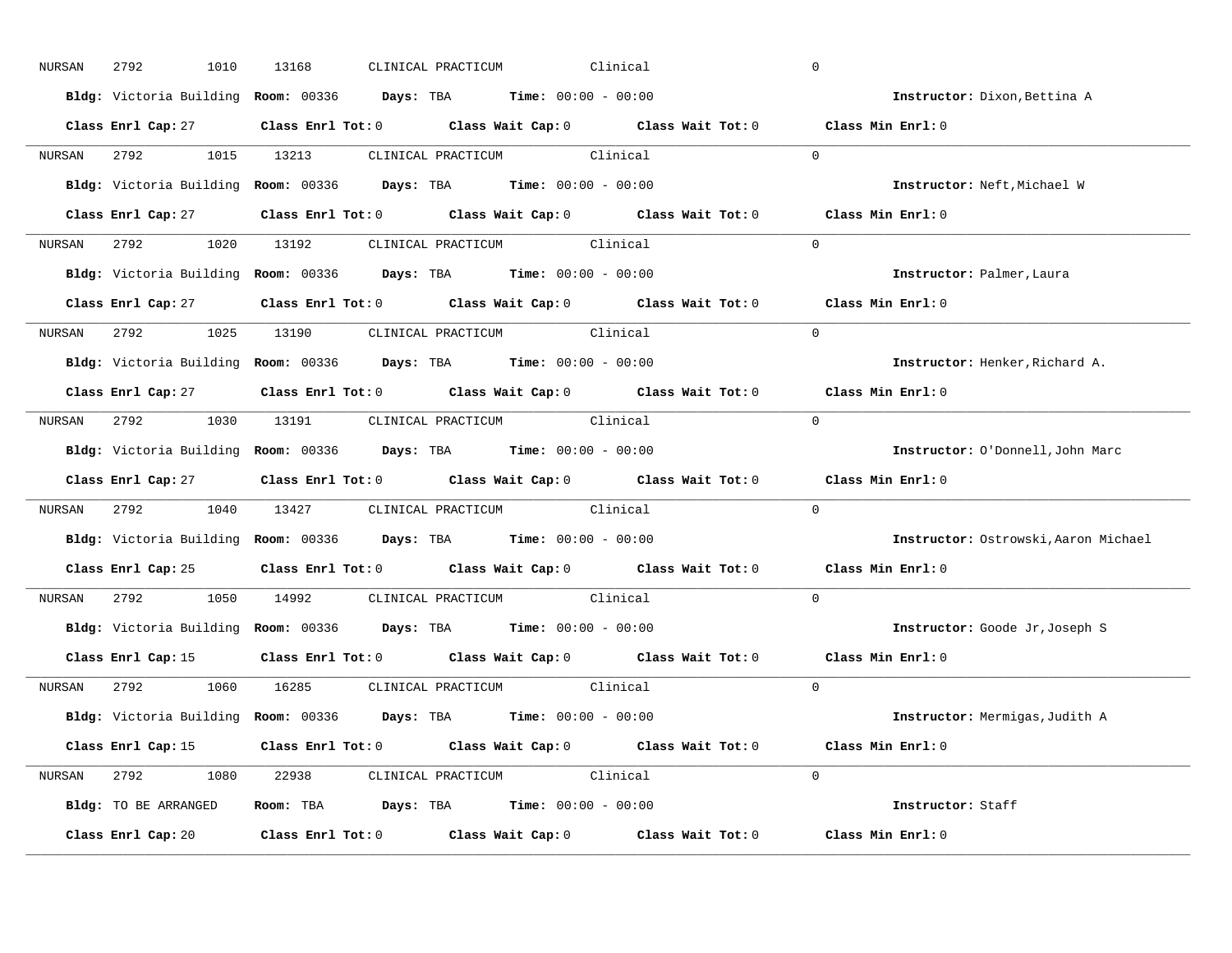#### Report ID: SR201 **University of Pittsburgh** Page No. 172 of 179 **Schedule of Classes for Spring Term 2021-2022** Run Date: 06/15/2021 **Academic Term** Run Time: 23:00:31

| Subject | Catalog Nbr Section Class Nbr | Course Title                                                             |                             | Component                                                                                  | Units<br>Topics                      |
|---------|-------------------------------|--------------------------------------------------------------------------|-----------------------------|--------------------------------------------------------------------------------------------|--------------------------------------|
| NURSAN  | 2794<br>1010                  | 15067                                                                    | CLINICAL PRACTICUM          | Clinical                                                                                   | $\Omega$                             |
|         |                               | Bldg: Victoria Building Room: 00336 Days: TBA Time: 00:00 - 00:00        |                             |                                                                                            | Instructor: Neft, Michael W          |
|         |                               |                                                                          |                             | Class Enrl Cap: 35 Class Enrl Tot: 0 Class Wait Cap: 0 Class Wait Tot: 0 Class Min Enrl: 0 |                                      |
|         | NURSAN 2794                   | 1020 15068                                                               | CLINICAL PRACTICUM Clinical |                                                                                            | $\Omega$                             |
|         |                               | Bldg: Victoria Building Room: 00336 Days: TBA Time: 00:00 - 00:00        |                             |                                                                                            | Instructor: Goode Jr, Joseph S       |
|         | Class Enrl Cap: 35            |                                                                          |                             | Class Enrl Tot: $0$ Class Wait Cap: $0$ Class Wait Tot: $0$                                | Class Min Enrl: 0                    |
| NURSAN  | 1030<br>2794                  | 15069                                                                    | CLINICAL PRACTICUM Clinical |                                                                                            | $\Omega$                             |
|         |                               | Bldg: Victoria Building Room: 00336 Days: TBA Time: 00:00 - 00:00        |                             |                                                                                            | Instructor: Henker, Richard A.       |
|         |                               |                                                                          |                             | Class Enrl Cap: 35 Class Enrl Tot: 0 Class Wait Cap: 0 Class Wait Tot: 0 Class Min Enrl: 0 |                                      |
| NURSAN  |                               | 2794 1040 15070 CLINICAL PRACTICUM Clinical                              |                             |                                                                                            | $\Omega$                             |
|         |                               | Bldg: Victoria Building Room: 00336 Days: TBA Time: 00:00 - 00:00        |                             |                                                                                            | Instructor: O'Donnell, John Marc     |
|         |                               |                                                                          |                             | Class Enrl Cap: 35 Class Enrl Tot: 0 Class Wait Cap: 0 Class Wait Tot: 0 Class Min Enrl: 0 |                                      |
|         |                               | NURSAN 2794 1050 15071 CLINICAL PRACTICUM Clinical                       |                             |                                                                                            | $\Omega$                             |
|         |                               | Bldg: Victoria Building Room: 00336 Days: TBA Time: 00:00 - 00:00        |                             |                                                                                            | Instructor: Palmer, Laura            |
|         |                               | Class Enrl Cap: 35 Class Enrl Tot: 0 Class Wait Cap: 0 Class Wait Tot: 0 |                             |                                                                                            | Class Min Enrl: 0                    |
| NURSAN  | 2794<br>1060                  | 15072                                                                    | CLINICAL PRACTICUM Clinical |                                                                                            | $\Omega$                             |
|         |                               | Bldg: Victoria Building Room: 00336 Days: TBA Time: 00:00 - 00:00        |                             |                                                                                            | Instructor: Dixon, Bettina A         |
|         |                               |                                                                          |                             | Class Enrl Cap: 35 Class Enrl Tot: 0 Class Wait Cap: 0 Class Wait Tot: 0 Class Min Enrl: 0 |                                      |
|         | NURSAN 2794 1070 15802        |                                                                          | CLINICAL PRACTICUM Clinical |                                                                                            | $\Omega$                             |
|         |                               | Bldg: Victoria Building Room: 00336 Days: TBA Time: 00:00 - 00:00        |                             |                                                                                            | Instructor: Ostrowski, Aaron Michael |
|         |                               |                                                                          |                             | Class Enrl Cap: 35 Class Enrl Tot: 0 Class Wait Cap: 0 Class Wait Tot: 0                   | Class Min Enrl: 0                    |
| NURSAN  | 2794<br>1080                  | 20639                                                                    | CLINICAL PRACTICUM Clinical |                                                                                            | $\Omega$                             |
|         | Bldg: TO BE ARRANGED          | Room: TBA $Days:$ TBA $Time: 00:00 - 00:00$                              |                             |                                                                                            | Instructor: Mermigas, Judith A       |
|         |                               |                                                                          |                             | Class Enrl Cap: 35 Class Enrl Tot: 0 Class Wait Cap: 0 Class Wait Tot: 0                   | Class Min Enrl: 0                    |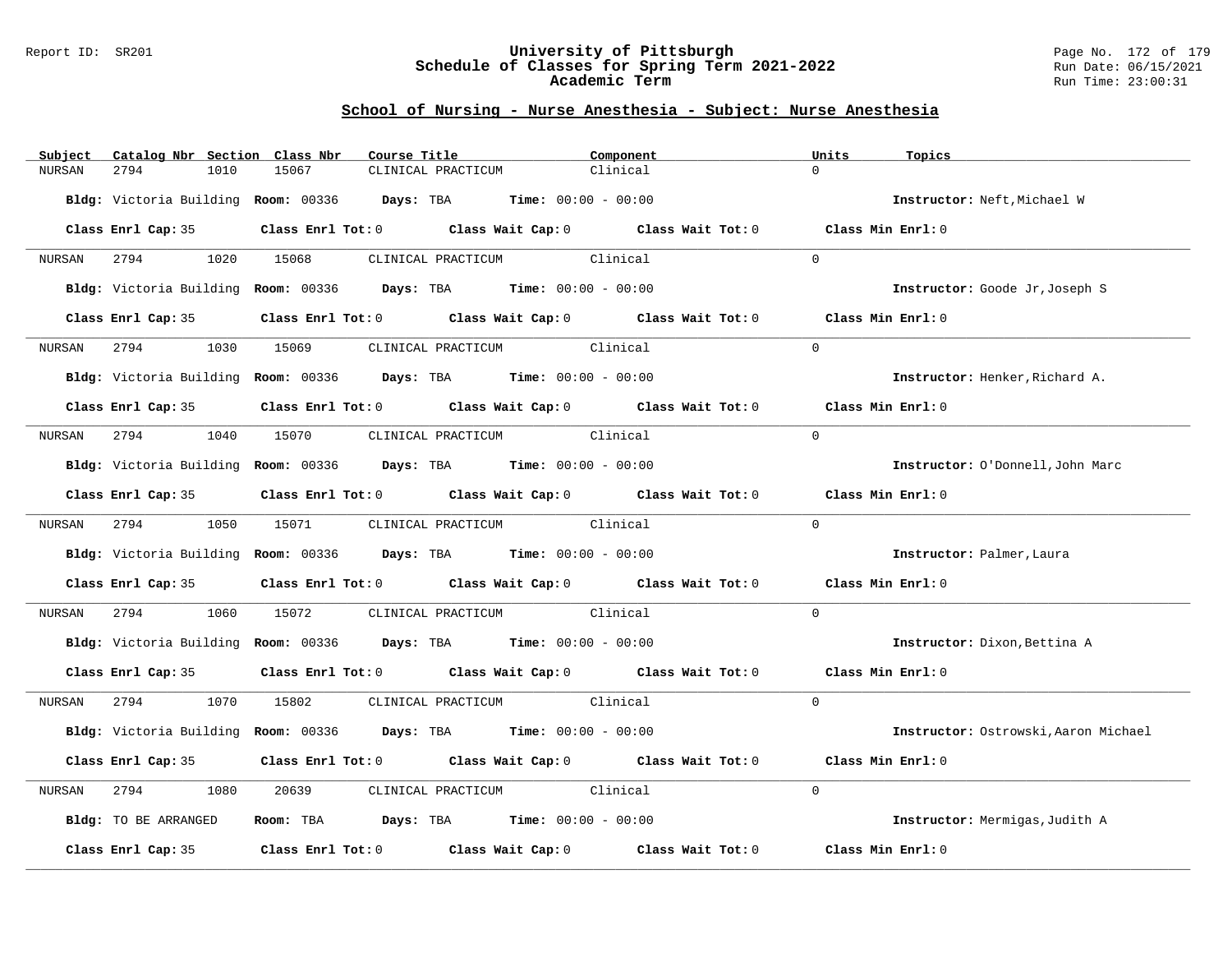| NURSAN | 2794<br>1090         | 22935<br>CLINICAL PRACTICUM                                                                                                    | Clinical | $\mathbf 0$                          |
|--------|----------------------|--------------------------------------------------------------------------------------------------------------------------------|----------|--------------------------------------|
|        | Bldg: TO BE ARRANGED | Room: TBA $Days: TBA$ Time: $00:00 - 00:00$                                                                                    |          | Instructor: Morrison, Suzanne R      |
|        |                      | Class Enrl Cap: 20 Class Enrl Tot: 0 Class Wait Cap: 0 Class Wait Tot: 0 Class Min Enrl: 0                                     |          |                                      |
|        |                      | NURSAN 2794 1100 22939 CLINICAL PRACTICUM Clinical                                                                             |          | $\Omega$                             |
|        | Bldg: TO BE ARRANGED | Room: TBA $Days:$ TBA Time: $00:00 - 00:00$                                                                                    |          | Instructor: Staff                    |
|        |                      | Class Enrl Cap: 20 Class Enrl Tot: 0 Class Wait Cap: 0 Class Wait Tot: 0 Class Min Enrl: 0                                     |          |                                      |
|        |                      | NURSAN 2795 1010 13194 CLINICAL PRACTICUM Clinical                                                                             |          | $\Omega$                             |
|        |                      | Bldg: Victoria Building Room: 00336 Days: TBA Time: 00:00 - 00:00                                                              |          | Instructor: Neft, Michael W          |
|        |                      | Class Enrl Cap: 27 Class Enrl Tot: 0 Class Wait Cap: 0 Class Wait Tot: 0 Class Min Enrl: 0                                     |          |                                      |
|        |                      | NURSAN 2795 1015 13212 CLINICAL PRACTICUM Clinical                                                                             |          | $\Omega$                             |
|        |                      | Bldg: Victoria Building Room: 00336 Days: TBA Time: 00:00 - 00:00                                                              |          | Instructor: Henker, Richard A.       |
|        |                      | Class Enrl Cap: 27 Class Enrl Tot: 0 Class Wait Cap: 0 Class Wait Tot: 0                                                       |          | Class Min Enrl: 0                    |
|        |                      | NURSAN 2795 1020 13178 CLINICAL PRACTICUM Clinical                                                                             |          | $\Omega$                             |
|        |                      | Bldg: Victoria Building Room: 00336 Days: TBA Time: 00:00 - 00:00                                                              |          | Instructor: O'Donnell, John Marc     |
|        | Class Enrl Cap: 27   | Class Enrl Tot: 0 Class Wait Cap: 0 Class Wait Tot: 0                                                                          |          | Class Min Enrl: 0                    |
| NURSAN |                      | 2795 1025 13193 CLINICAL PRACTICUM Clinical                                                                                    |          | $\Omega$                             |
|        |                      | Bldg: Victoria Building Room: 00336 Days: TBA Time: 00:00 - 00:00                                                              |          | Instructor: Palmer, Laura            |
|        |                      | Class Enrl Cap: 27 Class Enrl Tot: 0 Class Wait Cap: 0 Class Wait Tot: 0                                                       |          | Class Min Enrl: 0                    |
| NURSAN | 2795 200             | 1030 13195 CLINICAL PRACTICUM Clinical                                                                                         |          | $\Omega$                             |
|        |                      | Bldg: Victoria Building Room: 00336 Days: TBA Time: 00:00 - 00:00                                                              |          | Instructor: Dixon, Bettina A         |
|        | Class Enrl Cap: 27   | Class Enrl Tot: $0$ Class Wait Cap: $0$ Class Wait Tot: $0$                                                                    |          | Class Min Enrl: 0                    |
|        |                      | NURSAN 2795 1040 15074 CLINICAL PRACTICUM Clinical                                                                             |          | $\Omega$                             |
|        |                      | Bldg: Victoria Building Room: 00336 Days: TBA Time: 00:00 - 00:00                                                              |          | Instructor: Goode Jr, Joseph S       |
|        |                      | Class Enrl Cap: 10 $\qquad$ Class Enrl Tot: 0 $\qquad$ Class Wait Cap: 0 $\qquad$ Class Wait Tot: 0 $\qquad$ Class Min Enrl: 0 |          |                                      |
|        |                      | NURSAN 2795 1050 15803 CLINICAL PRACTICUM Clinical                                                                             |          | $\Omega$                             |
|        |                      |                                                                                                                                |          |                                      |
|        |                      | Bldg: Victoria Building Room: 00336 Days: TBA Time: 00:00 - 00:00                                                              |          | Instructor: Ostrowski, Aaron Michael |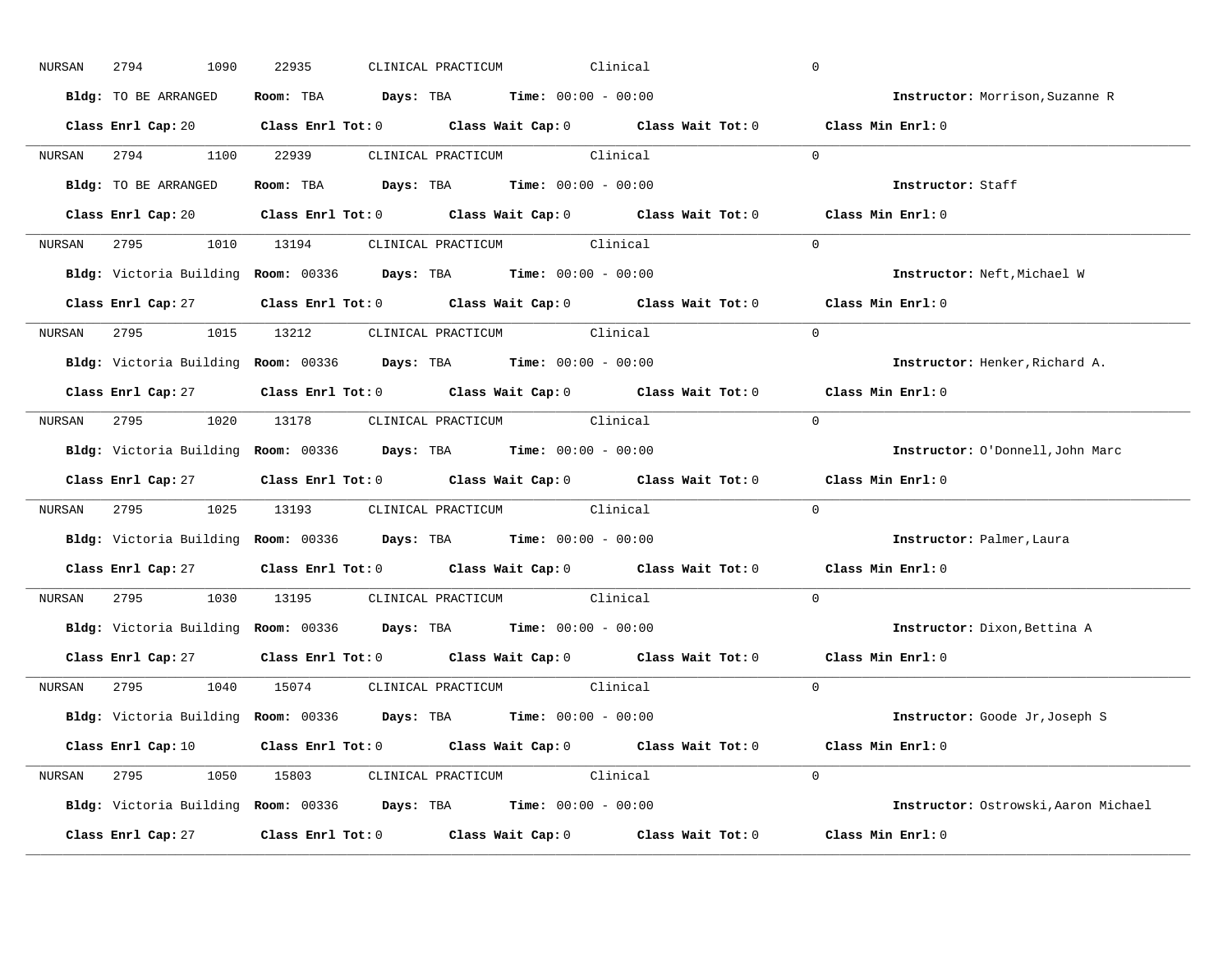### Report ID: SR201 **University of Pittsburgh** Page No. 174 of 179 **Schedule of Classes for Spring Term 2021-2022** Run Date: 06/15/2021 **Academic Term** Run Time: 23:00:31

# **School of Nursing - Nurse Anesthesia - Subject: Nurse Anesthesia**

| Subject       |                                     |      | Catalog Nbr Section Class Nbr | Course Title |                    |                              | Component                                                                                                                                                                                                                          | Units               | Topics                           |
|---------------|-------------------------------------|------|-------------------------------|--------------|--------------------|------------------------------|------------------------------------------------------------------------------------------------------------------------------------------------------------------------------------------------------------------------------------|---------------------|----------------------------------|
| <b>NURSAN</b> | 2795                                | 1060 | 20640                         |              | CLINICAL PRACTICUM |                              | Clinical                                                                                                                                                                                                                           | $\Omega$            |                                  |
|               | <b>Bldg:</b> TO BE ARRANGED         |      | Room: TBA                     | Days: TBA    |                    | <b>Time:</b> $00:00 - 00:00$ |                                                                                                                                                                                                                                    |                     | Instructor: Mermigas, Judith A   |
|               | Class Enrl Cap: 27                  |      | Class Enrl Tot: 0             |              |                    | Class Wait Cap: 0            | Class Wait Tot: 0                                                                                                                                                                                                                  | Class Min $Enrl: 0$ |                                  |
| NURSAN        | 2795                                | 1070 | 22936                         |              | CLINICAL PRACTICUM |                              | Clinical                                                                                                                                                                                                                           | 0                   |                                  |
|               | Bldg: TO BE ARRANGED                |      | Room: TBA                     | Days: TBA    |                    | <b>Time:</b> $00:00 - 00:00$ |                                                                                                                                                                                                                                    |                     | Instructor: Morrison, Suzanne R  |
|               | Class Enrl Cap: 20                  |      | Class Enrl Tot: 0             |              |                    | Class Wait Cap: 0            | Class Wait Tot: 0                                                                                                                                                                                                                  | Class Min $Enrl: 0$ |                                  |
| <b>NURSAN</b> | 2795                                | 1080 | 22940                         |              | CLINICAL PRACTICUM |                              | Clinical                                                                                                                                                                                                                           | $\mathbf 0$         |                                  |
|               | Bldg: TO BE ARRANGED                |      | Room: TBA                     | Days: TBA    |                    | <b>Time:</b> $00:00 - 00:00$ |                                                                                                                                                                                                                                    |                     | Instructor: Staff                |
|               | Class Enrl Cap: 20                  |      | Class Enrl Tot: 0             |              |                    | Class Wait Cap: 0            | Class Wait Tot: 0                                                                                                                                                                                                                  | Class Min Enrl: 0   |                                  |
| <b>NURSAN</b> | 2797                                | 1010 | 15794                         |              | CLINICAL PRACTICUM |                              | Clinical                                                                                                                                                                                                                           | 0                   |                                  |
|               | Bldg: Victoria Building Room: 00336 |      |                               | Days: TBA    |                    | Time: $00:00 - 00:00$        |                                                                                                                                                                                                                                    |                     | Instructor: O'Donnell, John Marc |
|               |                                     |      |                               |              |                    |                              |                                                                                                                                                                                                                                    |                     |                                  |
|               | Class Enrl Cap: 20                  |      | Class Enrl Tot: 0             |              |                    | Class Wait Cap: 0            | Class Wait Tot: 0                                                                                                                                                                                                                  | Class Min Enrl: 0   |                                  |
|               |                                     |      |                               |              |                    |                              | <b></b> This class has an additional fee. For more information go to <a <br="" href="http://www.registrar.pitt.edu">target="_blank"&gt;http://www.registrar.pitt.edu/</a> , and click on Faculty and Staff, then Course and Class. |                     |                                  |
| NURSAN        | 2797                                | 1020 | 15795                         |              | CLINICAL PRACTICUM |                              | Clinical                                                                                                                                                                                                                           | $\mathbf 0$         |                                  |
|               | Bldg: Victoria Building Room: 00336 |      |                               | Days: TBA    |                    | <b>Time:</b> $00:00 - 00:00$ |                                                                                                                                                                                                                                    |                     | Instructor: Dixon, Bettina A     |
|               | Class Enrl Cap: 20                  |      | Class Enrl Tot: 0             |              |                    | Class Wait Cap: 0            | Class Wait Tot: 0                                                                                                                                                                                                                  | Class Min Enrl: 0   |                                  |
|               |                                     |      |                               |              |                    |                              | <b></b> This class has an additional fee. For more information go to <a <br="" href="http://www.registrar.pitt.edu">target="_blank"&gt;http://www.registrar.pitt.edu/</a> , and click on Faculty and Staff, then Course and Class. |                     |                                  |
| <b>NURSAN</b> | 2797                                | 1030 | 15796                         |              | CLINICAL PRACTICUM |                              | Clinical                                                                                                                                                                                                                           | 0                   |                                  |
|               | Bldg: Victoria Building Room: 00336 |      |                               | Days: TBA    |                    | <b>Time:</b> $00:00 - 00:00$ |                                                                                                                                                                                                                                    |                     | Instructor: Goode Jr, Joseph S   |
|               | Class Enrl Cap: 20                  |      | Class Enrl Tot: 0             |              |                    | Class Wait Cap: 0            | Class Wait Tot: 0                                                                                                                                                                                                                  | Class Min Enrl: 0   |                                  |

**\_\_\_\_\_\_\_\_\_\_\_\_\_\_\_\_\_\_\_\_\_\_\_\_\_\_\_\_\_\_\_\_\_\_\_\_\_\_\_\_\_\_\_\_\_\_\_\_\_\_\_\_\_\_\_\_\_\_\_\_\_\_\_\_\_\_\_\_\_\_\_\_\_\_\_\_\_\_\_\_\_\_\_\_\_\_\_\_\_\_\_\_\_\_\_\_\_\_\_\_\_\_\_\_\_\_\_\_\_\_\_\_\_\_\_\_\_\_\_\_\_\_\_\_\_\_\_\_\_\_\_\_\_\_\_\_\_\_\_\_\_\_\_\_\_\_\_\_\_\_\_\_\_\_\_\_**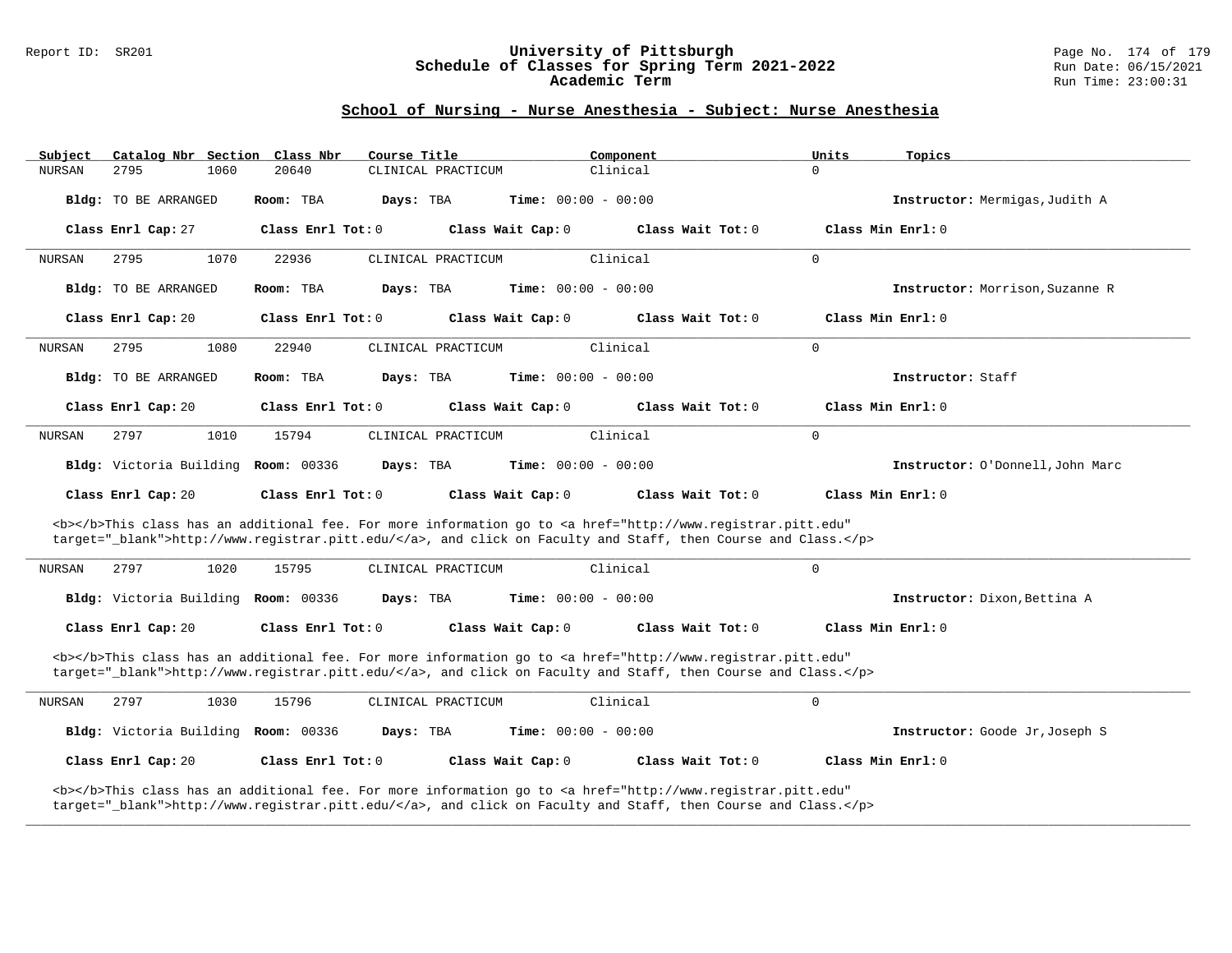### Report ID: SR201 **University of Pittsburgh** Page No. 175 of 179 **Schedule of Classes for Spring Term 2021-2022** Run Date: 06/15/2021 **Academic Term** Run Time: 23:00:31

| Catalog Nbr Section Class Nbr<br>Subject | Course Title                                                                                                                                                                                                                       | Component                    | Units<br>Topics                      |
|------------------------------------------|------------------------------------------------------------------------------------------------------------------------------------------------------------------------------------------------------------------------------------|------------------------------|--------------------------------------|
| 2797<br>1040<br><b>NURSAN</b>            | 15797<br>CLINICAL PRACTICUM                                                                                                                                                                                                        | Clinical                     | $\Omega$                             |
| Bldg: Victoria Building Room: 00336      | Days: TBA                                                                                                                                                                                                                          | <b>Time:</b> $00:00 - 00:00$ | Instructor: Henker, Richard A.       |
| Class Enrl Cap: 20                       | Class Enrl Tot: $0$<br>Class Wait Cap: 0                                                                                                                                                                                           | Class Wait $Tot: 0$          | Class Min $Enrl: 0$                  |
|                                          | <b></b> This class has an additional fee. For more information go to <a <br="" href="http://www.registrar.pitt.edu">target="_blank"&gt;http://www.registrar.pitt.edu/</a> , and click on Faculty and Staff, then Course and Class. |                              |                                      |
| 2797<br>1050<br><b>NURSAN</b>            | 15798<br>CLINICAL PRACTICUM                                                                                                                                                                                                        | Clinical                     | $\mathbf 0$                          |
| Bldg: Victoria Building Room: 00336      | Days: TBA                                                                                                                                                                                                                          | Time: $00:00 - 00:00$        | Instructor: Neft, Michael W          |
| Class Enrl Cap: 20                       | Class Enrl Tot: 0<br>Class Wait Cap: 0                                                                                                                                                                                             | Class Wait Tot: 0            | Class Min Enrl: 0                    |
|                                          | <b></b> This class has an additional fee. For more information go to <a <br="" href="http://www.registrar.pitt.edu">target="_blank"&gt;http://www.registrar.pitt.edu/</a> , and click on Faculty and Staff, then Course and Class. |                              |                                      |
| 2797<br>1060<br><b>NURSAN</b>            | 15799<br>CLINICAL PRACTICUM                                                                                                                                                                                                        | Clinical                     | $\mathbf 0$                          |
| <b>Bldg:</b> Victoria Building           | <b>Room: 00336</b><br>Days: TBA                                                                                                                                                                                                    | Time: $00:00 - 00:00$        | Instructor: Palmer, Laura            |
| Class Enrl Cap: 20                       | Class Enrl Tot: 0<br>Class Wait Cap: 0                                                                                                                                                                                             | Class Wait Tot: 0            | Class Min Enrl: 0                    |
|                                          | <b></b> This class has an additional fee. For more information go to <a <br="" href="http://www.registrar.pitt.edu">target="_blank"&gt;http://www.registrar.pitt.edu/</a> , and click on Faculty and Staff, then Course and Class. |                              |                                      |
| 2797<br>1070<br><b>NURSAN</b>            | 15800<br>CLINICAL PRACTICUM                                                                                                                                                                                                        | Clinical                     | $\mathbf 0$                          |
| Bldg: Victoria Building Room: 00336      | Days: TBA                                                                                                                                                                                                                          | <b>Time:</b> $00:00 - 00:00$ | Instructor: Ostrowski, Aaron Michael |
| Class Enrl Cap: 20                       | Class Enrl Tot: $0$<br>Class Wait Cap: 0                                                                                                                                                                                           | Class Wait $Tot: 0$          | Class Min $Enrl: 0$                  |
|                                          | <b></b> This class has an additional fee. For more information go to <a <br="" href="http://www.registrar.pitt.edu">target="_blank"&gt;http://www.registrar.pitt.edu/</a> , and click on Faculty and Staff, then Course and Class. |                              |                                      |
| 2797<br>1080<br><b>NURSAN</b>            | 18239<br>CLINICAL PRACTICUM                                                                                                                                                                                                        | Clinical                     | $\mathbf 0$                          |
| Bldg: Victoria Building                  | <b>Room: 00336</b><br>Days: TBA                                                                                                                                                                                                    | Time: $00:00 - 00:00$        | Instructor: Mermigas, Judith A       |
| Class Enrl Cap: 15                       | Class Enrl Tot: 0<br>Class Wait Cap: 0                                                                                                                                                                                             | Class Wait Tot: 0            | Class Min Enrl: 0                    |
|                                          | <b></b> This class has an additional fee. For more information go to <a <br="" href="http://www.registrar.pitt.edu">target="_blank"&gt;http://www.registrar.pitt.edu/</a> , and click on Faculty and Staff, then Course and Class. |                              |                                      |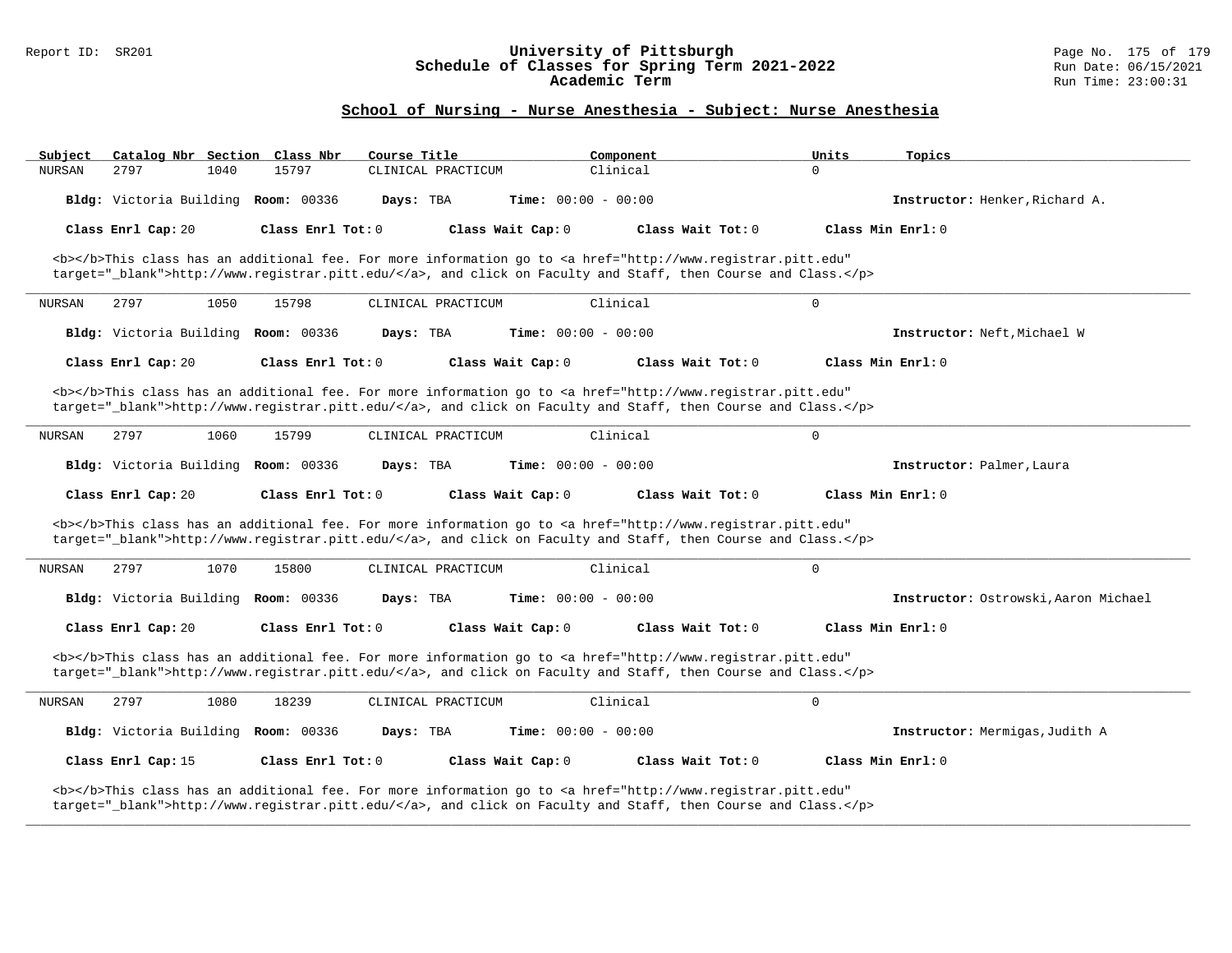### Report ID: SR201 **University of Pittsburgh** Page No. 176 of 179 **Schedule of Classes for Spring Term 2021-2022** Run Date: 06/15/2021 **Academic Term** Run Time: 23:00:31

| Subject<br>Catalog Nbr Section Class Nbr                                   | Course Title                                                                                                                                                                                                                       | Component                    | Units<br>Topics                  |
|----------------------------------------------------------------------------|------------------------------------------------------------------------------------------------------------------------------------------------------------------------------------------------------------------------------------|------------------------------|----------------------------------|
| 2797<br>1100<br>22941<br><b>NURSAN</b>                                     | CLINICAL PRACTICUM                                                                                                                                                                                                                 | Clinical                     | $\Omega$                         |
| Bldg: TO BE ARRANGED<br>Room: TBA                                          | Days: TBA                                                                                                                                                                                                                          | Time: $00:00 - 00:00$        | Instructor: Staff                |
| Class Enrl Cap: 20                                                         | Class Enrl Tot: 0<br>Class Wait Cap: 0                                                                                                                                                                                             | Class Wait Tot: 0            | Class Min Enrl: 0                |
|                                                                            |                                                                                                                                                                                                                                    |                              |                                  |
|                                                                            | <b></b> This class has an additional fee. For more information go to <a <br="" href="http://www.registrar.pitt.edu">target="_blank"&gt;http://www.registrar.pitt.edu/</a> , and click on Faculty and Staff, then Course and Class. |                              |                                  |
| 3751<br>1200<br>23576<br>NURSAN                                            | TEAM TRAINING PATIENT SAFETY Lecture                                                                                                                                                                                               |                              | 2                                |
| Bldg: WEB Based Class<br>Room: TBA                                         | Days: TBA                                                                                                                                                                                                                          | <b>Time:</b> $00:00 - 00:00$ | Instructor: O'Donnell, John Marc |
|                                                                            |                                                                                                                                                                                                                                    |                              | Goode Jr, Joseph S               |
| Class Enrl Cap: 20<br>Attributes: Online                                   | Class Enrl Tot: 0<br>Class Wait Cap: 0                                                                                                                                                                                             | Class Wait Tot: 0            | Class Min Enrl: 0                |
| Reserve Capacity:                                                          | 01-OCT-2021 Online Nursing Students Only Reserve Enrl Cap: 20                                                                                                                                                                      |                              | Reserve Enrl Tot:<br>0           |
| 1010<br><b>NURSAN</b><br>3752<br>30307                                     | TEAM TRAINING PT SAFETY ANEST Lecture                                                                                                                                                                                              |                              | $\mathbf{1}$                     |
| Bldg: Victoria Building Room: 00123                                        | Days: W                                                                                                                                                                                                                            | <b>Time:</b> $12:00 - 13:50$ | Instructor: O'Donnell, John Marc |
|                                                                            |                                                                                                                                                                                                                                    |                              | Goode Jr, Joseph S               |
| Class Enrl Cap: 40<br>Room Characteristics: PeopleSoft - Scheduled (PS)(1) | Class Wait Cap: 0<br>Class Enrl Tot: 0                                                                                                                                                                                             | Class Wait Tot: 0            | Class Min Enrl: 0                |
| 3752<br>1020<br>30308<br><b>NURSAN</b>                                     | TEAM TRAINING PT SAFETY ANEST Lecture                                                                                                                                                                                              |                              | $\mathbf{1}$                     |
| Bldg: WEB Based Class<br>Room: TBA                                         | Days: TBA                                                                                                                                                                                                                          | Time: $00:00 - 00:00$        | Instructor: Staff                |
| Class Enrl Cap: 40                                                         | Class Enrl Tot: $0$<br>Class Wait Cap: 0                                                                                                                                                                                           | Class Wait $Tot: 0$          | Class Min Enrl: 0                |
| 1200<br>22511<br><b>NURSAN</b><br>3782                                     | DIRECTED SEM IN ANESTHESIA                                                                                                                                                                                                         | Directed Studies             | $1 - 3$                          |
| Bldg: WEB Based Class<br>Room: TBA                                         | Days: TBA                                                                                                                                                                                                                          | <b>Time:</b> $00:00 - 00:00$ | Instructor: Neft, Michael W      |
| Class Enrl Cap: 20<br>Attributes: Online                                   | Class Enrl Tot: 0<br>Class Wait Cap: 0                                                                                                                                                                                             | Class Wait Tot: 0            | Class Min Enrl: 0                |
| 1200<br>24632<br>3785<br>NURSAN                                            | INTRO TO THE NURSE ANESTHETISTLecture                                                                                                                                                                                              |                              | 1.5                              |
| Bldg: Victoria Building Room: 00122                                        | Days: W                                                                                                                                                                                                                            | <b>Time:</b> $13:00 - 14:20$ | Instructor: Neft, Michael W      |
| Class Enrl Cap: 45<br>Room Characteristics: PeopleSoft - Scheduled (PS)(1) | Class Enrl Tot: 0<br>Class Wait Cap: 0                                                                                                                                                                                             | Class Wait Tot: 0            | Class Min Enrl: 0                |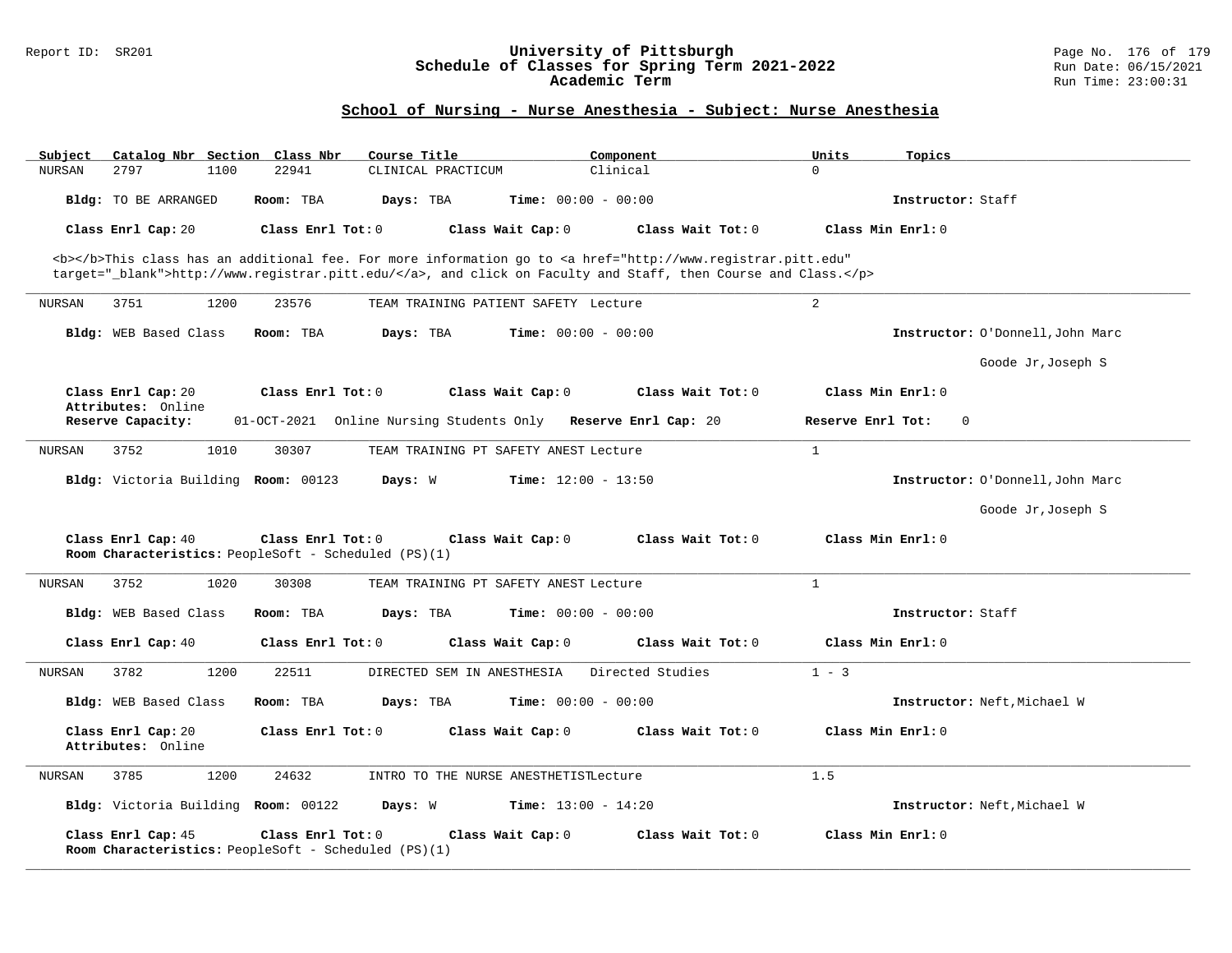| NURSAN<br>3791<br>1030<br>25974                                                                 | ADV PRIN ANAT, PHYSLGY, PATH lLecture                           | 3                                |
|-------------------------------------------------------------------------------------------------|-----------------------------------------------------------------|----------------------------------|
| Bldg: Victoria Building Room: 00129                                                             | Days: W<br><b>Time:</b> $08:00 - 10:50$                         | Instructor: Dixon, Bettina A     |
|                                                                                                 |                                                                 | Miner, Laurel A                  |
| Class Enrl Cap: 45<br>Room Characteristics: PeopleSoft - Scheduled (PS)(1)                      | Class Enrl Tot: 0 Class Wait Cap: 0<br>Class Wait Tot: 0        | Class Min Enrl: 0                |
| 3792<br>1010<br>25973<br>NURSAN                                                                 | Clinical<br>BASIC CLINICAL CARE 2                               | 1.5                              |
|                                                                                                 | Bldg: Victoria Building Room: 00114 Days: W Time: 14:00 - 15:20 | Instructor: O'Donnell, John Marc |
| Class Enrl Cap: 10<br>Class Enrl Tot: 0<br>Room Characteristics: PeopleSoft - Scheduled (PS)(1) | Class Wait Cap: 0 Class Wait Tot: 0                             | Class Min Enrl: 0                |
| NURSAN<br>3792<br>1015<br>26607                                                                 | BASIC CLINICAL CARE 2<br>Clinical                               | 1.5                              |
| Bldg: Victoria Building Room: 00114                                                             | Days: W<br><b>Time:</b> $14:00 - 15:20$                         | Instructor: Mermigas, Judith A   |
| Class Enrl Cap: 10<br>Class Enrl Tot: 0<br>Room Characteristics: PeopleSoft - Scheduled (PS)(1) | Class Wait Cap: 0 Class Wait Tot: 0                             | Class Min Enrl: 0                |
| 3792<br>1020<br>26608<br>NURSAN                                                                 | BASIC CLINICAL CARE 2<br>Clinical                               | 1.5                              |
|                                                                                                 | Bldg: Victoria Building Room: 00114 Days: W Time: 14:00 - 15:20 | Instructor: Neft, Michael W      |
| Class Enrl Cap: 10<br>Class Enrl Tot: 0<br>Room Characteristics: PeopleSoft - Scheduled (PS)(1) | Class Wait Cap: 0 Class Wait Tot: 0                             | Class Min Enrl: 0                |
| 3792<br>1025<br>26609<br>NURSAN                                                                 | Clinical<br>BASIC CLINICAL CARE 2                               | 1.5                              |
|                                                                                                 | Bldg: Victoria Building Room: 00114 Days: W Time: 14:00 - 15:20 | Instructor: Henker, Richard A.   |
| Class Enrl Cap: 10<br>Class Enrl Tot: 0<br>Room Characteristics: PeopleSoft - Scheduled (PS)(1) | Class Wait Cap: 0 Class Wait Tot: 0                             | Class Min Enrl: 0                |
| 3792<br>1030<br>26610<br>NURSAN                                                                 | Clinical<br>BASIC CLINICAL CARE 2                               | 1.5                              |
|                                                                                                 | Bldg: Victoria Building Room: 00114 Days: W Time: 14:00 - 15:20 | Instructor: O'Donnell, John Marc |
| Class Enrl Cap: 10<br>Class Enrl Tot: 0<br>Room Characteristics: PeopleSoft - Scheduled (PS)(1) | Class Wait Cap: 0 Class Wait Tot: 0                             | Class Min Enrl: 0                |
| 3792<br>NURSAN<br>1040<br>27848                                                                 | Clinical<br>BASIC CLINICAL CARE 2                               | 1.5                              |
| Bldg: Victoria Building Room: 00114                                                             | Days: W<br>$Time: 14:00 - 15:20$                                | Instructor: Miner, Laurel A      |
| Class Enrl Cap: 10<br>Class Enrl Tot: 0<br>Room Characteristics: PeopleSoft - Scheduled (PS)(1) | Class Wait Cap: 0<br>Class Wait Tot: 0                          | Class Min Enrl: 0                |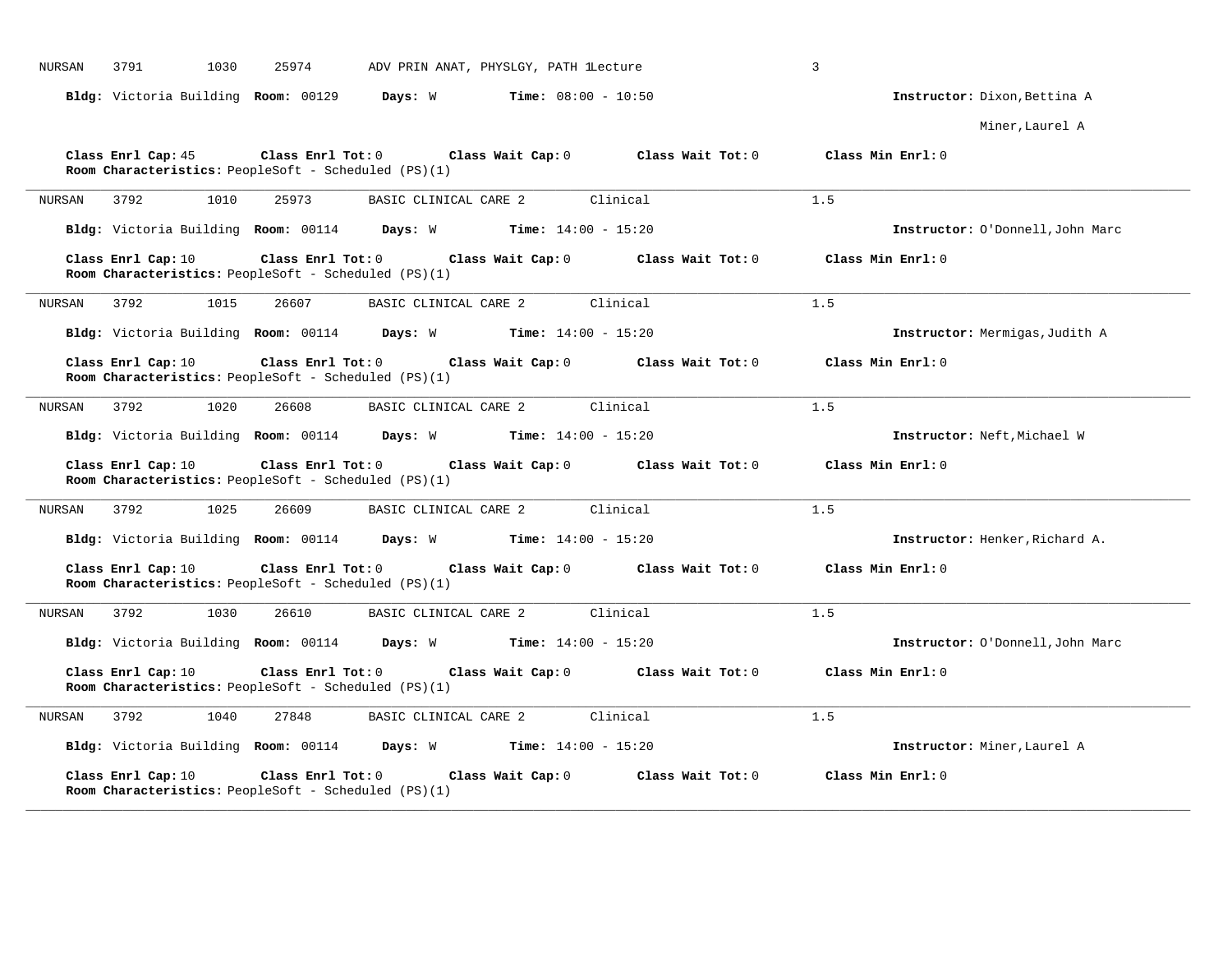### Report ID: SR201 **University of Pittsburgh** Page No. 178 of 179 **Schedule of Classes for Spring Term 2021-2022** Run Date: 06/15/2021 **Academic Term** Run Time: 23:00:31

| Catalog Nbr Section Class Nbr<br>Subject                                                        | Course Title                                 | Component           | Units<br>Topics                  |
|-------------------------------------------------------------------------------------------------|----------------------------------------------|---------------------|----------------------------------|
| 27348<br>3802<br>1010<br>NURSAN                                                                 | ADV PRINCIPLES OF ANESTHESIA 3Lecture        |                     | $\mathbf{R}$                     |
| Bldg: Victoria Building Room: 00114                                                             | Days: Tu<br><b>Time:</b> $14:30 - 18:20$     |                     | Instructor: Neft, Michael W      |
|                                                                                                 |                                              |                     | Mermigas, Judith A               |
| Class Enrl Cap: 45<br>Class Enrl Tot: 0<br>Room Characteristics: PeopleSoft - Scheduled (PS)(1) | Class Wait Cap: 0                            | Class Wait Tot: 0   | Class Min Enrl: 0                |
| 1010<br>NURSAN<br>3803<br>27347                                                                 | ADVANCED CLINICAL CARE 3                     | Clinical            | 1.5                              |
| Bldg: Victoria Building Room: 00129                                                             | Days: Tu<br><b>Time:</b> $08:00 - 09:20$     |                     | Instructor: Henker, Richard A.   |
| Class Enrl Tot: 0<br>Class Enrl Cap: 12<br>Room Characteristics: PeopleSoft - Scheduled (PS)(1) | Class Wait Cap: 0                            | Class Wait Tot: 0   | Class Min Enrl: 0                |
| NURSAN<br>3803<br>1015<br>27955                                                                 | ADVANCED CLINICAL CARE 3                     | Clinical            | 1.5                              |
| Bldg: Victoria Building Room: 00129                                                             | $Time: 08:00 - 09:20$<br>Days: Tu            |                     | Instructor: Mermigas, Judith A   |
| Class Enrl Cap: 12<br>Class Enrl Tot: 0<br>Room Characteristics: PeopleSoft - Scheduled (PS)(1) | Class Wait Cap: 0                            | Class Wait Tot: 0   | Class Min Enrl: 0                |
| 3803<br>1020<br>27956<br>NURSAN                                                                 | ADVANCED CLINICAL CARE 3                     | Clinical            | 1.5                              |
| Bldg: Victoria Building Room: 00129                                                             | $Time: 08:00 - 09:20$<br>Days: Tu            |                     | Instructor: Neft, Michael W      |
| Class Enrl Cap: 12<br>Class Enrl Tot: 0<br>Room Characteristics: PeopleSoft - Scheduled (PS)(1) | Class Wait Cap: 0                            | Class Wait Tot: 0   | Class Min Enrl: 0                |
| 3803<br>1030<br>NURSAN<br>27957                                                                 | ADVANCED CLINICAL CARE 3                     | Clinical            | 1.5                              |
| Bldg: Victoria Building Room: 00129                                                             | <b>Days:</b> Tu <b>Time:</b> $08:00 - 09:20$ |                     | Instructor: O'Donnell, John Marc |
| Class Enrl Cap: 12<br>Class Enrl Tot: 0<br>Room Characteristics: PeopleSoft - Scheduled (PS)(1) | Class Wait Cap: 0                            | Class Wait Tot: $0$ | Class Min Enrl: 0                |
| 3803<br>1035<br>30081<br>NURSAN                                                                 | ADVANCED CLINICAL CARE 3                     | Clinical            | 1.5                              |
| Bldg: Victoria Building Room: 00129                                                             | $Time: 08:00 - 09:20$<br>Days: Tu            |                     | Instructor: Miner, Laurel A      |
| Class Enrl Cap: 12<br>Class Enrl Tot: 0<br>Room Characteristics: PeopleSoft - Scheduled (PS)(1) | Class Wait Cap: 0                            | Class Wait Tot: 0   | Class Min Enrl: 0                |